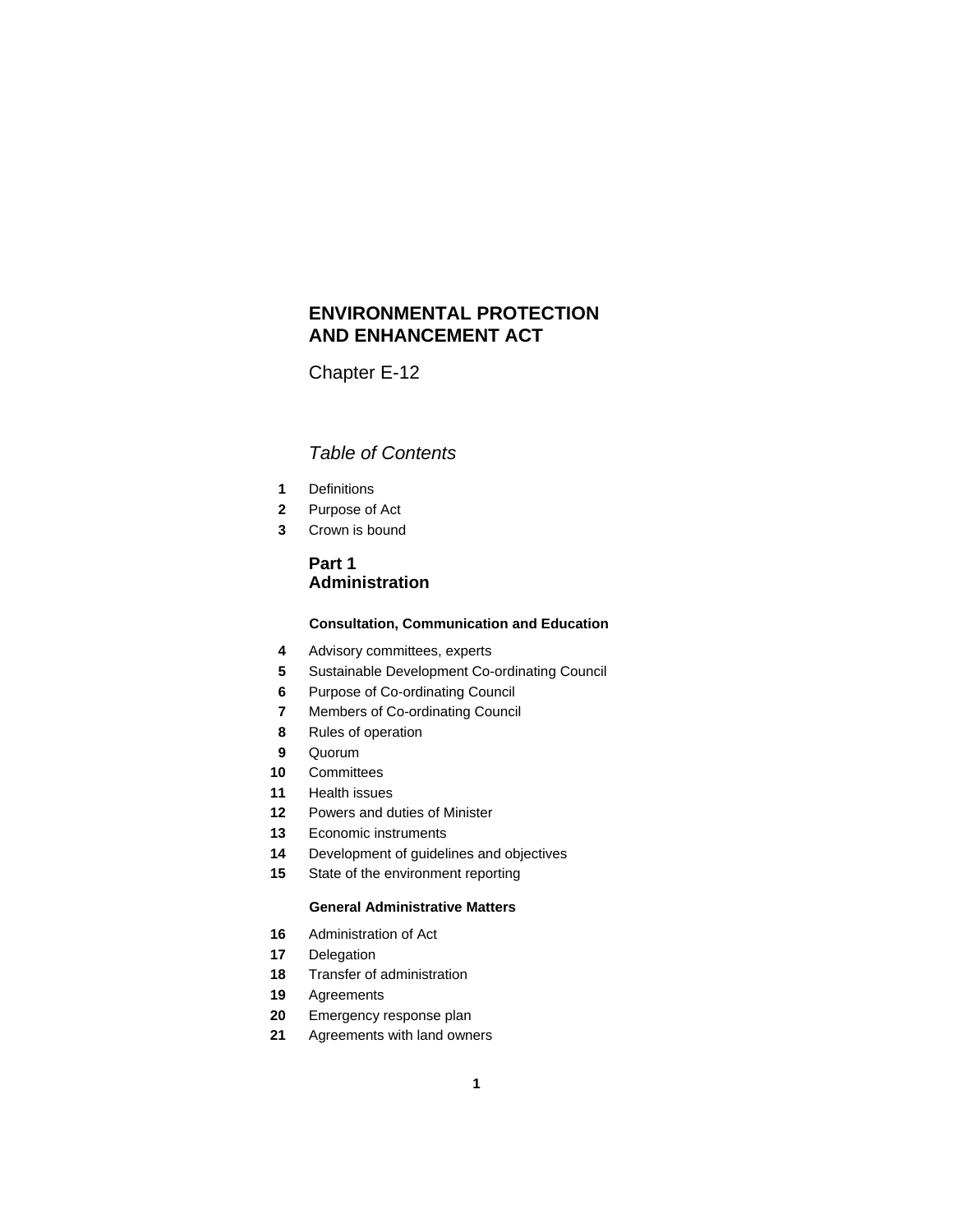- Conservation easements
- Registration of agreement
- Effect of registration
- Designation of officials
- Powers of inspector
- Local authority inspectors and investigators
- Identification card
- Designation of approved laboratories
- Environmental Protection and Enhancement Fund
- Environmental Protection Security Fund
- Annual report re Security Fund
- Disclosure of information
- Ministerial regulations
- Lieutenant Governor in Council regulations
- Adoption by reference

### **Part 2 Environmental Assessment Process, Approvals and Registrations**

Definitions

### **Division 1 Environmental Assessment Process**

- Purpose of environmental assessment process
- Any Director may require assessment
- Definition
- Director's power to require environmental assessment
- Initial review by Director
- Whether environmental impact assessment report required
- Effect of statement of concern
- Minister may order environmental impact assessment report
- Terms of reference
- Contents of environmental impact assessment report
- Submission of report
- Provision of further information
- Publication of environmental impact assessment report
- Powers of Director
- Powers of Minister
- Additional powers of Minister
- Register of environmental assessment information
- Inter-jurisdictional agreements re environmental assessment
- Ministerial regulations
- Lieutenant Governor in Council regulations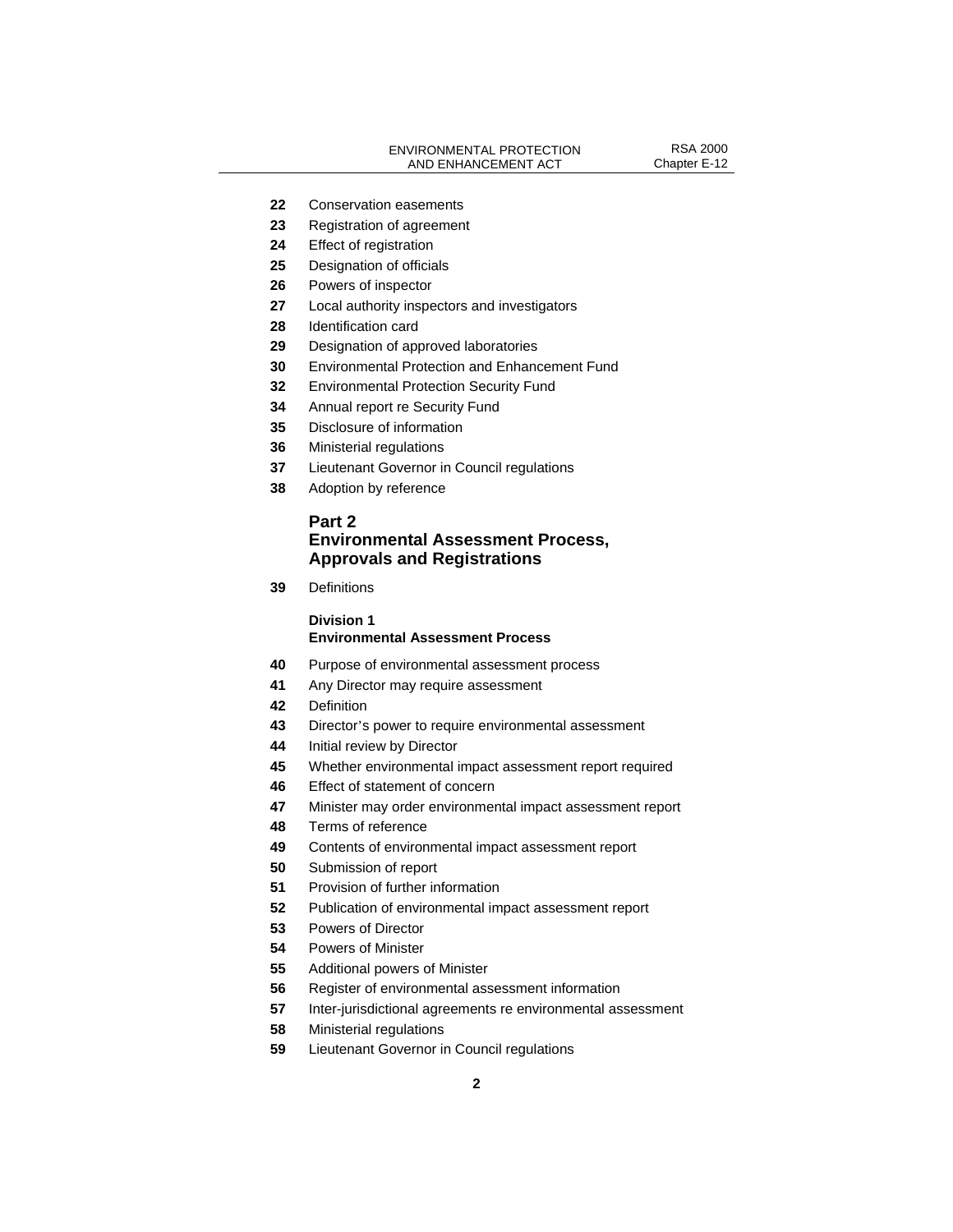# **Division 2**

### **Approvals, Registrations and Certificates**

- **60,61** Prohibition
	- Exception
	- Compliance with other requirements
	- No approval or registration on Minister's order
	- Refusal for unpaid debts
	- Application for approval or registration
- **66.1** Director's discretion
	- Changes requiring approval
- Issue of approval or registration
- Extension of expiry date of approval
- Amendment, suspension and cancellation of approval or registration
- Director's power to modify
- Notice of applications and proposed changes
- Statement of concern
- Notice of decision taken
- Transfer of approval or registration
- New information
- Certificate of variance
- Issuance of certificate of variance
- Certificate of qualification required
- Issuance of certificate of qualification
- Application for certificate of qualification
- Issuance of certificate of qualification
- Amendment and cancellation
- **83.1** Compliance with code of practice
- Security
- Ministerial regulations
- Lieutenant Governor in Council regulations

### **Part 3**

### **Activities Requiring Notice**

- **87,88** Prohibition
- **88.1** Compliance with code of practice
- **88.2** Security
	- Regulations

### **Part 4 Environmental Appeals Board**

Environmental Appeals Board established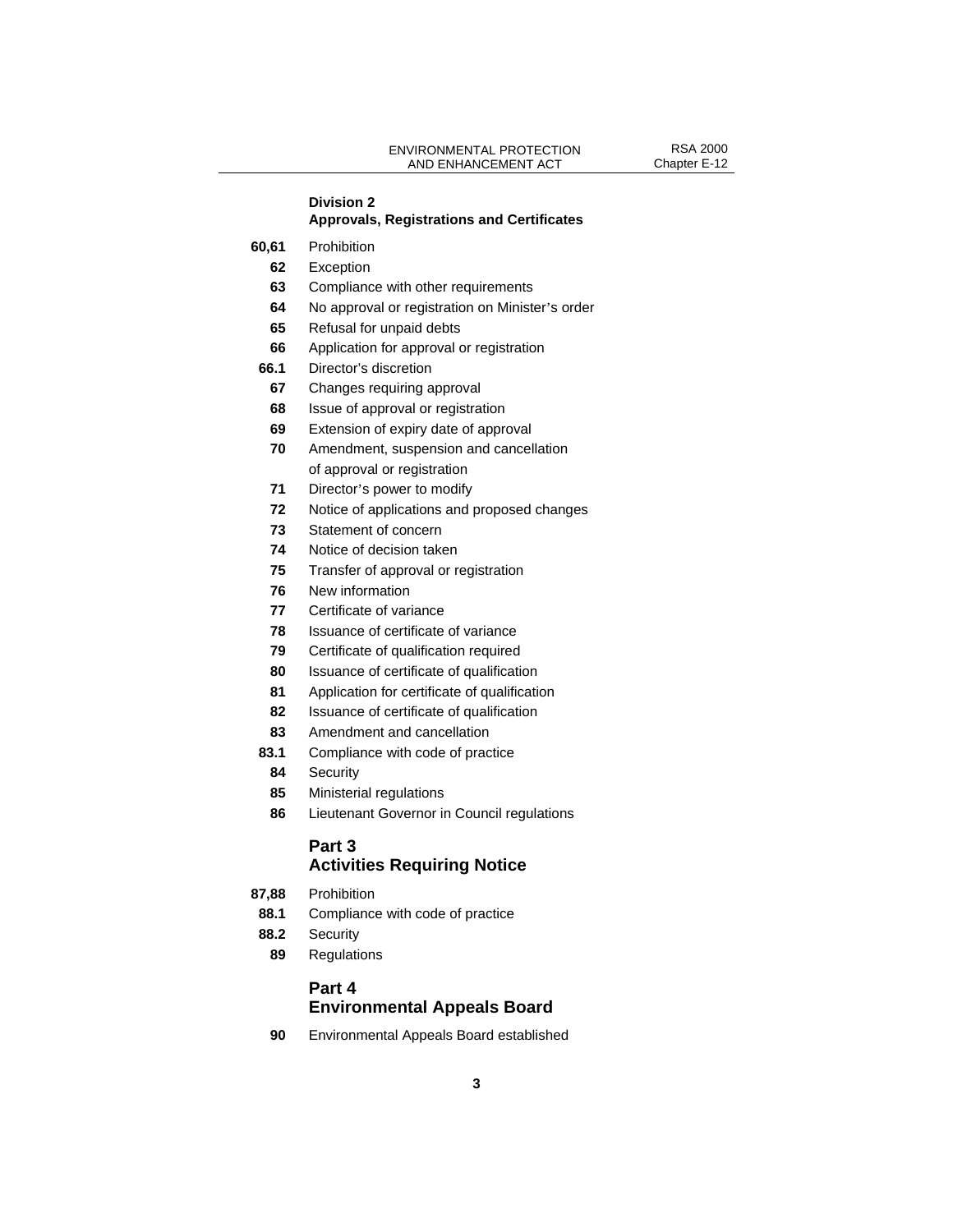- Notice of appeal
- Additional information
- Extension of time
- Hearing of appeal
- Powers and duties of Board
- Costs
- Stay of decision
- Decision of Board
- Report to Minister
- Decision by Minister
- Reconsideration by Board
- Privative clause
- Publication of Board's report
- Filing of order
- Ministerial regulations
- Lieutenant Governor in Council regulations

### **Part 5 Release of Substances**

Interpretation and application

### **Division 1 Releases of Substances Generally**

- Prohibited release where approval or regulation
- Prohibited release where no approval or regulation
- Duty to report release
- Manner of reporting
- Duty to take remedial measures
- Environmental protection order for release
- Emergency environmental protection order
- Emergency measures and notification
- Environmental protection orders re odour
- Remediation certificates
- Effect of remediation certificate
- Reclamation certificate unaffected
- Regulations
- Ministerial regulations
- Lieutenant Governor in Council regulations

#### **Division 2 Contaminated Sites**

- Application
- Non-recoverable costs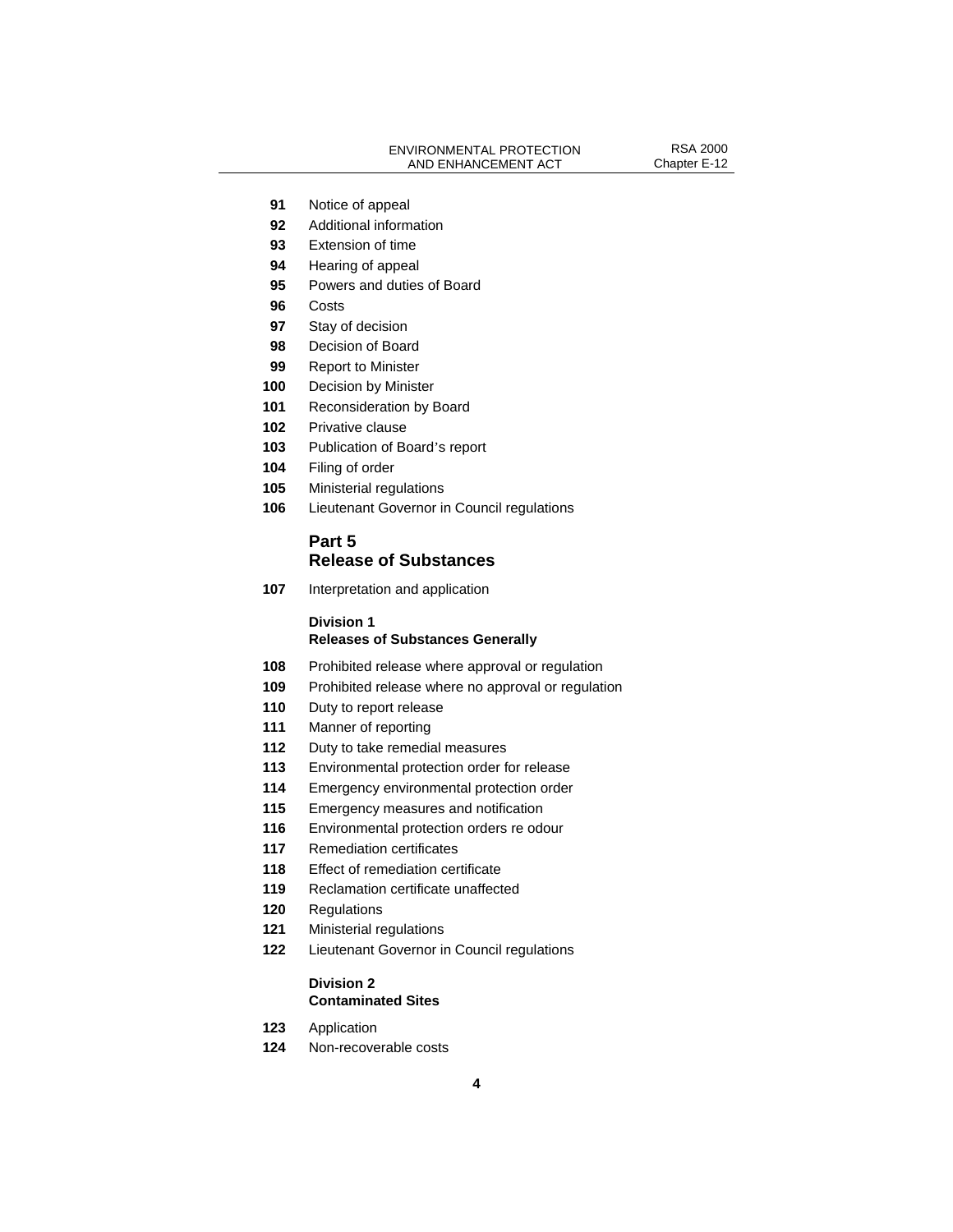- Designation of contaminated sites
- Notice of designation
- Statement of concern
- Remedial action plans and agreements
- Environmental protection order re contaminated site
- Notice of environmental protection order
- Compensation
- Ministerial regulations
- Lieutenant Governor in Council regulations

### **Part 6 Conservation and Reclamation**

- Definitions
- Security by operator
- Reclamation inquiry
- Duty to reclaim
- Issuance of reclamation certificate
- Amendment and cancellation of certificate
- Environmental protection order
- Environmental protection order re off-site damage
- Environmental protection order after reclamation certificate
- Emergency environmental protection order
- No surrender or termination without reclamation certificate
- Copies of orders and certificates
- Lieutenant Governor in Council regulations

### **Part 7 Potable Water**

- Definitions
- Release of substances prohibited
- Duty of person responsible
- Environmental protection order
- Emergency environmental protection order
- Emergency measures
- Ministerial regulations

### **Part 8**

### **Hazardous Substances and Pesticides**

Definitions

#### **Division 1**

**Hazardous Substances and Pesticides Generally** 

Storing and handling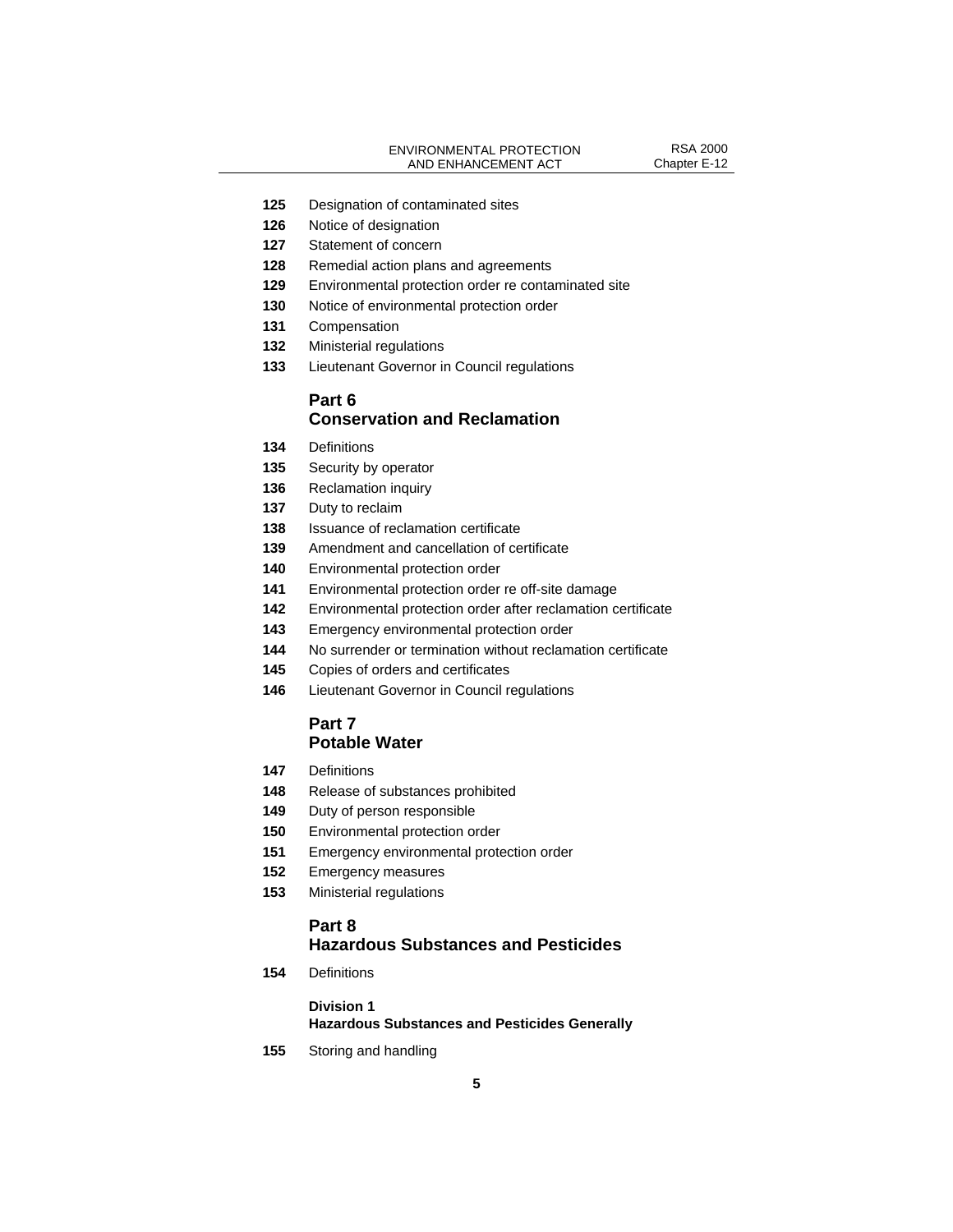- Environmental protection order regarding contaminated matter
- Sale or distribution prohibited
- Environmental protection order
- Contents of environmental protection order
- Emergency environmental protection order
- Ministerial regulations
- Lieutenant Governor in Council regulations

#### **Division 2 Pesticides**

- Prohibitions re sale, use and disposal
- Information on alternatives
- Ministerial regulations
- Lieutenant Governor in Council regulations
- Adoption of federal requirements

### **Part 9 Waste Minimization, Recycling and Waste Management**

#### **Division 1**

#### **Waste Minimization and Recycling**

- Definitions
- Prohibition
- Surcharge for designated material
- Recycling Fund
- Industry operated recycling funds
- Collection and recovery of designated material
- Security
- Lieutenant Governor in Council regulations

#### **Division 2 Waste**

- General prohibition
- Deemed disposal
- Waste on public land
- Waste on highways
- Waste on land owned by local authority
- Waste on water or ice
- Waste on another person's land
- Environmental protection order to clean up unsightly property
- Liability of local authority for costs of cleaning up
- Collection of expenses as taxes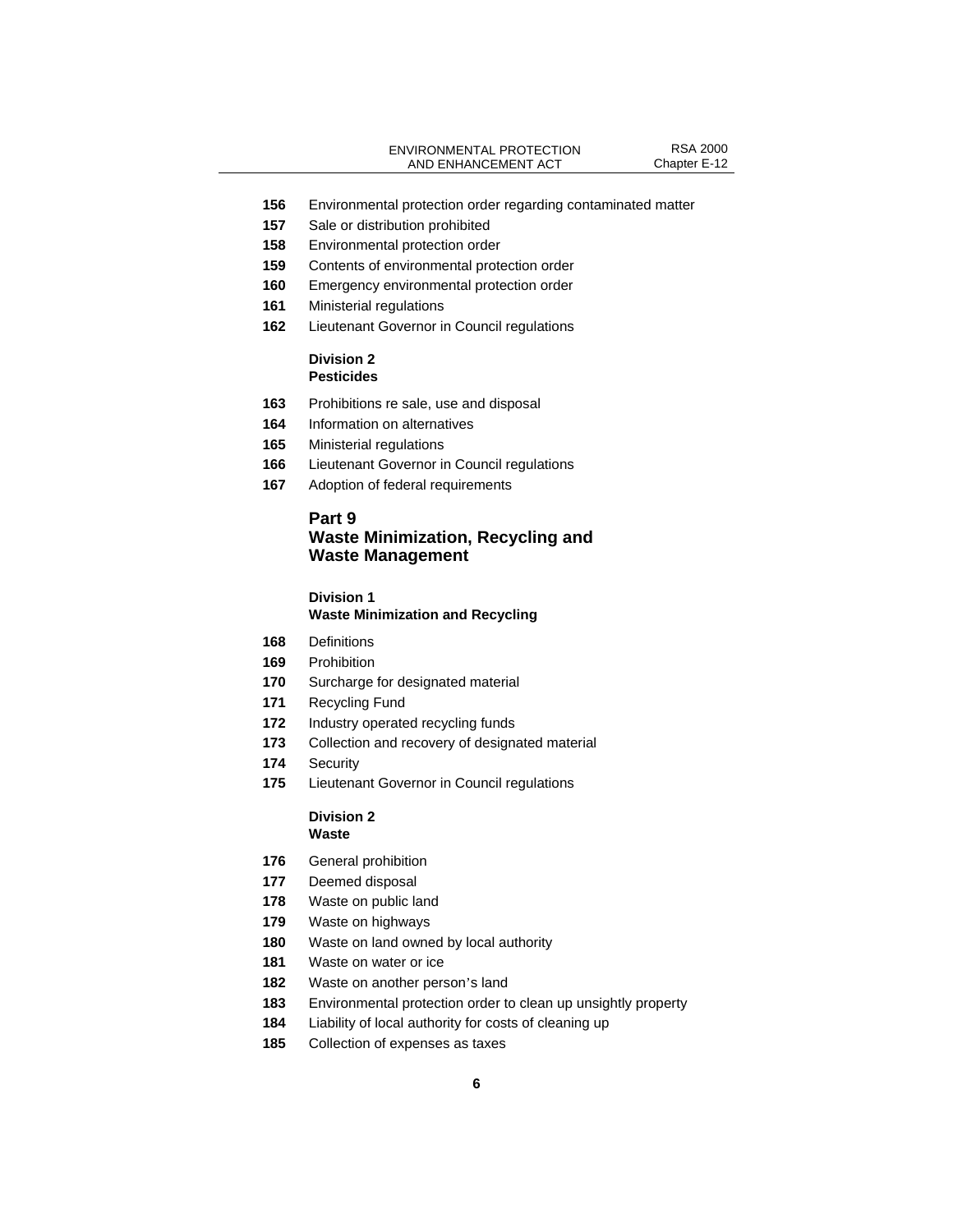- Review of environmental protection order to clean up
- Lieutenant Governor in Council regulations

#### **Division 3 Hazardous Waste**

- Identification number required for hazardous waste
- **188.1** Refusal for unpaid debts
- Security
- Cancellation or suspension of personal identification number
- Manifest required for hazardous wastes
- Disposal of hazardous waste
- Lieutenant Governor in Council regulations

### **Part 10 Enforcement**

Definitions

#### **Investigations and Inspections**

- Establishment of programs by Minister
- Application for investigation
- Investigation on receipt of application
- Right of entry and inspection
- Private dwelling place
- Duty to stop a vehicle or vessel
- Order to enter and inspect
- Order without notice
- Powers to be exercised at reasonable time
- Seizure without order or search warrant
- Bringing seized thing before judge
- Tele-warrant
- Disposal of things seized
- Assistance by peace officer
- Assistance to inspectors and investigators

#### **Enforcement Orders**

- 210 Enforcement orders by Director
- Enforcement order concerning waste
- Amendment and cancellation of enforcement orders
- Court order for compliance
- Failure to comply with enforcement order
- Joint and several liability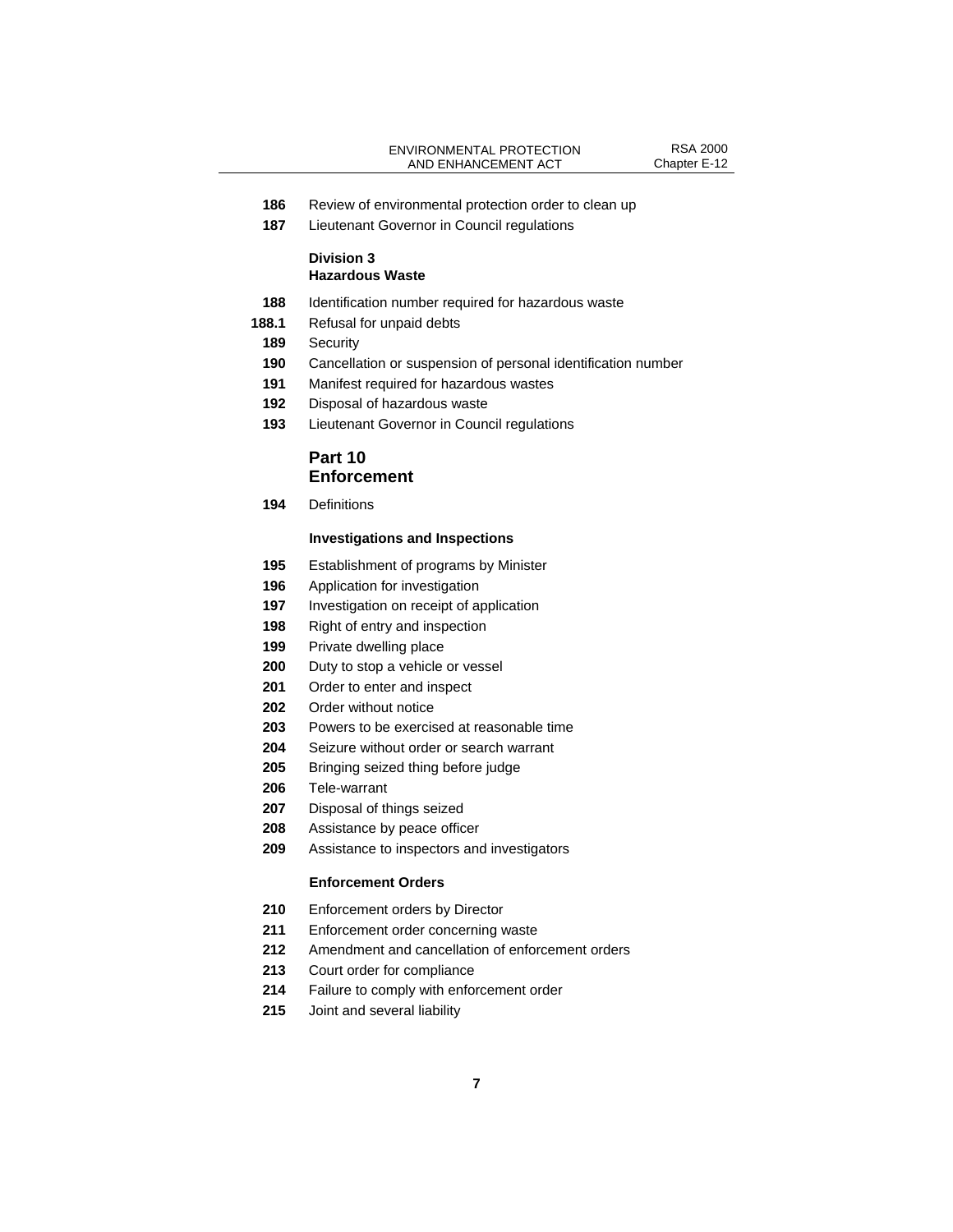#### **Civil Remedies**

- 216 Priority for costs
- Other civil remedies unaffected
- Extension of limitation period
- Civil cause of action
- Protection from liability
- Action for condition of land prohibited
- Injunction re commission of offence
- Recovery of costs by the Government
- Registration of orders
- Injunction re loss or damage

#### **Offences and Penalties**

- Limitation period
- Offences
- Penalties
- Due diligence defence
- Additional fine where monetary benefits acquired by offender
- Continuing offences
- Liability of directors and officers
- Liability of public officials
- Court orders relating to penalty
- Compensation for loss of property
- Variation of court orders
- Administrative penalties
- **237.1** Publication of information
- Ministerial regulations
- Lieutenant Governor in Council regulations

### **Part 11 Miscellaneous Provisions**

#### **Environmental Protection Orders**

- Joint and several liability under environmental protection orders
- General requirements of environmental protection orders
- Ministerial regulations

- Amendment and cancellation of environmental protection orders
- Court order for compliance
- Failure to comply with environmental protection order
- Environmental protection order where person unidentifiable
- General requirements re emergency environmental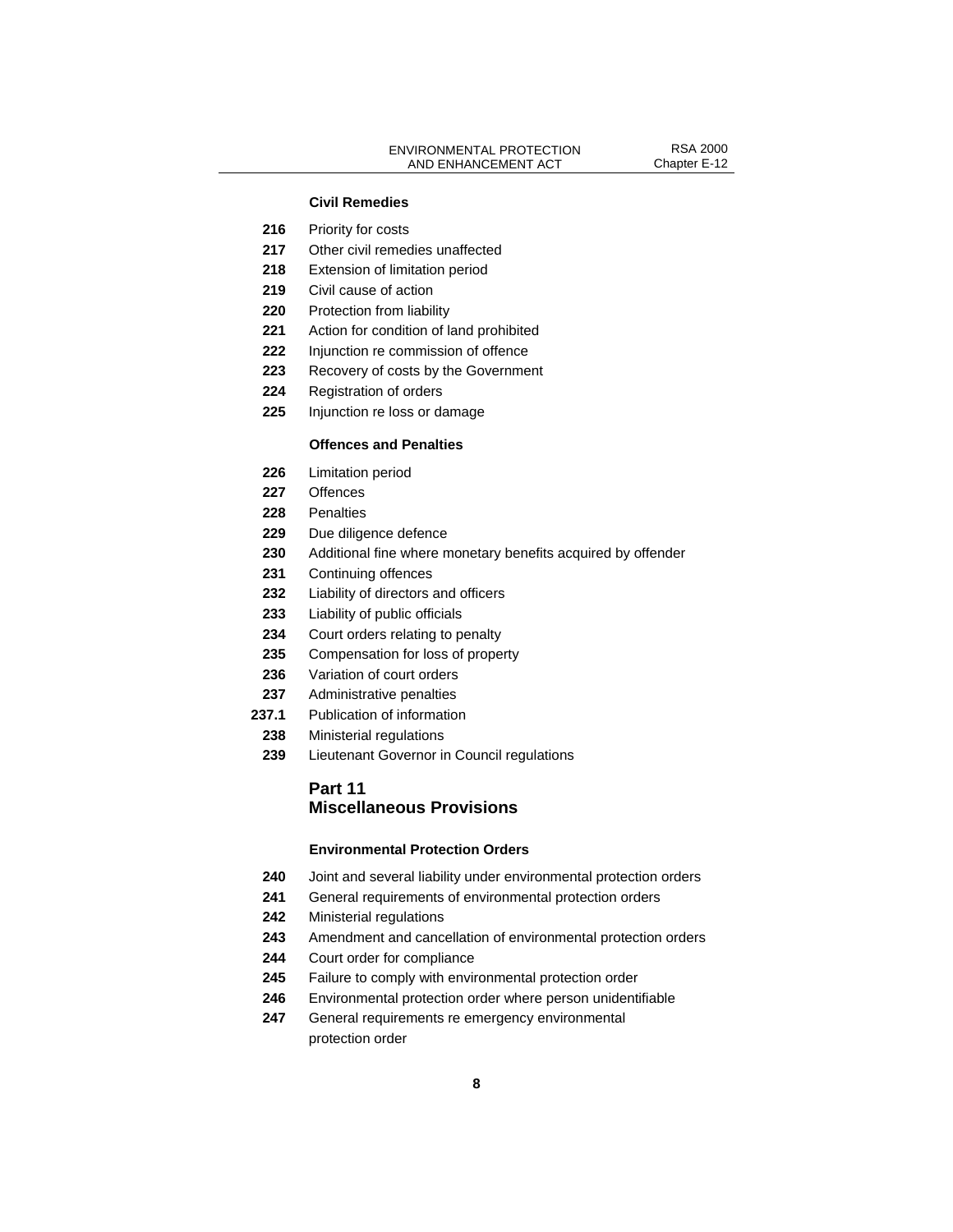**248** Recovery of costs for emergency measures

#### **Miscellaneous**

- **249** Use of assistants
- **250** Right of entry
- **251** Interference
- **252** Court order re interference
- **253** Vicarious responsibility
- **254** Documentary evidence
- **255** Certificate of analyst
- **256** Service
	- **Schedule**

HER MAJESTY, by and with the advice and consent of the Legislative Assembly of Alberta, enacts as follows:

#### **Definitions**

- **1** In this Act,
	- (a) "activity" means an activity or part of an activity listed in the Schedule of Activities;
	- (b) "adverse effect" means impairment of or damage to the environment, human health or safety or property;
	- (c) "agricultural operation" means agricultural operation as defined in the *Agricultural Operation Practices Act*;
	- (d) "analyst" means an analyst designated by the Minister under section 25;
	- (e) "animal" means any animal other than a human;
	- (f) "approval" means an approval issued under this Act in respect of an activity, and includes the renewal of an approval;
	- (g) "Board" means the Environmental Appeals Board;
	- (h) "borehole" means a hole advanced into the ground for the purpose of determining engineering or geological classification and properties or for instrumentation purposes;
	- (i) "certificate of qualification" means a certificate of qualification issued under section 82, including the renewal of such a certificate, and a certificate or other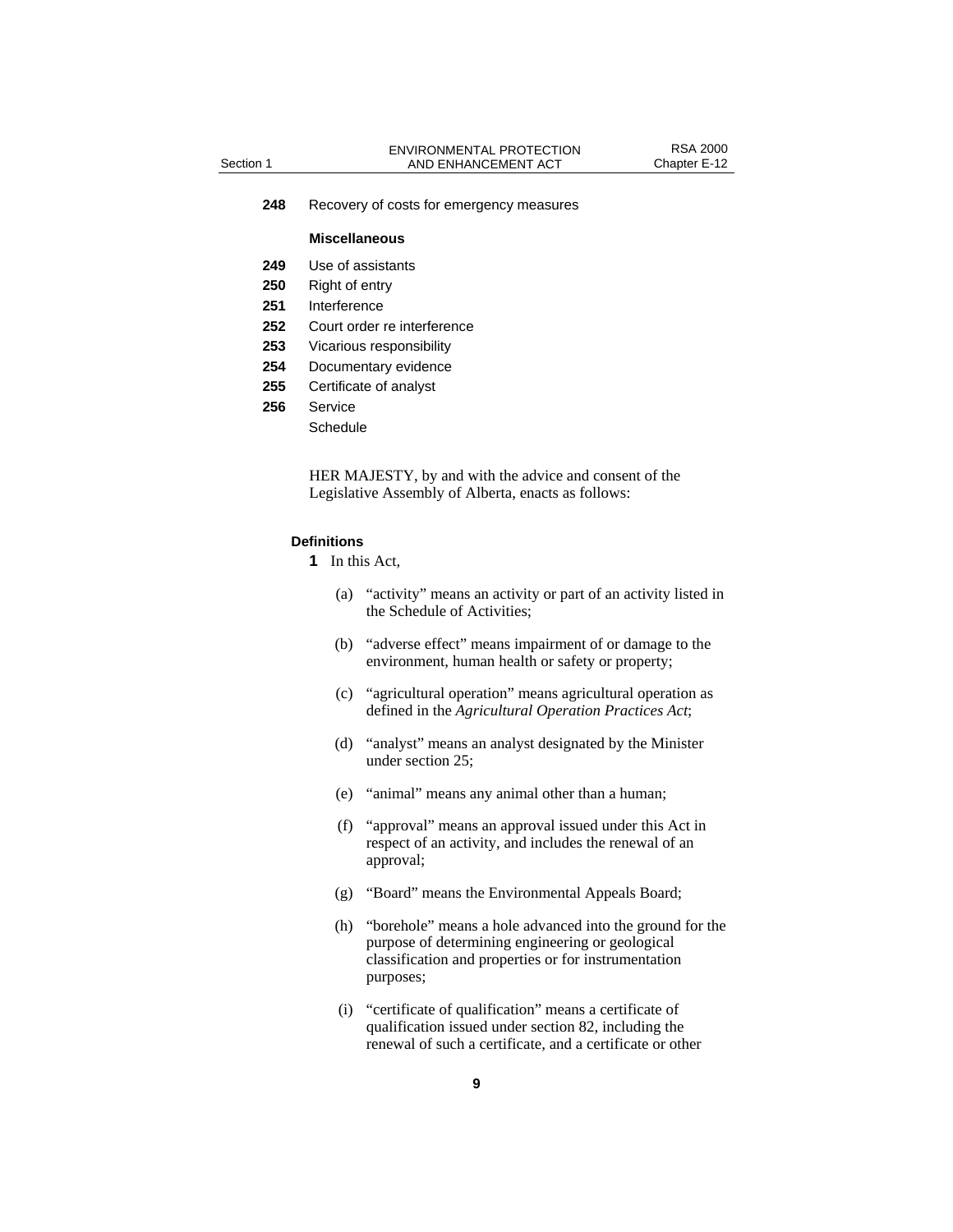qualification from another jurisdiction that is accepted under the regulations as a certificate of qualification for the purposes of this Act;

- (j) "certificate of title" includes a document issued under the *Metis Settlements Act* with respect to land in a settlement area under that Act that is similar in nature to a certificate of title within the meaning of the *Land Titles Act*;
- (k) "certificate of variance" means a certificate of variance issued under section 78;
- (k.1) "code of practice" means a document governing an activity or activities or a portion of an activity or activities that is adopted or incorporated pursuant to section 38;
	- (l) "conservation" means, except in sections 22 to 24, the planning, management and implementation of an activity with the objective of protecting the essential physical, chemical and biological characteristics of the environment against degradation;
- (m) "Co-ordinating Council" means the Sustainable Development Co-ordinating Council continued under section 5;
- (n) "council", when used with reference to a local authority, includes a settlement council under the *Metis Settlements Act*;
- (o) "Department" means the Department administered by the Minister;
- (p) "designated livestock operation" means a designated livestock operation within the meaning of the regulations;
- (q) "designated material" means a designated material within the meaning of the regulations;
- (r) "Director" means, subject to section 42, a person designated as a Director for the purposes of this Act by the Minister;
- (s) "document" includes a book, sound recording, videotape, film, photograph, chart, graph, map, plan, survey, book of account and any other information that is recorded or stored by means of a device;
- (s.1) "electronic" includes created, recorded, transmitted or stored in digital form or in any other intangible form by electronic, magnetic or optical means or by any other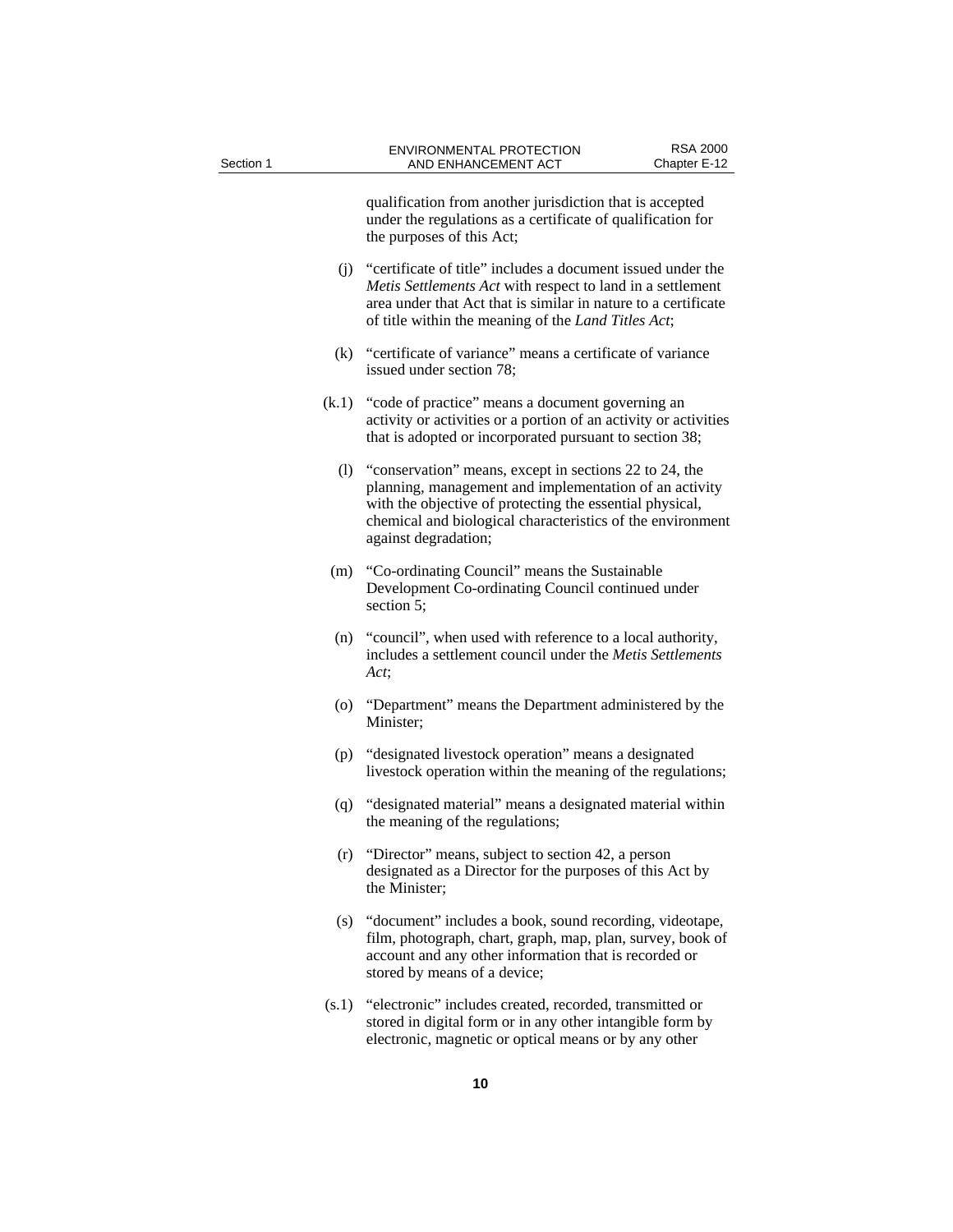means that have similar capabilities for creation, recording, transmission or storage;

- (t) "environment" means the components of the earth and includes
	- (i) air, land and water,
	- (ii) all layers of the atmosphere,
	- (iii) all organic and inorganic matter and living organisms, and
	- (iv) the interacting natural systems that include components referred to in subclauses (i) to (iii);
- (u) "Environmental Protection and Enhancement Fund" means the fund established under section 30;
- (v) "Environmental Protection Security Fund" means the fund continued under section 32;
- (w) "Government" means the Government of Alberta;
- (x) "Government agency" means
	- (i) a corporation that is an agent of the Government, or
	- (ii) a corporation, commission, board or other body whose members are appointed by an Act of the Legislature, the Lieutenant Governor in Council or a Minister of the Government, or any combination of them;
- (y) "groundwater" means all water under the surface of the ground;
- (z) "hazardous recyclable" means hazardous recyclable within the meaning of the regulations;
- (aa) "hazardous substance" means a substance or mixture of substances, other than a pesticide, that exhibits characteristics of flammability, corrosivity, reactivity or toxicity, including, without limitation, any substance that is designated as a hazardous substance within the meaning of the regulations;
- (bb) "hazardous waste" means hazardous waste within the meaning of the regulations;
- (cc) "heavy oil" means a naturally occurring viscous mixture, other than crude bitumen, that consists mainly of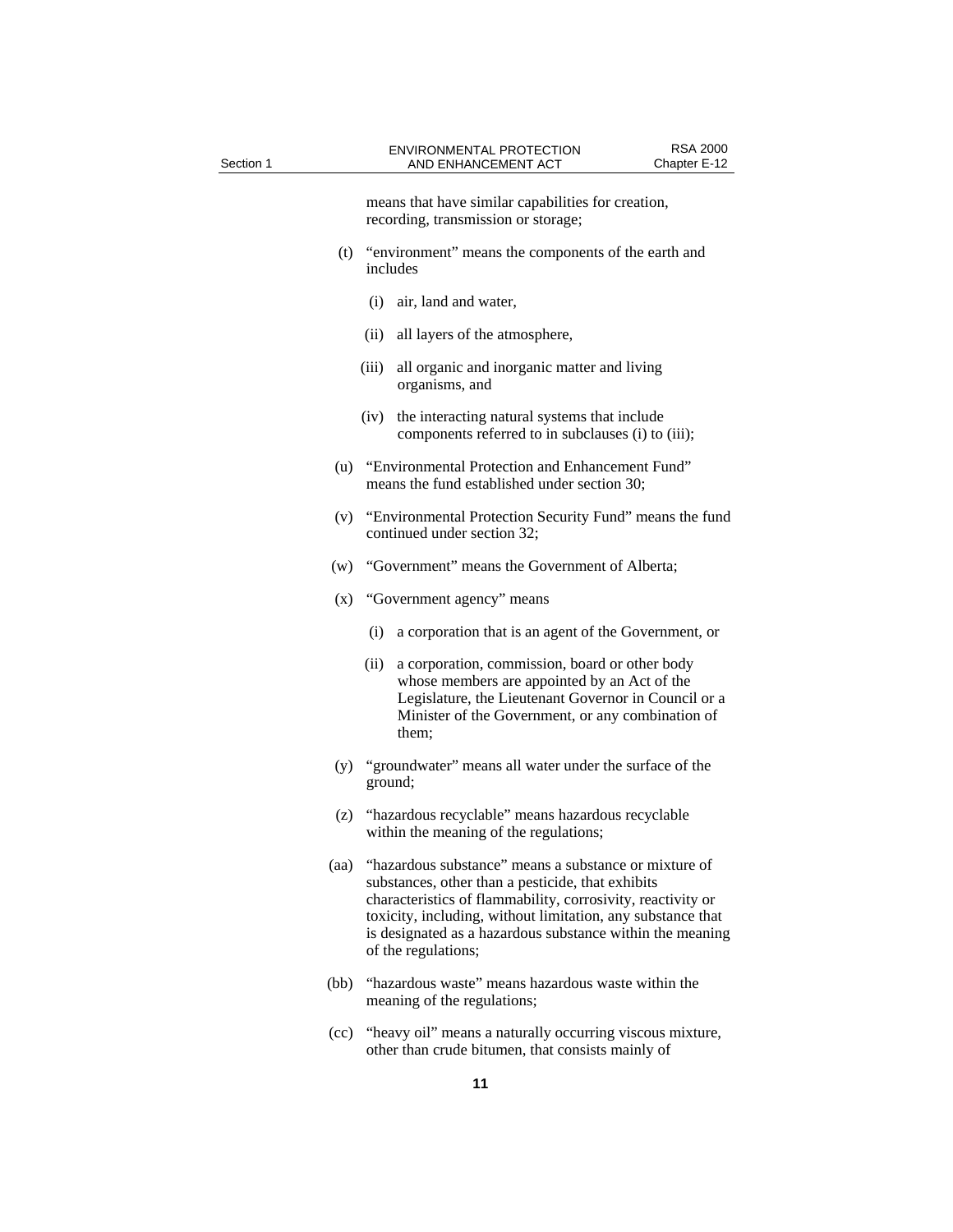hydrocarbons heavier than pentane, that may contain sulphur compounds and that in its naturally occurring state has a density of more than 920 kilograms per cubic metre; (dd) "heavy oil site" means a location at which a facility exists or is to be developed for recovering heavy oil by drilling and includes any injection or pumping facilities and any associated infrastructures and pipelines; (ee) "highway" means highway within the meaning of the *Traffic Safety Act*; (ff) "industrial development" means an industrial development within the meaning of the regulations; (gg) "inspector" means a person who is an inspector by reason of section 25 or 27; (hh) "investigator" means a person who is an investigator by reason of section 25 or 27; (ii) "land titles office" includes, with respect to land in a settlement area within the meaning of the *Metis Settlements Act*, the Metis Settlements Land Registry established under that Act; (ii) "local authority" means (i) the corporation of a city, town, village, summer village, municipal district or specialized municipality, (ii) in the case of an improvement district, the Minister responsible for the *Municipal Government Act*, (iii) in the case of a special area, the Minister responsible for the *Special Areas Act*, (iv) a settlement under the *Metis Settlements Act*, (v) a regional services commission under Part 15.1 of the *Municipal Government Act*, and

> (vi) a regional health authority under the *Regional Health Authorities Act*,

 but for the purposes of sections 12(b), 22 to 24, 126, 184, 185 and 186 does not include an entity referred to in subclause (v) or (vi), and for the purposes of sections  $147(b)$ ,  $175(n)$  and  $180(b)$  does not include an entity referred to in subclause (vi);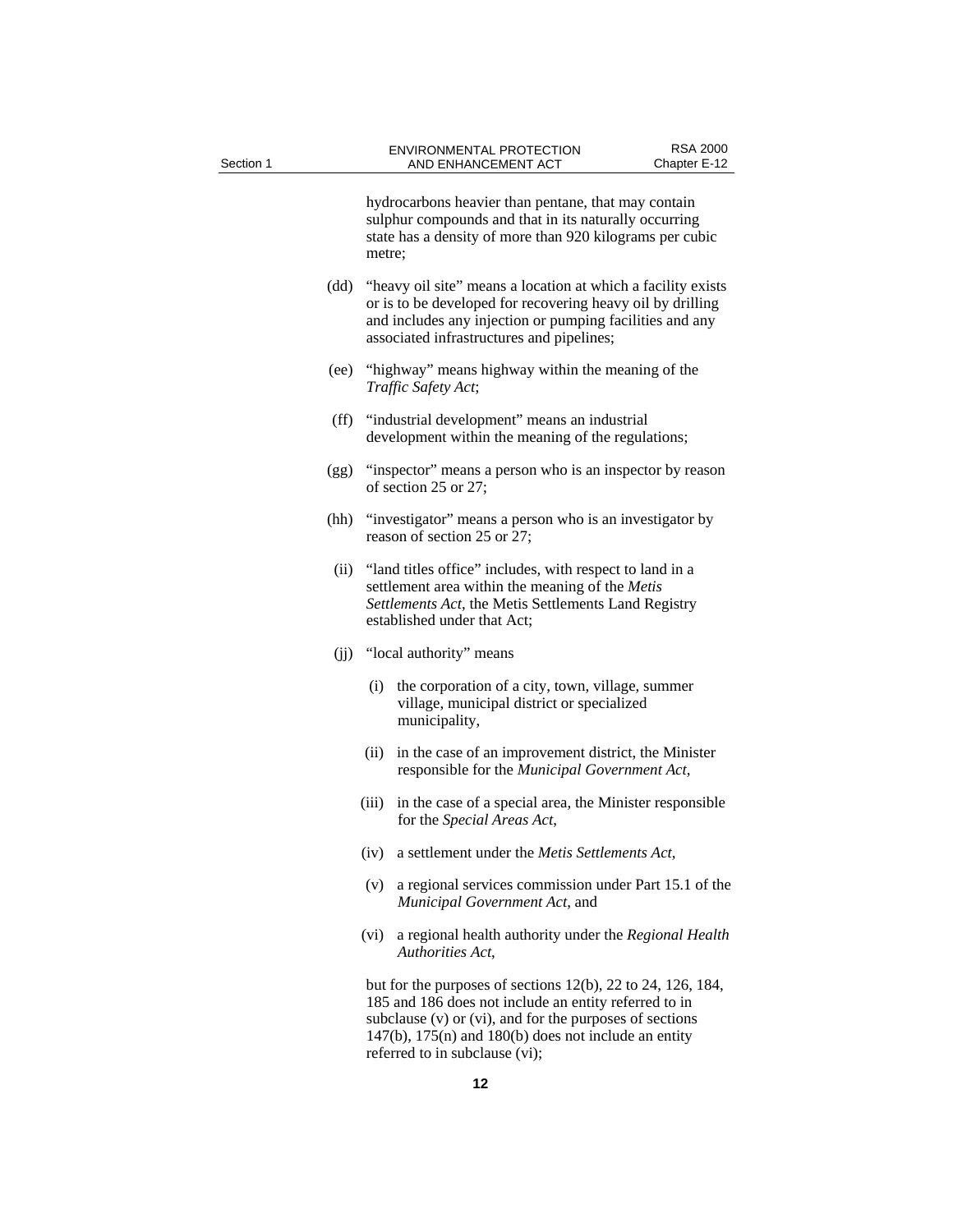| Section 1 | ENVIRONMENTAL PROTECTION<br>AND ENHANCEMENT ACT                                                                                                                                                                                                                                                                                                                                                                                                                                                                                                                 | <b>RSA 2000</b><br>Chapter E-12 |  |  |
|-----------|-----------------------------------------------------------------------------------------------------------------------------------------------------------------------------------------------------------------------------------------------------------------------------------------------------------------------------------------------------------------------------------------------------------------------------------------------------------------------------------------------------------------------------------------------------------------|---------------------------------|--|--|
| (kk)      | "mine" means any opening in, excavation in or working of<br>the surface or subsurface for the purpose of working,<br>recovering, opening up or proving coal, a coal bearing<br>substance, oil sands or an oil sands bearing substance, and<br>includes any associated infrastructure;                                                                                                                                                                                                                                                                           |                                 |  |  |
| (11)      | "minerals" means all naturally occurring minerals,<br>including, without limitation, gold, silver, uranium,<br>platinum, pitchblende, radium, precious stones, copper,<br>iron, tin, zinc, asbestos, salts, sulphur, petroleum, oil,<br>asphalt, bituminous sands, oil sands, natural gas, coal,<br>anhydrite, barite, bauxite, bentonite, diatomite, dolomite,<br>epsomite, granite, gypsum, limestone, marble, mica,<br>mirabilite, potash, quartz rock, rock phosphate, sandstone,<br>serpentine, shale, slate, talc, thenardite, trona and volcanic<br>ash; |                                 |  |  |
| (mm)      | "Minister" means the Minister determined under section<br>16 of the Government Organization Act as the Minister<br>responsible for this Act;                                                                                                                                                                                                                                                                                                                                                                                                                    |                                 |  |  |
| (nn)      | "municipal development" means a municipal development<br>within the meaning of the regulations;                                                                                                                                                                                                                                                                                                                                                                                                                                                                 |                                 |  |  |
| (00)      | "municipality" means the geographical area of a city,<br>town, village, summer village, municipal district,<br>specialized municipality, improvement district, special<br>area or settlement area within the meaning of the Metis<br>Settlements Act;                                                                                                                                                                                                                                                                                                           |                                 |  |  |
| (pp)      | "oil production site" means oil production site within the<br>meaning of the regulations;                                                                                                                                                                                                                                                                                                                                                                                                                                                                       |                                 |  |  |
|           | (qq) "oil sands" means                                                                                                                                                                                                                                                                                                                                                                                                                                                                                                                                          |                                 |  |  |
|           | sands and other rock materials containing crude<br>(i)<br>bitumen,                                                                                                                                                                                                                                                                                                                                                                                                                                                                                              |                                 |  |  |
|           | (ii) the crude bitumen contained in those sands and other<br>rock materials, and                                                                                                                                                                                                                                                                                                                                                                                                                                                                                |                                 |  |  |
|           | any other mineral substances, other than natural gas,<br>(iii)<br>in association with that crude bitumen or those sands<br>and other rock materials referred to in subclauses (i)<br>and (ii);                                                                                                                                                                                                                                                                                                                                                                  |                                 |  |  |
| (rr)      | "oil sands site" means a location at which a facility exists<br>or is to be developed for recovering oil sands by drilling<br>or other in situ recovery operations, and includes                                                                                                                                                                                                                                                                                                                                                                                |                                 |  |  |

**13**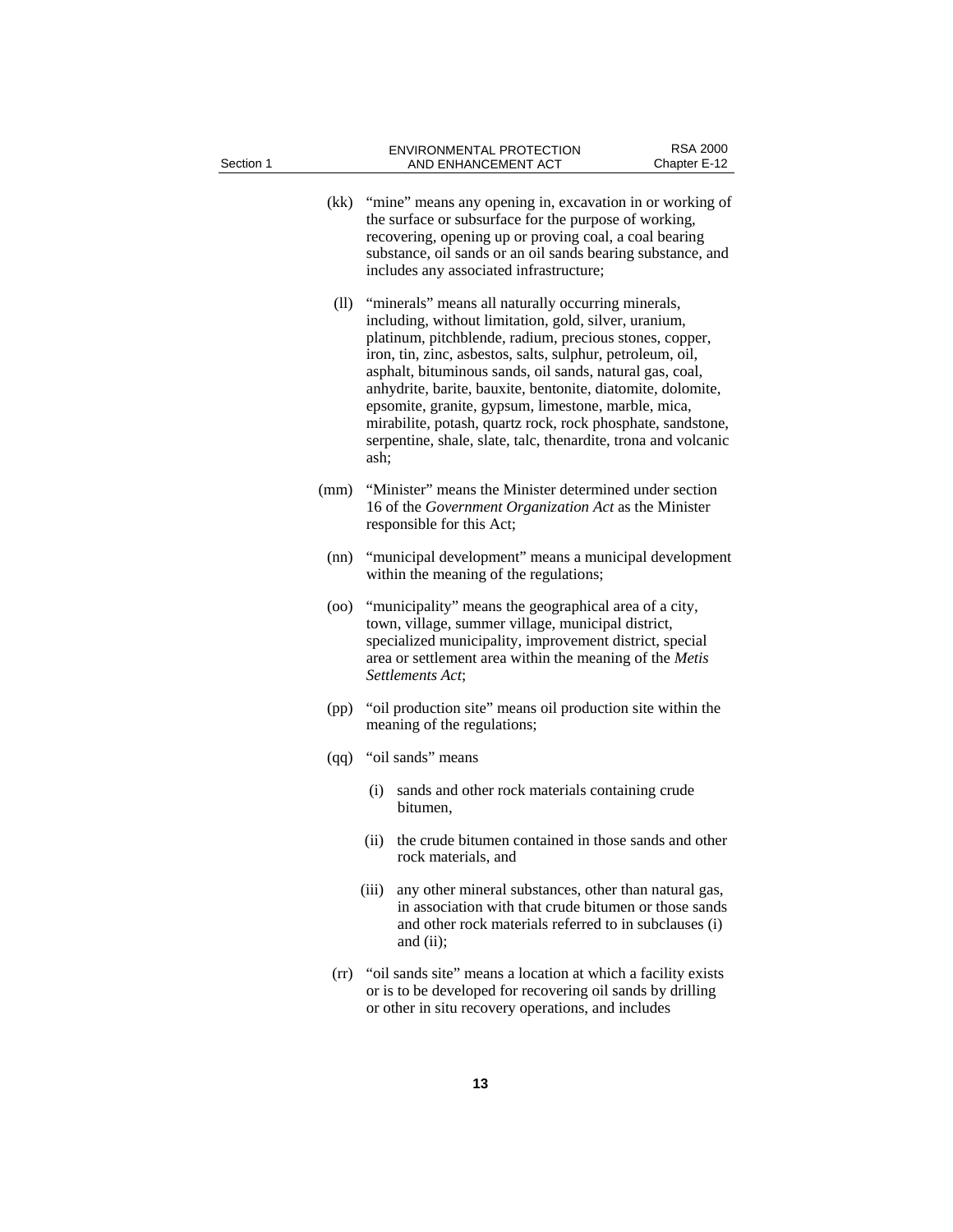| Section 1         |       | <b>RSA 2000</b><br><b>ENVIRONMENTAL PROTECTION</b><br>AND ENHANCEMENT ACT<br>Chapter E-12                                                                                                                                                                                                                                                                           |
|-------------------|-------|---------------------------------------------------------------------------------------------------------------------------------------------------------------------------------------------------------------------------------------------------------------------------------------------------------------------------------------------------------------------|
|                   | (i)   | any injection or pumping facility, storage facility or<br>tailings storage or disposal site that exists or is to be<br>developed, and                                                                                                                                                                                                                               |
|                   | (ii)  | any permanent access or haul road, railway,<br>telecommunication line or pipeline on the location<br>for the transmission of synthetic crude oil;                                                                                                                                                                                                                   |
| (s <sub>s</sub> ) |       | "owner", with regard to land, means                                                                                                                                                                                                                                                                                                                                 |
|                   | (i)   | the registered owner of the land,                                                                                                                                                                                                                                                                                                                                   |
|                   | (ii)  | a purchaser of the land whose interest as a purchaser<br>is shown on the certificate of title to that land, or                                                                                                                                                                                                                                                      |
|                   | (iii) | a tenant or other person who is in lawful possession<br>or occupation of the land;                                                                                                                                                                                                                                                                                  |
| (tt)              |       | "person responsible", when used with reference to a<br>substance or a thing containing a substance, means                                                                                                                                                                                                                                                           |
|                   | (i)   | the owner and a previous owner of the substance or<br>thing,                                                                                                                                                                                                                                                                                                        |
|                   | (ii)  | every person who has or has had charge,<br>management or control of the substance or thing,<br>including, without limitation, the manufacture,<br>treatment, sale, handling, use, storage, disposal,<br>transportation, display or method of application of<br>the substance or thing,                                                                              |
|                   | (iii) | any successor, assignee, executor, administrator,<br>receiver, receiver-manager or trustee of a person<br>referred to in subclause (i) or (ii), and                                                                                                                                                                                                                 |
|                   | (iv)  | a person who acts as the principal or agent of a<br>person referred to in subclause (i), (ii) or (iii),                                                                                                                                                                                                                                                             |
|                   |       | but does not include                                                                                                                                                                                                                                                                                                                                                |
|                   | (v)   | a municipality in respect of                                                                                                                                                                                                                                                                                                                                        |
|                   |       | (A)<br>a parcel of land shown on its tax arrears list,<br>unless after the date on which the municipality<br>is entitled to possession of the parcel under<br>section 420 of the Municipal Government Act or<br>becomes the owner of the parcel under section<br>424 of that Act the municipality releases on that<br>parcel a new or additional substance into the |

environment that may cause, is causing or has caused an adverse effect or aggravates the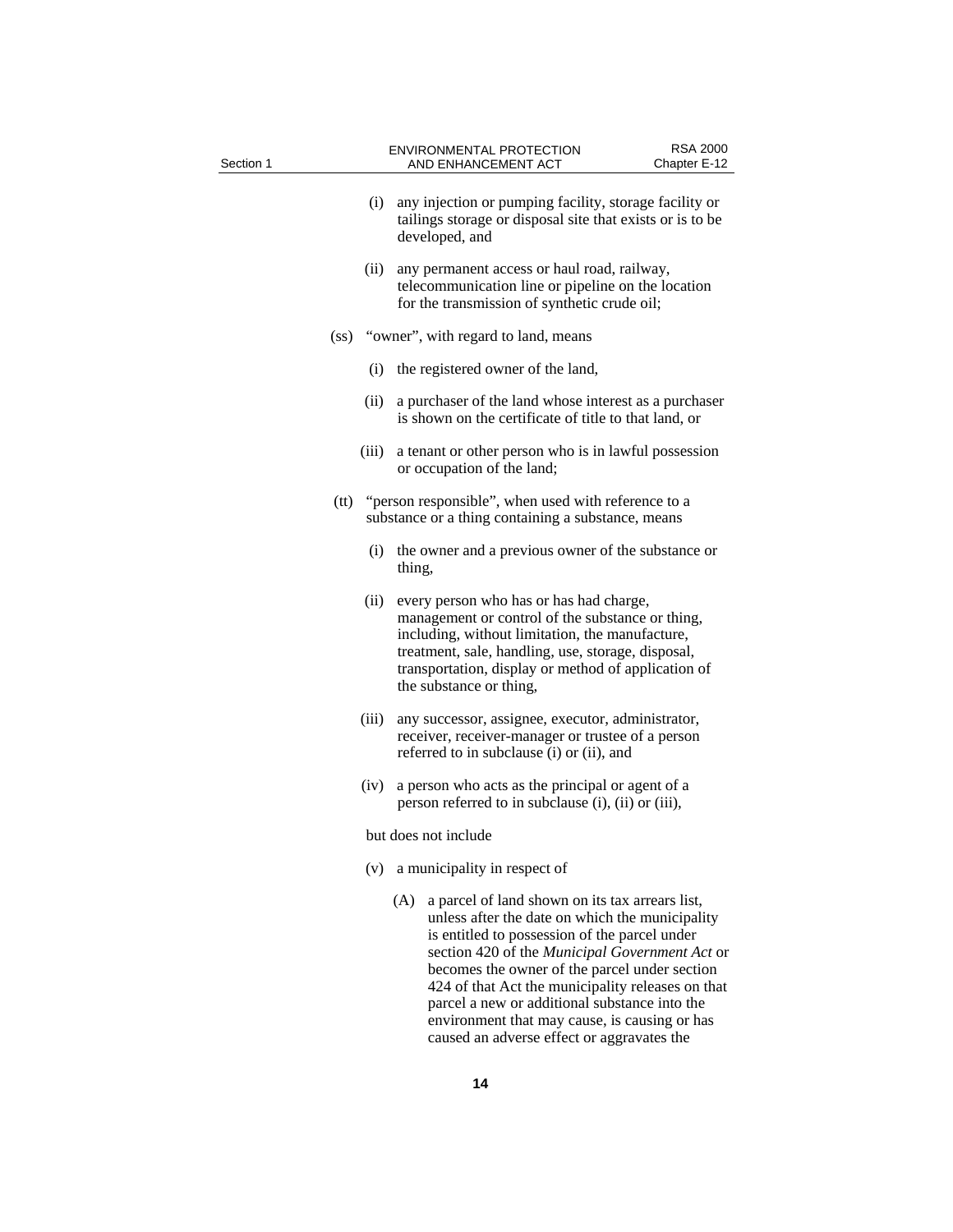| Section 1 |       | <b>ENVIRONMENTAL PROTECTION</b><br>AND ENHANCEMENT ACT                                                                                                                                                                                                                                                                                                                                                                                                                                                                                                                               | <b>RSA 2000</b><br>Chapter E-12 |
|-----------|-------|--------------------------------------------------------------------------------------------------------------------------------------------------------------------------------------------------------------------------------------------------------------------------------------------------------------------------------------------------------------------------------------------------------------------------------------------------------------------------------------------------------------------------------------------------------------------------------------|---------------------------------|
|           |       | adverse effect of the release of a substance into<br>the environment on that parcel, or                                                                                                                                                                                                                                                                                                                                                                                                                                                                                              |                                 |
|           |       | a parcel of land acquired by it by dedication or<br>(B)<br>gift of an environmental reserve, municipal<br>reserve, school reserve, road, utility lot or right<br>of way under Part 17 of the <i>Municipal</i><br>Government Act, unless after the date on which<br>the land is acquired the municipality releases on<br>that parcel a new or additional substance into<br>the environment that may cause, is causing or<br>has caused an adverse effect or aggravates the<br>adverse effect of the release of a substance into<br>the environment on that parcel,                    |                                 |
|           | (vi)  | a person who investigates or tests a parcel of land for<br>the purpose of determining the environmental<br>condition of that parcel, unless the investigation or<br>test releases on that parcel a new or additional<br>substance into the environment that may cause, is<br>causing or has caused an adverse effect or aggravates<br>the adverse effect of the release of a substance into<br>the environment on that parcel, or                                                                                                                                                    |                                 |
|           | (vii) | the Minister responsible for the Unclaimed Personal<br>Property and Vested Property Act, with respect to a<br>parcel of land to which that Act applies, unless after<br>the date on which the Minister takes possession of<br>the parcel of land the actions of the Minister or<br>persons under the control of the Minister release on<br>that parcel a new or additional substance into the<br>environment that may cause, is causing or has caused<br>an adverse effect or aggravates the adverse effect of<br>the release of a substance into the environment on<br>that parcel; |                                 |
|           | (uu)  | "pest" means any injurious, noxious or troublesome plant<br>or animal life and includes any injurious, noxious or<br>troublesome organic function of a plant or animal;                                                                                                                                                                                                                                                                                                                                                                                                              |                                 |
|           |       | (vv) "pesticide" means                                                                                                                                                                                                                                                                                                                                                                                                                                                                                                                                                               |                                 |
|           | (i)   | a substance that is intended, sold or represented for<br>use in preventing, destroying, repelling or mitigating<br>any insect, nematode, rodent, predatory animal,<br>parasite, bacteria, fungus, weed or other form of<br>plant or animal life or virus, except a virus, parasite,<br>bacteria or fungus in living people or animals,                                                                                                                                                                                                                                               |                                 |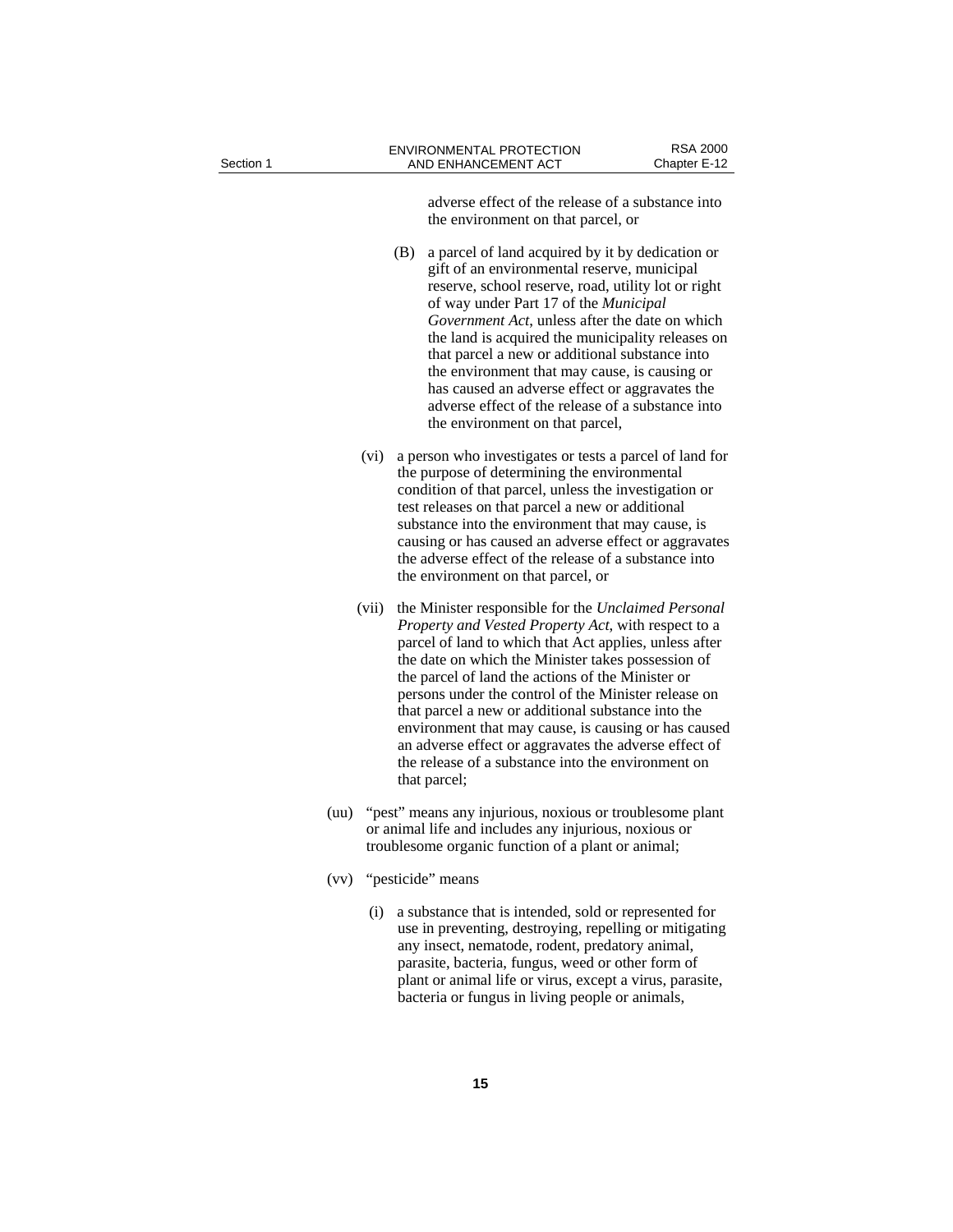| Section 1 |       |         | <b>ENVIRONMENTAL PROTECTION</b><br>AND ENHANCEMENT ACT                                                                                                                                                                                                                        | <b>RSA 2000</b><br>Chapter E-12 |
|-----------|-------|---------|-------------------------------------------------------------------------------------------------------------------------------------------------------------------------------------------------------------------------------------------------------------------------------|---------------------------------|
|           |       | (ii)    | any substance that is a pest control product within the<br>meaning of the Pest Control Products Act (Canada)<br>or is intended for use as such a pest control product,                                                                                                        |                                 |
|           |       | (iii)   | any substance that is a plant growth regulator, a<br>defoliant or a plant desiccant,                                                                                                                                                                                          |                                 |
|           |       | (iv)    | a fertilizer within the meaning of the Fertilizers Act<br>(Canada) that contains a substance referred to in<br>subclause (i), (ii) or (iii), and                                                                                                                              |                                 |
|           |       | (v)     | any other substance designated as a pesticide in the<br>regulations,                                                                                                                                                                                                          |                                 |
|           |       |         | but does not include a substance that is intended, sold or<br>represented for use in potable water to prevent or destroy<br>bacteria, parasites or viruses if the substance is not a pest<br>control product within the meaning of the Pest Control<br>Products Act (Canada); |                                 |
|           |       |         | (ww) "pipeline" means                                                                                                                                                                                                                                                         |                                 |
|           |       | (i)     | a pipe for the transmission of any substance and<br>installations in connection with that pipe, or                                                                                                                                                                            |                                 |
|           |       | (11)    | a sewer or sewage system and installations in<br>connection with that sewer or sewage system;                                                                                                                                                                                 |                                 |
|           |       |         | (iii) repealed 2003 c37 s2;                                                                                                                                                                                                                                                   |                                 |
|           |       | quarry; | (xx) "pit" means any opening in, excavation in or working of<br>the surface or subsurface made for the purpose of<br>removing sand, gravel, clay or marl and includes any<br>associated infrastructure, but does not include a mine or                                        |                                 |
|           | (yy)  |         | "place" includes any land, building, structure, machine,<br>aircraft, vehicle or vessel;                                                                                                                                                                                      |                                 |
|           |       |         | (zz) "potable water" means water that is supplied by a<br>waterworks system and is used for drinking, cooking, dish<br>washing or other domestic purposes requiring water that is<br>suitable for human consumption;                                                          |                                 |
|           | (aaa) |         | "private utility" means a private utility within the meaning<br>of the regulations;                                                                                                                                                                                           |                                 |
|           | (bbb) |         | "privately owned development" means a privately owned<br>development within the meaning of the regulations;                                                                                                                                                                   |                                 |
|           |       |         |                                                                                                                                                                                                                                                                               |                                 |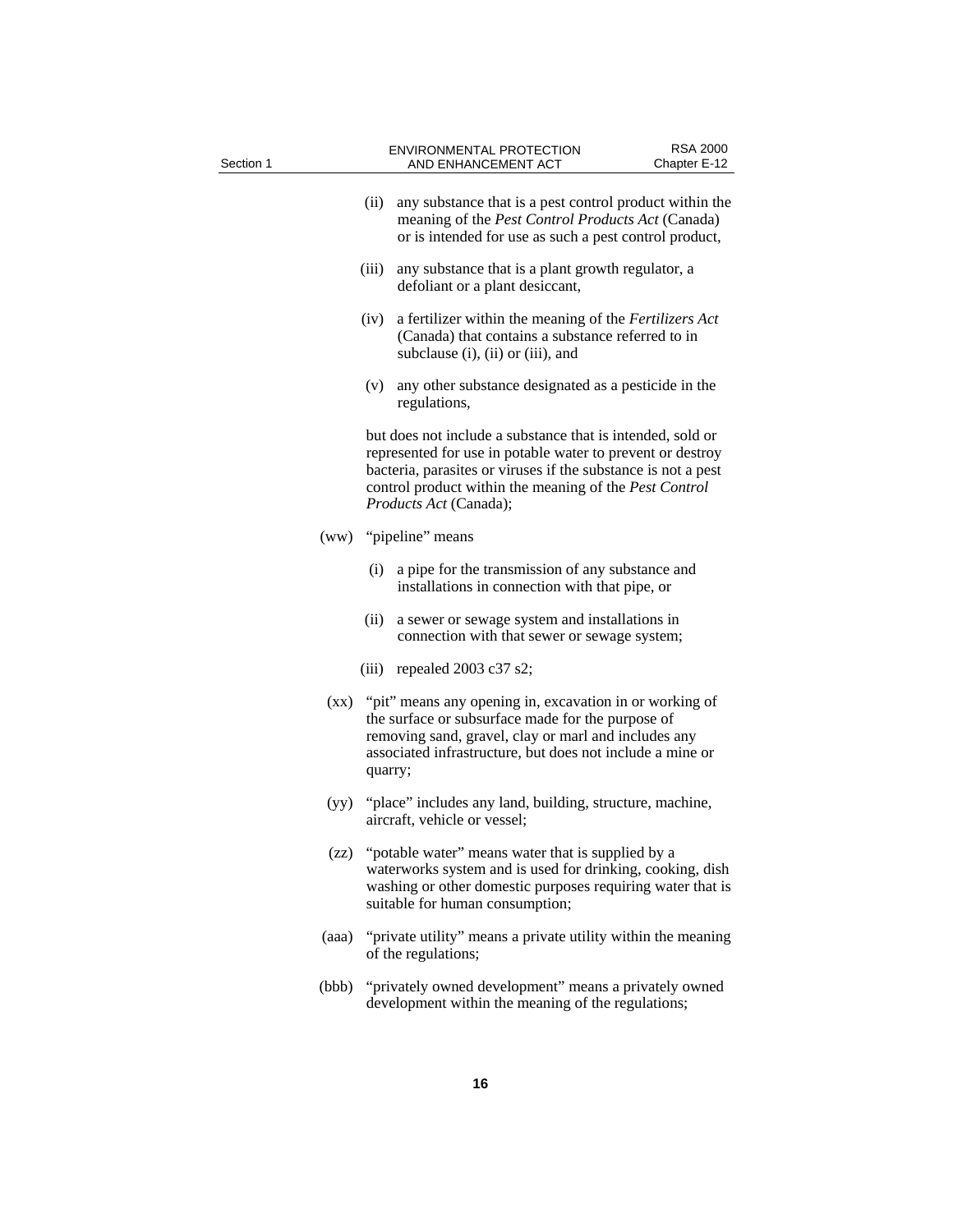| Section 1 |               | <b>RSA 2000</b><br><b>ENVIRONMENTAL PROTECTION</b><br>AND ENHANCEMENT ACT<br>Chapter E-12                                                                                                                                                                                                                                                                           |
|-----------|---------------|---------------------------------------------------------------------------------------------------------------------------------------------------------------------------------------------------------------------------------------------------------------------------------------------------------------------------------------------------------------------|
|           |               | (ccc) "quarry" means any opening in, excavation in or working<br>of the surface or subsurface for the purpose of working,<br>recovering, opening up or proving                                                                                                                                                                                                      |
|           |               | any mineral other than coal, a coal bearing substance,<br>(i)<br>oil sands or an oil sands bearing substance, or                                                                                                                                                                                                                                                    |
|           |               | (ii) ammonite shell,                                                                                                                                                                                                                                                                                                                                                |
|           |               | and includes any associated infrastructure;                                                                                                                                                                                                                                                                                                                         |
|           |               | (ddd) "reclamation" means any or all of the following:                                                                                                                                                                                                                                                                                                              |
|           |               | the removal of equipment or buildings or other<br>(i)<br>structures or appurtenances;                                                                                                                                                                                                                                                                               |
|           |               | the decontamination of buildings or other structures<br>(ii)<br>or other appurtenances, or land or water;                                                                                                                                                                                                                                                           |
|           |               | the stabilization, contouring, maintenance,<br>(iii)<br>conditioning or reconstruction of the surface of land;                                                                                                                                                                                                                                                      |
|           |               | (iv)<br>any other procedure, operation or requirement<br>specified in the regulations;                                                                                                                                                                                                                                                                              |
|           |               | (eee) "recycle" means to do anything that results in providing a<br>use for a thing that otherwise would be disposed of or<br>dealt with as waste, including collecting, transporting,<br>handling, storing, sorting, separating and processing the<br>thing, but does not include the application of waste to land<br>or the use of a thermal destruction process; |
|           | $(f\hat{f}f)$ | "registered owner", with respect to land, means                                                                                                                                                                                                                                                                                                                     |
|           |               | the person registered in a land titles office as the<br>(i)<br>owner of the fee simple in the land, and                                                                                                                                                                                                                                                             |
|           |               | except for the purposes of section 22, the person<br>(ii)<br>registered in a land titles office as the owner of a life<br>estate in the land,                                                                                                                                                                                                                       |
|           |               | and in the case of patented land within the meaning of the<br>Metis Settlements Act includes a person registered in the<br>Metis Settlements Land Registry established under that<br>Act;                                                                                                                                                                           |
|           | (ggg)         | "registration" means, except in sections 23, 24, 34(n),<br>154(b) and 175(d), a registration issued under this Act in<br>respect of an activity, and includes the renewal of a<br>registration;                                                                                                                                                                     |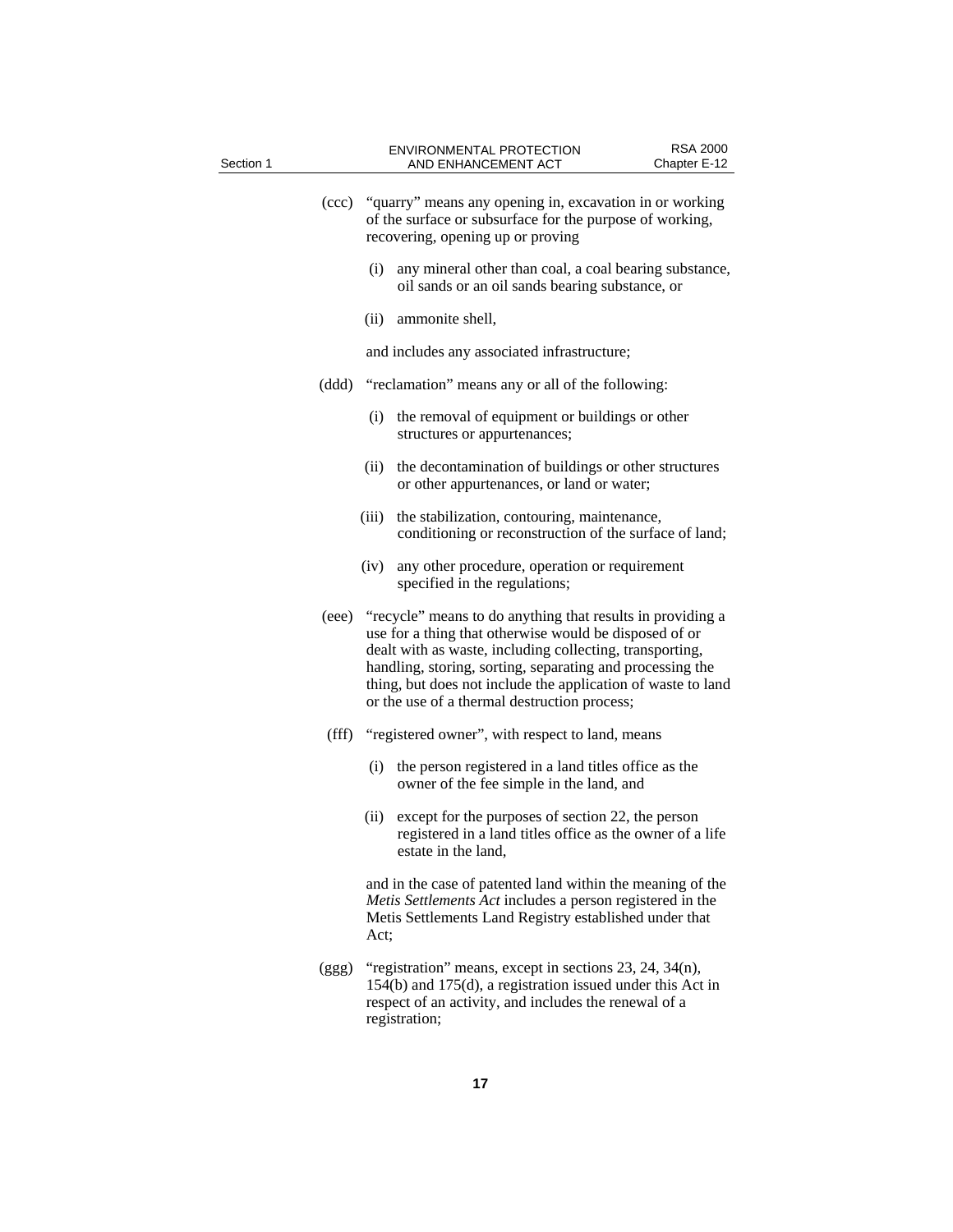| Section 1 |       |       |                                                                                                                                                                  | <b>ENVIRONMENTAL PROTECTION</b><br>AND ENHANCEMENT ACT                                                                                                                                                     | <b>RSA 2000</b><br>Chapter E-12 |
|-----------|-------|-------|------------------------------------------------------------------------------------------------------------------------------------------------------------------|------------------------------------------------------------------------------------------------------------------------------------------------------------------------------------------------------------|---------------------------------|
|           | (hhh) |       |                                                                                                                                                                  | "release" includes to spill, discharge, dispose of, spray,<br>inject, inoculate, abandon, deposit, leak, seep, pour, emit,<br>empty, throw, dump, place and exhaust;                                       |                                 |
|           | (iii) |       |                                                                                                                                                                  | "remediation certificate" means a remediation certificate<br>issued under section 117;                                                                                                                     |                                 |
|           | (ijj) |       |                                                                                                                                                                  | repealed 2003 c2 $s1(24)$ ;                                                                                                                                                                                |                                 |
|           | (kkk) |       | "storage" means the holding of a substance or thing for a<br>temporary period at the end of which it is processed, used,<br>transported, treated or disposed of; |                                                                                                                                                                                                            |                                 |
|           | (III) |       |                                                                                                                                                                  | "storm drainage system" means any system for collecting,<br>storing and disposing of storm drainage, and includes                                                                                          |                                 |
|           |       | (i)   |                                                                                                                                                                  | the sewers and pumping stations that make up the<br>storm drainage collection system,                                                                                                                      |                                 |
|           |       | (ii)  |                                                                                                                                                                  | the storm drainage storage, management and<br>treatment facilities that buffer the effects of the peak<br>runoff or improve the quality of the storm water,                                                |                                 |
|           |       | (iii) |                                                                                                                                                                  | the sewers and pumping stations that transport storm<br>drainage to the location where it is treated or<br>disposed of, and                                                                                |                                 |
|           |       | (iv)  |                                                                                                                                                                  | the storm drainage outfall structures;                                                                                                                                                                     |                                 |
|           |       |       |                                                                                                                                                                  | (mmm) "substance" means                                                                                                                                                                                    |                                 |
|           |       | (i)   |                                                                                                                                                                  | any matter that                                                                                                                                                                                            |                                 |
|           |       |       |                                                                                                                                                                  | (A) is capable of becoming dispersed in the<br>environment, or                                                                                                                                             |                                 |
|           |       |       | (B)                                                                                                                                                              | is capable of becoming transformed in the<br>environment into matter referred to in paragraph<br>(A),                                                                                                      |                                 |
|           |       | (ii)  |                                                                                                                                                                  | any sound, vibration, heat, radiation or other form of<br>energy, and                                                                                                                                      |                                 |
|           |       | (iii) |                                                                                                                                                                  | any combination of things referred to in subclauses<br>$(i)$ and $(ii)$ ;                                                                                                                                  |                                 |
|           | (nnn) |       |                                                                                                                                                                  | "surface water" means water in a watercourse;                                                                                                                                                              |                                 |
|           | (000) |       |                                                                                                                                                                  | "telecommunication line" means a system or arrangement<br>of lines of wire or other conductors by which telephone or<br>other kinds of communications are transmitted and<br>received by electronic means; |                                 |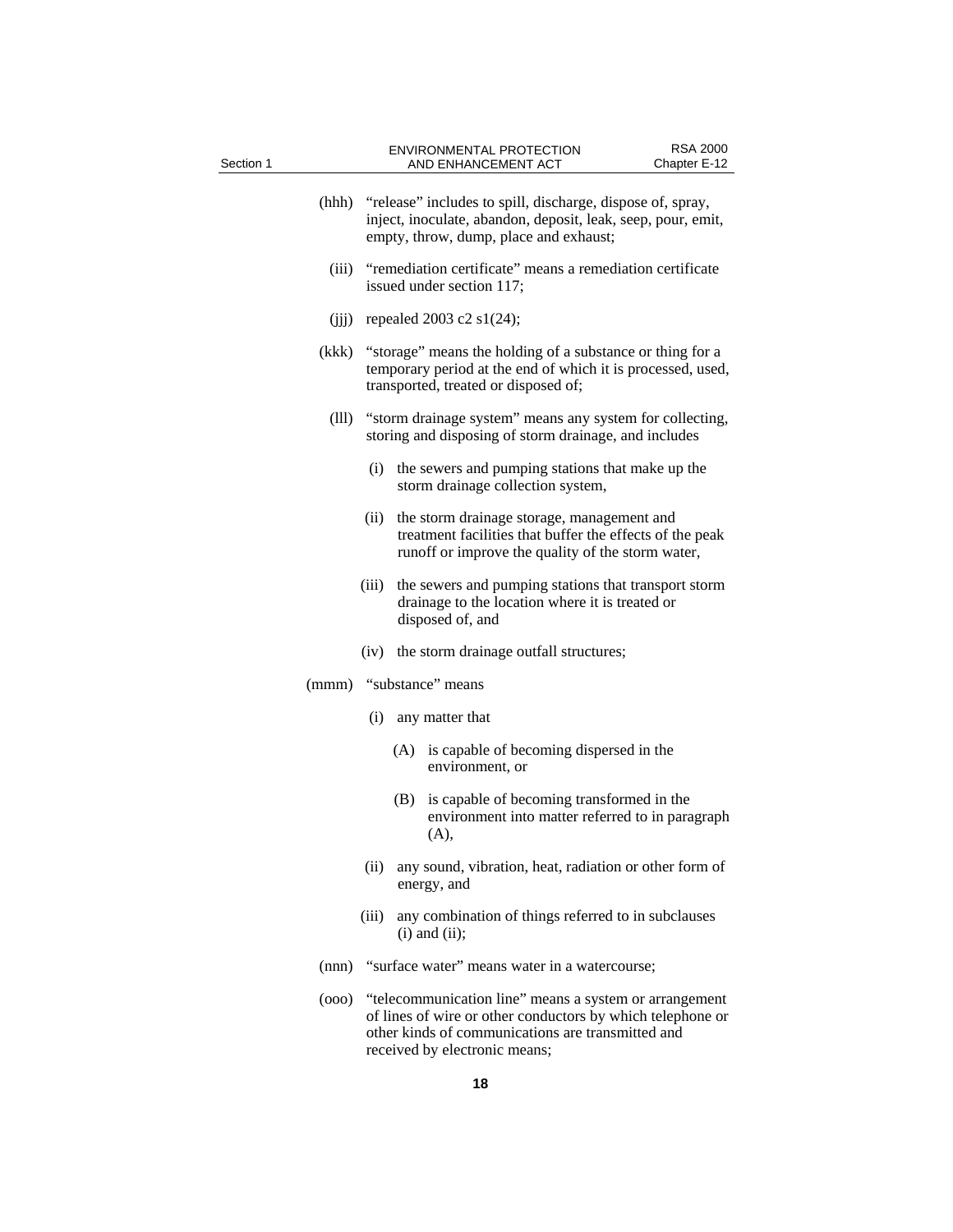| Section 1 |       |                                                                 | AND ENHANCEMENT ACT                                                                                                                                                                                                                            | Chapter E-12 |  |
|-----------|-------|-----------------------------------------------------------------|------------------------------------------------------------------------------------------------------------------------------------------------------------------------------------------------------------------------------------------------|--------------|--|
|           | (ppp) |                                                                 | "this Act" means this Act and the regulations;                                                                                                                                                                                                 |              |  |
|           | (qqq) |                                                                 | "transmission line" means a system or arrangement of<br>lines of wire or other conductors and transformation<br>equipment, wholly within Alberta, whereby electric<br>energy, however produced, is transmitted in bulk, and<br>includes        |              |  |
|           |       | (i)                                                             | transmission circuits composed of the conductors that<br>form the minimum set required to transmit the<br>electric energy,                                                                                                                     |              |  |
|           |       | (ii)                                                            | insulating and supporting structures,                                                                                                                                                                                                          |              |  |
|           |       | (iii)                                                           | substations,                                                                                                                                                                                                                                   |              |  |
|           |       | (iv)                                                            | operational and control devices, and                                                                                                                                                                                                           |              |  |
|           |       | (v)                                                             | all property used for the purpose of, or in connection<br>with, the operation of the transmission line,                                                                                                                                        |              |  |
|           |       |                                                                 | but does not include a power plant or electric distribution<br>system as defined in the Hydro and Electric Energy Act;                                                                                                                         |              |  |
|           | (rrr) |                                                                 | "treat" means to apply any method, technique or process,<br>including, without limitation, neutralization and<br>stabilization, that is designed to change the physical,<br>chemical or biological character or composition of a<br>substance; |              |  |
|           | (sss) |                                                                 | "vehicle" means a device in, on or by which a person or<br>thing may be transported or drawn on a highway;                                                                                                                                     |              |  |
|           | (ttt) |                                                                 | "waste management facility" means a facility for the<br>collection, storage, treatment or disposal of waste;                                                                                                                                   |              |  |
|           | (uuu) |                                                                 | "wastewater system" means a system for collecting,<br>treating and disposing of wastewater and includes any or<br>all of the following:                                                                                                        |              |  |
|           |       | (i)                                                             | sewers and pumping stations that make up a<br>wastewater collection system;                                                                                                                                                                    |              |  |
|           |       | (ii)                                                            | sewers and pumping stations that transport untreated<br>wastewater from a wastewater collection system to a<br>wastewater treatment plant;                                                                                                     |              |  |
|           |       | (iii)                                                           | wastewater treatment plants;                                                                                                                                                                                                                   |              |  |
|           |       | facilities that provide storage for treated wastewater;<br>(iv) |                                                                                                                                                                                                                                                |              |  |
|           |       | (v)                                                             | wastewater sludge treatment and disposal facilities;                                                                                                                                                                                           |              |  |
|           |       |                                                                 | 19                                                                                                                                                                                                                                             |              |  |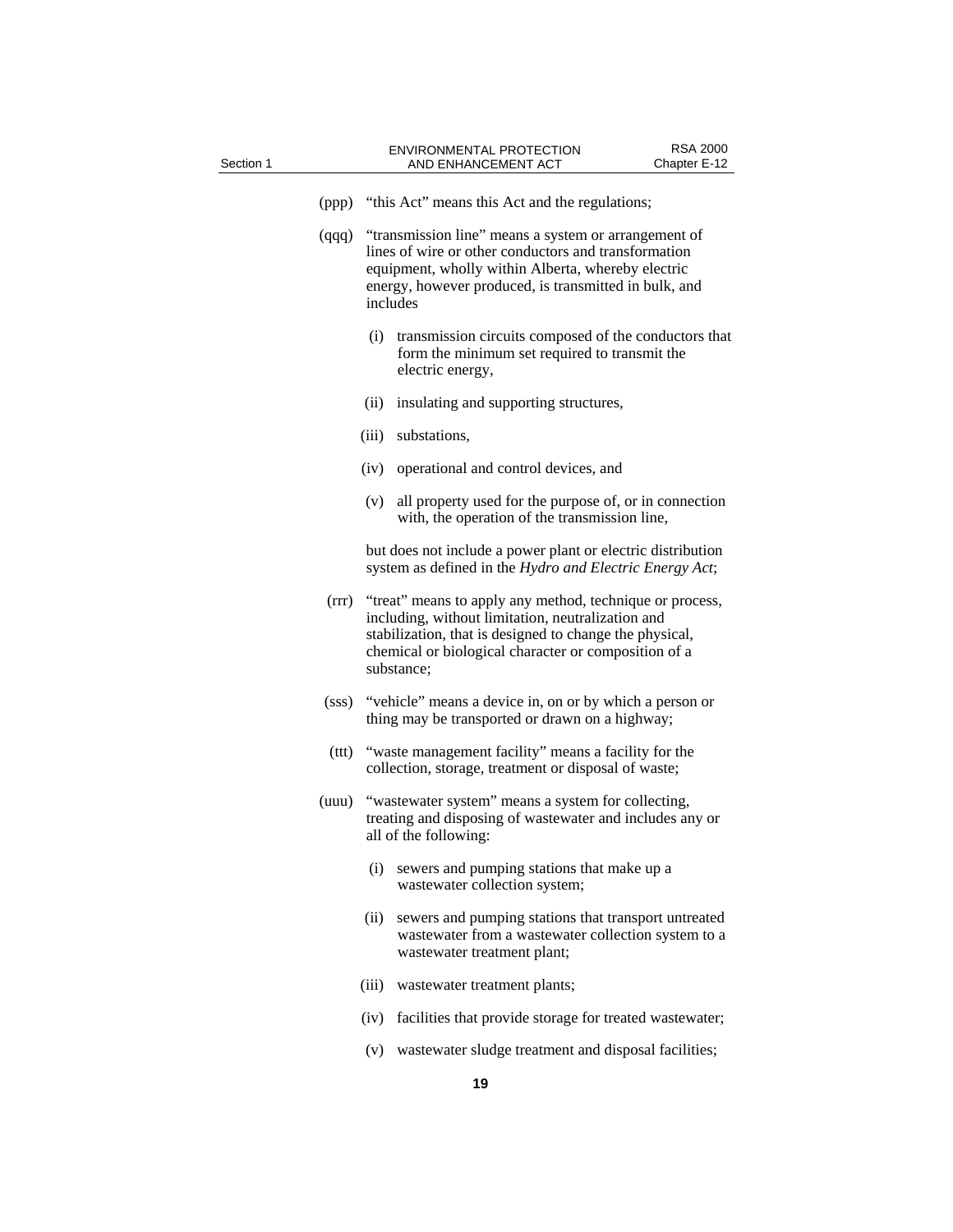| Section 1 |       |         | ENVIRONMENTAL PROTECTION<br>AND ENHANCEMENT ACT                                                                                                                                                                                                                                                                                                                         | <b>RSA 2000</b><br>Chapter E-12 |
|-----------|-------|---------|-------------------------------------------------------------------------------------------------------------------------------------------------------------------------------------------------------------------------------------------------------------------------------------------------------------------------------------------------------------------------|---------------------------------|
|           |       | (vi)    | sewers that transport treated wastewater from a<br>wastewater treatment plant to the place where it is<br>disposed of;                                                                                                                                                                                                                                                  |                                 |
|           |       | (vii)   | treated was tewater outfall facilities, including the<br>outfall structures to a watercourse or any<br>appurtenances for disposal of treated wastewater to<br>land or to wetlands;                                                                                                                                                                                      |                                 |
|           | (vvv) | ground; | "water" means all water on or under the surface of the                                                                                                                                                                                                                                                                                                                  |                                 |
|           | (www) |         | "water distribution system" means a system of pipes,<br>valves, fittings and appurtenances, including associated<br>pressure reducing stations, that is used to convey potable<br>water in a waterworks system to a service connection;                                                                                                                                 |                                 |
|           | (xxx) |         | "water well" means an opening in the ground, whether<br>drilled or altered from its natural state, that is used for                                                                                                                                                                                                                                                     |                                 |
|           |       | (i)     | the production of groundwater for any purpose,                                                                                                                                                                                                                                                                                                                          |                                 |
|           |       | (ii)    | obtaining data on groundwater, or                                                                                                                                                                                                                                                                                                                                       |                                 |
|           |       | (iii)   | recharging an underground formation from which<br>groundwater can be recovered,                                                                                                                                                                                                                                                                                         |                                 |
|           |       |         | and includes any related equipment, buildings, structures<br>and appurtenances, but does not include a dugout;                                                                                                                                                                                                                                                          |                                 |
|           |       |         | (yyy) "watercourse" means                                                                                                                                                                                                                                                                                                                                               |                                 |
|           |       | (i)     | the bed and shore of a river, stream, lake, creek,<br>lagoon, swamp, marsh or other natural body of water,<br><b>or</b>                                                                                                                                                                                                                                                 |                                 |
|           |       | (ii)    | a canal, ditch, reservoir or other artificial surface<br>feature made by humans,                                                                                                                                                                                                                                                                                        |                                 |
|           |       |         | whether it contains or conveys water continuously or<br>intermittently;                                                                                                                                                                                                                                                                                                 |                                 |
|           | (zzz) |         | "waterworks system" means any system providing potable<br>water to a city, town, specialized municipality, village,<br>summer village, hamlet, settlement area as defined in the<br>Metis Settlements Act, municipal development, industrial<br>development, privately owned development or private<br>utility, and includes any or all of the following<br>components: |                                 |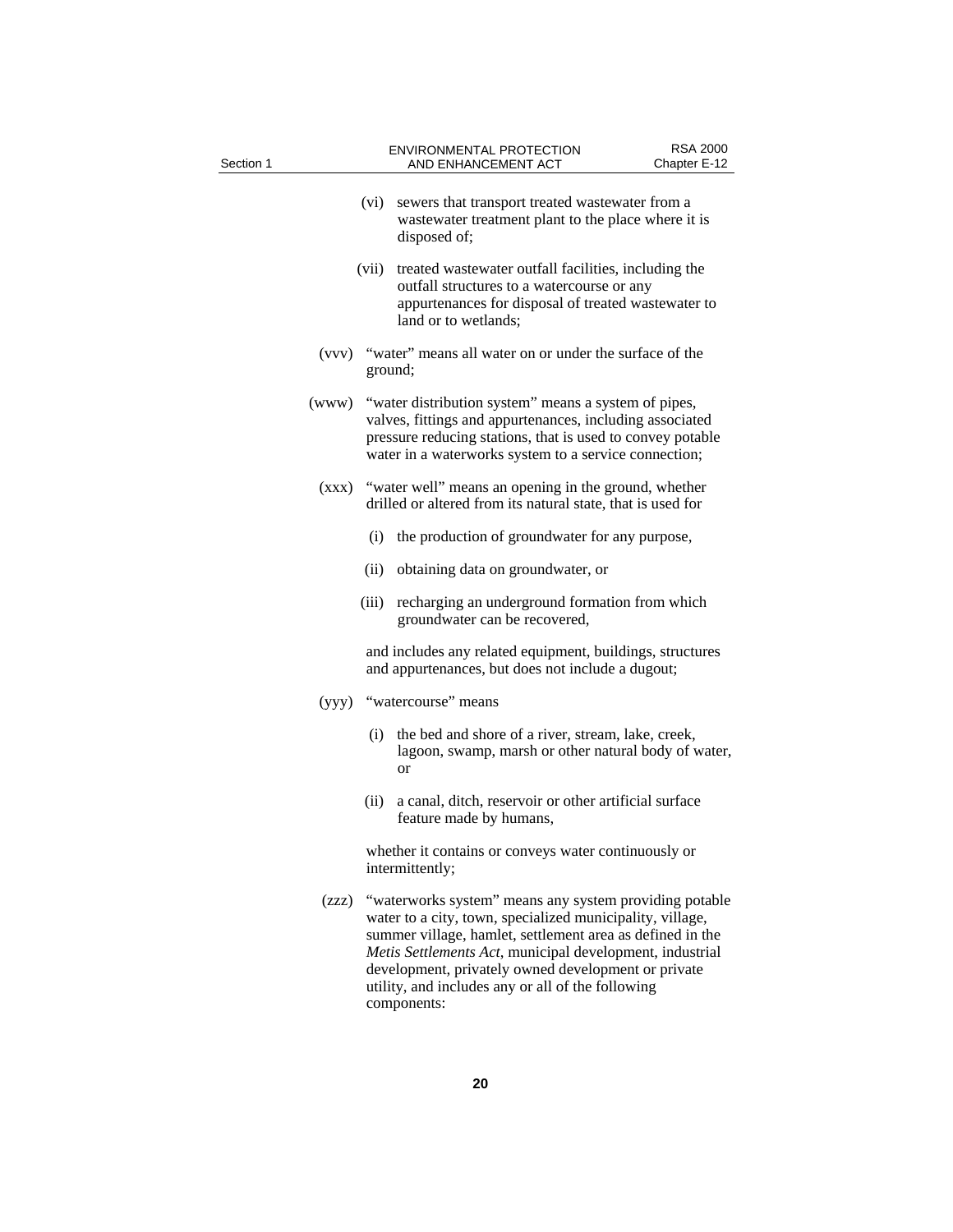| Section 2 |        | ENVIRONMENTAL PROTECTION<br>AND ENHANCEMENT ACT                                                                                      | <b>RSA 2000</b><br>Chapter E-12 |  |
|-----------|--------|--------------------------------------------------------------------------------------------------------------------------------------|---------------------------------|--|
| (i)       |        | water wells connected to water supply lines, surface<br>water intakes or infiltration galleries that constitute<br>the water supply; |                                 |  |
|           | (ii)   | water supply lines;                                                                                                                  |                                 |  |
|           | (iii)  | on-stream and off-stream water storage facilities;                                                                                   |                                 |  |
|           | (iv)   | water pumphouses;                                                                                                                    |                                 |  |
|           | (v)    | water treatment plants;                                                                                                              |                                 |  |
|           | (vi)   | potable water transmission mains;                                                                                                    |                                 |  |
|           | (vii)  | potable water storage facilities;                                                                                                    |                                 |  |
|           | (viii) | potable water pumping facilities;<br>(ix) water distribution systems;<br>(x) watering points;                                        |                                 |  |
|           |        |                                                                                                                                      |                                 |  |
|           |        |                                                                                                                                      |                                 |  |
| (aaaa)    |        | "well" means an orifice in the ground that is completed or<br>is being drilled                                                       |                                 |  |
|           | (i)    | for the production of oil, oil sands or gas, or                                                                                      |                                 |  |
| (ii)      |        | for injection into an underground formation.<br>RSA 2000 cE-12 s1;RSA 2000 cT-6 s197;<br>2003 c2 s1(24);2003 c37 s2;2003 c42 s6;     | 2006 c15 s2;2007 cU-1.5 s71     |  |

### **Purpose of Act**

**2** The purpose of this Act is to support and promote the protection, enhancement and wise use of the environment while recognizing the following:

- (a) the protection of the environment is essential to the integrity of ecosystems and human health and to the well-being of society;
- (b) the need for Alberta's economic growth and prosperity in an environmentally responsible manner and the need to integrate environmental protection and economic decisions in the earliest stages of planning;
- (c) the principle of sustainable development, which ensures that the use of resources and the environment today does not impair prospects for their use by future generations;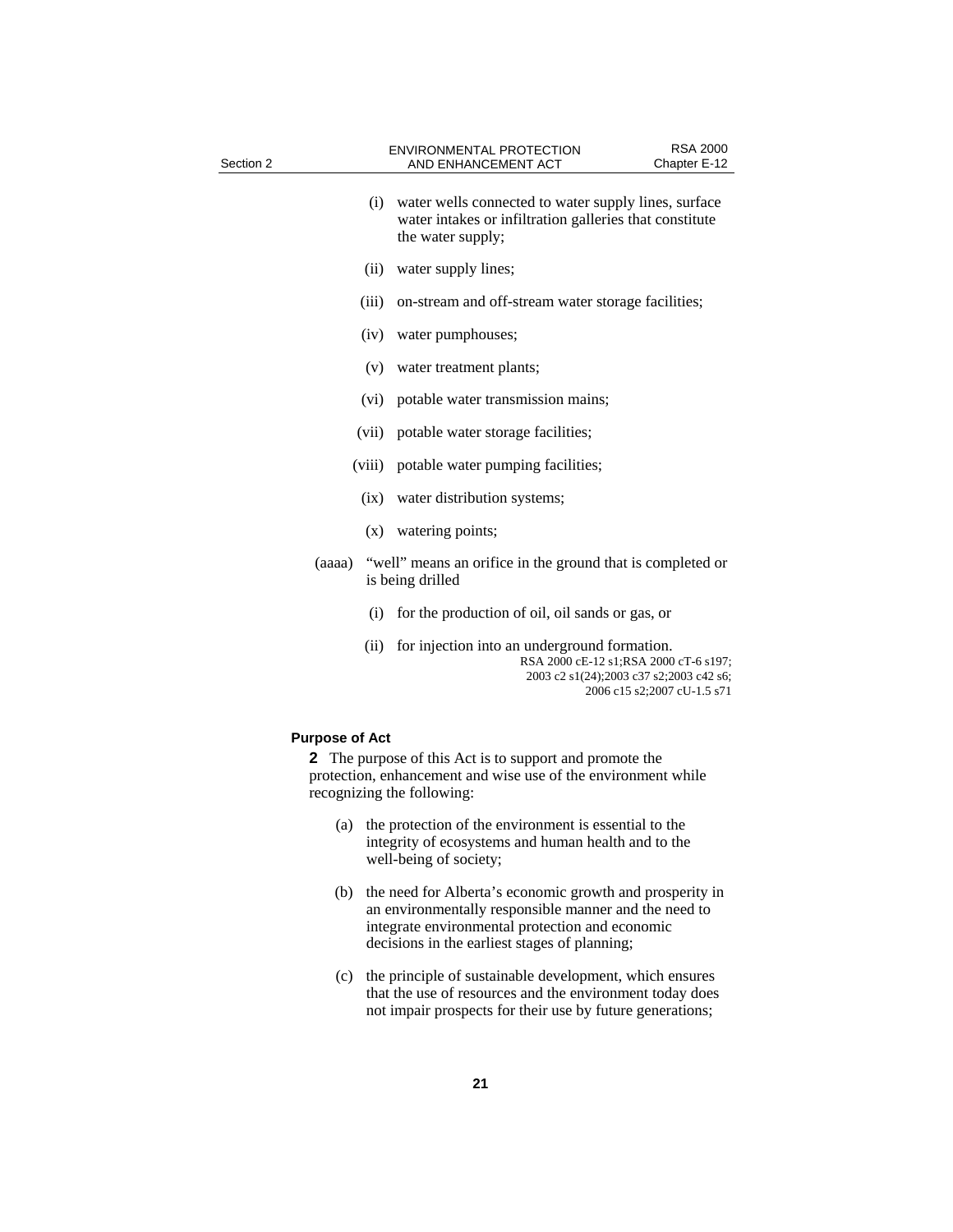| Section 3                       | ENVIRONMENTAL PROTECTION<br>AND ENHANCEMENT ACT                                                                                                              | <b>RSA 2000</b><br>Chapter E-12 |  |  |
|---------------------------------|--------------------------------------------------------------------------------------------------------------------------------------------------------------|---------------------------------|--|--|
| (d)                             | the importance of preventing and mitigating the<br>environmental impact of development and of government<br>policies, programs and decisions;                |                                 |  |  |
|                                 | (e) the need for Government leadership in areas of<br>environmental research, technology and protection<br>standards;                                        |                                 |  |  |
| (f)                             | the shared responsibility of all Alberta citizens for<br>ensuring the protection, enhancement and wise use of the<br>environment through individual actions; |                                 |  |  |
| (g)                             | the opportunities made available through this Act for<br>citizens to provide advice on decisions affecting the<br>environment;                               |                                 |  |  |
|                                 | (h) the responsibility to work co-operatively with<br>governments of other jurisdictions to prevent and<br>minimize transboundary environmental impacts;     |                                 |  |  |
|                                 | (i) the responsibility of polluters to pay for the costs of their<br>actions;                                                                                |                                 |  |  |
|                                 | (j) the important role of comprehensive and responsive action                                                                                                |                                 |  |  |
|                                 | in administering this Act.                                                                                                                                   | 1992 cE-13.3 s2;1994 c15 s3     |  |  |
| Crown is bound                  | <b>3</b> Except where this Act specifically provides to the contrary, the<br>Crown is bound by this Act.                                                     | 1992 cE-13.3 s3                 |  |  |
| Part 1<br><b>Administration</b> |                                                                                                                                                              |                                 |  |  |
|                                 | <b>Consultation, Communication and Education</b>                                                                                                             |                                 |  |  |
|                                 | <b>Advisory committees, experts</b>                                                                                                                          |                                 |  |  |

**4(1)** The Minister may

- (a) establish advisory committees and retain experts to report to the Minister with respect to
	- (i) the content and administration of this Act, and
	- (ii) any of the policies, programs, services or other matters under the Minister's administration,

and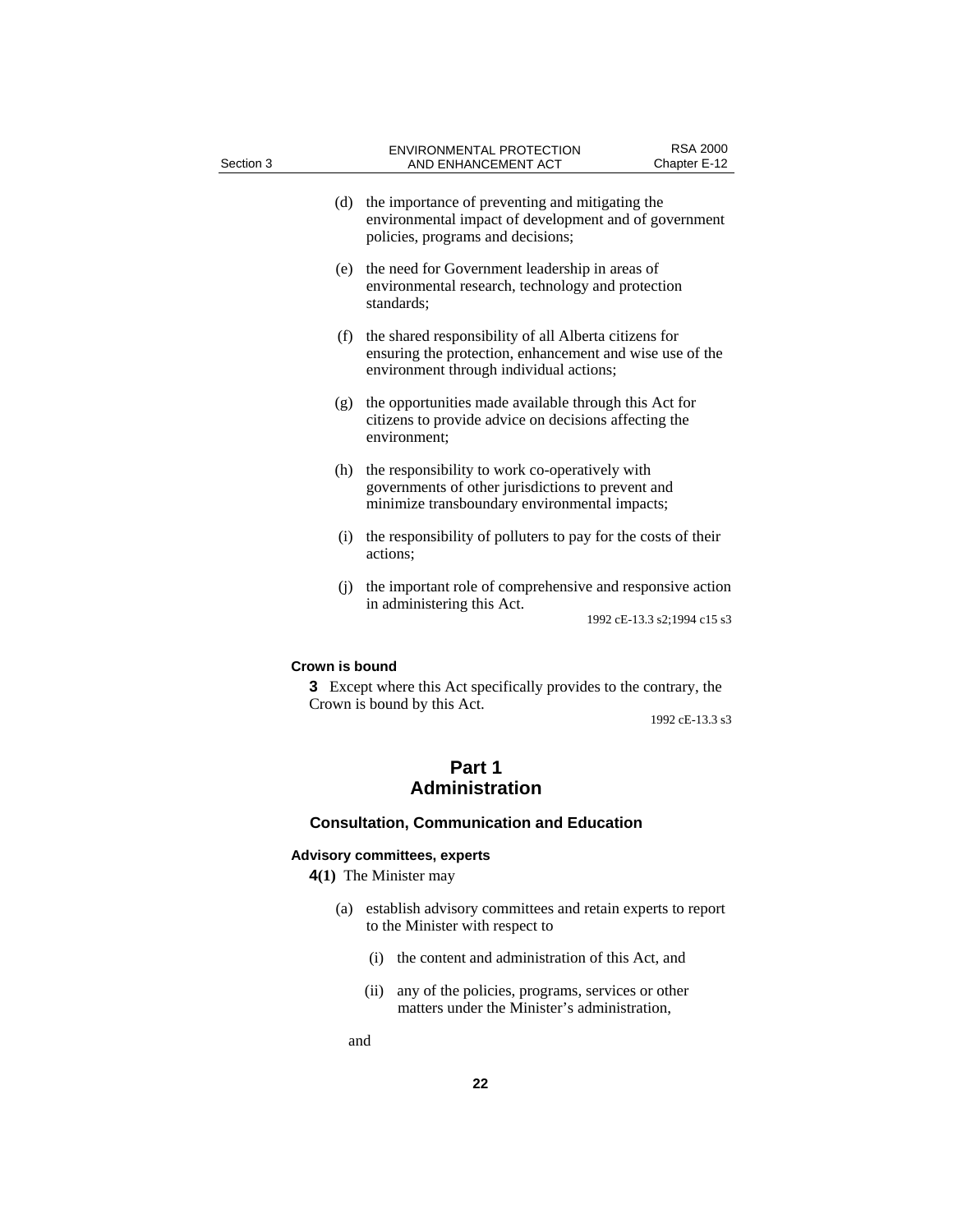(b) specify the functions that the committees and experts are to perform, including, without limitation, the seeking of input from the public, and the manner in which and time period within which those functions are to be performed.

**(2)** The report of a committee established pursuant to subsection (1), including the recommendations and the reasons for them, shall be made public in the manner provided for in the regulations. 1992 cE-13.3 s4;1994 c15 s4

#### **Sustainable Development Co-ordinating Council**

**5** The Natural Resources Co-ordinating Council is continued as the Sustainable Development Co-ordinating Council.

1992 cE-13.3 s5

#### **Purpose of Co-ordinating Council**

**6(1)** The Co-ordinating Council may co-ordinate, review and make recommendations to the Minister on interdepartmental matters related to sustainable development and the protection of the environment.

**(2)** The Co-ordinating Council shall make its recommendations and reports to the Minister, who shall submit copies in a timely manner to the members of the Executive Council.

1992 cE-13.3 s6

#### **Members of Co-ordinating Council**

**7(1)** The Co-ordinating Council shall consist of

- (a) a Deputy Minister of each of the following departments of the Government, as designated by the Minister of each department:
	- (i) Agriculture, Food and Rural Development;
	- (ii) Economic Development;
	- (iii) Resource Development;
	- (iv) Environment;
	- (v) International and Intergovernmental Relations;
	- (vi) Health and Wellness;
	- (vii) Municipal Affairs;
	- (viii) Government Services;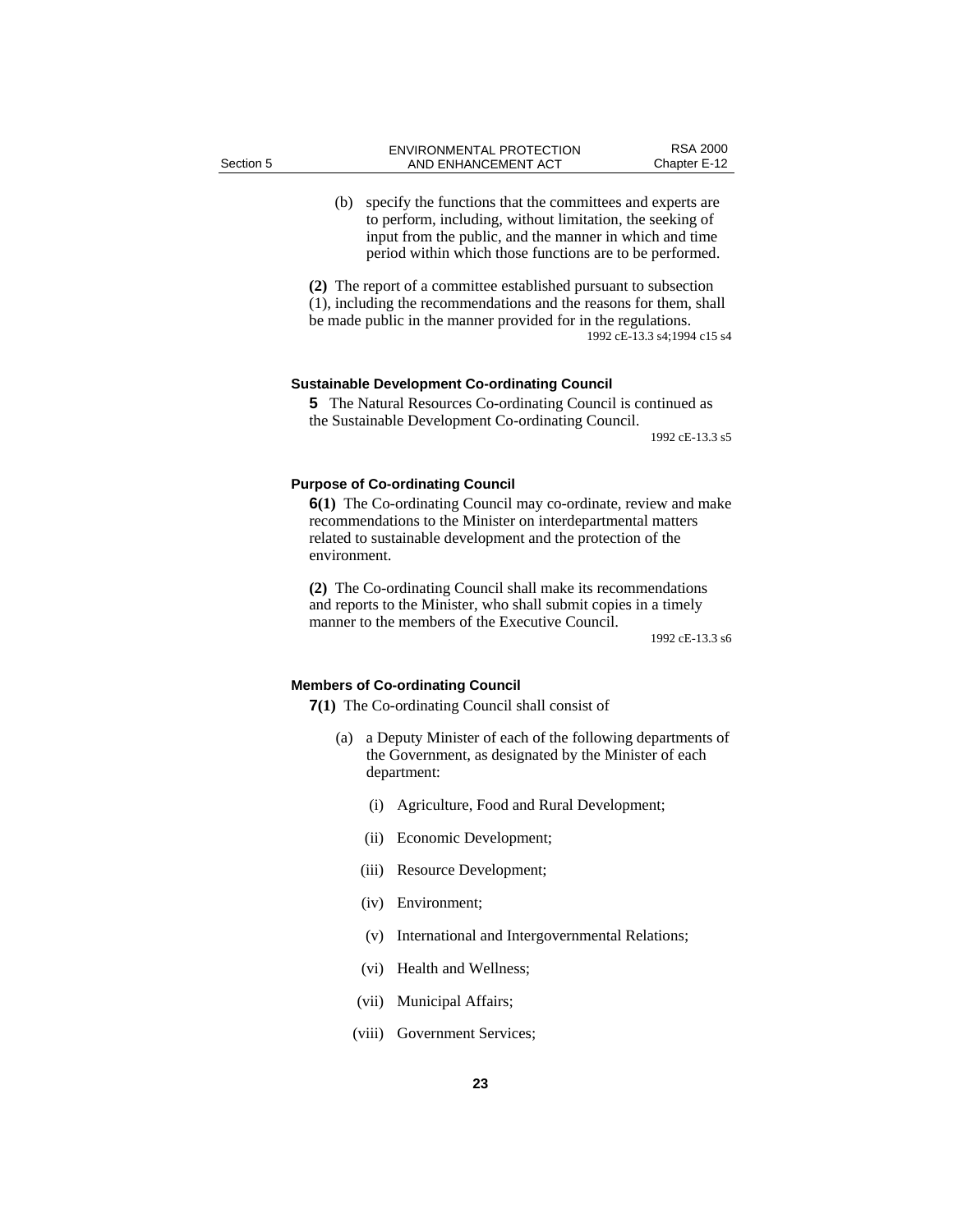#### (ix) Infrastructure;

- (b) the chair of the Energy Resources Conservation Board;
- (b.1) the Chair of the Alberta Utilities Commission;
	- (c) the chair of the Natural Resources Conservation Board;
- (d) the chief executive officer of the Alberta Science, Research and Technology Authority;
- (e) representatives from other Government agencies and departments who are designated by the Minister.

**(2)** The Deputy Minister of the Department is the chair of the Co-ordinating Council.

**(3)** Notwithstanding subsection (1), each member of the Co-ordinating Council may appoint in writing a person to be an alternate member of the Co-ordinating Council to act in that member's place as a member of the Co-ordinating Council in the event of that member's temporary absence or temporary inability to act.

RSA 2000 cE-12 s7;2007 cA-37.2 s82(6)

#### **Rules of operation**

**8** The members of the Co-ordinating Council

- (a) may appoint other officers of the Council, and
- (b) may make rules governing the calling and conduct of meetings of the Council and any other matters pertaining to the conduct of its business and affairs.

1992 cE-13.3 s8

#### **Quorum**

**9** A majority of the members of the Co-ordinating Council or their respective alternate members constitutes a quorum.

1992 cE-13.3 s9

#### **Committees**

**10(1)** The Minister may establish one or more committees consisting of employees of the Government or a Government agency or of the Government of Canada or an agency of that Government to co-ordinate and review matters related to this Act and to advise the Minister on matters related to this Act and the protection of the environment generally.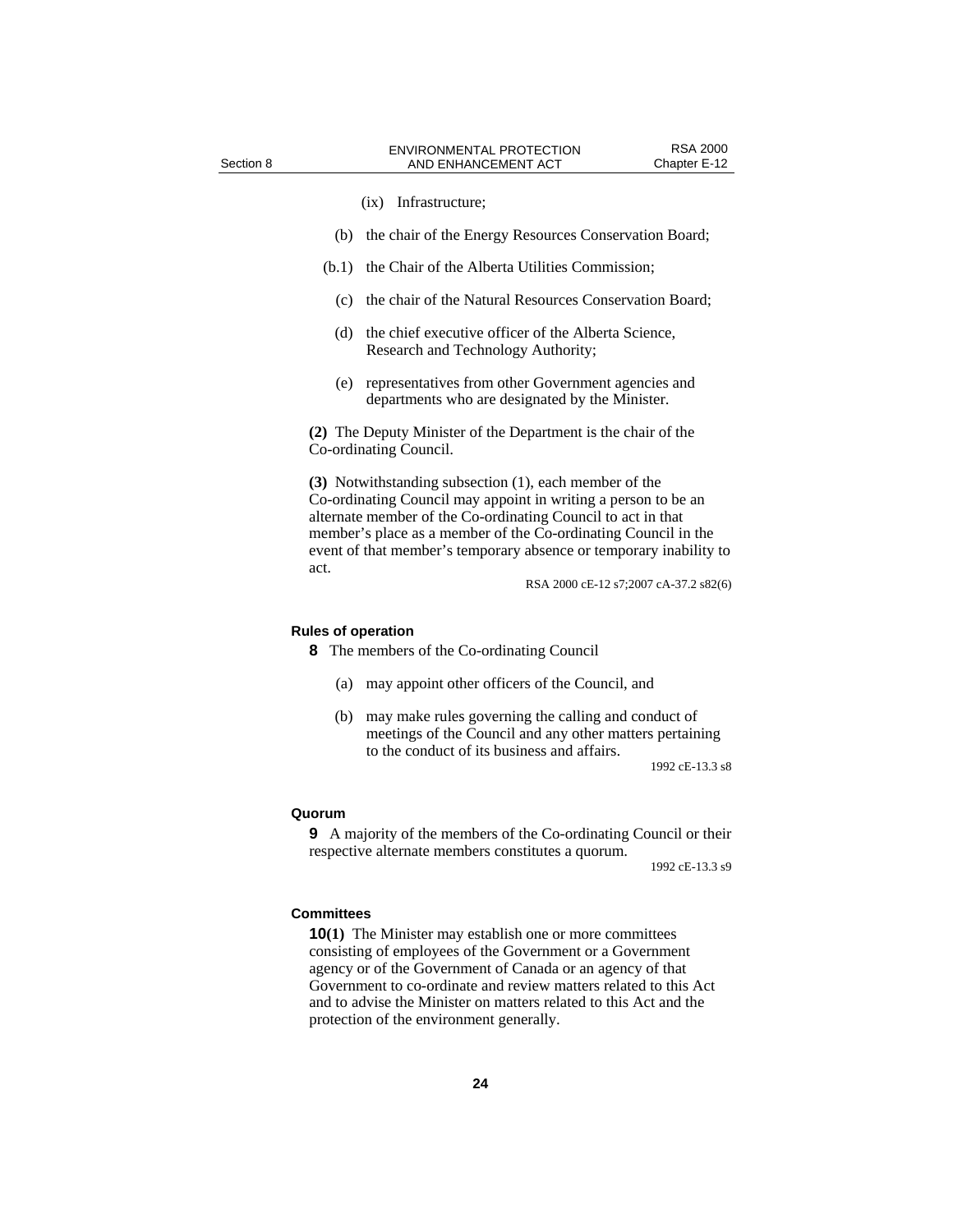**(2)** The Director may establish one or more committees consisting of employees of the Government or a Government agency or of the Government of Canada or an agency of that Government to advise the Director on matters related to this Act that are referred to the committees.

**(3)** A committee may make rules governing its conduct, procedures and meetings.

**(4)** A committee shall make and submit to the Minister or the Director, as the case may be, reports and recommendations on specific matters reviewed by it.

1992 cE-13.3 s10;1998 c15 s4

#### **Health issues**

**11** The Minister shall, in recognition of the integral relationship between human health and the environment, co-operate with and assist the Minister of Health and Wellness in promoting human health through environmental protection.

1992 cE-13.3 s11

#### **Powers and duties of Minister**

- **12** The Minister
	- (a) is responsible for the establishment of the policies, programs, services and administrative procedures of the Department, and for co-ordination with other departments of the Government and with Government agencies of matters pertaining to the environment;
	- (b) shall, as the representative of the Government, maintain a continuing liaison with the governments of other jurisdictions and agencies of those governments, and local authorities in Alberta in relation to matters under the administration of the Minister;
	- (c) shall compile, study and assess information related to the environment for the purpose of better carrying out the Minister's functions and responsibilities under this or any other Act with a view to providing that information to departments of the Government, Government agencies and the public;
	- (d) shall carry out and may participate in research projects related to matters pertaining to the environment;
	- (e) shall conduct a continuing review of research related to any matter pertaining to the environment that is being carried out by the Government or Government agencies or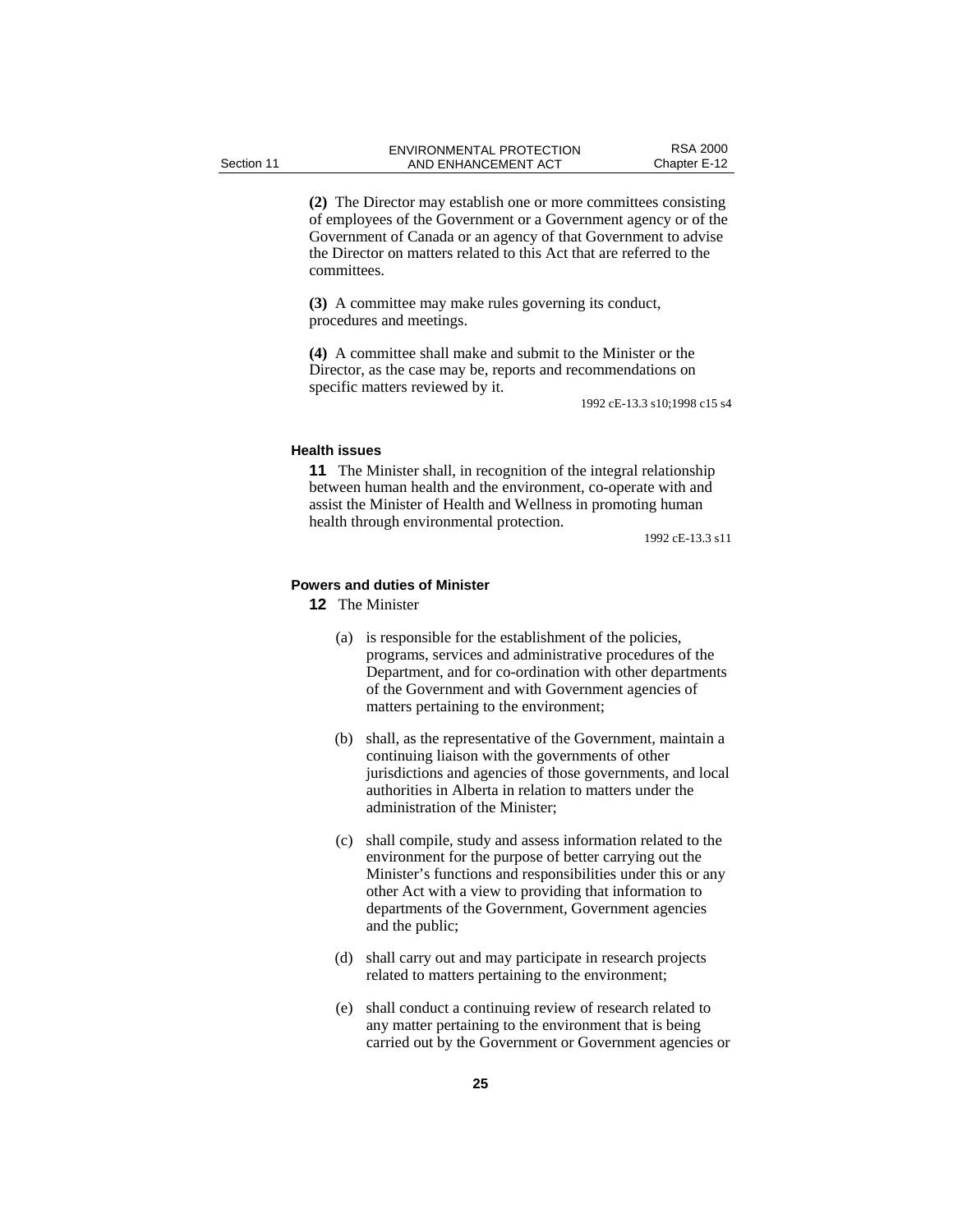by others and shall promote the co-ordination of that research and of facilities used for that research;

- (f) shall maintain a library consisting of publications and other information relating to matters pertaining to the environment;
- (g) shall, unilaterally or in co-operation with other departments of the Government and Government agencies, develop, publish and distribute educational materials with respect to the environment and shall co-ordinate, develop and deliver educational programs and services to assist Albertans to better understand the environment and become responsibly involved in the protection and wise use of the environment;
- (h) may, in co-operation with other departments of the Government and Government agencies, develop and implement economic and financial instruments and market-based approaches to achieve environmental protection, to achieve environmental quality goals in a cost effective manner and to provide methods of financing programs for environmental purposes;
- (i) shall generally do any acts the Minister considers necessary to promote the protection and wise use of the environment for the benefit of the people of Alberta and future generations.

1992 cE-13.3 s12;1994 c15 s6

#### **Economic instruments**

**13** The Minister may, in accordance with the regulations, establish programs and other measures for the use of economic and financial instruments and market-based approaches, including, without limitation,

- (a) emission trading,
- (b) incentives,
- (c) subsidies,
- (d) emission, effluent and waste disposal fees, and
- (e) differential levies,

for the purposes of protecting the environment, achieving environmental quality goals in a cost effective manner and providing methods of financing programs and other measures for environmental purposes.

1992 cE-13.3 s13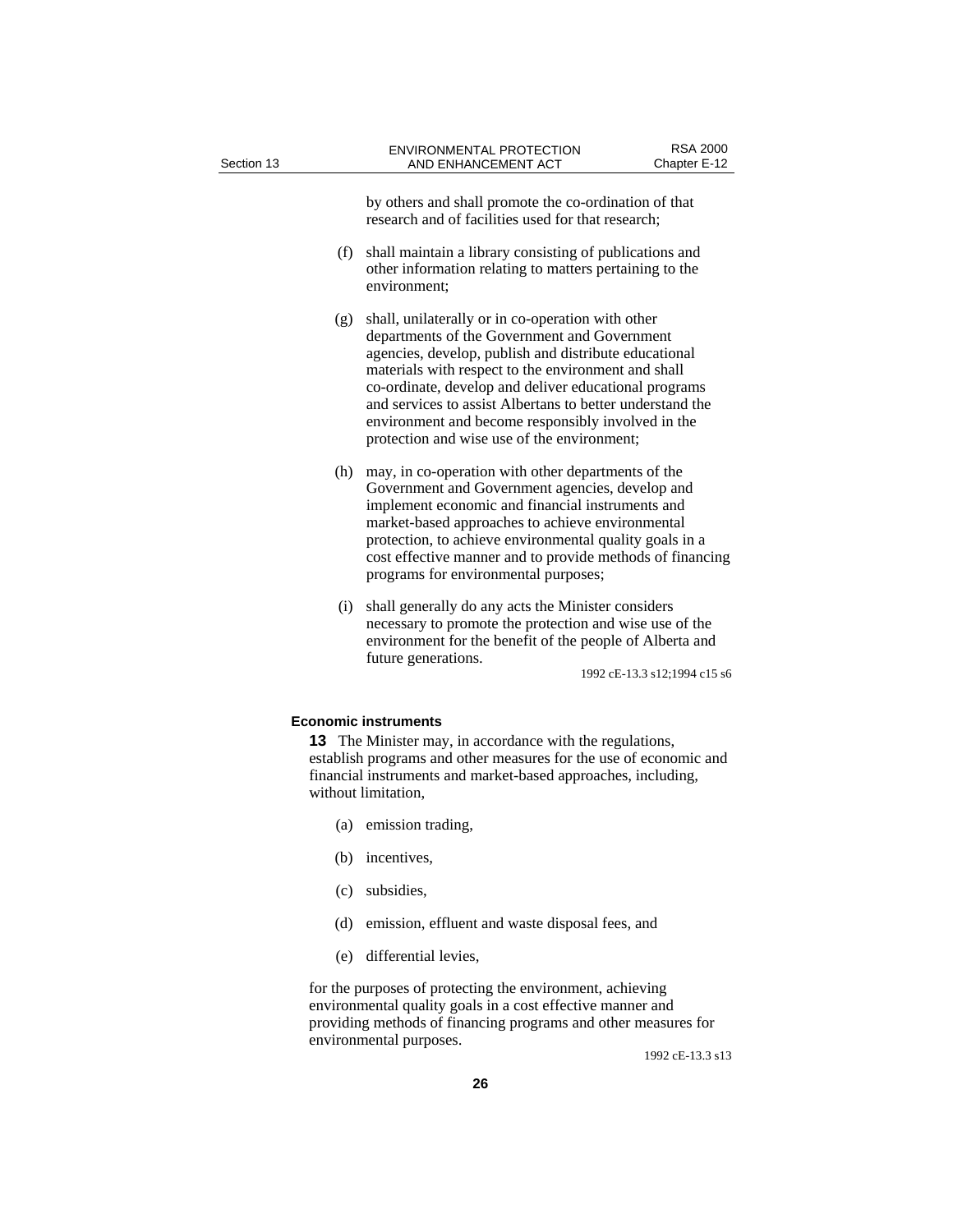#### **Development of guidelines and objectives**

**14(1)** In order to further the protection and wise use of the environment, the Minister shall, after having complied with any applicable regulations regarding public input or, in the absence of regulations, after having engaged in any public consultation that the Minister considers appropriate, develop ambient environmental quality objectives in qualitative or quantitative terms for all or part of Alberta.

**(2)** In developing objectives under subsection (1), the Minister shall give due consideration to public input that the Minister has received.

**(3)** Objectives developed under subsection (1) shall be made available to the public in accordance with the regulations.

**(4)** In addition to developing objectives under subsection (1), the Minister may develop other objectives, as well as standards, practices, codes of practice, guidelines or methods, to meet goals or purposes toward which the Government's environmental protection efforts are directed, including, without limitation, standards, practices, codes of practice, guidelines, objectives or methods for monitoring, analysis and predictive assessment.

RSA 2000 cE-12 s14;2006 c15 s3

#### **State of the environment reporting**

**15** The Minister shall report annually on the state of the Alberta environment.

1992 cE-13.3 s15

#### **General Administrative Matters**

#### **Administration of Act**

**16** Except as otherwise provided in this Act, the Minister is charged with the administration of this Act.

1992 cE-13.3 s16

#### **Delegation**

**17(1)** The Minister may in writing delegate to any person any power or duty conferred or imposed on the Minister under this Act.

**(2)** Subsection (1) does not apply to the power or duty to make regulations.

**(3)** and **(4)** Repealed 2006 c15 s4.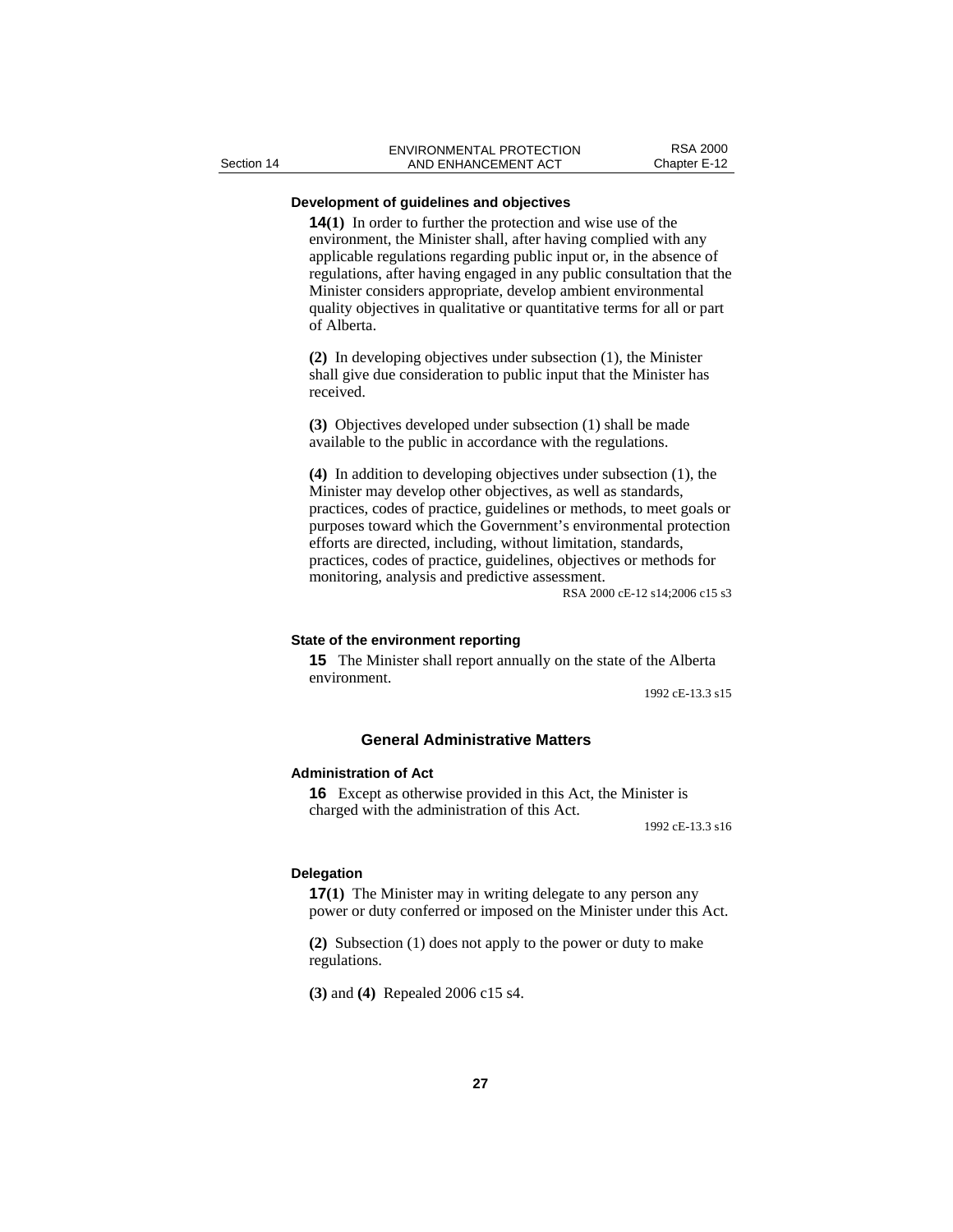**(4)** The Minister may take any steps that are necessary to revoke a delegation under subsection (1) where the Minister considers it appropriate to do so.

RSA 2000 cE-12 s17;2006 c15 s4

#### **Transfer of administration**

**18(1)** The Minister may by agreement in writing or by regulation, and with the consent of the person, transfer the administration of a provision of this Act to any person and may specify the terms and conditions under which and subject to which the transfer is made.

**(2)** Where the administration of a provision of this Act has been transferred to another person under subsection (1) and in the Minister's opinion that person is not properly administering the provision, the Minister may, after serving written notice on the person, cause any other person designated by the Minister to administer the provision.

RSA 2000 cE-12 s18;2006 c15 s5

#### **Agreements**

**19** The Minister may on behalf of the Government enter into agreements relating to any matter pertaining to the environment with

- (a) the government of another jurisdiction or an agency of that government,
- (b) a Government agency, or
- (c) any person.

1992 cE-13.3 s20;1994 c15 s10

#### **Emergency response plan**

**20** The Minister may, in co-operation with representatives of other departments of the Government and Government agencies and with other persons, formulate plans for effective co-ordinated action in cases of emergency to prevent, alleviate, control or stop the destruction of, loss of or damage to the environment.

1992 cE-13.3 s21

#### **Agreements with land owners**

**21(1)** In order to protect and enhance the environment, the Minister may enter into an agreement with the registered owner of land to restrict the purposes for which that land may be used by the registered owner and the successors in title of the registered owner.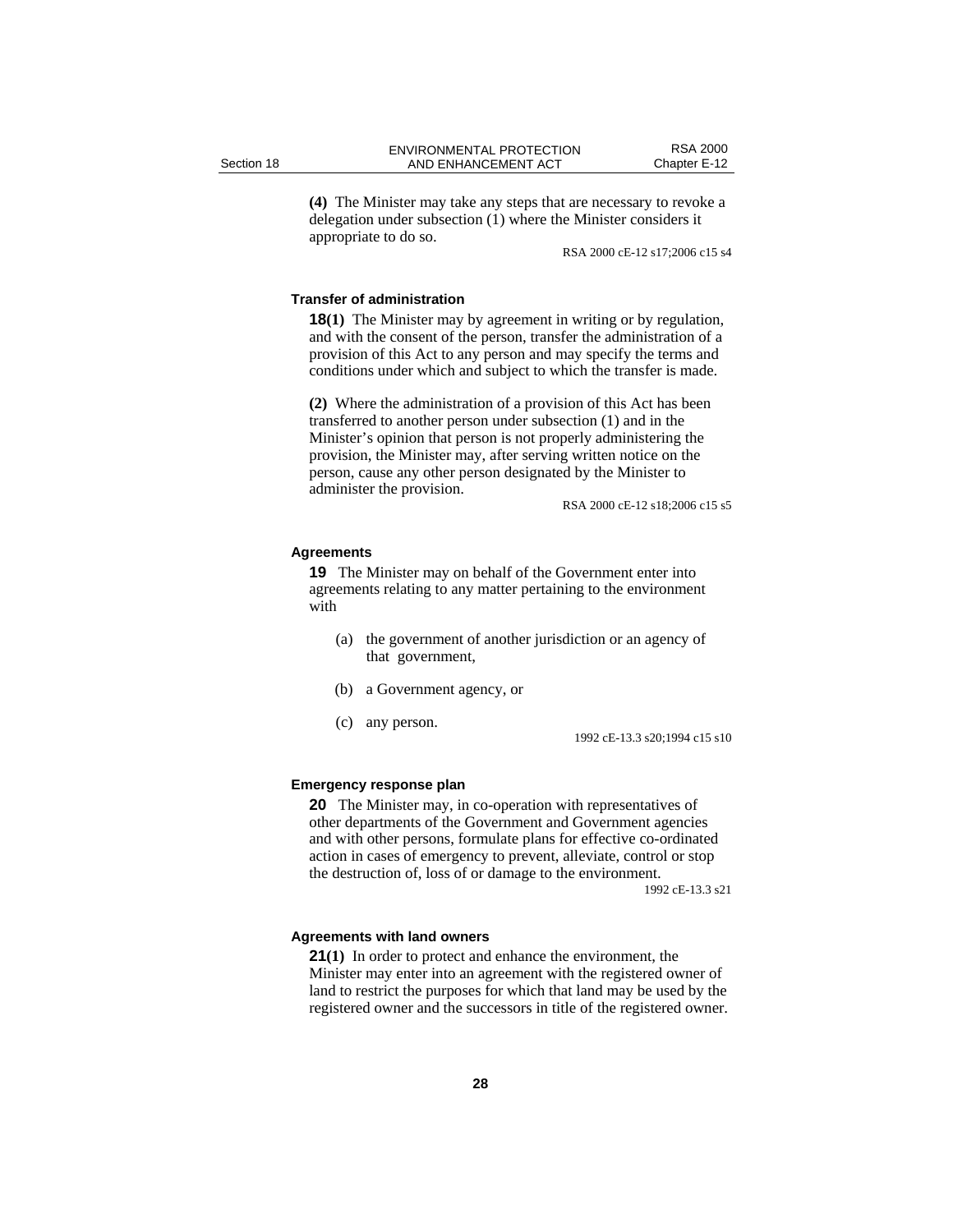**(2)** An agreement under this section may provide for the payment of compensation by the Government or by the registered owner of the land.

1992 cE-13.3 s22;1996 c17 s3

#### **Conservation easements**

**22(1)** In this section and in sections 23 and 24,

- (a) "biological diversity" means the variability among living organisms and the ecological complexes of which they are a part, and includes diversity within and between species and ecosystems;
- (b) "conservation easement" means a conservation easement granted under this section;
- (c) "grantee" means the recipient of a conservation easement, and includes a successor, assignee, executor, administrator, receiver, receiver-manager, liquidator and trustee of the grantee;
- (d) "grantor" means the person who grants a conservation easement, and includes a successor, assignee, executor, administrator, receiver, receiver-manager, liquidator and trustee of the grantor;
- (e) "qualified organization" means
	- (i) the Government,
	- (ii) a Government agency,
	- (iii) a local authority, or
	- (iv) a body corporate that
		- (A) has as one of its objects the acquisition and holding of interests in land for purposes that are substantially the same as any of the purposes listed in subsection (2),
		- (B) has in its constating instrument a requirement that, on or in contemplation of the winding-up of the body corporate, all conservation easements that the body corporate holds are to be transferred to another qualified organization, and
		- (C) is a registered charity within the meaning of the *Income Tax Act* (Canada).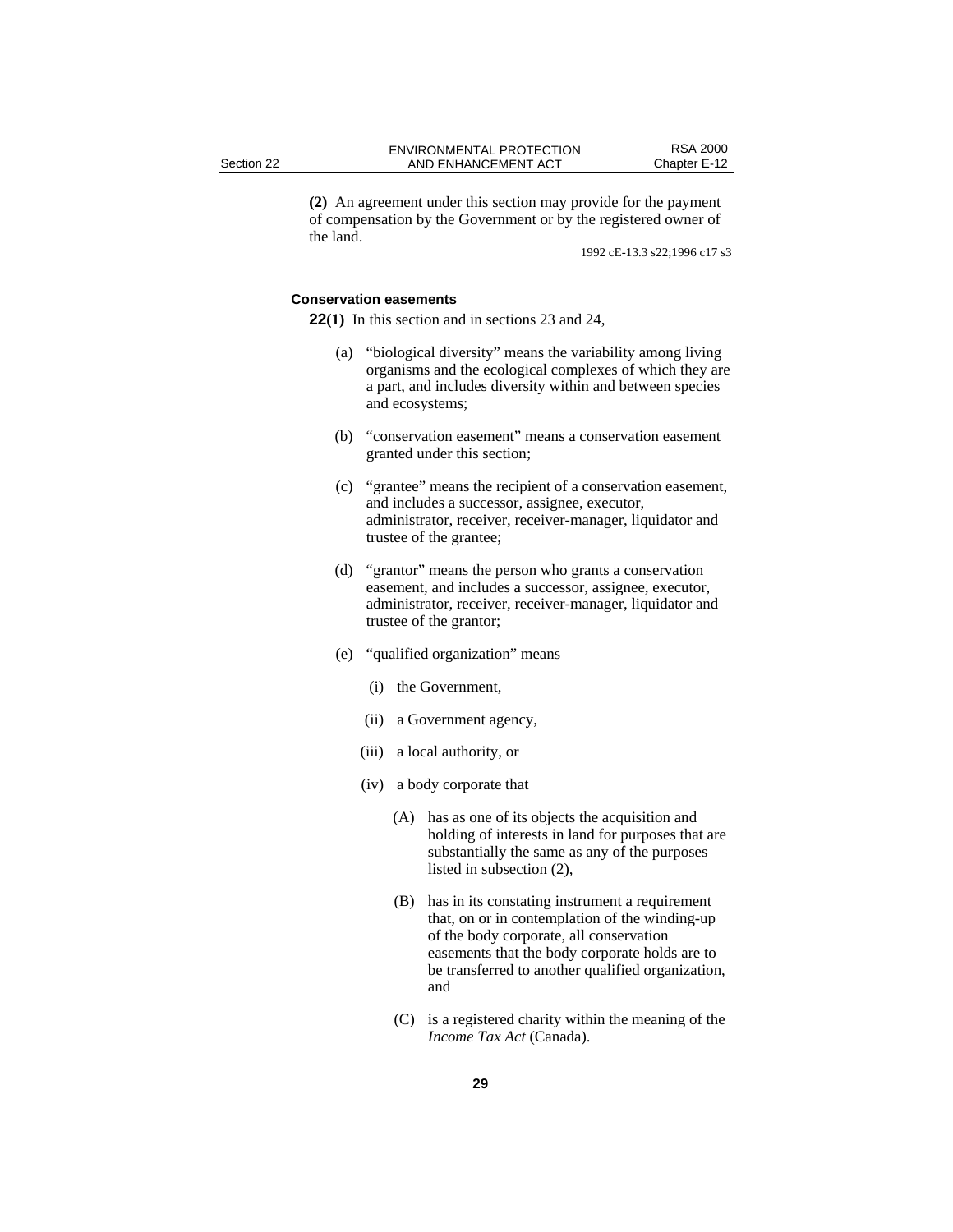**(2)** A registered owner of land may by way of agreement grant to a qualified organization a conservation easement in respect of all or part of the land for one or more of the following purposes:

- (a) the protection, conservation and enhancement of the environment, including, without limitation, the protection, conservation and enhancement of biological diversity;
- (b) the protection, conservation and enhancement of natural scenic or esthetic values;
- (c) providing for any or all of the following uses of the land that are consistent with purposes set out in clause (a) or (b):
	- (i) recreational use;
	- (ii) open space use;
	- (iii) environmental education use;
	- (iv) use for research and scientific studies of natural ecosystems.
- **(3)** A conservation easement may be enforced by
	- (a) the grantee, or
	- (b) a qualified organization, other than the grantee, that the grantor has designated in writing as having the power to enforce the conservation easement,

or by both the grantee and the qualified organization.

**(4)** A grantor may not designate more than one qualified organization under subsection (3)(b) at the same time.

**(5)** A grantee may assign a conservation easement to another qualified organization.

**(6)** A grantee who assigns a conservation easement shall forthwith notify the grantor of that fact.

**(7)** An agreement granting a conservation easement may be modified or terminated

- (a) by agreement between the grantor and the grantee, or
- (b) by order of the Minister, whether or not the Minister is a grantor or grantee, if the Minister considers that it is in the public interest to modify or terminate the agreement.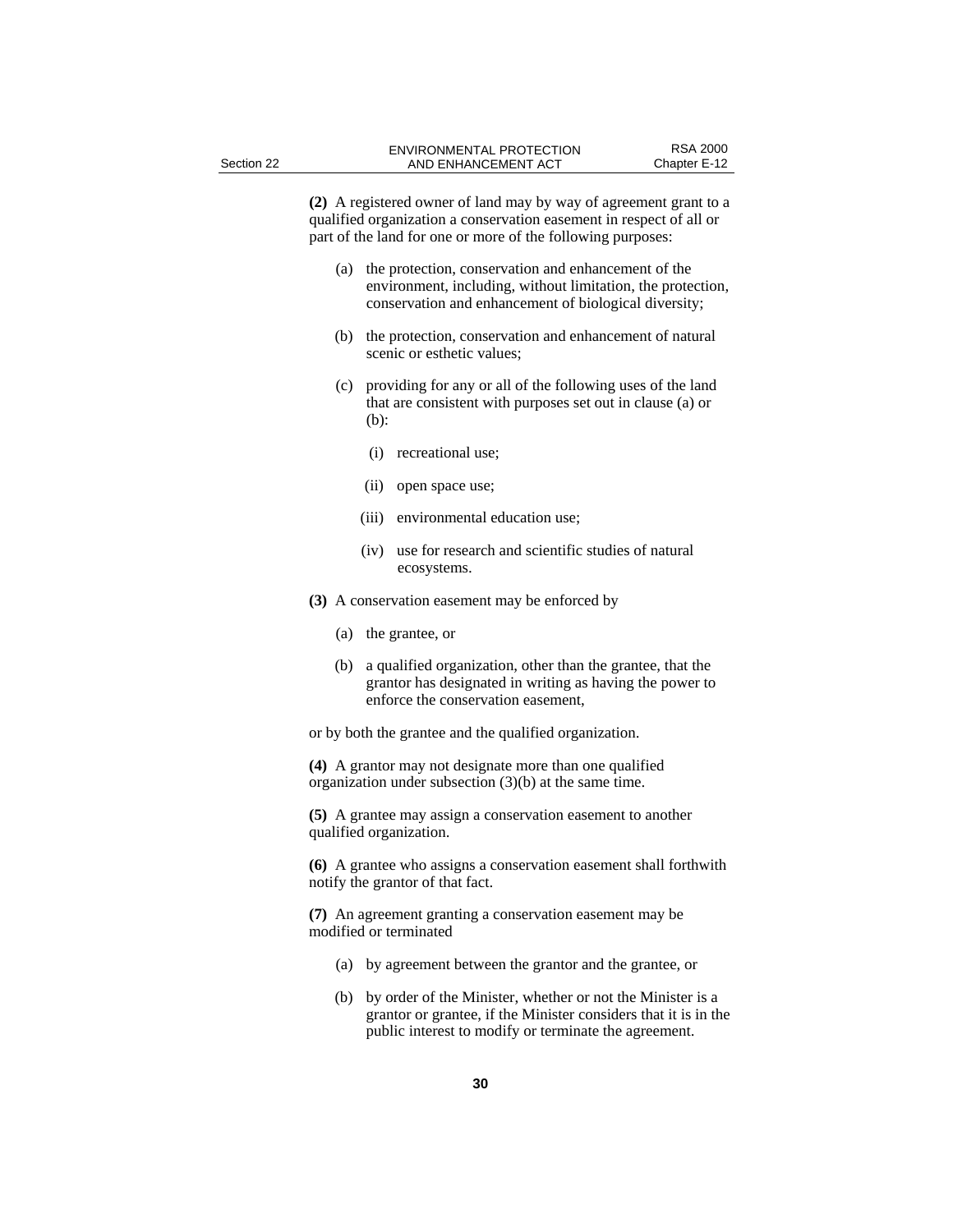**(8)** A conservation easement constitutes an interest in land in the grantee.

- **(9)** A conservation easement does not lapse by reason only of
	- (a) non-enforcement of it,
	- (b) the use of the land that is the subject of the conservation easement for a purpose that is inconsistent with the purposes of the conservation easement, or
	- (c) a change in the use of land that surrounds or is adjacent to the land that is the subject of the conservation easement. 1996 c17 s4

#### **Registration of agreement**

**23(1)** An agreement referred to in section 21 or 22 may be registered

- (a) under the *Land Titles Act* with the Registrar of Land Titles, or
- (b) under the regulations under the *Metis Settlements Act* with the Registrar of the Metis Settlements Land Registry.

**(2)** A person intending to register an agreement referred to in section 22 shall give prior notice of the registration in accordance with the regulations to

- (a) the Minister responsible for the *Municipal Government Act*, where the land that is the subject of the conservation easement is located in an improvement district,
- (b) the Special Areas Board, where the land that is the subject of the conservation easement is located in a special area, or
- (c) the local authority of the municipality in which the land that is the subject of the conservation easement is located, in any other case.

**(3)** When an agreement referred to in section 21 or 22 is presented for registration, the Registrar shall endorse a memorandum of the agreement on the certificate of title to the land that is the subject of the agreement.

**(4)** If an agreement referred to in section 21 or 22 is modified or is terminated, one of the parties to the agreement, or the Minister in the case of a modification or termination under section 22(7)(b), shall register a copy of the document effecting the modification or termination with the appropriate Registrar, and the Registrar shall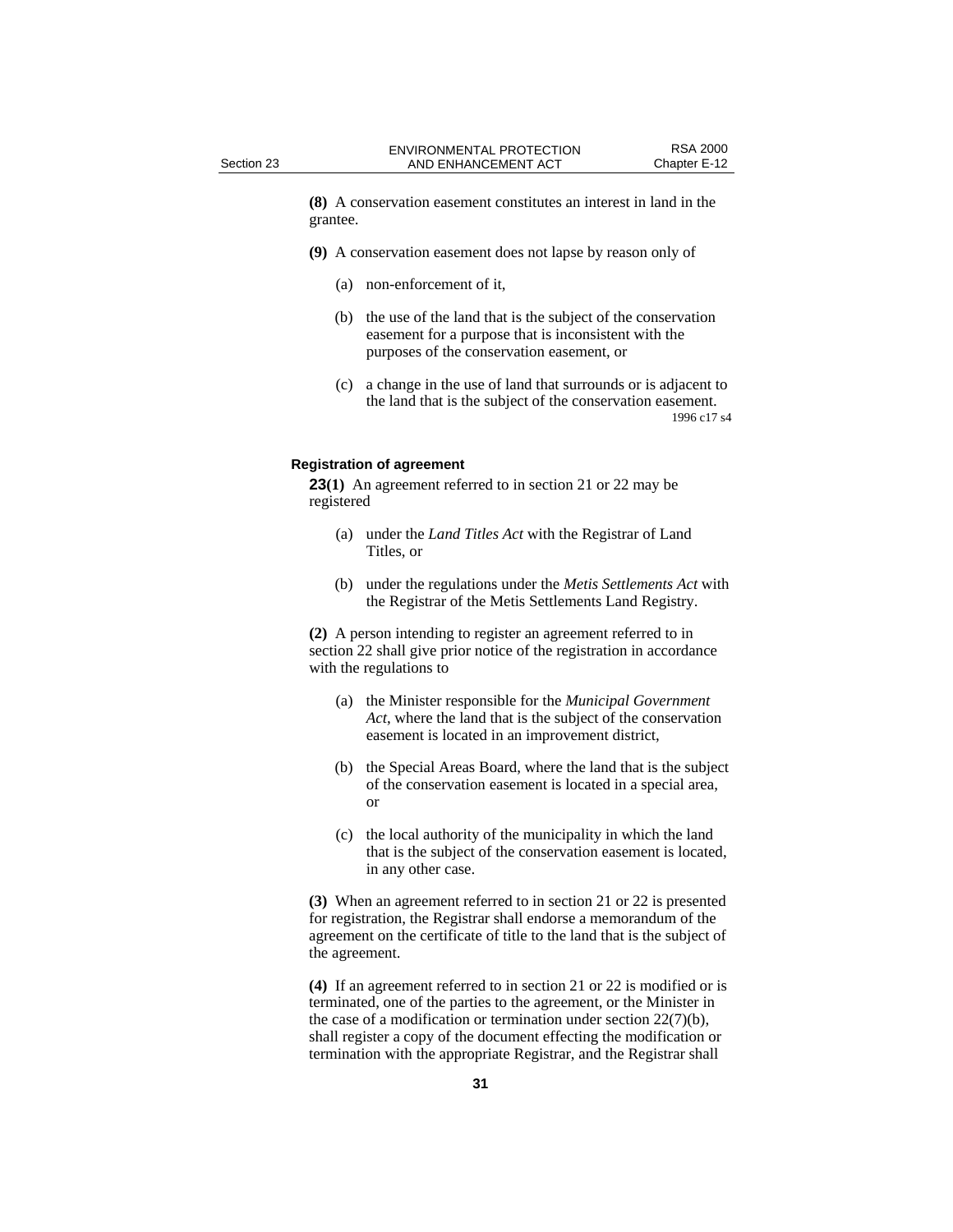endorse a memorandum on the certificate of title to the land noting the modification or discharging the registration, as the case may be.

**(5)** If an agreement referred to in section 21 or 22 expires, one of the parties to the agreement shall notify the appropriate Registrar and the Registrar shall endorse a memorandum on the certificate of title to the land discharging the registration.

1996 c17 s4

#### **Effect of registration**

**24(1)** An agreement referred to in section 21 that is registered under section 23 and a conservation easement in an agreement that is registered under section 23 run with the land and may be enforced whether they are positive or negative in nature and notwithstanding that the person wishing to enforce the agreement or conservation easement does not have an interest in any land that would be accommodated or benefitted by the agreement or conservation easement.

**(2)** Subject to subsection (3), sections 21 to 23 apply notwithstanding section 48 of the *Land Titles Act*.

**(3)** A conservation easement granted under section 22 is deemed to be a condition or covenant for the purpose of section 48(4) and (6) of the *Land Titles Act*.

#### **Designation of officials**

**25(1)** The Minister may by order designate any person as a Director for the purposes of all or part of this Act.

**(2)** The Minister may, with respect to any Director, and a Director may, with respect to that Director personally, designate any person as an acting Director to act in the Director's place in the event of the Director's absence or inability to act.

**(3)** The Minister may by order designate any person as an inspector or investigator for the purposes of this Act.

**(4)** A designation under this section may direct that the authority conferred by the designation is to be exercised subject to any terms and conditions that the Minister or the Director prescribes in the designation, including limitations on the scope of the designation. RSA 2000 cE-12 s25;2006 c15 s6

#### **Powers of inspector**

**26** For the purposes of acting under this Act, an inspector has, subject to any terms and conditions of the inspector's designation,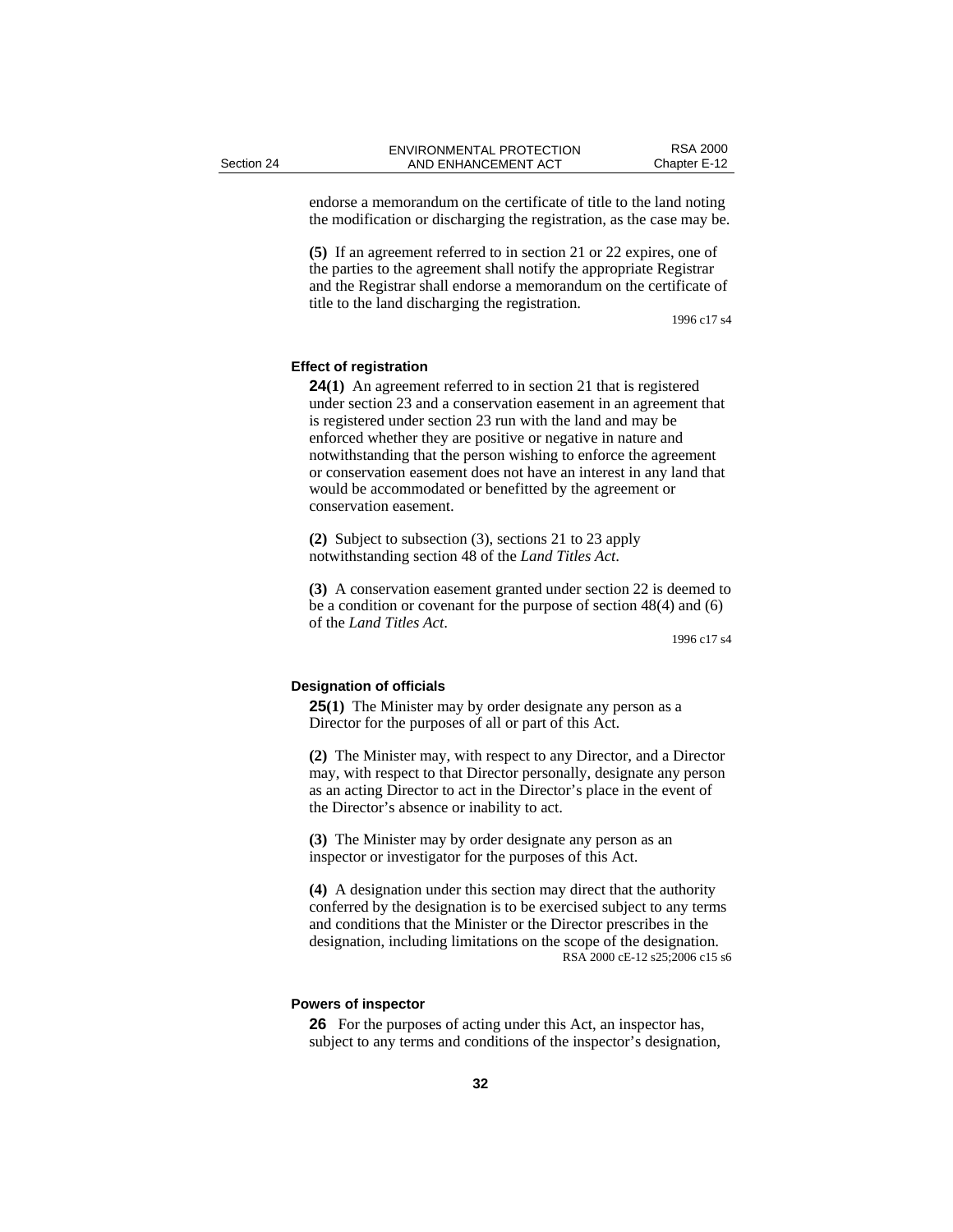all the powers and is subject to all the duties of an investigator under sections  $198(1)(a)$  to (e), (f)(i) and (ii) and (5), 201, 202, 203 and 208.

1992 cE-13.3 s24

#### **Local authority inspectors and investigators**

**27(1)** Each local authority shall designate a sufficient number of inspectors and investigators to carry out the administration of provisions of this Act that are transferred to it under section 18.

**(2)** A local authority shall immediately advise the Minister in writing of designations and changes to designations under subsection  $(1)$ .

1992 cE-13.3 s25

#### **Identification card**

**28** The Minister, in the case of an inspector or investigator designated under section 25, and a local authority, in the case of an inspector or investigator designated under section 27, shall furnish the inspector or investigator with an identification card and, on entering any place, the inspector or investigator shall, on request, produce the identification card and identify and explain the nature of the powers or duties the inspector or investigator wishes to carry out.

1992 cE-13.3 s26

#### **Designation of approved laboratories**

**29** The Minister may designate laboratories as approved laboratories that may conduct laboratory analyses for the purposes of this Act.

1992 cE-13.3 s27

#### **Environmental Protection and Enhancement Fund**

**30(1)** The Environmental Protection and Enhancement Fund is hereby established.

**(2)** The Environmental Protection and Enhancement Fund shall be used for the purposes of environmental protection and enhancement and emergencies with respect to any matter that is under the administration of the Minister.

**(3)** The Environmental Protection and Enhancement Fund shall be held and administered by the Minister in accordance with this Act, and the Minister shall maintain a separate accounting record of the Fund.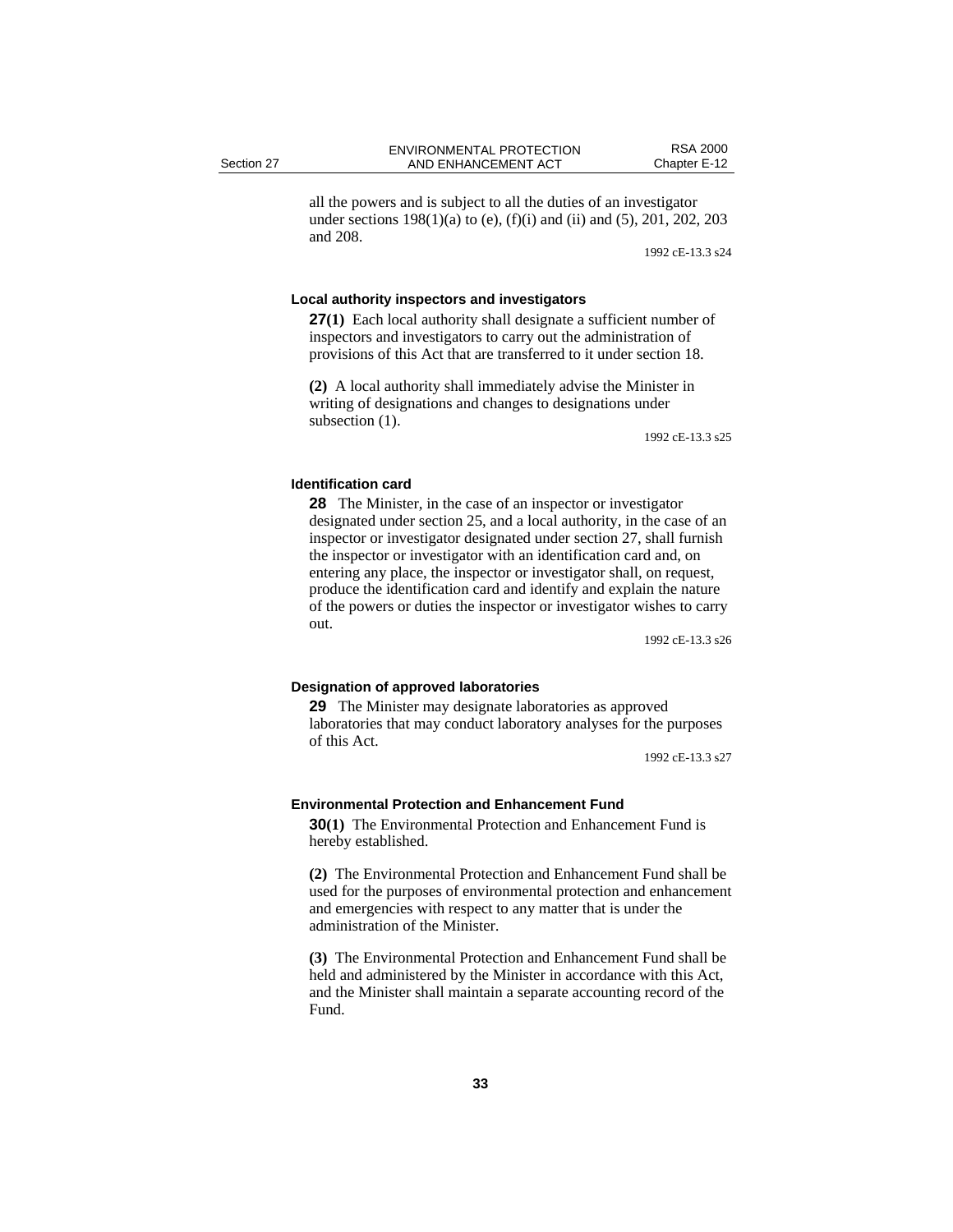**(4)** The Minister shall make payments out of the Environmental Protection and Enhancement Fund for the purposes of the Fund to the Department, another Government department, a government of another jurisdiction, another regulated fund within the meaning of the *Financial Administration Act* or any person.

**(5)** The following shall be paid into the Environmental Protection and Enhancement Fund:

- (a) security transferred under subsection (10);
- (b) money recovered by the Government in respect of the Government's carrying out work or taking emergency measures under this Act or any other enactment under the administration of the Minister;
- (c) money advanced by the Minister from the General Revenue Fund under subsection (8);
- (d) money from a supply vote appropriated for the purposes of the Environmental Protection and Enhancement Fund;
- (e) payments made by any person or the government of another jurisdiction for the purposes of the Environmental Protection and Enhancement Fund;
- (f) with the approval of the Treasury Board, fees, levies, revenue, royalties, penalties, charges, dues, rents or other sums received by the Government with respect to any matter under the administration of the Minister;
- (g) gifts, donations, bequests and transfers to the Environmental Protection and Enhancement Fund.

**(6)** The Minister may be a participant under section 40 of the *Financial Administration Act* on behalf of the Environmental Protection and Enhancement Fund.

**(7)** Investment income earned on deposits of the Environmental Protection and Enhancement Fund accrues to and forms part of the Environmental Protection and Enhancement Fund.

**(8)** The Minister may advance from the General Revenue Fund to the Environmental Protection and Enhancement Fund money required for the purposes of the Environmental Protection and Enhancement Fund, but the amount of the advances outstanding at any time shall not exceed \$100 000 000.

**(9)** Interest shall be paid on outstanding advances made under subsection (8) in the amounts, at the times and in the manner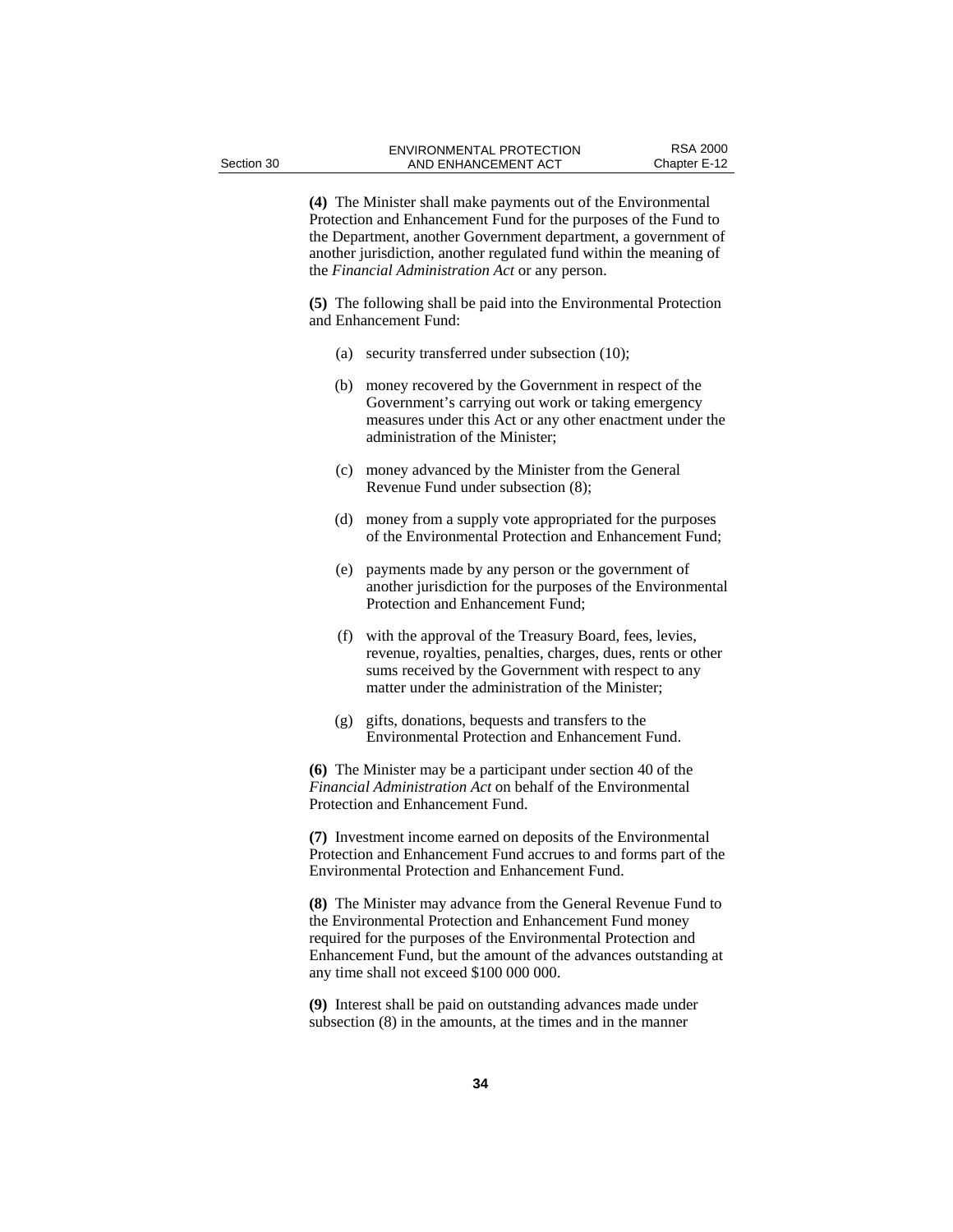specified by the Treasury Board, and that interest forms part of the General Revenue Fund.

**(10)** The Minister shall transfer to the Environmental Protection and Enhancement Fund

- (a) security from the Environmental Protection Security Fund that is forfeited in accordance with the regulations, and
- (b) security that is forfeited under any other enactment under the administration of the Minister and is specified in the regulations.

**(11)** If at any time it appears to the Minister of Finance that there is money in the Environmental Protection and Enhancement Fund that is not required for the purposes of the Fund, the Minister of Finance, with the approval of the Treasury Board, may transfer the money to the General Revenue Fund.

**(12)** Any outstanding advances to the Environmental Protection and Enhancement Fund from the General Revenue Fund are reduced by a transfer of money made under subsection (11). RSA 2000 cE-12 s30;2003 c2 s1(24);2004 c7 s19; 2006 c23 ss27,31

**31** Repealed 2003 c2 s1(24).

#### **Environmental Protection Security Fund**

**32(1)** The Surface Reclamation Fund is continued as the Environmental Protection Security Fund.

**(2)** The Environmental Protection Security Fund shall be held and administered by the Minister in accordance with this Act, and the Minister shall maintain a separate accounting record of the Fund.

**(3)** All security required to be deposited with the Government in respect of an approval, a code of practice, a registration, a certificate of qualification or a certificate of variance or under section 88.2, 97, 135, 174 or 189 or with respect to an approval or licence under the *Water Act* shall be paid into the Environmental Protection Security Fund.

RSA 2000 cE-12 s32;2003 c37 s3;2006 c23 s27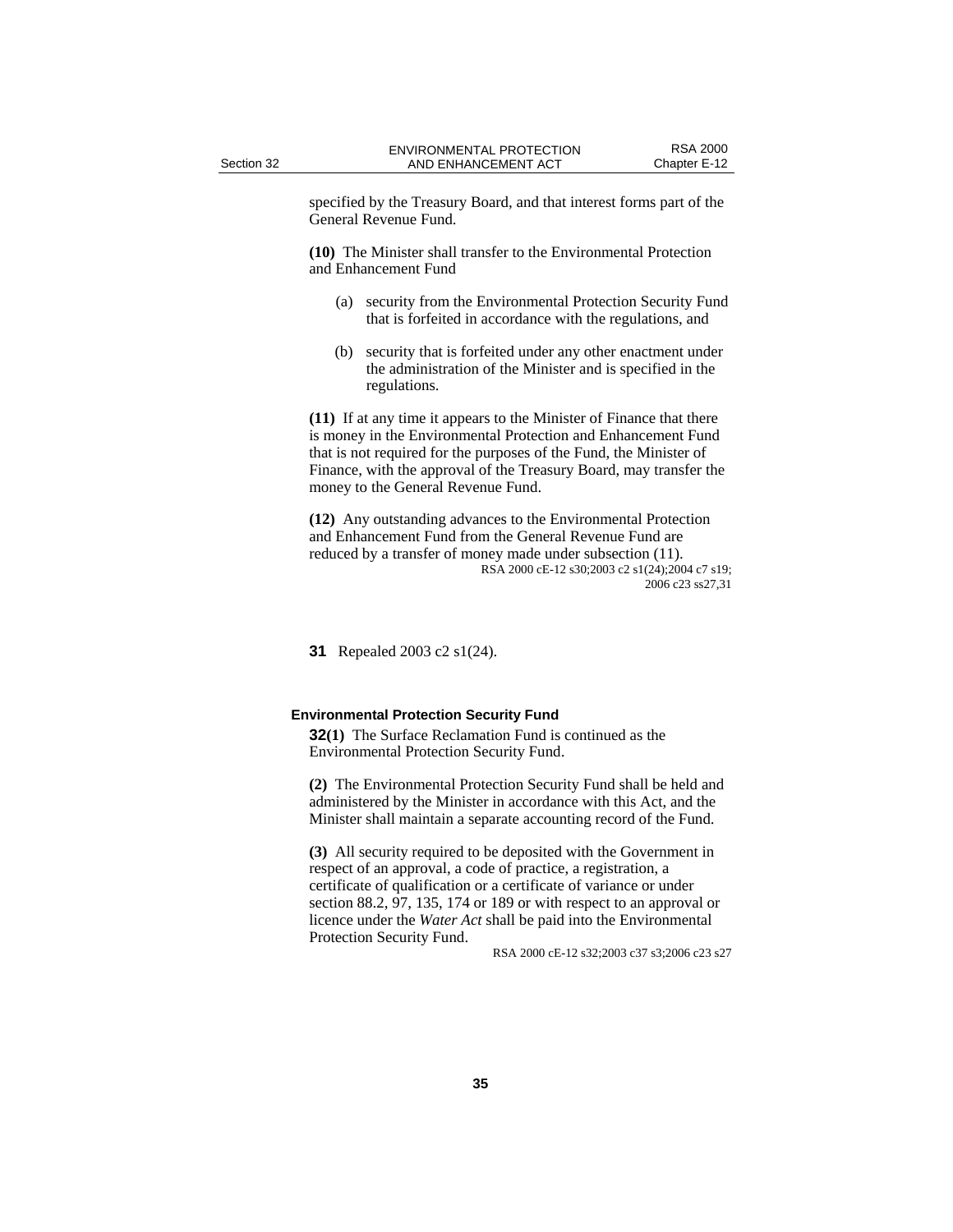#### **33** Repealed 2006 c23 s27.

#### **Annual report re Security Fund**

**34(1)** The Minister shall, as soon as is practicable after the end of each fiscal year, prepare a report regarding the operation of the Environmental Protection Security Fund during the preceding fiscal year.

**(2)** A report prepared under subsection (1) shall be placed by the Minister before the Legislative Assembly if it is then sitting and, if not, within 15 days after the commencement of the next sitting. 1992 cE-13.3 s32

#### **Disclosure of information**

**35(1)** Subject to this section,

- (a) the following documents and information in the possession of the Department that are provided to the Department in the administration of this Act must be disclosed to the public in the form and manner provided for in the regulations:
	- (i) information in respect of a proposed activity that is provided to the Department for the purposes of Part 2, Division 1 by a proponent within the meaning of that Part;
	- (ii) documents and information in the register referred to in section 56;
	- (iii) information that is provided to the Department as part of the application by
		- (A) an applicant for an approval, a registration or a certificate of variance;
		- (B) the holder of an approval or registration, in respect of an application to change an activity;
		- (C) the holder of an approval, in respect of an application to amend a term or condition of, add a term or condition to or delete a term or condition from the approval;
	- (iv) environmental and emission monitoring data, and the processing information that is necessary to interpret that data, that is provided by an approval holder or a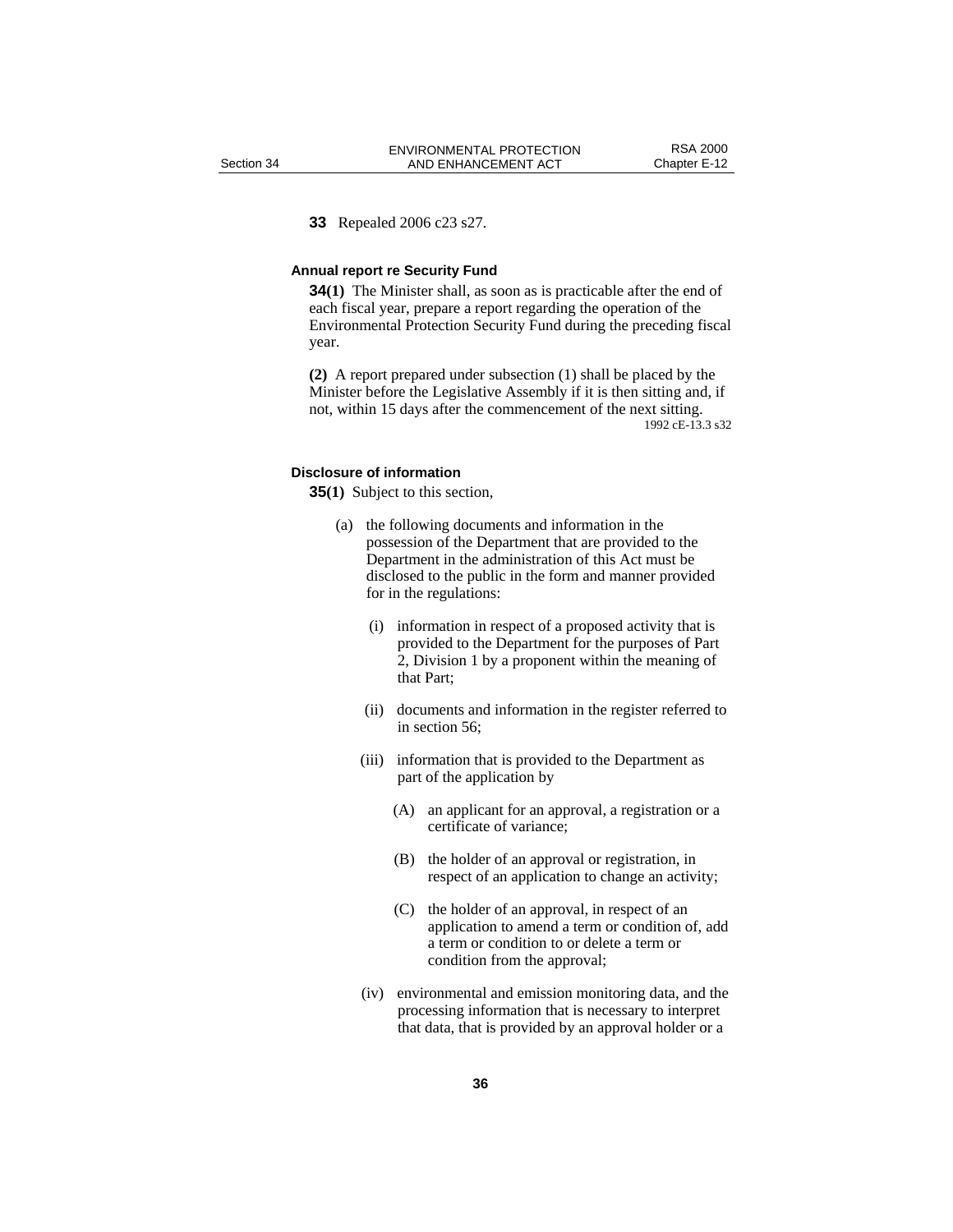| Section 35          | <b>RSA 2000</b><br>ENVIRONMENTAL PROTECTION<br>Chapter E-12<br>AND ENHANCEMENT ACT                                                                                                                       |
|---------------------|----------------------------------------------------------------------------------------------------------------------------------------------------------------------------------------------------------|
|                     | registration holder or provided pursuant to a code of<br>practice;                                                                                                                                       |
| (v)                 | any reports or studies that are provided to the<br>Department in accordance with a term or condition<br>of an approval or a code of practice;                                                            |
| (vi)                | any reports or studies that are provided to the<br>Department and are required by the regulations to be<br>disclosed to the public under this section;                                                   |
| (vii)               | statements of concern;                                                                                                                                                                                   |
|                     | (viii) notices of appeal;                                                                                                                                                                                |
| (b)                 | the following documents that are created by the<br>Department in the administration of this Act shall be<br>disclosed to the public in the form and manner provided<br>for in the regulations:           |
| (i)                 | approvals and registrations;                                                                                                                                                                             |
| (ii)                | certificates of qualification;                                                                                                                                                                           |
|                     | (iii) certificates of variance;                                                                                                                                                                          |
| (iv)                | environmental and emission monitoring data and the<br>processing information that is necessary to interpret<br>that data;                                                                                |
|                     | (v) reclamation certificates;                                                                                                                                                                            |
|                     | (vi) remediation certificates;                                                                                                                                                                           |
|                     | (vii) enforcement orders;                                                                                                                                                                                |
|                     | (viii) environmental protection orders.                                                                                                                                                                  |
|                     | (2) Subsection $(1)(a)$ applies only to documents and information<br>provided to the Department on or after September 1, 1993.                                                                           |
| public information. | (3) The Minister may disclose to the public in the form and<br>manner provided for in the regulations any other information in the<br>possession of the Department that the Minister considers should be |
|                     | (4) Where information referred to in subsection $(1)$ or $(3)$ is<br>provided to the Department and relates to a trade secret process or                                                                 |

provided to the Department and relates to a trade secret, process or technique that the person submitting the information keeps confidential, the person submitting the information may make a request in writing to the Director that the information be kept confidential and not be disclosed.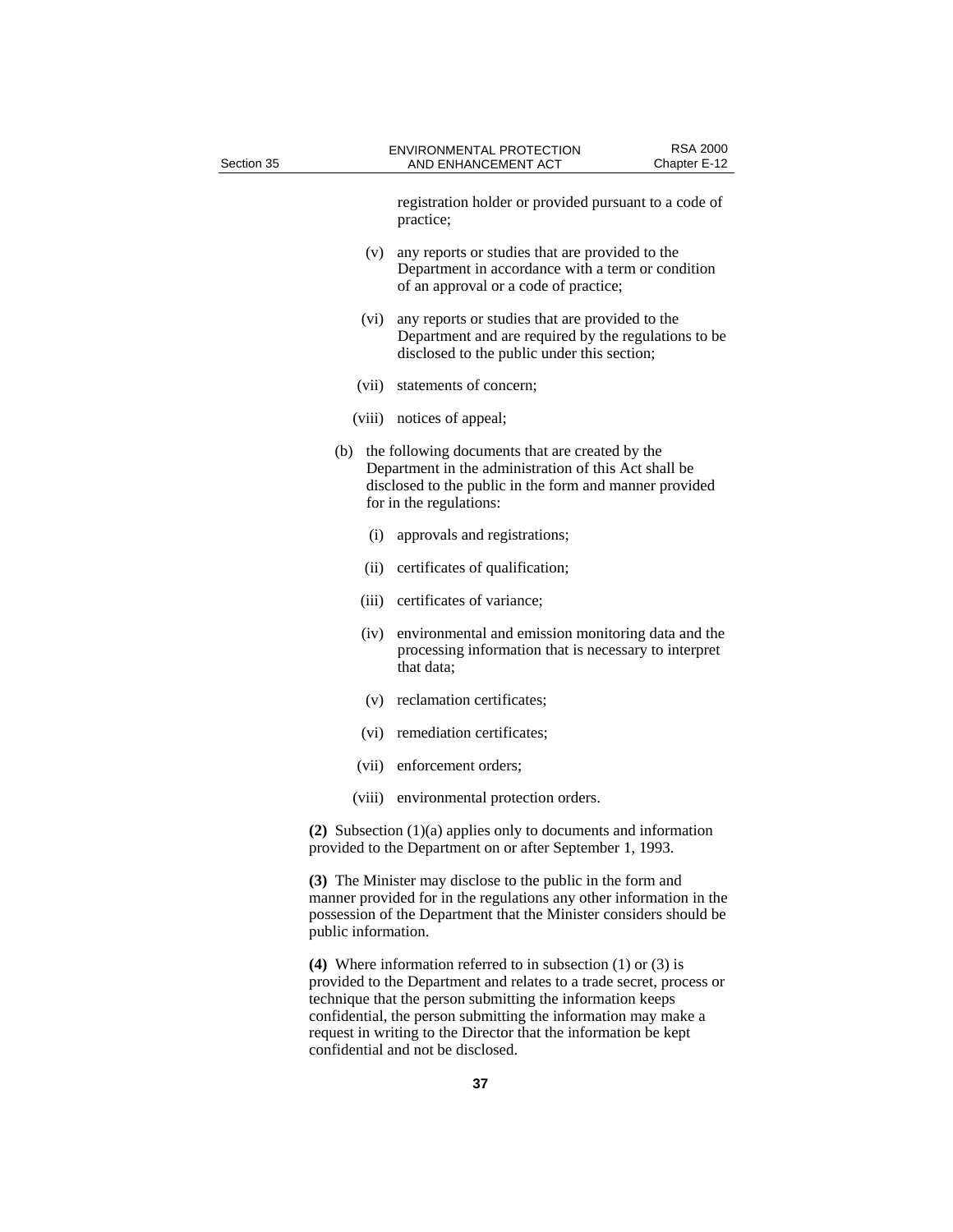**(5)** Where the Director receives a request for confidentiality under subsection (4), the Director shall

- (a) approve the request and order that the information be kept confidential and not be disclosed where the Director considers that the request is well founded, or
- (b) refuse the request where the Director considers that the request is not well founded.

**(6)** The Director shall forthwith notify a person who makes a request for confidentiality of the Director's refusal of the request under subsection (5)(b).

**(7)** Where the Director is considering a request for confidentiality or approves a request for confidentiality, no person involved in the administration of this Act may disclose any of the information to which the request relates except

- (a) to any other person who is or has been involved in the administration of this Act or of another law related to the protection of the environment, or to the government of another jurisdiction or an agency of that government for the purposes of administering a law related to the protection of the environment,
- (b) to the person who provided the information or any other person with the first mentioned person's consent, or
- (c) as required by any other law or by an order of a court.

**(8)** No person to whom information is disclosed under subsection (7) may further disclose the information or use the information for any purpose other than the purpose for which it was disclosed to that person.

**(9)** Information relating to a matter that is the subject of an investigation or proceeding under this Act may not be released under subsection (1) or (3).

RSA 2000 cE-12 s35;2003 c37 s4

## **Ministerial regulations**

**36** The Minister may make regulations

- (a) providing for the manner in which reports of advisory committees are to be made public;
- (b) providing for the payment of remuneration and expenses to members of advisory committees and to experts;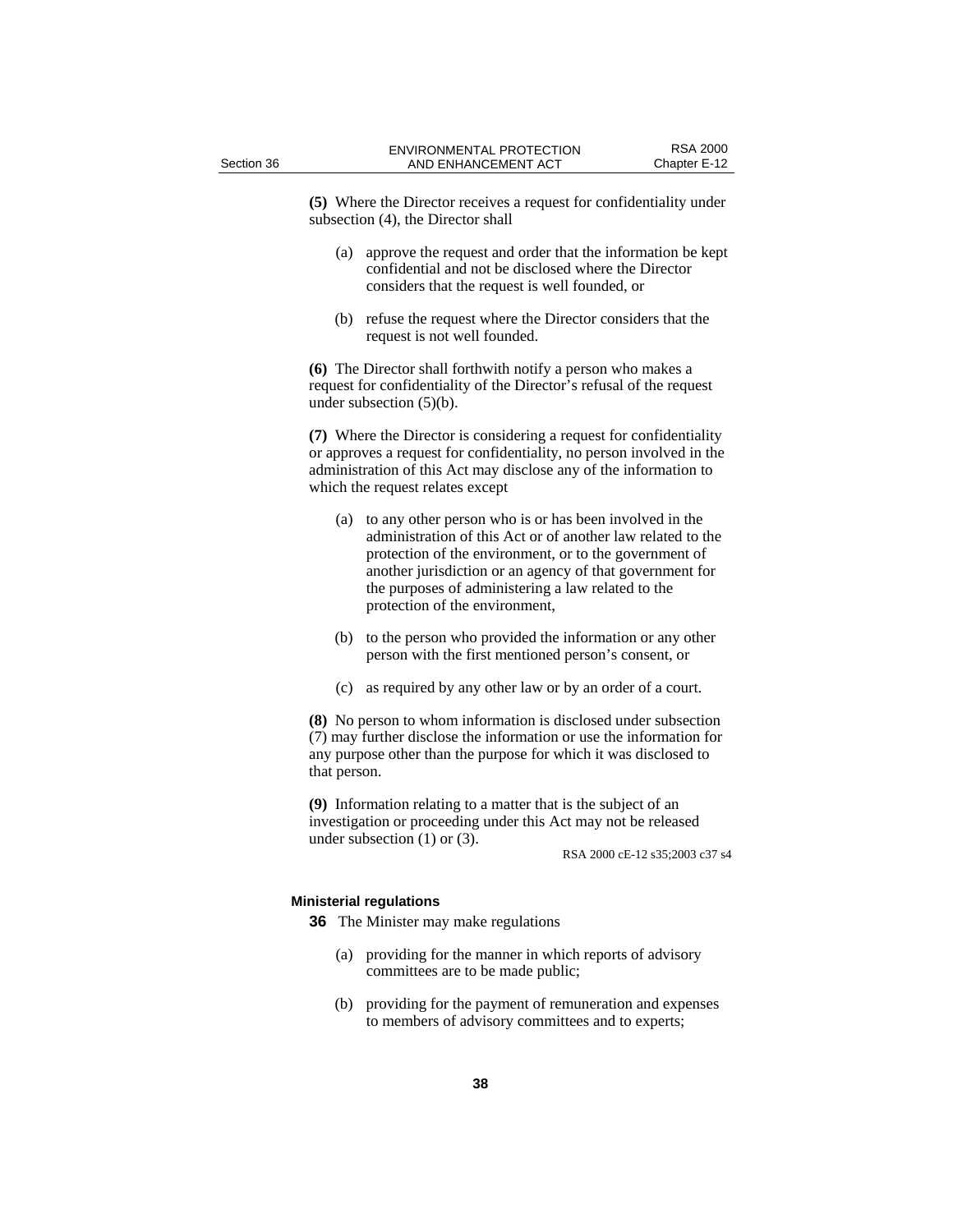| Section 37 |     | <b>ENVIRONMENTAL PROTECTION</b><br>AND ENHANCEMENT ACT                                                                                                                                                                                                                                                       | <b>RSA 2000</b><br>Chapter E-12 |
|------------|-----|--------------------------------------------------------------------------------------------------------------------------------------------------------------------------------------------------------------------------------------------------------------------------------------------------------------|---------------------------------|
|            | (c) | providing for any other matter considered necessary to<br>carry out the purposes of advisory committees and<br>experts;                                                                                                                                                                                      |                                 |
|            | (d) | respecting transfers of administration for the purpose of<br>section 18;                                                                                                                                                                                                                                     |                                 |
|            | (e) | establishing criteria to be applied by the Director in<br>making any decision that the Director is authorized to<br>make under section 44, 45, 68, 69, 82 or 83;                                                                                                                                             |                                 |
|            | (f) | respecting the manner of obtaining public input in the<br>development of objectives referred to in section 14 and<br>the manner of making the objectives available to the<br>public;                                                                                                                         |                                 |
|            | (g) | respecting the establishment of management areas for the<br>purposes of sections 13 and 14;                                                                                                                                                                                                                  |                                 |
|            | (h) | respecting access to information by the public;                                                                                                                                                                                                                                                              |                                 |
|            | (i) | requiring the holder of a registration to disclose to the<br>public environmental and emission monitoring data and<br>the processing information that is necessary to interpret<br>that data, and providing for the form and manner in which<br>that data and information are to be disclosed to the public; |                                 |
|            | (i) | respecting the provision of reports and studies for the<br>purposes of section $35(1)(a)(vi)$ ;                                                                                                                                                                                                              |                                 |
|            | (k) | establishing fees for any information, documents, service<br>or material provided in the course of the administration of<br>this Act and for the filing of any returns, reports or other<br>documents that are required or permitted to be filed under<br>this Act;                                          |                                 |
|            | (1) | prescribing forms for the purposes of this Act where the<br>power to prescribe forms is not otherwise specifically<br>provided for:                                                                                                                                                                          |                                 |
|            | (m) | respecting the time at which and the form and manner in<br>which a notice under section 23 must be given;                                                                                                                                                                                                    |                                 |
|            | (n) | respecting the documents that must accompany an<br>agreement for registration under section 23 and respecting<br>the form and contents of those documents.                                                                                                                                                   | RSA 2000 cE-12 s36;2006 c15 s7  |
|            |     | <b>Lieutenant Governor in Council regulations</b>                                                                                                                                                                                                                                                            |                                 |

# **37(1)** The Lieutenant Governor in Council may make regulations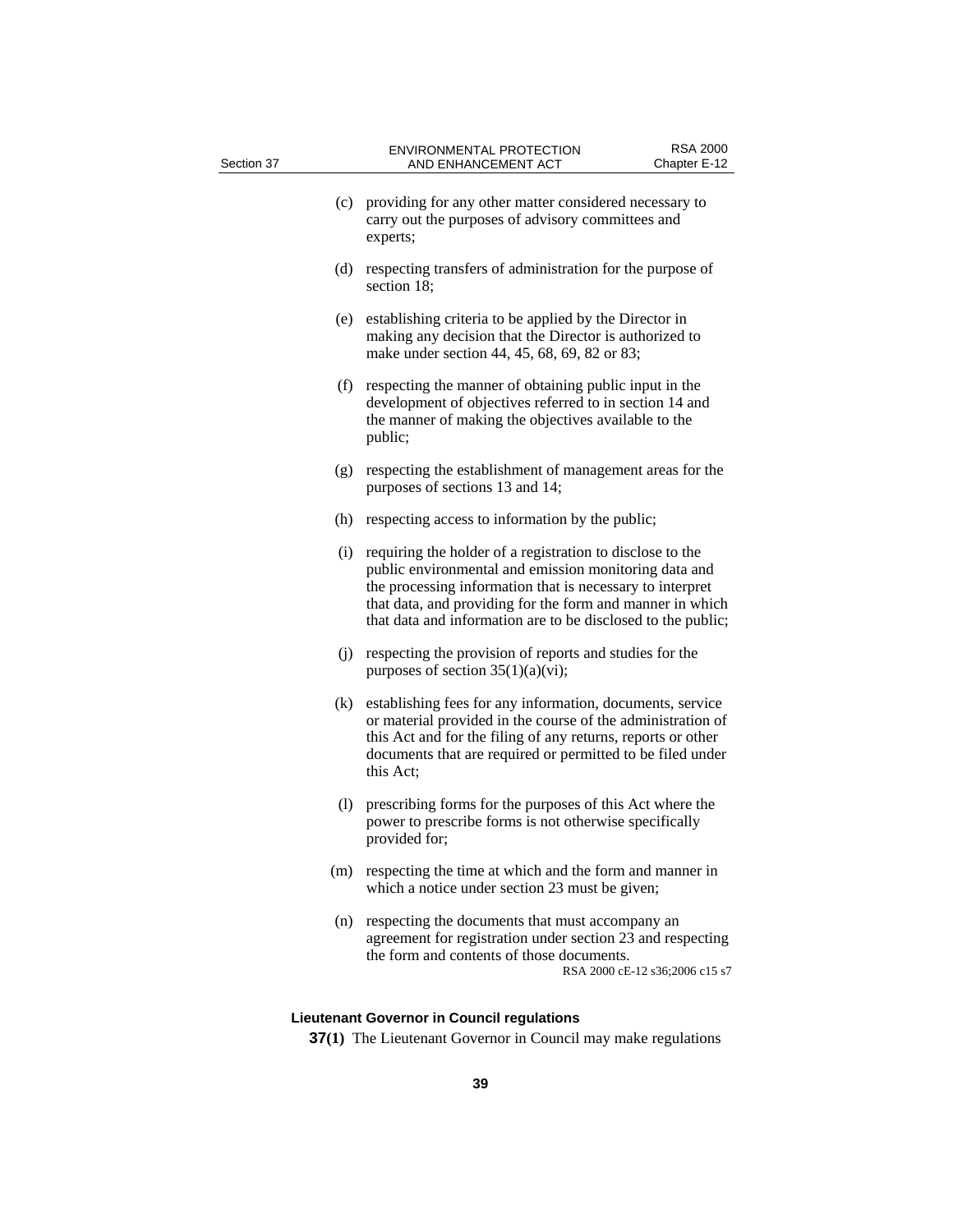| Section 37 |        | <b>ENVIRONMENTAL PROTECTION</b><br>AND ENHANCEMENT ACT                                                                         | <b>RSA 2000</b><br>Chapter E-12 |
|------------|--------|--------------------------------------------------------------------------------------------------------------------------------|---------------------------------|
|            | (a)    | adding activities to or deleting activities from the<br>Schedule of Activities;                                                |                                 |
|            | (b)    | defining "designated livestock operation" for the purpose<br>of this Act:                                                      |                                 |
|            | (c)    | authorizing and respecting the establishment of programs<br>and other measures for the purposes of section 13;                 |                                 |
|            | (c.1)  | respecting emissions trading, including, without<br>limitation, regulations                                                    |                                 |
|            |        | (i)<br>respecting the establishment and administration of an<br>emissions trading registry;                                    |                                 |
|            |        | respecting the duties and functions of an emissions<br>(ii)<br>trading registry operator;                                      |                                 |
|            |        | (iii)<br>respecting the establishment of baseline emission<br>rates;                                                           |                                 |
|            |        | respecting the establishment, operation and closing<br>(iv)<br>of emissions trading accounts;                                  |                                 |
|            |        | respecting the establishment, use, transfer and<br>(v)<br>cancellation of emission credits;                                    |                                 |
|            |        | (vi)<br>respecting the verification and validation of emission<br>credits;                                                     |                                 |
|            | (vii)  | respecting the collection of information and the use<br>of information and records kept in an emissions<br>trading registry;   |                                 |
|            | (viii) | respecting, authorizing and prohibiting the disclosure<br>of information and records kept in an emissions<br>trading registry; |                                 |
|            |        | respecting the records to be kept by persons<br>(ix)<br>participating in emissions trading;                                    |                                 |
|            |        | respecting the contents and use of forms;<br>(x)                                                                               |                                 |
|            | (d)    | respecting the establishment or designation of delegated<br>authorities;                                                       |                                 |
|            | (e)    | respecting the delegation to one or more delegated<br>authorities of                                                           |                                 |
|            |        | any of the rights, powers or duties of an inspector,<br>(i)<br>investigator or Director under this Act, or                     |                                 |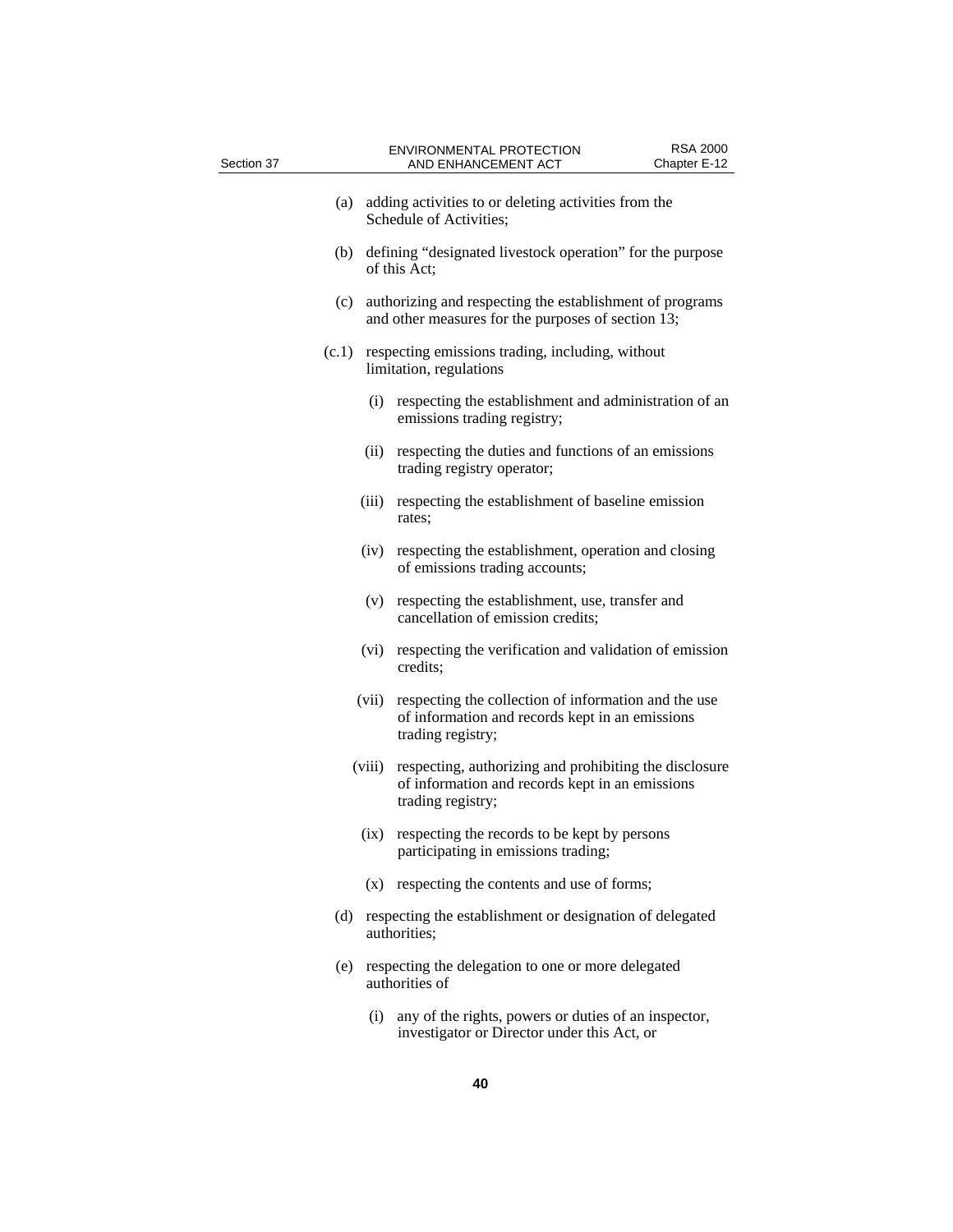| Section 38                   |      | <b>ENVIRONMENTAL PROTECTION</b><br>AND ENHANCEMENT ACT                                                                                                                                                                                                                                                        | <b>RSA 2000</b><br>Chapter E-12 |
|------------------------------|------|---------------------------------------------------------------------------------------------------------------------------------------------------------------------------------------------------------------------------------------------------------------------------------------------------------------|---------------------------------|
|                              | (ii) | the performance of any of the Minister's duties or<br>functions, or the exercise of any of the Minister's<br>powers, under this Act, other than a power to make<br>regulations and a power to delegate;                                                                                                       |                                 |
| (f)                          |      | authorizing a delegated authority to make bylaws and<br>respecting the subject-matters on which those bylaws may<br>be made;                                                                                                                                                                                  |                                 |
| (g)                          |      | authorizing the Minister or a delegated authority to<br>disclose                                                                                                                                                                                                                                              |                                 |
|                              | (i)  | information acquired in the course of or as a result of<br>the operations of the delegated authority,                                                                                                                                                                                                         |                                 |
|                              | (ii) | information respecting the operations of the<br>delegated authority, or                                                                                                                                                                                                                                       |                                 |
|                              |      | (iii) information respecting the officers or employees of<br>the delegated authority;                                                                                                                                                                                                                         |                                 |
| (h)                          |      | authorizing a delegated authority to require persons or<br>classes of persons specified in the regulations to provide<br>security to ensure the carrying out of their duties under the<br>regulations and bylaws and respecting the nature, amount<br>and forfeiture of that security;                        |                                 |
| (i)                          |      | respecting, in regard to the delegation of authority and<br>with necessary modifications, any matter in respect of<br>which the Lieutenant Governor in Council may make<br>regulations under section 2 of Schedule 10 to the<br>Government Organization Act in regard to a delegation<br>under that Schedule; |                                 |
| (j)                          |      | making applicable in regard to the delegation any of the<br>other provisions of Schedule 10 to the Government<br>Organization Act, with necessary modifications;                                                                                                                                              |                                 |
| (k)                          |      | respecting the administration of the Environmental<br>Protection Security Fund;                                                                                                                                                                                                                               |                                 |
| (1)                          |      | specifying security to which section $30(10)(b)$ applies.                                                                                                                                                                                                                                                     |                                 |
|                              |      | (2) The Emissions Trading Regulation (AR 33/2006) is validated<br>as of the date it came into force.                                                                                                                                                                                                          | RSA 2000 cE-12 s37;2006 c15 s8  |
| <b>Adoption by reference</b> |      | <b>38(1)</b> A regulation under this Act may adopt or incorporate in                                                                                                                                                                                                                                          |                                 |

whole or in part, or with modifications, documents that set out standards, practices, codes, guidelines, objectives, methods or other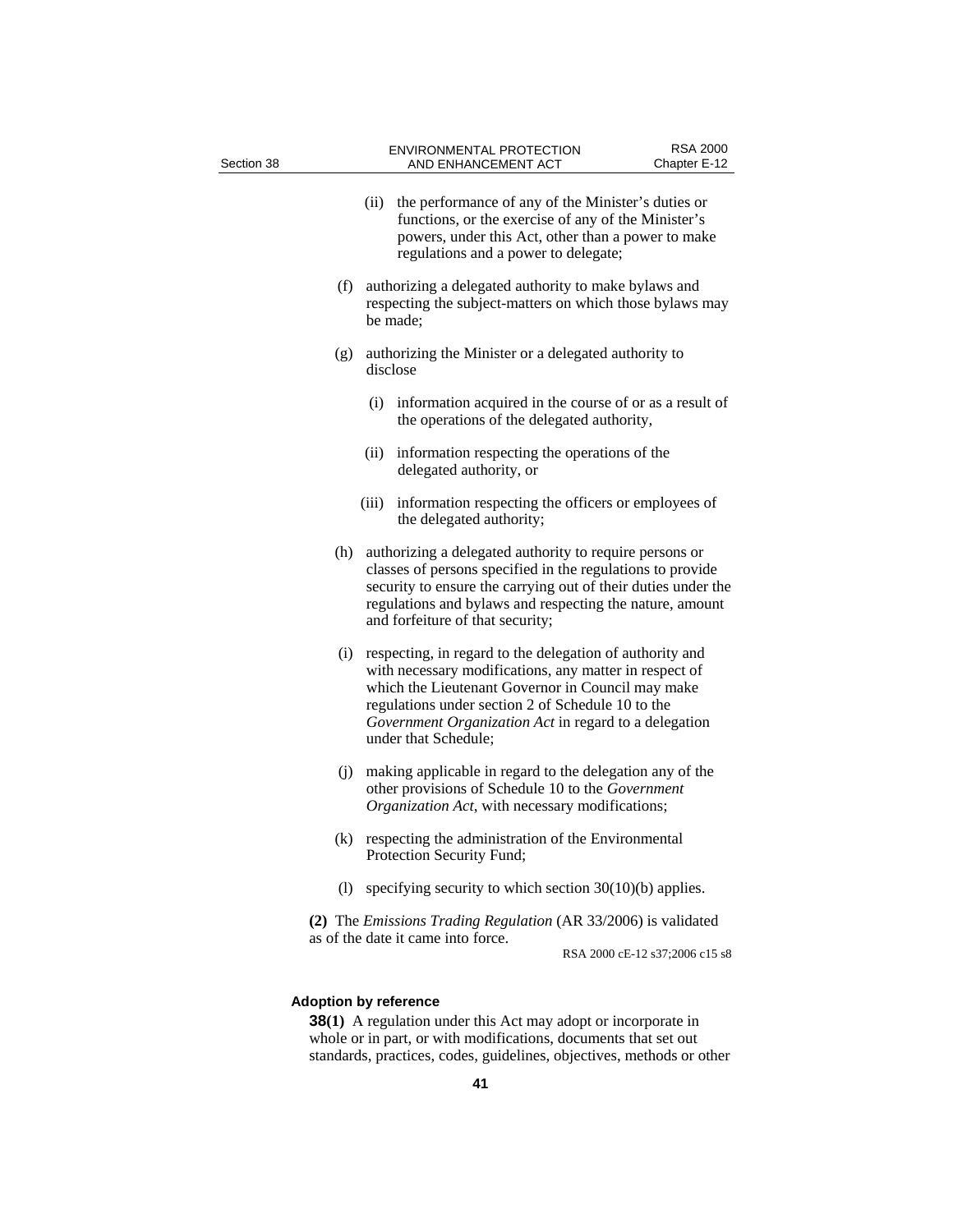rules of any government, organization or person, including, without limitation, any standards, practices, codes of practice, guidelines, objectives or methods developed by the Minister under section 14, as they read at a particular time or as amended or replaced from time to time, relating to any matter in respect of which a regulation may be made under this Act.

**(2)** Subsection (1) applies to any standard, practice, code, guideline, objective, method or other rule that has been adopted or incorporated into a regulation before or after this section comes into force.

**(3)** Where a standard, practice, code, guideline, objective, method or other rule is adopted or incorporated by regulation under this Act, the Minister shall ensure a copy of the standard, practice, code, guideline, objective, method or other rule is made available to a person on request.

RSA 2000 cE-12 s38;2006 c15 s9

# **Part 2 Environmental Assessment Process, Approvals and Registrations**

#### **Definitions**

**39** In this Part,

- (a) "environmental assessment process" means the procedure established under Division 1 for reviewing proposed activities;
- (b) "environmental impact assessment report" means an environmental impact assessment report required to be prepared under this Part;
- (c) "mandatory activity" means an activity designated as a mandatory activity under the regulations;
- (d) "proponent" means a person, the Government, a Government agency, the government of another jurisdiction or an agency of that government that undertakes a proposed activity;
- (e) "proposed activity" means
	- (i) an activity that has not been commenced,
	- (ii) an activity that is being carried on and for which an approval or registration, other than a renewal, is required but has not been obtained,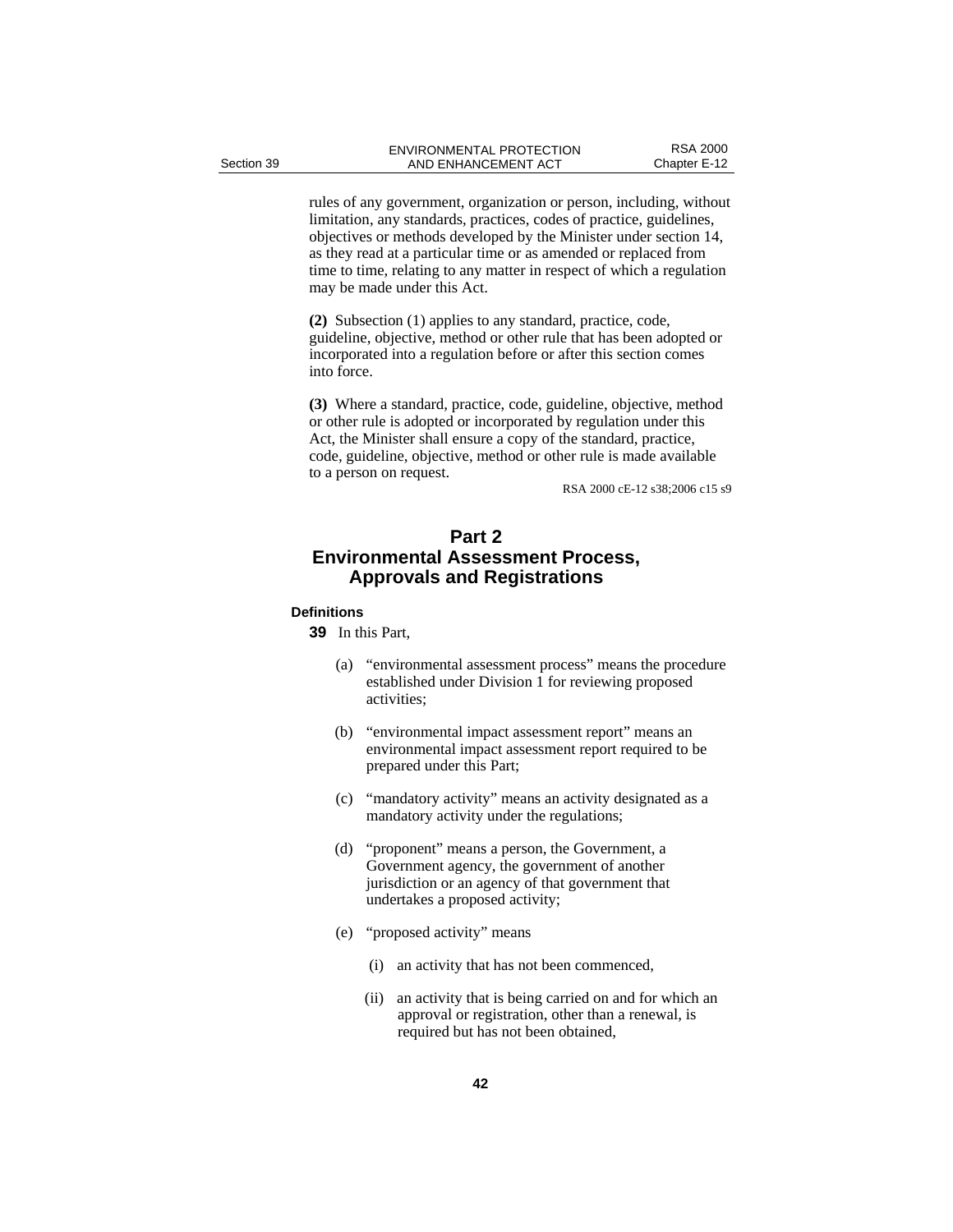| Section 40 |       | <b>ENVIRONMENTAL PROTECTION</b><br>AND ENHANCEMENT ACT                                                                                                                                                                                                    | <b>RSA 2000</b><br>Chapter E-12 |
|------------|-------|-----------------------------------------------------------------------------------------------------------------------------------------------------------------------------------------------------------------------------------------------------------|---------------------------------|
|            | (iii) | a change to an activity where the change is one to<br>which section $67(1)$ applies and, in the Director's<br>opinion, is of a substantial nature, and                                                                                                    |                                 |
|            | (iv)  | in the case of an activity that is the subject of an<br>approval or registration and is carried out in stages,<br>those stages of the activity that are not yet covered<br>by the approval or registration.<br>1992 cE-13.3 s37;1994 c15 s17;1996 c17 s55 |                                 |

## **Division 1 Environmental Assessment Process**

## **Purpose of environmental assessment process**

**40** The purpose of the environmental assessment process is

- (a) to support the goals of environmental protection and sustainable development,
- (b) to integrate environmental protection and economic decisions at the earliest stages of planning an activity,
- (c) to predict the environmental, social, economic and cultural consequences of a proposed activity and to assess plans to mitigate any adverse impacts resulting from the proposed activity, and
- (d) to provide for the involvement of the public, proponents, the Government and Government agencies in the review of proposed activities.

1992 cE-13.3 s38;1994 c15 s18

## **Any Director may require assessment**

**41** Where any Director is of the opinion that the potential environmental impacts of a proposed activity warrant further consideration under the environmental assessment process, that Director may refer the proponent or the proposed activity to the Director who is designated for the purposes of sections 43 to 56 so that the proposed activity may be dealt with under section 44. 1992 cE-13.3 s39

## **Definition**

**42** In sections 43 to 56, "Director" means the Director who is designated for the purposes of those sections.

1992 cE-13.3 s40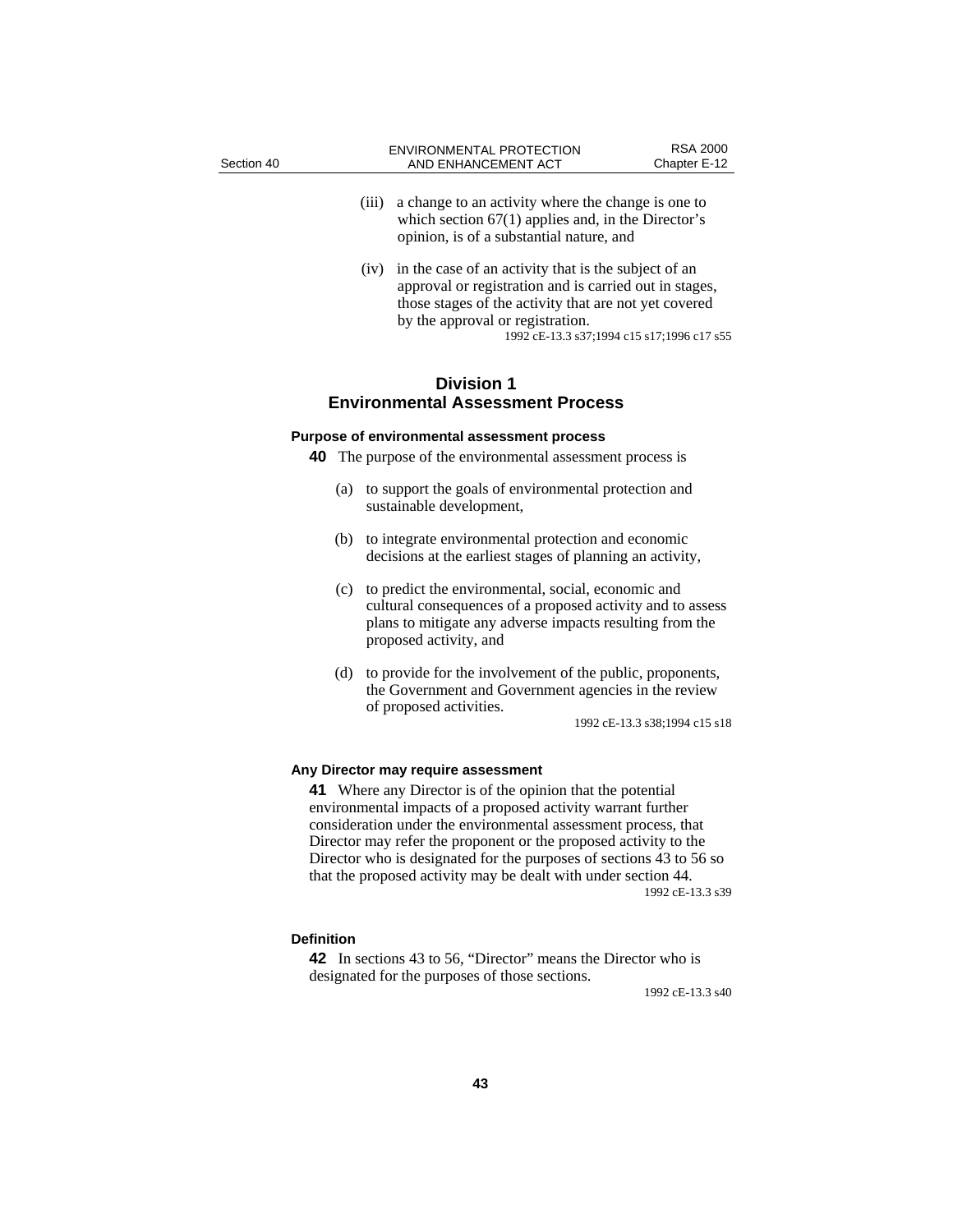## **Director's power to require environmental assessment**

**43** Where the Director is of the opinion that the potential environmental impacts of a proposed activity warrant further consideration under the environmental assessment process, the Director may by notice in writing to the proponent advise the proponent that the proposed activity must be dealt with under section 44.

1992 cE-13.3 s41

## **Initial review by Director**

**44(1)** Where a proponent or a proposed activity is referred to the Director under section 41, where the Director gives a notice under section 43 or where a proponent on the proponent's own initiative consults with the Director in respect of the application of this Division to a proposed activity, the Director shall,

- (a) if the proposed activity is a mandatory activity, direct the proponent by order in writing to prepare and submit an environmental impact assessment report in accordance with this Division, or
- (b) if the proposed activity is not a mandatory activity,
	- (i) make a decision that the potential environmental impacts of the proposed activity warrant further consideration under the environmental assessment process and require that further assessment of the proposed activity be undertaken, or
	- (ii) make a decision that further assessment of the proposed activity is not required and, if it is an activity for which an approval or registration is required, advise the proponent that it may apply for the approval or registration.

**(2)** The Director may require a proponent to submit a disclosure document in the form and containing the information required by the Director to assist the Director in making a decision under subsection (1)(b).

**(3)** In making a decision under subsection (1)(b), the Director shall consider the following:

- (a) the location, size and nature of the proposed activity;
- (b) the complexity of the proposed activity and the technology to be employed in it;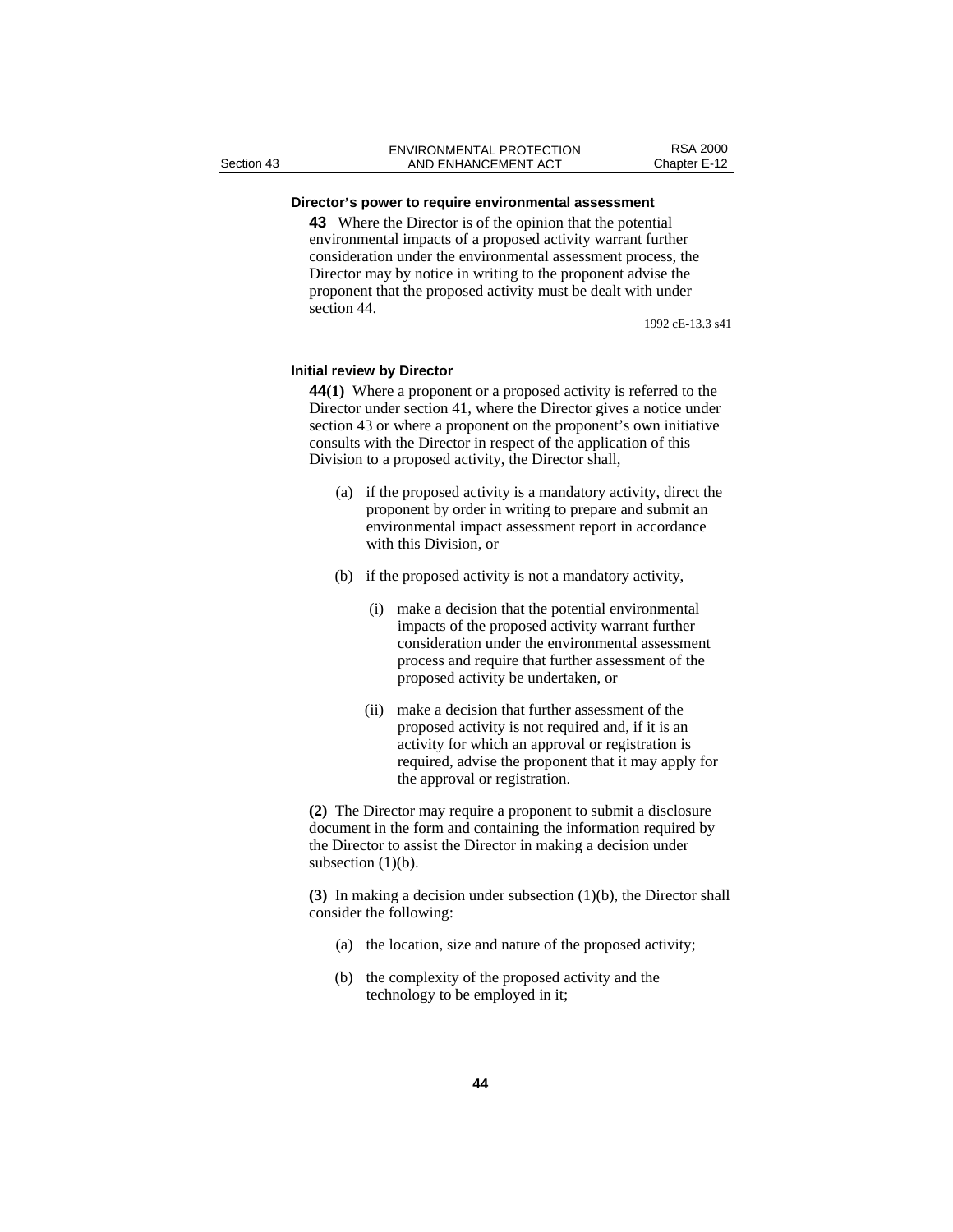| Section 45 |     | <b>ENVIRONMENTAL PROTECTION</b><br>AND ENHANCEMENT ACT                                                                                                                                                                                                                                                                                                                                                                                                                      | <b>RSA 2000</b><br>Chapter E-12 |
|------------|-----|-----------------------------------------------------------------------------------------------------------------------------------------------------------------------------------------------------------------------------------------------------------------------------------------------------------------------------------------------------------------------------------------------------------------------------------------------------------------------------|---------------------------------|
|            | (c) | any concerns in respect of the proposed activity that have<br>been expressed by the public of which the Director is<br>aware;                                                                                                                                                                                                                                                                                                                                               |                                 |
|            | (d) | the presence of other similar activities in the same general<br>area;                                                                                                                                                                                                                                                                                                                                                                                                       |                                 |
|            | (e) | any other criteria established in the regulations;                                                                                                                                                                                                                                                                                                                                                                                                                          |                                 |
|            | (f) | any other factors the Director considers to be relevant.                                                                                                                                                                                                                                                                                                                                                                                                                    |                                 |
|            |     | (4) The Director shall notify the proponent                                                                                                                                                                                                                                                                                                                                                                                                                                 |                                 |
|            | (a) | in writing of a decision made under subsection $(1)(b)(i)$ ,<br>and                                                                                                                                                                                                                                                                                                                                                                                                         |                                 |
|            | (b) | orally or in writing of a decision made under subsection<br>$(1)(b)(ii)$ .                                                                                                                                                                                                                                                                                                                                                                                                  |                                 |
|            |     | (5) The proponent shall provide notice of a decision of the Director<br>under subsection $(1)(b)(i)$ in accordance with the regulations.                                                                                                                                                                                                                                                                                                                                    |                                 |
|            |     | (6) Any person who is directly affected by a proposed activity that<br>is the subject of a decision of the Director under subsection<br>$(1)(b)(i)$ may, within 30 days after the last notice under subsection<br>(5) or within any longer period allowed by the Director in the<br>notice, submit a written statement of concern to the Director setting<br>out the person's concerns with respect to the proposed activity.<br>1992 cE-13.3 s42;1994 c15 s19;1996 c17 s55 |                                 |
|            |     | Whether environmental impact assessment report required                                                                                                                                                                                                                                                                                                                                                                                                                     |                                 |
|            |     | <b>45(1)</b> Where the Director decides under section $44(1)(b)(i)$ that<br>further assessment of a proposed activity is required, the Director<br>shall, in accordance with the regulations,                                                                                                                                                                                                                                                                               |                                 |
|            | (a) | prepare a screening report regarding the need for the<br>preparation of an environmental impact assessment report,<br>and                                                                                                                                                                                                                                                                                                                                                   |                                 |
|            |     | (b) decide whether preparation of an environmental impact<br>assessment report is required.                                                                                                                                                                                                                                                                                                                                                                                 |                                 |
|            |     | (2) The Director shall make the screening report available in<br>accordance with the regulations.                                                                                                                                                                                                                                                                                                                                                                           |                                 |
|            |     |                                                                                                                                                                                                                                                                                                                                                                                                                                                                             |                                 |

**(3)** Where the Director decides under subsection (1) that preparation of an environmental impact assessment report is not required, the Director

(a) shall advise the proponent of that fact,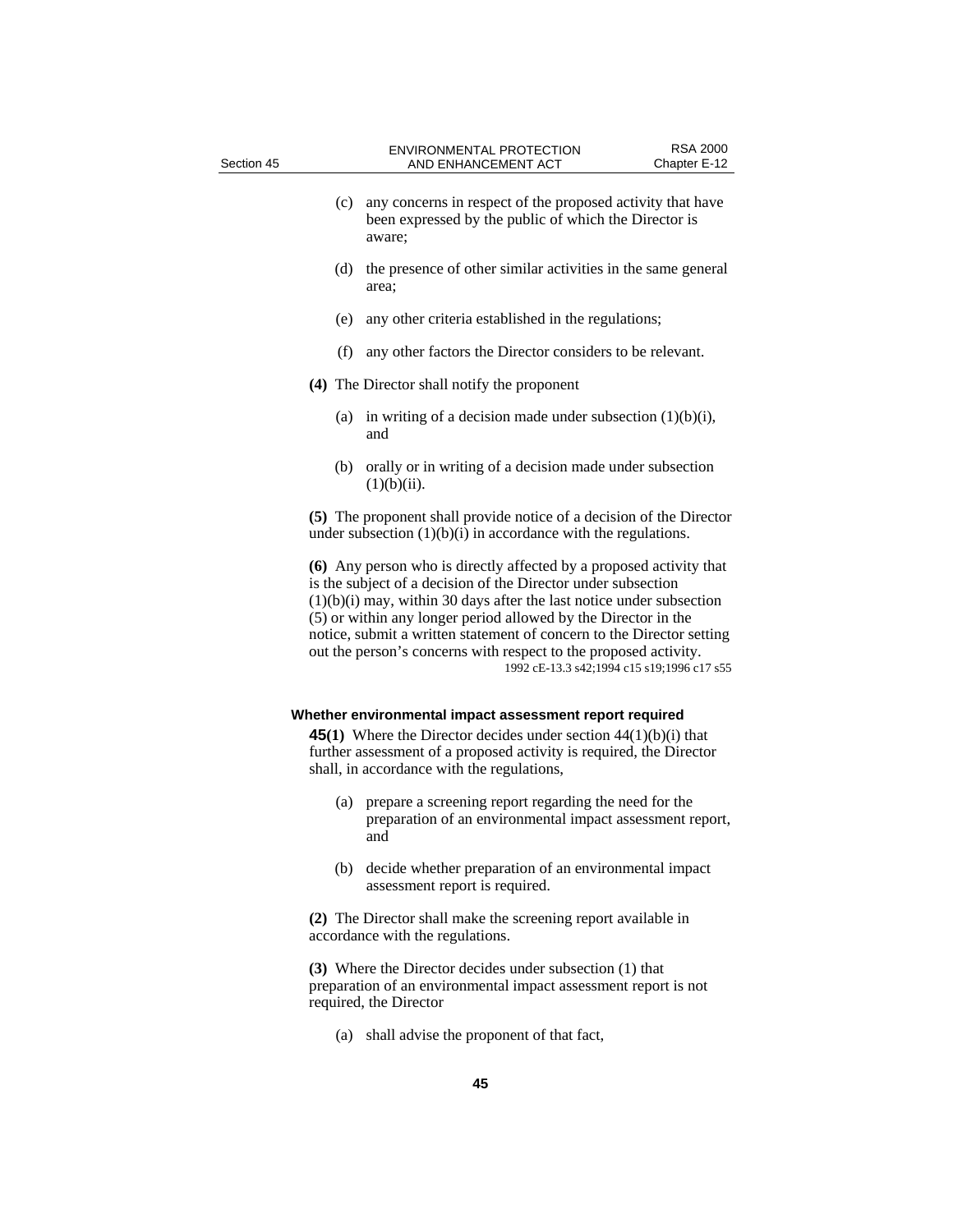| Section 46 |     | <b>ENVIRONMENTAL PROTECTION</b><br>AND ENHANCEMENT ACT                                                                                                                                                                                                                                 | <b>RSA 2000</b><br>Chapter E-12 |
|------------|-----|----------------------------------------------------------------------------------------------------------------------------------------------------------------------------------------------------------------------------------------------------------------------------------------|---------------------------------|
|            | (b) | if the activity is one for which an approval or registration<br>is required, shall advise the proponent that it may apply<br>for the approval or registration, and                                                                                                                     |                                 |
|            | (c) | may refer any information on the potential environmental<br>impacts of the proposed activity to the Director<br>responsible for issuing the approval or registration.                                                                                                                  |                                 |
|            |     | (4) Where the Director decides under subsection (1) that<br>preparation of an environmental impact assessment report is<br>required, the Director shall by order in writing direct the proponent<br>to prepare and submit the report in accordance with this Division.                 |                                 |
|            |     | (5) The Director shall provide notice of the Director's decision<br>regarding preparation of an environmental impact assessment<br>report under subsection $(1)(b)$ in accordance with the regulations.<br>1992 cE-13.3 s43;1994 c15 s20;1996 c17 s55                                  |                                 |
|            |     | <b>Effect of statement of concern</b>                                                                                                                                                                                                                                                  |                                 |
|            |     | <b>46</b> The Director shall, in accordance with the regulations, give<br>due consideration to all statements of concern that have been<br>submitted and shall not make a decision under section $45(1)(b)$<br>until the applicable period referred to in section $44(6)$ has expired. | 1992 cE-13.3 s44                |

#### **Minister may order environmental impact assessment report**

**47** If the Minister is of the opinion that an environmental impact assessment report is necessary because of the nature of a proposed activity, the Minister may by order in writing direct the proponent to prepare and submit the report in accordance with this Division, notwithstanding that

- (a) the Director has not ordered an environmental impact assessment report, or
- (b) the proposed activity is the subject of an exemption under regulations under section 59(b).

1992 cE-13.3 s45

## **Terms of reference**

**48(1)** Where a proponent is required to prepare an environmental impact assessment report, the proponent shall prepare proposed terms of reference for the preparation of the report in accordance with requirements specified by the Director and shall submit the proposed terms of reference to the Director.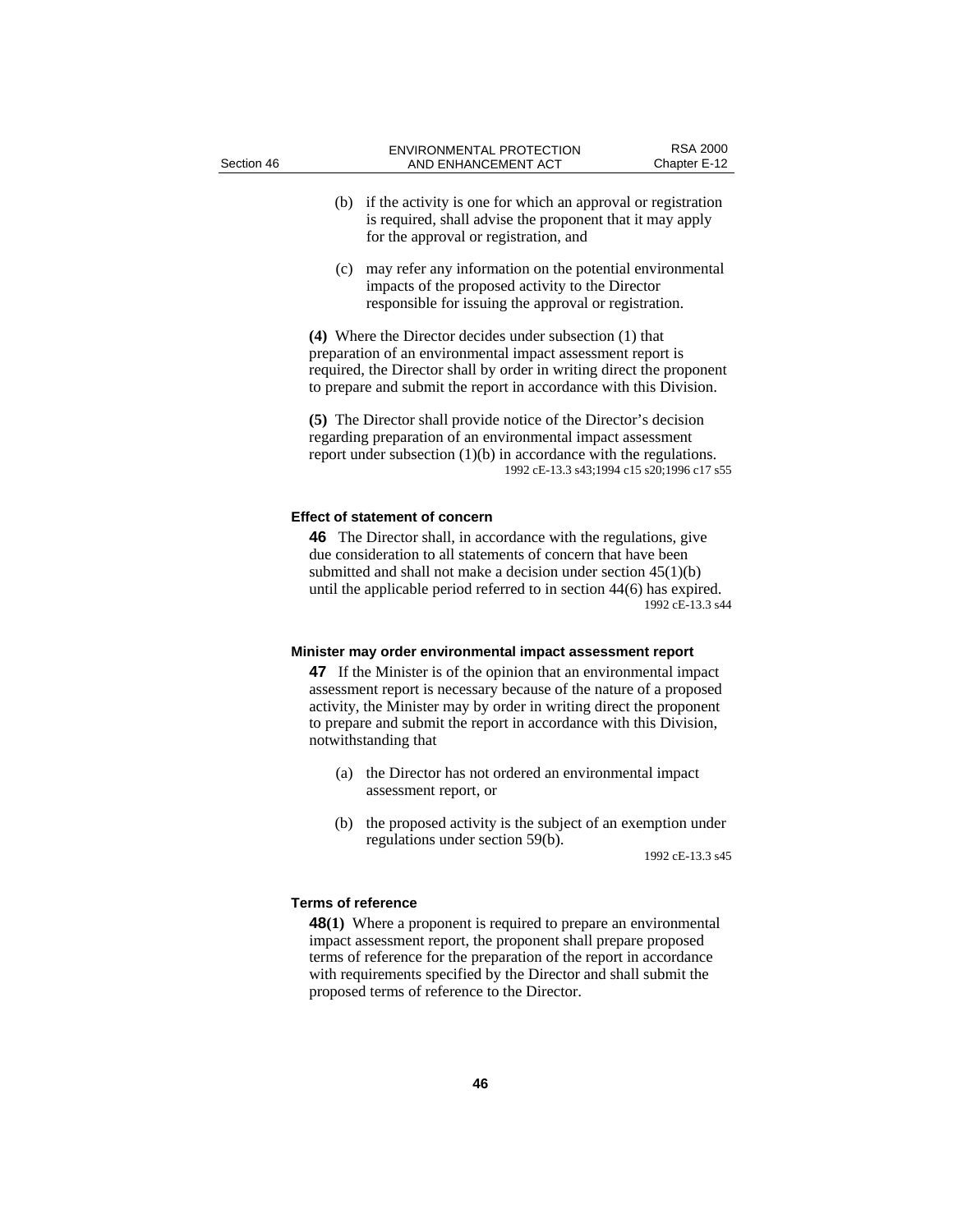**(2)** The proponent shall provide notice of the proposed terms of reference and make them available in accordance with the regulations.

**(3)** After allowing what the Director considers to be a reasonable time for the receipt of comments in respect of the proposed terms of reference, and after giving due consideration to those comments, the Director shall issue final terms of reference for the preparation of the report to the proponent.

**(4)** The Director shall make the final terms of reference available in accordance with the regulations.

1992 cE-13.3 s46

#### **Contents of environmental impact assessment report**

**49** An environmental impact assessment report must be prepared in accordance with the final terms of reference issued by the Director under section 48(3) and shall include the following information unless the Director provides otherwise:

- (a) a description of the proposed activity and an analysis of the need for the activity;
- (b) an analysis of the site selection procedure for the proposed activity, including a statement of the reasons why the proposed site was chosen and a consideration of alternative sites;
- (c) an identification of existing baseline environmental conditions and areas of major concern that should be considered;
- (d) a description of potential positive and negative environmental, social, economic and cultural impacts of the proposed activity, including cumulative, regional, temporal and spatial considerations;
- (e) an analysis of the significance of the potential impacts identified under clause (d);
- (f) the plans that have been or will be developed to mitigate the potential negative impacts identified under clause (d);
- (g) an identification of issues related to human health that should be considered;
- (h) a consideration of the alternatives to the proposed activity, including the alternative of not proceeding with the proposed activity;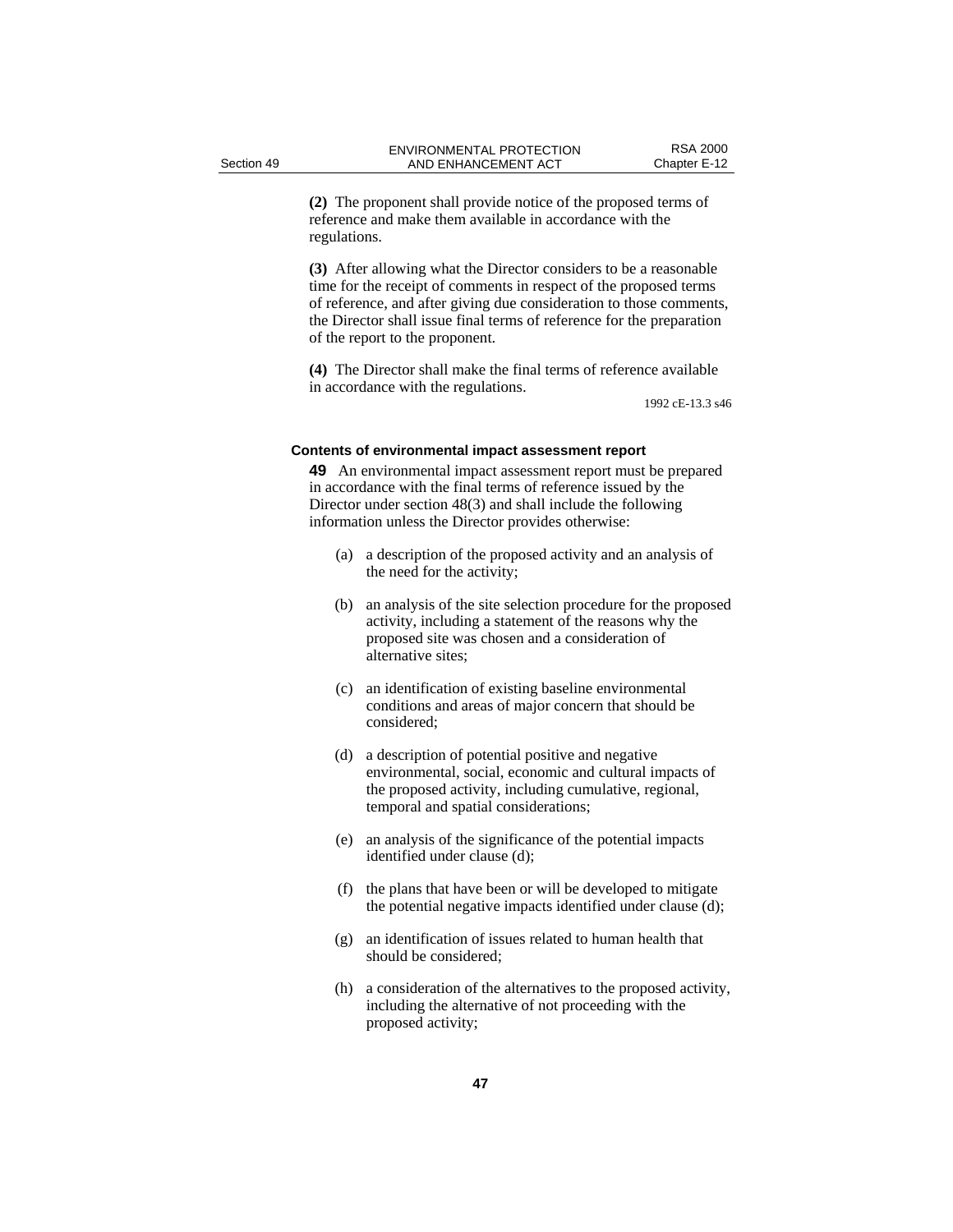| Section 50 | <b>ENVIRONMENTAL PROTECTION</b><br>AND ENHANCEMENT ACT                                                                                                                                                                                                                                                                                                                 | <b>RSA 2000</b><br>Chapter E-12 |
|------------|------------------------------------------------------------------------------------------------------------------------------------------------------------------------------------------------------------------------------------------------------------------------------------------------------------------------------------------------------------------------|---------------------------------|
| (i)        | the plans that have been or will be developed to monitor<br>environmental impacts that are predicted to occur and the<br>plans that have been or will be developed to monitor<br>proposed mitigation measures;                                                                                                                                                         |                                 |
|            | (j) the contingency plans that have been or will be developed<br>in order to respond to unpredicted negative impacts;                                                                                                                                                                                                                                                  |                                 |
| (k)        | the plans that have been or will be developed for waste<br>minimization and recycling;                                                                                                                                                                                                                                                                                 |                                 |
| (1)        | the manner in which the proponent intends to implement a<br>program of public consultation in respect of the<br>undertaking of the proposed activity and to present the<br>results of that program;                                                                                                                                                                    |                                 |
| (m)        | the plans that have been or will be developed to minimize<br>the production or the release into the environment of<br>substances that may have an adverse effect;                                                                                                                                                                                                      |                                 |
| (n)        | the final terms of reference issued by the Director under<br>section $48(3)$ ;                                                                                                                                                                                                                                                                                         |                                 |
| (0)        | any other information that the Director considers<br>necessary to assess the proposed activity.                                                                                                                                                                                                                                                                        | 1992 cE-13.3 s47                |
|            | <b>Submission of report</b><br><b>50</b> The proponent shall submit the environmental impact<br>assessment report to the Director for review.                                                                                                                                                                                                                          | 1992 cE-13.3 s48                |
|            | <b>Provision of further information</b><br><b>51</b> The Director may, at any time after receipt of an<br>environmental impact assessment report under section 50, require<br>the proponent to submit to the Director any additional information<br>respecting the proposed activity that the Director considers<br>necessary for the review of the proposed activity. | 1992 cE-13.3 s49                |
|            | Publication of environmental impact assessment report                                                                                                                                                                                                                                                                                                                  |                                 |

**52** The Director shall require the proponent to publish the environmental impact assessment report and otherwise make it available in accordance with the regulations.

1992 cE-13.3 s50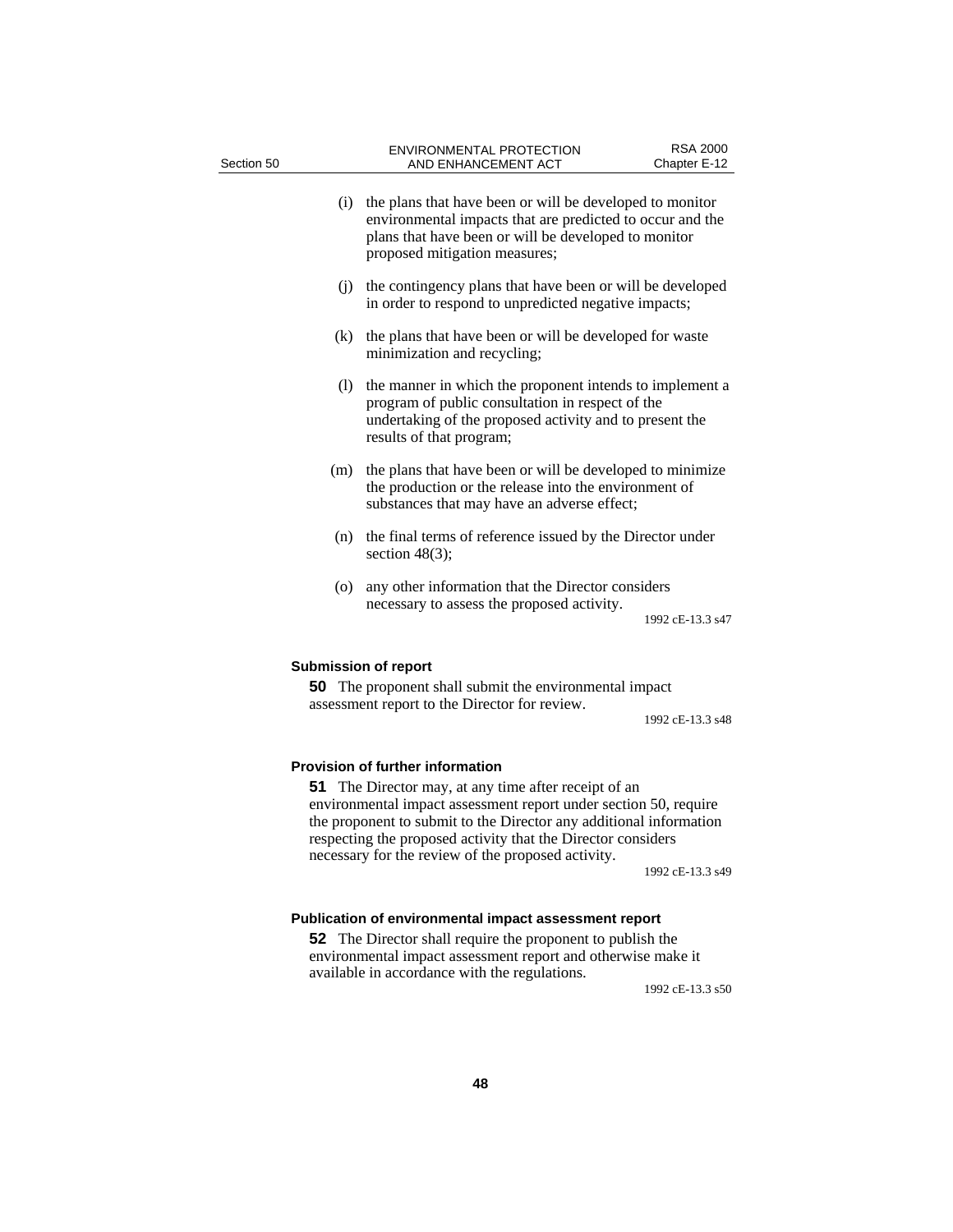## **Powers of Director**

**53** Where in the opinion of the Director an environmental impact assessment report is complete, the Director shall

- (a) advise the Energy Resources Conservation Board or the Alberta Utilities Commission, as the case may be, that the report is complete, in a case where the proposed activity is one in respect of which the approval of the Energy Resources Conservation Board or the Alberta Utilities Commission, as the case may be, is required,
- (b) advise the Natural Resources Conservation Board that the report is complete, in a case where the proposed activity is a reviewable project within the meaning of the *Natural Resources Conservation Board Act*, or
- (c) in any other case, submit the environmental impact assessment report to the Minister together with any further information and any recommendations that the Director considers appropriate.

RSA 2000 cE-12 s53;2007 cA-37.2 s82(6)

## **Powers of Minister**

**54(1)** Subject to section 64(1), where the Director submits an environmental assessment report to the Minister and the proposed activity is one in respect of which

- (a) an approval or registration, or an amendment to an approval or registration, or
- (b) an approval or licence or an amendment to an approval or licence under the *Water Act*

is required, the Minister may advise the proponent that the proponent may apply for the appropriate approval, registration, licence or amendment.

**(2)** Notwithstanding anything in this Act, the Minister may refer a proposed activity to the Lieutenant Governor in Council with the recommendation that the Lieutenant Governor in Council make an order prescribing the proposed activity as a reviewable project within the meaning of the *Natural Resources Conservation Board Act*. 1992 cE-13.3 s52;1996 cW-3.5 s175;1996 c17 s55

## **Additional powers of Minister**

**55** Where the Director submits an environmental impact assessment report to the Minister, the Minister may make any recommendations in respect of the proposed activity that the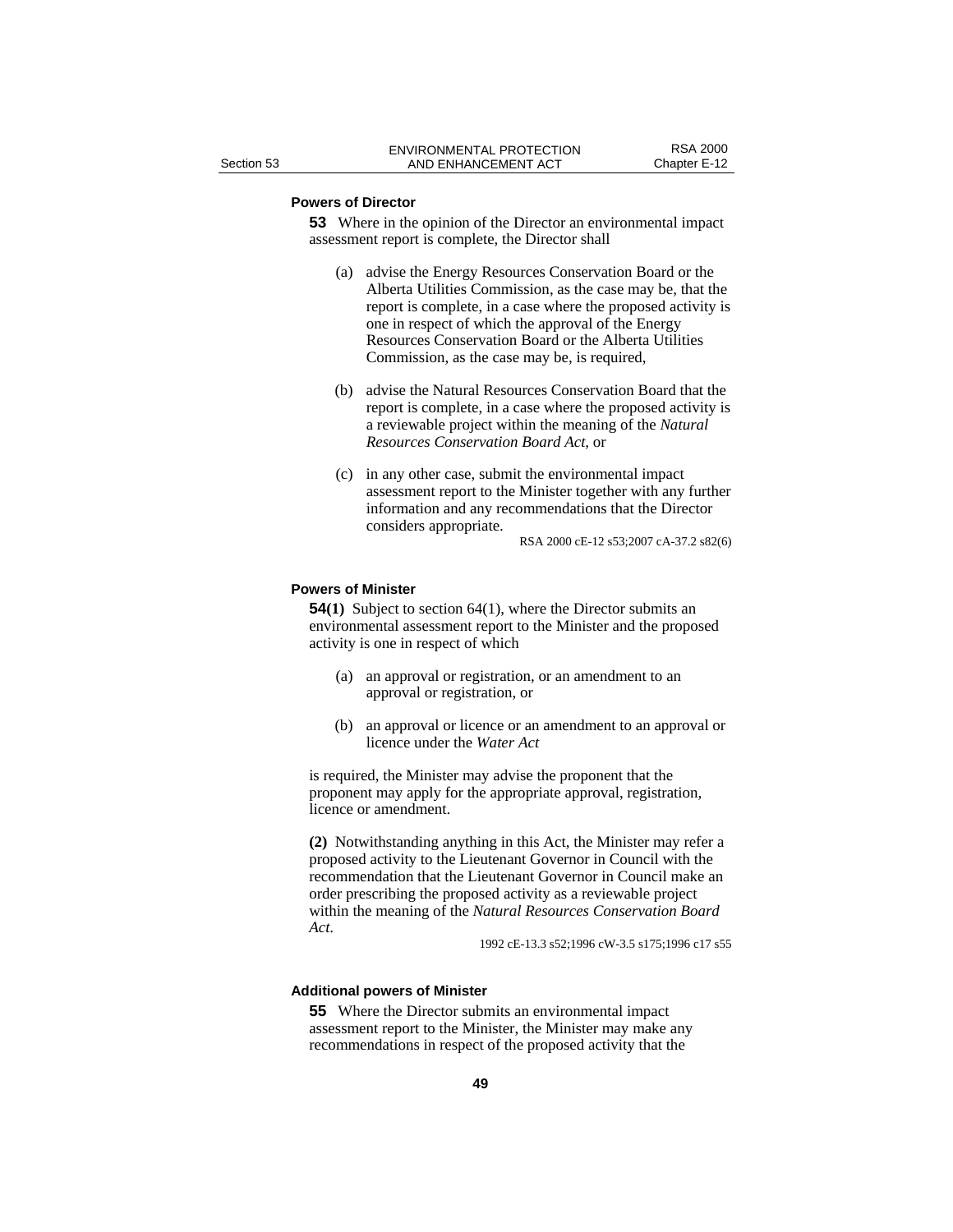Minister considers necessary to any person, the Government, a Government agency, a government of another jurisdiction or an agency of that government that may be dealing with the proposed activity.

1992 cE-13.3 s53;1994 c15 s21

## **Register of environmental assessment information**

**56** The Director shall establish and maintain in accordance with the regulations a register containing any documents and other information that the regulations require that are provided to the Director or created or issued by the Director under this Division. 1992 cE-13.3 s54

#### **Inter-jurisdictional agreements re environmental assessment**

**57** Where an enactment of Canada or of another province or territory contains provisions that operate for substantially the same purpose as corresponding provisions of this Division, the Minister may, with respect to a proposed activity that is governed in part by the laws of Alberta and in part by the laws of Canada or the other province or territory, enter into an agreement or arrangement with any Minister or agency of the Government of Canada or of the other province or territory for any or all of the following purposes:

- (a) to determine what aspects of the activity are governed by the laws of both jurisdictions;
- (b) to provide for the carrying out jointly by both jurisdictions of
	- (i) the environmental assessment process, or any part of it, for the purposes of this Division, or
	- (ii) the provisions in any enactment of the other jurisdiction that operate for substantially the same purpose as this Division;
- (c) to provide for the adoption by one or both jurisdictions, for the purposes of their environmental assessment requirements, of
	- (i) all or part of the environmental assessment or review process of the other jurisdiction, and
	- (ii) reports and similar documents prepared by or under the authority of the laws of the other jurisdiction as part of the environmental assessment or review process of that jurisdiction.

1992 cE-13.3 s55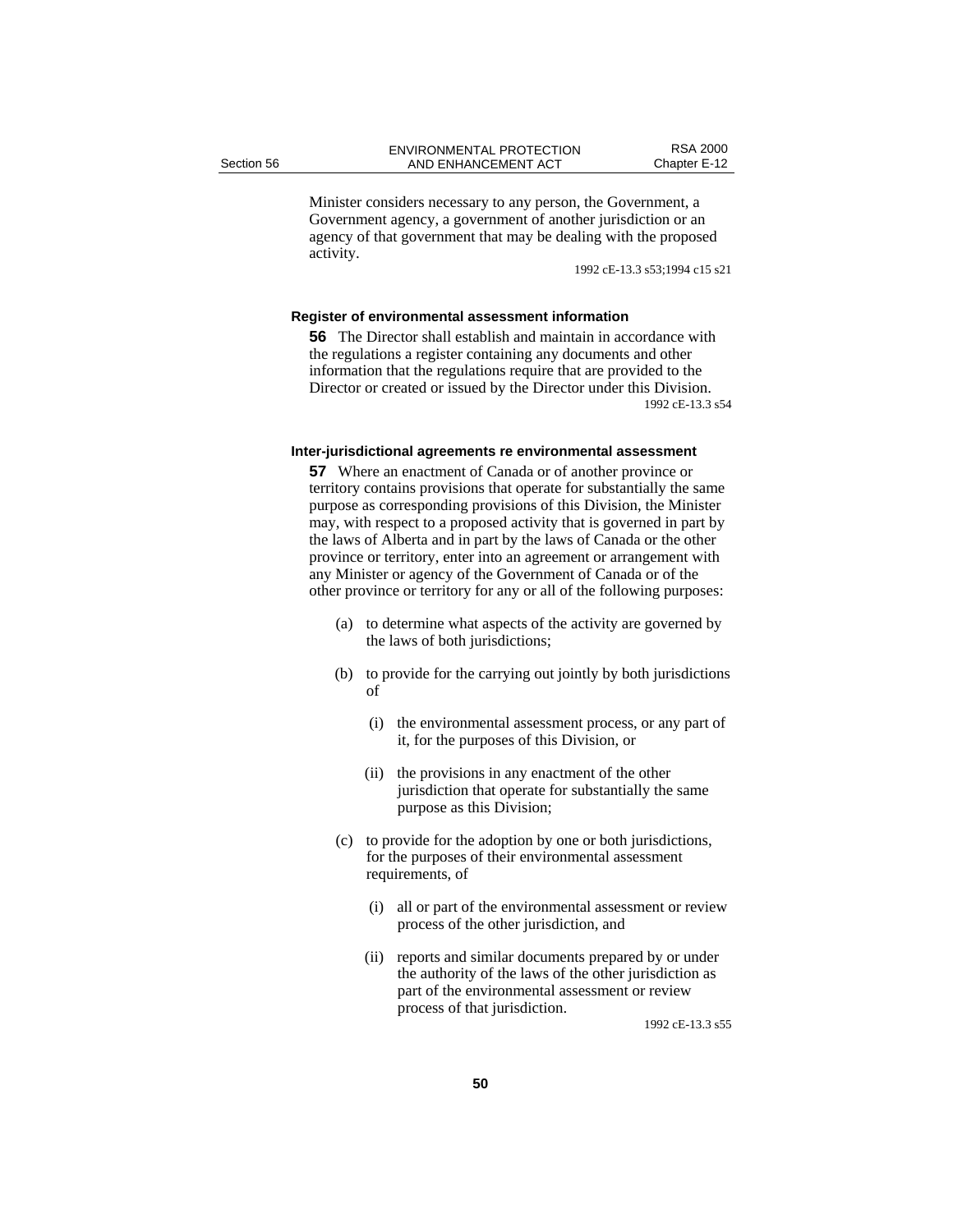## **Ministerial regulations**

**58** The Minister may make regulations

- (a) respecting the establishment and maintenance of a register for the purposes of section 56;
- (b) establishing procedures governing the environmental assessment process;
- (c) varying the application of this Division as necessary in a case where an agreement or arrangement is entered into under section 57;
- (d) establishing mechanisms and procedures
	- (i) for the publishing, providing or making available of anything required to be published, provided or made available under this Division, and
	- (ii) for the providing of any notice required to be provided under this Division;
- (e) respecting the preparation of screening reports for the purposes of section 45;
- (f) respecting the form and content of environmental impact assessment reports;
- (g) respecting the form and content of orders under sections 45(4) and 47;
- (h) respecting proposed and final terms of reference for the purposes of section 48;
- (i) respecting the submission of and handling of statements of concern.

1992 cE-13.3 s56;1994 c15 s22

#### **Lieutenant Governor in Council regulations**

**59** The Lieutenant Governor in Council may make regulations

- (a) designating mandatory activities;
- (b) exempting proposed activities or classes of proposed activities from the application of the environmental assessment process.

1992 cE-13.3 s57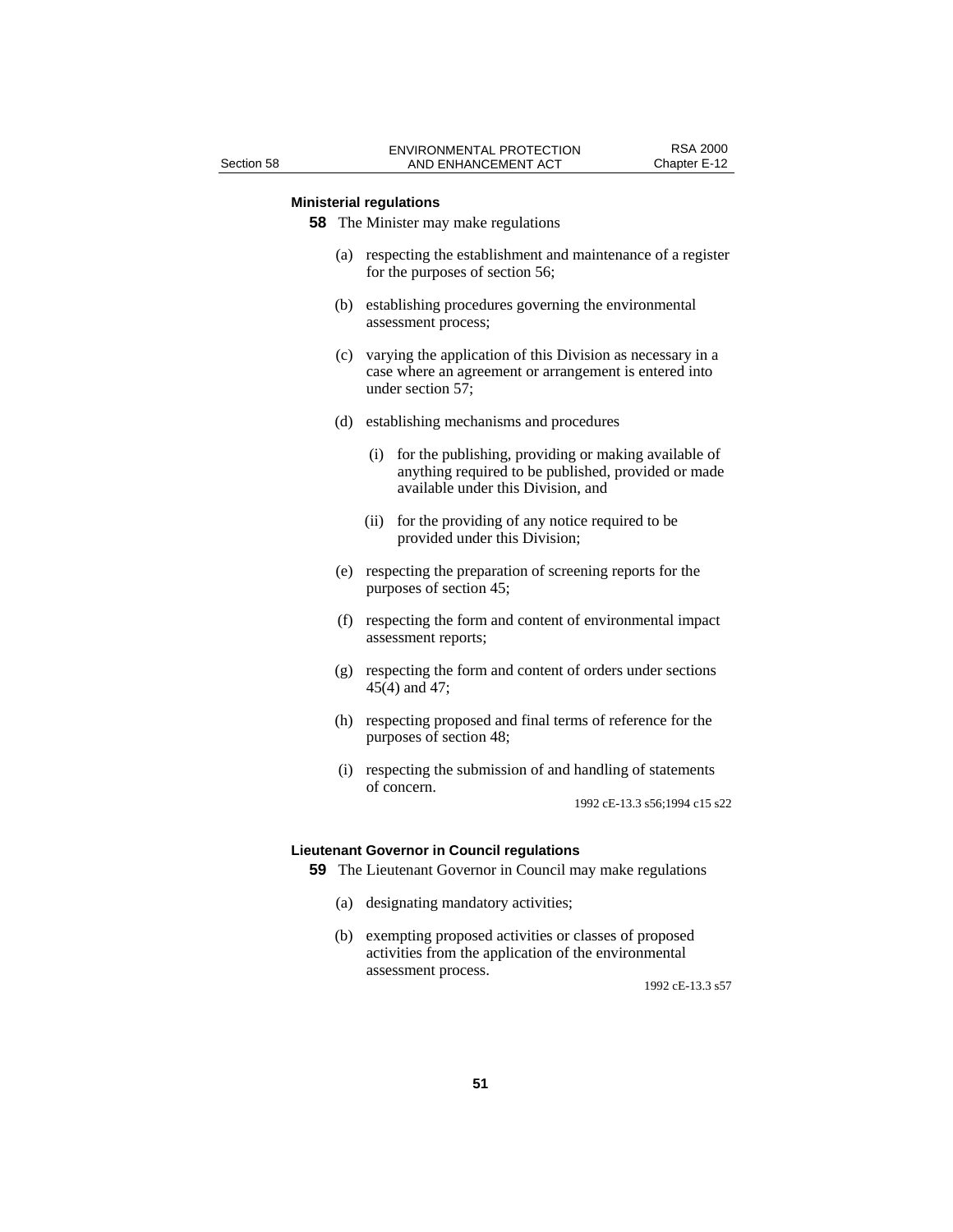## **Division 2 Approvals, Registrations and Certificates**

## **Prohibition**

**60** No person shall knowingly commence or continue any activity that is designated by the regulations as requiring an approval or registration or that is redesignated under section 66.1 as requiring an approval unless that person holds the required approval or registration.

RSA 2000 cE-12 s60;2003 c37 s5

#### **Prohibition**

**61** No person shall commence or continue any activity that is designated by the regulations as requiring an approval or registration or that is redesignated under section 66.1 as requiring an approval unless that person holds the required approval or registration.

RSA 2000 cE-12 s61;2003 c37 s6

## **Exception**

**62** Nothing in section 60 or 61 prohibits the doing of any work that is specified in the regulations as being work that is permitted to enable a proponent to comply with Division 1.

1992 cE-13.3 s60

#### **Compliance with other requirements**

**63** Unless the regulations provide otherwise, the Director may not issue an approval or registration unless the Director is of the opinion that Division 1, if applicable, has been complied with. 1992 cE-13.3 s61;1994 c15 s25;1996 c17 s55

#### **No approval or registration on Minister's order**

**64(1)** Where the Minister is of the opinion that a proposed activity should not proceed because it is not in the public interest having regard to the purposes of this Act, the Minister may at any time by notice in writing to the proponent, with a copy to the Director, order that no approval or registration be issued in respect of the proposed activity.

**(2)** Where the Minister has made an order under subsection (1) in respect of a proposed activity, the Director may not issue an approval or registration in respect of that proposed activity. 1992 cE-13.3 s62;1996 c17 s55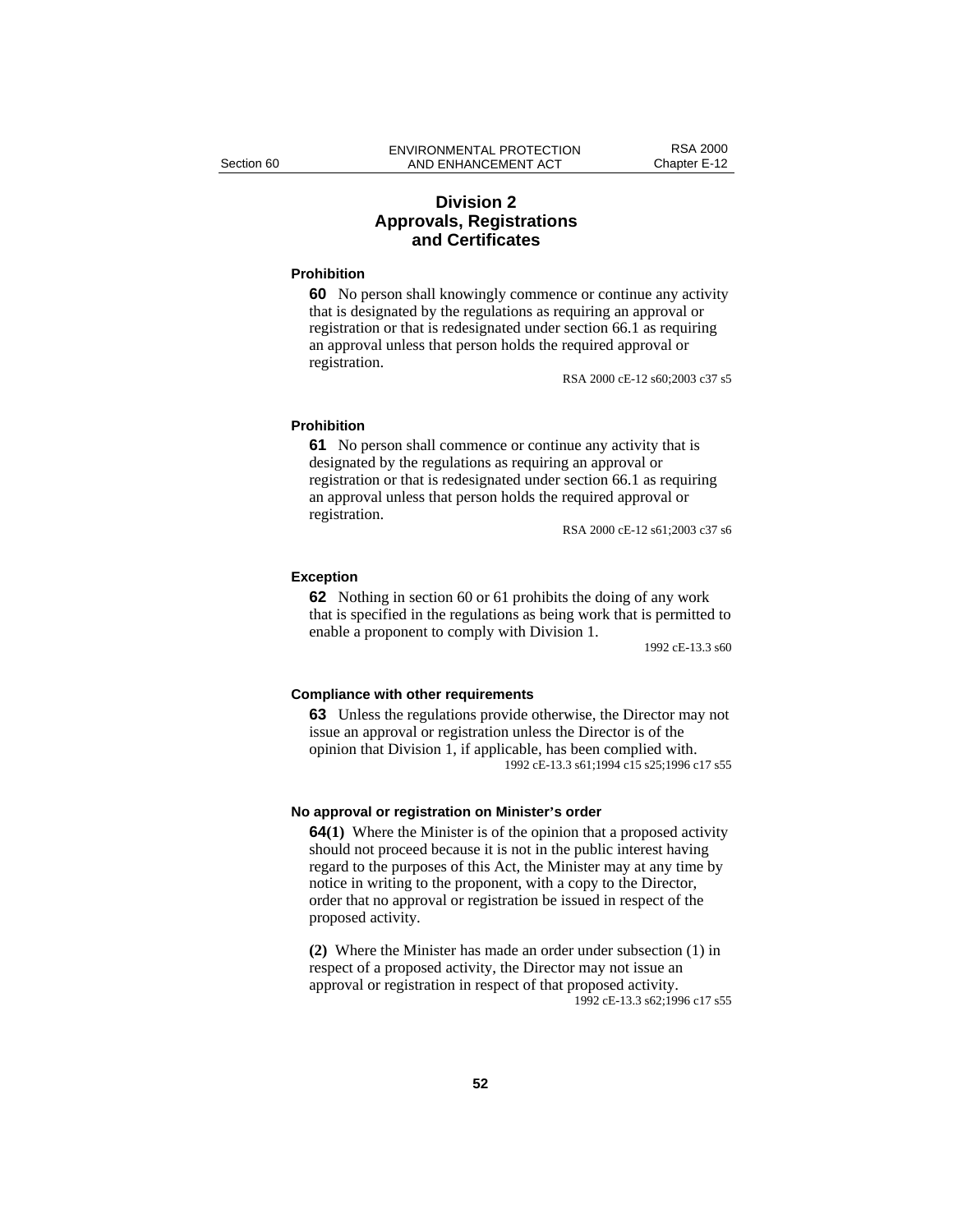## **Refusal for unpaid debts**

**65** The Director may refuse to issue an approval or registration where the applicant is indebted to the Government.

1998 c15 s7

#### **Application for approval or registration**

**66(1)** An application for an approval or registration must be made in the manner provided for in the regulations and must contain and be accompanied with the information required by the regulations.

**(2)** The Director may require an applicant for an approval or registration to submit any additional information that the Director considers necessary.

1992 cE-13.3 s63;1996 c17 s55

## **Director's discretion**

## **66.1(1)** Where

- (a) an application has been made for registration relating to an activity that is designated in the regulations as an activity in respect of which registration is required, and
- (b) the Director is of the opinion that an approval is necessary to address environmental protection in respect of the activity,

the Director may by notice in writing to the applicant

- (c) redesignate the activity as an activity in respect of which an approval is required notwithstanding the regulations, and
- (d) deem the application to be an application for an approval.

#### **(2)** Where

- (a) a notice has been given under section 87 or 88 relating to an activity that is designated in the regulations as an activity in respect of which notice to the Director under Part 3 must be given, and
- (b) the Director is of the opinion that an approval is necessary to address environmental protection in respect of the activity,

the Director may by notice in writing to the person giving the notice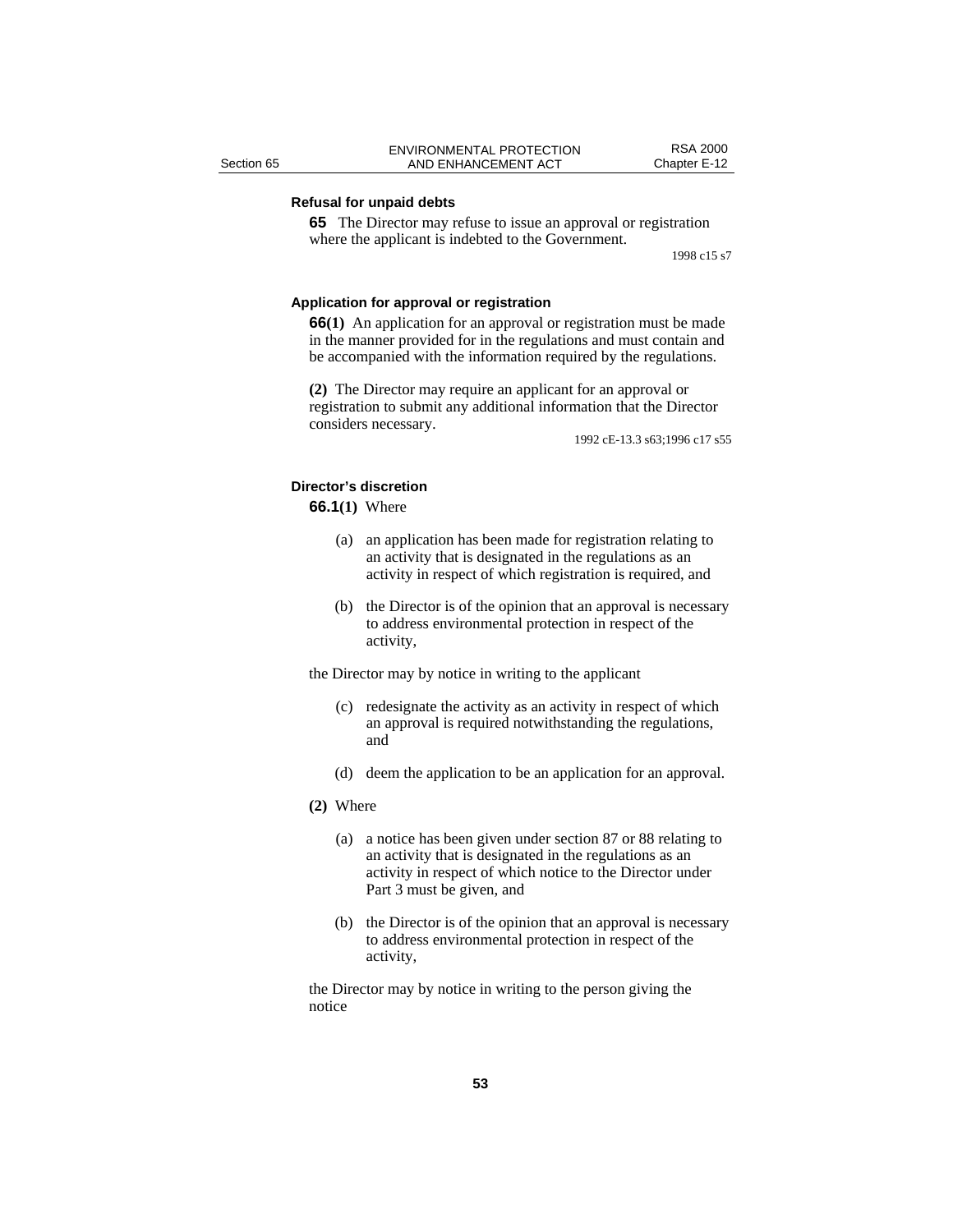- (c) redesignate the activity as an activity in respect of which an approval is required notwithstanding the regulations, and
- (d) deem the notice to be an application for an approval. 2003 c37 s7

## **Changes requiring approval**

**67(1)** No person shall, with respect to an activity that is the subject of an approval, make any change to

- (a) the activity,
- (b) the manner in which the activity is carried on, or
- (c) any machinery, equipment or process that is related to the carrying on of the activity

unless an approval or an amendment to an approval authorizing the change is issued by the Director.

**(2)** A person who wishes to make a change under subsection (1) shall apply to the Director in accordance with the regulations.

**(3)** This section does not apply to

- (a) adjustments, repairs, replacements or maintenance made in the normal course of operations,
- (b) changes that do not result in an increase in the release of a substance into the environment,
- (c) short-term testing or temporary modifications to machinery, equipment or processes that do not cause an adverse effect,
- (d) changes in the type of equipment used in the conservation or reclamation of specified land, or
- (e) minor changes to conservation and reclamation plans that do not contravene the purpose or intent of the approval. RSA 2000 cE-12 s67;2003 c37 s8

## **Issue of approval or registration**

**68(1)** The Director may issue or refuse to issue an approval or registration.

**(2)** The Director may issue an approval subject to any terms and conditions the Director considers appropriate.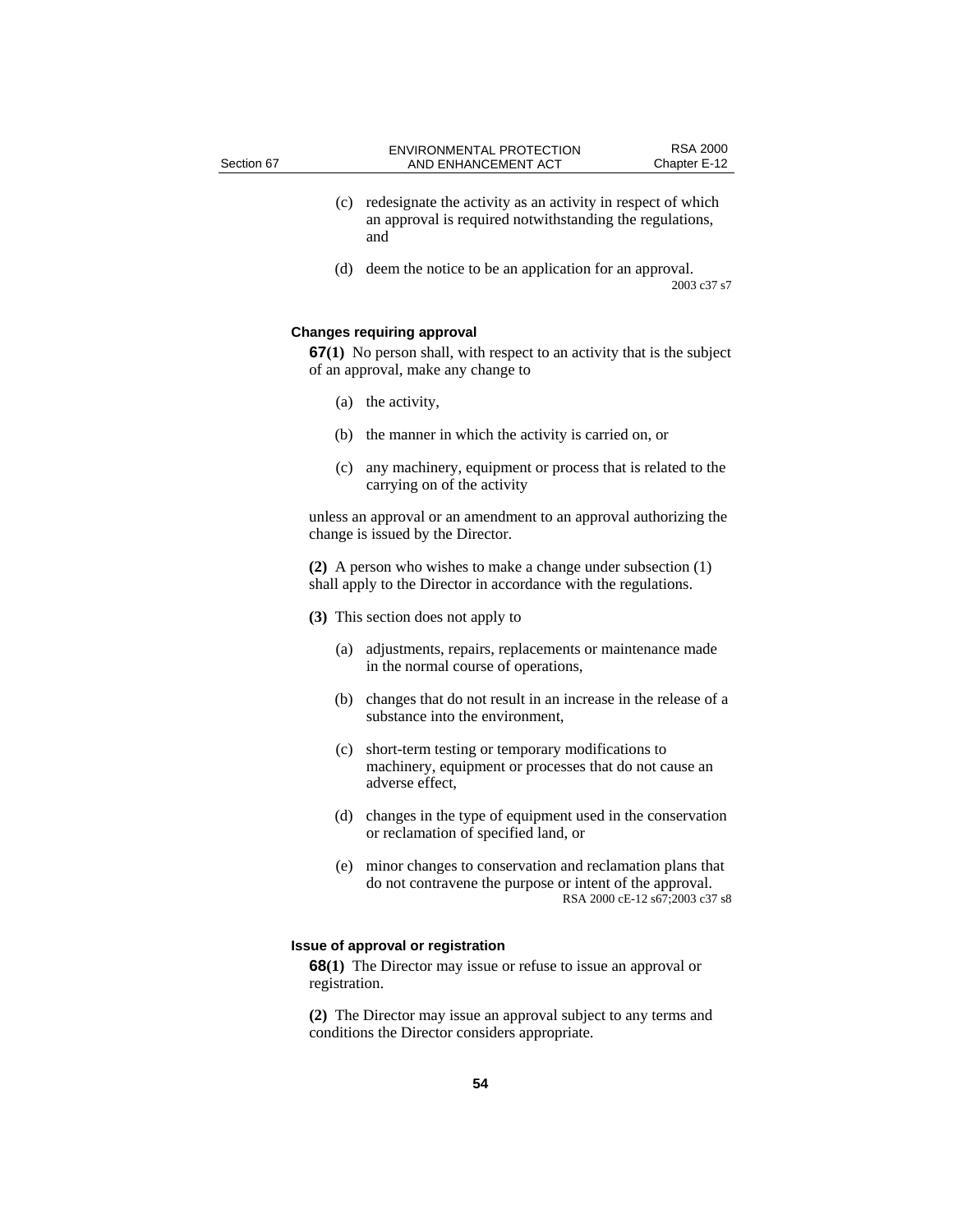**(3)** The terms and conditions of an approval may be more stringent, but may not be less stringent, than applicable terms and conditions provided for in the regulations.

- **(4)** In making a decision under this section, the Director
	- (a) shall, in addition to any criteria that the Director is required by the regulations to consider, consider any applicable written decision of the Energy Resources Conservation Board, the Alberta Utilities Commission, the Board, as defined in the *Agricultural Operation Practices Act*, under Part 2 of that Act or the Natural Resources Conservation Board in respect of the subject-matter of the approval or registration, and
	- (b) may consider any evidence that was before the Energy Resources Conservation Board, the Alberta Utilities Commission, the Board, as defined in the *Agricultural Operation Practices Act*, under Part 2 of that Act or the Natural Resources Conservation Board in relation to that written decision.

**(5)** The Director may issue an approval or registration for a specified period.

RSA 2000 cE-12 s68;2001 c16 s6;2007 cA-37.2 s82(6)

## **Extension of expiry date of approval**

**69(1)** The Director may extend the expiry date, if any, of an approval or registration for one or more periods of not more than one year each.

**(2)** The 2nd extension and any subsequent extensions of an approval under subsection (1)

- (a) may be made only where the Director is of the opinion that the extension is necessary to allow for the effective public review of the renewal of the approval, and
- (b) are, for the purposes of the provisions of this Division that require the giving of notice and for the purposes of Part 4, to be treated as if they were amendments of a term or condition of the approval made under the authority of section  $70(3)(a)$ .

1992 cE-13.3 s66;1996 c17 s9

## **Amendment, suspension and cancellation of approval or registration**

**70(1)** On application by an approval or registration holder, the Director may, in accordance with the regulations,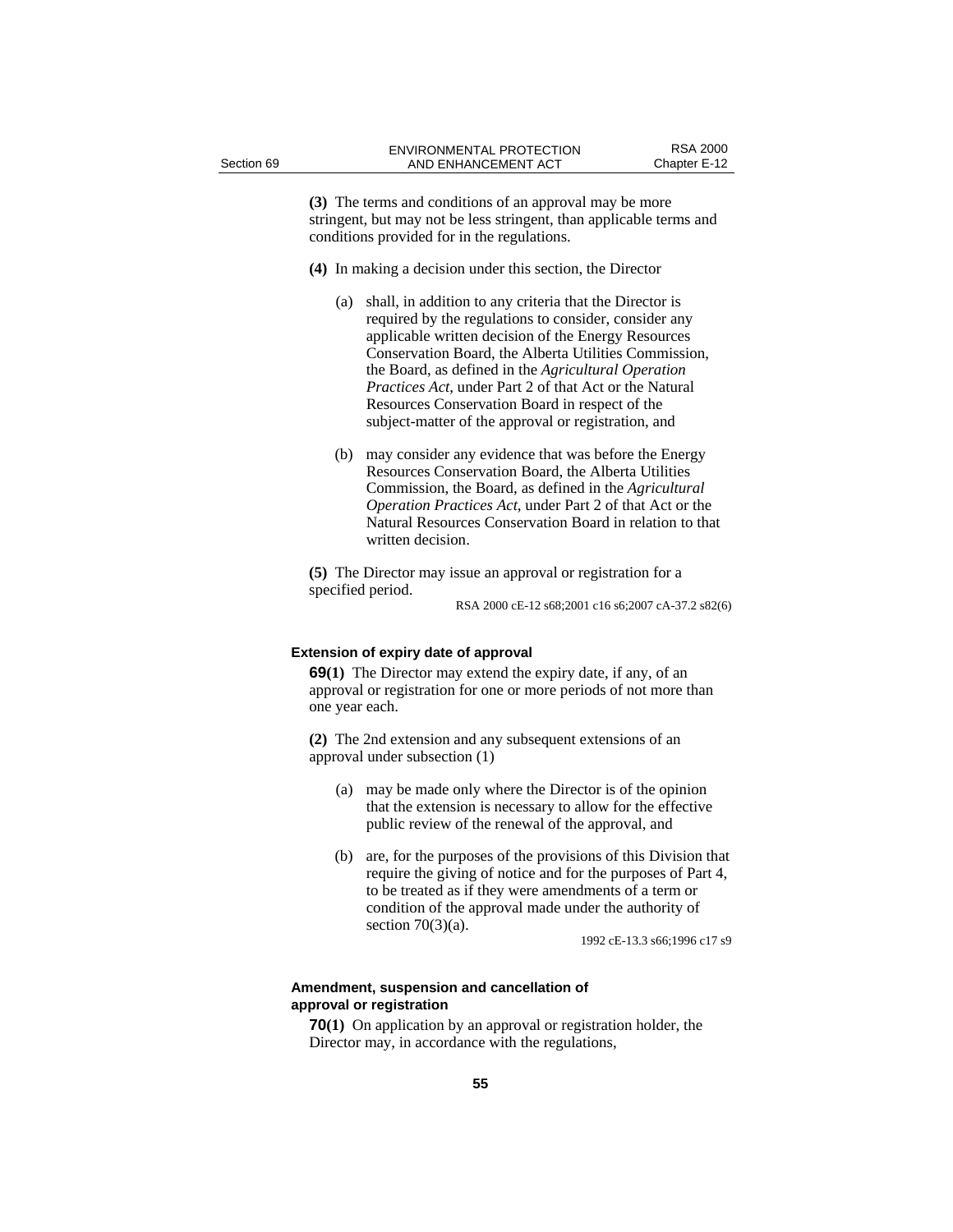- (a) amend a term or condition of, add a term or condition to or delete a term or condition from an approval, or
- (b) cancel an approval or registration,

if the Director considers it appropriate to do so.

**(2)** An application under subsection (1) must be made in the manner provided for in the regulations.

**(3)** If the Director considers it appropriate to do so, the Director may on the Director's own initiative in accordance with the regulations

- (a) amend a term or condition of, add a term or condition to or delete a term or condition from an approval
	- (i) if in the Director's opinion an adverse effect that was not reasonably foreseeable at the time the approval was issued has occurred, is occurring or may occur,
	- (ii) if the term or condition relates to a monitoring or reporting requirement,
	- (iii) where the purpose of the amendment, addition or deletion is to address matters related to a temporary suspension of the activity by the approval holder, or
	- (iv) where the approval is transferred, sold, leased, assigned or otherwise disposed of under section 75,
- (b) cancel or suspend an approval or registration, or
- (c) correct a clerical error in an approval or registration.

**(4)** Without limitation to subsection (3)(b), the Director may cancel or suspend an approval or registration if the approval or registration holder is indebted to the Crown.

RSA 2000 cE-12 s70;2002 c4 s1

## **Director's power to modify**

**71** Where the Director

- (a) issues an approval or registration, or
- (b) amends a term or condition of, adds a term or condition to or deletes a term or condition from an approval,

the Director may do so as originally contemplated in the application or proposal or with modifications.

1992 cE-13.3 s68;1996 c17 s55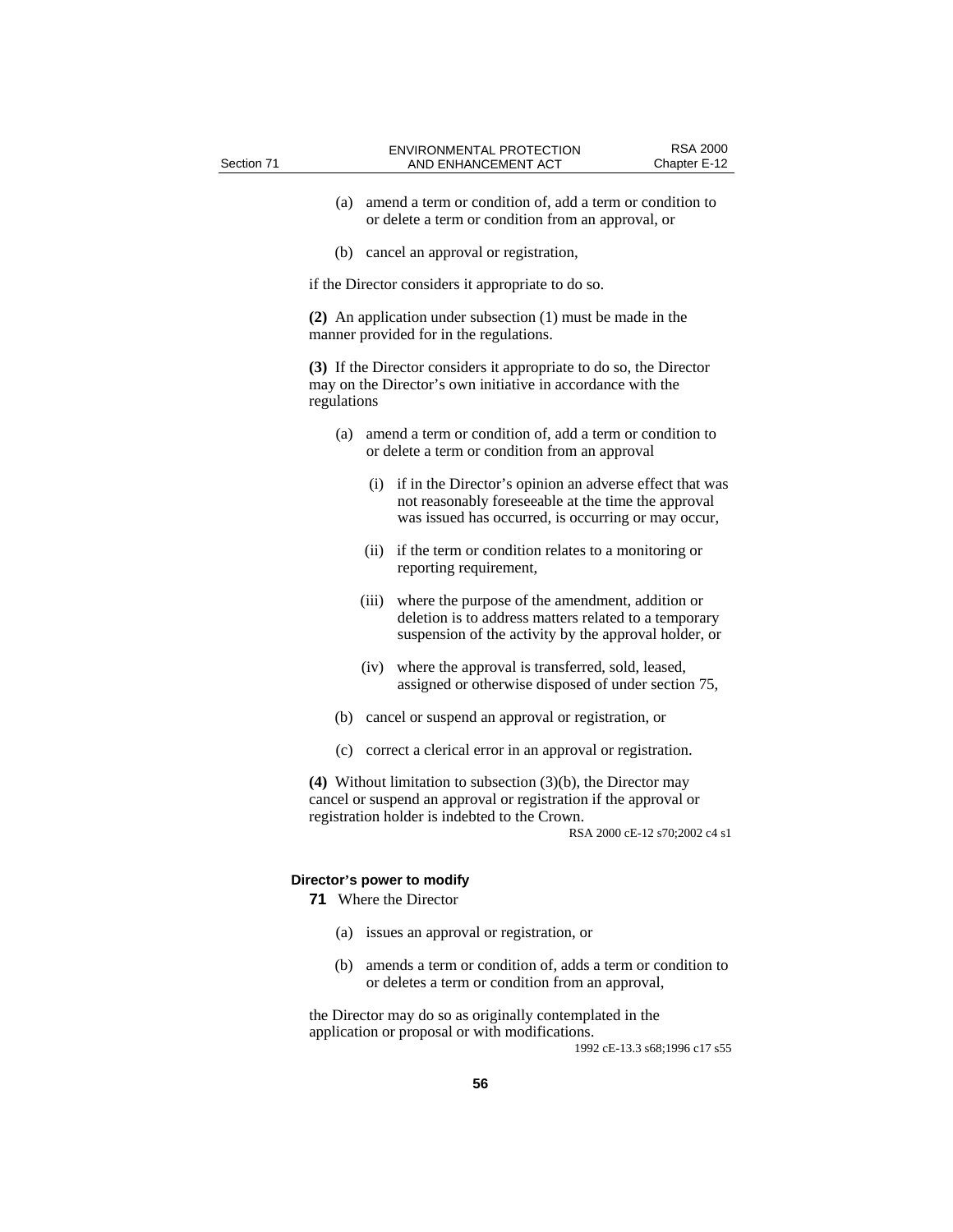## **Notice of applications and proposed changes**

**72(1)** Where the Director receives

- (a) an application for an approval under section 66,
- (a.1) an application for registration under section 66 or a notice under section 87 or 88 and the Director has given notice under section 66.1 that the application or notice is deemed to be an application for an approval,
- (b) an application under section 67(2) in respect of a change to an activity, or
- (c) an application under section  $70(1)(a)$  to amend a term or condition of, add a term or condition to or delete a term or condition from an approval,

the Director shall, in accordance with the regulations, provide or require the applicant to provide notice of the application.

**(2)** Where the Director proposes to make an amendment, addition or deletion pursuant to section 70(3)(a), the Director shall provide notice to that effect in accordance with the regulations.

**(3)** Notwithstanding subsection (1) or (2), where the Director is satisfied that

- (a) there is an emergency,
- (b) the activity to which the application relates or the proposed amendment, addition, deletion or change is a routine matter within the meaning of the regulations, or
- (c) adequate notice of the subject-matter of the application or the proposed amendment, addition, deletion or change has already been given,

the Director may waive the notice requirements set out in subsections (1) and (2).

**(4)** The Director may waive notice in accordance with subsection (3)(c) notwithstanding that some or all of the adequate notice referred to in that subsection was given before September 1, 1993. RSA 2000 cE-12 s72;2003 c37 s9

## **Statement of concern**

**73(1)** Where notice is provided under section 72(1) or (2), any person who is directly affected by the application or the proposed amendment, addition, deletion or change, including the approval holder in a case referred to in section 72(2), may submit to the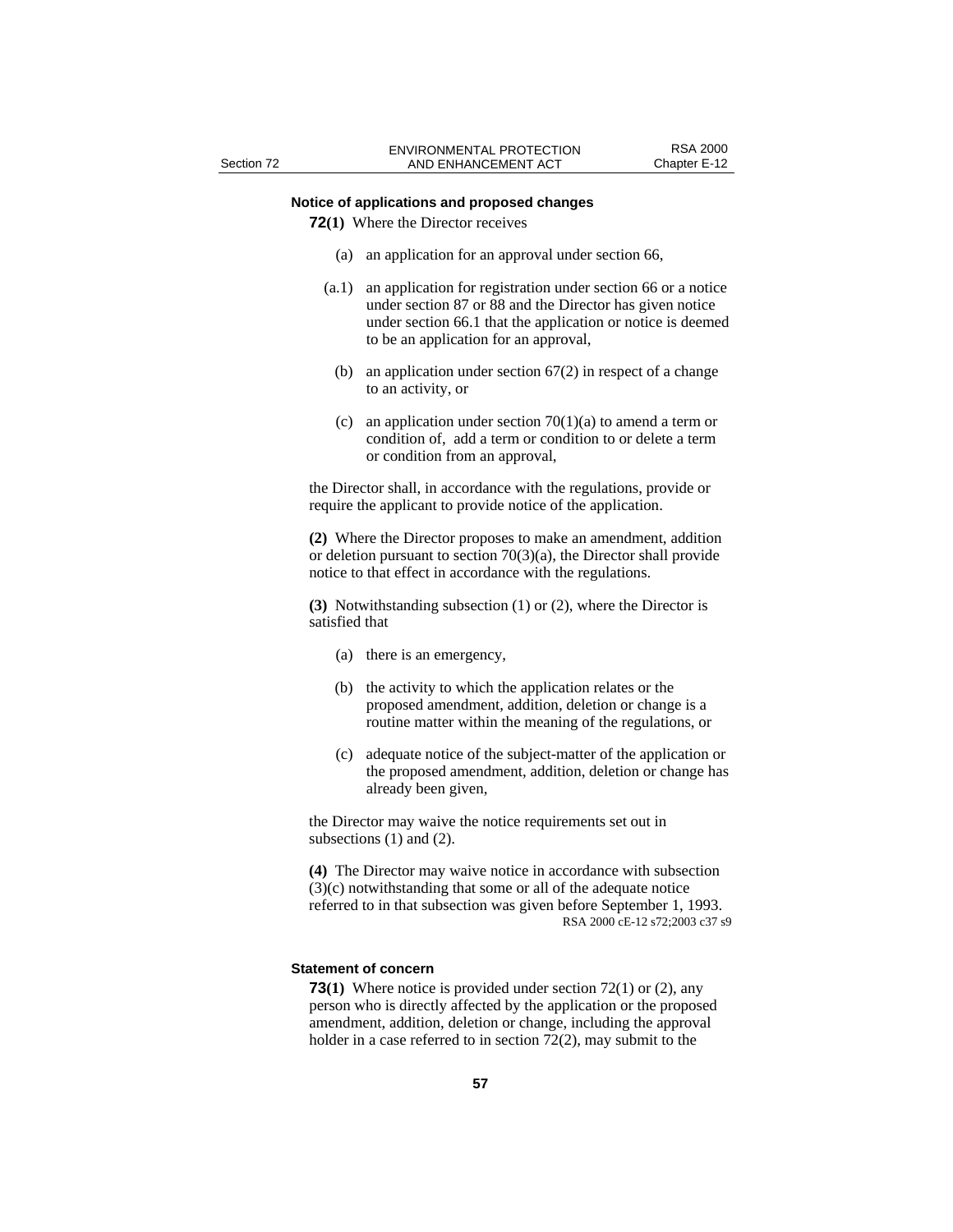Director a written statement of concern setting out that person's concerns with respect to the application or the proposed amendment, addition, deletion or change.

**(2)** A statement of concern must be submitted within 30 days after the last providing of the notice or within any longer period specified by the Director in the notice.

1992 cE-13.3 s70;1994 c15 s28

## **Notice of decision taken**

**74(1)** Where the Director

- (a) issues an approval,
- (b) makes an amendment, addition or deletion pursuant to an application under section  $70(1)(a)$ , or
- (c) makes an amendment, addition or deletion pursuant to section  $70(3)(a)$ ,

the Director shall do either of the things referred to in subsection (2).

- **(2)** If subsection (1) applies, the Director shall,
	- (a) where no notice of the application or proposed changes was provided by reason of the operation of section 72(3), provide or require the provision of notice of the decision in accordance with the regulations, or
	- (b) where notice of the application or proposed changes was provided under section 72(1) or (2), provide notice or require the provision of notice of the decision in accordance with the regulations to every person who submitted a statement of concern in accordance with section 73.

**(3)** The Director shall give to the applicant or the approval holder, as the case may be, written notice of any decision made by the Director to issue or refuse to issue an approval or to make or refuse to make an amendment, addition or deletion under this Division.

**(4)** The Director shall, in accordance with the regulations, provide to any person who submitted a statement of concern in accordance with section 73 notice of any decision made by the Director to refuse to issue an approval or to refuse to make an amendment, addition or deletion under this Division.

**(5)** In addition to providing notice of a decision under subsection (2)(b) or (4), the Director may provide notice of the decision to any other person the Director considers appropriate.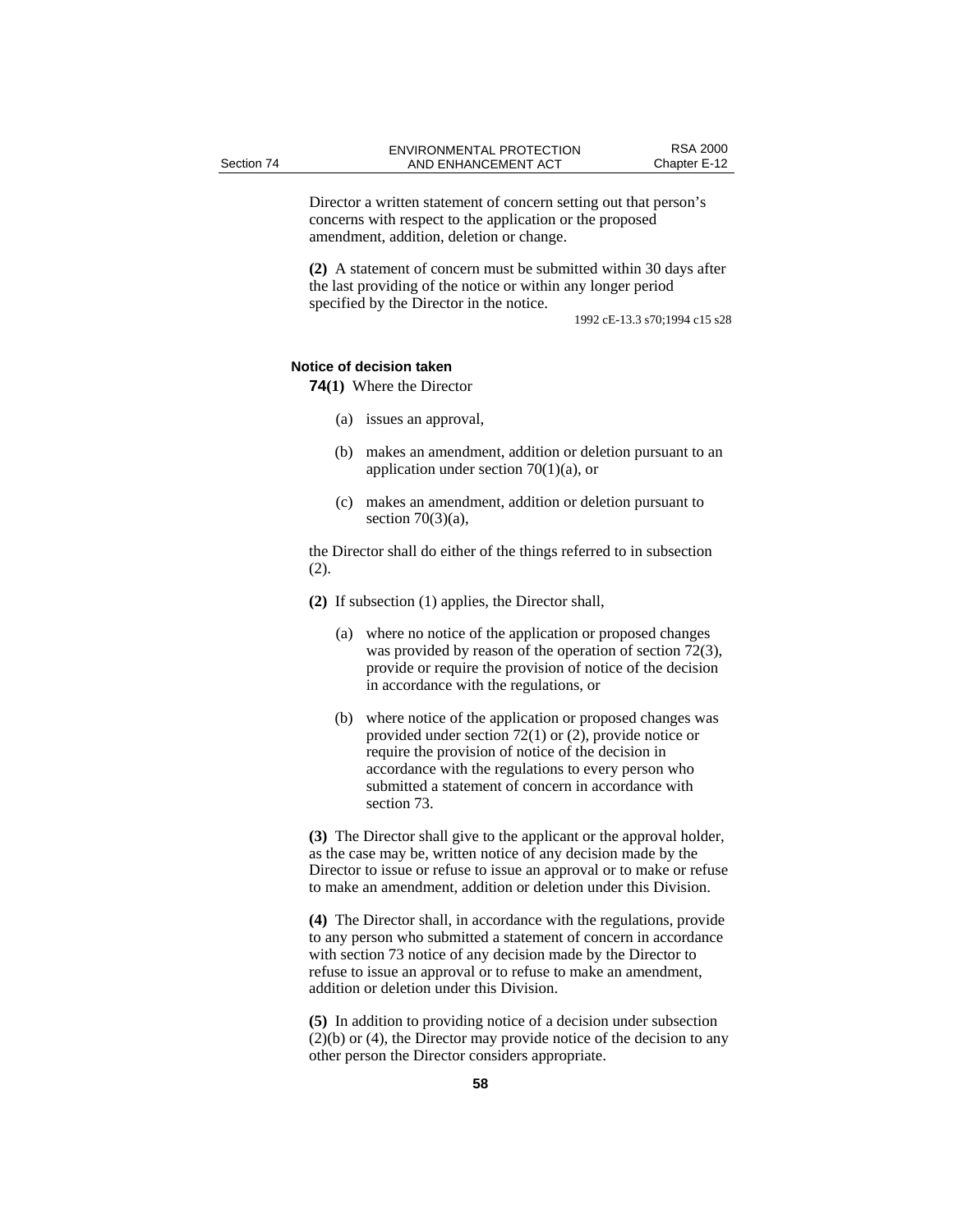**(6)** The Director shall immediately on cancelling or suspending an approval under section 70(3)(b) or (4)

- (a) give notice in writing of the cancellation or suspension to the approval holder, and
- (b) provide notice of the cancellation or suspension in the manner provided for in the regulations.

RSA 2000 cE-12 s74;2002 c4 s1

## **Transfer of approval or registration**

**75(1)** No person shall transfer, sell, lease, assign or otherwise dispose of an approval or registration except in accordance with the regulations.

**(2)** The Director may impose any terms and conditions that the Director considers appropriate in respect of the transfer, sale, lease, assignment or other disposition of an approval or registration. 1992 cE-13.3 s72;1996 c17 s55

## **New information**

**76** An approval or registration holder shall forthwith submit to the Director any new and relevant information respecting any actual or potential adverse effect that results from the activity to which the approval or registration relates and comes to the approval or registration holder's attention after the issuance of the approval or registration.

1992 cE-13.3 s73;1996 c17 s55

## **Certificate of variance**

**77(1)** An approval or registration holder and any other person who is engaged in any activity that is governed by the regulations may apply to the Minister for a certificate of variance to vary a term or condition of the approval or a requirement of the regulations.

**(2)** An application for a certificate of variance shall be accompanied with information that shows the nature and extent of all consultations that the applicant has had with persons who will be directly affected by the proposed variance.

1992 cE-13.3 s74;1996 c17 s11

#### **Issuance of certificate of variance**

**78(1)** The Minister may issue a certificate of variance if the Minister is of the opinion that

(a) the activity to which the certificate relates is operating or is likely to operate in contravention of a term or condition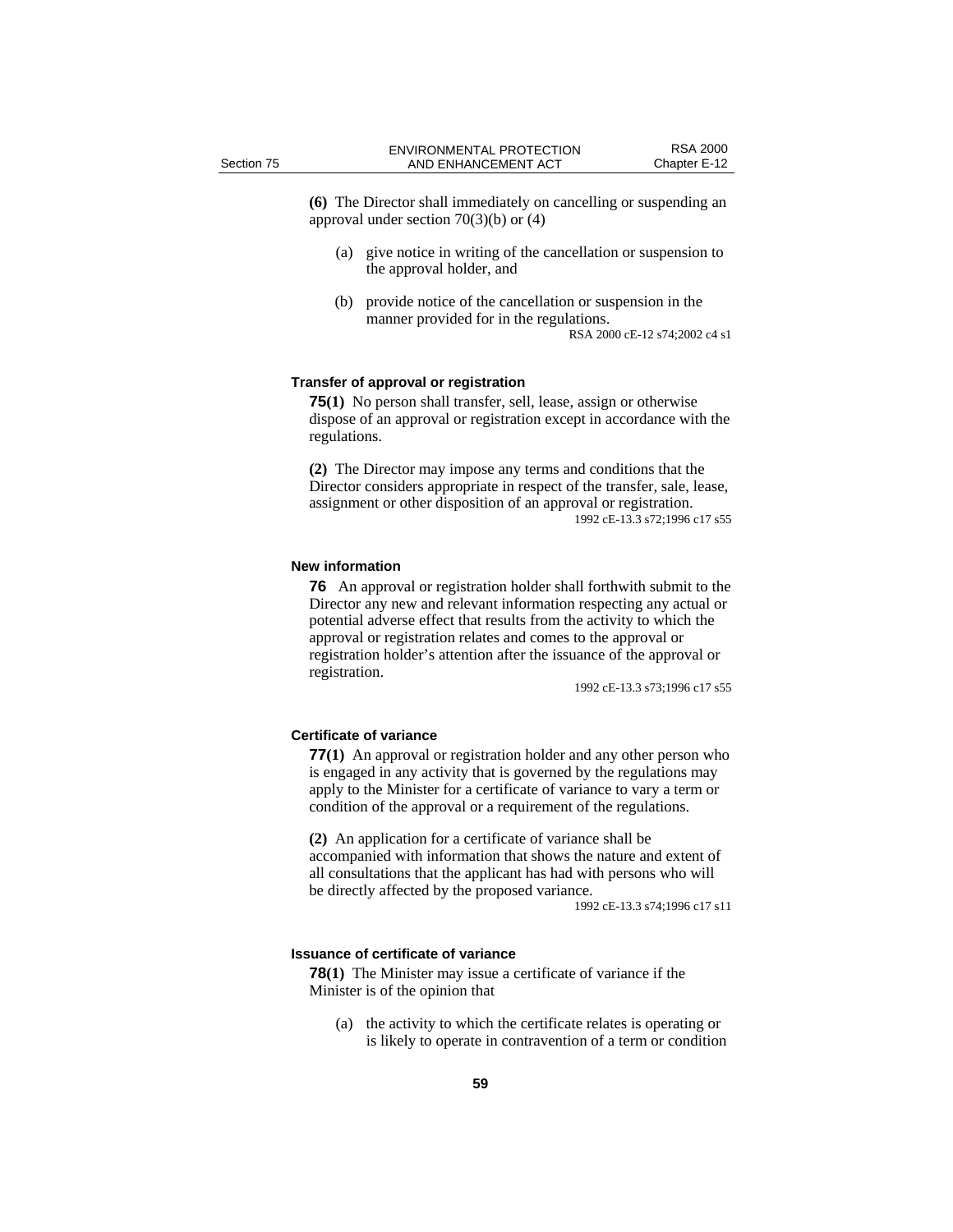of the approval or a requirement of the regulations as a result of factors beyond the control of the applicant,

- (b) the proposed variance is not likely to cause a significant adverse effect, and
- (c) refusal to grant a certificate of variance would result in serious economic hardship to the applicant without an offsetting benefit to others.
- **(2)** The Minister may
	- (a) impose any terms and conditions that the Minister considers appropriate with respect to any certificate of variance,
	- (b) specify requirements as to the manner in which the activity to which the certificate of variance relates is to be carried on or operated, and
	- (c) amend a term or condition of, add a term or condition to or delete a term or condition from a certificate of variance.

**(3)** The Minister shall require the holder of the certificate of variance to provide notice of the issuance of the certificate, together with the reasons for the issuance of the certificate, in the form and manner directed by the Minister.

**(4)** A certificate of variance is in effect only during the period prescribed in it and, notwithstanding anything in this Act, during that period

- (a) the terms and conditions set out in the certificate, and
- (b) the terms and conditions of the approval or the requirements of the regulations that are not varied by the certificate

apply to the activity to which the certificate relates.

1992 cE-13.3 s75

#### **Certificate of qualification required**

**79** No person shall commence or continue any activity or the use of any thing that is designated by the regulations as an activity or thing in respect of which a certificate of qualification is required, unless that person holds the appropriate certificate of qualification. 1992 cE-13.3 s76

#### **Issuance of certificate of qualification**

**80(1)** A certificate of qualification may be issued by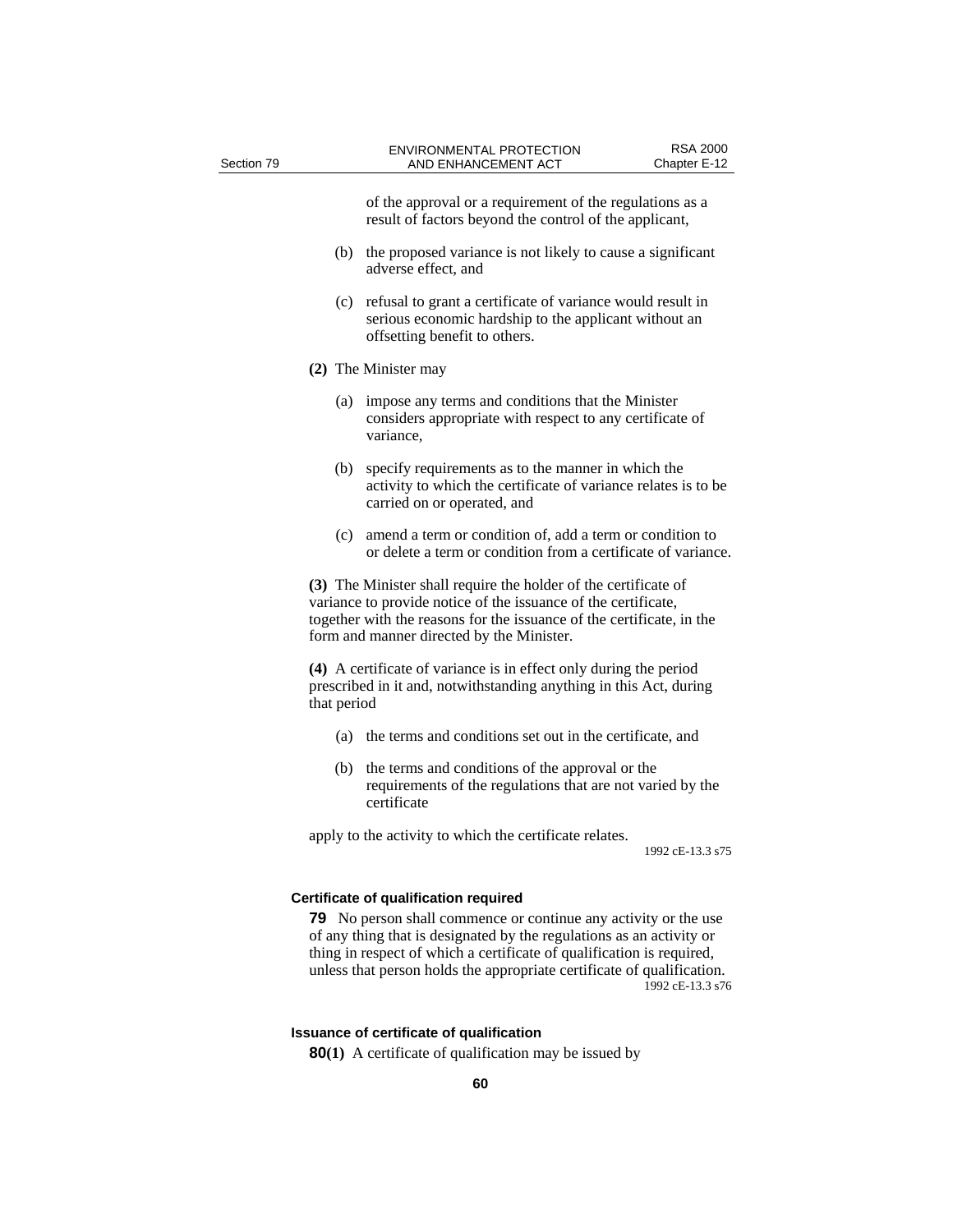- 
- (a) the Director, or
- (b) the authorized representative of an organization designated under subsection (2).

**(2)** The Director may designate organizations that are qualified to issue the kinds of certificates of qualification set out in the designation.

1996 c17 s12

## **Application for certificate of qualification**

**81(1)** An application for a certificate of qualification must be made to the Director or the authorized representative of a designated organization in accordance with the regulations.

**(2)** The Director or authorized representative may require an applicant to submit any additional information the Director or authorized representative considers necessary.

1992 cE-13.3 s77;1996 c17 s13

## **Issuance of certificate of qualification**

**82(1)** The Director or the authorized representative of a designated organization may issue or refuse to issue a certificate of qualification in accordance with the regulations.

**(2)** The Director may issue a certificate of qualification subject to any terms and conditions the Director considers appropriate.

**(3)** The terms and conditions of a certificate of qualification may be more stringent, but may not be less stringent, than applicable terms and conditions provided for in the regulations.

**(4)** A certificate of qualification is valid for the term prescribed in the regulations.

1992 cE-13.3 s78;1996 c17 s14

#### **Amendment and cancellation**

**83(1)** The Director may, in accordance with the regulations,

- (a) amend a term or condition of, add a term or condition to or delete a term or condition from a certificate of qualification if the Director considers it appropriate to do so,
- (b) cancel or suspend a certificate of qualification if the Director considers it appropriate to do so,
- (c) correct a clerical error in a certificate of qualification, or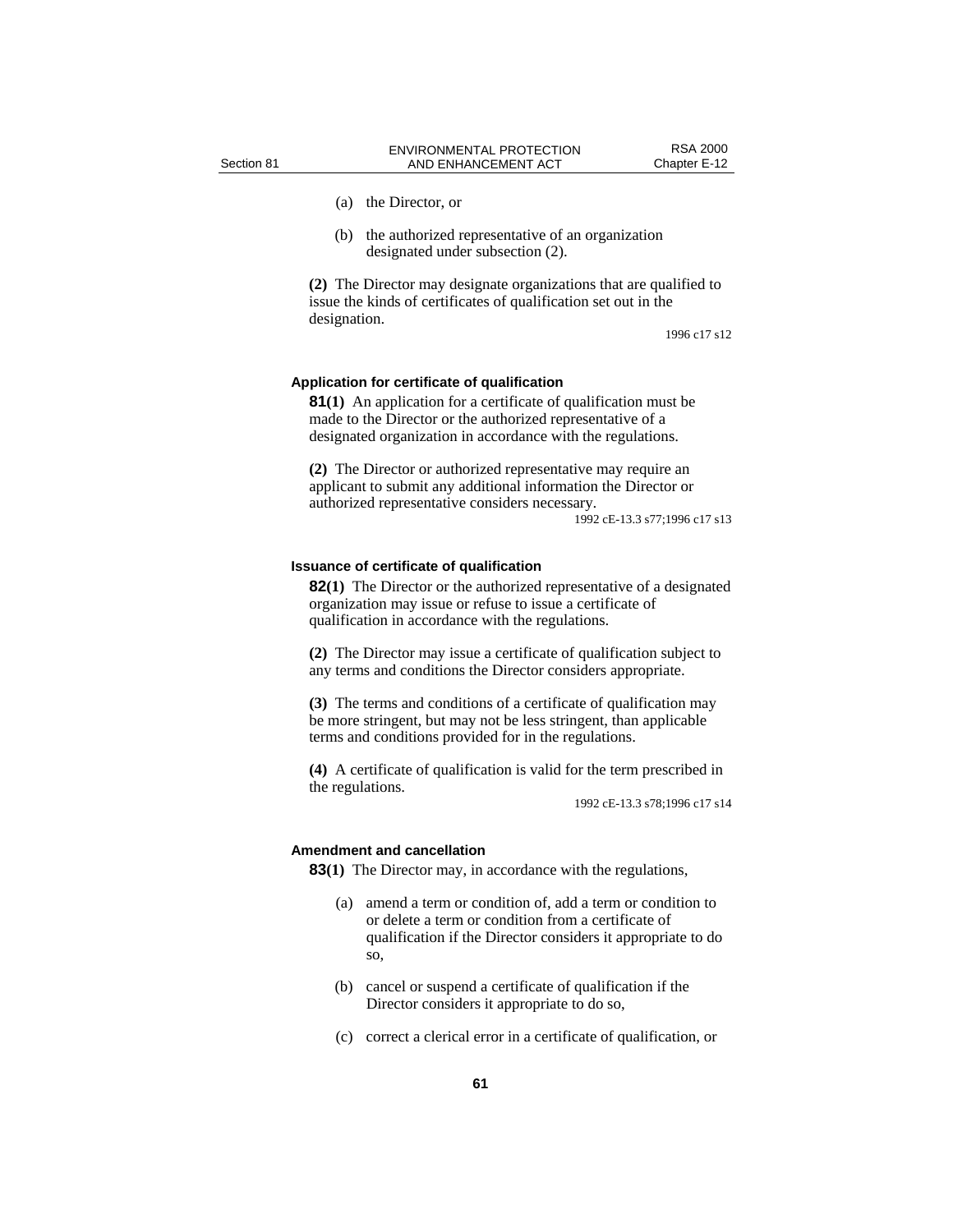(d) cancel a certificate of qualification on application of the holder of the certificate of qualification.

**(2)** The Director may exercise a power under subsection (1) notwithstanding the fact that the certificate of qualification may have been issued by the authorized representative of a designated organization.

**(3)** The Director shall give notice in writing to the holder of a certificate of qualification at least 30 days in advance of making an amendment, addition or deletion under subsection (1)(a). 1992 cE-13.3 s79;1996 c17 s15

## **Compliance with code of practice**

**83.1** No person shall commence or continue any activity that is

- (a) designated by the regulations as requiring a registration, and
- (b) governed by a code of practice

except in accordance with that code of practice.

2003 c37 s10

## **Security**

**84(1)** If required by the regulations, an applicant for or a holder of an approval, a registration, a remediation certificate, a certificate of qualification or a certificate of variance shall provide financial or other security and carry insurance in respect of the activity or thing to which the approval, registration, remediation certificate, certificate of qualification or certificate of variance relates.

**(2)** Subsection (1) does not apply to the Government or a Government agency.

1992 cE-13.3 s80;1996 c17 s16

#### **Ministerial regulations**

**85(1)** The Minister may make regulations

- (a) designating activities or classes of activities in respect of which an approval or registration is required, respecting the circumstances under which an approval or registration is required and the persons or classes of persons who are required to obtain an approval or registration and specifying the kind of approval or registration that is required;
- (b) exempting any activities or classes of activities related to storing and processing designated material from all or any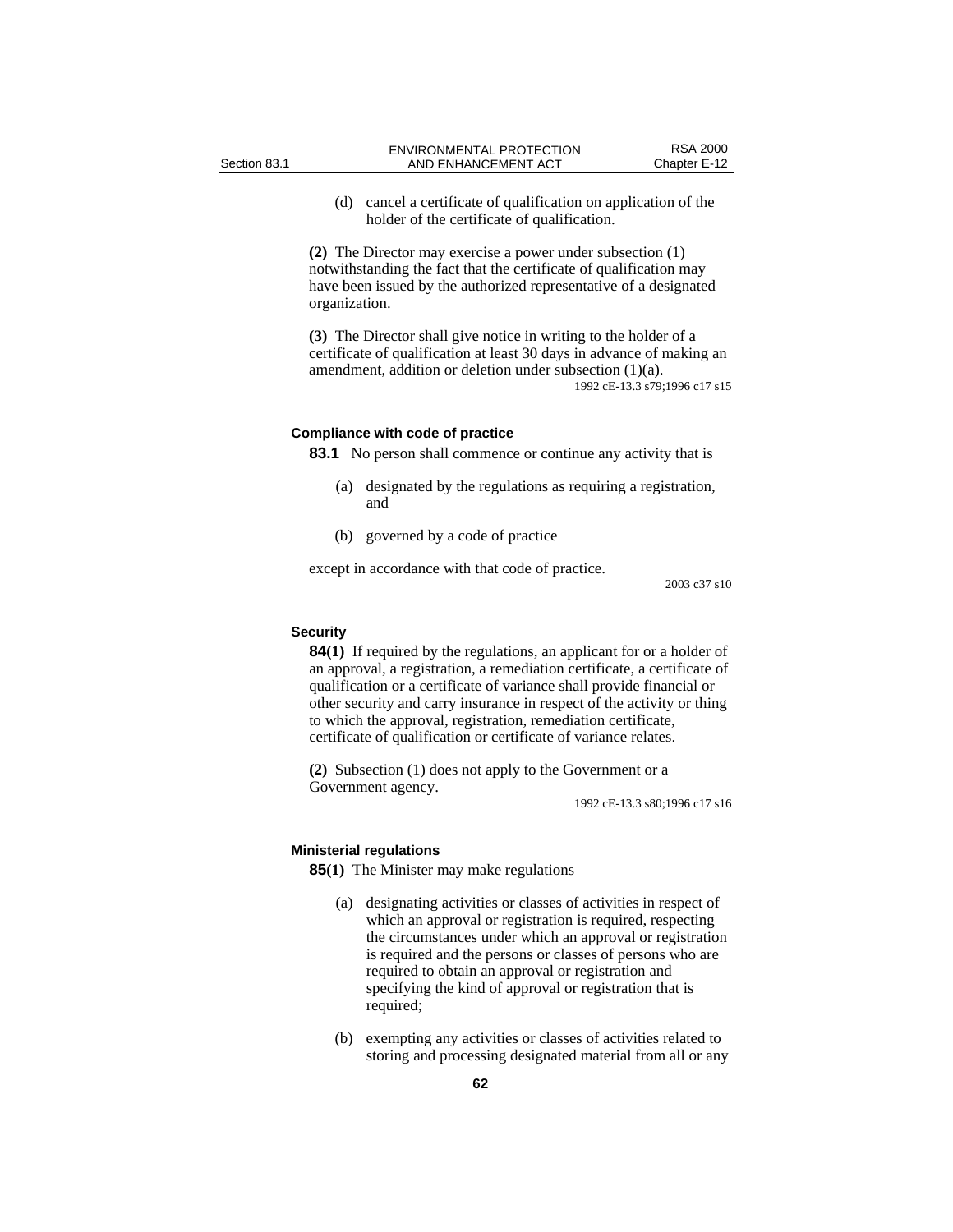| Section 85 |     | ENVIRONMENTAL PROTECTION<br>AND ENHANCEMENT ACT                                                                                                                                                                                                                                                                                                                                                                     | <b>RSA 2000</b><br>Chapter E-12 |
|------------|-----|---------------------------------------------------------------------------------------------------------------------------------------------------------------------------------------------------------------------------------------------------------------------------------------------------------------------------------------------------------------------------------------------------------------------|---------------------------------|
|            |     | of the provisions of this Part or of the regulations, for a<br>period of time or permanently, with or without conditions;                                                                                                                                                                                                                                                                                           |                                 |
|            | (c) | designating activities or things or classes of activities or<br>things in respect of which a certificate of qualification is<br>required, respecting the circumstances under which a<br>certificate of qualification is required and the persons or<br>classes of persons who are required to obtain a certificate<br>of qualification and specifying the kind of certificate of<br>qualification that is required; |                                 |
|            | (d) | respecting the procedure for the submission of<br>applications for approvals, registrations and certificates of<br>qualification and amendments to approvals, registrations<br>and certificates of qualification, the form and content of<br>the applications, the conditions required to be met by<br>applicants and the kinds of plans and specifications that<br>must accompany applications;                    |                                 |
|            | (e) | providing for the acceptance of certificates and<br>qualifications from other jurisdictions as certificates of<br>qualification for the purposes of this Act;                                                                                                                                                                                                                                                       |                                 |
|            |     | (f) establishing the administrative and referral procedures by<br>which applications for approvals, registrations and<br>certificates of qualification and amendments to approvals,<br>registrations and certificates of qualification may be dealt<br>with;                                                                                                                                                        |                                 |
|            | (g) | specifying requirements as to the manner in which an<br>activity that is the subject of an approval or registration is<br>to be tested or operated before normal operations<br>commence;                                                                                                                                                                                                                            |                                 |
|            | (h) | specifying work that is permitted for the purposes of<br>section 62;                                                                                                                                                                                                                                                                                                                                                |                                 |
|            |     | (i) respecting the transfer, sale, lease, assignment or other<br>disposition of approvals and registrations;                                                                                                                                                                                                                                                                                                        |                                 |
|            | (i) | requiring operators of equipment that may have an impact<br>on the environment to meet specified eligibility<br>requirements as to training or experience or both;                                                                                                                                                                                                                                                  |                                 |
|            |     | (k) respecting the taking of samples of any thing and<br>regulating the frequency, methods and procedures in<br>respect of the sampling;                                                                                                                                                                                                                                                                            |                                 |
|            | (1) | respecting the submission of reports and returns in respect<br>of activities;                                                                                                                                                                                                                                                                                                                                       |                                 |
|            |     | 63                                                                                                                                                                                                                                                                                                                                                                                                                  |                                 |
|            |     |                                                                                                                                                                                                                                                                                                                                                                                                                     |                                 |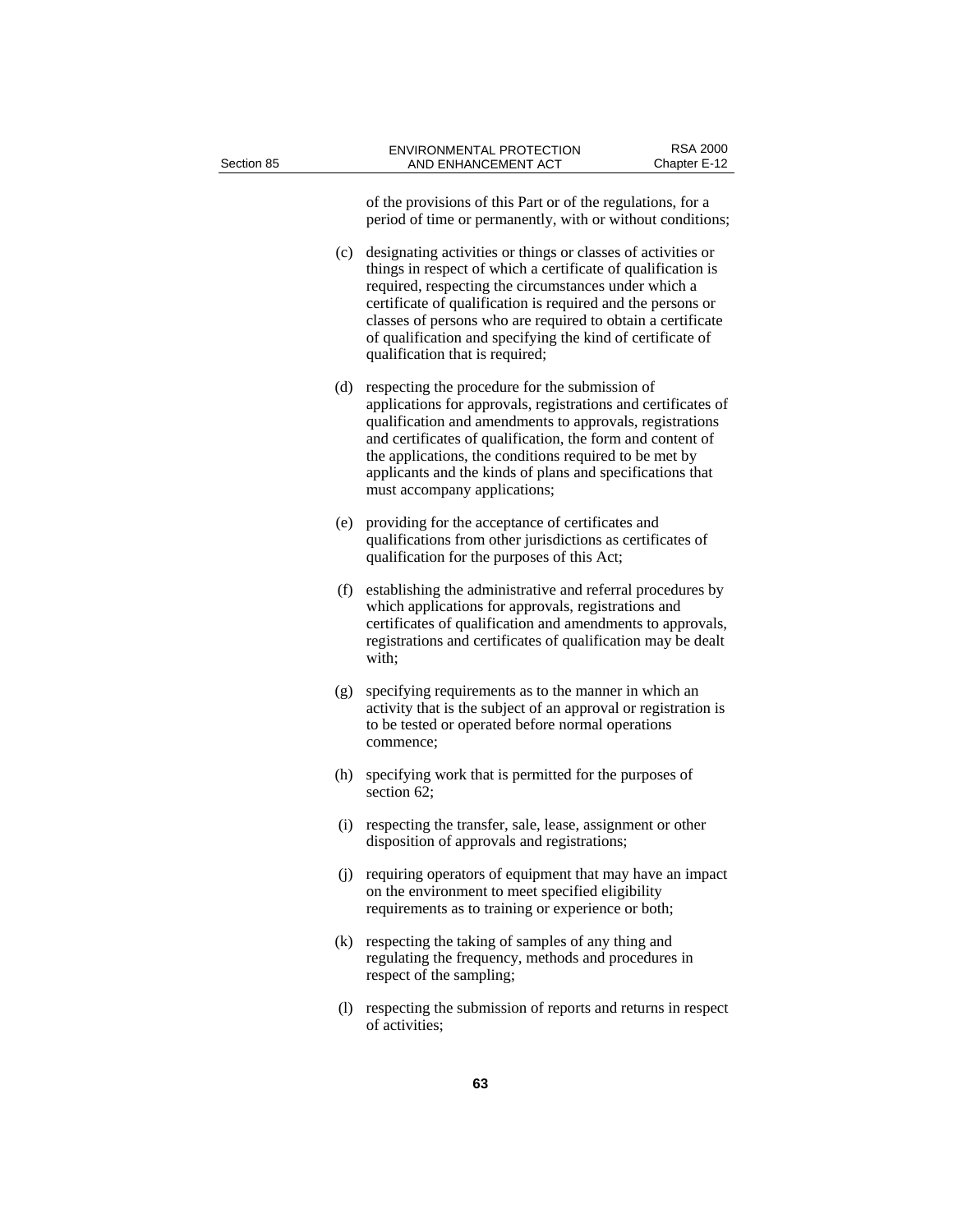- (m) respecting the records to be kept in respect of an activity, the form of them and the person by whom, the place at which and the length of time for which they are to be kept;
- (n) requiring the submission of records to the Director and providing for the inspection of records by the Director;
- (o) defining "oil production site" for the purposes of this Act.

**(2)** A regulation may be made under subsection  $(1)(i)$ ,  $(k)$ ,  $(l)$ ,  $(m)$ or (n) whether or not it relates to an activity in respect of which an approval or registration is required.

**(3)** Where an activity or class of activities has been designated under subsection (1)(a) as requiring an approval and the designation is later amended so that a registration is required, the Minister may make regulations

- (a) deeming the approval to be a registration;
- (b) respecting the date on which the code of practice or portion of the code of practice governing that activity or class of activities is to take effect;
- (c) to continue any terms and conditions of the approval until the date referred to in clause (b);
- (d) providing that the expiry date of the approval no longer applies;
- (e) providing for any other matter that the Minister considers necessary to facilitate the transition from an approval to a registration and a code of practice.

RSA 2000 cE-12 s85;2003 c37 s11

## **Lieutenant Governor in Council regulations**

**86(1)** The Lieutenant Governor in Council may make regulations

- (a) respecting the terms and conditions on which approvals and certificates of qualification may be granted and to which they are subject;
- (b) prescribing the length of time for which approvals, registrations and certificates of qualification may be issued and permitting the Director to issue an approval, registration or certificate of qualification or the authorized representative of a designated organization to issue a certificate of qualification for a shorter period of time than prescribed in the regulations;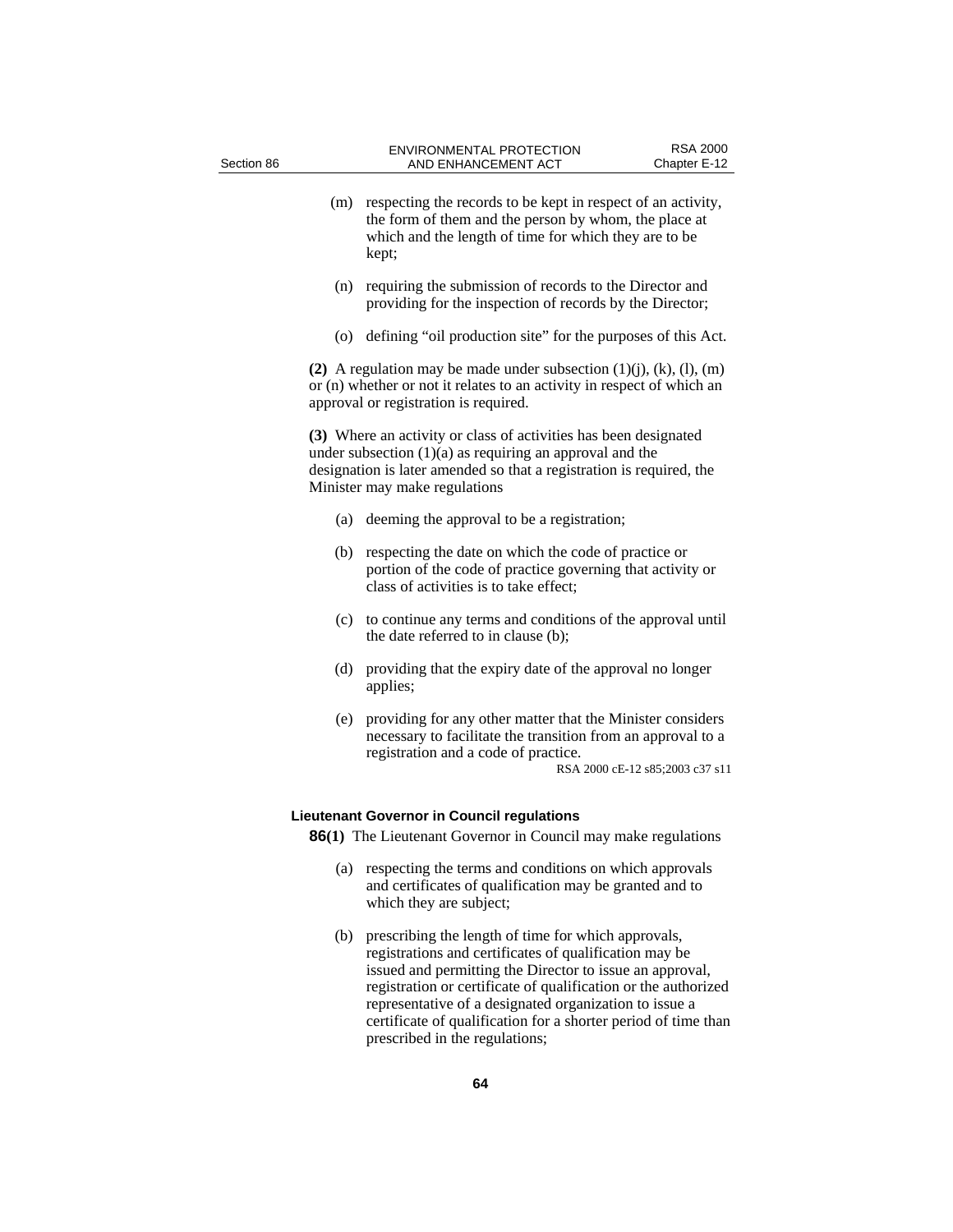| Section 87 |                    | <b>ENVIRONMENTAL PROTECTION</b><br>AND ENHANCEMENT ACT                                                                                                                                                                                                                                        | <b>RSA 2000</b><br>Chapter E-12 |
|------------|--------------------|-----------------------------------------------------------------------------------------------------------------------------------------------------------------------------------------------------------------------------------------------------------------------------------------------|---------------------------------|
|            |                    | (c) respecting the form and amount of financial or other<br>security to be given and insurance to be carried by an<br>applicant for or a holder of an approval, a registration, a<br>remediation certificate, a certificate of qualification or a<br>certificate of variance;                 |                                 |
|            | (d)                | respecting the manner in which and the conditions under<br>which any security given by an approval or registration<br>holder or the holder of a remediation certificate, a<br>certificate of qualification or a certificate of variance may<br>be forfeited or returned, in whole or in part; |                                 |
|            | (e)                | governing and prohibiting any activity or the use of any<br>thing for the purposes of the protection of the<br>environment, including regulations governing the design,<br>construction, maintenance or use of the activity or thing;                                                         |                                 |
|            | (f)                | governing and prohibiting the manufacture, sale or use of<br>any equipment, device or service designed or provided for<br>any purpose related to the protection of the environment;                                                                                                           |                                 |
|            | (g)                | respecting the manner in which notice is to be provided<br>under sections $72(1)$ and $(2)$ and $74(3)$ and $(6)$ ;                                                                                                                                                                           |                                 |
|            | (h)                | establishing or providing for the means of establishing<br>what is a routine matter for the purposes of section<br>72(3)(b);                                                                                                                                                                  |                                 |
|            | (i)                | generally, providing for any other matters necessary for<br>the purposes of this Part.                                                                                                                                                                                                        |                                 |
|            |                    | (2) A regulation may be made under subsection $(1)(e)$ , $(f)$ or $(i)$<br>whether or not it relates to an activity in respect of which an<br>approval is required.<br>1992 cE-13.3 s82;1994 c15 s31;1996 c17 s17                                                                             |                                 |
|            |                    | Part 3<br><b>Activities Requiring Notice</b>                                                                                                                                                                                                                                                  |                                 |
|            | <b>Prohibition</b> |                                                                                                                                                                                                                                                                                               |                                 |

**87** No person shall knowingly commence or continue any activity that is designated by the regulations as an activity in respect of which notice must be given to the Director unless that person gives notice to the Director, in the form and manner required by the regulations, that that person is carrying on or intends to carry on the activity.

1996 c17 s18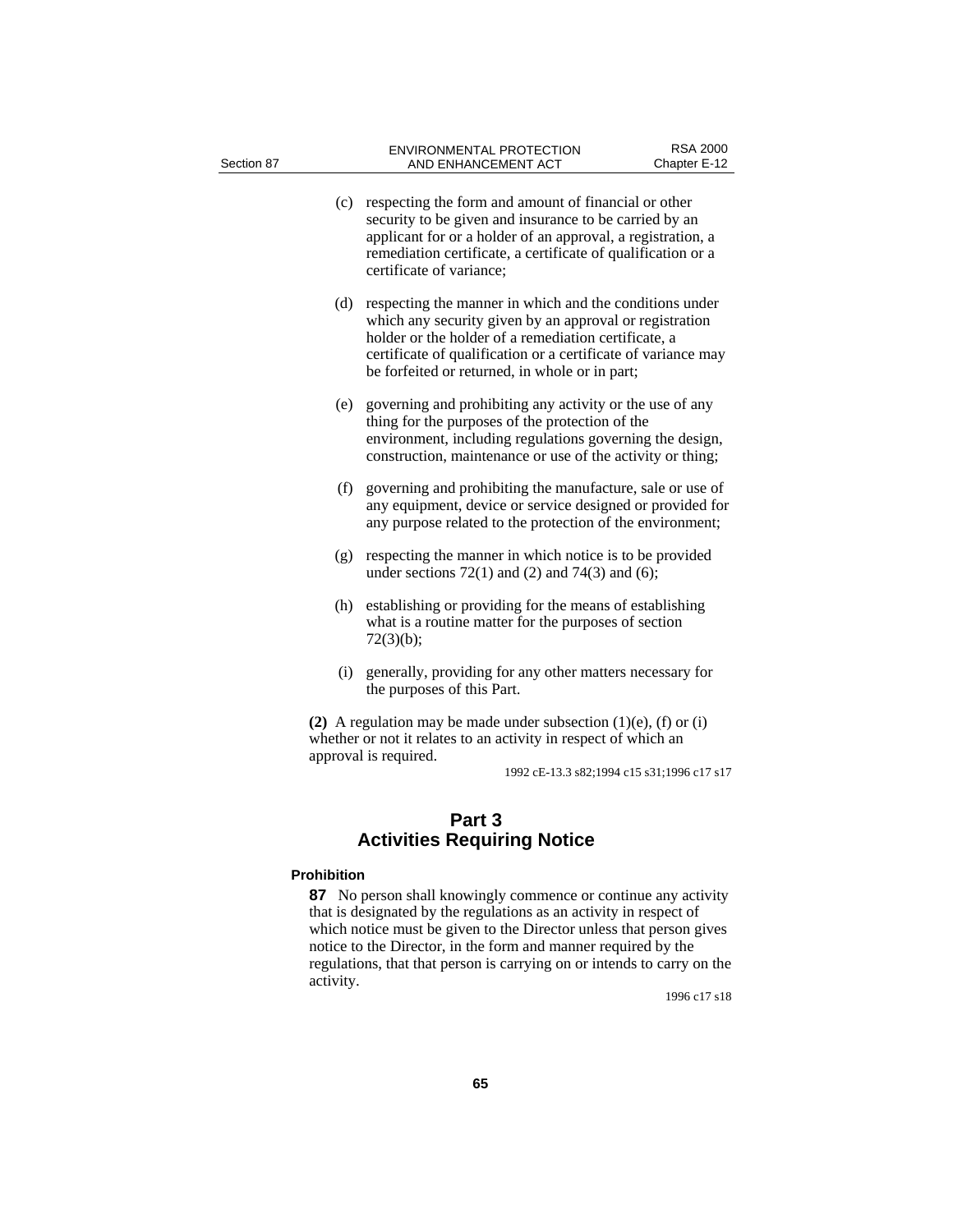## **Prohibition**

**88** No person shall commence or continue any activity that is designated by the regulations as an activity in respect of which notice must be given to the Director unless that person gives notice to the Director, in the form and manner required by the regulations, that that person is carrying on or intends to carry on the activity. 1996 c17 s18

## **Compliance with code of practice**

- **88.1** No person shall commence or continue any activity that is
	- (a) designated by the regulations as an activity in respect of which notice must be given to the Director, and
	- (b) governed by a code of practice

except in accordance with that code of practice.

2003 c37 s12

## **Security**

**88.2(1)** If required by the regulations, a person who commences or continues an activity that is governed by a code of practice shall

- (a) provide financial or other security, and
- (b) carry insurance

in respect of the activity that is the subject of a code of practice.

**(2)** Subsection (1) does not apply to the Government or a Government agency.

2003 c37 s12

## **Regulations**

**89(1)** The Minister may make regulations

- (a) designating activities or classes of activities in respect of which notice under sections 87 and 88 must be given and respecting the circumstances under which notice must be given and the persons or classes of persons who are required to give notice;
- (b) respecting the form and contents of a notice under sections 87 and 88 and the time at which and manner in which it must be given.

**(2)** Where an activity or class of activities has been designated under section 85(1)(a) as requiring an approval or registration and the designation is later amended so that notice under sections 87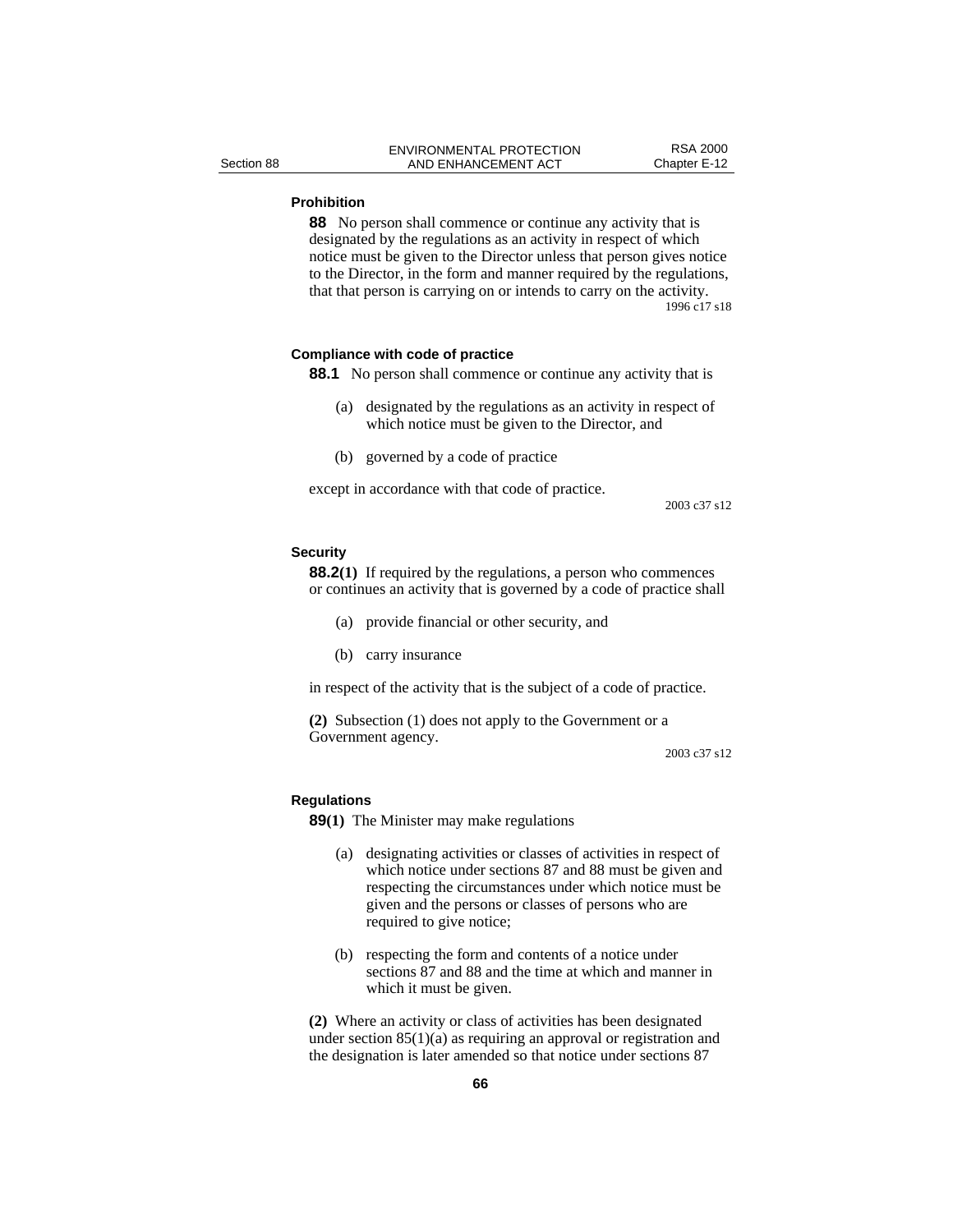and 88 is required, the Minister may make regulations providing for any matter that the Minister considers necessary to facilitate that transition.

RSA 2000 cE-12 s89;2003 c37 s13

# **Part 4 Environmental Appeals Board**

## **Environmental Appeals Board established**

**90(1)** There is hereby established the Environmental Appeals Board consisting of persons appointed by the Lieutenant Governor in Council.

**(2)** The Board shall hear appeals as provided for in this Act or any other enactment.

**(3)** The Board may convene a panel of Board members to conduct a hearing of an appeal and appoint a person to chair the panel.

**(4)** Where a panel is convened, the panel has all the powers of the Board and is subject to all the same duties the Board is subject to, and a reference in this Act to the Board is to be read as a reference to the panel.

RSA 2000 cE-12 s90;2003 c42 s6

## **Notice of appeal**

**91(1)** A notice of appeal may be submitted to the Board by the following persons in the following circumstances:

- (a) where the Director issues an approval, makes an amendment, addition or deletion pursuant to an application under section  $70(1)(a)$  or makes an amendment, addition or deletion pursuant to section 70(3)(a), a notice of appeal may be submitted
	- (i) by the approval holder or by any person who previously submitted a statement of concern in accordance with section 73 and is directly affected by the Director's decision, in a case where notice of the application or proposed changes was provided under section  $72(1)$  or  $(2)$ , or
	- (ii) by the approval holder or by any person who is directly affected by the Director's decision, in a case where no notice of the application or proposed changes was provided by reason of the operation of section 72(3);
- (b) where the Director refuses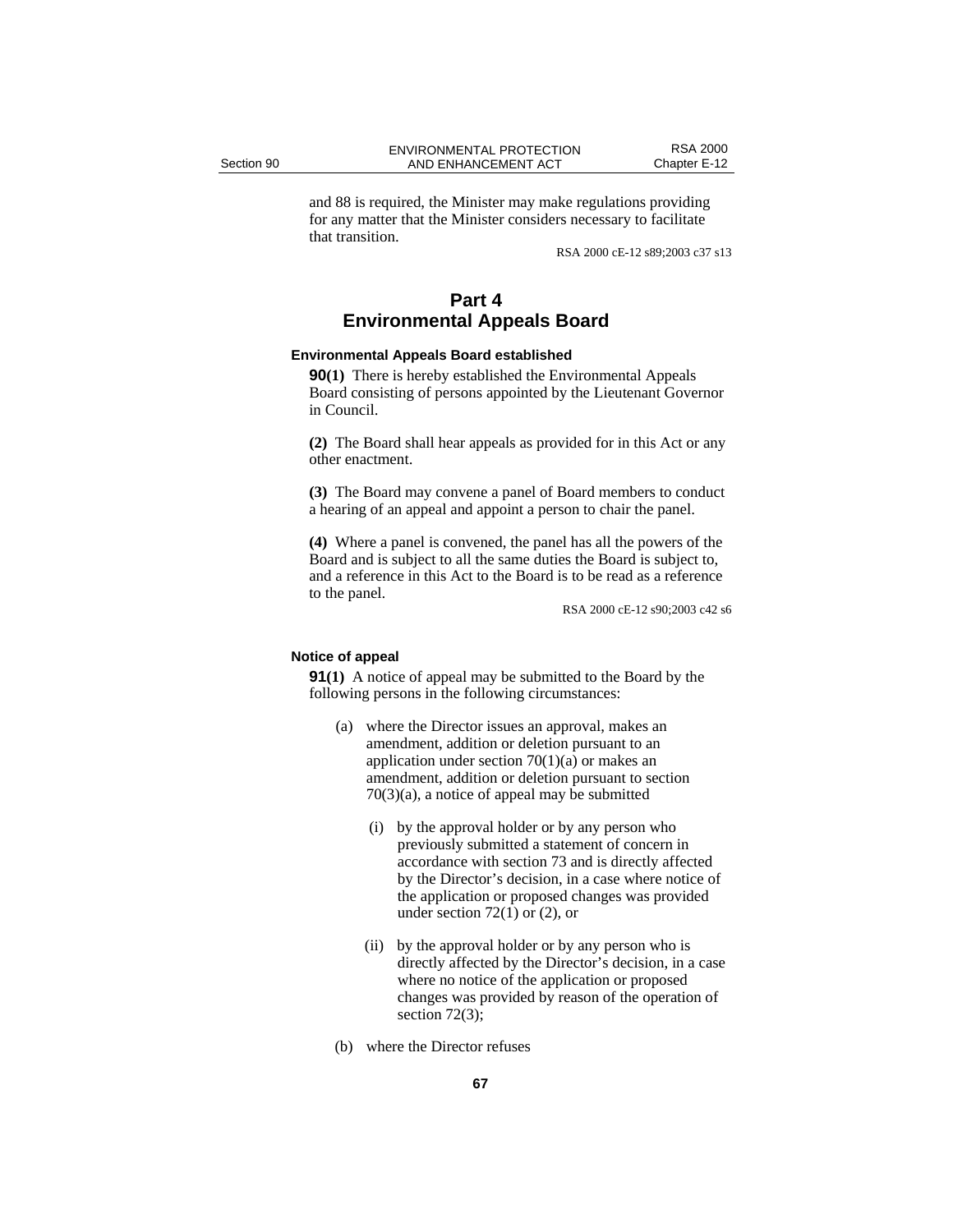| Section 91 |     | <b>RSA 2000</b><br>ENVIRONMENTAL PROTECTION<br>Chapter E-12<br>AND ENHANCEMENT ACT                                                                                                                                                                                                                                                          |
|------------|-----|---------------------------------------------------------------------------------------------------------------------------------------------------------------------------------------------------------------------------------------------------------------------------------------------------------------------------------------------|
|            |     | (i) to issue an approval, or                                                                                                                                                                                                                                                                                                                |
|            |     | (ii)<br>to make an amendment, addition or deletion in<br>respect of an approval pursuant to an application<br>under section $70(1)(a)$ ,                                                                                                                                                                                                    |
|            |     | the applicant may submit a notice of appeal;                                                                                                                                                                                                                                                                                                |
|            |     | (c) where the Director cancels or suspends an approval under<br>section $70(3)(b)$ or (4), the approval holder may submit a<br>notice of appeal;                                                                                                                                                                                            |
|            | (d) | where the Director cancels a certificate of qualification<br>under section $83(1)(b)$ , the holder of the certificate of<br>qualification may submit a notice of appeal;                                                                                                                                                                    |
|            |     | (e) where the Director issues an enforcement order under<br>section $210(1)(a)$ , (b) or (c), the person to whom the order<br>is directed may submit a notice of appeal;                                                                                                                                                                    |
|            | (f) | where an inspector issues an environmental protection<br>order regarding conservation and reclamation under<br>section 140 or 141, the person to whom the order is<br>directed may submit a notice of appeal;                                                                                                                               |
|            | (g) | where the Director issues an environmental protection<br>order under section 129,                                                                                                                                                                                                                                                           |
|            |     | (i)<br>the person to whom the order is directed, and                                                                                                                                                                                                                                                                                        |
|            |     | (ii)<br>any person who is directly affected by the<br>designation of the contaminated site                                                                                                                                                                                                                                                  |
|            |     | may submit a notice of appeal;                                                                                                                                                                                                                                                                                                              |
|            | (h) | where the Director issues an environmental protection<br>order, except an environmental protection order directing<br>the performance of emergency measures under section<br>114, 151 or 160 and an environmental protection order<br>referred to in clause (g), the person to whom the order is<br>directed may submit a notice of appeal; |
|            | (i) | where an inspector issues a reclamation certificate under<br>section 138, or the Director or an inspector amends a<br>reclamation certificate under section 139, the operator and<br>any person who receives a copy of the certificate or<br>amendment under section 145 may submit a notice of<br>appeal;                                  |
|            | (i) | where the Director or an inspector cancels a reclamation<br>certificate, the operator may submit a notice of appeal;                                                                                                                                                                                                                        |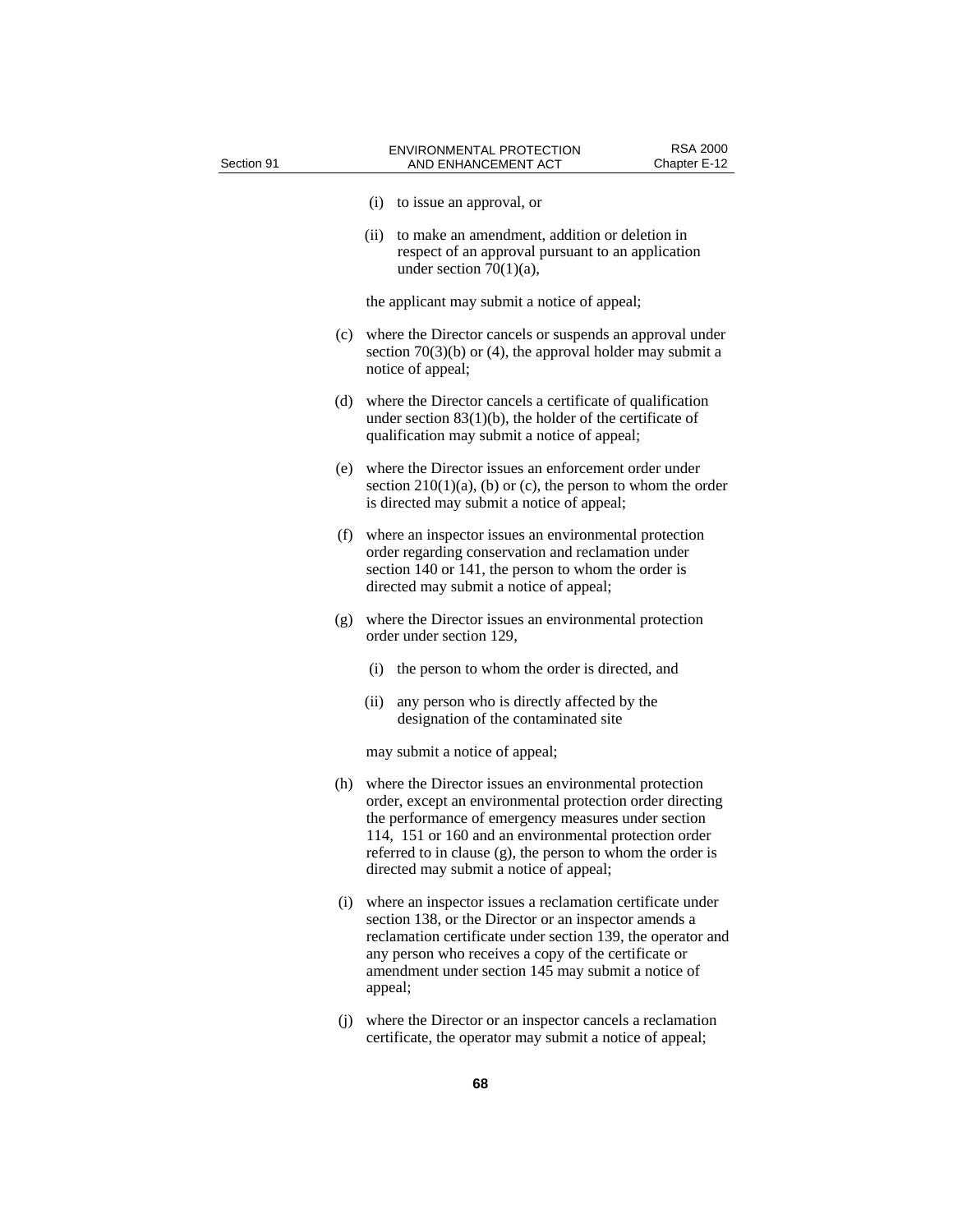| Section 91 |          | <b>ENVIRONMENTAL PROTECTION</b><br>AND ENHANCEMENT ACT                                                                                                                                                                                                                                                                               | <b>RSA 2000</b><br>Chapter E-12 |
|------------|----------|--------------------------------------------------------------------------------------------------------------------------------------------------------------------------------------------------------------------------------------------------------------------------------------------------------------------------------------|---------------------------------|
|            | (k)      | where the Director or an inspector refuses to accept an<br>application for a reclamation certificate or an inspector<br>refuses to issue a reclamation certificate, the operator may<br>submit a notice of appeal;                                                                                                                   |                                 |
|            | (1)      | where the Director or an inspector issues, amends or<br>cancels a remediation certificate under section 117, any<br>person who receives notice of the issuance, amendment or<br>cancellation as provided for in the regulations may submit<br>a notice of appeal;                                                                    |                                 |
|            | (1.1)    | where the Director or an inspector refuses to accept an<br>application for a remediation certificate or refuses to issue<br>a remediation certificate under section 117, any person<br>who receives notice of the refusal as provided for in the<br>regulations may submit a notice of appeal;                                       |                                 |
|            | (m)      | where the Director designates an area as a contaminated<br>site under section 125, any person who is directly affected<br>by the designation may submit a notice of appeal;                                                                                                                                                          |                                 |
|            | (n)      | where the Director requires a person to pay an<br>administrative penalty under section 237, the person to<br>whom the notice is directed may submit a notice of<br>appeal;                                                                                                                                                           |                                 |
|            | (o)      | where the Director refuses a request for confidentiality<br>under section $35(5)(b)$ , the person to whom the notice is<br>directed under section $35(6)$ may submit a notice of<br>appeal;                                                                                                                                          |                                 |
| (p)        |          | persons authorized under Part 9 of the Water Act, in<br>accordance with Part 9 of the Water Act.                                                                                                                                                                                                                                     |                                 |
|            | refusal. | (2) Notwithstanding subsection $(1)(b)$ , where the Director refuses<br>to issue an approval pursuant to an order of the Minister under<br>section 64, no notice of appeal may be submitted in respect of that                                                                                                                       |                                 |
|            |          | (3) Where an activity prescribed in the regulations for the purposes<br>of this subsection is the subject of an approval and is carried out in<br>stages, and where the Director issues an approval in respect of a<br>stage, no notice of appeal may be submitted in respect of a stage<br>that is already covered by the approval. |                                 |
|            |          | (4) A notice of appeal must be submitted to the Board                                                                                                                                                                                                                                                                                |                                 |
|            | (a)      | not later than 7 days after receipt of a copy of the<br>enforcement order or the environmental protection order,<br>in a case referred to in subsection $(1)(e)$ , (f) or (h),                                                                                                                                                       |                                 |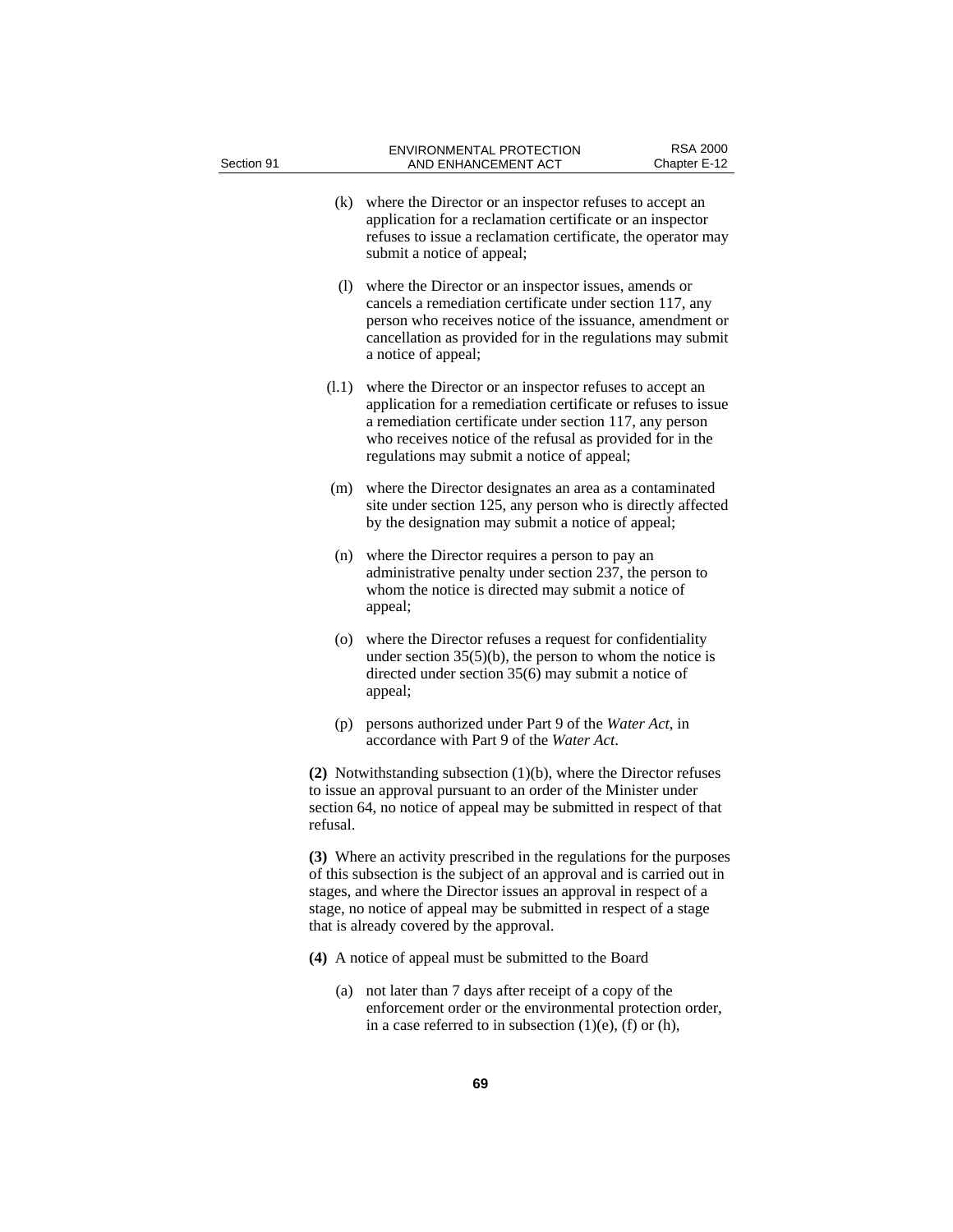- (b) not later than one year after receipt of a copy of the reclamation certificate, in a case referred to in subsection (1)(i) relating to the issuing of a reclamation certificate, and
- (c) not later than 30 days after receipt of notice of the decision appealed from or the last provision of notice of the decision appealed from, as the case may be, in any other case.

**(5)** The Board may, on application made before or after the expiry of the appeal period referred to in subsection (4), extend that period, where the Board is of the opinion that there are sufficient grounds for doing so.

**(6)** A notice of appeal submitted to the Board under this Act or in accordance with the *Water Act* must contain the information and be made in the manner provided for in the regulations.

**(7)** A notice of appeal initiates an appeal of the decision objected to.

> RSA 2000 cE-12 s91;2002 c4 s1;2003 c37 s14; 2003 c42 s6;2006 c15 s10

## **Additional information**

**92** Where the Board receives a notice of appeal, it may by written notice given to the person who submitted the notice of appeal require the submission of additional information specified in the written notice by the time specified in the written notice. 1992 cE-13.3 s85;1998 c15 s9

## **Extension of time**

**93** The Board may, before or after the expiry of the prescribed time, advance or extend the time prescribed in this Part or the regulations for the doing of anything where the Board is of the opinion that there are sufficient grounds for doing so.

1996 c17 s21

#### **Hearing of appeal**

**94(1)** On receipt of a notice of appeal under this Act or under the *Water Act*, the Board shall conduct a hearing of the appeal.

**(2)** In conducting a hearing of an appeal under this Part, the Board is not bound to hold an oral hearing but may instead, and subject to the principles of natural justice, make its decision on the basis of written submissions.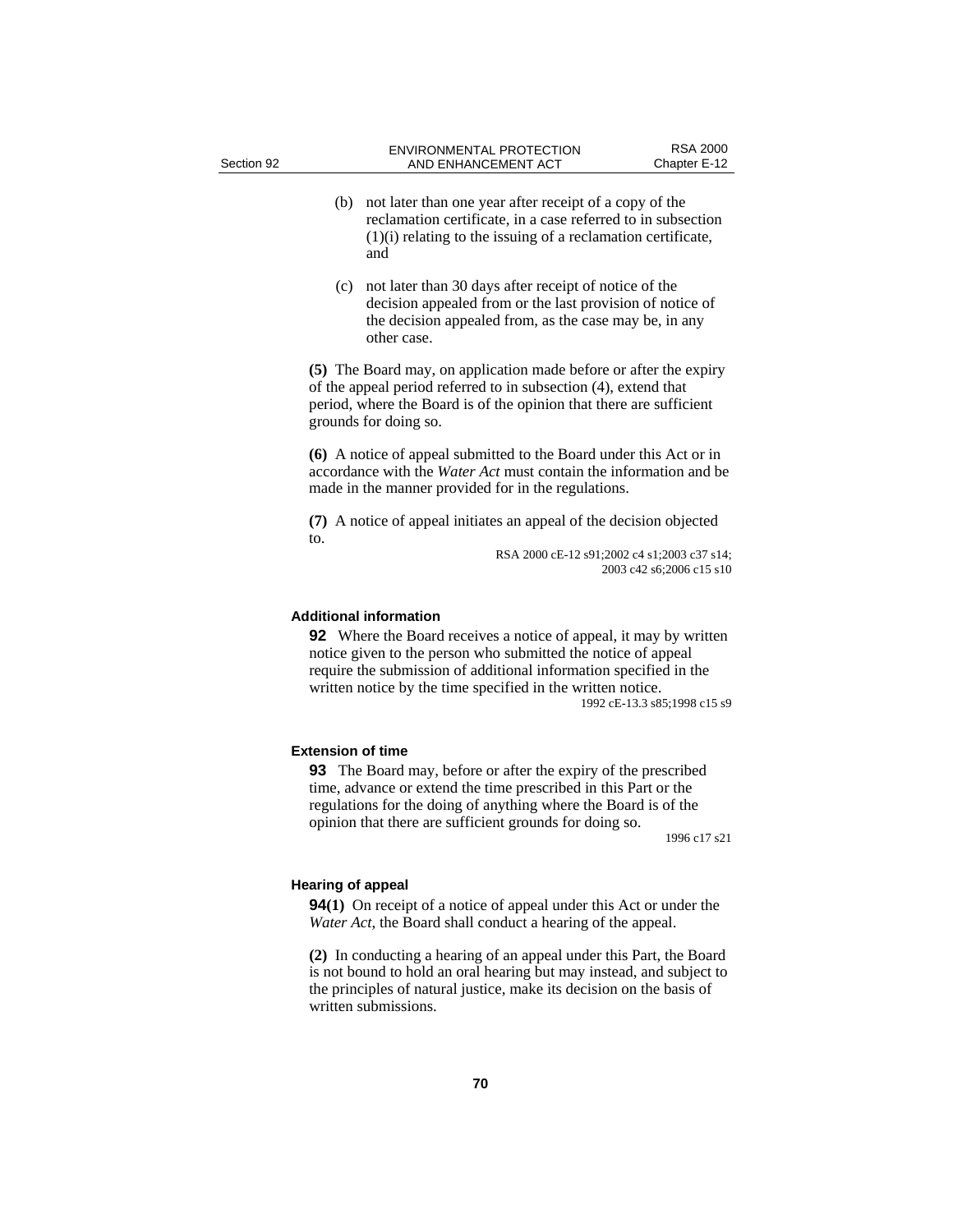**(3)** The Board may, with the consent of the parties to an appeal, make its decision under section 98 or its report to the Minister without conducting a hearing of the appeal.

1992 cE-13.3 s86;1994 c15 s33;1996 cW-3.5 s175; 1996 c17 s22;1998 c15 s9

## **Powers and duties of Board**

**95(1)** The Board has all the powers of a commissioner under the *Public Inquiries Act*.

**(2)** Prior to conducting a hearing of an appeal, the Board may, in accordance with the regulations, determine which matters included in notices of appeal properly before it will be included in the hearing of the appeal, and in making that determination the Board may consider the following:

- (a) whether the matter was the subject of a public hearing or review under Part 2 of the *Agricultural Operation Practices Act*, under the *Natural Resources Conservation Board Act* or under any Act administered by the Energy Resources Conservation Board or the Alberta Utilities Commission and whether the person submitting the notice of appeal received notice of and participated in or had the opportunity to participate in the hearing or review;
- (b) whether the Government has participated in a public review in respect of the matter under the *Canadian Environmental Assessment Act* (Canada);
- (c) whether the Director has complied with section  $68(4)(a)$ ;
- (d) whether any new information will be presented to the Board that is relevant to the decision appealed from and was not available to the person who made the decision at the time the decision was made;
- (e) any other criteria specified in the regulations.

**(3)** Prior to making a decision under subsection (2), the Board may, in accordance with the regulations, give to a person who has submitted a notice of appeal and to any other person the Board considers appropriate, an opportunity to make representations to the Board with respect to which matters should be included in the hearing of the appeal.

**(4)** Where the Board determines that a matter will not be included in the hearing of an appeal, no representations may be made on that matter at the hearing.

**(5)** The Board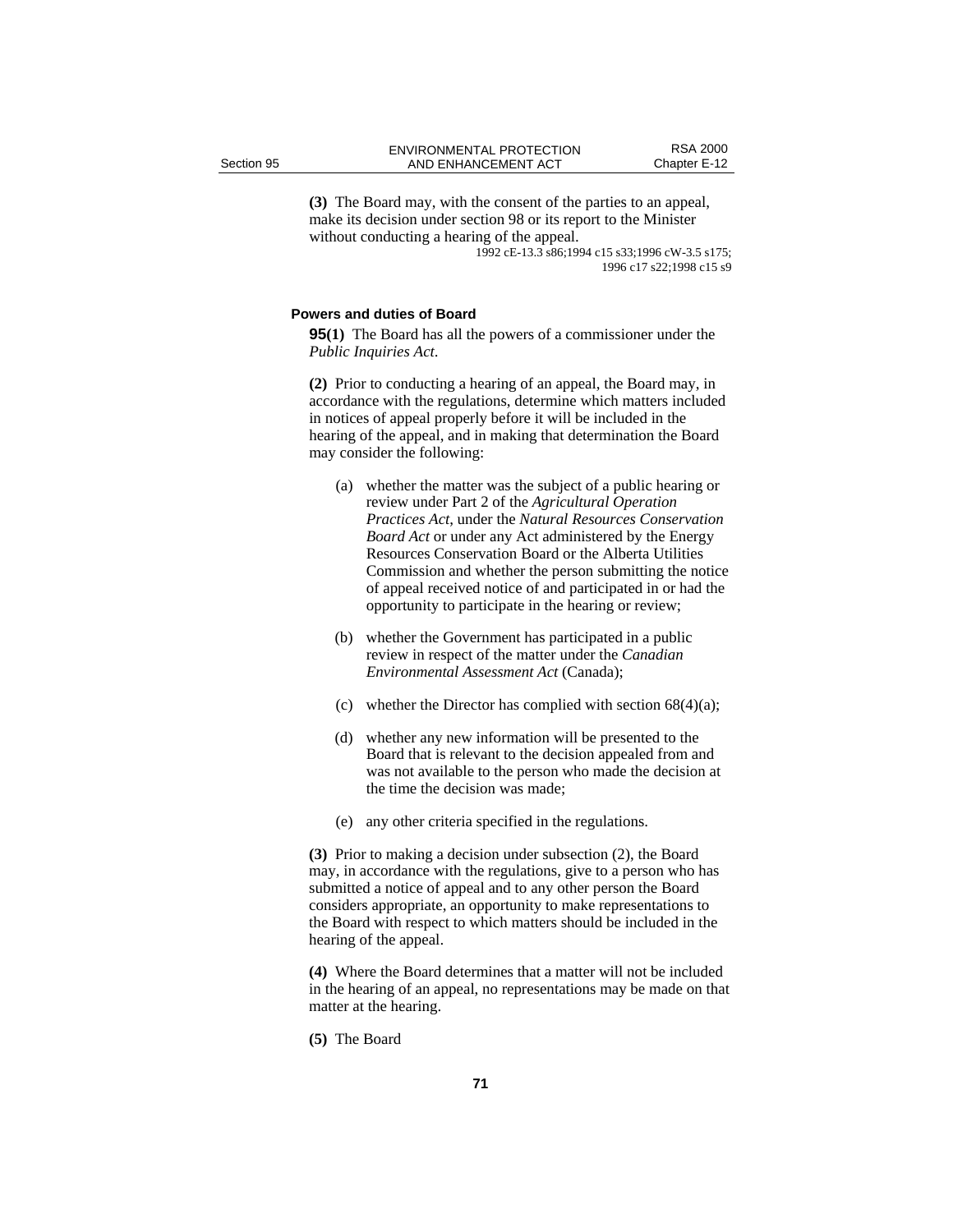| Section 95 |       | <b>ENVIRONMENTAL PROTECTION</b><br>AND ENHANCEMENT ACT                                                                                                                                                                                                                                                                                                                                                                                                                                            | <b>RSA 2000</b><br>Chapter E-12 |
|------------|-------|---------------------------------------------------------------------------------------------------------------------------------------------------------------------------------------------------------------------------------------------------------------------------------------------------------------------------------------------------------------------------------------------------------------------------------------------------------------------------------------------------|---------------------------------|
| (a)        |       | may dismiss a notice of appeal if                                                                                                                                                                                                                                                                                                                                                                                                                                                                 |                                 |
|            | (i)   | it considers the notice of appeal to be frivolous or<br>vexatious or without merit.                                                                                                                                                                                                                                                                                                                                                                                                               |                                 |
|            | (ii)  | in the case of a notice of appeal submitted under<br>section $91(1)(a)(i)$ or (ii), (g)(ii) or (m) of this Act or<br>section $115(1)(a)(i)$ or (ii), (b)(i) or (ii), (c)(i) or (ii),<br>(e) or $(r)$ of the <i>Water Act</i> , the Board is of the opinion<br>that the person submitting the notice of appeal is not<br>directly affected by the decision or designation,                                                                                                                         |                                 |
|            | (iii) | for any other reason the Board considers that the<br>notice of appeal is not properly before it,                                                                                                                                                                                                                                                                                                                                                                                                  |                                 |
|            | (iv)  | the person who submitted the notice of appeal fails to<br>comply with a written notice under section 92, or                                                                                                                                                                                                                                                                                                                                                                                       |                                 |
|            | (v)   | the person who submitted the notice of appeal fails to<br>provide security in accordance with an order under<br>section $97(3)(b)$ ,                                                                                                                                                                                                                                                                                                                                                              |                                 |
| and        |       |                                                                                                                                                                                                                                                                                                                                                                                                                                                                                                   |                                 |
| (b)        |       | shall dismiss a notice of appeal if in the Board's opinion                                                                                                                                                                                                                                                                                                                                                                                                                                        |                                 |
|            | (i)   | the person submitting the notice of appeal received<br>notice of or participated in or had the opportunity to<br>participate in one or more hearings or reviews under<br>Part 2 of the Agricultural Operation Practices Act,<br>under the Natural Resources Conservation Board Act<br>or any Act administered by the Energy Resources<br>Conservation Board or the Alberta Utilities<br>Commission at which all of the matters included in<br>the notice of appeal were adequately dealt with, or |                                 |
|            | (ii)  | the Government has participated in a public review<br>under the Canadian Environmental Assessment Act<br>(Canada) in respect of all of the matters included in<br>the notice of appeal.                                                                                                                                                                                                                                                                                                           |                                 |
|            |       | (6) Subject to subsections $(4)$ and $(5)$ , the Board shall, consistent<br>with the principles of natural justice, give the opportunity to make<br>representations on the matter before the Board to any persons who                                                                                                                                                                                                                                                                             |                                 |

**(7)** The Board shall discontinue its proceedings in respect of a notice of appeal if the notice of appeal is withdrawn.

the Board considers should be allowed to make representations.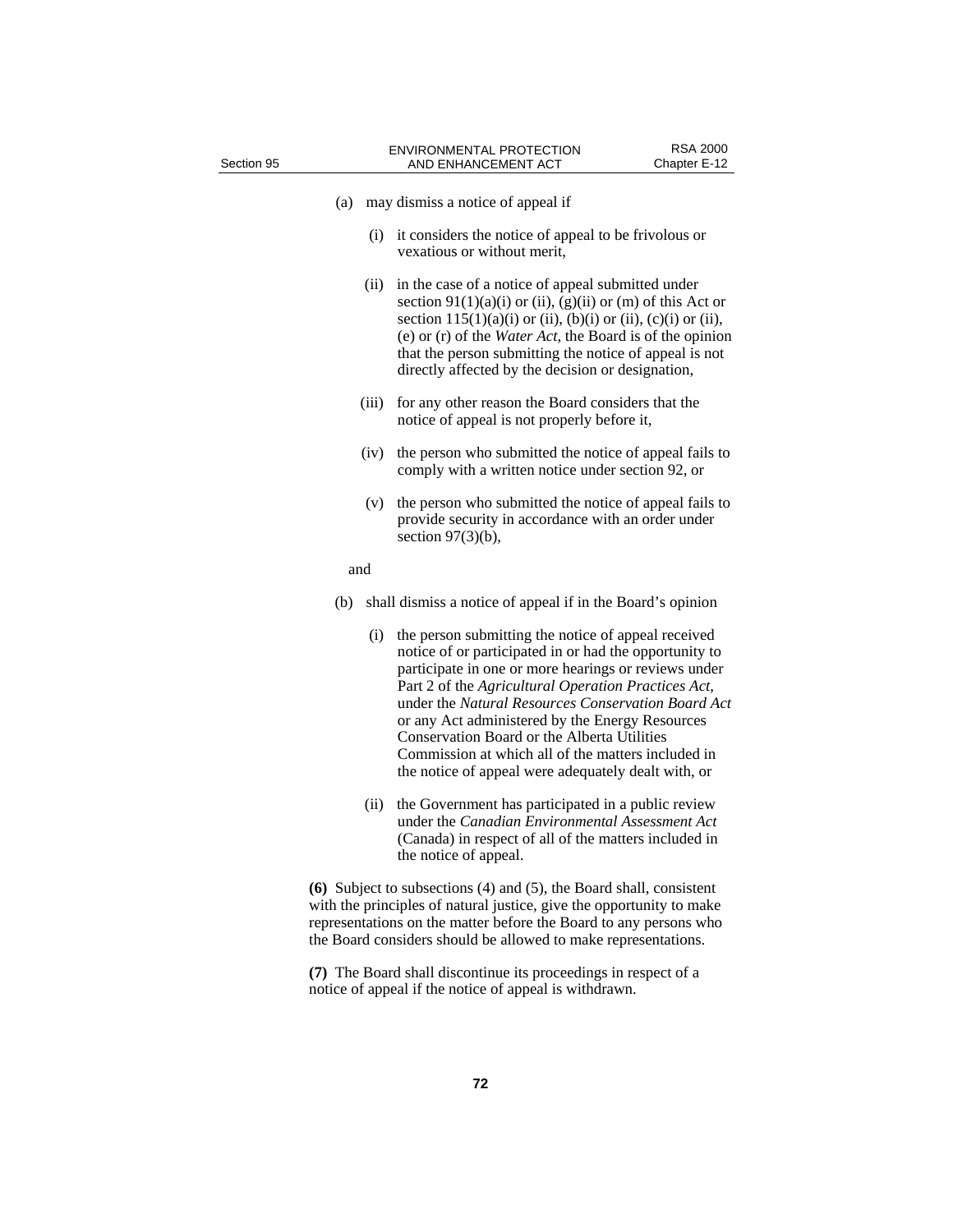**(8)** Subject to the regulations, the Board may establish its own rules and procedures for dealing with matters before it. RSA 2000 cE-12 s95;2001 c16 s6; 2003 c42 s6;2007 cA-37.2 s82(6)

## **Costs**

**96** The Board may award costs of and incidental to any proceedings before it on a final or interim basis and may, in accordance with the regulations, direct by whom and to whom any costs are to be paid.

1992 cE-13.3 s88

### **Stay of decision**

**97(1)** Subject to subsection (2), submitting a notice of appeal does not operate to stay the decision objected to.

**(2)** The Board may, on the application of a party to a proceeding before the Board, stay a decision in respect of which a notice of appeal has been submitted.

**(3)** Where an application for a stay relates to the issuing of an enforcement order or an environmental protection order or to a water management order or enforcement order under the *Water Act* and is made by the person to whom the order was directed, the Board may, if it is of the opinion that an immediate and significant adverse effect may result if certain terms and conditions of the order are not carried out,

- (a) order the Director under this Act or the Director under the *Water Act* to take whatever action the Director considers to be necessary to carry out those terms and conditions and to determine the costs of doing so, and
- (b) order the person to whom the order was directed to provide security in accordance with the regulations under this Act or under the *Water Act* in the form and amount the Board considers necessary to cover the costs referred to in clause (a).

**(4)** Notwithstanding subsections (1) and (2), the Environmental Appeals Board or any court shall not grant a stay with respect to a water management order respecting the administering priority under the *Water Act*.<br>RSA 2000 cE-12 s97;2003 c42 s6

# **Decision of Board**

**98(1)** In the case of a notice of appeal submitted under section  $91(1)(n)$  or (o) of this Act or a notice of appeal submitted under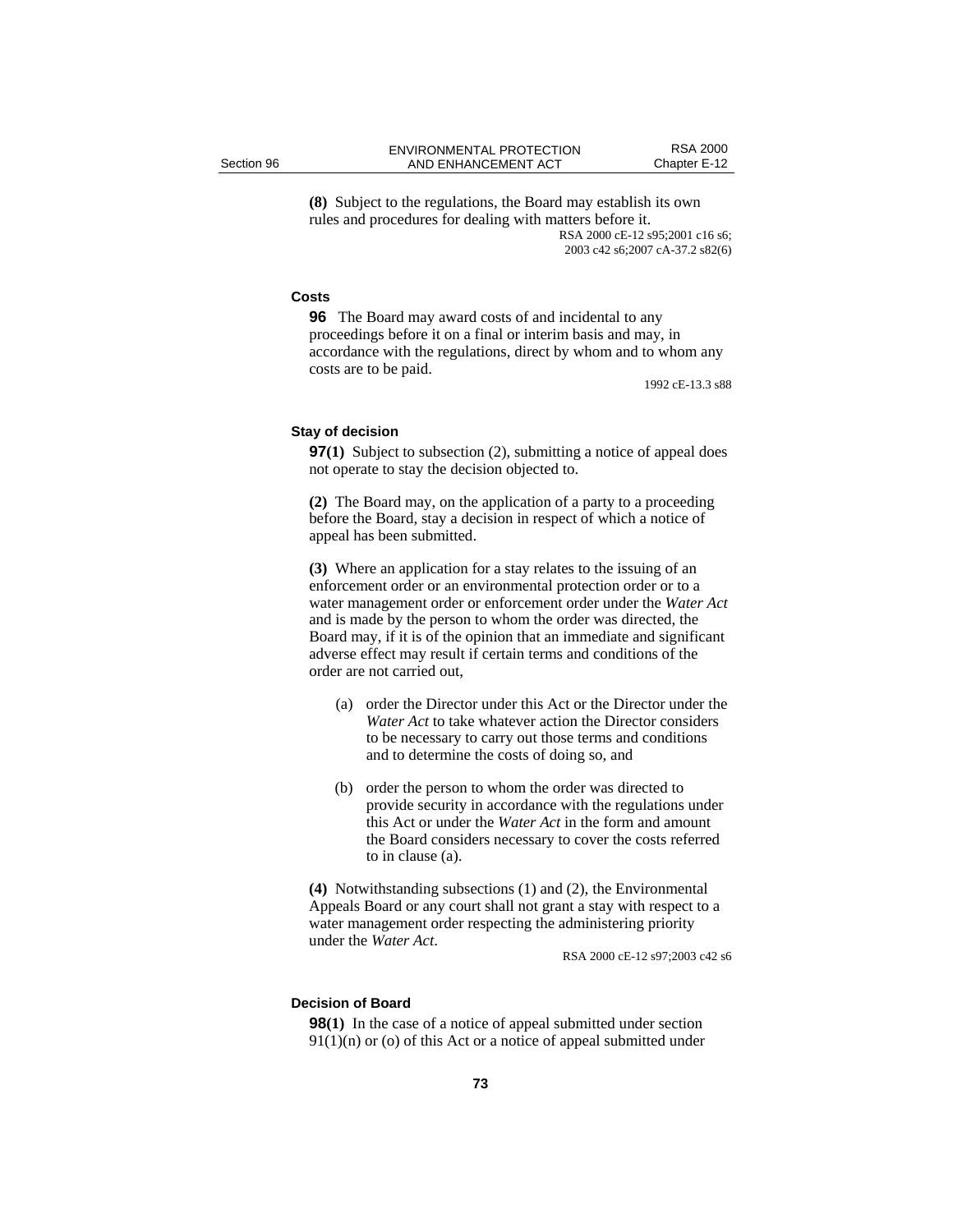section 115(1)(j), (l) or (q) of the *Water Act*, the Board shall, within 30 days after the completion of the hearing of the appeal, make a written decision on the matter.

- **(2)** In its decision, the Board may
	- (a) confirm, reverse or vary the decision appealed and make any decision that the Director whose decision was appealed could make, and
	- (b) make any further order the Board considers necessary for the purposes of carrying out the decision.
- **(3)** On making its decision, the Board shall immediately
	- (a) give notice of the decision to all persons who submitted notices of appeal or made representations to the Board and to all other persons who the Board considers should receive notice of the decision, and
	- (b) make the written decision available in accordance with the regulations.

1992 cE-13.3 s90;1996 cW-3.5 s175;1996 c17 s24;1998 c15 s9

## **Report to Minister**

**99(1)** In the case of a notice of appeal referred to in section  $91(1)(a)$  to (m) of this Act or in section  $115(1)(a)$  to (i), (k), (m) to (p) and (r) of the *Water Act*, the Board shall within 30 days after the completion of the hearing of the appeal submit a report to the Minister, including its recommendations and the representations or a summary of the representations that were made to it.

**(2)** The Minister may extend the 30-day period referred to in subsection (1) on application by the Board before or after the expiry of the period.

1992 cE-13.3 s91;1996 cW-3.5 s175;1998 c15 s9

## **Decision by Minister**

**100**(1) On receiving the report of the Board, the Minister may, by order,

- (a) confirm, reverse or vary the decision appealed and make any decision that the person whose decision was appealed could make,
- (b) make any direction that the Minister considers appropriate as to the forfeiture or return of any security provided under section 97(3)(b), and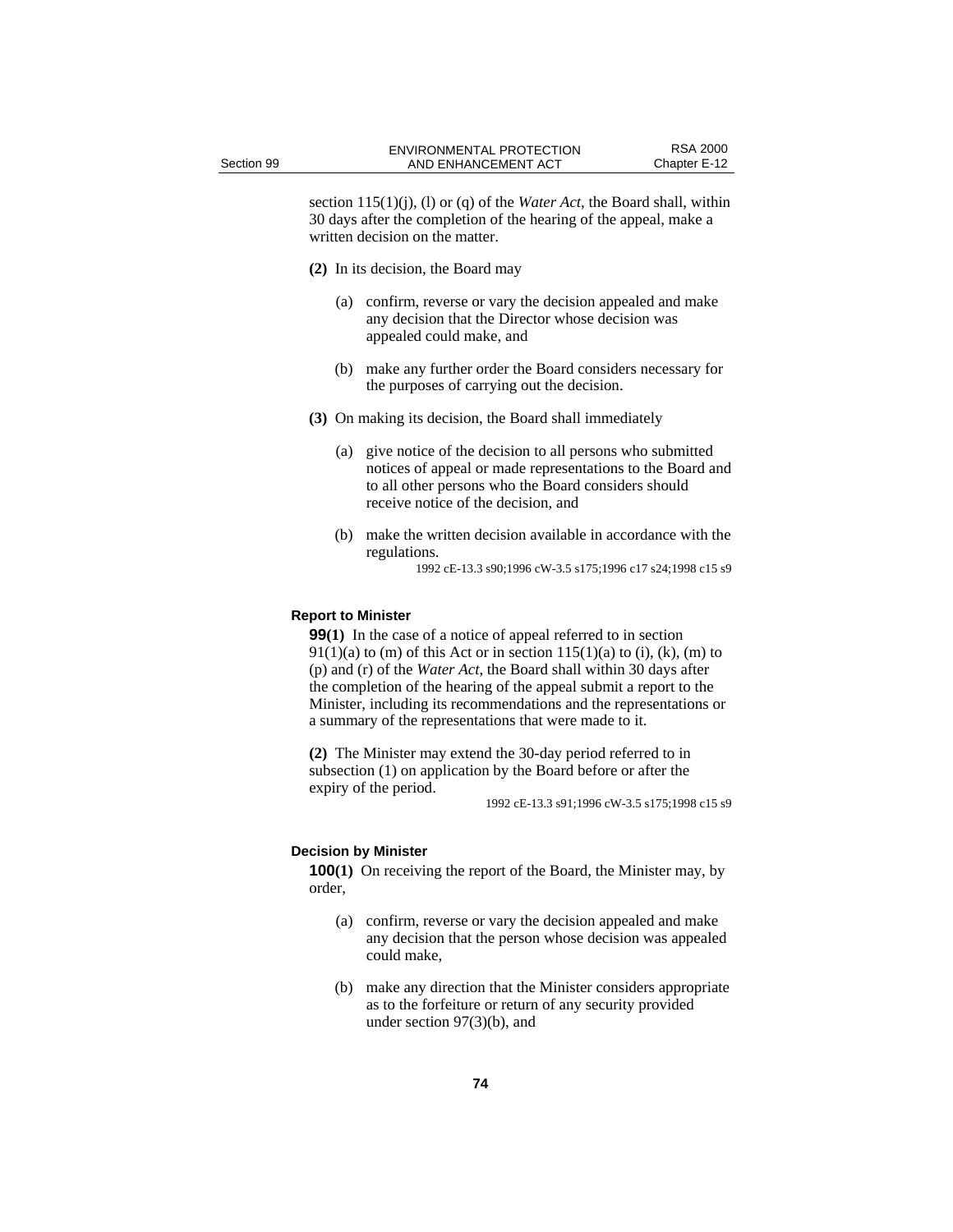(c) make any further order that the Minister considers necessary for the purpose of carrying out the decision.

**(2)** The Minister shall immediately give notice of any decision made under this section to the Board and the Board shall, immediately on receipt of notice of the decision, give notice of the decision to all persons who submitted notices of appeal or made representations or written submissions to the Board and to all other persons who the Board considers should receive notice of the decision.

1992 cE-13.3 s92;1996 c17 s25;1998 c15 s9

### **Reconsideration by Board**

**101** Subject to the principles of natural justice, the Board may reconsider, vary or revoke any decision, order, direction, report, recommendation or ruling made by it.

1996 c17 s26

### **Privative clause**

**102** Where this Part empowers or compels the Minister or the Board to do anything, the Minister or the Board has exclusive and final jurisdiction to do that thing and no decision, order, direction, ruling, proceeding, report or recommendation of the Minister or the Board shall be questioned or reviewed in any court, and no order shall be made or process entered or proceedings taken in any court to question, review, prohibit or restrain the Minister or the Board or any of its proceedings.

1996 c17 s26

## **Publication of Board's report**

**103** On complying with section 100(2), the Board shall publish or otherwise make available the Board's report and recommendations, or a summary of them, and a notice of the Minister's decision in the manner the Board considers appropriate.

1992 cE-13.3 s93;1996 c17 s27

## **Filing of order**

**104** An order of the Board under section 96 or 97, a decision of the Board under section 98 and a decision of the Minister under section 100 may be filed with the clerk of the Court of Queen's Bench and, on filing, are enforceable as if they were judgments of the Court.

1996 c17 s28

### **Ministerial regulations**

**105** The Minister may make regulations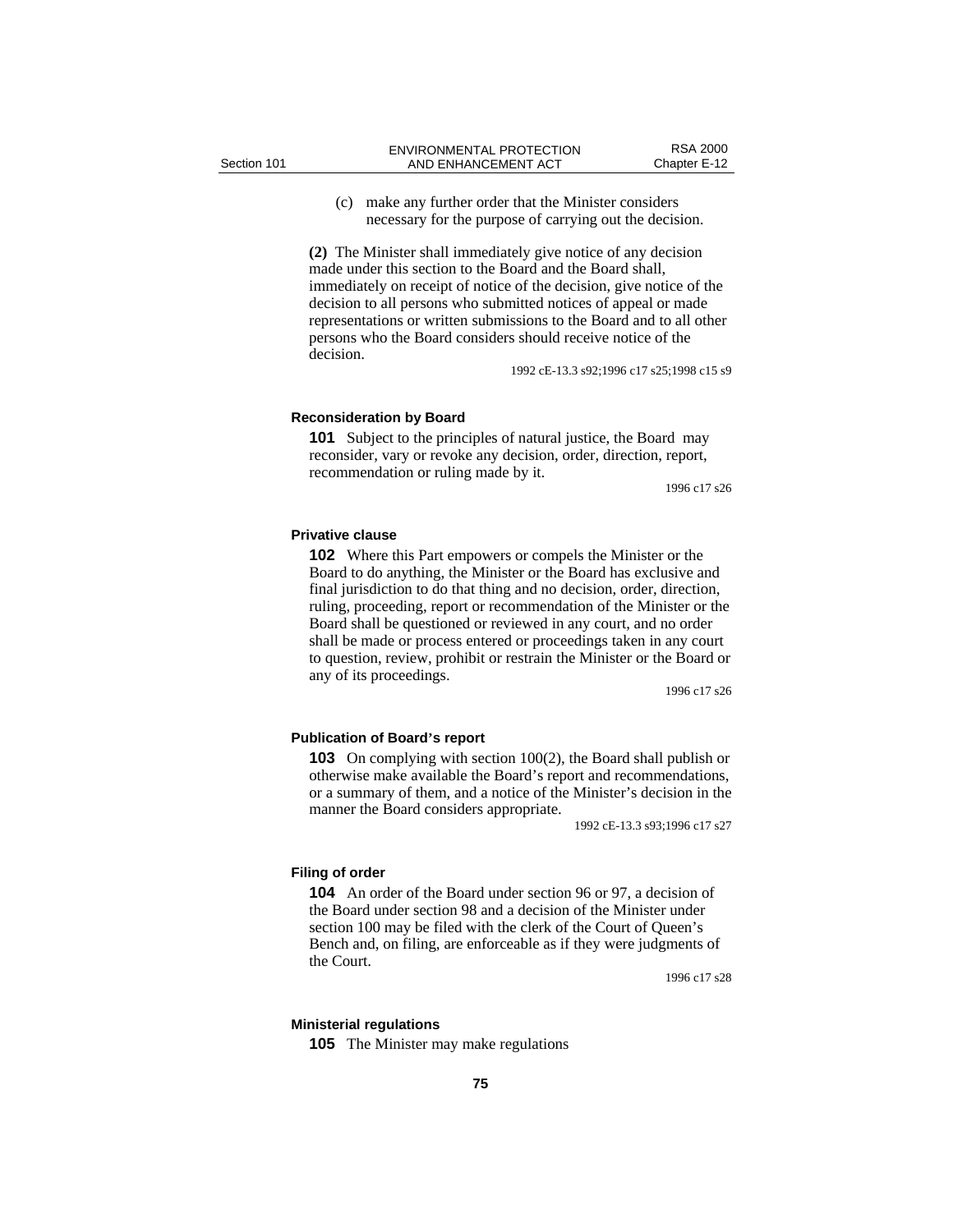| Section 106 | <b>ENVIRONMENTAL PROTECTION</b><br>AND ENHANCEMENT ACT                                                                                                                                                                                          | <b>RSA 2000</b><br>Chapter E-12 |
|-------------|-------------------------------------------------------------------------------------------------------------------------------------------------------------------------------------------------------------------------------------------------|---------------------------------|
|             |                                                                                                                                                                                                                                                 |                                 |
| (a)         | respecting the form and content of a notice of appeal;                                                                                                                                                                                          |                                 |
| (b)         | respecting the conduct of proceedings before the Board;                                                                                                                                                                                         |                                 |
| (c)         | determining what constitutes "hearing of the appeal" for<br>the purposes of Part 4, including making different<br>procedures applicable in that regard for the purposes of<br>different provisions of Part 4;                                   |                                 |
| (d)         | prescribing the criteria to be considered by the Board in<br>directing interim or final costs to be paid;                                                                                                                                       |                                 |
| (e)         | respecting the manner in which written decisions of the<br>Board are to be made available for the purposes of section<br>$98(3)$ :                                                                                                              |                                 |
| (f)         | authorizing the Board to charge fees for services or<br>materials provided by the Board or things done by the<br>Board under this Act, and prescribing the amounts of<br>those fees or the manner in which the amounts are to be<br>determined; |                                 |
| (g)         | generally, for regulating the conduct and work of the<br>Board.<br>1992 cE-13.3 s94;1994 c15 s35;1996 c17 s29;1998 c15 s9                                                                                                                       |                                 |
|             | <b>Lieutenant Governor in Council regulations</b>                                                                                                                                                                                               |                                 |
|             | <b>106</b> The Lieutenant Governor in Council may make regulations                                                                                                                                                                              |                                 |
| (a)         | respecting the appointment and membership of the Board<br>and providing for the remuneration and travel and living<br>expenses that are payable to members of the Board;                                                                        |                                 |

- (b) prescribing additional criteria to be considered by the Board for the purposes of section 95(2)(e);
- (c) prescribing the activities to which section 91(3) applies;
- (d) respecting financial or other security for the purposes of section  $97(3)(b)$ .

1992 cE-13.3 s95

# **Part 5 Release of Substances**

# **Interpretation and application**

**107(1)** In this Part,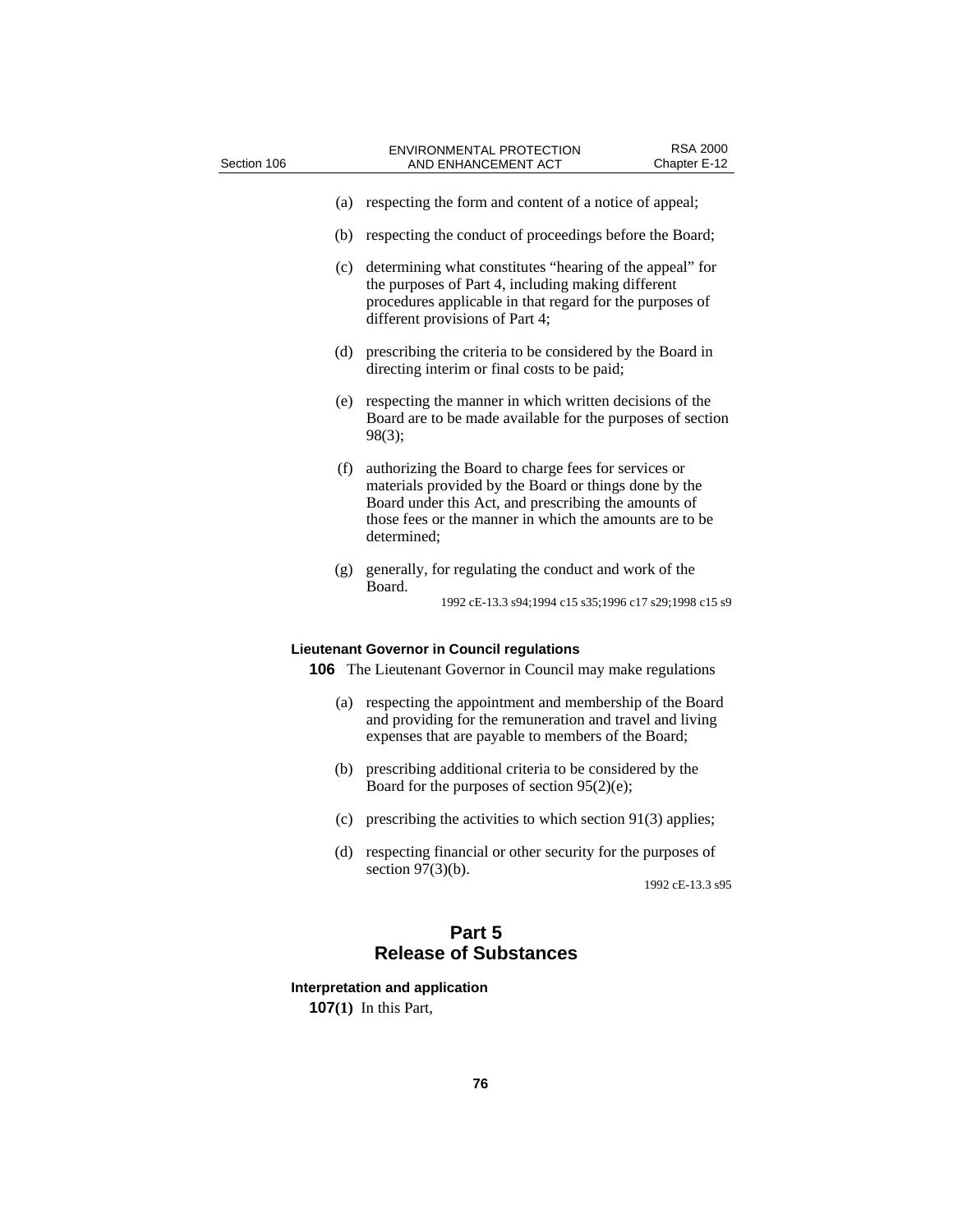| Section 107 |        | <b>RSA 2000</b><br><b>ENVIRONMENTAL PROTECTION</b><br>AND ENHANCEMENT ACT<br>Chapter E-12                                                                                                                                                                                                                                                                                                                                                                                                                                                                                        |
|-------------|--------|----------------------------------------------------------------------------------------------------------------------------------------------------------------------------------------------------------------------------------------------------------------------------------------------------------------------------------------------------------------------------------------------------------------------------------------------------------------------------------------------------------------------------------------------------------------------------------|
|             | (a)    | "owner of a substance" means the owner of the substance<br>immediately before or during the release of the substance;                                                                                                                                                                                                                                                                                                                                                                                                                                                            |
|             | (b)    | "person having control of a substance" means the person<br>having charge, management or control of the substance;                                                                                                                                                                                                                                                                                                                                                                                                                                                                |
|             | (c)    | "person responsible for the contaminated site" means                                                                                                                                                                                                                                                                                                                                                                                                                                                                                                                             |
|             | (i)    | a person responsible for the substance that is in, on or<br>under the contaminated site.                                                                                                                                                                                                                                                                                                                                                                                                                                                                                         |
|             | (ii)   | any other person who the Director considers caused<br>or contributed to the release of the substance into the<br>environment,                                                                                                                                                                                                                                                                                                                                                                                                                                                    |
|             | (iii)  | the owner of the contaminated site,                                                                                                                                                                                                                                                                                                                                                                                                                                                                                                                                              |
|             | (iv)   | any previous owner of the contaminated site who was<br>the owner at any time when the substance was in, on<br>or under the contaminated site,                                                                                                                                                                                                                                                                                                                                                                                                                                    |
|             | (v)    | a successor, assignee, executor, administrator,<br>receiver, receiver-manager or trustee of a person<br>referred to in any of subclauses (ii) to (iv), and                                                                                                                                                                                                                                                                                                                                                                                                                       |
|             | (vi)   | a person who acts as the principal or agent of a<br>person referred to in any of subclauses (ii) to (v)                                                                                                                                                                                                                                                                                                                                                                                                                                                                          |
|             |        | but does not include                                                                                                                                                                                                                                                                                                                                                                                                                                                                                                                                                             |
|             | (vii)  | a municipality in respect of a parcel of land shown on<br>its tax arrears list, unless after the date on which the<br>municipality is entitled to possession of the parcel<br>under section 420 of the Municipal Government Act<br>or becomes the owner of the parcel under section 424<br>of that Act the municipality releases on that parcel a<br>new or additional substance into the environment that<br>may cause, is causing or has caused an adverse effect<br>or aggravates the adverse effect of the release of a<br>substance into the environment on that parcel, or |
|             | (viii) | a person who investigates or tests a parcel of land for<br>the purpose of determining the environmental<br>condition of that parcel, unless the investigation or<br>test releases on that parcel a new or additional<br>substance into the environment that may cause, is<br>causing or has caused an adverse effect or aggravates<br>the adverse effect of the release of a substance into<br>the environment on that parcel.                                                                                                                                                   |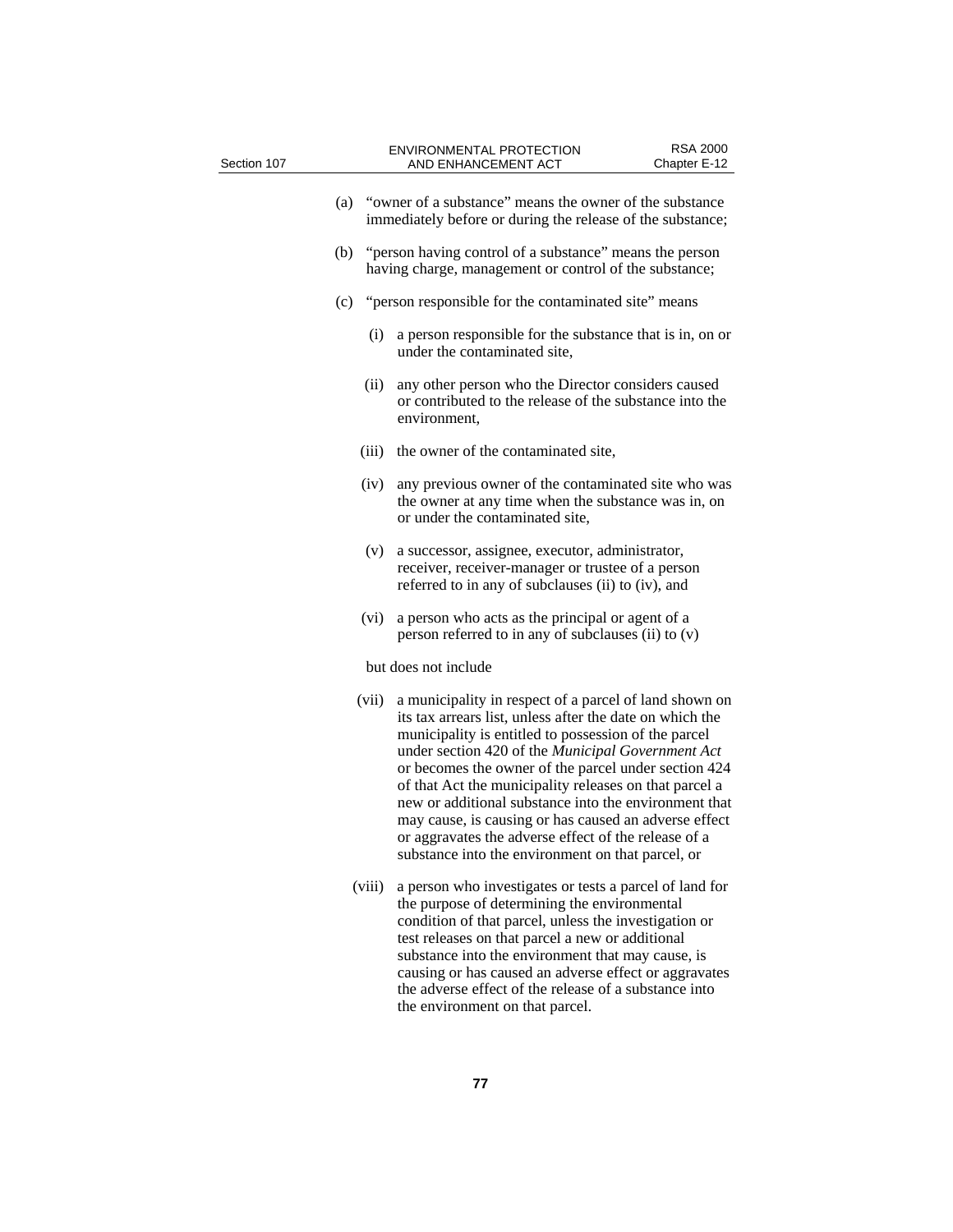**(2)** Sections 110 to 112 apply only to releases of substances that are not authorized by an approval or the regulations. 1992 cE-13.3 s96;1994 c15 s36;1996 c30 s69

# **Division 1 Releases of Substances Generally**

## **Prohibited release where approval or regulation**

**108(1)** No person shall knowingly release or permit the release of a substance into the environment in an amount, concentration or level or at a rate of release that is in excess of that expressly prescribed by an approval, a code of practice or the regulations.

**(2)** No person shall release or permit the release of a substance into the environment in an amount, concentration or level or at a rate of release that is in excess of that expressly prescribed by an approval or the regulations.

**(3)** For the purposes of this section, if there is a conflict between an approval or a code of practice and the regulations as to an amount, concentration, level or rate of release of a substance, the most stringent requirement prevails.

RSA 2000 cE-12 s108;2003 c37 s15

### **Prohibited release where no approval or regulation**

**109(1)** No person shall knowingly release or permit the release into the environment of a substance in an amount, concentration or level or at a rate of release that causes or may cause a significant adverse effect.

**(2)** No person shall release or permit the release into the environment of a substance in an amount, concentration or level or at a rate of release that causes or may cause a significant adverse effect.

**(3)** Subsections (1) and (2) apply only where the amount, concentration, level or rate of release of the substance is not authorized by an approval, a code of practice or the regulations.

**(4)** No person may be convicted of an offence under this section if that person establishes that the release was authorized by another enactment of Alberta or Canada.

RSA 2000 cE-12 s109;2003 c37 s16

#### **Duty to report release**

**110(1)** A person who releases or causes or permits the release of a substance into the environment that may cause, is causing or has caused an adverse effect shall, as soon as that person knows or ought to know of the release, report it to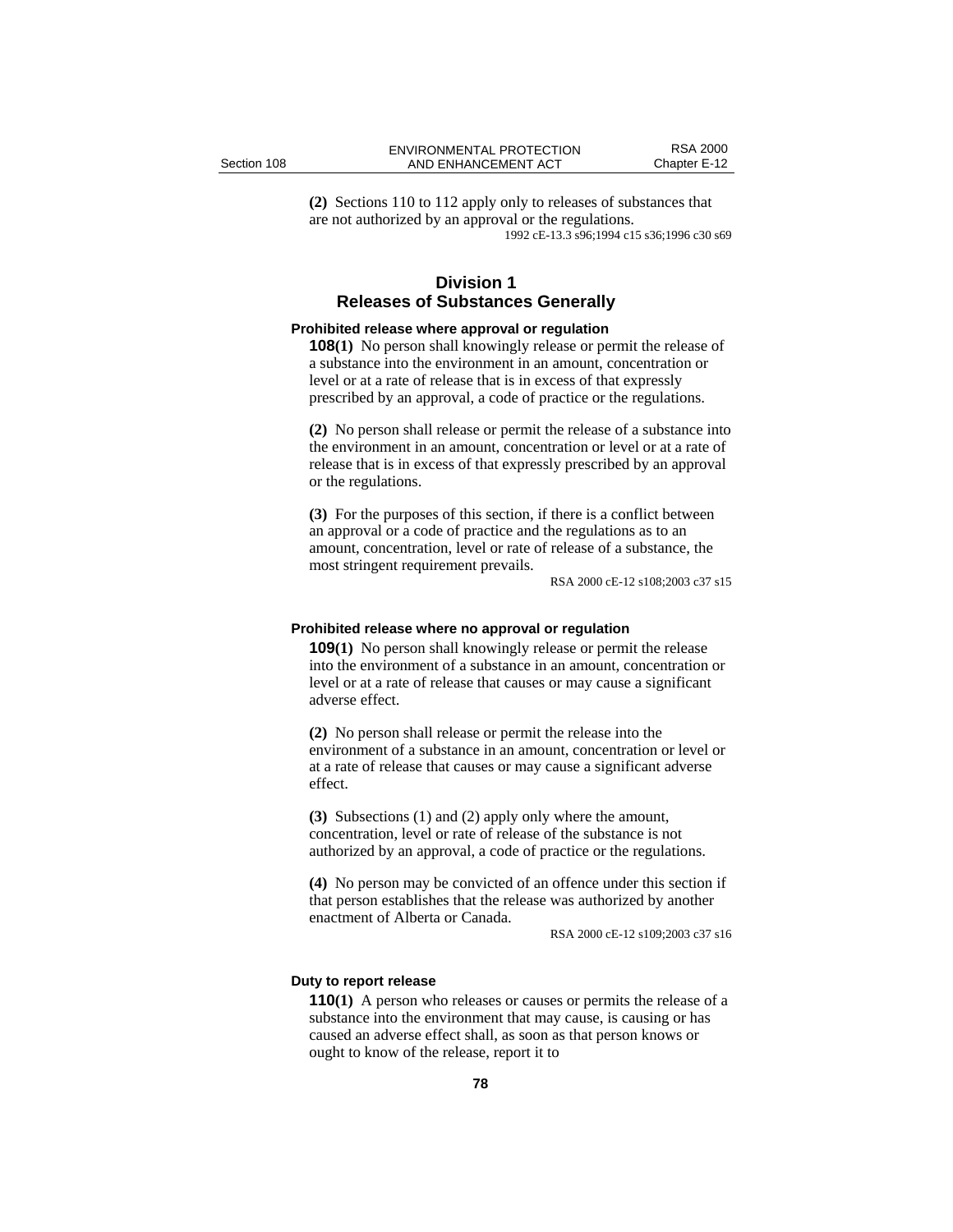- (a) the Director,
- (b) the owner of the substance, where the person reporting knows or is readily able to ascertain the identity of the owner,
- (c) any person to whom the person reporting reports in an employment relationship,
- (d) the person having control of the substance, where the person reporting is not the person having control of the substance and knows or is readily able to ascertain the identity of the person having control, and
- (e) any other person who the person reporting knows or ought to know may be directly affected by the release.

## **(1.1)** Where

- (a) a person released or caused or permitted the release of a substance into the environment before September 1, 1993, and
- (b) the activity that resulted in the release was permanently discontinued before that date,

the person shall as soon as that person is aware that an adverse effect has occurred or is occurring in respect of that release, report the release to the persons specified in subsection (1).

**(2)** The person having control of a substance that is released into the environment that may cause, is causing or has caused an adverse effect shall, immediately on becoming aware of the release, report it to the persons referred to in subsection  $(1)(a)$ ,  $(b)$ ,  $(c)$  and (e) unless the person having control has reasonable grounds to believe that those persons already know of the release.

**(3)** A police officer or employee of a local authority or other public authority who is informed of or who investigates a release of a substance into the environment that may cause, is causing or has caused an adverse effect shall immediately notify the Director of the release unless the police officer or employee has reasonable grounds to believe that it has been reported by another person. RSA 2000 cE-12 s110;2006 c15 s11

## **Manner of reporting**

**111(1)** A person who is required to report to the Director pursuant to section 110 shall report in person, by telephone or by electronic means and shall include the following in the report, where the information is known or can be readily obtained by that person: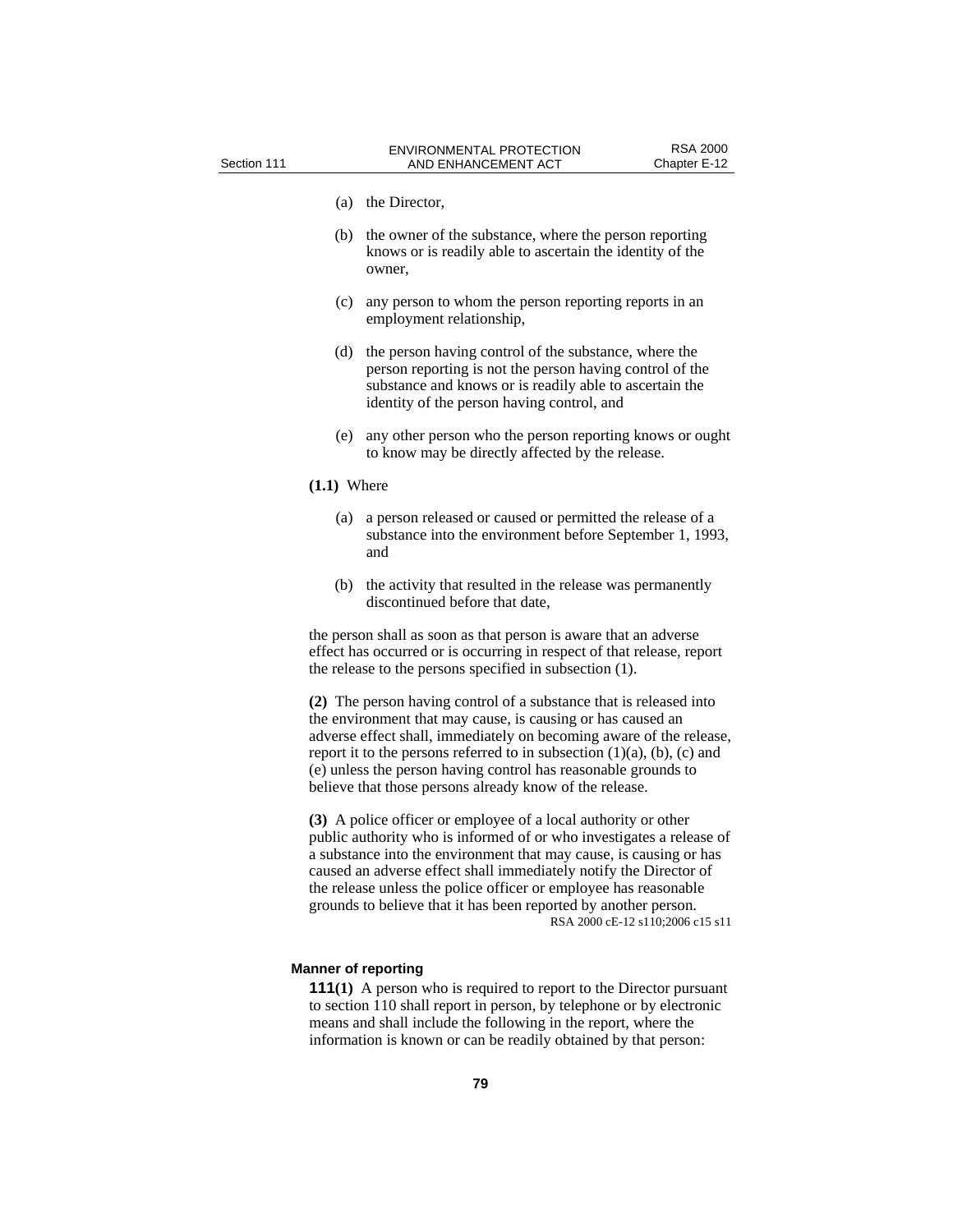- (a) the location and time of the release;
- (b) a description of the circumstances leading up to the release;
- (c) the type and quantity of the substance released;
- (d) the details of any action taken and proposed to be taken at the release site;
- (e) a description of the location of the release and the immediately surrounding area.

**(2)** In addition to a report under subsection (1), the person shall report in writing where required by the regulations.

**(3)** A person who reports under subsections (1) and (2) shall give to the Director any additional information in respect of the release that the Director requires.

**(4)** A person who reports under subsection (1) or (2) shall comply with any additional requirements set out in the regulations. RSA 2000 cE-12 s111;2003 c37 s17

### **Duty to take remedial measures**

**112(1)** Where a substance that may cause, is causing or has caused an adverse effect is released into the environment, the person responsible for the substance shall, as soon as that person becomes aware of or ought to have become aware of the release,

- (a) take all reasonable measures to
	- (i) repair, remedy and confine the effects of the substance, and
	- (ii) remediate, manage, remove or otherwise dispose of the substance in such a manner as to prevent an adverse effect or further adverse effect,
	- and
- (b) restore the environment to a condition satisfactory to the Director.
- **(2)** Where
	- (a) a substance was released into the environment before September 1, 1993, and
	- (b) the activity that resulted in the release was permanently discontinued before that date,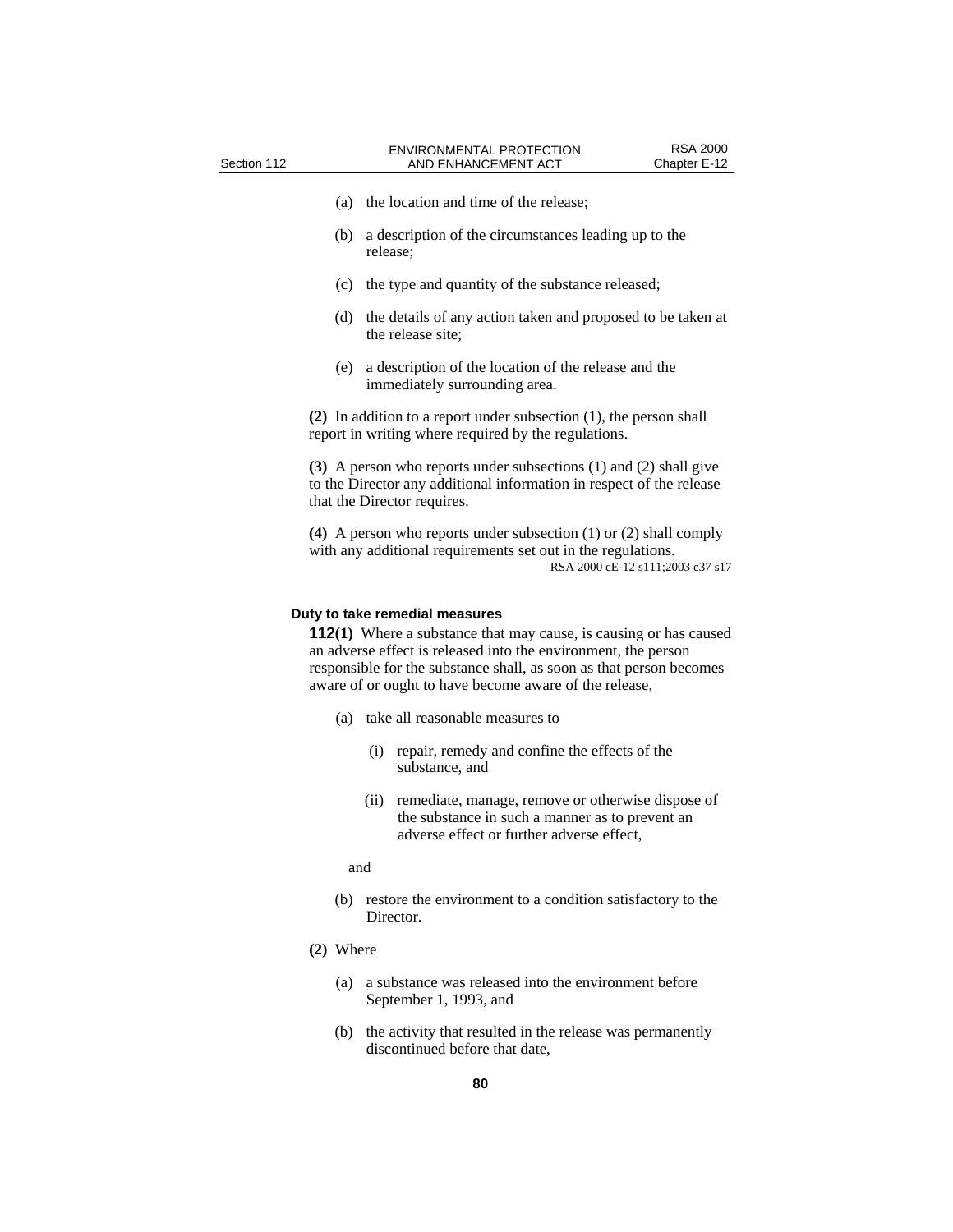the person responsible for the substance shall as soon as that person is aware that the substance may cause, is causing or has caused an adverse effect, take the actions specified in subsection (1). RSA 2000 cE-12 s112;2006 c15 s12

### **Environmental protection order for release**

**113(1)** Subject to subsection (2), where the Director is of the opinion that

- (a) a release of a substance into the environment may occur, is occurring or has occurred, and
- (b) the release may cause, is causing or has caused an adverse effect,

the Director may issue an environmental protection order to the person responsible for the substance.

**(2)** Where the release of the substance into the environment is or was expressly authorized by and is or was in compliance with an approval, code of practice or registration or the regulations, the Director may not issue an environmental protection order under subsection (1) unless in the Director's opinion the adverse effect was not reasonably foreseeable at the time the approval or registration was issued, the code of practice was adopted or the regulations were made, as the case may be.

**(3)** An environmental protection order may order the person to whom it is directed to take any measures that the Director considers necessary, including, but not limited to, any or all of the following:

- (a) investigate the situation;
- (b) take any action specified by the Director to prevent the release;
- (c) measure the rate of release or the ambient concentration, or both, of the substance;
- (d) minimize or remedy the effects of the substance on the environment;
- (e) restore the area affected by the release to a condition satisfactory to the Director;
- (f) monitor, measure, contain, remove, store, destroy or otherwise dispose of the substance, or lessen or prevent further releases of or control the rate of release of the substance into the environment;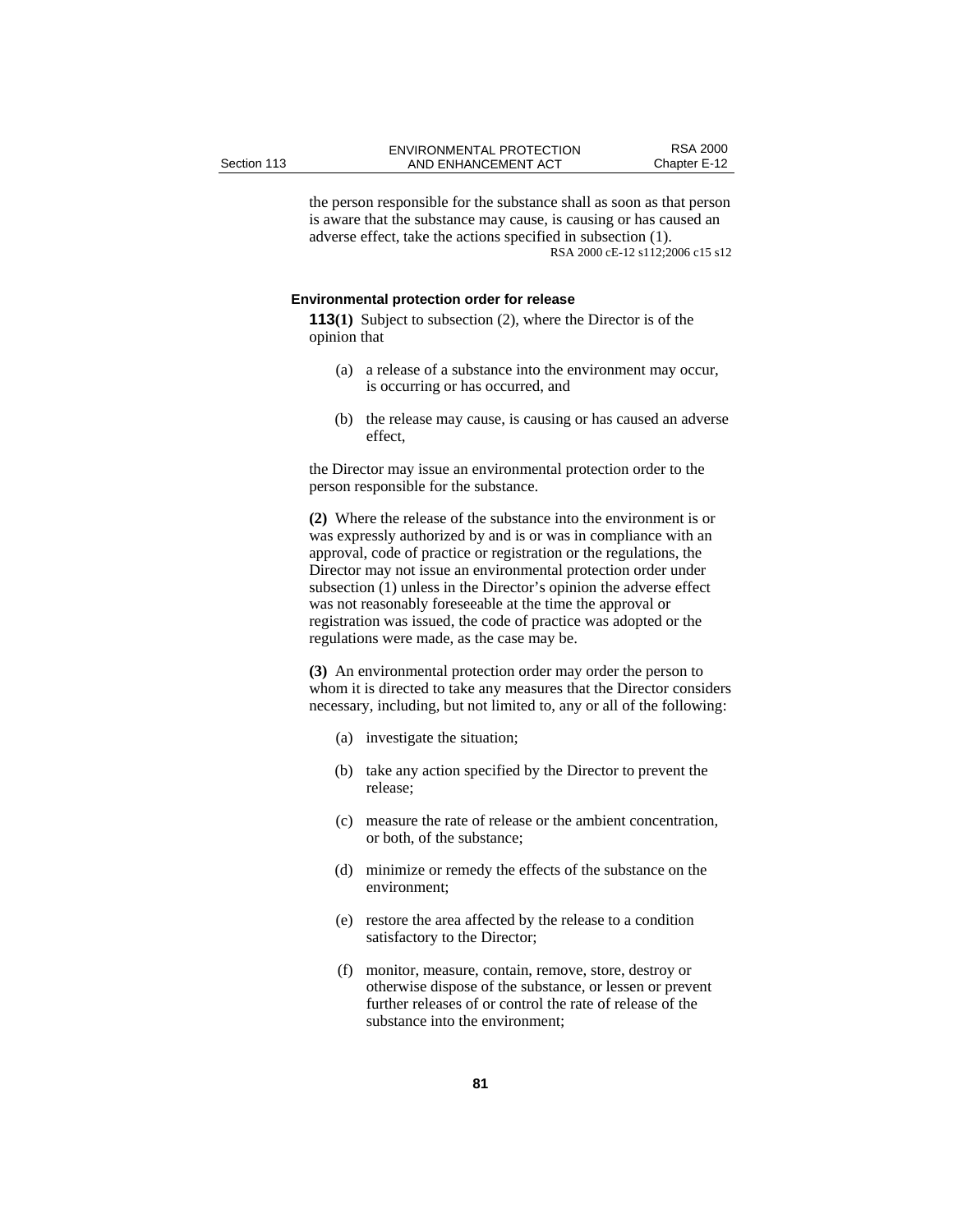| Section 114 |             |                                 | ENVIRONMENTAL PROTECTION<br>AND ENHANCEMENT ACT                                                                                                                                        | <b>RSA 2000</b><br>Chapter E-12 |
|-------------|-------------|---------------------------------|----------------------------------------------------------------------------------------------------------------------------------------------------------------------------------------|---------------------------------|
|             | (g)         |                                 | install, replace or alter any equipment or thing in order to<br>control or eliminate on an immediate and temporary basis<br>the release of the substance into the environment;         |                                 |
|             | (h)         | substance into the environment; | construct, improve, extend or enlarge the plant, structure<br>or thing if that is necessary to control or eliminate on an<br>immediate and temporary basis the release of the          |                                 |
|             | (i)         |                                 | report on any matter ordered to be done in accordance<br>with directions set out in the order.                                                                                         |                                 |
|             |             | September 1, 1993.              | (4) An environmental protection order may be issued under this<br>section in respect of a substance released before, on or after                                                       |                                 |
|             | $(5)$ Where |                                 |                                                                                                                                                                                        |                                 |
|             | (a)         | September 1, 1993, and          | a substance was released into the environment before                                                                                                                                   |                                 |
|             | (b)         | discontinued before that date,  | the activity that resulted in the release was permanently                                                                                                                              |                                 |
|             |             | occurred or is occurring.       | the Director may issue an environmental protection order to the<br>person responsible for the substance only if an adverse effect has<br>RSA 2000 cE-12 s113;2003 c37 s18;2006 c15 s13 |                                 |

## **Emergency environmental protection order**

**114(1)** Where an inspector, an investigator or the Director is of the opinion that

- (a) a release of a substance into the environment may occur, is occurring or has occurred, and
- (b) the release may cause, is causing or has caused an immediate and significant adverse effect,

the inspector, investigator or Director may issue an environmental protection order to the person responsible for the substance directing the performance of emergency measures that the inspector, investigator or Director considers necessary.

**(2)** Subsection (1) applies whether or not the release of the substance into the environment is or was expressly authorized by or is or was in compliance with an approval, a registration or the regulations.

1992 cE-13.3 s103;1996 c17 s55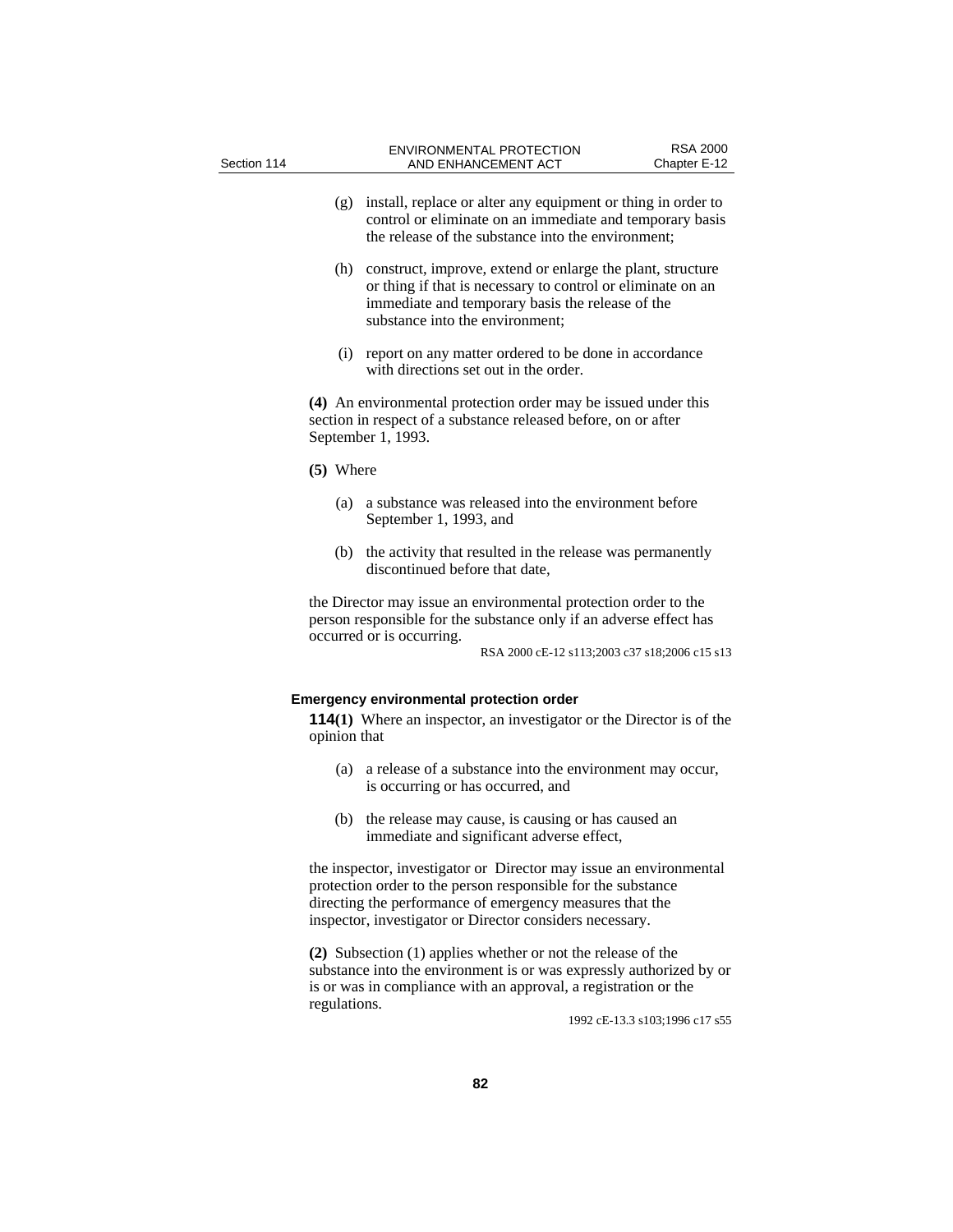# **Emergency measures and notification**

**115(1)** Where an inspector, an investigator or the Director is of the opinion that

- (a) a release of a substance into the environment may occur, is occurring or has occurred, and
- (b) the release may cause, is causing or has caused an immediate and significant adverse effect,

the inspector, investigator or Director may take any emergency measures that the inspector, investigator or Director considers necessary to protect human life or health or the environment.

**(2)** Subsection (1) applies whether or not the release of the substance into the environment is or was expressly authorized by and is or was in compliance with an approval, a code of practice, a registration or the regulations.

**(3)** The inspector, investigator or Director shall forthwith notify Alberta Public Safety Services, the local authority of the municipality in which the substance is located and the medical officer of health of the health unit or health region under the *Regional Health Authorities Act* in which the substance is located of the emergency measures taken under subsection (1). RSA 2000 cE-12 s115;2003 c37 s19

#### **Environmental protection orders re odour**

**116(1)** Where the Director is of the opinion that a substance or thing is causing or has caused an offensive odour, the Director may issue an environmental protection order to the person responsible for the substance or thing.

**(2)** Subsection (1) does not apply in respect of an offensive odour that results from an agricultural operation that is carried out in accordance with generally accepted practices for such an operation or in respect of which recommendations under Part 1 of the *Agricultural Operation Practices Act* indicate that the agricultural operation follows a generally accepted agricultural practice.

**(3)** An environmental protection order under this section may order the person to whom it is directed to take any or all of the following measures:

- (a) investigate the situation;
- (b) take any action specified by the Director to prevent the offensive odour;
- (c) minimize or remedy the effects of the offensive odour;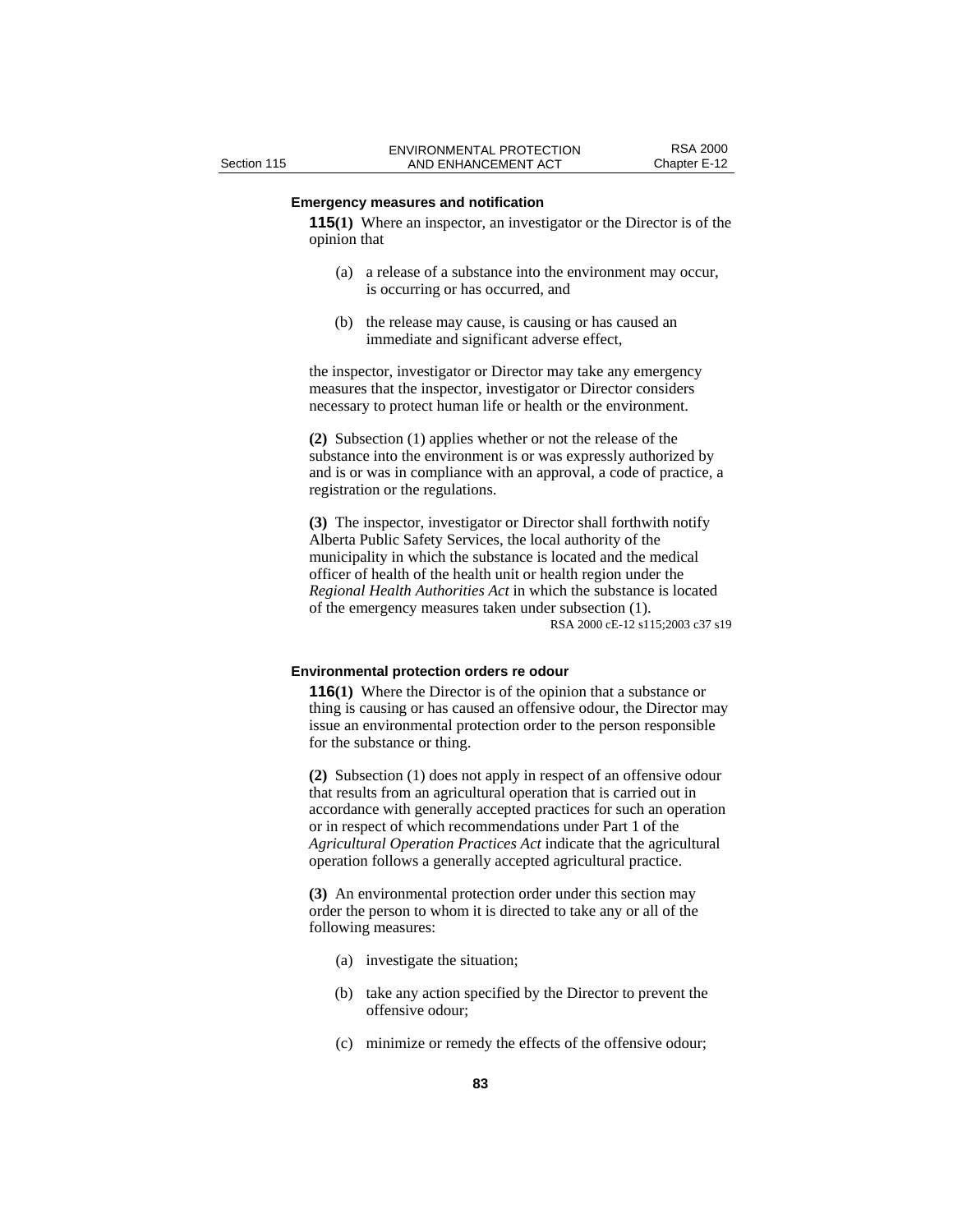| Section 117                                                                                                                                                                                               |       | AND ENHANCEMENT ACT                                                                                                                                                          | Chapter E-12                    |
|-----------------------------------------------------------------------------------------------------------------------------------------------------------------------------------------------------------|-------|------------------------------------------------------------------------------------------------------------------------------------------------------------------------------|---------------------------------|
| (d)                                                                                                                                                                                                       |       | monitor, measure, contain, remove, store, destroy or<br>otherwise dispose of the substance or thing causing the<br>offensive odour or lessen or prevent the offensive odour; |                                 |
| (e)                                                                                                                                                                                                       |       | install, replace or alter any equipment or thing in order to<br>control or eliminate the offensive odour;                                                                    |                                 |
| (f)                                                                                                                                                                                                       |       | construct, improve, extend or enlarge a plant, structure or<br>thing if that is necessary to control or eliminate the<br>offensive odour;                                    |                                 |
| (g)                                                                                                                                                                                                       |       | take any other action the Director considers to be<br>necessary;                                                                                                             |                                 |
| (h)                                                                                                                                                                                                       |       | report on any matter ordered to be done in accordance<br>with directions set out in the order.                                                                               | RSA 2000 cE-12 s116;2001 c16 s6 |
|                                                                                                                                                                                                           |       | <b>Remediation certificates</b><br><b>117(1)</b> The Director or an inspector may issue a remediation<br>certificate in respect of land where                                |                                 |
| (a)                                                                                                                                                                                                       |       | a release of a substance into the environment has<br>occurred,                                                                                                               |                                 |
| (b)                                                                                                                                                                                                       |       | the release has caused, is causing or has the potential to<br>cause an adverse effect, and                                                                                   |                                 |
| (c)                                                                                                                                                                                                       | with  | remediation of the land has been carried out in accordance                                                                                                                   |                                 |
|                                                                                                                                                                                                           |       | (i) the terms and conditions of any applicable approval,                                                                                                                     |                                 |
|                                                                                                                                                                                                           | (ii)  | the terms and conditions of an environmental<br>protection order made in respect of the release,                                                                             |                                 |
|                                                                                                                                                                                                           | (iii) | the directions of an inspector or the Director, or                                                                                                                           |                                 |
|                                                                                                                                                                                                           | (iv)  | this Act.                                                                                                                                                                    |                                 |
|                                                                                                                                                                                                           |       | (2) Repealed 2006 c15 s14.                                                                                                                                                   |                                 |
|                                                                                                                                                                                                           |       | (3) An application for a remediation certificate must be made to<br>the Director or an inspector in a form and manner acceptable to the<br>Director or inspector.            |                                 |
| (3.1) The Director or an inspector may refuse to accept an<br>application for a remediation certificate if, in the Director's or<br>inspector's opinion, the application is not complete or not accurate. |       |                                                                                                                                                                              |                                 |

ENVIRONMENTAL PROTECTION FINAL RSA 2000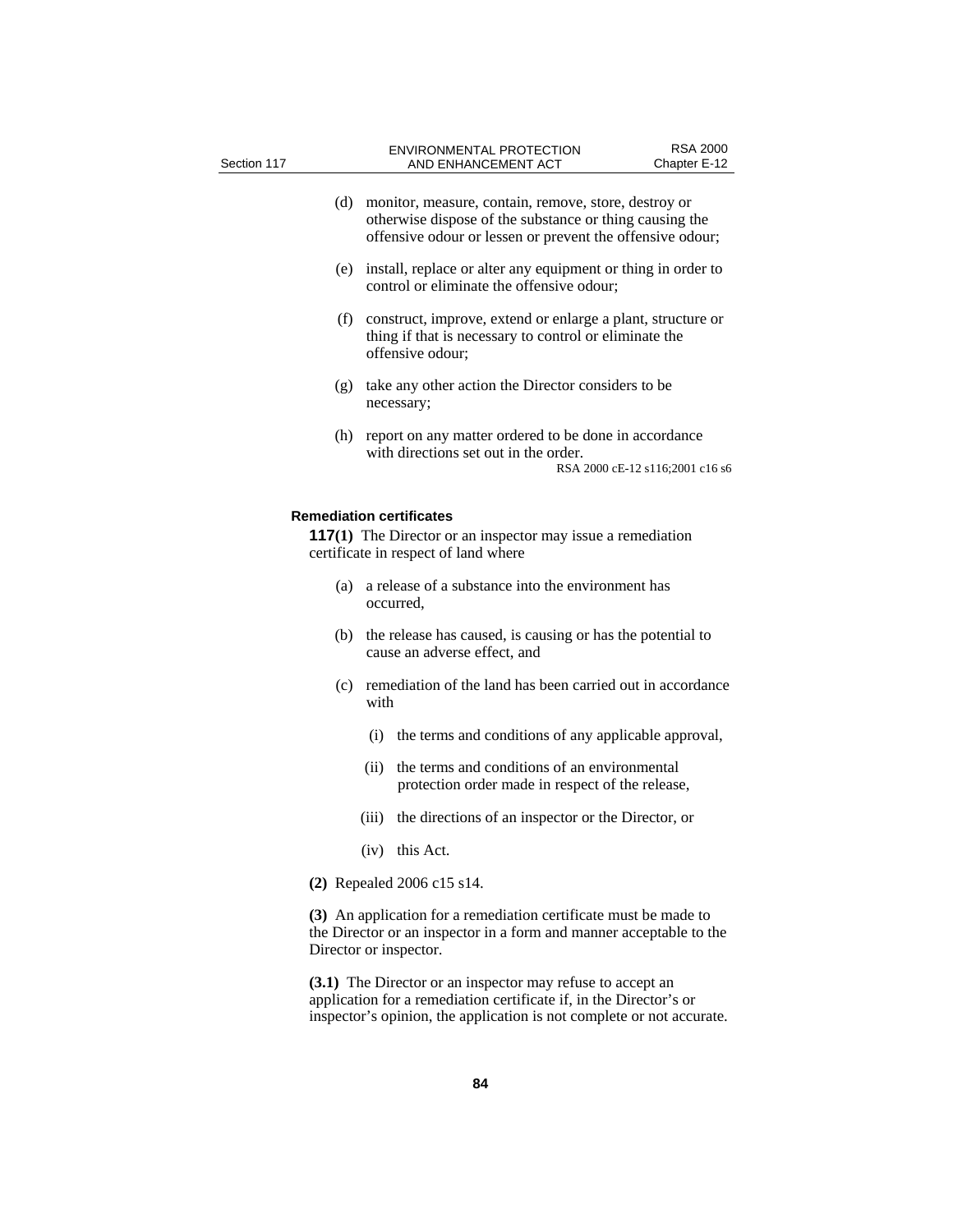**(3.2)** The Director or an inspector may refuse to issue a remediation certificate where the applicant is indebted to the Government.

**(4)** The Director or an inspector may issue or refuse to issue a remediation certificate, and may issue the remediation certificate subject to any terms and conditions the Director or inspector considers appropriate.

- **(5)** The Director or an inspector may
	- (a) amend a term or condition of, add a term or condition to or delete a term or condition from a remediation certificate if the Director or inspector considers it appropriate to do so,
	- (b) cancel a remediation certificate issued in error,
	- (c) correct an error in a remediation certificate, or
	- (d) cancel a remediation certificate if any of the terms or conditions in the remediation certificate have not been complied with.

RSA 2000 cE-12 s117;2006 c15 s14

### **Effect of remediation certificate**

**118** Where a remediation certificate is issued, no environmental protection order requiring the doing of further work in respect of the same release of the same substance may be issued under this Act after the date prescribed or determined for the purposes of this section in accordance with the regulations.

1996 c17 s30

#### **Reclamation certificate unaffected**

**119** The issuing of a remediation certificate does not affect any person's obligation to obtain a reclamation certificate under this Act.

1996 c17 s30

### **Regulations**

**120** The Lieutenant Governor in Council may make regulations

- (a) respecting the procedure for the submission of applications for remediation certificates and the plans, specifications and other information that must accompany applications;
- (b) respecting the manner in which remediation is to be carried out;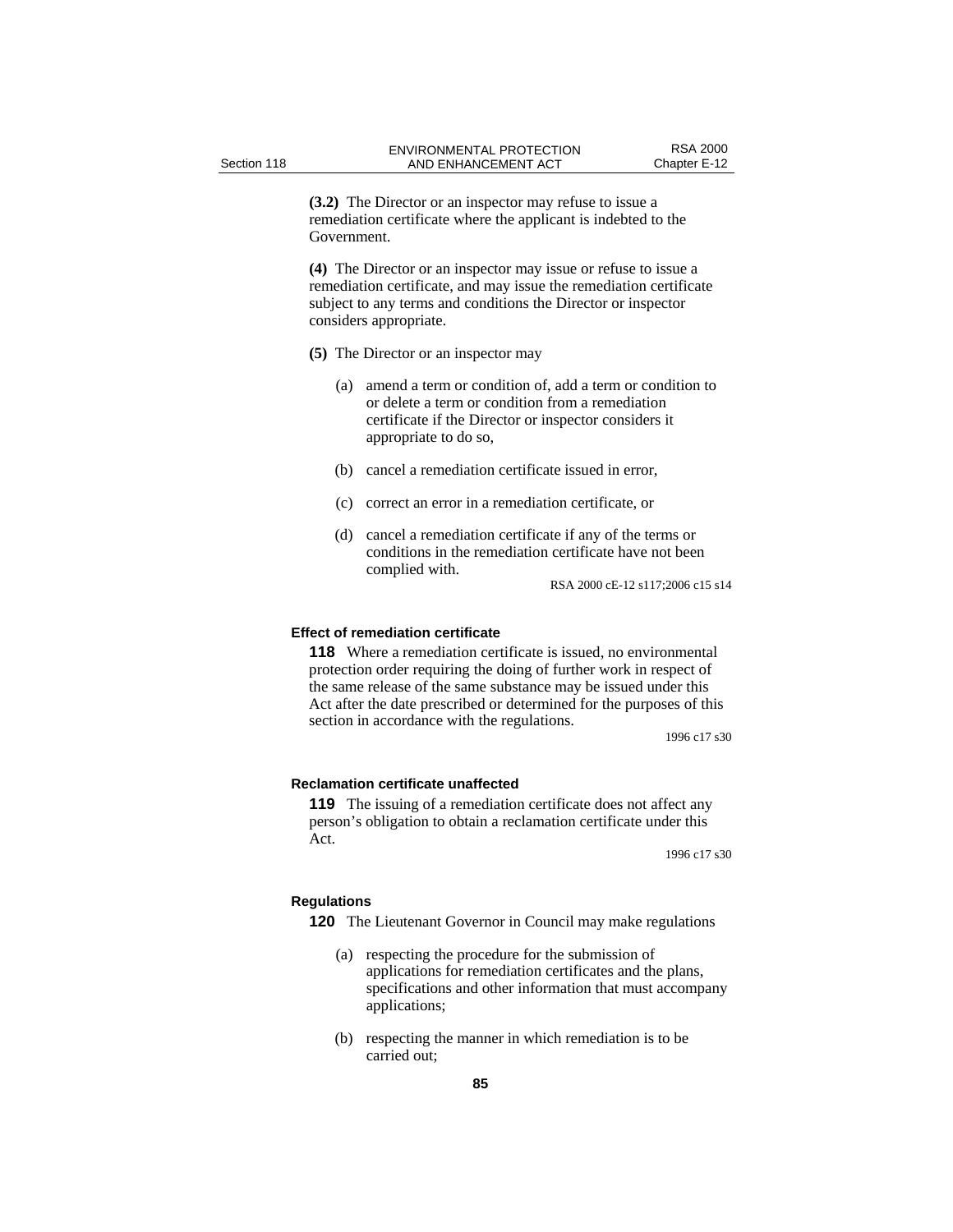| Section 121 |     | <b>ENVIRONMENTAL PROTECTION</b><br>AND ENHANCEMENT ACT                                                                                                                                                             | <b>RSA 2000</b><br>Chapter E-12  |
|-------------|-----|--------------------------------------------------------------------------------------------------------------------------------------------------------------------------------------------------------------------|----------------------------------|
|             | (c) | respecting the establishment of standards or criteria to be<br>used to determine whether remediation has been<br>completed in a satisfactory manner;                                                               |                                  |
|             | (d) | respecting the provision to the Director or an inspector of<br>information and reports relating to the remediation;                                                                                                |                                  |
|             | (e) | prescribing dates or the manner of determining dates for<br>the purposes of section 118, generally or in respect of<br>different classes of land or releases of substances;                                        |                                  |
|             | (f) | respecting terms and conditions that may be contained in<br>remediation certificates;                                                                                                                              |                                  |
|             | (g) | respecting the giving of notices for the purposes of section<br>117.                                                                                                                                               | RSA 2000 cE-12 s120;2006 c15 s15 |
|             |     | <b>Ministerial regulations</b><br><b>121</b> The Minister may make regulations                                                                                                                                     |                                  |
|             | (a) | classifying releases for the purposes of this Division and<br>exempting any release or any class of release from the<br>application of this Division, and attaching terms and<br>conditions to any such exemption; |                                  |
|             | (b) | respecting the making of a report under section 111 and its                                                                                                                                                        |                                  |

(b) respecting the making of a report under section 111 and its contents and providing for the waiver of a requirement to make a report under section 111(2) where in the opinion of the Director no adverse effect is likely to occur as a result of the release or the adverse effect caused by the release has been adequately controlled. RSA 2000 cE-12 s121;2003 c37 s20

### **Lieutenant Governor in Council regulations**

**122(1)** The Lieutenant Governor in Council may make regulations

- (a) regulating and prohibiting the removal or rendering ineffective of any device, procedure or thing that reduces or prevents or is intended to reduce or prevent the release of any substance and that is attached or connected to or forms part of any thing;
- (b) respecting the measures, including levels of remedial requirements, that may be required in an environmental protection order for the purposes of section 113(3)(e), including the incorporation or adoption for that purpose of documents that set out restoration guidelines;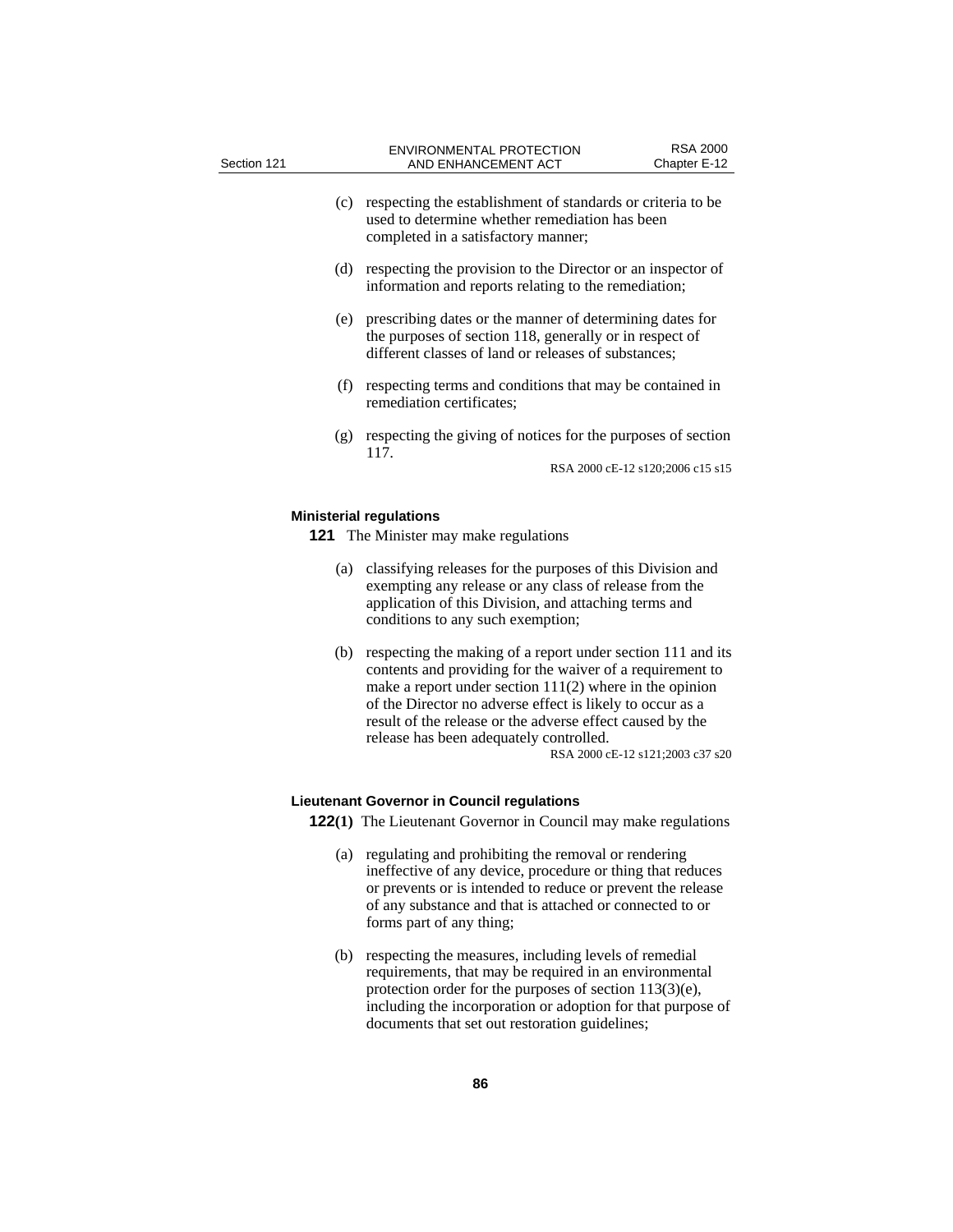| Section 122 | <b>ENVIRONMENTAL PROTECTION</b><br>AND ENHANCEMENT ACT                                                                                                                                                             | <b>RSA 2000</b><br>Chapter E-12 |
|-------------|--------------------------------------------------------------------------------------------------------------------------------------------------------------------------------------------------------------------|---------------------------------|
|             | (c) regulating the quantity and purity of water to be applied to<br>land for the purpose of irrigation or watering of plant life<br>if the water so applied may directly or indirectly cause an<br>adverse effect; |                                 |
| (d)         | regulating or prohibiting any use of land or any action in<br>respect of land as a result of which any substance is<br>released on or under any land, including land                                               |                                 |
|             | adjacent to or underlying a watercourse, or<br>(i)                                                                                                                                                                 |                                 |
|             | adjacent to or overlying an aquifer;<br>(ii)                                                                                                                                                                       |                                 |
| (e)         | prescribing the concentration, including the maximum<br>concentration, of a substance that may be released into the<br>environment;                                                                                |                                 |
| (f)         | prescribing the amount, including the maximum amount,<br>of a substance that may be released into the environment;                                                                                                 |                                 |
| (g)         | prescribing the level, including the maximum level, of a<br>substance that may be released into the environment;                                                                                                   |                                 |
| (h)         | prescribing the rate, including the maximum rate, at which<br>a substance may be released into the environment;                                                                                                    |                                 |
| (i)         | respecting the method or type of method or instrument for<br>measuring or determining                                                                                                                              |                                 |
|             | (i) the concentration of a substance released into the<br>environment,                                                                                                                                             |                                 |
|             | (ii)<br>the weight of a substance released into the<br>environment,                                                                                                                                                |                                 |
|             | the rate of release of a substance into the<br>(iii)<br>environment, and                                                                                                                                           |                                 |
|             | (iv) visible emissions;                                                                                                                                                                                            |                                 |
|             | (j) prescribing the point at which a measurement pursuant to<br>the regulations is to take place;                                                                                                                  |                                 |
| (k)         | prescribing the maximum visible emissions permitted to<br>be released;                                                                                                                                             |                                 |
| (1)         | establishing a program for the certification of visible<br>emission readers, including regulations respecting                                                                                                      |                                 |
|             | the manner in which visible emission readers are<br>(i)<br>taught and certified,                                                                                                                                   |                                 |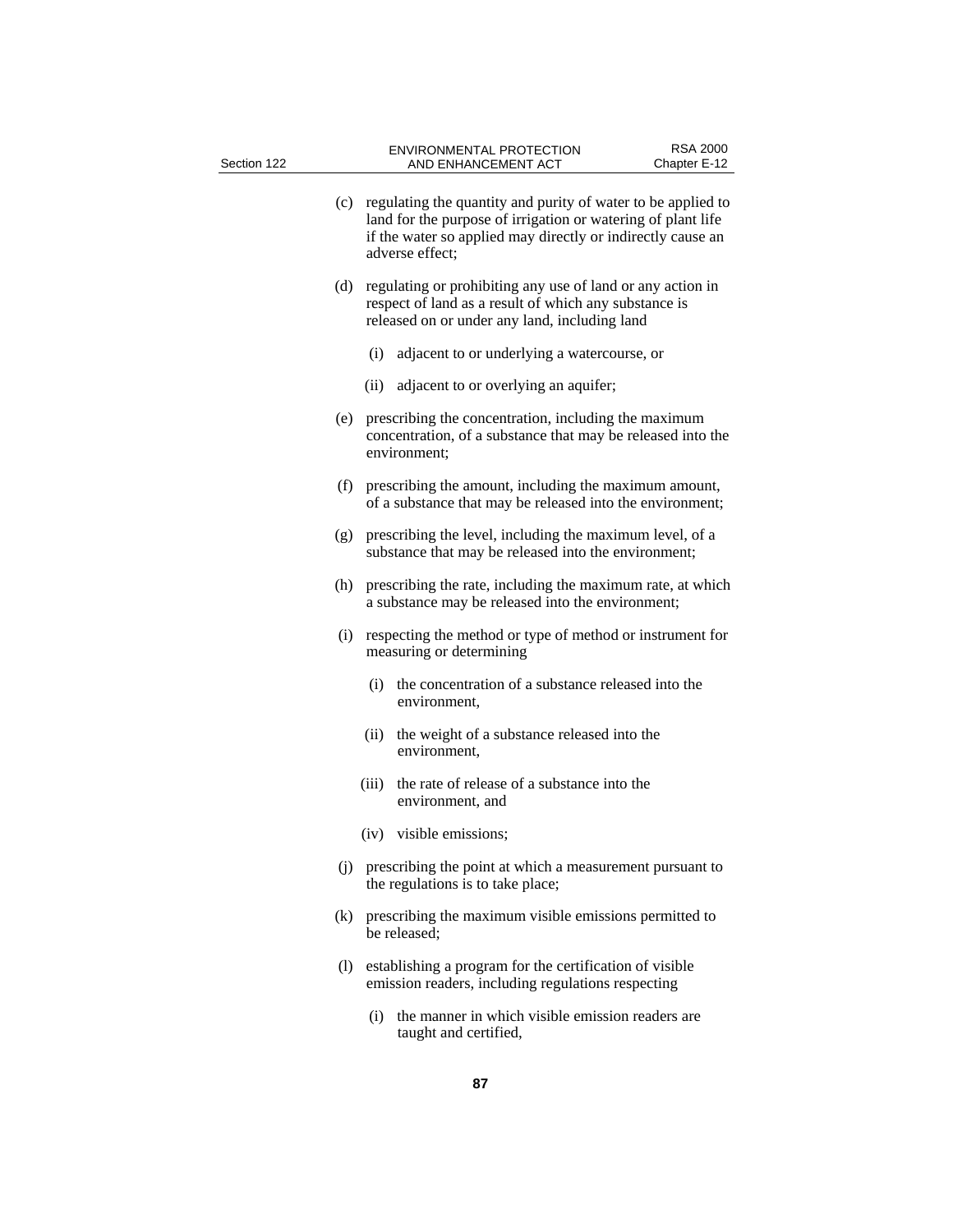- (ii) the issuing, suspension and cancellation of certificates of qualification, and
- (iii) the regulation of the activities of visible emission readers;
- (m) generally, for the protection of the environment and the regulation of sources of substances.

**(2)** Before regulations are made under subsection (1)(e), (f), (g), (h) or (k), the Minister shall engage in any public consultation with respect to the proposed regulations that the Minister considers appropriate.

1992 cE-13.3 s107;1995 c23 s11

# **Division 2 Contaminated Sites**

### **Application**

**123** This Division applies regardless of when a substance became present in, on or under the contaminated site.

1992 cE-13.3 s108

### **Non-recoverable costs**

**124** The Minister may establish programs and other measures the Minister considers necessary to pay for the costs of restoring and securing contaminated sites and the environment affected by contaminated sites in circumstances where a person responsible for the contaminated site cannot be identified or is unable to pay for the costs.

1992 cE-13.3 s109

#### **Designation of contaminated sites**

**125(1)** Where the Director is of the opinion that a substance that may cause, is causing or has caused a significant adverse effect is present in an area of the environment, the Director may designate an area of the environment as a contaminated site.

**(2)** Subsection (1) applies notwithstanding that any or all of the following may apply:

- (a) a reclamation certificate or remediation certificate has been issued in respect of the contaminated site;
- (b) an administrative or enforcement remedy has been pursued under this Act or under any other law in respect of the contaminated site;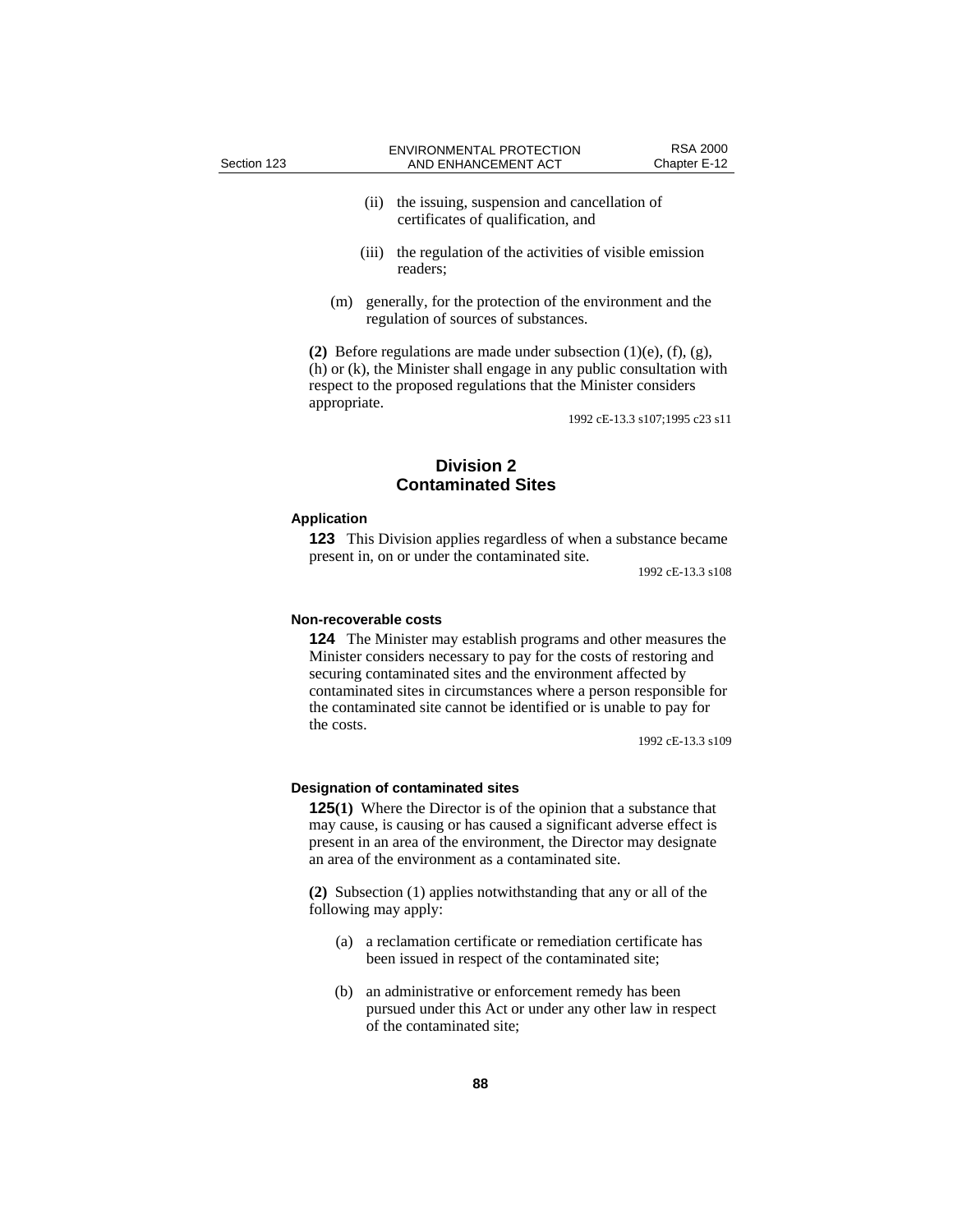| Section 126 |     |       | <b>ENVIRONMENTAL PROTECTION</b><br>AND ENHANCEMENT ACT                                                                                             | <b>RSA 2000</b><br>Chapter E-12 |
|-------------|-----|-------|----------------------------------------------------------------------------------------------------------------------------------------------------|---------------------------------|
|             | (c) |       | the substance was released in accordance with this Act or<br>any other law;                                                                        |                                 |
|             | (d) | Act;  | the release of the substance was not prohibited under this                                                                                         |                                 |
|             | (e) |       | the substance originated from a source other than the<br>contaminated site.                                                                        |                                 |
|             |     |       | (3) The Director may cancel a designation of a contaminated site.                                                                                  | 1992 cE-13.3 s110;1996 c17 s31  |
|             |     |       | Notice of designation<br><b>126</b> The Director shall                                                                                             |                                 |
|             | (a) |       | give notice of the Director's decision to designate an area<br>of the environment as a contaminated site to                                        |                                 |
|             |     | (i)   | the owner of the contaminated site,                                                                                                                |                                 |
|             |     | (ii)  | any of the other persons responsible for the<br>contaminated site that the Director considers<br>appropriate, and                                  |                                 |
|             |     | (iii) | the local authority of the municipality in which the<br>contaminated site is located,                                                              |                                 |
|             | and |       |                                                                                                                                                    |                                 |
|             | (b) |       | provide notice of the Director's decision to designate an<br>area of the environment as a contaminated site in<br>accordance with the regulations. | 1992 cE-13.3 s111;1994 c15 s39  |

# **Statement of concern**

**127(1)** Any person who is directly affected by a designation of a contaminated site may submit to the Director a statement of concern setting out that person's concerns regarding the designation of the contaminated site and that person's recommendations on any remedial measures that should be taken with respect to the contaminated site.

- **(2)** A statement of concern must be submitted
	- (a) within 30 days after receipt of the notice under section 126(a) or the last provision of the notice under section 126(b), or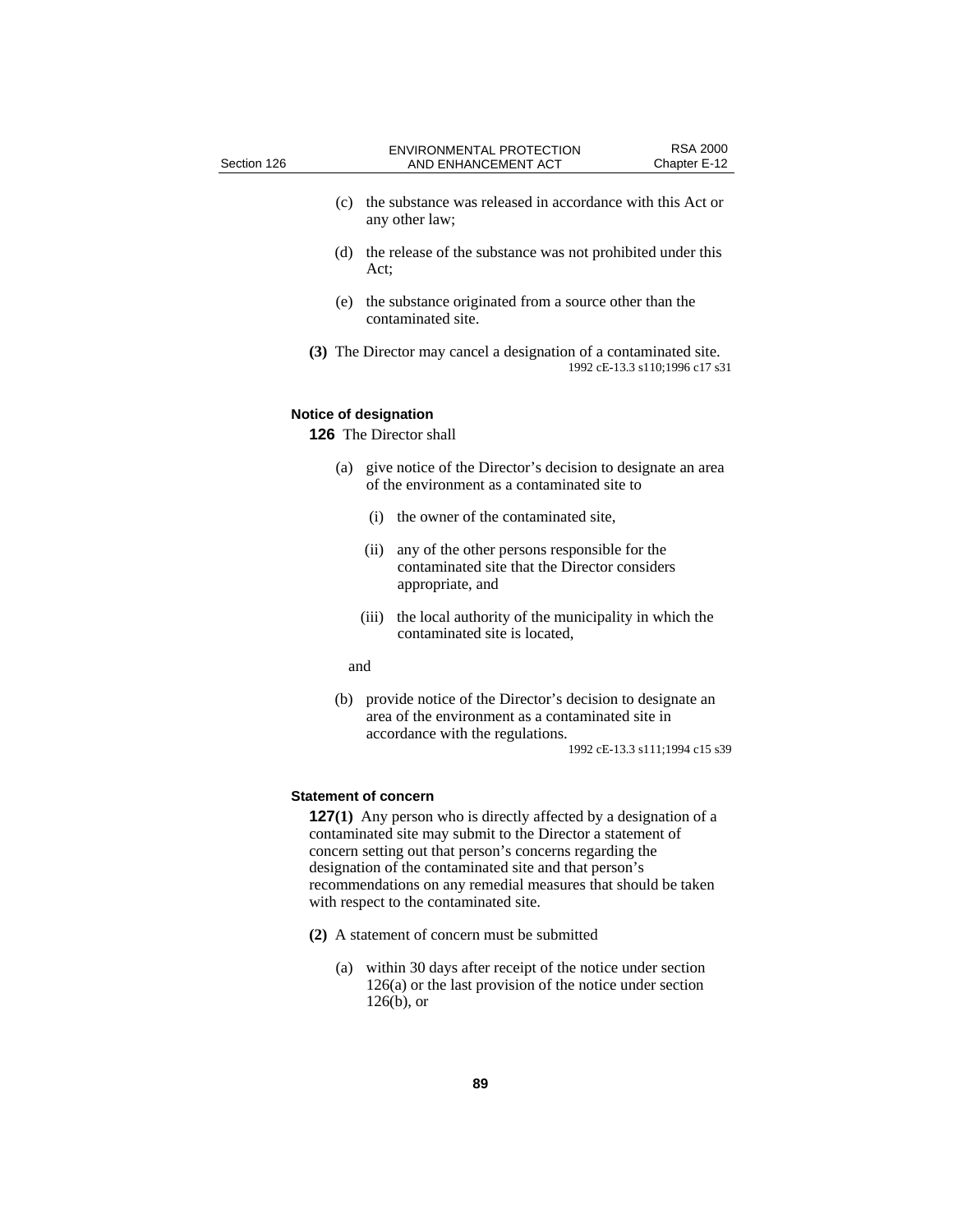(b) within any longer period allowed by the Director in the notice.

1992 cE-13.3 s112;1994 c15 s40

### **Remedial action plans and agreements**

**128(1)** A person responsible for the contaminated site may

- (a) prepare for the approval of the Director a remedial action plan in respect of the contaminated site, and
- (b) enter into an agreement with the Director, with other persons responsible for the contaminated site, or with both the Director and other persons responsible, providing for the remedial action to be taken in respect of the contaminated site and providing for the apportionment of the costs of taking that action.

**(2)** An agreement under subsection (1)(b) to which the Director is not a party is not valid unless it is approved by the Director.

**(3)** Where an agreement made under subsection (1)(b) is carried out in accordance with its terms, the Director may not issue an environmental protection order under section 129 to any of the persons responsible for the contaminated site who are parties to the agreement in respect of any matter that is provided for in the agreement.

1992 cE-13.3 s113

### **Environmental protection order re contaminated site**

**129(1)** Where the Director designates a contaminated site, the Director may issue an environmental protection order to a person responsible for the contaminated site.

**(2)** In deciding whether to issue an environmental protection order under subsection (1) to a particular person responsible for the contaminated site, the Director shall give consideration to the following, where the information is available:

- (a) when the substance became present in, on or under the site;
- (b) in the case of an owner or previous owner of the site,
	- (i) whether the substance was present in, on or under the site at the time that person became an owner;
	- (ii) whether the person knew or ought reasonably to have known that the substance was present in, on or under the site at the time that person became an owner;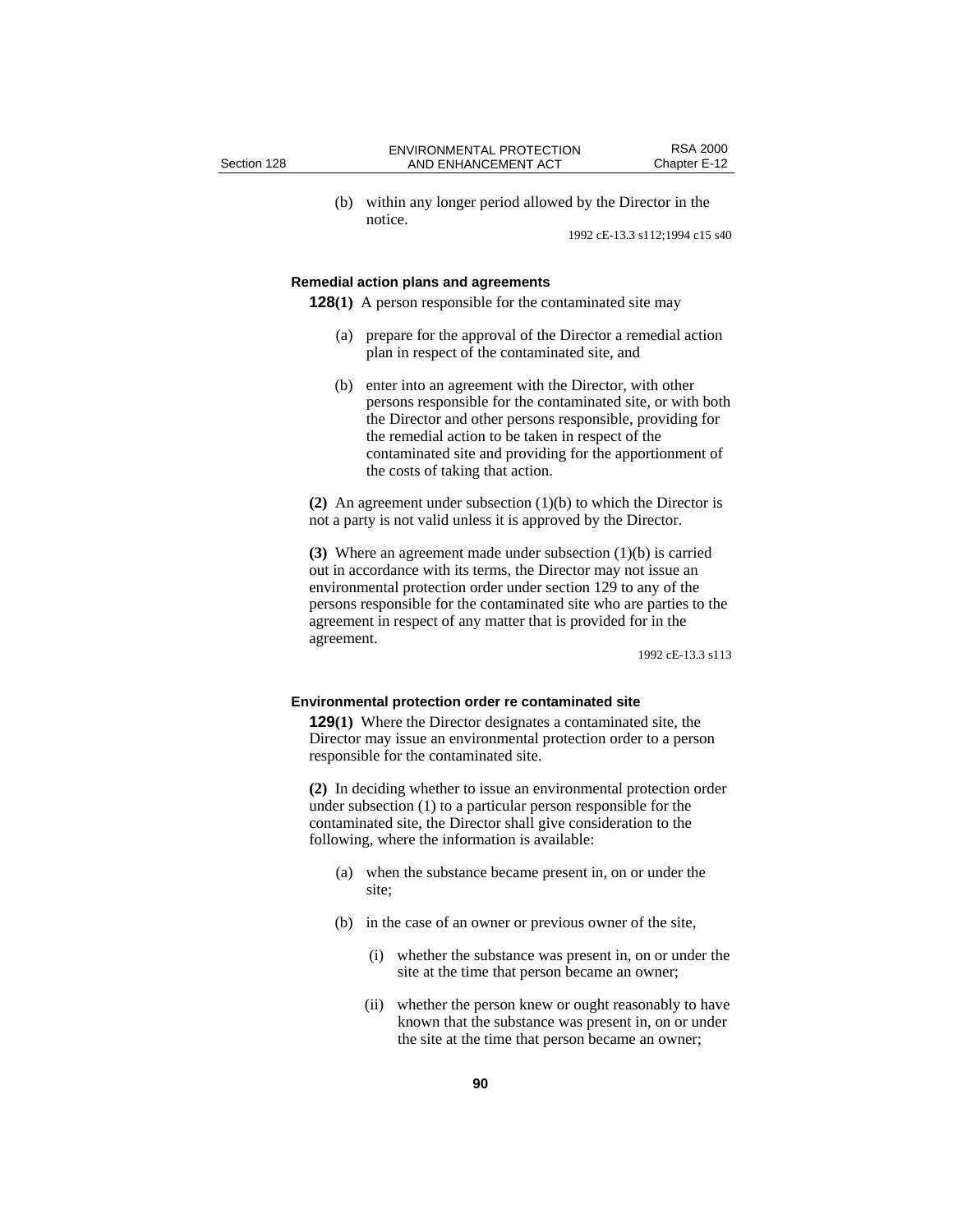| Section 129 |       | <b>ENVIRONMENTAL PROTECTION</b><br>AND ENHANCEMENT ACT                                                                                                                                                                                                                                                                                                                 | <b>RSA 2000</b><br>Chapter E-12 |
|-------------|-------|------------------------------------------------------------------------------------------------------------------------------------------------------------------------------------------------------------------------------------------------------------------------------------------------------------------------------------------------------------------------|---------------------------------|
|             | (iii) | whether the presence of the substance in, on or under<br>the site ought to have been discovered by the owner<br>had the owner exercised due diligence in ascertaining<br>the presence of the substance before the owner<br>became an owner, and whether the owner exercised<br>such due diligence;                                                                     |                                 |
|             | (iv)  | whether the presence of the substance in, on or under<br>the site was caused solely by the act or omission of<br>another person, other than an employee, agent or<br>person with whom the owner or previous owner has<br>or had a contractual relationship;                                                                                                            |                                 |
|             | (v)   | the price the owner paid for the site and the<br>relationship between that price and the fair market<br>value of the site had the substance not been present<br>in, on or under it;                                                                                                                                                                                    |                                 |
|             |       | (c) in the case of a previous owner, whether that owner<br>disposed of the owner's interest in the site without<br>disclosing the presence of the substance in, on or under<br>the site to the person who acquired the interest;                                                                                                                                       |                                 |
| (d)         |       | whether the person took all reasonable care to prevent the<br>presence of the substance in, on or under the site;                                                                                                                                                                                                                                                      |                                 |
| (e)         |       | whether a person dealing with the substance followed<br>accepted industry standards and practice in effect at the<br>time or complied with the requirements of applicable<br>enactments in effect at the time;                                                                                                                                                         |                                 |
|             |       | (f) whether the person contributed to further accumulation or<br>the continued release of the substance on becoming aware<br>of the presence of the substance in, on or under the site;                                                                                                                                                                                |                                 |
| (g)         |       | what steps the person took to deal with the site on<br>becoming aware of the presence of the substance in, on or<br>under the site;                                                                                                                                                                                                                                    |                                 |
| (h)         |       | any other criteria the Director considers to be relevant.                                                                                                                                                                                                                                                                                                              |                                 |
|             |       | (3) In issuing an environmental protection order under subsection<br>(1), the Director shall give consideration to whether the<br>Government has assumed responsibility for part of the costs of<br>restoring and securing the contaminated site and the environment<br>affected by the contaminated site pursuant to a program or other<br>measure under section 124. |                                 |
| may         |       | (4) An environmental protection order made under subsection (1)                                                                                                                                                                                                                                                                                                        |                                 |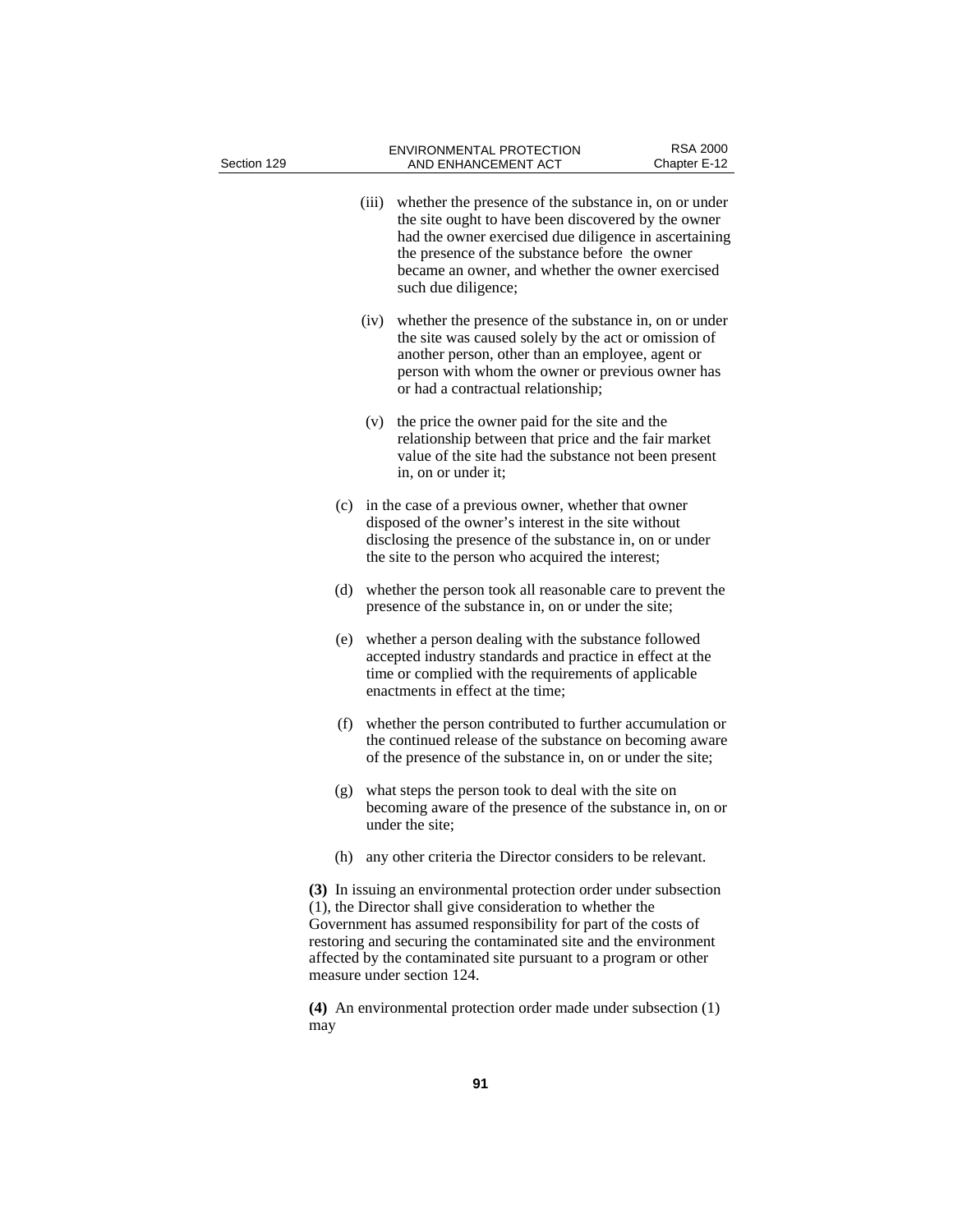- (a) require the person to whom the order is directed to take any measures that the Director considers are necessary to restore or secure the contaminated site and the environment affected by the contaminated site, including, but not limited to, any or all of the measures specified in section 113,
- (b) contain provisions providing for the apportionment of the cost of doing any of the work or carrying out any of the measures referred to in clause (a), and
- (c) in accordance with the regulations, regulate or prohibit the use of the contaminated site or the use of any product that comes from the contaminated site.

1992 cE-13.3 s114;1994 c15 s41

### **Notice of environmental protection order**

**130** In addition to serving an environmental protection order issued under section 129 on the person to whom it is directed, the Director shall

- (a) give notice of the issuance of the order to the local authority of the municipality in which the contaminated site is located, and
- (b) provide notice of the issuance of the order in accordance with the regulations.

1992 cE-13.3 s115

## **Compensation**

**131** The Minister may

- (a) in accordance with any applicable regulations, or
- (b) in the absence of any applicable regulations, in the manner and amount the Minister considers appropriate

pay compensation to any person who suffers loss or damage as a direct result of the application of this Division.

1992 cE-13.3 s116

### **Ministerial regulations**

**132** The Minister may make regulations regulating and prohibiting the use of a contaminated site or the use of any product that comes from a contaminated site.

1992 cE-13.3 s117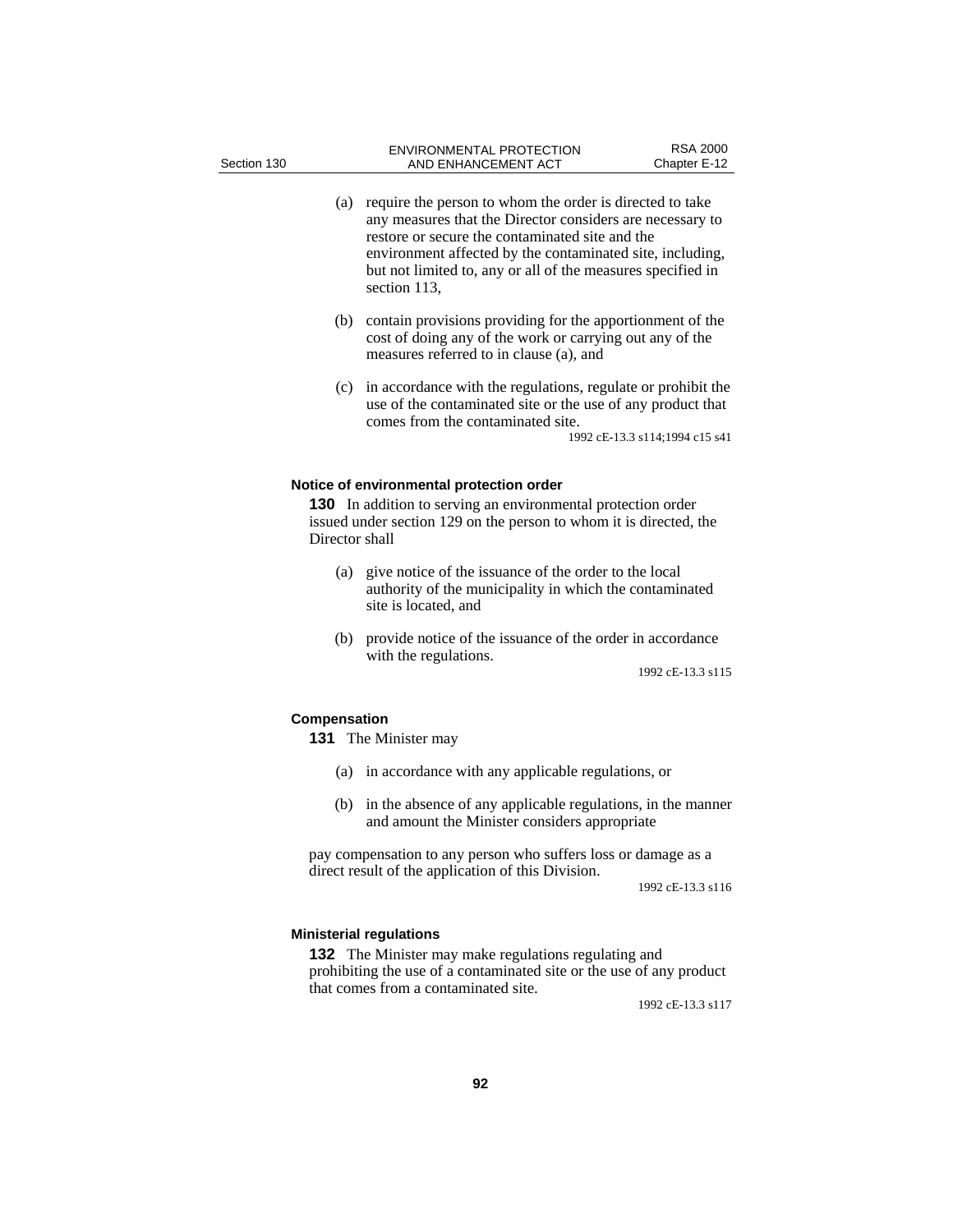# **Lieutenant Governor in Council regulations**

**133** The Lieutenant Governor in Council may make regulations

- (a) authorizing the payment of compensation by the Government for the purposes of section 131, including regulations respecting
	- (i) the circumstances under which compensation will be paid, and
	- (ii) the manner in which a claim for compensation is assessed and made and the determination of the amount payable;
- (b) respecting the manner in which notice is to be provided under sections 126(b) and 130(b).

1992 cE-13.3 s118

# **Part 6 Conservation and Reclamation**

### **Definitions**

**134** In this Part,

- (a) "expropriation board" means the board, person or other body having the power to order termination of a right of entry order as to the whole or part of the land affected by the order;
- (b) "operator" means
	- (i) an approval or registration holder who carries on or has carried on an activity on or in respect of specified land pursuant to an approval or registration,
	- (ii) any person who carries on or has carried on an activity on or in respect of specified land other than pursuant to an approval or registration,
	- (iii) the holder of a licence, approval or permit issued by the Energy Resources Conservation Board or the Alberta Utilities Commission for purposes related to the carrying on of an activity on or in respect of specified land,
	- (iv) a working interest participant in
		- (A) a well,
		- (B) a mine,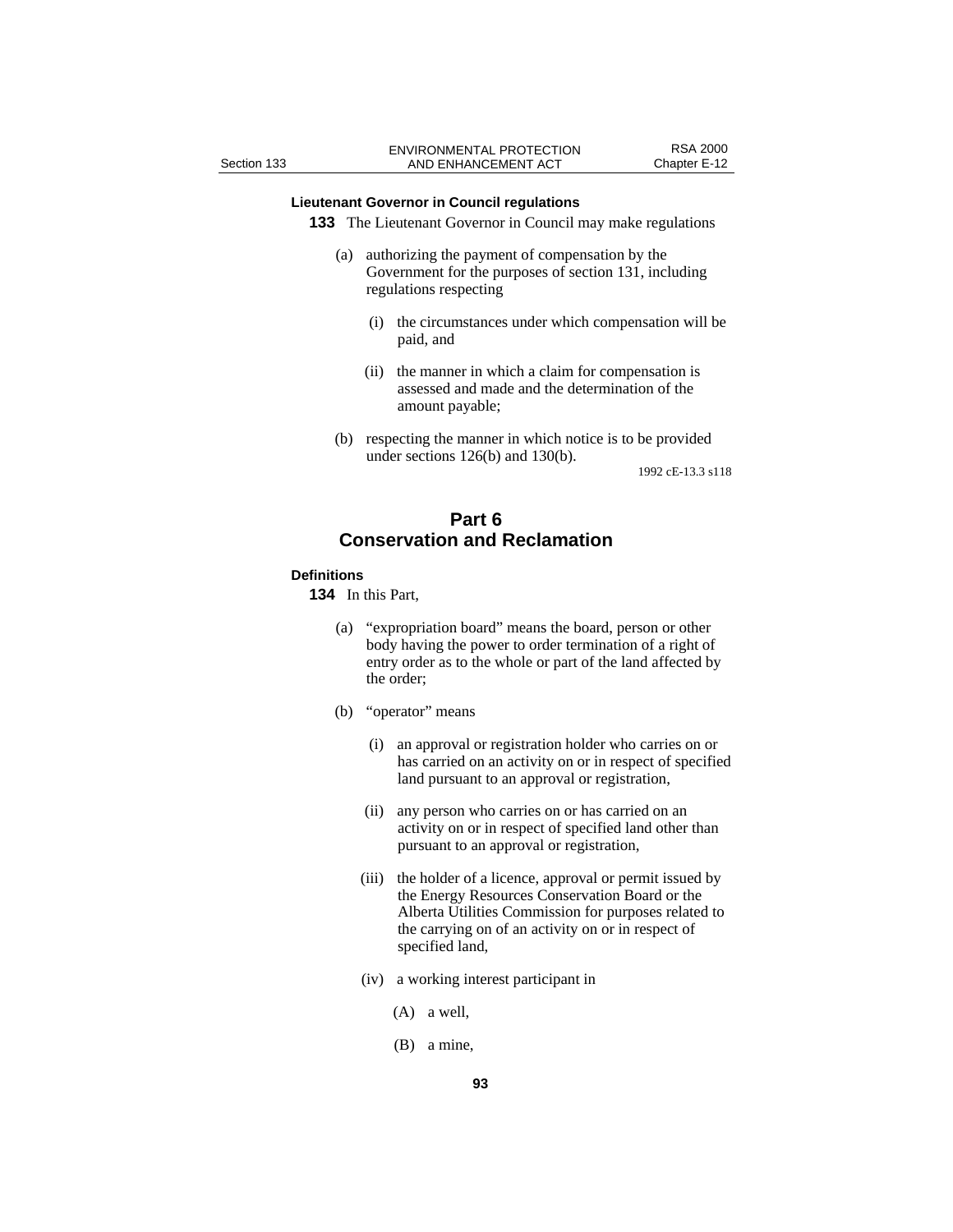| Section 134 |       | <b>ENVIRONMENTAL PROTECTION</b><br>AND ENHANCEMENT ACT                                                                                                                                                                                                                                                                                                                                                        | <b>RSA 2000</b><br>Chapter E-12 |
|-------------|-------|---------------------------------------------------------------------------------------------------------------------------------------------------------------------------------------------------------------------------------------------------------------------------------------------------------------------------------------------------------------------------------------------------------------|---------------------------------|
|             |       | (C)<br>a coal processing plant,                                                                                                                                                                                                                                                                                                                                                                               |                                 |
|             |       | (D)<br>an oil sands processing plant, or                                                                                                                                                                                                                                                                                                                                                                      |                                 |
|             |       | (E)<br>a plant or facility that is subject to the Large<br>Facility Liability Management Program<br>administered by the Energy Resources<br><b>Conservation Board</b>                                                                                                                                                                                                                                         |                                 |
|             |       | on, in or under specified land,                                                                                                                                                                                                                                                                                                                                                                               |                                 |
|             | (v)   | the holder of a surface lease for purposes related to<br>the carrying on of an activity on or in respect of<br>specified land,                                                                                                                                                                                                                                                                                |                                 |
|             | (vi)  | a successor, assignee, executor, administrator,<br>receiver, receiver-manager or trustee of a person<br>referred to in any of subclauses (i) to (v), and                                                                                                                                                                                                                                                      |                                 |
|             | (vii) | a person who acts as principal or agent of a person<br>referred to in any of subclauses (i) to (vi);                                                                                                                                                                                                                                                                                                          |                                 |
|             |       | (c) "reclamation certificate" means a reclamation certificate<br>issued under this Part;                                                                                                                                                                                                                                                                                                                      |                                 |
| (d)         |       | "reclamation inquiry" means a reclamation inquiry<br>conducted under this Part;                                                                                                                                                                                                                                                                                                                               |                                 |
|             |       | (e) "right of entry order" means                                                                                                                                                                                                                                                                                                                                                                              |                                 |
|             | (i)   | an order granting right of entry that is made                                                                                                                                                                                                                                                                                                                                                                 |                                 |
|             |       | by the Surface Rights Board under the Surface<br>(A)<br>Rights Act,                                                                                                                                                                                                                                                                                                                                           |                                 |
|             |       | (B)<br>under a former Act within the meaning of that<br>term in the Surface Rights Act, or                                                                                                                                                                                                                                                                                                                    |                                 |
|             |       | by a body that is empowered to grant a right of<br>(C)<br>entry under the Metis Settlements Act in respect<br>of land that is located in a settlement area;                                                                                                                                                                                                                                                   |                                 |
|             | (ii)  | an order for the expropriation of land or an interest in<br>land required for the purposes of a pipeline or<br>transmission line that is made by the Surface Rights<br>Board or the Alberta Utilities Commission or a<br>predecessor of either of them or by a body that is<br>empowered to make such an order under the Metis<br>Settlements Act in respect of land that is located in a<br>settlement area; |                                 |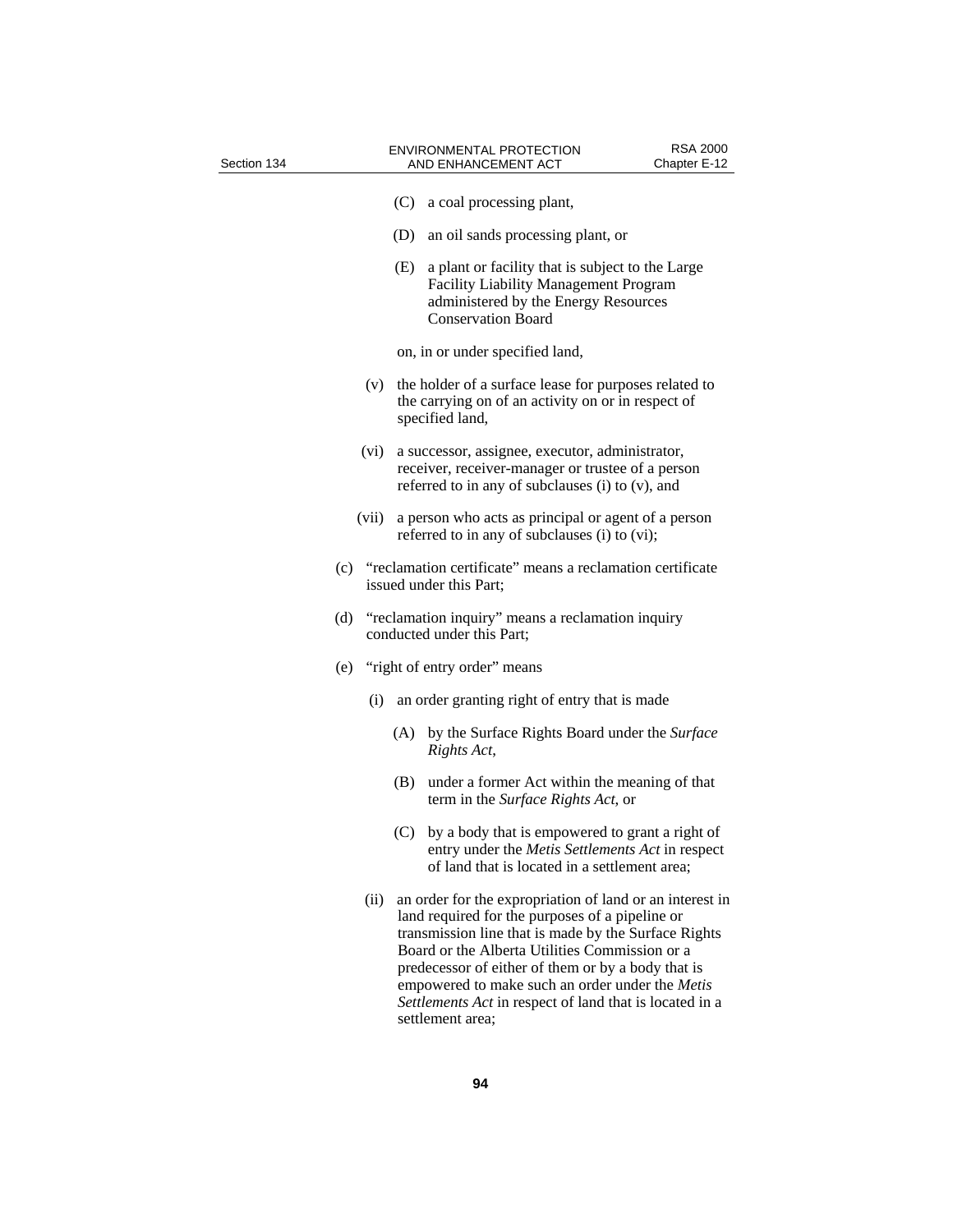| Section 135          |       | <b>ENVIRONMENTAL PROTECTION</b><br>AND ENHANCEMENT ACT                                                                                                                                                                                                                                                     | <b>RSA 2000</b><br>Chapter E-12 |
|----------------------|-------|------------------------------------------------------------------------------------------------------------------------------------------------------------------------------------------------------------------------------------------------------------------------------------------------------------|---------------------------------|
|                      |       |                                                                                                                                                                                                                                                                                                            |                                 |
| (f)                  |       | "specified land" means specified land within the meaning<br>of the regulations on or in respect of which an activity is<br>or has been carried on, but does not include                                                                                                                                    |                                 |
|                      | (i)   | land used solely for the purposes of an agricultural<br>operation,                                                                                                                                                                                                                                         |                                 |
|                      | (ii)  | subdivided land that is used or intended to be used<br>solely for residential purposes,                                                                                                                                                                                                                    |                                 |
|                      | (iii) | any part of any unsubdivided land that is the site of a<br>residence and the land used in connection with that<br>residence solely for residential purposes, or                                                                                                                                            |                                 |
|                      |       | (iv) land owned by the Crown in right of Canada;                                                                                                                                                                                                                                                           |                                 |
| (g)                  |       | "surface lease" means a lease, easement, licence,<br>agreement or other instrument granted or made before or<br>after the coming into force of this Part under which the<br>surface of land has been or is being held;                                                                                     |                                 |
| (h)                  |       | "surrender" means a surrender, relinquishment, quit claim,<br>release, notice, agreement or other instrument by which a<br>surface lease is discharged or otherwise terminated as to<br>the whole or part of the land affected by the surface lease;                                                       |                                 |
| (i)                  |       | "termination" means the termination of a right of entry<br>order by an expropriation board as to the whole or part of<br>the land affected by the order;                                                                                                                                                   |                                 |
| (j)                  |       | "working interest participant" means a person who owns<br>or controls all or part of a beneficial or legal undivided<br>interest in an activity described in clause (b)(iv) under an<br>agreement that pertains to the ownership of that activity.<br>RSA 2000 cE-12 s134;2006 c15 s16;2007 cA-37.2 s82(6) |                                 |
| Security by operator |       |                                                                                                                                                                                                                                                                                                            |                                 |
|                      |       | <b>135(1)</b> If required by the regulations, an operator shall provide<br>financial or other security and carry insurance in respect of the<br>activity carried on by the operator on specified land.                                                                                                     |                                 |
| Government agency.   |       | (2) Subsection (1) does not apply to the Government or a                                                                                                                                                                                                                                                   | 1992 cE-13.3 s120               |
|                      |       |                                                                                                                                                                                                                                                                                                            |                                 |

# **Reclamation inquiry**

**136** An inspector shall, when required to do so by the regulations, conduct a reclamation inquiry in accordance with the regulations. 1992 cE-13.3 s121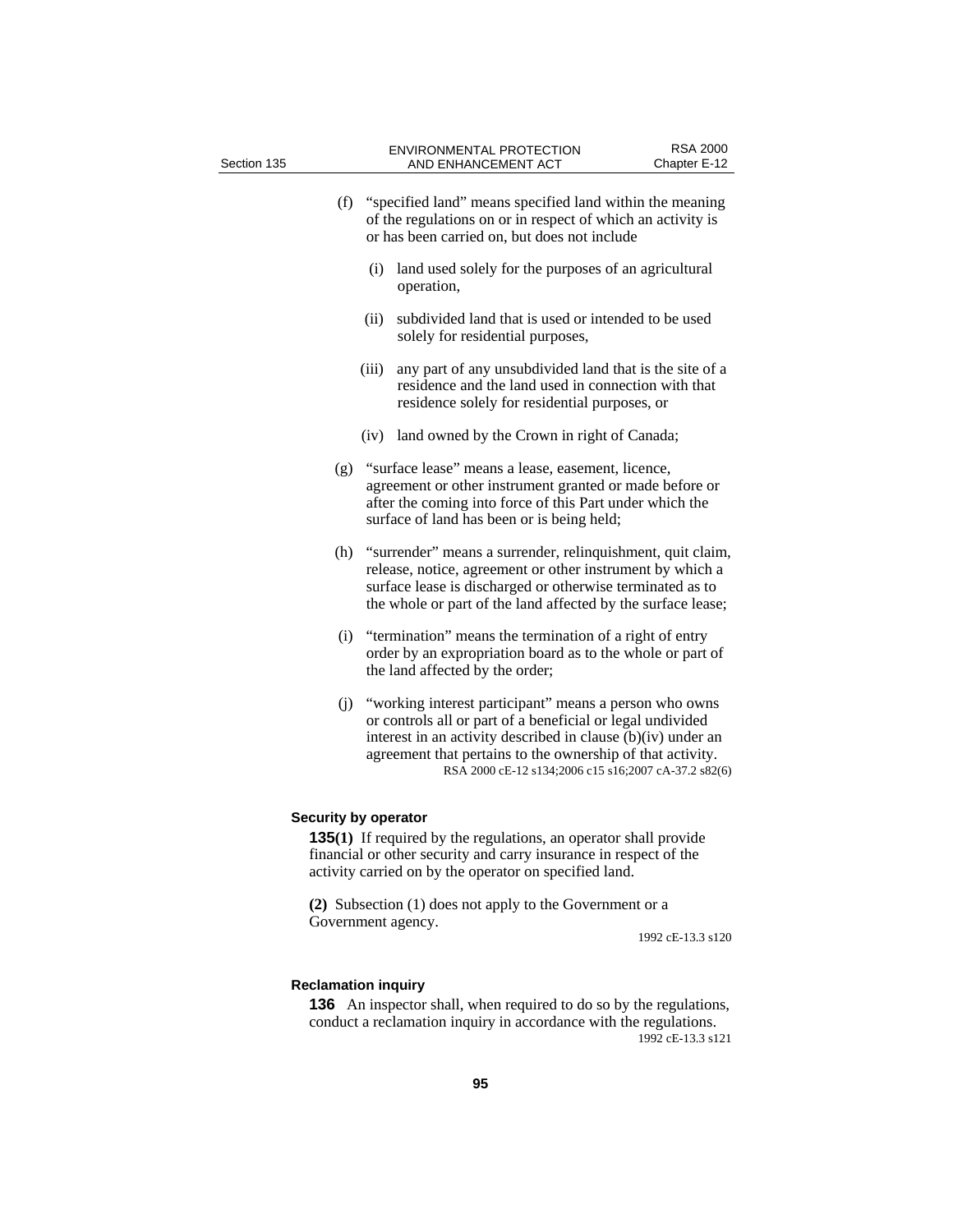### **Duty to reclaim**

**137(1)** An operator must

- (a) conserve specified land,
- (b) reclaim specified land, and
- (c) unless exempted by the regulations, obtain a reclamation certificate in respect of the conservation and reclamation.

**(2)** Where this Act requires that specified land must be conserved and reclaimed, the conservation and reclamation must be carried out in accordance with

- (a) the terms and conditions in any applicable approval or code of practice,
- (b) the terms and conditions of any environmental protection order regarding conservation and reclamation that is issued under this Part,
- (c) the directions of an inspector or the Director, and
- (d) this Act.

RSA 2000 cE-12 s137;2003 c37 s21

## **Issuance of reclamation certificate**

**138(1)** An application for a reclamation certificate must be made by the operator to the Director or an inspector in the form and manner and within the time provided for in the regulations.

**(1.1)** The Director or an inspector may refuse to accept an application for a reclamation certificate if, in the Director's or inspector's opinion, the application is not complete and accurate.

**(2)** An inspector may refuse to issue a reclamation certificate where the applicant is indebted to the Government.

**(3)** An inspector may issue a reclamation certificate to the operator if the inspector is satisfied that the conservation and reclamation have been completed in accordance with section 137(2).

**(4)** An inspector may issue a reclamation certificate with respect to all or only a part of the specified land, and in the latter case section 137 continues to apply with respect to the remaining specified land.

**(5)** An inspector may issue a reclamation certificate subject to any terms and conditions the inspector considers appropriate.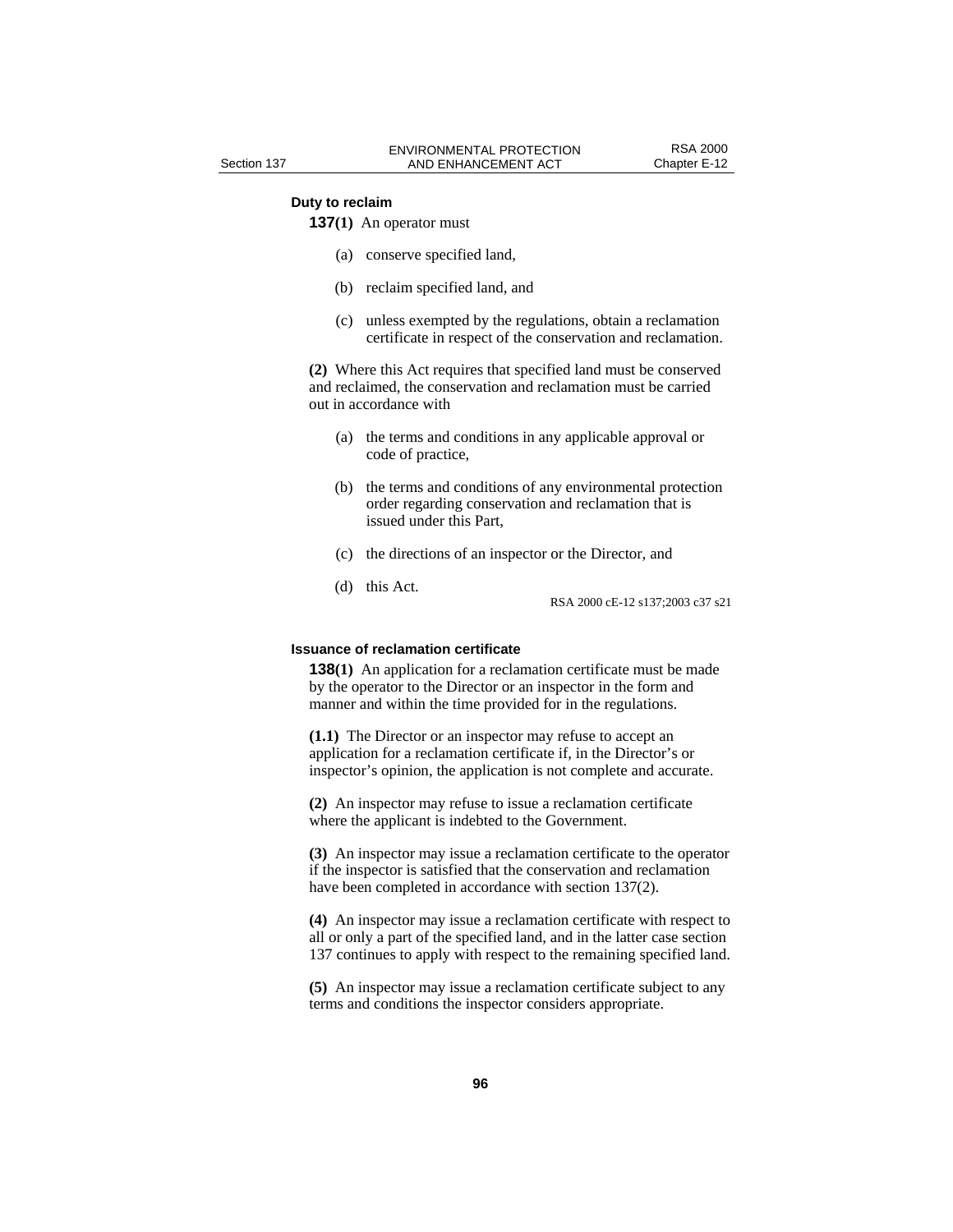**(6)** An approval in respect of an activity on specified land expires on the date that the final reclamation certificate is issued under this Part unless the approval specifies a different expiry date. RSA 2000 cE-12 s138;2003 c37 s22

### **Amendment and cancellation of certificate**

**139(1)** The Director or an inspector may

- (a) amend a term or condition of, add a term or condition to or delete a term or condition from a reclamation certificate if the Director or the inspector considers it appropriate to do so,
- (b) cancel a reclamation certificate issued in error,
- (c) cancel a reclamation certificate where no reclamation inquiry was conducted prior to the issuance of the certificate and the Director or the inspector is of the opinion that further work may be necessary to conserve and reclaim the specified land to which the certificate relates, or
- (d) correct a clerical error in a reclamation certificate.

**(2)** The Director or the inspector shall promptly give notice of any amendment, addition, deletion or cancellation to the same persons to whom a copy of the original reclamation certificate was given under section 145.

**(3)** Where a reclamation certificate is cancelled under this section, then for the purposes of this Part it is considered never to have been issued.

RSA 2000 cE-12 s139;2003 c37 s23

### **Environmental protection order**

**140** Subject to any applicable approval or code of practice and the regulations, an inspector may

- (a) at any time before the issuance of a reclamation certificate in a case where the operator is required to obtain a reclamation certificate, or
- (b) at any time, in a case where the operator is not required to obtain a reclamation certificate,

issue an environmental protection order regarding conservation and reclamation to an operator directing the performance of any work or the suspension of any work if in the inspector's opinion the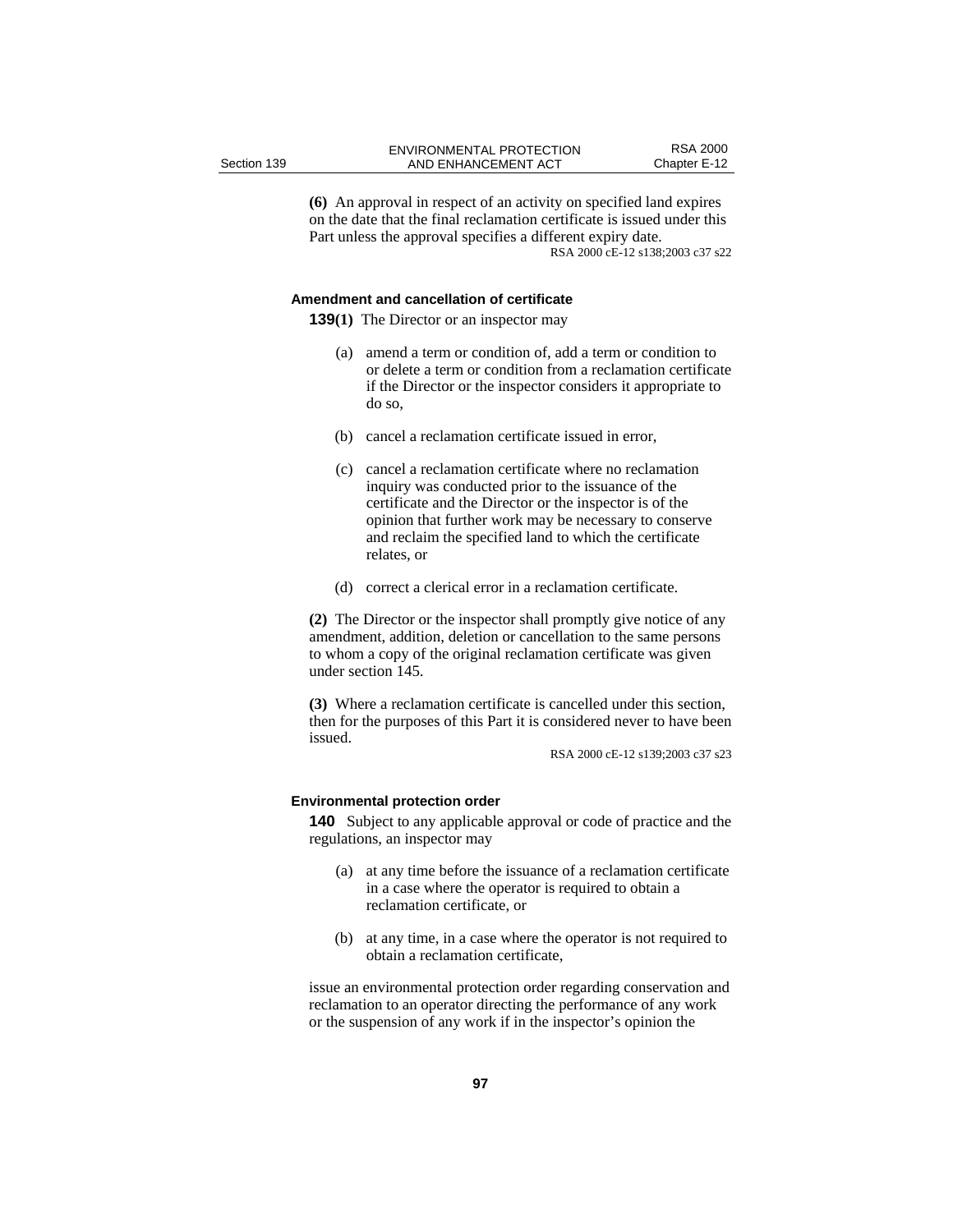performance or suspension of the work is necessary in order to conserve and reclaim specified land.

RSA 2000 cE-12 s140;2003 c37 s24

### **Environmental protection order re off-site damage**

**141** Where an inspector is satisfied that an operator

- (a) has done or permitted to be done anything that has caused an adverse effect in a location other than the specified land in respect of which the operator is or was carrying on an activity, or
- (b) has caused or allowed a substance to leave or escape from the specified land in respect of which the operator is or was carrying on an activity,

the inspector may issue an environmental protection order regarding conservation and reclamation to the operator in accordance with the regulations.

1992 cE-13.3 s126;1994 c15 s46

### **Environmental protection order after reclamation certificate**

**142(1)** If, after a reclamation certificate has been issued, an inspector is of the opinion that further work is necessary to conserve and reclaim the specified land and the work relates to matters that were not apparent at the time the reclamation certificate was issued, the inspector may

- (a) issue an environmental protection order regarding conservation and reclamation to
	- (i) the person to whom the reclamation certificate was issued,
	- (ii) a successor, assignee, executor, administrator, receiver, receiver-manager or trustee of a person referred to in subclause (i), or
	- (iii) a person who acts as principal or agent of a person referred to in subclause (i) or (ii)

 directing the performance of any work that the inspector considers necessary to conserve and reclaim the specified land, or

(b) carry out any work that the inspector considers necessary to conserve and reclaim the specified land.

**(2)** No environmental protection order regarding conservation and reclamation may be issued under this section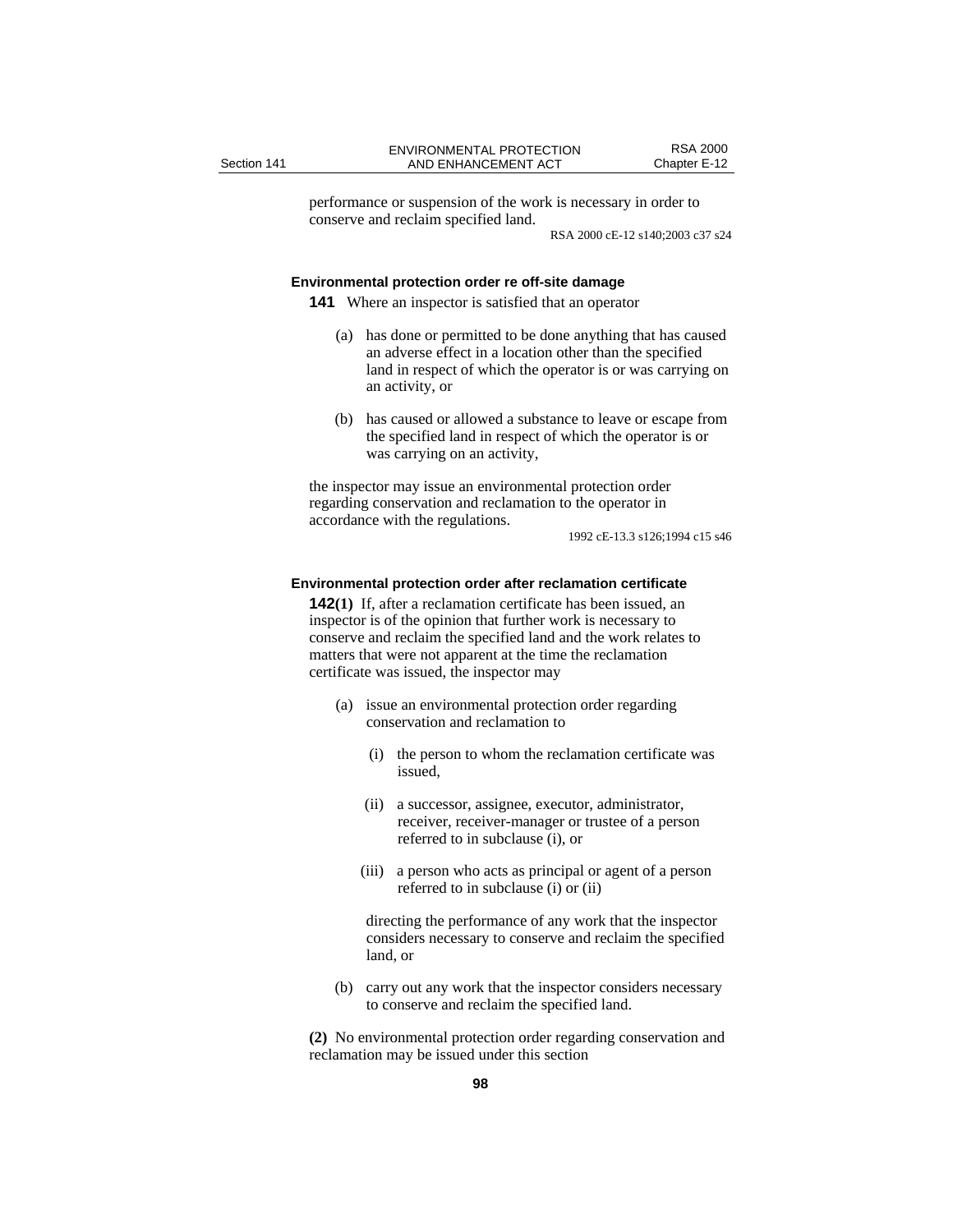- (a) in any case where the reclamation certificate in respect of the specified land was issued under the *Land Surface Conservation and Reclamation Act*, RSA 1980 cL-3, or
- (b) in any other case, after the date prescribed or determined in accordance with the regulations for the purposes of this section with respect to different classes of specified land set out in the regulation.

**(3)** The costs of carrying out work under subsection (1)(b) are the responsibility of the Government.

RSA 2000 cE-12 s142;2003 c37 s25

### **Emergency environmental protection order**

**143** Where an inspector is of the opinion that an immediate and significant adverse effect may occur, is occurring or has occurred on specified land as a result of the carrying on of an activity on or in respect of specified land, the inspector may issue an environmental protection order to the operator directing the suspension of any work on the specified land.

1992 cE-13.3 s128

## **No surrender or termination without reclamation certificate**

**144(1)** Notwithstanding anything in any other Act or any surface lease or right of entry order,

- (a) no surrender of a surface lease is effective or binding on any person, and
- (b) no expropriation board shall order the termination of a right of entry order

insofar as the surrender or termination relates to any interest of the registered owner, until a reclamation certificate has been issued in respect of the specified land affected by the surrender or termination.

**(2)** Subsection (1), insofar as it relates to right of entry orders, applies only to

- (a) right of entry orders pertaining to transmission lines in effect after August 15, 1978, and
- (b) right of entry orders of any other kind, where the lease or order is in effect on or after June 1, 1963.

**(3)** Notwithstanding subsection (1), an expropriation board may order the termination of a right of entry order without a reclamation certificate in any case where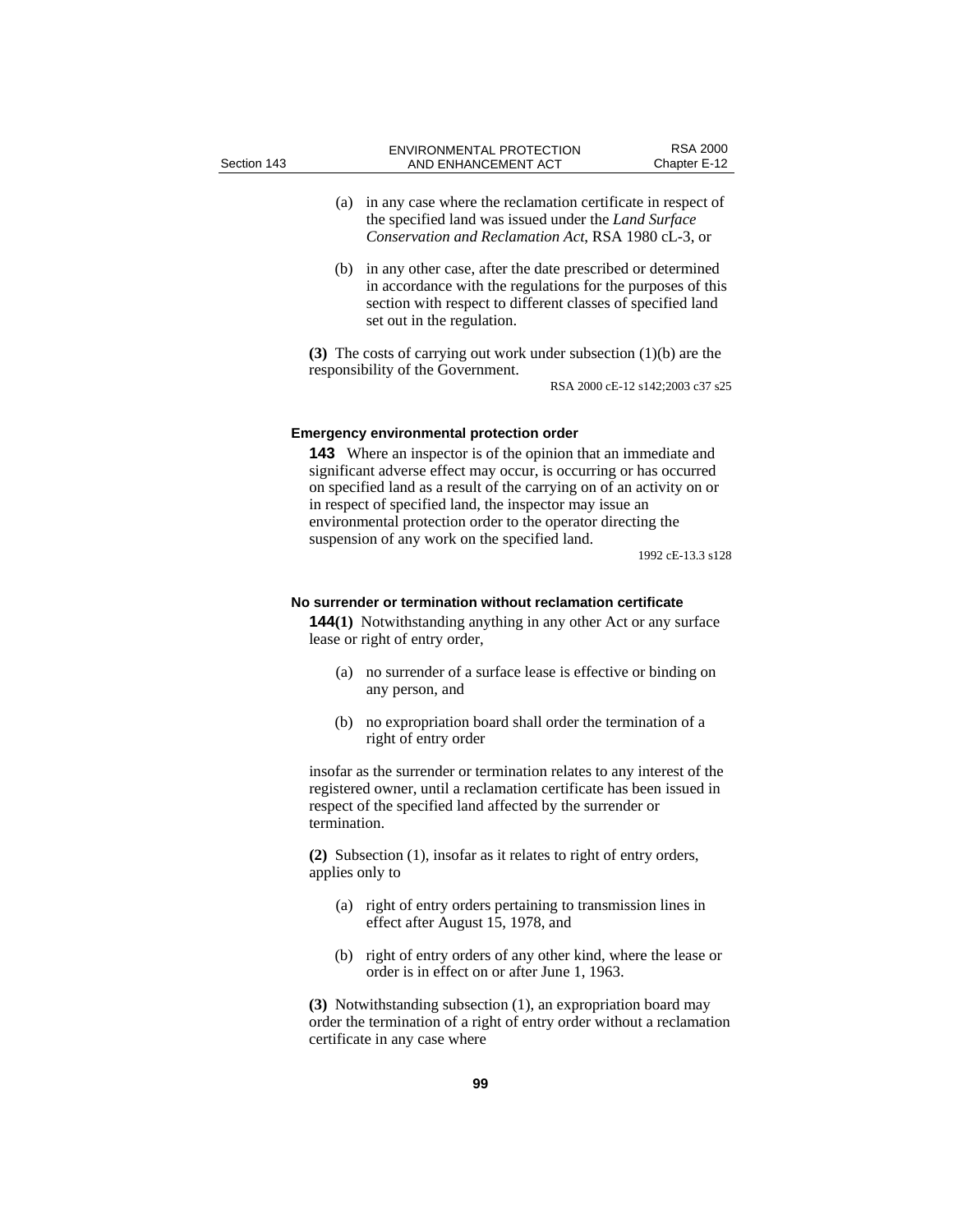- (a) the parties to the right of entry order have entered into a surface lease with respect to the specified land affected by the order and have requested the termination,
- (b) the specified land affected by the right of entry order has been acquired or expropriated by the Government or by a local authority, or
- (c) the expropriation board is satisfied that the operator has not exercised any rights under the right of entry order.

**(4)** The surrender or termination of a surface lease or right of entry order as to all or any part of the specified land in respect of which a reclamation certificate is issued is not affected by an appeal under section  $91(1)(i)$ .

1992 cE-13.3 s129

#### **Copies of orders and certificates**

**145** Where an environmental protection order regarding conservation and reclamation or a reclamation certificate is issued under this Part, in addition to giving a copy of the order or certificate to the operator, the person issuing the order or certificate

- (a) shall give a copy of the order or certificate to the owner of the land concerned, and
- (b) may give a copy of the certificate to any other person whom the person issuing the certificate considers to be directly affected by the activity to which the certificate relates.

1992 cE-13.3 s130;1994 c15 s47

# **Lieutenant Governor in Council regulations**

**146** The Lieutenant Governor in Council may make regulations

- (a) respecting the manner in which and the time within which specified land must be conserved and reclaimed;
- (b) respecting the establishment of standards or criteria to be used to determine whether conservation and reclamation have been completed in a satisfactory manner, including, without limitation, the standard of reclamation of specified land to its equivalent capability;
- (c) respecting the manner in which any kind of activity on or in respect of specified land may or must be conducted for purposes in connection with or incidental to the conservation and reclamation of the land;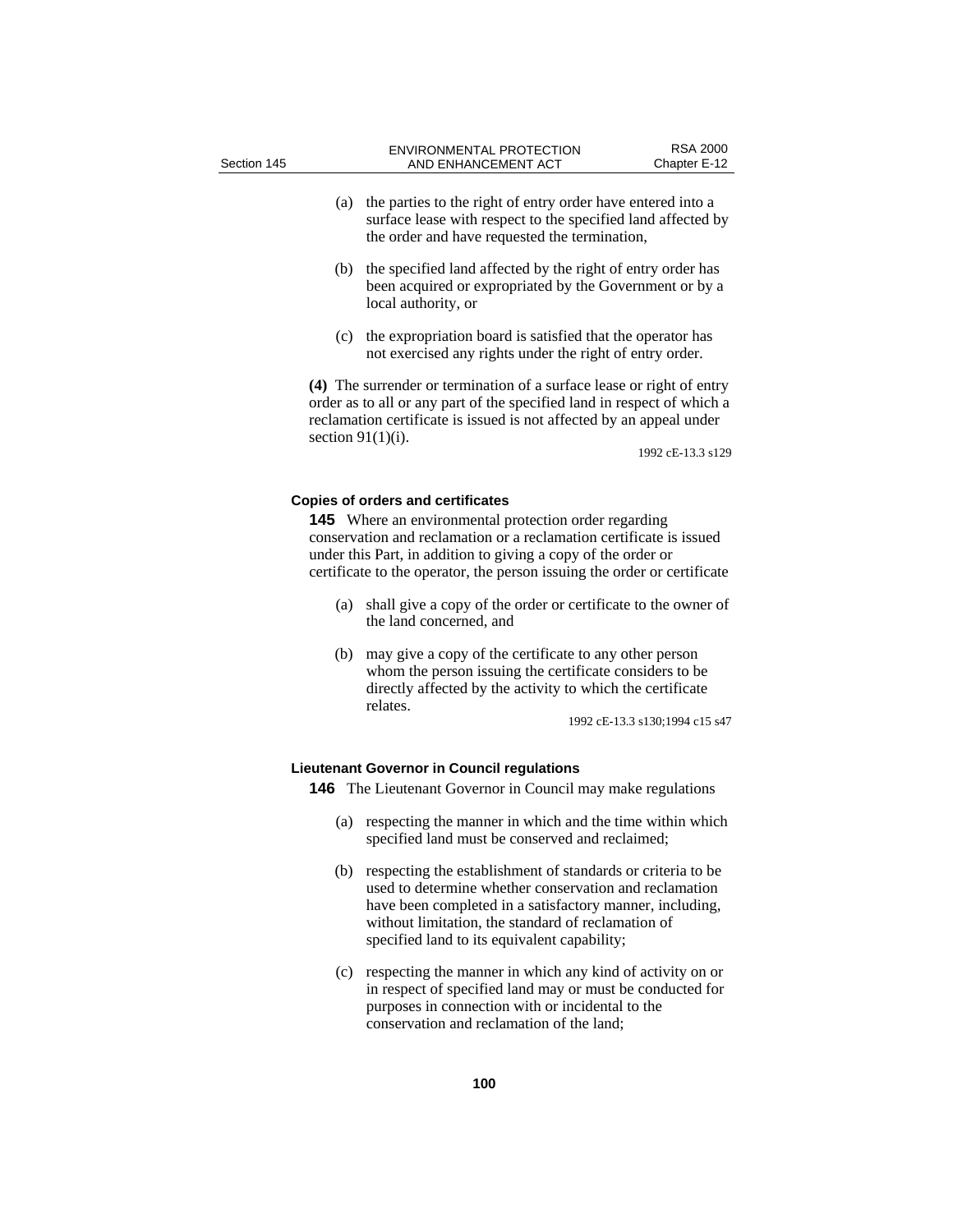| Section 146 | RSA 2000<br><b>ENVIRONMENTAL PROTECTION</b><br>AND ENHANCEMENT ACT<br>Chapter E-12                                                                                                                                           |
|-------------|------------------------------------------------------------------------------------------------------------------------------------------------------------------------------------------------------------------------------|
| (d)         | requiring and governing the suspension of work that is<br>necessary in order to conserve and reclaim specified land;                                                                                                         |
| (e)         | respecting the number and kinds of inspectors who may<br>conduct a reclamation inquiry;                                                                                                                                      |
| (f)         | providing for procedures respecting the conduct of<br>reclamation inquiries;                                                                                                                                                 |
| (g)         | respecting financial or any other security to be given or<br>insurance to be carried by operators or classes of<br>operators;                                                                                                |
|             | (h) repealed $2006$ c15 s17;                                                                                                                                                                                                 |
| (i)         | requiring an operator to give notice of the suspension of or<br>cessation of an activity on or in respect of specified land,<br>and respecting the time at which and the manner in which<br>that notice must be given;       |
| (i)         | defining "specified land" for the purposes of this Part;                                                                                                                                                                     |
| (k)         | exempting operators or activities or classes of operators or<br>activities from the requirement for a reclamation<br>certificate;                                                                                            |
| (1)         | providing for the issuing of different classes of<br>reclamation certificates;                                                                                                                                               |
|             | (m) respecting the terms and conditions that may be contained<br>in an environmental protection order regarding<br>conservation and reclamation and in a reclamation<br>certificate;                                         |
| (n)         | respecting the procedure for the submission of<br>applications for reclamation certificates, the form and<br>content of applications and the plans and specifications<br>that must accompany applications;                   |
|             | $(n.1)$ respecting the procedure for the submission of<br>applications for records of progressive reclamation, the<br>form and content of applications and the plans and<br>specifications that must accompany applications; |
| (n.2)       | respecting the terms and conditions that may be placed on<br>a record of progressive reclamation;                                                                                                                            |
| (n.3)       | respecting any restrictions on the issuance of an<br>environmental protection order under section 140 where a<br>record of progressive reclamation has been issued;                                                          |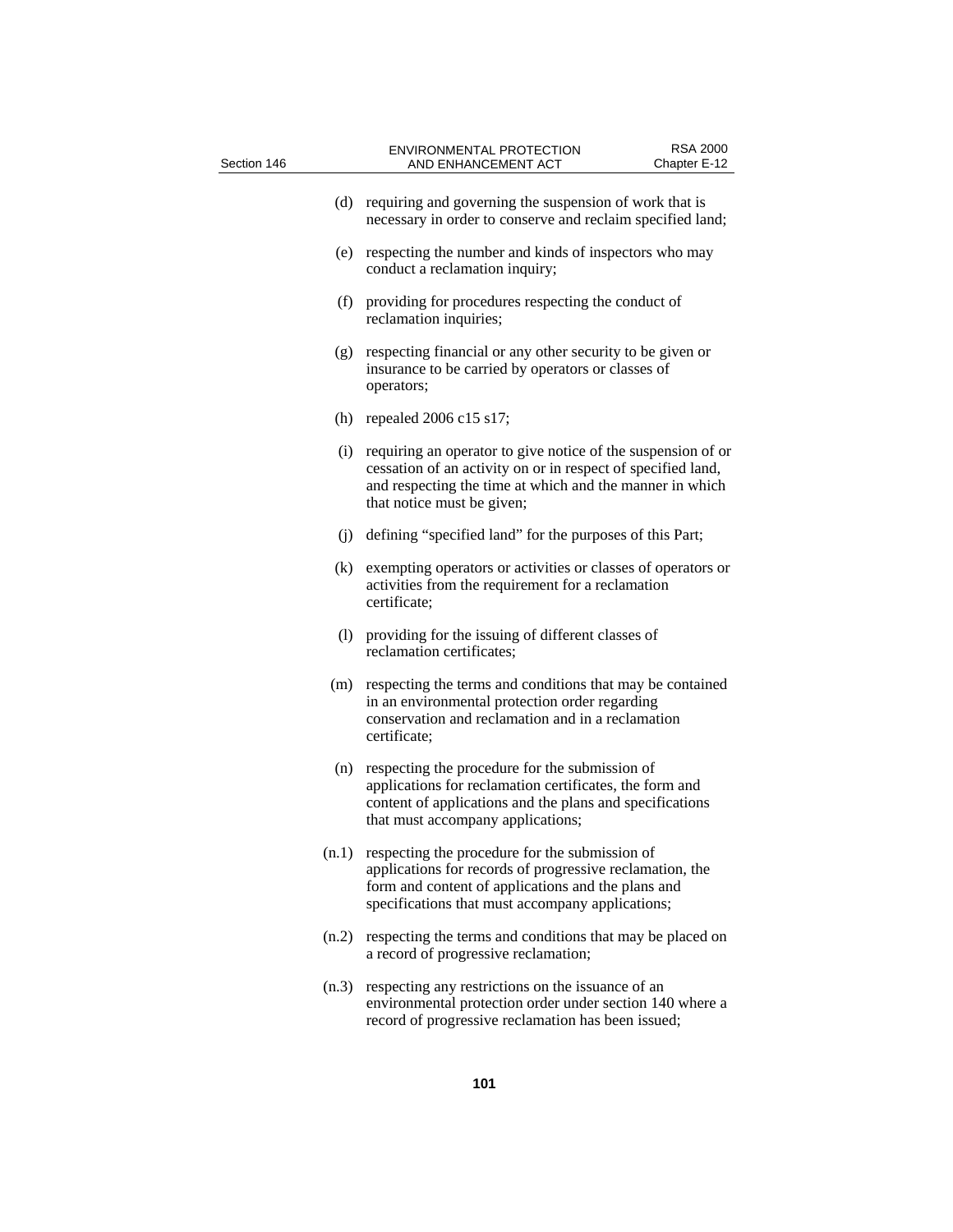- (o) prescribing dates or the manner of determining dates for the purposes of section 142(2)(b), generally or in respect of different classes of specified land or activities;
- (p) respecting the payment of remuneration and expenses to local authorities for services provided by inspectors who are designated under section 25(3)(c) and are exercising authority under Part 6 in the municipality in respect of which they are designated.

RSA 2000 cE-12 s146;2003 c37 s26;2006 c15 s17

# **Part 7 Potable Water**

## **Definitions**

**147** In this Part,

- (a) "disinfection" means a process that has as its objective destroying or inactivating pathogenic micro-organisms in water;
- (b) "person responsible for a waterworks system" means
	- (i) the owner of the waterworks system,
	- (ii) the operator of the waterworks system,
	- (iii) the local authority that contracts to obtain potable water from the waterworks system,
	- (iv) the local authority that grants a franchise for the supply of potable water by the waterworks system,
	- (v) any successor, assignee, executor or administrator, receiver, receiver-manager or trustee of a person referred to in subclause (i), (ii), (iii) or (iv), and
	- (vi) any person who acts as principal or agent of a person referred to in subclause (i), (ii), (iii), (iv) or  $(v)$ . 1992 cE-13.3 s140

### **Release of substances prohibited**

**148** No person shall release a substance or permit the release of a substance into any part of a waterworks system

- (a) that causes or may cause the potable water supplied by the system to be unfit for any of its intended uses, or
- (b) that causes or may cause the concentration of the substance or of any other substance in the potable water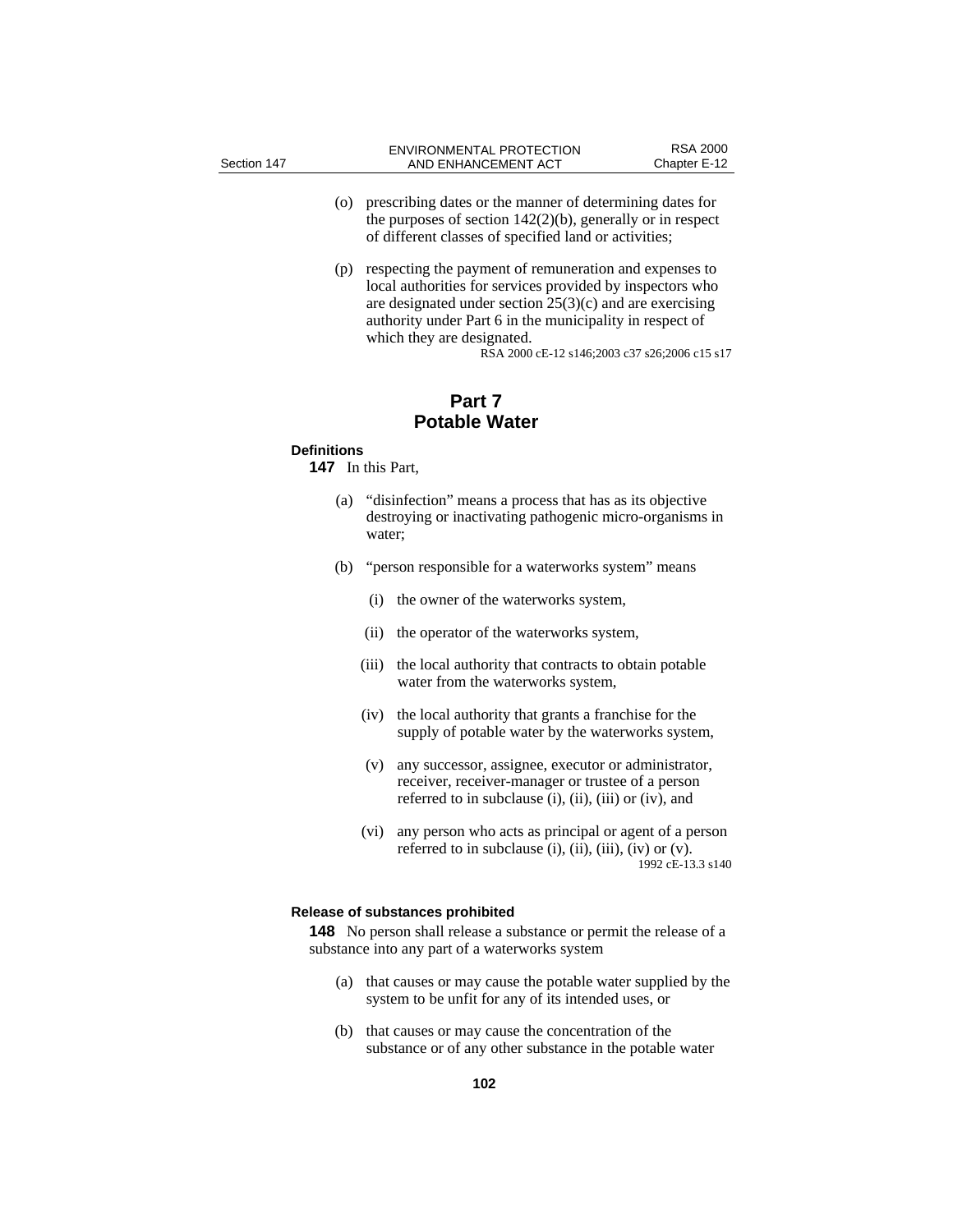supplied by the system to vary from the specified concentration for the substance set out in any applicable approval or code of practice or the regulations. RSA 2000 cE-12 s148;2003 c37 s27

## **Duty of person responsible**

**149** The person responsible for a waterworks system shall ensure that the potable water supplied by the system does not contain a substance in a concentration that varies from the specified concentration for the substance set out in any applicable approval or the regulations.

1992 cE-13.3 s142

### **Environmental protection order**

**150(1)** Notwithstanding that an approval or registration has been issued or that the approval holder is in compliance with the terms and conditions of the approval or the registration holder is in compliance with a code of practice, the Director may issue an environmental protection order to the person responsible for a waterworks system where the Director is of the opinion that the waterworks system is being operated or maintained in a manner that

- (a) may cause, is causing or has caused the potable water supplied by that system to be unfit for any of its intended uses, or
- (b) may cause, is causing or has caused the concentration of a substance in the potable water supplied by that system to vary from the specified concentration for the substance set out in any applicable approval or code of practice or the regulations.

**(2)** An environmental protection order may order the person responsible for the waterworks system to take any or all of the following measures:

- (a) to construct, improve, extend or enlarge the waterworks system or any part of the waterworks system or to install, replace, repair or alter any equipment or thing relating to the waterworks system;
- (b) to operate or maintain the waterworks system according to any terms and conditions that the Director considers necessary;
- (c) to take any other action the Director considers necessary to protect or restore the quality of the potable water;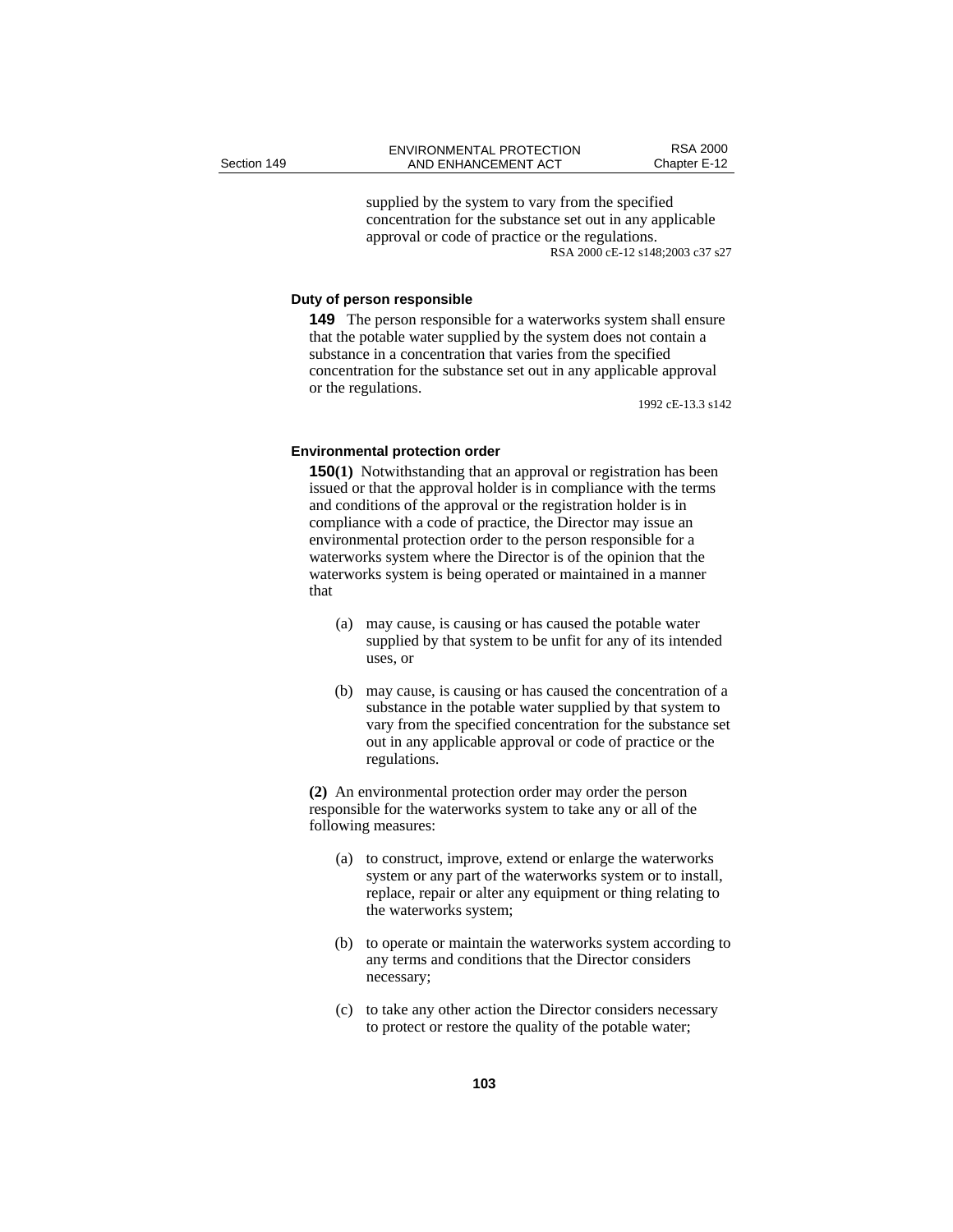(d) to report on any matter relating to the construction or operation of the waterworks system. RSA 2000 cE-12 s150;2003 c37 s28

**Emergency environmental protection order** 

**151** Where an inspector, an investigator or the Director is of the opinion that any potable water supplied by a waterworks system may cause, is causing or has caused an immediate and significant adverse effect on human life or health, the inspector, investigator or Director may issue an environmental protection order to the person responsible for the waterworks system directing the performance of emergency measures that the inspector, investigator or Director considers necessary.

1992 cE-13.3 s144

### **Emergency measures**

**152** Where an inspector, an investigator or the Director is of the opinion that any potable water supplied by a waterworks system may cause, is causing or has caused an immediate and significant adverse effect on human life or health, the inspector, investigator or Director may take any emergency measures the inspector, investigator or Director considers necessary to protect human life or health.

RSA 2000 cE-12 s152;2003 c37 s29

### **Ministerial regulations**

**153** The Minister may make regulations

- (a) defining "industrial development", "municipal development", "privately owned development", "watering point" and "private utility" for the purposes of this Act;
- (b) prescribing substances for the purposes of this Part and providing for the establishment of specified concentrations for those substances in potable water;
- (c) prescribing methods for determining the concentration of a substance in potable water;
- (d) governing the design, construction, maintenance or operation of
	- (i) any type of waterworks system or part of a waterworks system, or
	- (ii) any equipment, device or apparatus used in connection with any type of waterworks system;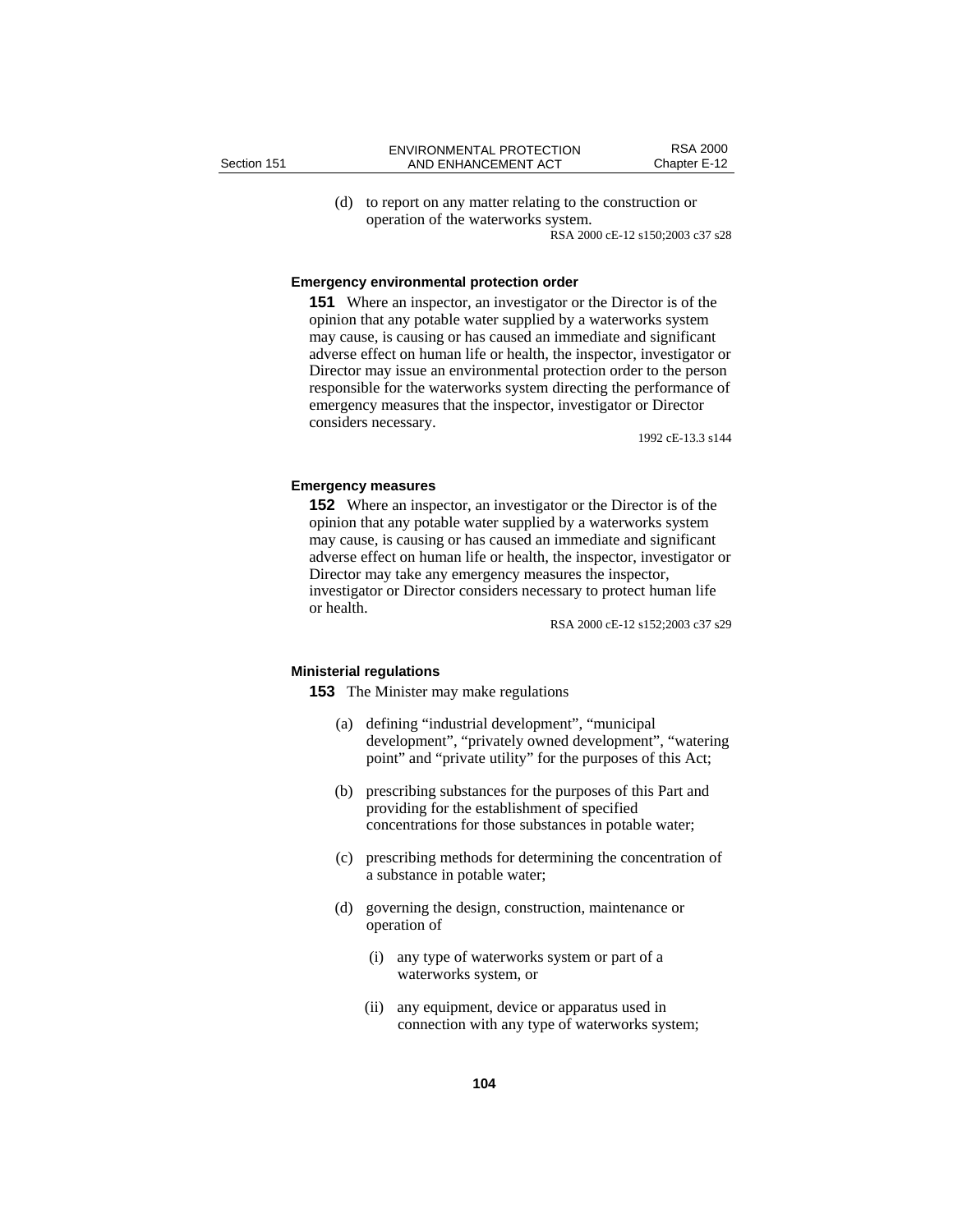- (e) governing the purity of potable water;
- (f) governing and prohibiting the manufacture, sale or use of any equipment, process, chemical, substance or thing to be used in the treatment or disinfection of potable water. 1992 cE-13.3 s146;1994 c15 s51

# **Part 8 Hazardous Substances and Pesticides**

### **Definitions**

**154** In this Part,

- (a) "apply" includes deposit, add, emit and discharge;
- (b) "certificate of registration" means a certificate issued under the authority of the *Pest Control Products Act* (Canada) or the *Fertilizers Act* (Canada) indicating that a substance is registered under either of those Acts;
- (c) "extermination", with respect to a pest, means the destruction, prevention or control of the pest by means of a pesticide;
- (d) "label" means, with respect to a pesticide, a label within the meaning of the *Pest Control Products Act* (Canada) or the *Fertilizers Act* (Canada);
- (e) "sell" includes keep for sale, display for sale, offer for sale and advertise for sale.

1992 cE-13.3 s147

# **Division 1 Hazardous Substances and Pesticides Generally**

## **Storing and handling**

**155** A person who keeps, stores or transports a hazardous substance or pesticide shall do so in a manner that ensures that the hazardous substance or pesticide does not directly or

indirectly come into contact with or contaminate any animals, plants, food or drink.

1992 cE-13.3 s148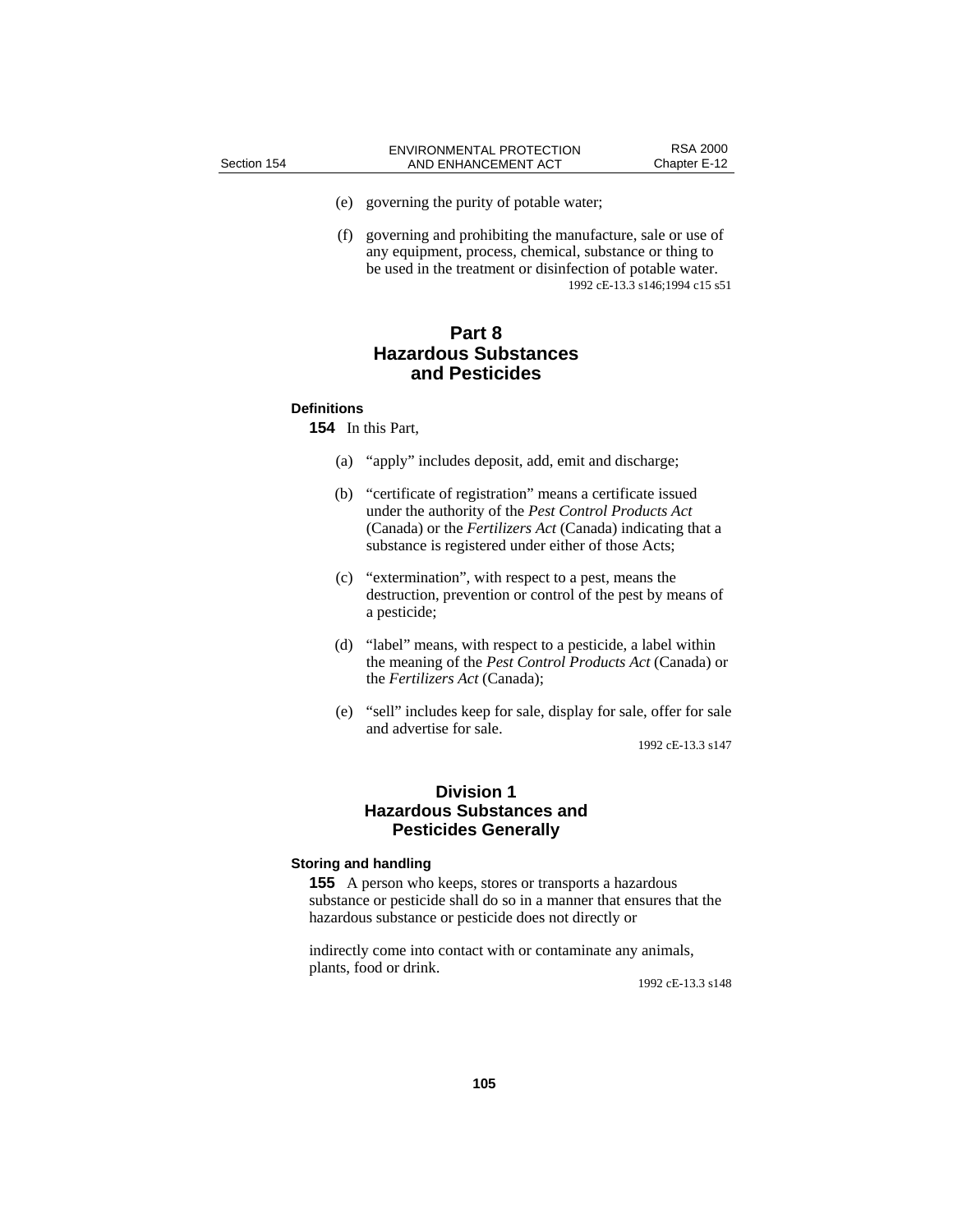# **Environmental protection order regarding contaminated matter**

**156** Where the Director is of the opinion that any crop, food, feed, animal, plant, water, produce, product or other matter has been or may be contaminated by a hazardous substance or pesticide, the Director may issue an environmental protection order

- (a) to any person prohibiting or restricting, either permanently or for any length of time the Director considers necessary, the sale, handling, use or distribution of the crop, food, feed, animal, plant, water, produce, product or other matter;
- (b) to any person ordering the crop, food, feed, animal, plant, water, produce, product or other matter to be destroyed, decontaminated or otherwise rendered harmless;
- (c) to any person requiring the replacement of the hazardous substance or pesticide with another substance;
- (d) to the seller of the hazardous substance or pesticide requiring the seller to accept the return of the hazardous substance or pesticide;
- (e) to any person requiring the taking of any other measures with regard to the hazardous substance or pesticide that the Director considers appropriate in order to protect human life or health or the environment.

1992 cE-13.3 s149

#### **Sale or distribution prohibited**

**157** No person shall sell or distribute any crop, food, feed, animal, plant, water, produce, product or other matter

- (a) that contains a hazardous substance or pesticide in excess of the permissible concentrations as established by this Act, the *Food and Drugs Act* (Canada) or the *Pest Control Products Act* (Canada), or
- (b) that the person knows or ought reasonably to know has been contaminated by a hazardous substance or pesticide. 1992 cE-13.3 s150

### **Environmental protection order**

**158(1)** Where the Director is of the opinion that the manufacture, use, handling, transportation, storage, sale, disposal or application of a hazardous substance or pesticide may cause, is causing or has caused an adverse effect, the Director may, subject to subsection (2), issue an environmental protection order to the person responsible for the hazardous substance or pesticide.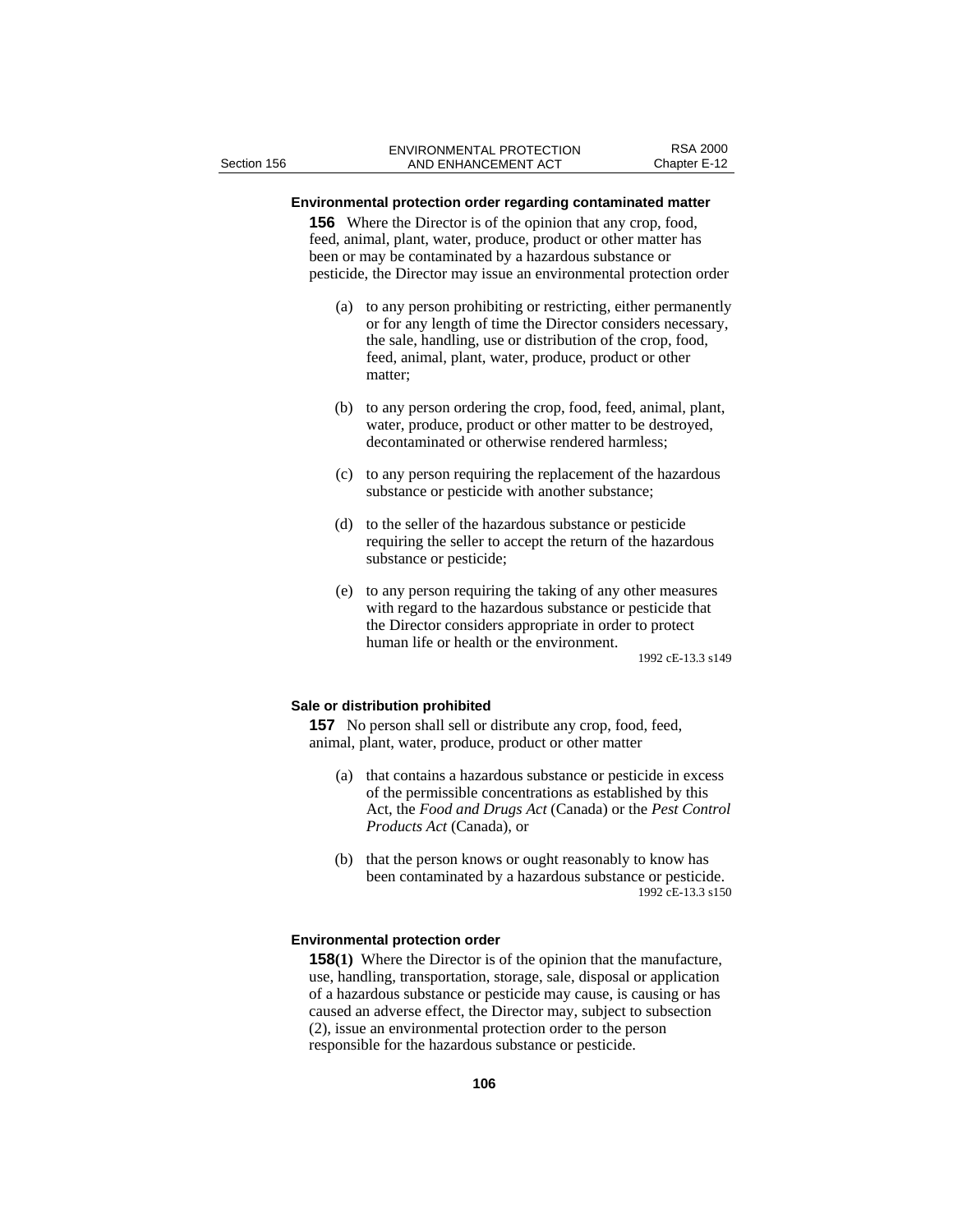**(2)** Where the manufacture, use, handling, transportation, storage, sale, disposal or application of the hazardous substance or pesticide is expressly authorized by an approval or registration, the Director may issue an environmental protection order under subsection (1) only if, in the Director's opinion, the adverse effect was not reasonably foreseeable at the time the approval or registration was issued.

1992 cE-13.3 s151;1996 c17 s55

#### **Contents of environmental protection order**

**159** An environmental protection order under section 158 may order the person to whom it is directed to do any or all of the following:

- (a) to stop, limit or control the manufacture, application or release of the hazardous substance or pesticide into the environment
	- (i) permanently, or
	- (ii) for a specified period of time

 in the circumstances set out in the environmental protection order;

- (b) to comply with any directions of the Director relating to the manner in which the hazardous substance or pesticide or any thing in which the hazardous substance or pesticide is or was contained may be used, handled, transported, stored, sold, manufactured or disposed of;
- (c) to comply with any directions of the Director with regard to the clean-up of the hazardous substance or pesticide or the clean-up or restoration of any site affected by the hazardous substance or pesticide.

1992 cE-13.3 s152

#### **Emergency environmental protection order**

**160** Where an inspector, an investigator or the Director is of the opinion that an immediate and significant adverse effect may occur, is occurring or has occurred as a result of the manufacture, use, handling, transportation, storage, sale, disposal or application of a hazardous substance or pesticide, the inspector, investigator or Director may issue an environmental protection order to the person responsible for the hazardous substance or pesticide directing the performance of emergency measures that the inspector, investigator or Director considers necessary.

1992 cE-13.3 s153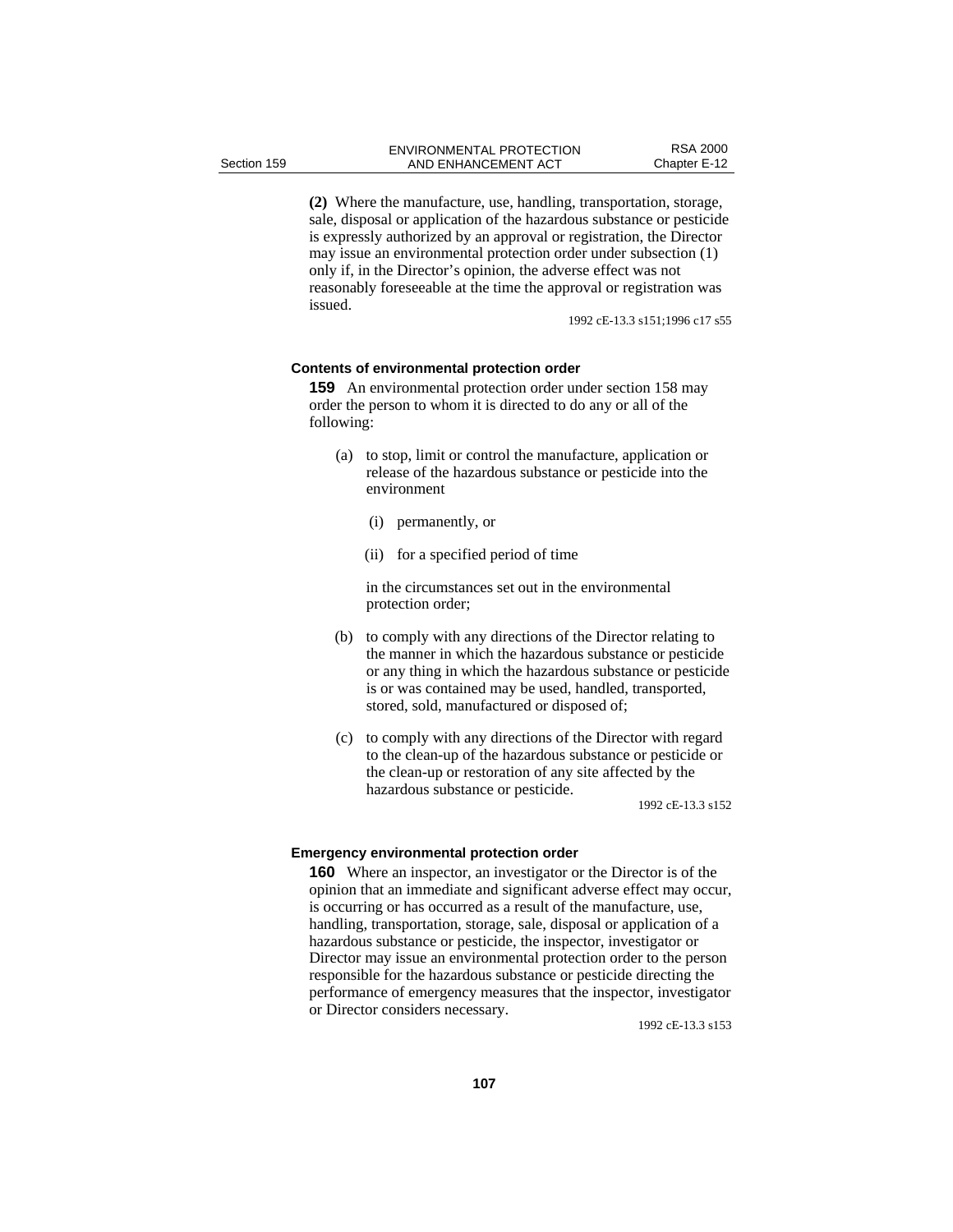## **Ministerial regulations**

**161** The Minister may make regulations

- (a) generally, for carrying out the purposes of this Part regarding information on and assessment of hazardous substances;
- (b) classifying hazardous substances for the purposes of this Act;
- (c) respecting the quantity or concentration of a hazardous substance that may be released into the environment either alone or in combination with any other substance from any source;
- (d) respecting the manner and conditions under which a hazardous substance may be released into the environment, either alone or in combination with any other substance;
- (e) respecting the manner in which and the conditions under which a hazardous substance may be collected, stored, handled, treated, disposed of or transported or offered for transport;
- (f) requiring and respecting the submission to the Minister of information relating to a hazardous substance;
- (g) respecting the conducting of sampling, analyses, tests, measurements or monitoring of a hazardous substance and the submission of the results to the Minister;
- (h) requiring and respecting the submission of samples of a hazardous substance to the Minister;
- (i) respecting circumstances or conditions under which the Minister may, for the administration of this Part, modify
	- (i) any requirement of the regulations for sampling, analyses, tests, measurements or monitoring, or
	- (ii) the methods and procedures specified in the regulations for conducting any required sampling, analyses, tests, measurements or monitoring;
- (j) requiring manufacturers, distributors or sellers to recall products or materials containing a hazardous substance. 1992 cE-13.3 s154;1994 c15 s52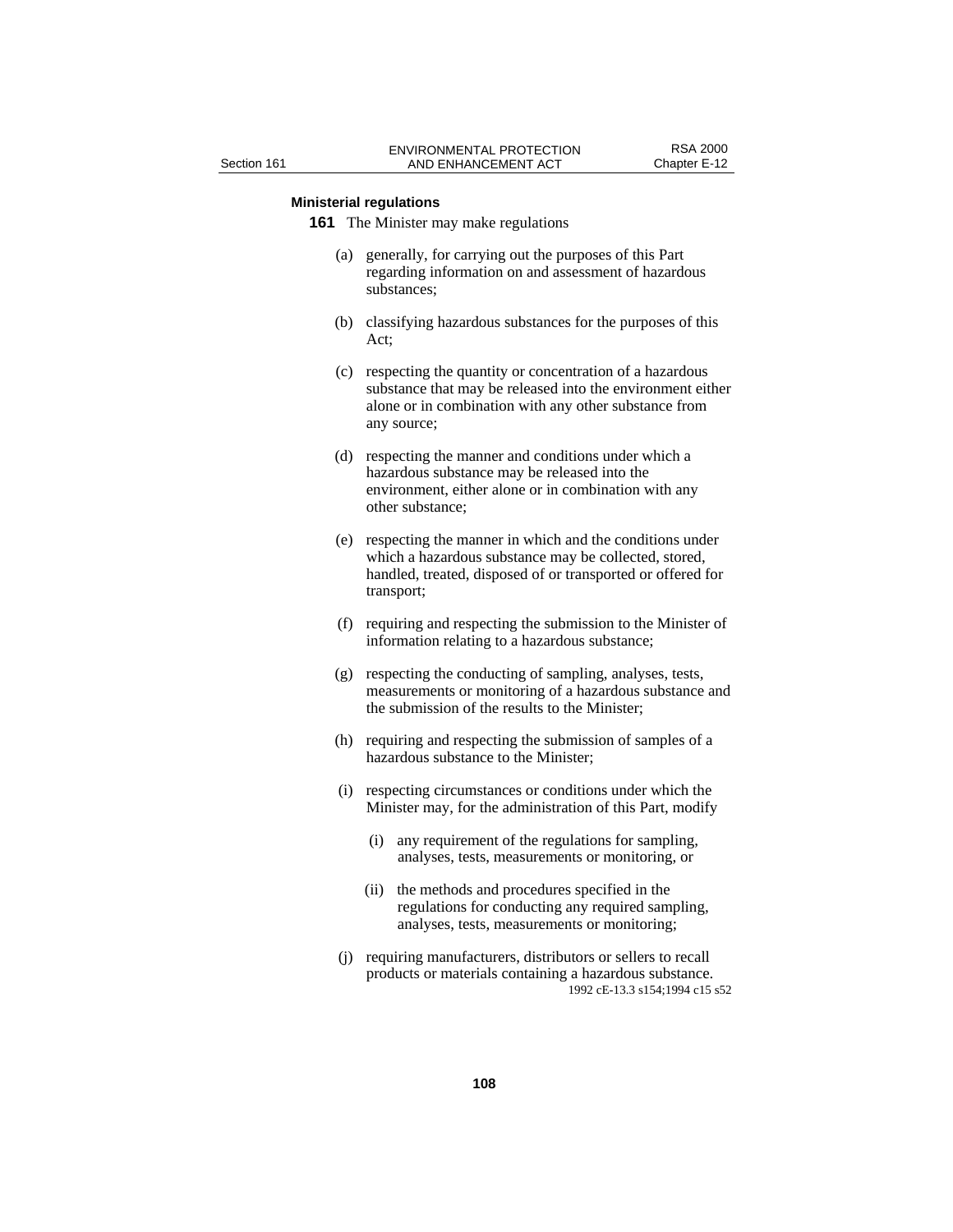# **Lieutenant Governor in Council regulations**

**162** The Lieutenant Governor in Council may make regulations

- (a) designating anything as a hazardous substance for the purposes of this Act;
- (b) respecting the places or areas where a hazardous substance may be released into the environment;
- (c) respecting commercial, manufacturing or processing undertakings in the course of which a hazardous substance may be released into the environment;
- (d) respecting the quantity of a hazardous substance that may be imported into Alberta or that may be manufactured, processed, used or sold;
- (e) respecting the purposes for which a hazardous substance or a product containing the hazardous substance may be imported into Alberta or may be manufactured, processed, used or sold;
- (f) respecting and prohibiting the importation into Alberta or the manufacturing, processing, use or sale of a hazardous substance or a product containing a hazardous substance;
- (g) respecting the quantity or concentration in which a hazardous substance may be used;
- (h) respecting the quantity or concentration of a hazardous substance that may be contained in any product that is imported into Alberta or that is manufactured, processed, used or sold;
- (i) respecting the packaging and labelling of a hazardous substance;
- (j) providing for any other matter that is necessary to carry out the purposes of this Part.

1992 cE-13.3 s155

# **Division 2 Pesticides**

#### **Prohibitions re sale, use and disposal**

- **163(1)** Subject to subsection (2), no person shall
	- (a) sell, distribute, use, apply, handle, store or transport a pesticide,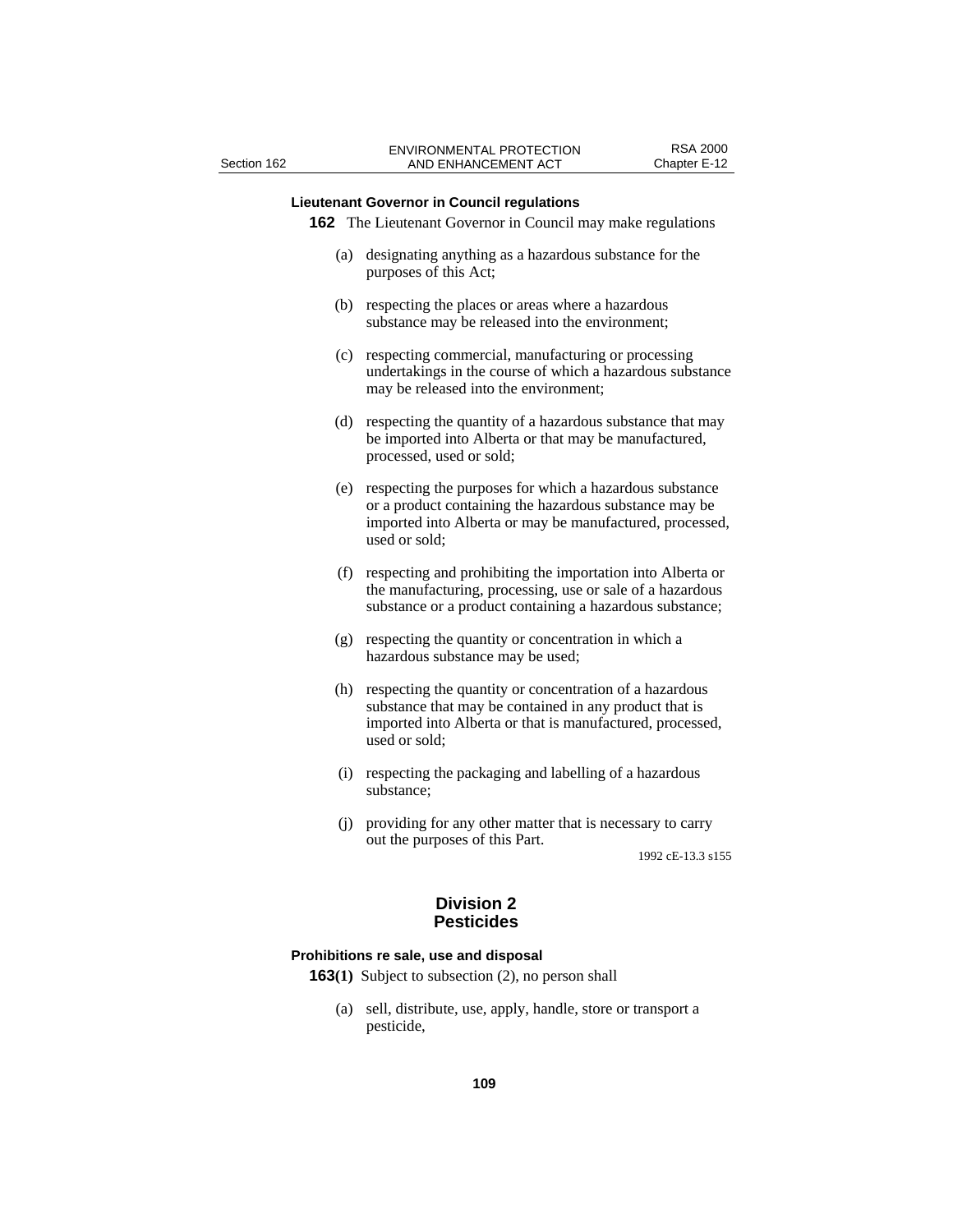- (b) operate or clean any machinery, equipment, vehicle, aircraft or vessel used in connection with the sale, distribution, use, application, handling, storage or transportation of a pesticide, or
- (c) use or clean a pesticide container

except in accordance with the regulations with respect to that pesticide and the label for that pesticide.

**(2)** If there is a conflict between any applicable provision of the regulation and the provision on the label referred to in subsection (1), the most stringent provision prevails.

**(3)** No person shall dispose of a pesticide, a mixture containing a pesticide, a thing that is treated or contaminated with a pesticide or a container that has been used to hold a pesticide in a manner other than the manner prescribed in the regulations.

1992 cE-13.3 s156;1996 c17 s37

#### **Information on alternatives**

**164** Where under the regulations an approval or registration is required in respect of the use or application of a pesticide, the Director may require the applicant for the approval or registration to submit information justifying the use or application of the pesticide where, in the opinion of the Director, there are alternative pest control methods that could be used.

1992 cE-13.3 s157;1996 c17 s55

### **Ministerial regulations**

**165** The Minister may make regulations classifying pesticides for the purposes of this Part and the regulations under section 166. 1992 cE-13.3 s158

#### **Lieutenant Governor in Council regulations**

**166** The Lieutenant Governor in Council may make regulations

- (a) designating substances as pesticides for the purposes of this Act;
- (b) governing and prohibiting the sale, use, application, distribution, packaging, storage, handling and transportation of pesticides;
- (c) requiring that any pesticide be registered before being sold, supplied or used and respecting the manner in which those pesticides are to be registered;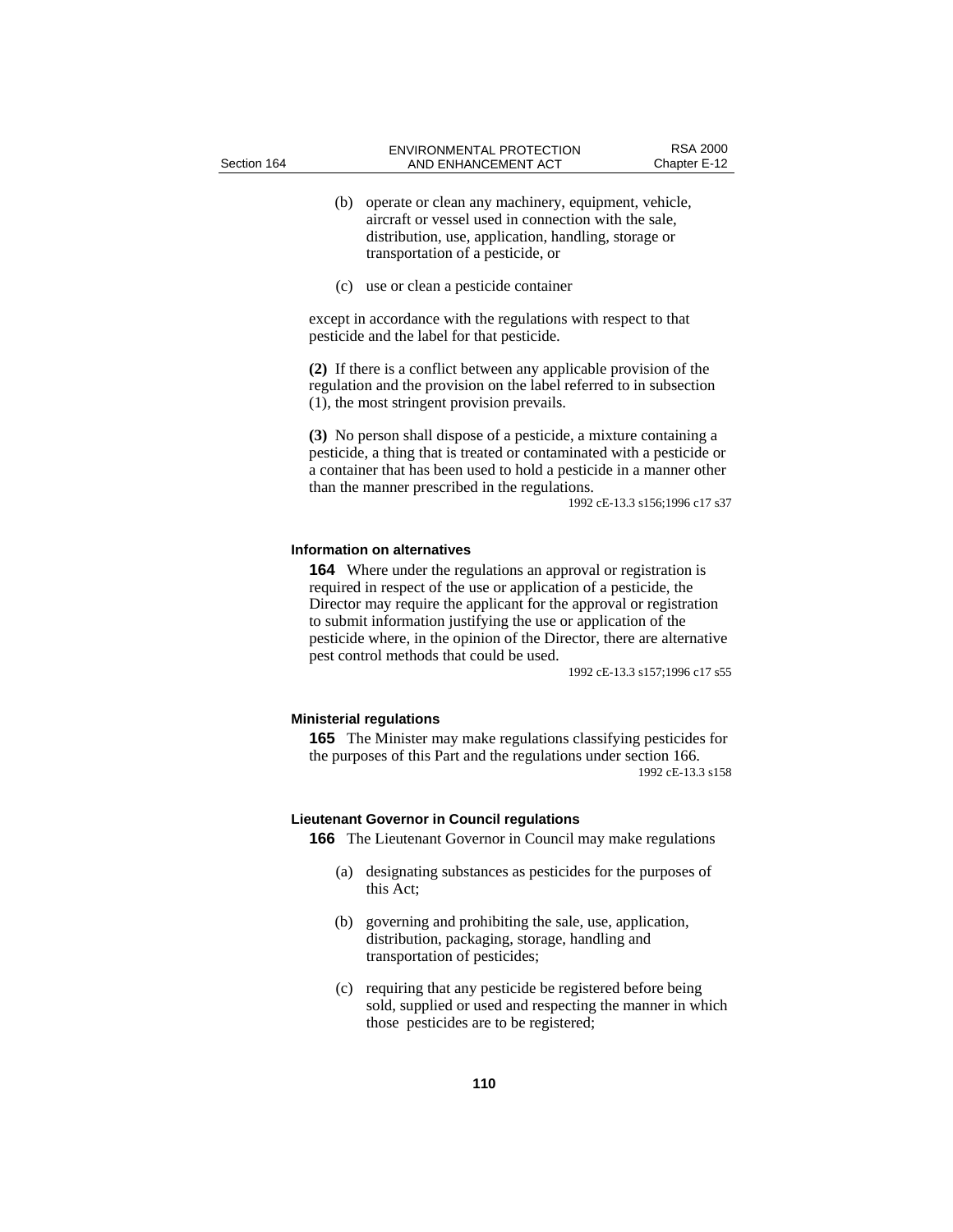| Section 166 |             | <b>ENVIRONMENTAL PROTECTION</b><br>AND ENHANCEMENT ACT                                                                                                                                                                                | <b>RSA 2000</b><br>Chapter E-12 |
|-------------|-------------|---------------------------------------------------------------------------------------------------------------------------------------------------------------------------------------------------------------------------------------|---------------------------------|
| (d)         |             | respecting the submission to the Minister of information<br>relating to pesticides;                                                                                                                                                   |                                 |
| (e)         |             | respecting and prohibiting the importation of a pesticide<br>into Alberta, whether or not the pesticide is registered<br>under the <i>Pest Control Products Act</i> (Canada) or under<br>the laws of another jurisdiction;            |                                 |
|             |             | (f) prescribing the forms of notices to be given and the<br>procedures to be followed in                                                                                                                                              |                                 |
|             |             | (i) the carrying out of exterminations in buildings,<br>structures or vehicles, and                                                                                                                                                   |                                 |
|             | (ii)        | the carrying out of any activity respecting the<br>application of a pesticide for which an approval or<br>registration is required;                                                                                                   |                                 |
| (g)         | containers: | respecting the labelling of pesticides and pesticide                                                                                                                                                                                  |                                 |
| (h)         |             | respecting containers for pesticides, other than containers<br>in which pesticides are sold or offered for sale;                                                                                                                      |                                 |
| (i)         | used        | governing signs, markings or other identification to be                                                                                                                                                                               |                                 |
|             | (i)         | on vehicles, aircraft, vessels, machinery and<br>equipment used in pesticide application, in<br>extermination or in the transportation of pesticides,<br>and                                                                          |                                 |
|             | (ii)        | on facilities or places used to store pesticides;                                                                                                                                                                                     |                                 |
| (j)         | pesticides; | respecting the use, operation and cleaning of vehicles,<br>aircraft, vessels, machinery, equipment and containers<br>used in connection with the use, application, distribution,<br>packaging, storage, handling or transportation of |                                 |
|             | airing out; | (k) regulating the construction of any enclosed space in which<br>movable property may be placed for storage during the<br>period of pesticide application and extermination and                                                      |                                 |
| (1)         |             | respecting the records to be kept by persons responsible<br>for the transportation of pesticides in or on a vehicle<br>operated on a highway;                                                                                         |                                 |
| (m)         |             | respecting the minimization of pesticide waste and the<br>recycling of pesticide containers;                                                                                                                                          |                                 |
|             |             | 111                                                                                                                                                                                                                                   |                                 |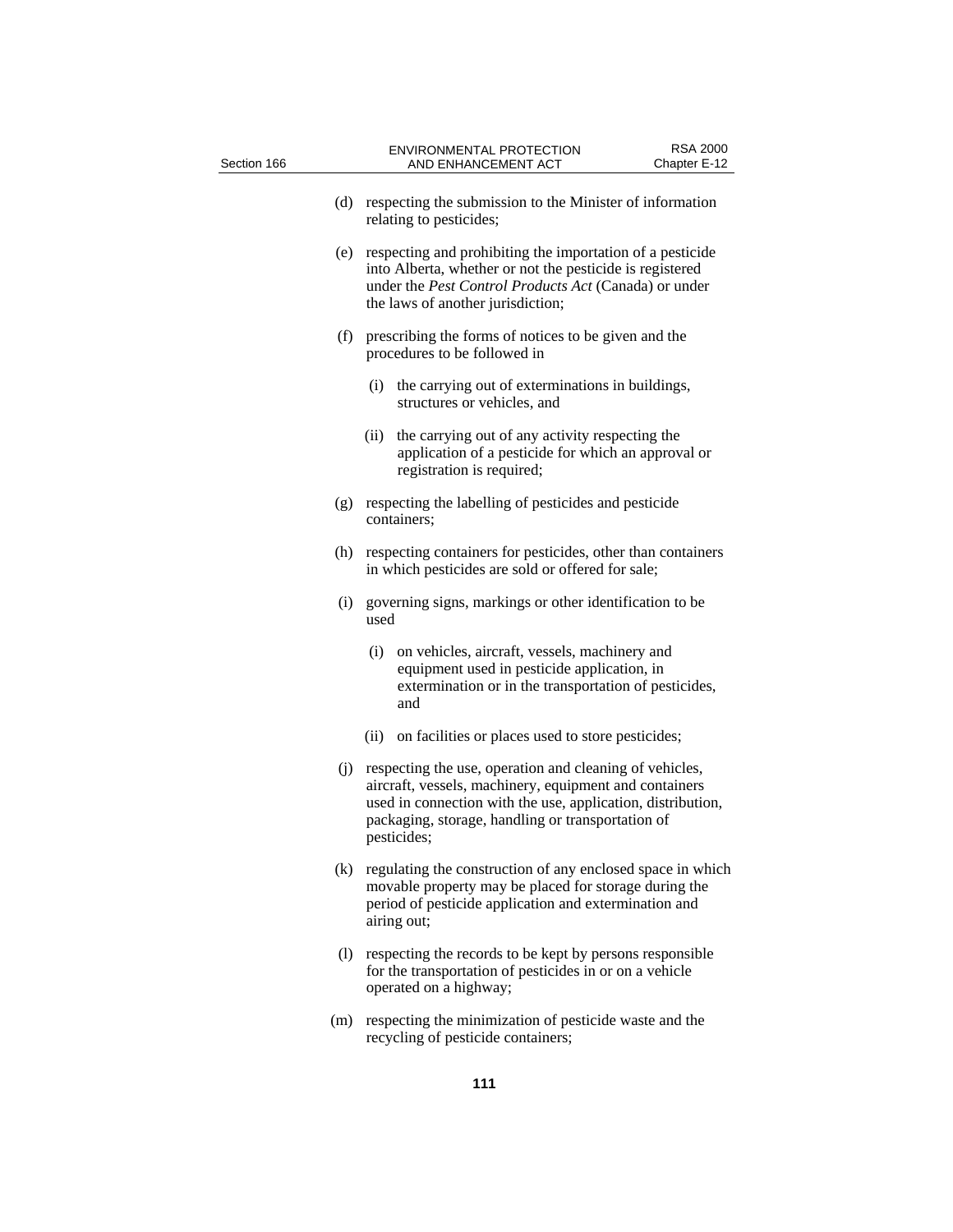| Section 167 |     |               | <b>ENVIRONMENTAL PROTECTION</b><br>AND ENHANCEMENT ACT                                                                                                               | <b>RSA 2000</b><br>Chapter E-12 |
|-------------|-----|---------------|----------------------------------------------------------------------------------------------------------------------------------------------------------------------|---------------------------------|
|             | (n) |               | respecting the disposal of                                                                                                                                           |                                 |
|             |     | (i)<br>waste. | pesticide waste that is not designated as hazardous                                                                                                                  |                                 |
|             |     | (i)<br>and    | pesticides, mixtures containing pesticides and things<br>that are treated with or contaminated by a pesticide,                                                       |                                 |
|             |     | (iii)         | packaging, containers and equipment used in<br>connection with a pesticide;                                                                                          |                                 |
|             | (0) |               | providing for any other matter that is necessary to carry<br>out the purpose of this Part as it relates to pesticides;                                               |                                 |
|             | (p) | Division.     | exempting any person, land, water or thing or class of<br>person, land, water or thing from the application of<br>sections 163 and 164 or the regulations under this | 1992 cE-13.3 s159;1996 c17 s55  |
|             |     |               |                                                                                                                                                                      |                                 |

# **Adoption of federal requirements**

**167** Regulations under section 166 may adopt any or all of the requirements prescribed by the *Pest Control Products Act* (Canada) and the regulations under that Act as the requirements for the purposes of this Part in respect of the labelling, selling, handling, use, transportation and storage of pesticides.

1992 cE-13.3 s160

# **Part 9 Waste Minimization, Recycling and Waste Management**

# **Division 1 Waste Minimization and Recycling**

# **Definitions**

**168** In this Part,

- (a) "depot" means a place established, operated as a business or used by any person for the collection of designated material;
- (b) "dispose of" in sections 176 to 182 includes discharge, deposit, dump, throw, drop, discard, abandon, spill, leak, pump, pour, emit or empty;
- (c) "industry operated recycling fund" means a fund established in regulations under section 175(aa);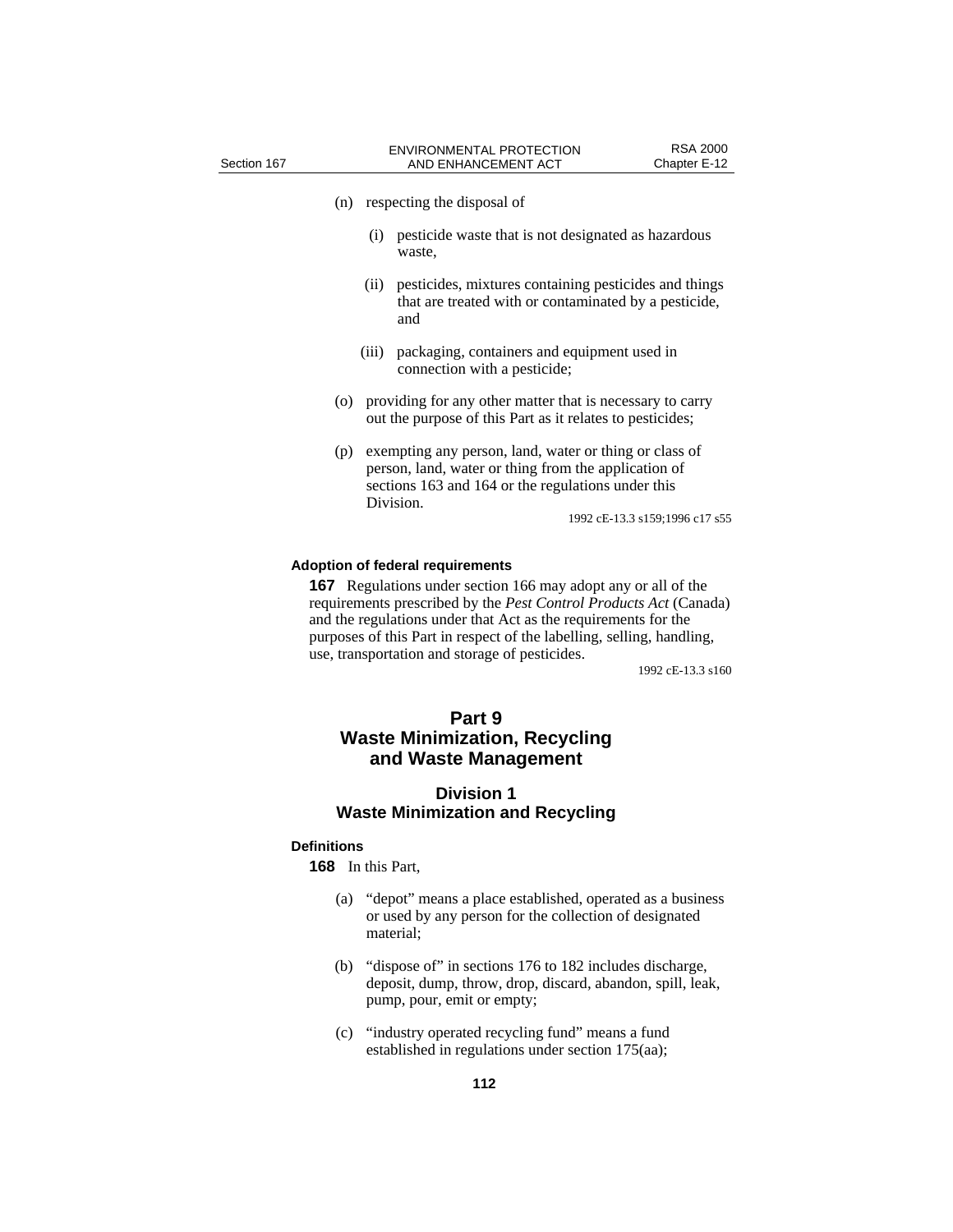| Section 168 |     | <b>RSA 2000</b><br><b>ENVIRONMENTAL PROTECTION</b><br>Chapter E-12<br>AND ENHANCEMENT ACT                                                                     |
|-------------|-----|---------------------------------------------------------------------------------------------------------------------------------------------------------------|
|             | (d) | "packaging" means a container in which a commodity is<br>sold and includes, but is not limited to, a wrapper, bag,<br>box, tray, bottle or can;               |
|             | (e) | "public land" means land of the Government, other than                                                                                                        |
|             |     | (i)<br>a highway,                                                                                                                                             |
|             |     | (ii)<br>land in an improvement district that is administered<br>by the Minister responsible for the Municipal<br>Government Act, and                          |
|             |     | land in a special area that is administered by the<br>(iii)<br>Minister responsible for the Special Areas Act;                                                |
|             |     | (f) "recycle docket" means a register or label respecting the<br>contents of a shipment of a hazardous recyclable made in<br>accordance with the regulations; |
|             | (g) | "Recycling Fund" means the Recycling Fund established<br>under section 171;                                                                                   |
|             | (h) | "retailer" means                                                                                                                                              |
|             |     | a person who sells a designated material in Alberta,<br>(i)<br>and                                                                                            |
|             |     | (ii)<br>any other person who provides a designated material<br>for use in Alberta and is defined in the regulations as<br>a retailer,                         |
|             |     | and includes anyone acting or purporting to act on behalf<br>of such a person;                                                                                |
|             | (i) | "surcharge" means surcharge as defined in the<br>regulations;                                                                                                 |
|             | (j) | "unsightly property" means any property on which there is<br>waste that causes the property to look unsightly;                                                |
|             | (k) | "waste" means, for the purposes of sections 178 to 183<br>and section 187,                                                                                    |
|             |     | any solid or liquid material or product or<br>(i)<br>combination of solid or liquid material or product,<br>including, but not limited to,                    |
|             |     | (A) rubbish, refuse, garbage, paper, packaging,<br>containers, bottles, cans, manure, human or<br>animal excrement, sewage or the whole or a part             |

of an animal carcass, or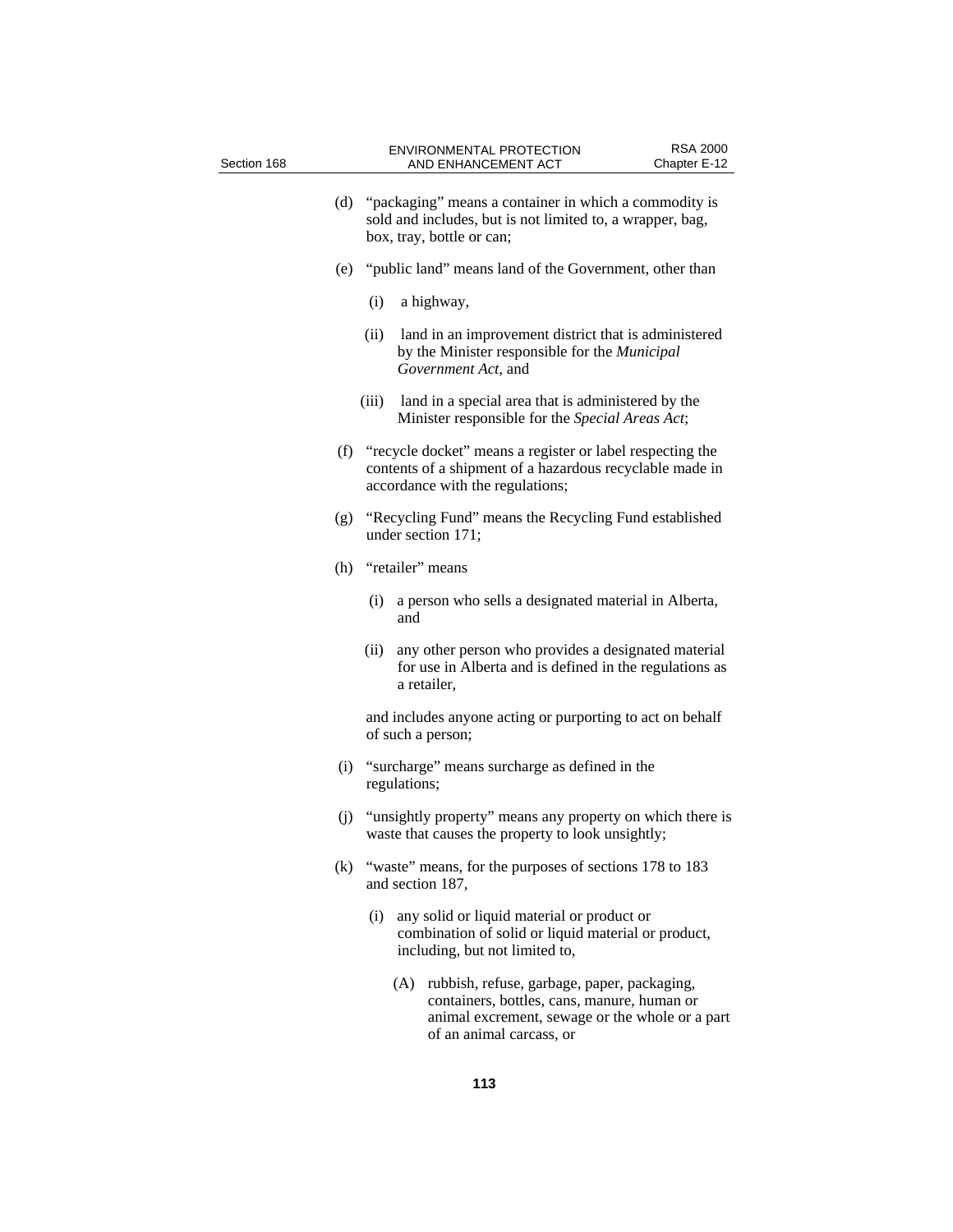(B) the whole or part of any article, raw or processed material, vehicle or other machinery that is disposed of

#### and

- (ii) any other thing that is designated as waste in the regulations;
- (l) "waste minimization" means waste minimization within the meaning of the regulations. 1992 cE-13.3 s161;1994 cM-26.1 s642(22);

1994 c15 s53;1996 c17 s38;1998 c15 s16

## **Prohibition**

**169** No person shall consign for shipment any hazardous recyclable unless

- (a) the hazardous recyclable is accompanied with a recycle docket, and
- (b) the hazardous recyclable is being consigned to a facility that is authorized under this Act to recycle that hazardous recyclable.

1992 cE-13.3 s162;1996 c17 s55;1998 c15 s17

#### **Surcharge for designated material**

**170** A person who manufactures or distributes a designated material for sale in Alberta and a retailer shall

- (a) collect the surcharge prescribed for the designated material in accordance with the regulations, and
- (b) where the regulations require it, deposit the surcharge in
	- (i) an industry operated recycling fund, or
	- (ii) the Recycling Fund.

1992 cE-13.3 s163

#### **Recycling Fund**

**171(1)** There is hereby established the Recycling Fund, which shall be used to provide or pay for any or all of the following:

- (a) establishing and administering waste minimization and recycling programs and initiatives;
- (b) education programs related to waste minimization and recycling;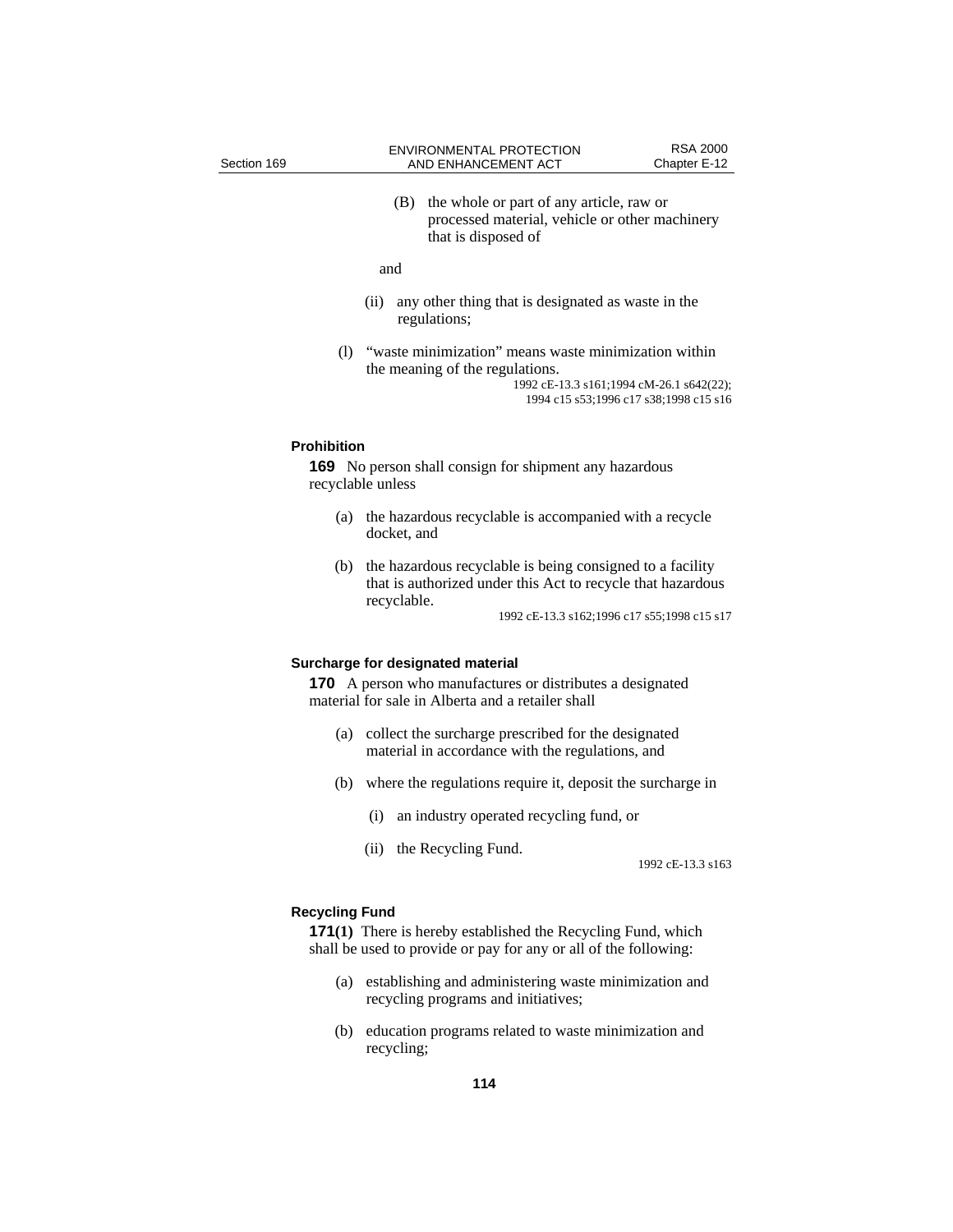| Section 172 | <b>ENVIRONMENTAL PROTECTION</b><br>AND ENHANCEMENT ACT                                                                                                                                                                                                                                                                                                                              | <b>RSA 2000</b><br>Chapter E-12 |
|-------------|-------------------------------------------------------------------------------------------------------------------------------------------------------------------------------------------------------------------------------------------------------------------------------------------------------------------------------------------------------------------------------------|---------------------------------|
|             | (c) research and development activities related to waste<br>minimization and recycling;                                                                                                                                                                                                                                                                                             |                                 |
|             | the promotion and development of activities and<br>(d)<br>economic instruments to encourage waste minimization;                                                                                                                                                                                                                                                                     |                                 |
|             | the appropriate disposal of designated material as waste.<br>(e)                                                                                                                                                                                                                                                                                                                    |                                 |
|             | (2) The Recycling Fund must be administered by the Minister in<br>accordance with this Act.                                                                                                                                                                                                                                                                                         |                                 |
|             | (3) The following must be paid into the Recycling Fund:                                                                                                                                                                                                                                                                                                                             |                                 |
|             | the surcharges on designated material, as provided for in<br>(a)<br>the regulations;                                                                                                                                                                                                                                                                                                |                                 |
|             | gifts, donations and bequests to the Fund.<br>(b)                                                                                                                                                                                                                                                                                                                                   |                                 |
|             | (4) The Minister may be a participant under section 40 of the<br>Financial Administration Act on behalf of the Recycling Fund.                                                                                                                                                                                                                                                      |                                 |
|             | (5) Investment income earned on deposits of the Recycling Fund<br>accrues to and forms part of the Fund.                                                                                                                                                                                                                                                                            |                                 |
|             | (6) Where surcharges have been paid into the Recycling Fund in<br>respect of a designated material and an industry operated recycling<br>fund is established afterwards in respect of that designated material,<br>the Minister may transfer from the Recycling Fund to the industry<br>operated recycling fund an amount equal to the surcharges so paid<br>plus accrued interest. | RSA 2000 cE-12 s171;2004 c7 s19 |
|             | Industry operated recycling funds<br>$172(1)$ Where                                                                                                                                                                                                                                                                                                                                 |                                 |
|             | $(a)$ and induction operated regarding fund is established in                                                                                                                                                                                                                                                                                                                       |                                 |

- (a) an industry operated recycling fund is established in respect of a designated material,
- (b) a management board or other body is established and charged with the administration of the fund under the regulations, and
- (c) the management board or other body is a Provincial corporation within the meaning of the *Financial Administration Act*,

the fund shall be used as provided in subsection (2).

**(2)** If subsection (1) applies, the fund shall be used to provide or pay for any or all of the following: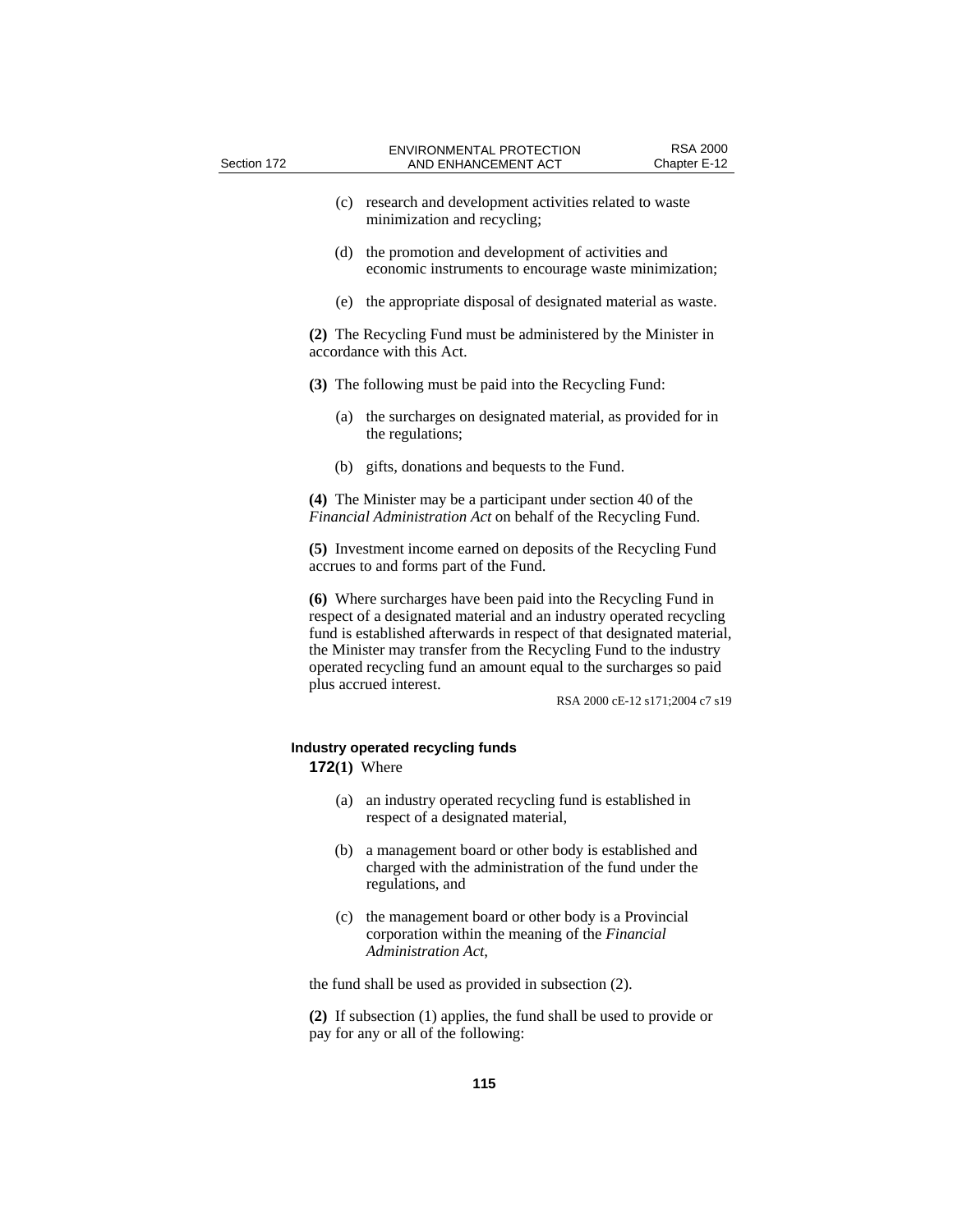| Section 173 |                                                                                                                                                                                           | <b>ENVIRONMENTAL PROTECTION</b><br>AND ENHANCEMENT ACT                                                                                                                                                                                                                                                          | <b>RSA 2000</b><br>Chapter E-12 |
|-------------|-------------------------------------------------------------------------------------------------------------------------------------------------------------------------------------------|-----------------------------------------------------------------------------------------------------------------------------------------------------------------------------------------------------------------------------------------------------------------------------------------------------------------|---------------------------------|
|             |                                                                                                                                                                                           | (a) establishing and administering a waste minimization and<br>recycling program for the designated material;                                                                                                                                                                                                   |                                 |
|             | (b)                                                                                                                                                                                       | education programs for the purposes of the waste<br>minimization and recycling program;                                                                                                                                                                                                                         |                                 |
|             | (c)                                                                                                                                                                                       | expenditures incurred in the collection, transportation,<br>storage, processing and disposal of the designated<br>material for the purposes of the waste minimization and<br>recycling program;                                                                                                                 |                                 |
|             | (d)                                                                                                                                                                                       | research and development activities related to waste<br>minimization and recycling in respect of the designated<br>material;                                                                                                                                                                                    |                                 |
|             |                                                                                                                                                                                           | (e) promotion and development for marketing the products<br>resulting from recycling the designated material.                                                                                                                                                                                                   |                                 |
|             | fund:                                                                                                                                                                                     | (3) The following shall be paid into an industry operated recycling                                                                                                                                                                                                                                             |                                 |
|             | (a)                                                                                                                                                                                       | the surcharges, as provided for in the regulations;                                                                                                                                                                                                                                                             |                                 |
|             |                                                                                                                                                                                           | (b) gifts, donations and bequests to the fund.                                                                                                                                                                                                                                                                  |                                 |
|             | fund.                                                                                                                                                                                     | (4) The management board or other body referred to in subsection<br>(1) may be a participant under section 40 of the Financial<br>Administration Act on behalf of the industry operated recycling                                                                                                               |                                 |
|             | (5) Investment income earned on deposits of an industry operated<br>recycling fund accrues to and forms part of the fund.                                                                 |                                                                                                                                                                                                                                                                                                                 |                                 |
|             | (6) Salaries, fees and other overhead costs incurred in the<br>administration of an industry operated recycling fund shall be paid<br>out of the fund.<br>RSA 2000 cE-12 s172;2004 c7 s19 |                                                                                                                                                                                                                                                                                                                 |                                 |
|             | 173                                                                                                                                                                                       | Collection and recovery of designated material<br>A person who manufactures or distributes a designated<br>material for sale in Alberta and a retailer shall, in accordance with<br>the regulations, provide in Alberta depots and other methods for the<br>collection and recovery of the designated material. | 1992 cE-13.3 s166               |
|             | <b>Security</b>                                                                                                                                                                           | <b>174(1)</b> If required by the regulations, a manufacturer or distributor<br>of a designated material for sale in Alberta and a retailer shall                                                                                                                                                                |                                 |

provide financial or other security and carry insurance in respect of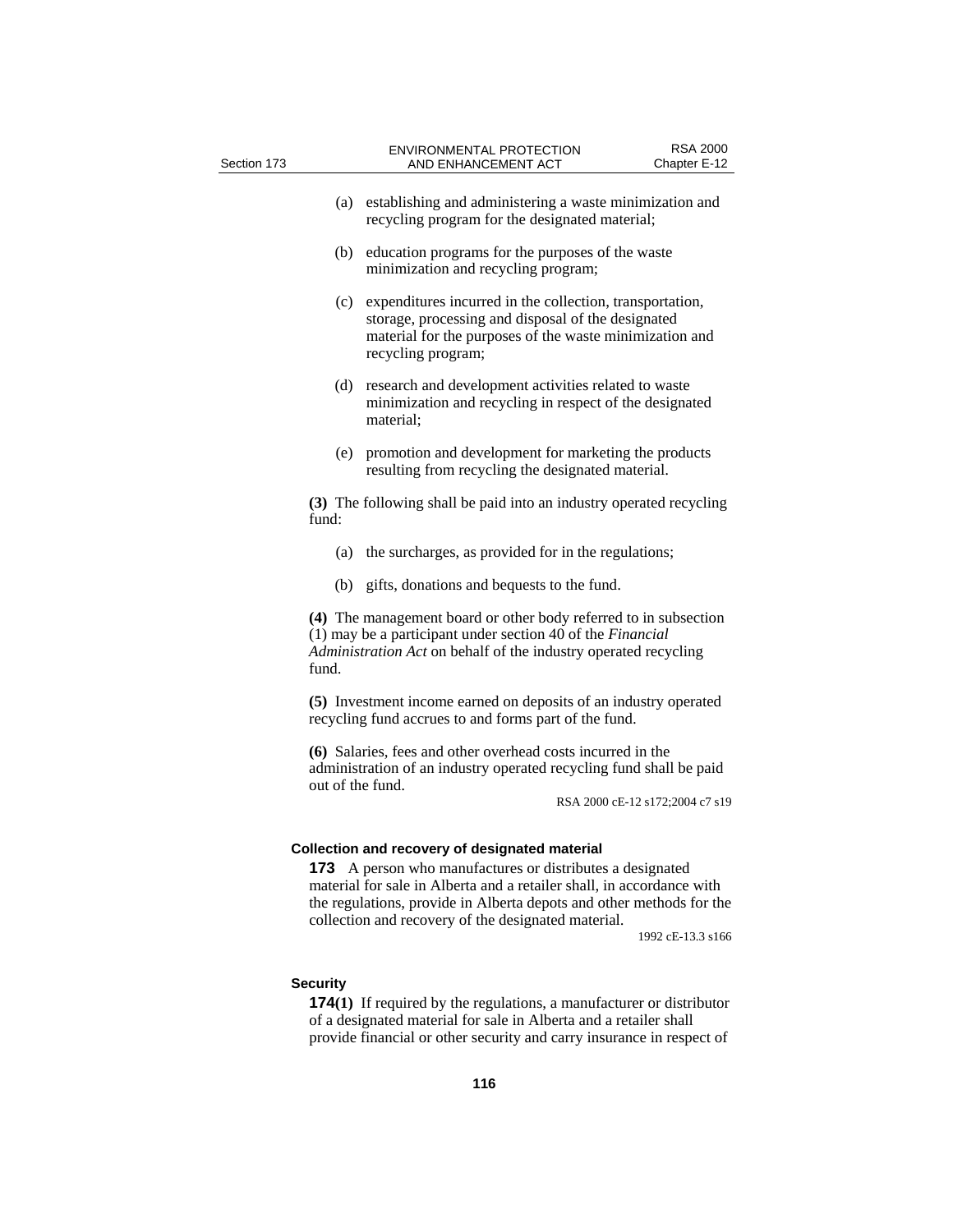its operations in Alberta related to the manufacture, distribution or sale of the designated material.

**(2)** Subsection (1) does not apply to the Government or a Government agency.

1992 cE-13.3 s167

### **Lieutenant Governor in Council regulations**

**175** The Lieutenant Governor in Council may make regulations

- (a) further defining "retailer" and defining "waste minimization" for the purposes of this Division;
- (b) designating designated material for the purposes of this Act and creating different classes of designated material for different purposes;
- (c) prohibiting the manufacture, sale or distribution of specified designated material;
- (d) providing for a system of registration of persons who distribute or wish to distribute a designated material in Alberta and retailers, and respecting requirements for registration and all matters related to the system of registration;
- (e) respecting terms and conditions that must be met by a person in order to distribute a designated material in Alberta and a retailer;
- (f) respecting the form and amount of financial or other security to be given and insurance to be carried by a manufacturer or distributor of designated material for sale in Alberta or by a retailer;
- (g) respecting the manner in which and the conditions under which any security given by a manufacturer or distributor of designated material for sale in Alberta or by a retailer may be forfeited or returned, in whole or in part;
- (h) requiring the development and implementation of a waste minimization, recycling or recovery plan for designated material by manufacturers or distributors of the designated material or by any other person;
- (i) requiring that designated material be recycled;
- (j) respecting methods for the recovery of designated material;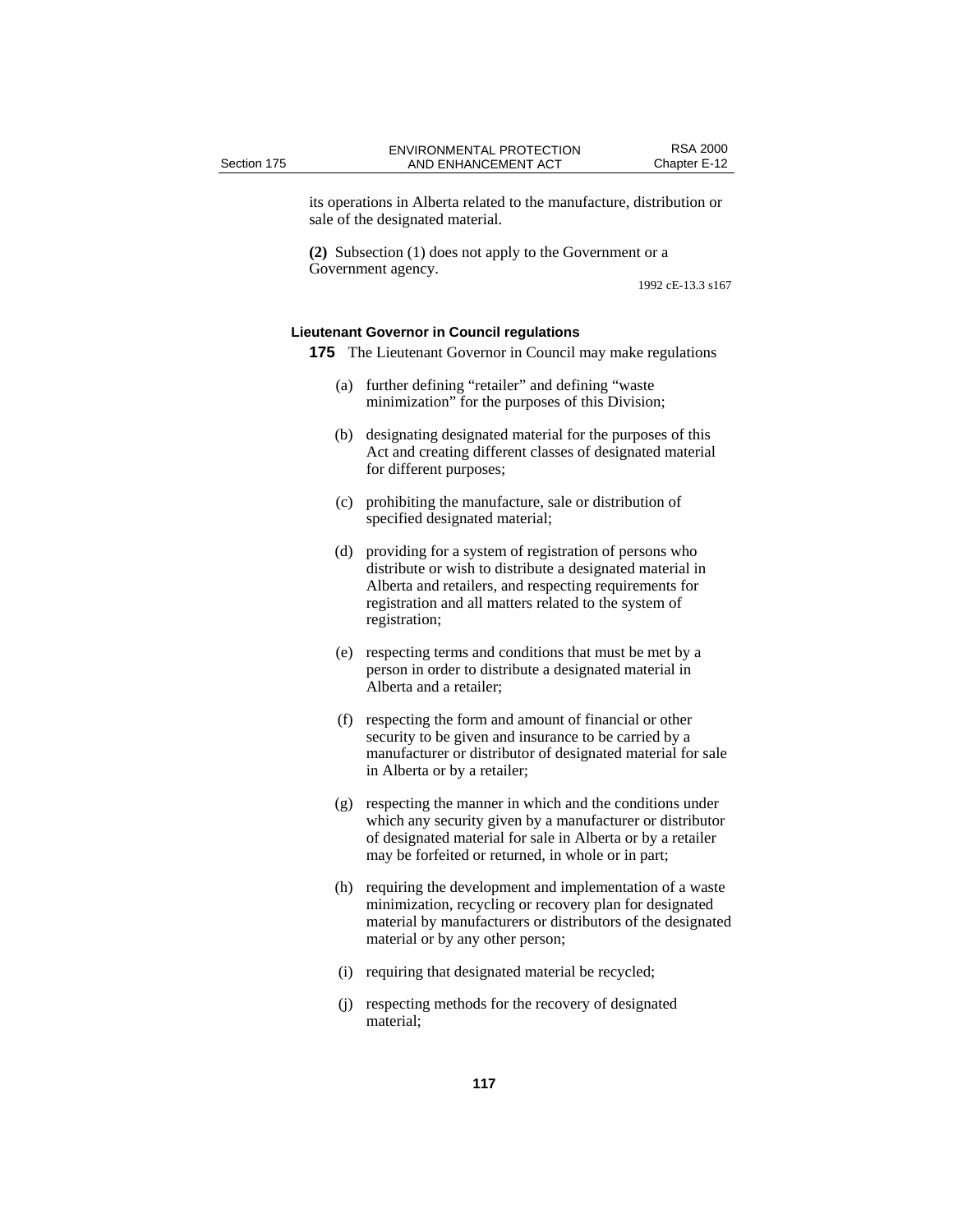- (k) respecting surcharges for the purposes of sections 170, 171 and 172, including, without limitation, regulations establishing or providing for the manner of establishing the classes of designated material for which surcharges are payable, prescribing the amount of a surcharge or the method of determining it and providing for the manner in which and the times at which surcharges are to be collected, paid or refunded; (l) respecting the advertising of surcharges; (m) requiring manufacturers, distributors or retailers of designated material to collect the designated material and specifying the manner in which the collection is to be carried out; (n) requiring a local authority to provide a collection system for designated material; (o) respecting the manner in which designated material is to be stored, collected, transported, processed, recycled and disposed of; (p) respecting the establishment and operation of depots, including the qualifications of persons who may operate them; (q) respecting the amount and kind of designated material a retailer is required to accept at the retailer's place of business for recycling; (r) specifying designated material for which payment must be made by a retailer or depot operator on its return for recycling; (s) requiring a retailer or depot operator to pay for designated material returned for recycling; (t) specifying the amount that a retailer or depot operator is to pay for designated material returned for recycling; (u) requiring manufacturers or distributors to pay depot operators and retailers in respect of the collection of designated material and prescribing the amount of the payments or the manner in which they are to be calculated;
	- (v) authorizing and respecting the payment of fees or commissions to manufacturers, distributors and retailers in respect of the collection, transportation, storage, processing, recycling and disposal of designated material;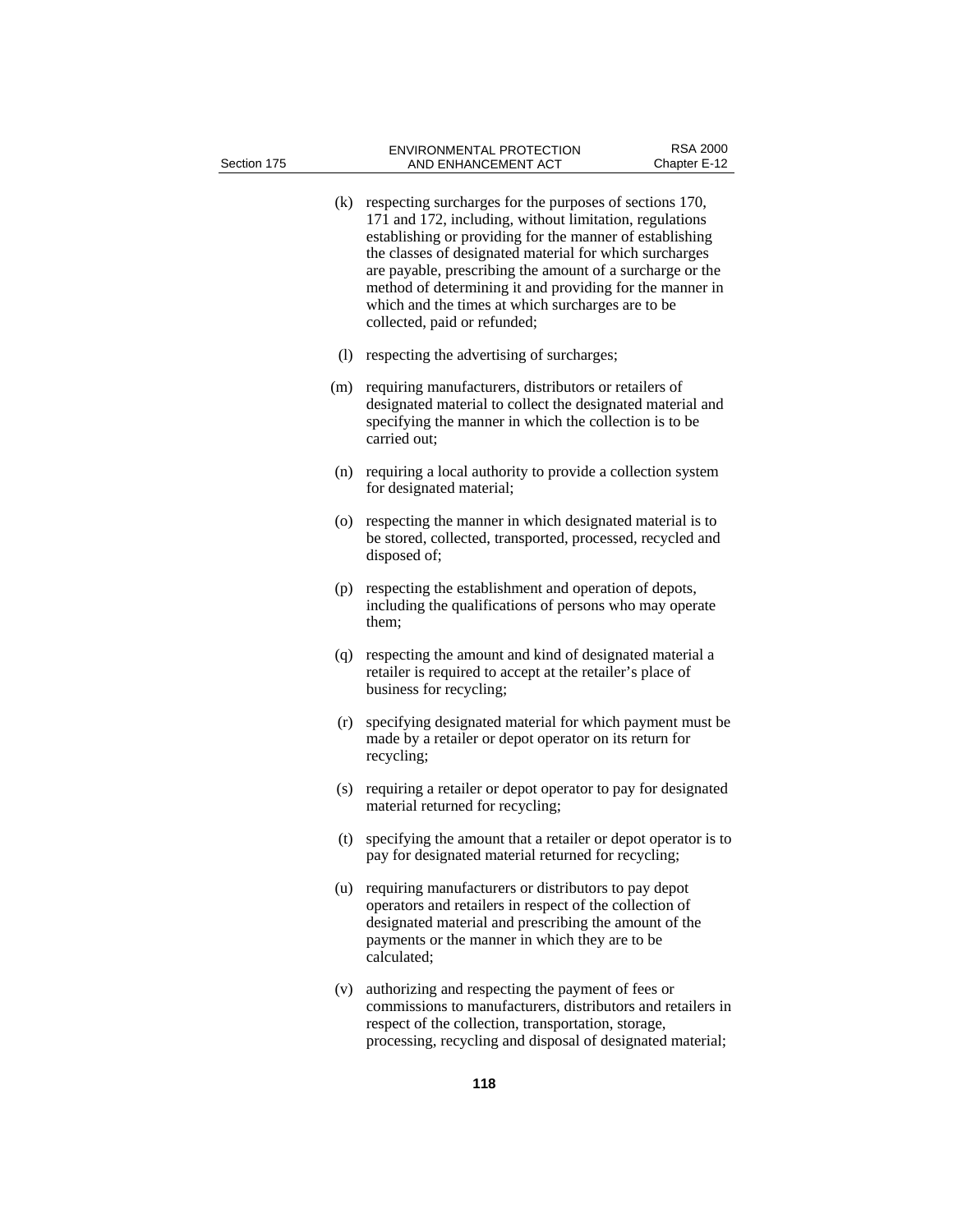| Section 175 |      |       | <b>ENVIRONMENTAL PROTECTION</b><br>AND ENHANCEMENT ACT                                                                                                                                                                                                                                                                                | <b>RSA 2000</b><br>Chapter E-12 |
|-------------|------|-------|---------------------------------------------------------------------------------------------------------------------------------------------------------------------------------------------------------------------------------------------------------------------------------------------------------------------------------------|---------------------------------|
|             | (w)  |       | respecting the completion, filing, retention, use and<br>disposition of recycle dockets for the purposes of section<br>169, and of any other documents used under this Division;                                                                                                                                                      |                                 |
|             | (x)  |       | exempting any person from the application of all or part of<br>section 169;                                                                                                                                                                                                                                                           |                                 |
|             | (y)  |       | requiring the keeping of records in respect of designated<br>material and surcharges, including who must keep them<br>and the manner in which they must be kept and what they<br>must contain, requiring the submission of those records to<br>the Director and providing for the inspection of those<br>records by the Director;     |                                 |
|             | (z)  |       | respecting the provision of information, reports and<br>returns in respect of designated material and surcharges,<br>including what information, reports and returns must be<br>provided, who must provide them, the person to whom<br>they must be provided and the manner in which and the<br>times at which they must be provided; |                                 |
|             | (aa) |       | respecting the establishment, operation, transfer and<br>winding-up of industry operated recycling funds and<br>respecting the manner in which and the purposes for<br>which money in such a fund may be used;                                                                                                                        |                                 |
|             | (bb) |       | prohibiting the distribution of a designated material where<br>no industry operated recycling fund has been established<br>in respect of that designated material;                                                                                                                                                                    |                                 |
|             | (cc) |       | governing the packaging and labelling of designated<br>material;                                                                                                                                                                                                                                                                      |                                 |
|             | (dd) |       | governing the post-consumer waste content of<br>commodities;                                                                                                                                                                                                                                                                          |                                 |
|             | (ee) |       | respecting and prohibiting the use of packaging materials<br>including, without limitation, regulations                                                                                                                                                                                                                               |                                 |
|             |      | (i)   | imposing requirements on manufacturers and<br>distributors of commodities with respect to the type,<br>size and composition of packaging that may or must<br>be used and with respect to the disposal of<br>packaging,                                                                                                                |                                 |
|             |      | (ii)  | to reduce or mitigate the adverse effects created by<br>packaging,                                                                                                                                                                                                                                                                    |                                 |
|             |      | (iii) | to establish measures to encourage source reduction<br>and reuse and recycling of packaging, and                                                                                                                                                                                                                                      |                                 |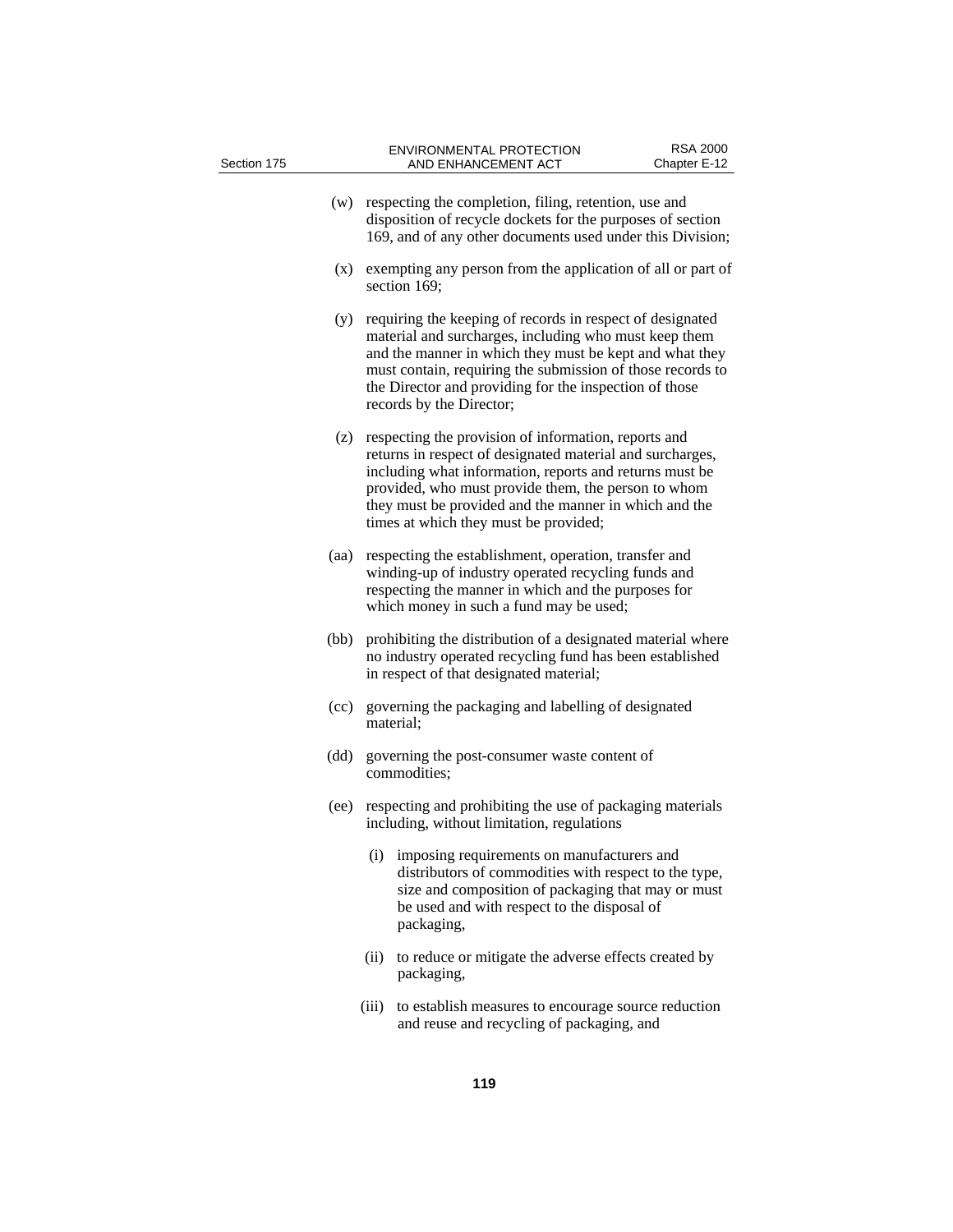| Section 176 | <b>ENVIRONMENTAL PROTECTION</b><br>AND ENHANCEMENT ACT                                                                                                                                                                                                  | <b>RSA 2000</b><br>Chapter E-12 |
|-------------|---------------------------------------------------------------------------------------------------------------------------------------------------------------------------------------------------------------------------------------------------------|---------------------------------|
|             | to establish standards and codes with respect to<br>(iv)<br>packaging and labelling of commodities;                                                                                                                                                     |                                 |
| (ff)        | designating any thing as a hazardous recyclable for the<br>purposes of this Act, including designating classes of<br>hazardous recyclables;                                                                                                             |                                 |
| (gg)        | respecting the design, location, establishment,<br>construction, operation and reclamation of facilities for<br>recycling hazardous recyclables;                                                                                                        |                                 |
| (hh)        | respecting the importation, storage, collection,<br>transportation, treatment and recycling of hazardous<br>recyclables;                                                                                                                                |                                 |
| (ii)        | respecting the recycling of hazardous recyclables and how<br>hazardous recyclables are to be dealt with when they are<br>no longer recyclable and must be treated as hazardous<br>waste;                                                                |                                 |
| (jj)        | providing for the establishment of a management board or<br>other body, whether as a corporation or otherwise, for any<br>purpose in connection with a regulation under this section;                                                                   |                                 |
| (kk)        | authorizing a management board or other body established<br>under regulations under clause (ji) to make bylaws, and<br>respecting the subject-matters on which those bylaws may<br>be made.<br>1992 cE-13.3 s168;1994 c15 s54;1996 c17 s39;1998 c15 s18 |                                 |
|             | <b>Division 2</b><br><b>Waste</b>                                                                                                                                                                                                                       |                                 |

# **General prohibition**

- **176** No person shall dispose of waste except
	- (a) at a waste management facility, or in a container the contents of which will be taken to a waste management facility, that is the subject of the appropriate approval, registration or notice required under this Act, or
	- (b) in accordance with the written authorization of the Director.

1996 c17 s40;1998 c15 s19

# **Deemed disposal**

**177** For the purposes of sections 178 to 182, waste is deemed to be disposed of on public land, on a highway, on land owned or administered by a local authority, on land owned by another person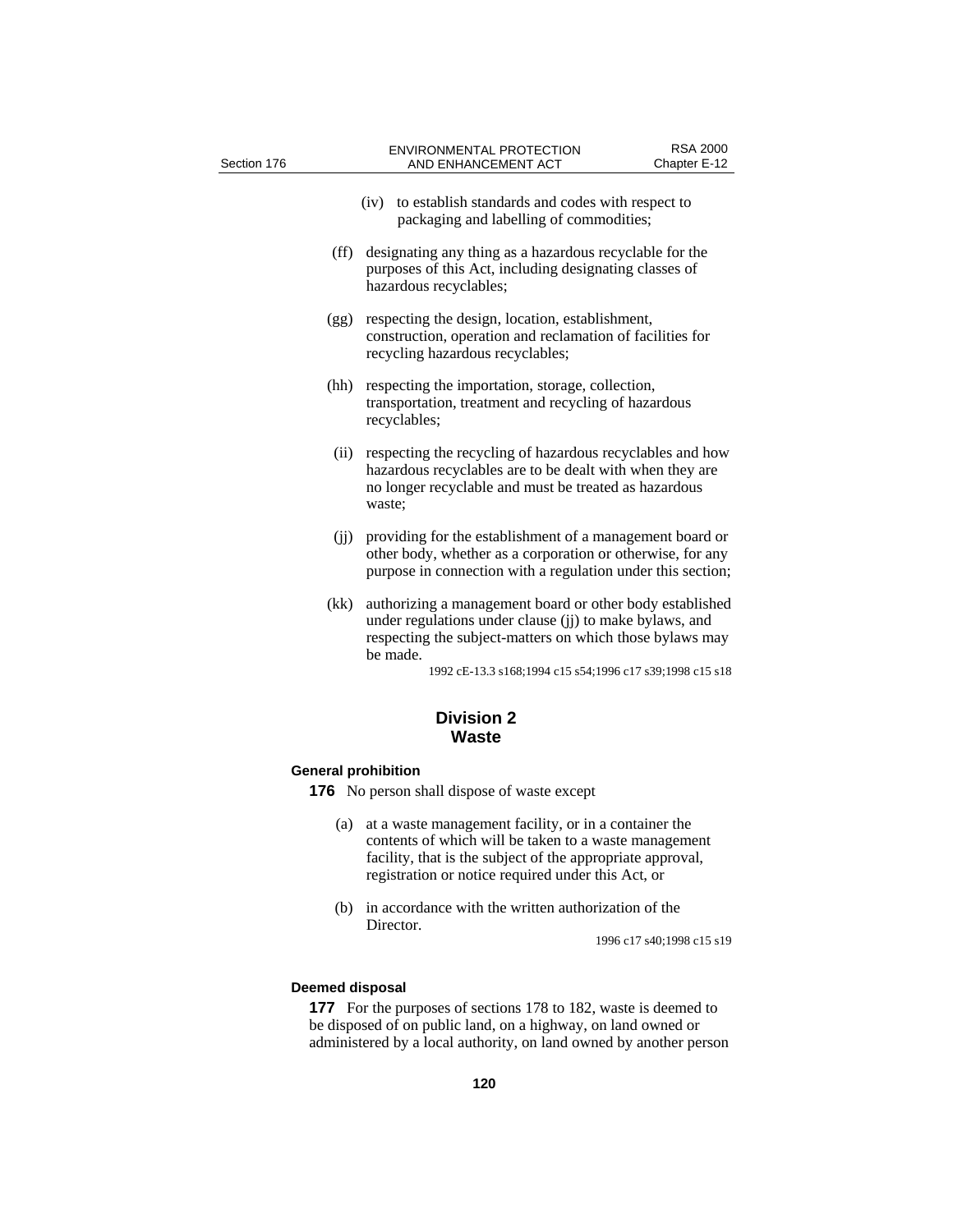or on, into or under water or ice, as the case may be, if the waste is in another location and by natural forces moves or is moved to the public land, highway, land owned or administered by the local authority, land owned by another person or on, into or under the water or ice.

1998 c15 s20

# **Waste on public land**

**178** No person shall dispose of waste on public land except

- (a) in a container placed for the purpose of collecting it, or
- (b) in accordance with the *Forest and Prairie Protection Act*, the regulations under that Act and the regulations under this Act.

1992 cE-13.3 s169

#### **Waste on highways**

**179(1)** No person shall dispose of waste on a highway except in a container placed for the purpose of collecting it.

**(2)** No person shall transport waste in or on a vehicle on a highway unless the waste is adequately contained, secured or covered to prevent it from falling off or being blown off the vehicle while being transported.

**(3)** If waste is disposed of from a vehicle other than a bus or taxi and it cannot be determined which of 2 or more occupants of the vehicle transporting the waste is responsible for the disposal, the operator of the vehicle is deemed to be the person who disposed of the waste.

**(4)** If waste is disposed of from a vehicle other than a bus or taxi and it cannot be determined who is the operator of the vehicle transporting the waste, the owner of the vehicle is deemed to be the person who disposed of the waste unless the owner proves to the satisfaction of a court that at the time of the offence the vehicle was not being operated or parked or left by the owner or by any other person with the owner's consent, express or implied.

1992 cE-13.3 s170

#### **Waste on land owned by local authority**

**180** No person shall dispose of waste on any land owned or administered by a local authority except

(a) at a waste management facility that is constructed and operated in accordance with this Act,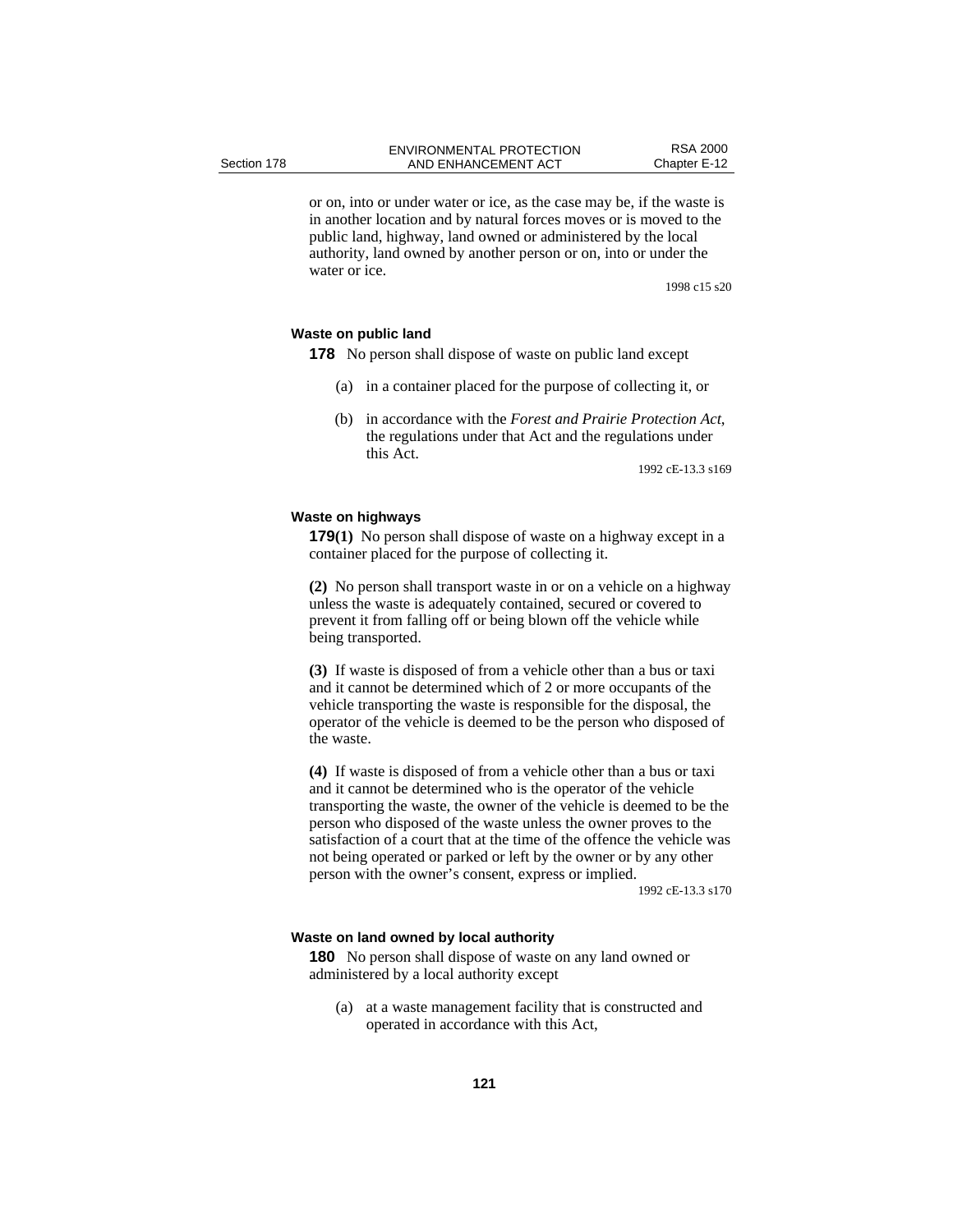- (b) through a refuse disposal system established by a local authority, (c) in a container placed for the purpose of collecting waste, (d) by burning the waste (i) in accordance with a permit, licence or other consent issued by a local authority, or
	- (ii) pursuant to an approval or registration under this Act,

or

(e) in any other manner specified in the regulations. 1992 cE-13.3 s171;1996 c17 s41

#### **Waste on water or ice**

**181** No person shall dispose of waste on, into or under water or ice except in accordance with an approval, a code of practice or a registration or as otherwise provided for under this Act. RSA 2000 cE-12 s181;2003 c37 s30

#### **Waste on another person's land**

**182** No person shall dispose of waste on any land owned by another person unless the owner of that land agrees to the disposal of the waste on the land.

1992 cE-13.3 s173

#### **Environmental protection order to clean up unsightly property**

**183(1)** If an inspector or investigator considers any property when viewed from a highway to be unsightly property, the inspector or investigator may issue an environmental protection order to clean up the unsightly property.

**(2)** The environmental protection order shall be directed to

- (a) the registered owner, or
- (b) the person in control

of the property that is the subject of the environmental protection order.

**(3)** The environmental protection order may require the person to whom it is directed to do any or all of the following within a period of time specified in the order, which must not be more than 60 days from the date of the making of the order: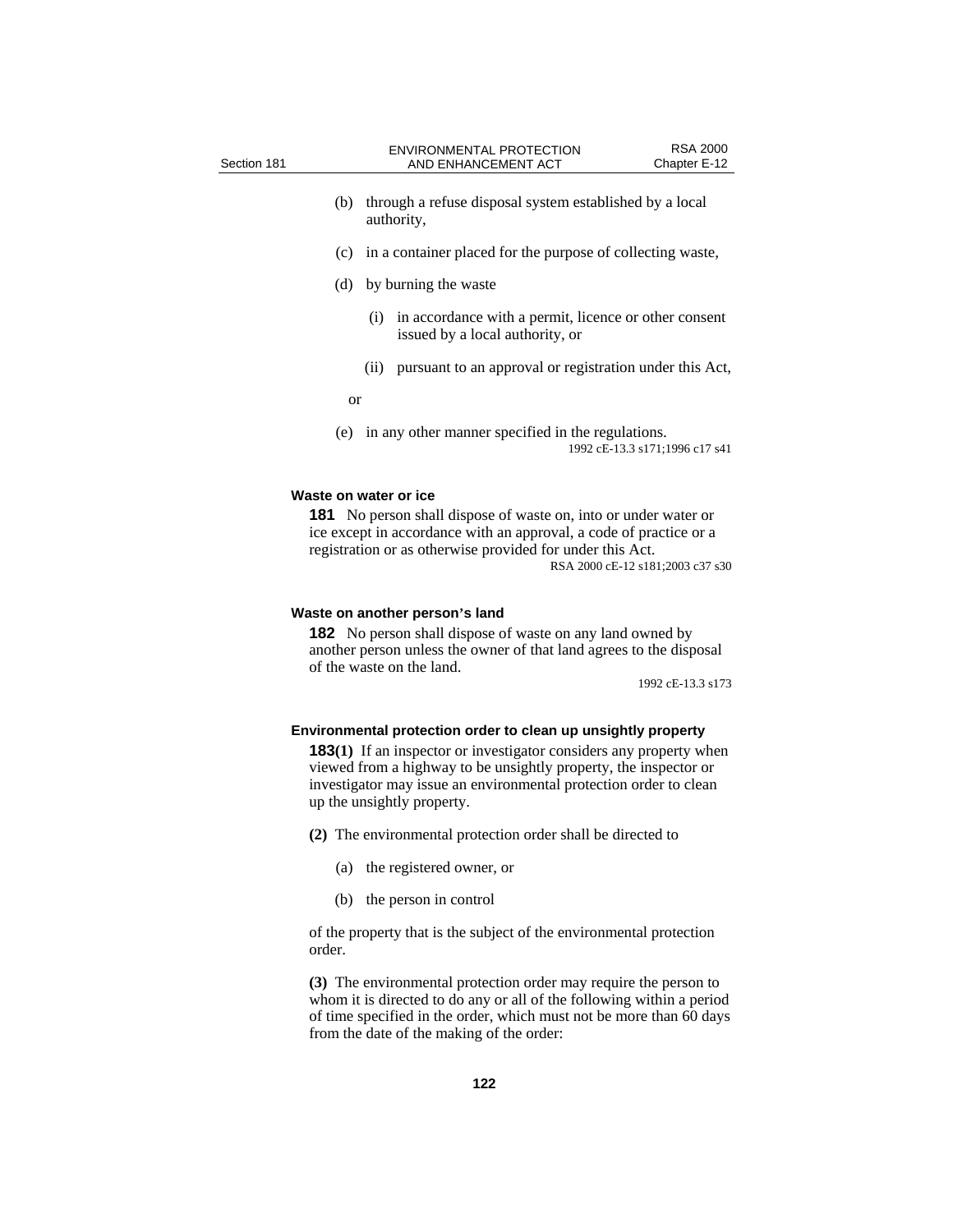- (a) remedy the condition of the property in the manner and to the extent directed in the order;
- (b) demolish or remove any waste causing or contributing to the unsightliness of the property;
- (c) construct any thing to prevent the property from being visible from a highway;
- (d) do any other thing to remedy the unsightliness of the property.

1992 cE-13.3 s174;1994 c15 s55

#### **Liability of local authority for costs of cleaning up**

**184(1)** When an environmental protection order under section 183 is issued in respect of land that is located in a municipality and the person to whom it is directed fails to comply with the order, the Director may, in writing, direct the local authority of that municipality to perform any work required under the order.

**(2)** When expenses are incurred by a local authority for any work performed as a result of a direction by the Director under subsection (1), the local authority may serve a statement of the expenses, together with a demand for payment,

- (a) in the case of occupied land, on the occupant and on the registered owner of the land, or
- (b) in the case of unoccupied land, on the registered owner of the land.

**(3)** A copy of the statement of expenses and demand for payment that is served pursuant to subsection (2) shall be served on the council of the local authority in a case where the local authority is a city, town, village, summer village or municipal district or a settlement under the *Metis Settlements Act*.<br>1992 cE-13.3 s175;1994 cM-26.1 s642(22);1995 c24 s99(4)

# **Collection of expenses as taxes**

**185** If the person on whom the statement of expenses and demand for payment are served fails to pay the amount set out in the statement within 30 days, the local authority may cause the amount paid by it to be placed on the tax roll as an additional tax against the land concerned and the amount may be collected in the same manner as taxes are collected.

1992 cE-13.3 s176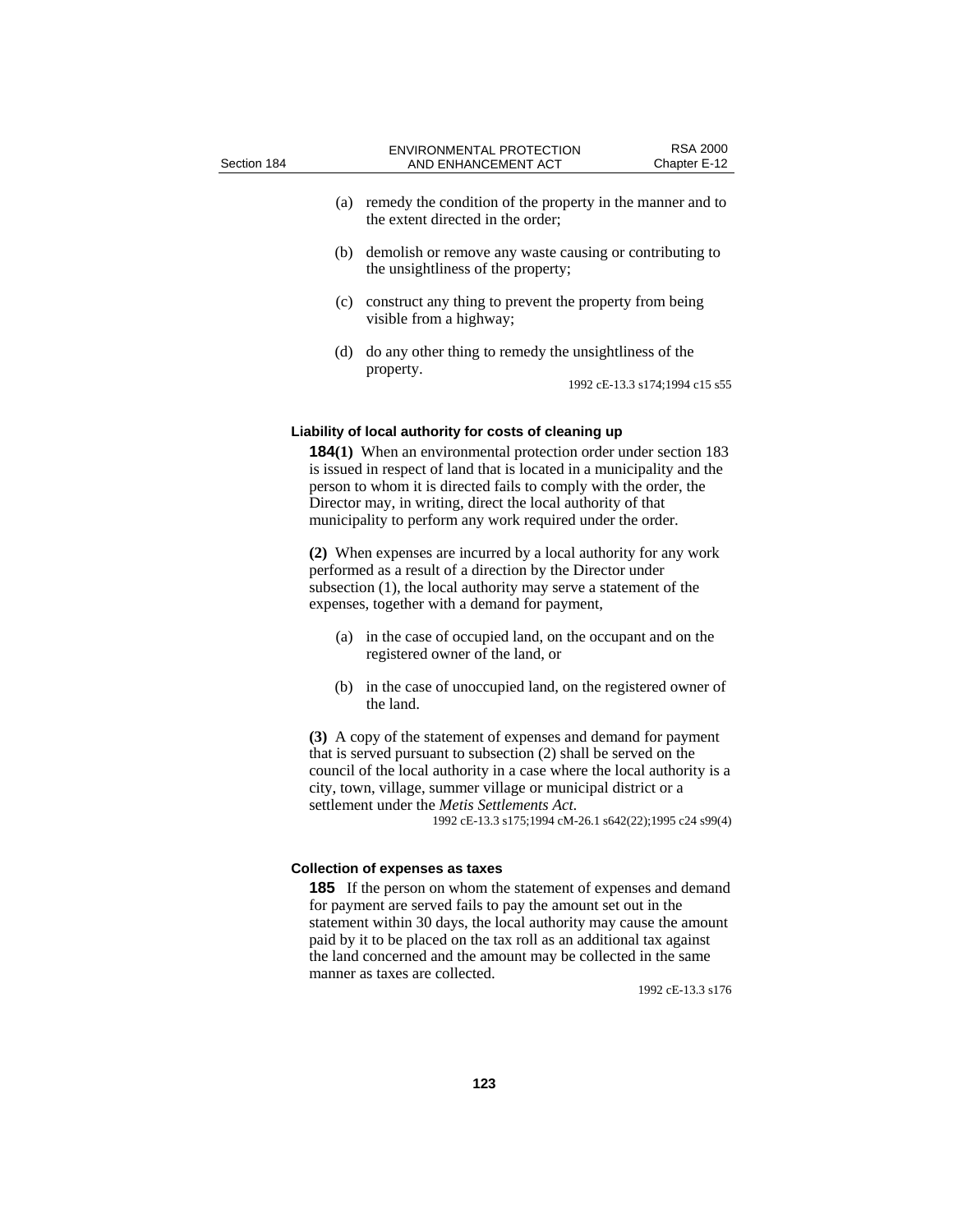## **Review of environmental protection order to clean up**

**186(1)** Where an environmental protection order is issued under section 183, the person to whom the order is directed may submit a request to the local authority of the municipality in which the property is located for a review of the order.

**(2)** A request for review must be made in writing within 21 days after the date the person requesting the review receives the order.

**(3)** A request for review shall be heard by a committee appointed by

- (a) the Minister responsible for the *Municipal Government Act*, where the land concerned is located in an improvement district,
- (b) the Minister responsible for the *Special Areas Act*, where the land concerned is located in a special area, or
- (c) the council of the local authority where the land concerned is located in a municipality that is a city, town, village, summer village or municipal district or a settlement under the *Metis Settlements Act*.

**(4)** A committee appointed under subsection (3)(c) must include at least one elected member of the council of the local authority referred to in subsection (3)(c).

**(5)** The committee may confirm, rescind or vary the order reviewed.

1992 cE-13.3 s177;1994 cM-26.1 s642(22);1995 c24 s99(4)

# **Lieutenant Governor in Council regulations**

**187** The Lieutenant Governor in Council may make regulations

- (a) designating anything as waste and exempting anything from the definition of waste;
- (b) respecting the provision of waste collection containers;
- (c) respecting the collection, storage, treatment or disposal of waste on, into or under land, water or ice;
- (d) respecting the procedure relating to requests for review of environmental protection orders under section 183 to clean up unsightly property and the conduct of the review;
- (e) respecting the design, location, establishment, construction, operation and reclamation of waste management facilities;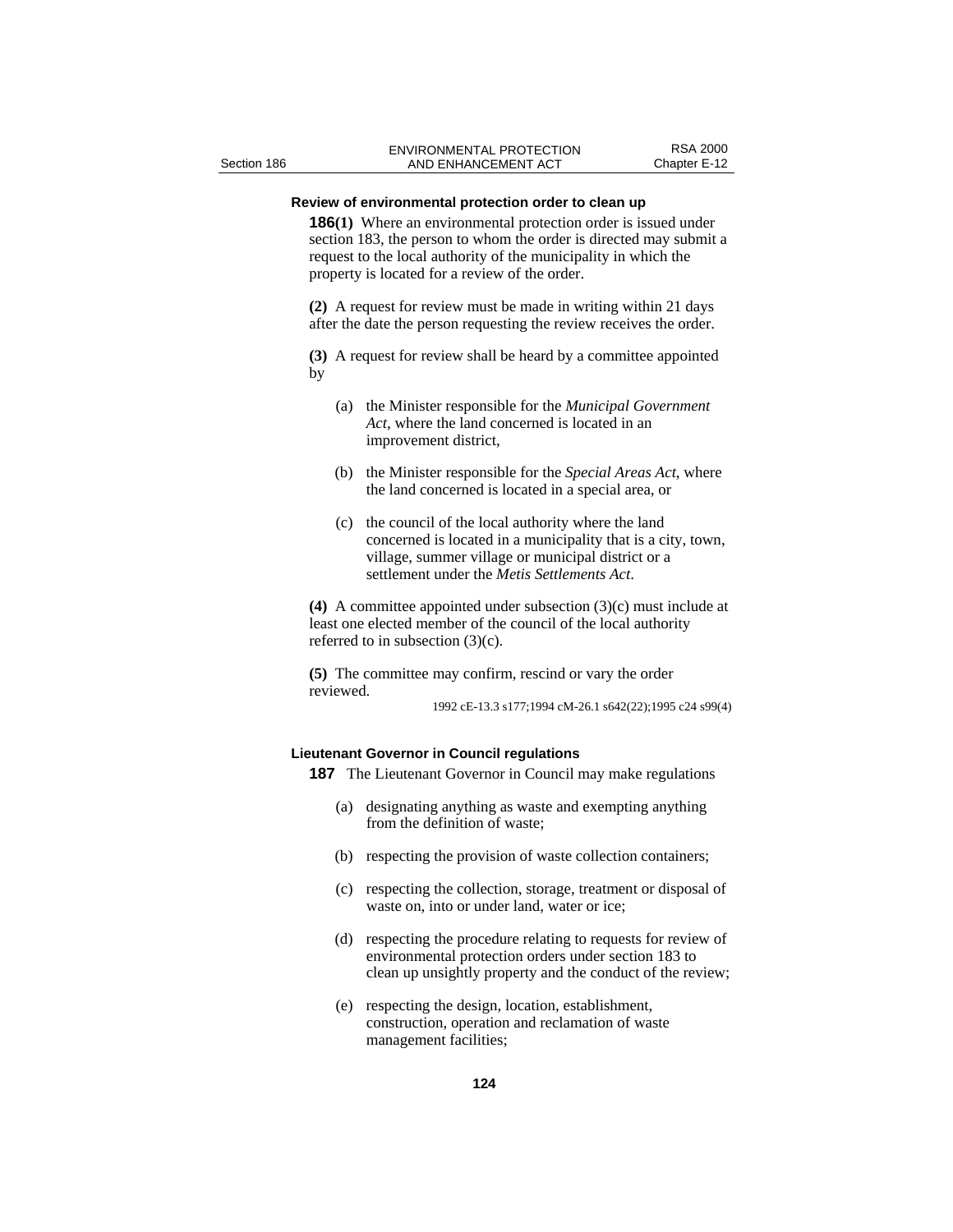|             | ENVIRONMENTAL PROTECTION | RSA 2000     |
|-------------|--------------------------|--------------|
| Section 188 | AND ENHANCEMENT ACT      | Chapter E-12 |

(f) exempting any person from the application of all or any of the provisions of this Division or the regulations under this Division.

1992 cE-13.3 s178;1996 c17 s43;1998 c15 s21

# **Division 3 Hazardous Waste**

#### **Identification number required for hazardous waste**

**188(1)** No person shall

- (a) generate hazardous waste and permit that hazardous waste to leave the premises where it was generated,
- (b) collect hazardous waste from the premises referred to in clause (a),
- (c) consign or transport hazardous waste, or
- (d) accept hazardous waste for transportation, treatment or disposal, or store or provide storage facilities for hazardous waste where the hazardous waste is generated by another person,

unless the person first referred to or that person's employer has been issued a personal identification number by the Director.

**(2)** An application for a personal identification number must be made in the form and manner provided for in the regulations. 1992 cE-13.3 s179

#### **Refusal for unpaid debts**

**188.1** The Director may refuse to issue a personal identification number where the applicant is indebted to the Government.

2002 c4 s1

#### **Security**

**189(1)** If required by the regulations, the holder of a personal identification number shall provide financial or other security and carry insurance.

**(2)** Subsection (1) does not apply to the Government or a Government agency.

1992 cE-13.3 s180;1994 c15 s56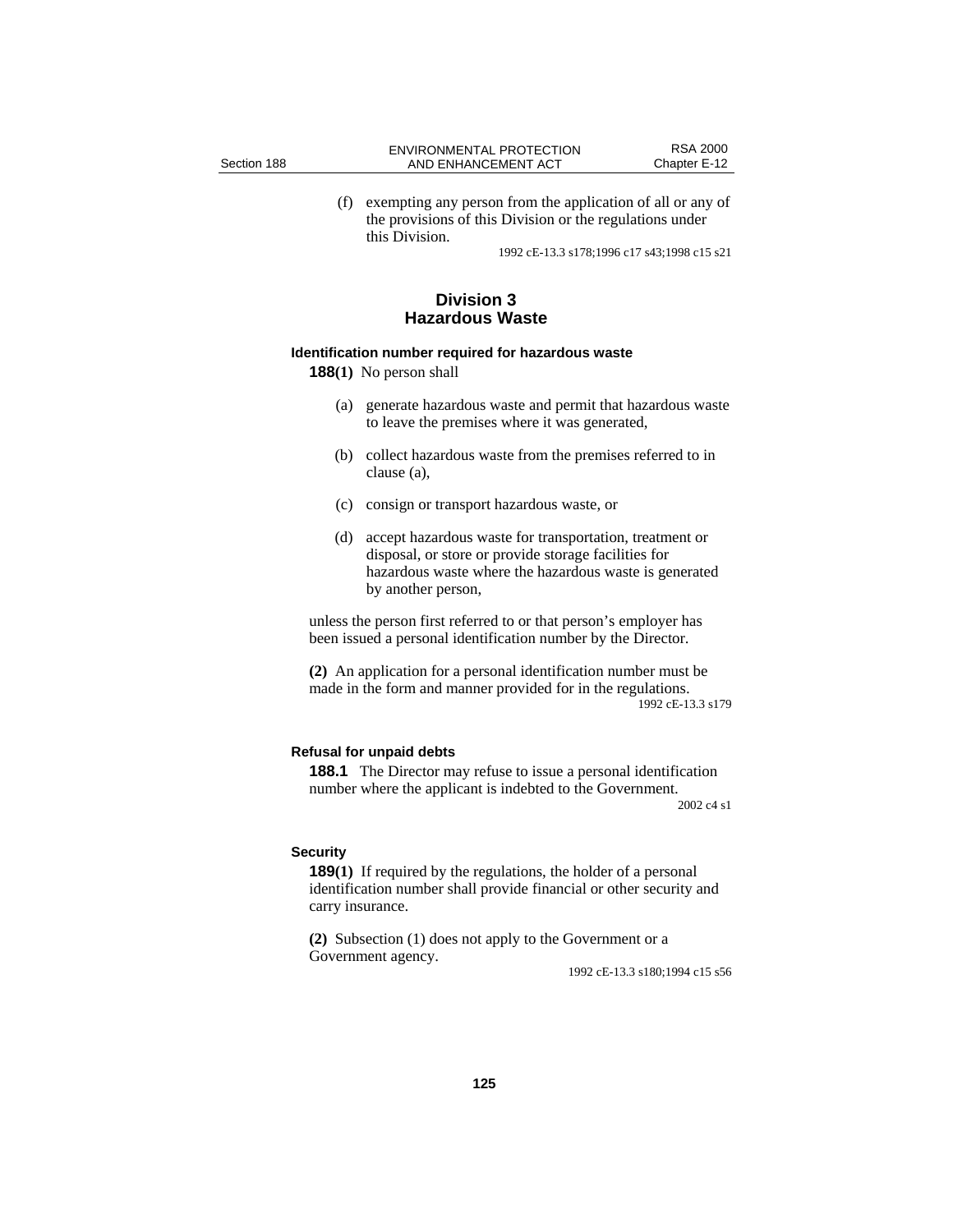#### **Cancellation or suspension of personal identification number**

**190** The Director may cancel or suspend a personal identification number

- (a) if the holder of the personal identification number is indebted to the Government, or
- (b) if for any other reason the Director considers it appropriate to do so.

RSA 2000 cE-12 s190;2002 c4 s1

#### **Manifest required for hazardous wastes**

**191** No person shall consign or transport or accept for transportation, storage, treatment or disposal any hazardous waste unless the waste is accompanied with a manifest that

- (a) is completed in accordance with the regulations,
- (b) accurately identifies the quantity, composition and points of origin and destination of the hazardous waste, and
- (c) contains the personal identification number of each person consigning, transporting or accepting the waste. 1992 cE-13.3 s182

#### **Disposal of hazardous waste**

**192** No person shall dispose of hazardous waste except in accordance with an approval, a code of practice or a registration or as otherwise provided for under this Act.

RSA 2000 cE-12 s192;2003 c37 s31

#### **Lieutenant Governor in Council regulations**

**193** The Lieutenant Governor in Council may make regulations

- (a) exempting any person from the application of all or any of the provisions of this Division or the regulations under this Division;
- (b) designating any thing as hazardous waste for the purposes of this Act, including designating classes of hazardous waste;
- (c) respecting the design, location, establishment, construction, operation and reclamation of a facility for the storage, collection, treatment or disposal of hazardous waste;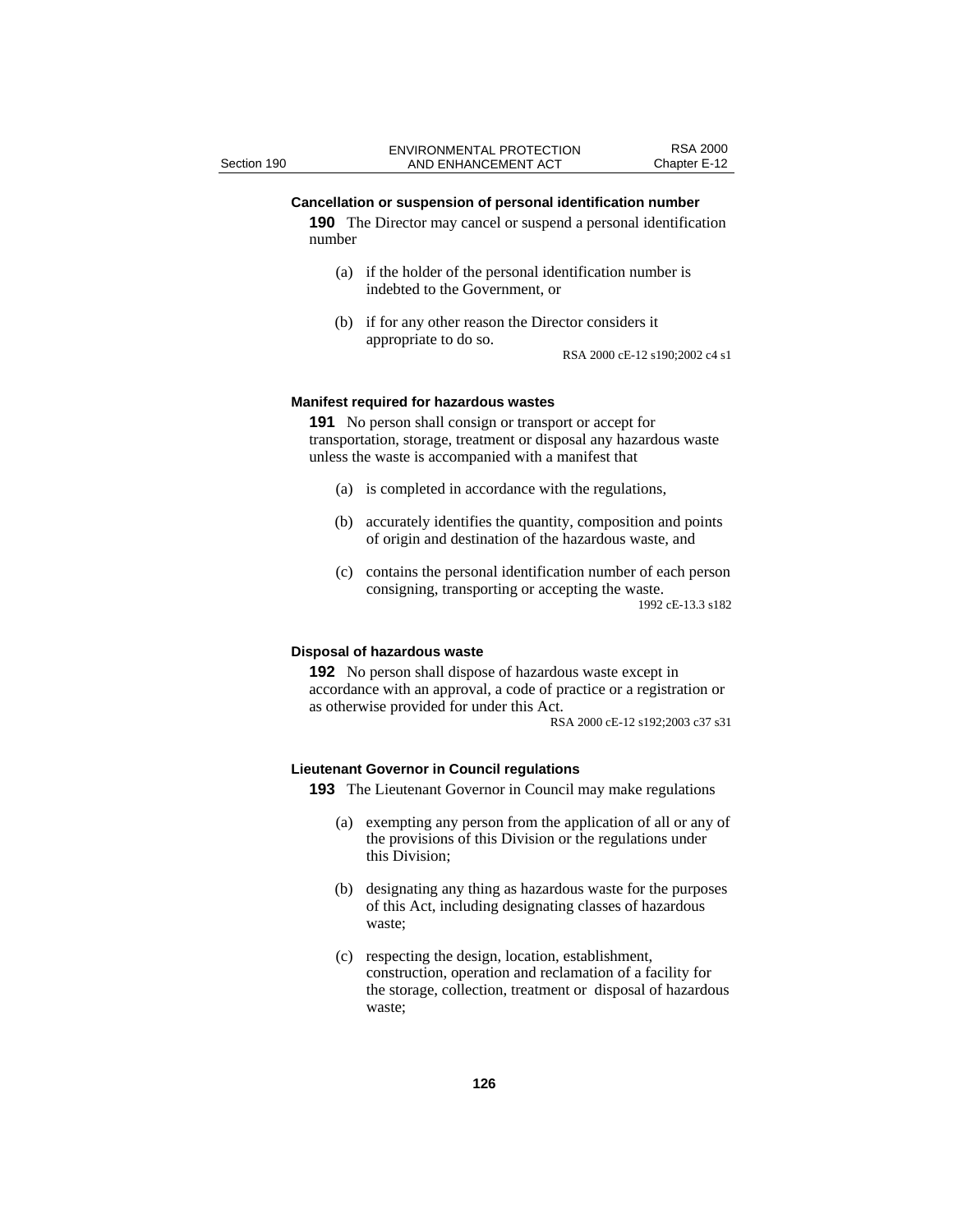| Section 194 |     | <b>ENVIRONMENTAL PROTECTION</b>                                                                                                                                                                        | <b>RSA 2000</b> |
|-------------|-----|--------------------------------------------------------------------------------------------------------------------------------------------------------------------------------------------------------|-----------------|
|             |     | AND ENHANCEMENT ACT                                                                                                                                                                                    | Chapter E-12    |
|             | (d) | respecting the importation, storage, collection,<br>transportation, treatment and disposal of hazardous waste;                                                                                         |                 |
|             | (e) | respecting the application for and the issuance of personal<br>identification numbers for the purposes of section 188;                                                                                 |                 |
|             | (f) | respecting the form and amount of financial or other<br>security to be given and insurance to be carried by a<br>holder of a personal identification number;                                           |                 |
|             | (g) | respecting the manner in which and the conditions under<br>which any security given by the holder of a personal<br>identification number may be forfeited or returned, in<br>whole or in part;         |                 |
|             | (h) | respecting the completion, retention, use, disposition and<br>filing of manifests and copies of manifests, and<br>prescribing the form of the manifest.<br>1992 cE-13.3 s183;1994 c15 s57;1996 c17 s45 |                 |
|             |     | Part 10                                                                                                                                                                                                |                 |

# **Enforcement**

# **Definitions**

**194** In this Part,

- (a) "justice" means a justice of the peace or a judge of the Provincial Court, and includes 2 or more justices where 2 or more justices are, by law, required to act or, by law, act or have jurisdiction;
- (b) "loss or damage" includes personal injury, loss of life, loss of use or enjoyment of property and pecuniary loss, including loss of income;
- (c) "order to enter and inspect" means an order issued under section 201;
- (d) "peace officer" means peace officer within the meaning of the *Police Act*;
- (e) "search warrant" means a search warrant issued by reason of the operation of section 3 of the *Provincial Offences Procedure Act*. RSA 2000 cE-12 s194;2008 c32 s12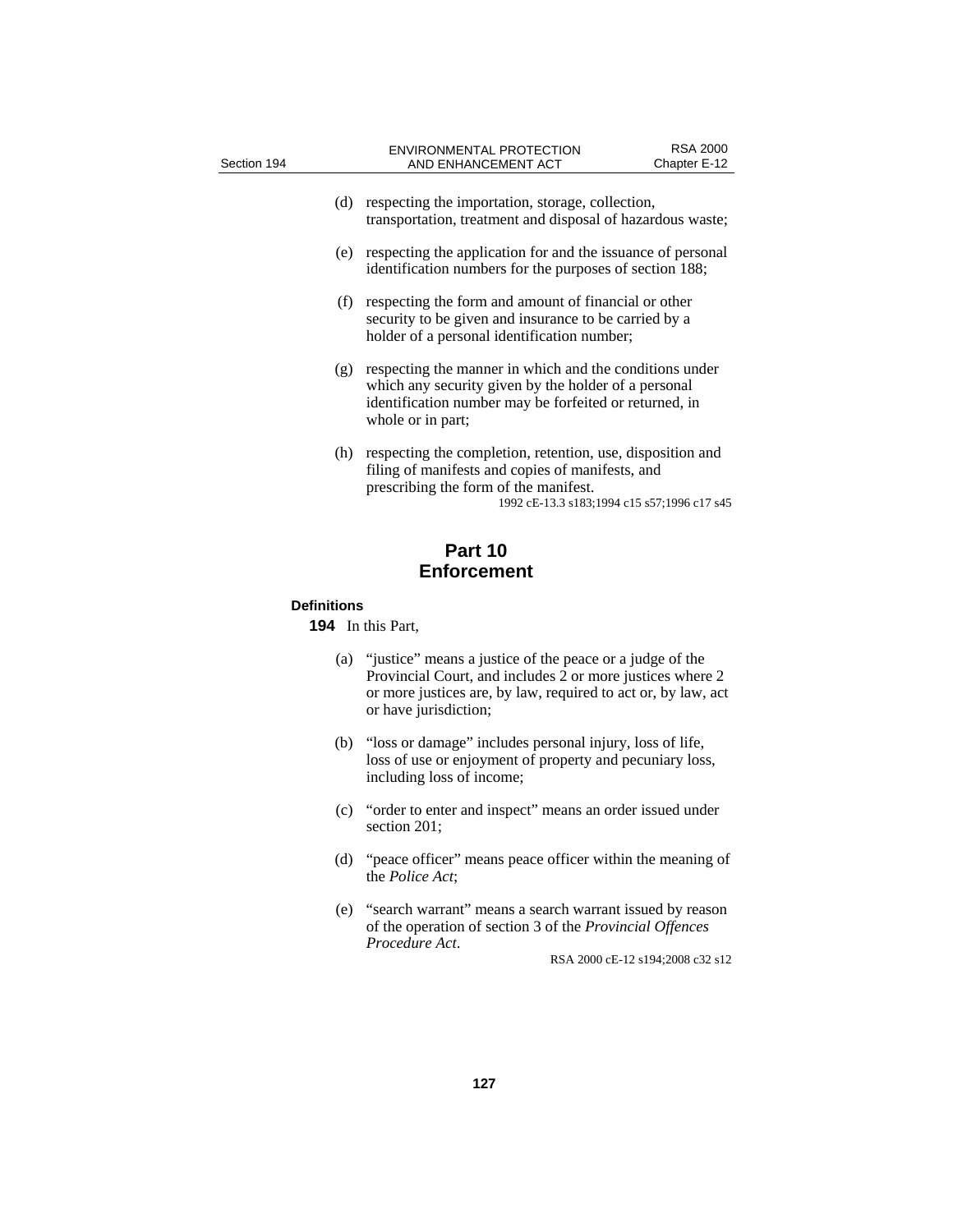#### **Investigations and Inspections**

#### **Establishment of programs by Minister**

**195** The Minister may establish programs to promote the reporting of

- (a) acts or omissions that are detrimental to the environment, and
- (b) offences under this Act.

1992 cE-13.3 s185

#### **Application for investigation**

**196(1)** Any 2 persons ordinarily resident in Alberta who are not less than 18 years of age and who are of the opinion that an offence has been committed under this Act may apply to the Director to have an investigation of the alleged offence conducted.

**(2)** The application shall be accompanied with a solemn declaration

- (a) stating the names and addresses of the applicants,
- (b) stating the nature of the alleged offence and the name of each person alleged to be involved in its commission, and
- (c) containing a concise statement of the evidence supporting the allegations of the applicants.

1992 cE-13.3 s186

#### **Investigation on receipt of application**

**197(1)** On receipt of an application under section 196, the Director shall acknowledge receipt of the application and shall investigate all matters that the Director considers necessary for a determination of the facts relating to the alleged offence.

**(2)** Within 90 days after receiving the application, the Director shall report to the applicant on the progress of the investigation and the action, if any, proposed to be taken in respect of the alleged offence.

**(3)** The Director may discontinue an investigation if the Director is of the opinion that the alleged offence does not require further investigation.

- **(4)** Where an investigation is discontinued, the Director shall
	- (a) prepare a statement in writing stating the reasons for its discontinuance, and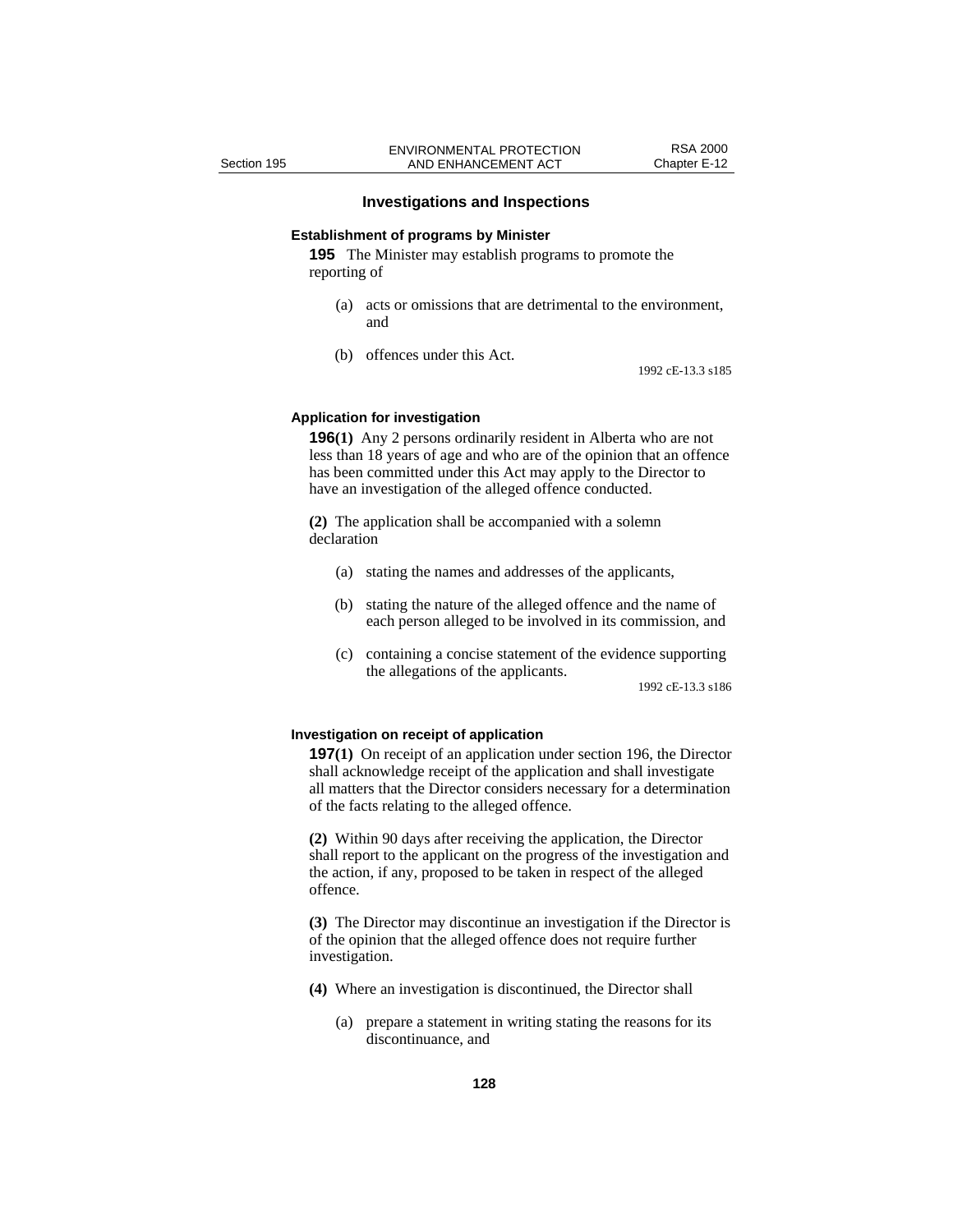(b) send a copy of the statement to the applicants and to any person whose conduct was investigated.

1992 cE-13.3 s187

#### **Right of entry and inspection**

**198(1)** For the purpose of the administration of this Act, an investigator may, without a search warrant or order to enter and inspect and subject to section 199, at any reasonable time do any or all of the following:

- (a) enter and inspect any place to determine
	- (i) the extent, if any, to which a substance may cause, is causing or has caused an adverse effect,
	- (ii) the cause of any adverse effect that may occur, is occurring or has occurred, and
	- (iii) how an adverse effect may be prevented, eliminated or ameliorated and the environment protected or restored;
- (b) enter and inspect any place in which the investigator reasonably believes waste can be found;
- (c) enter and inspect any place in or from which the investigator reasonably believes a substance is being, has been or may be released into the environment;
- (d) enter and inspect any place that the investigator reasonably believes is likely to contain documents related to
	- (i) an activity or thing that is, or is required to be, the subject of an approval, code of practice, registration, certificate of variance, reclamation certificate, remediation certificate, environmental protection order or enforcement order, or
	- (ii) the release of a substance into the environment;
- (e) enter and inspect any place that the investigator reasonably believes is, or is required to be, the subject of or referred to in an approval, code of practice, registration, certificate of variance, reclamation certificate, remediation certificate, environmental protection order or enforcement order;
- (f) stop and inspect any vehicle, aircraft or vessel that the investigator reasonably believes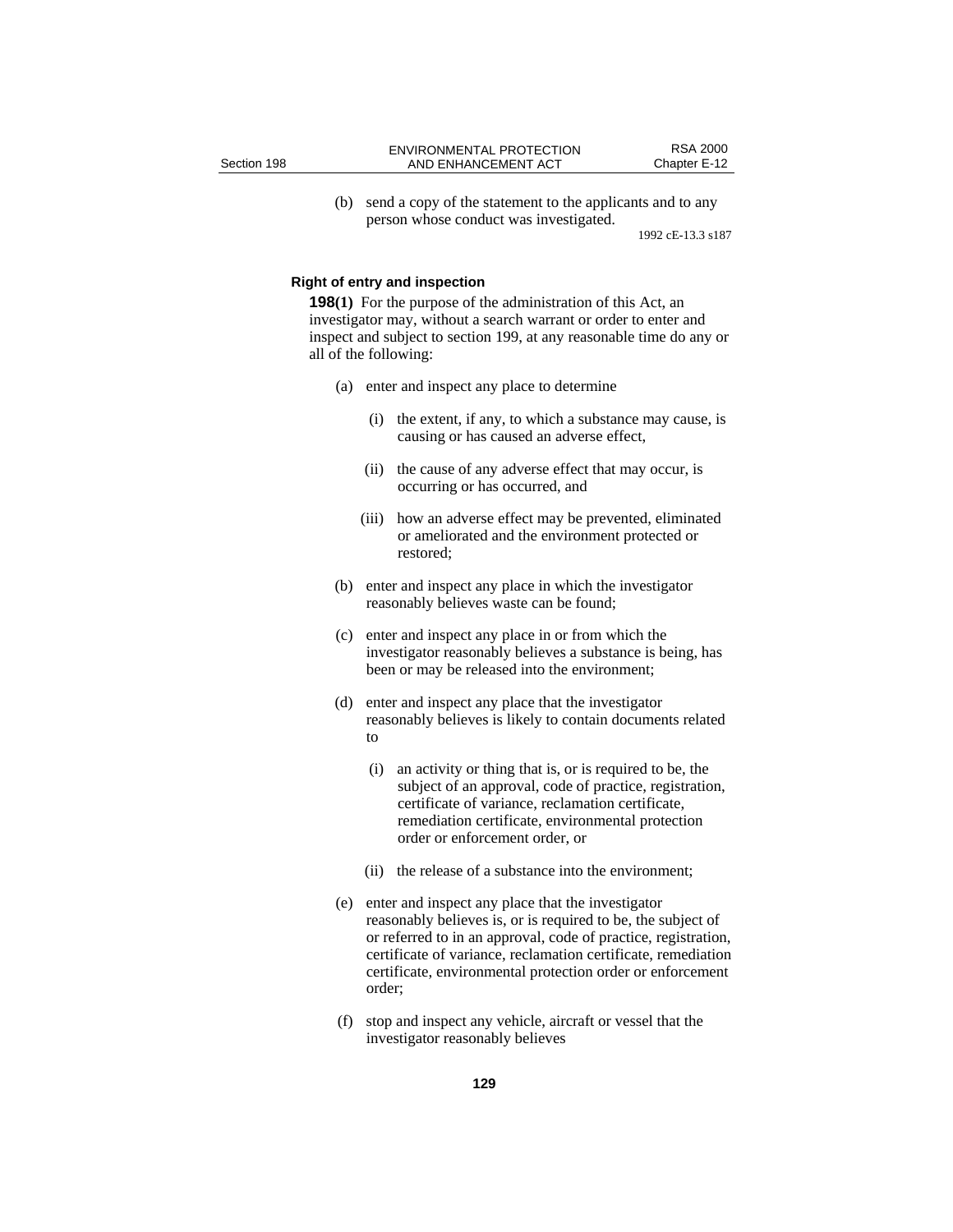| Section 198 |                       |       | <b>ENVIRONMENTAL PROTECTION</b><br>AND ENHANCEMENT ACT                                                                                                                                                                                                                                                                                                                                                                                                              | <b>RSA 2000</b><br>Chapter E-12 |
|-------------|-----------------------|-------|---------------------------------------------------------------------------------------------------------------------------------------------------------------------------------------------------------------------------------------------------------------------------------------------------------------------------------------------------------------------------------------------------------------------------------------------------------------------|---------------------------------|
|             |                       |       | (i) is being operated in contravention of this Act,                                                                                                                                                                                                                                                                                                                                                                                                                 |                                 |
|             |                       | (ii)  | is releasing or has released a substance that causes or<br>is likely to cause an adverse effect, or                                                                                                                                                                                                                                                                                                                                                                 |                                 |
|             |                       | (iii) | is being used in the commission of an offence under<br>this Act;                                                                                                                                                                                                                                                                                                                                                                                                    |                                 |
|             | (g)                   |       | stop and inspect any vehicle, aircraft or vessel to ascertain<br>whether it or the manner in which it is being operated<br>complies with this Act;                                                                                                                                                                                                                                                                                                                  |                                 |
|             | (h)                   |       | where any thing may release, is releasing or has released<br>into the environment a substance that may cause, is<br>causing or has caused an adverse effect,                                                                                                                                                                                                                                                                                                        |                                 |
|             |                       | (i)   | require the person having charge, management or<br>control of the thing to detain the thing at the place<br>where it is found, or                                                                                                                                                                                                                                                                                                                                   |                                 |
|             |                       | (ii)  | remove the thing or cause it to be removed from the<br>place where it is found and give a receipt for it;                                                                                                                                                                                                                                                                                                                                                           |                                 |
|             | (i)                   |       | require the production of any documents that are required<br>to be kept under this Act or any other documents that are<br>related to the purpose for which the investigator is<br>exercising any power under clauses (a) to (h).                                                                                                                                                                                                                                    |                                 |
|             | under subsection (3). |       | (2) An investigator may not detain or remove a thing under<br>subsection (1)(h) for more than 5 days, excluding holidays, without<br>the consent of the person having charge, management or control of<br>it or the owner of it, except under the authority of an order issued                                                                                                                                                                                      |                                 |
|             |                       |       | (3) Where a justice is satisfied on evidence under oath by an<br>investigator that there is reasonable ground to believe that a thing<br>detained or removed under subsection $(1)(h)$ should be detained or<br>removed for longer than 5 days, excluding holidays, to protect or<br>conserve the environment, the justice may issue or renew an order<br>authorizing an investigator to detain or remove the thing for the<br>period of time set out in the order. |                                 |
|             |                       |       | (4) An investigator who applies for an order under subsection (3)<br>shall give reasonable notice of the application to the person having<br>charge, management or control of the thing to be detained or<br>removed or the owner of it.                                                                                                                                                                                                                            |                                 |
|             |                       |       | $(5)$ In the course of exercising powers under subsection $(1)$ , the<br>investigator may do any or all of the following:                                                                                                                                                                                                                                                                                                                                           |                                 |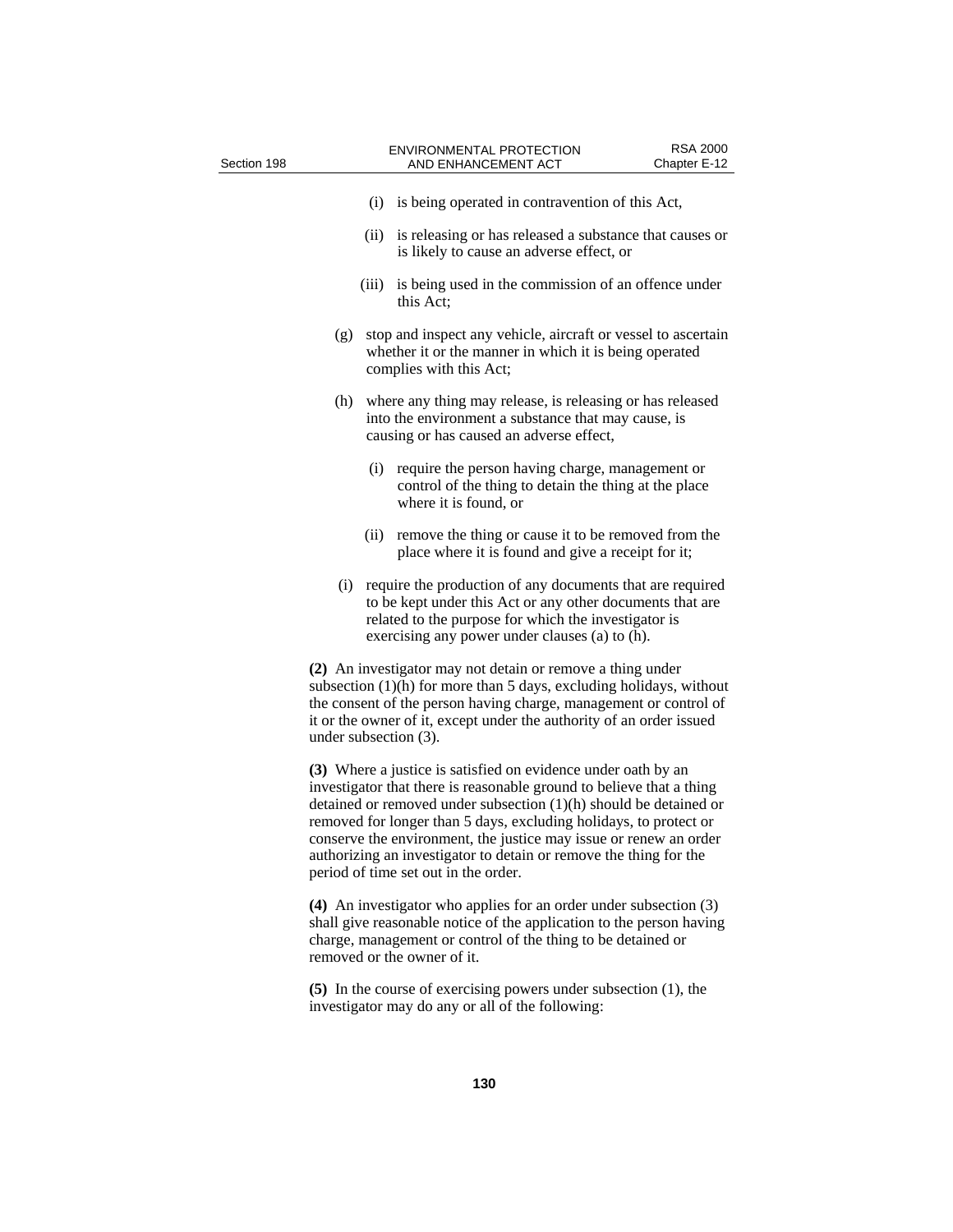| Section 199 | <b>RSA 2000</b><br><b>ENVIRONMENTAL PROTECTION</b><br>AND ENHANCEMENT ACT<br>Chapter E-12                                                                                                                                                                       |
|-------------|-----------------------------------------------------------------------------------------------------------------------------------------------------------------------------------------------------------------------------------------------------------------|
| (a)         | require that any thing be operated, used or set in motion<br>under conditions specified by the investigator;                                                                                                                                                    |
| (b)         | use any machine, structure, material or equipment in the<br>place the investigator is inspecting in order to carry out<br>the inspection;                                                                                                                       |
|             | (c) take samples of any substance or thing;                                                                                                                                                                                                                     |
|             | (d) conduct tests or take measurements;                                                                                                                                                                                                                         |
| (e)         | make copies of or take extracts from any documents<br>referred to in subsection $(1)(i)$ ;                                                                                                                                                                      |
| (f)         | use any computer system at any place to examine any data<br>contained in or available to the computer system;                                                                                                                                                   |
| (g)         | record or copy any information by any method;                                                                                                                                                                                                                   |
| (h)         | reproduce any record from data in the form of a printout<br>or other intelligible output;                                                                                                                                                                       |
|             | (i) take a printout or other output for examination or copying;                                                                                                                                                                                                 |
|             | (j) use any copying equipment to make copies;                                                                                                                                                                                                                   |
|             | (k) take any photographs or audio-video records;                                                                                                                                                                                                                |
| (1)         | make reasonable inquiries of any person, orally or in<br>writing.                                                                                                                                                                                               |
|             | (6) An investigator may remove documents that the investigator is<br>entitled to examine or copy or otherwise reproduce but shall give a<br>receipt to the person from whom they were taken and shall<br>promptly return them on completion of the examination. |
|             | (7) An investigator who exercises the power set out in subsection<br>(5)(1) may exclude from the questioning any person except counsel<br>for the individual being questioned.                                                                                  |
|             | RSA 2000 cE-12 s198;2003 c37 s32                                                                                                                                                                                                                                |
|             | <b>Private dwelling place</b>                                                                                                                                                                                                                                   |
|             | <b>199</b> An investigator may not enter a private dwelling place or any<br>والموالد ومستحدث والمناقص والمتمسوط ووالمهام والمتحاوية والموافر ومواجره كروانه                                                                                                     |

part of a place that is designed to be used and is being used as a permanent or temporary private dwelling place except

- (a) with the consent of the occupant of the place, or
- (b) under the authority of an order to enter and inspect or a search warrant.

1992 cE-13.3 s189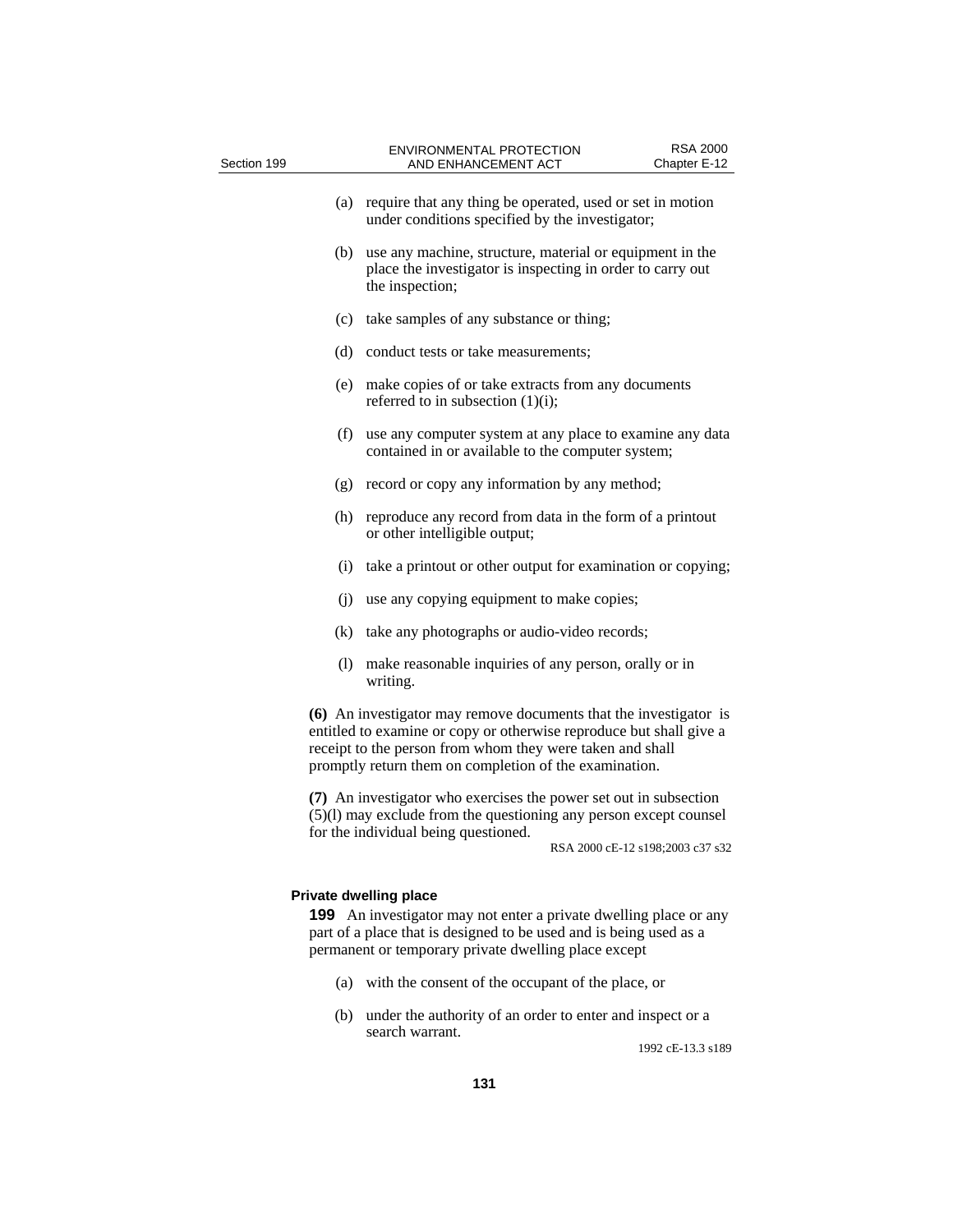# **Duty to stop a vehicle or vessel**

**200** The operator of a vehicle or vessel shall stop the vehicle or vessel when required to do so by an investigator who is readily identifiable as an investigator.

1992 cE-13.3 s190

#### **Order to enter and inspect**

**201(1)** Where a justice is satisfied on evidence under oath by an investigator

- (a) that there is reasonable ground for believing that it is appropriate for the administration of this Act for the investigator to do anything set out in section 198, and
- (b) that the investigator may not be able to effectively carry out duties under this Act without an order under this section because
	- (i) no person is present to grant access to a place that is locked or is otherwise inaccessible,
	- (ii) a person has denied the investigator access to a place or there is reasonable ground for believing that a person may deny the investigator access to a place,
	- (iii) a person has prevented the investigator from doing anything set out in section 198 or denied the investigator access to any thing as a result of which the investigator is unable to do anything set out in section 198,
	- (iv) there is reasonable ground for believing that a person may prevent an investigator from doing anything set out in section 198, or may deny the investigator access to any thing as a result of which the investigator may be unable to do anything set out in section 198,
	- (v) it is impractical, because of the remoteness of the place to be inspected or because of any other reason, for the investigator to obtain an order under this section without delay if access is denied, or
	- (vi) there is reasonable ground for believing that an attempt by the investigator to do anything set out in section 198 without the order might defeat the purpose of that section or endanger human life or health or the environment,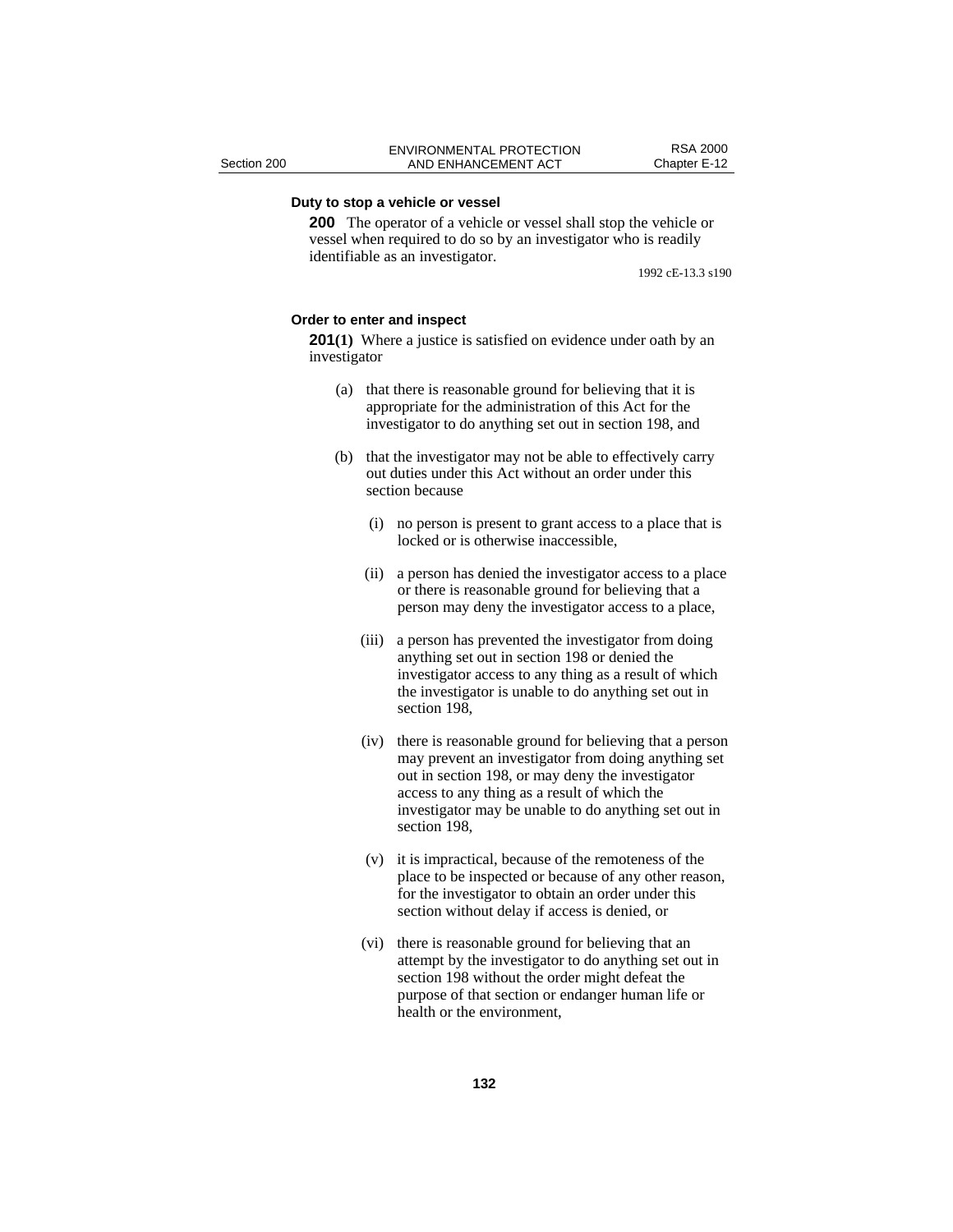the justice may issue an order to enter and inspect authorizing the investigator to do anything set out in section 198 that is specified in the order for the period of time set out in the order.

**(2)** The period of time referred to in subsection (1) may not extend beyond 30 days after the date on which the order is made, but the order may be renewed for any reason set out in subsection (1) for one or more periods each of which is not more than 30 days.

**(3)** An application under subsection (2) may be made before or after the expiry of the period.

1992 cE-13.3 s191

#### **Order without notice**

**202** An order under section 201 may be issued or renewed on application without notice.

1992 cE-13.3 s192

#### **Powers to be exercised at reasonable time**

**203** An investigator exercising powers under section 201 must do so at a reasonable time unless otherwise authorized in the order under that section.

1992 cE-13.3 s193

#### **Seizure without order or search warrant**

**204(1)** An investigator may, without a court order or a search warrant, seize any thing that is produced to the investigator, or that is in plain view, during an inspection under section 198 or 201 if the investigator has reasonable grounds to believe that there has been an offence committed under this Act and that the thing will afford evidence as to the commission of the offence.

**(2)** The investigator may remove the thing seized or may detain it in the place where it is seized.

**(3)** The investigator shall inform the person from whom the thing was seized as to the reason for the seizure and shall give the person a receipt for it.

1992 cE-13.3 s194

# **Bringing seized thing before judge**

**205** An investigator who seizes any thing under the authority of section 204 shall deal with it in the same way as if it were seized under the authority of a search warrant.

1992 cE-13.3 s195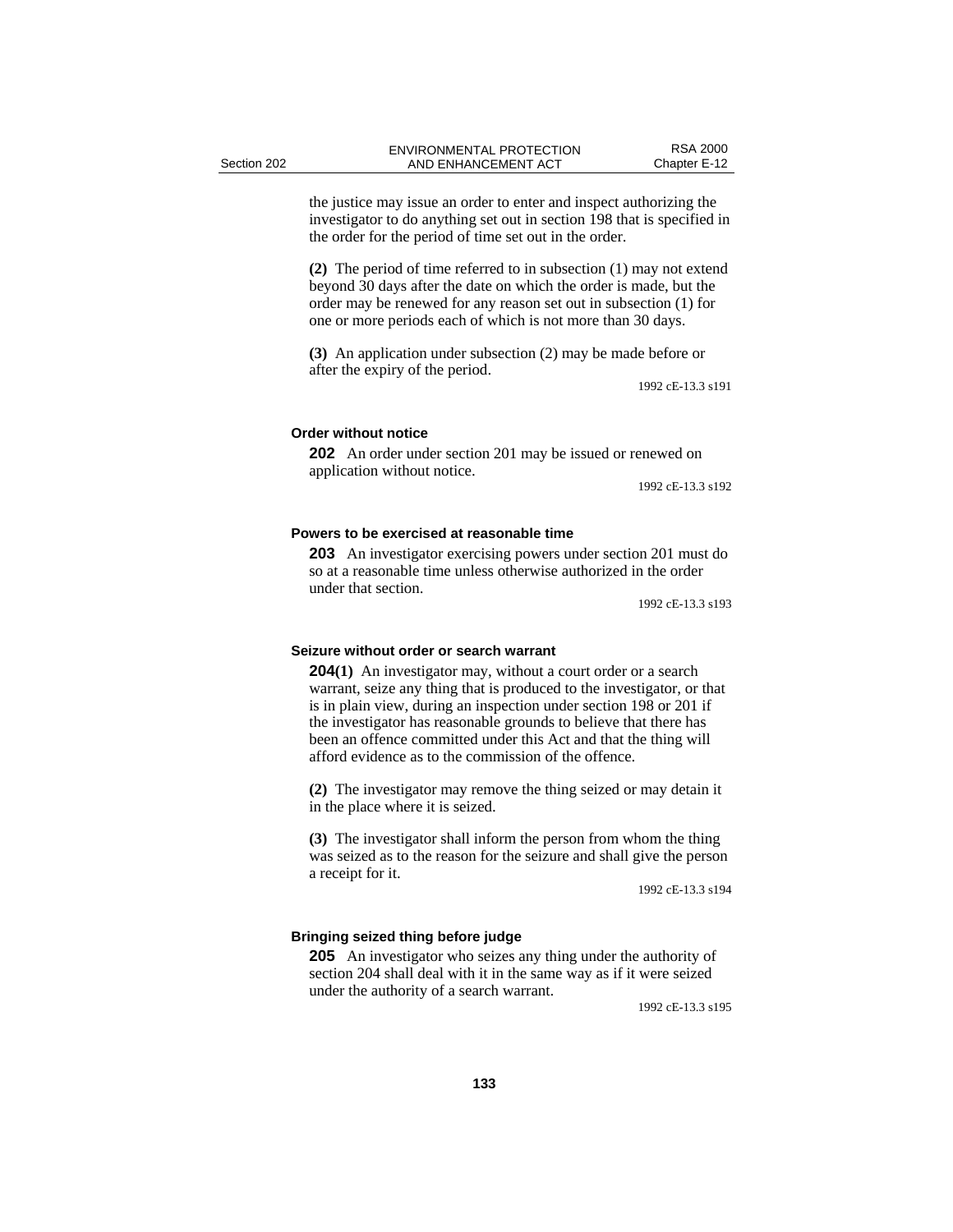### **Tele-warrant**

**206(1)** Where an investigator has reasonable grounds to believe that

- (a) an offence has been committed under this Act,
- (b) there is in a place any thing that will afford evidence as to the commission of the offence, and
- (c) it would be impracticable to appear personally before a justice to make an application for a search warrant,

the investigator may submit an information on oath to a justice by telephone or other means of telecommunication.

**(2)** An information submitted by telephone or other means of telecommunication shall be on oath and shall be recorded verbatim by the justice, who shall, as soon as practicable, cause to be filed with the clerk of The Provincial Court of Alberta nearest to the area in which the tele-warrant is intended for execution the record or a transcription of the record certified by the justice as to time, date and contents.

**(3)** For the purposes of subsection (2), an oath may be administered by telephone or other means of telecommunication.

**(4)** An information on oath submitted by telephone or other means of telecommunication shall include

- (a) a statement of the circumstances that make it impracticable for the investigator to appear personally before a justice,
- (b) a statement of the alleged offence, the place to be searched and the things alleged to be liable to seizure,
- (c) a statement of the investigator's grounds for believing that things liable to seizure in respect of the alleged offence will be found in the place to be searched, and
- (d) a statement as to any prior application for a tele-warrant under this section or any other search warrant in respect of the same matter of which the investigator has knowledge.

**(5)** A justice who is satisfied that an information on oath submitted by telephone or other means of telecommunication

(a) is in respect of an offence committed under this Act and conforms to the requirements of subsection (4),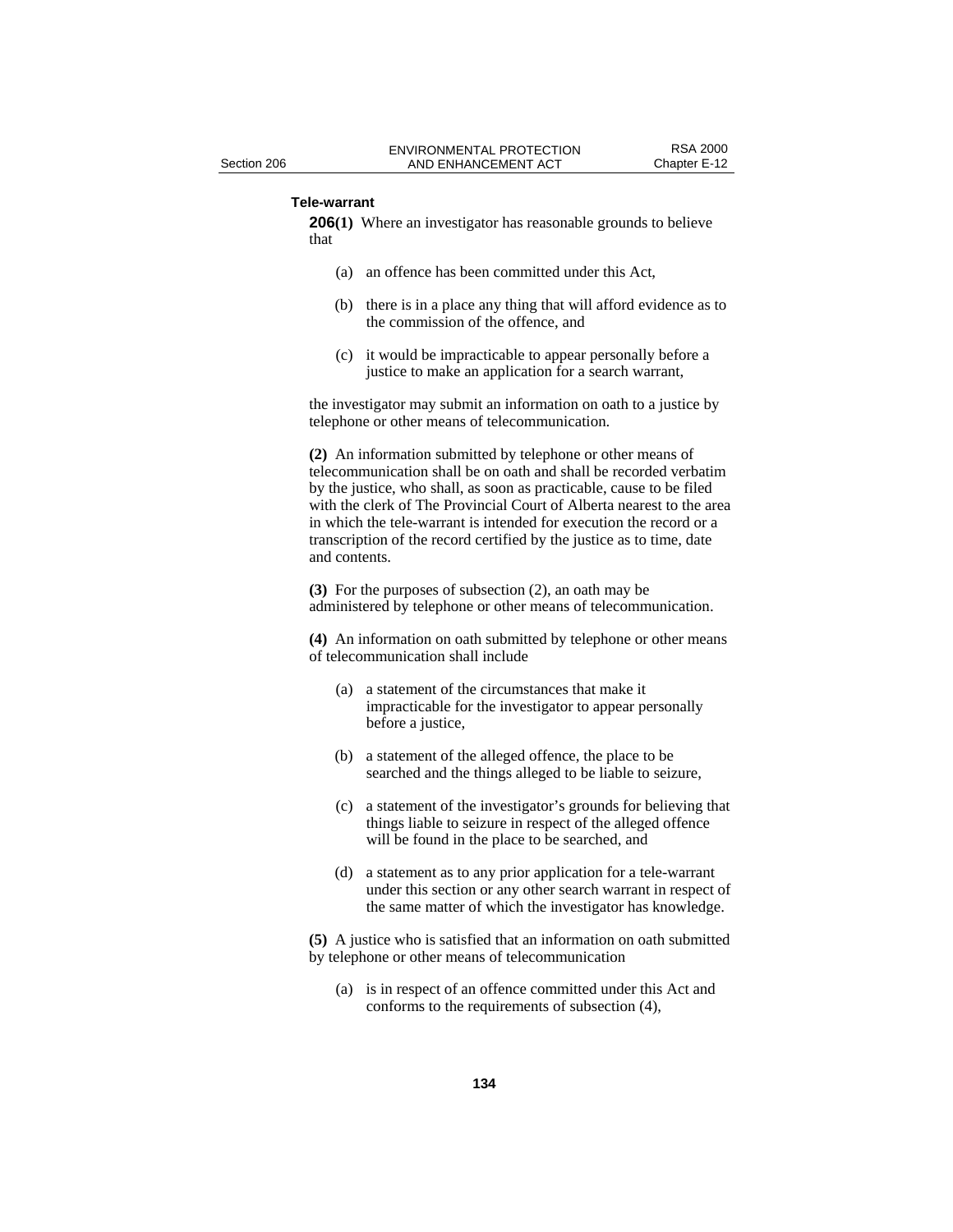| Section 206 |     | ENVIRONMENTAL PROTECTION<br>AND ENHANCEMENT ACT                                                                                                                                                                                                                                                                                       | <b>RSA 2000</b><br>Chapter E-12 |  |
|-------------|-----|---------------------------------------------------------------------------------------------------------------------------------------------------------------------------------------------------------------------------------------------------------------------------------------------------------------------------------------|---------------------------------|--|
|             | (b) | discloses reasonable grounds for dispensing with an<br>information presented personally and in writing, and                                                                                                                                                                                                                           |                                 |  |
|             | (c) | discloses reasonable grounds for the issuance of a search<br>warrant in respect of the offence,                                                                                                                                                                                                                                       |                                 |  |
|             |     | may issue a tele-warrant to an investigator conferring the same<br>authority respecting search and seizure as may be conferred by a<br>search warrant issued by a justice before whom the investigator<br>appears personally, and may require that the tele-warrant be<br>executed within any time period that the justice may order. |                                 |  |
|             |     | (6) Where a justice issues a tele-warrant under subsection $(5)$ ,                                                                                                                                                                                                                                                                    |                                 |  |
|             | (a) | the justice shall complete and sign the tele-warrant in the<br>form prescribed in the regulations, noting on its face the<br>time, date and place of issuance,                                                                                                                                                                        |                                 |  |
|             | (b) | the investigator, on the direction of the justice, shall<br>complete, in duplicate, a facsimile of the tele-warrant in<br>the form prescribed in the regulations, noting on its face<br>the name of the issuing justice and the time, date and<br>place of issuance, and                                                              |                                 |  |
|             | (c) | the justice shall, as soon as practicable after the<br>tele-warrant has been issued, cause the tele-warrant to be<br>filed with the clerk of The Provincial Court of Alberta<br>nearest to the area in which the tele-warrant is intended<br>for execution.                                                                           |                                 |  |
|             |     | (7) An investigator who executes a tele-warrant under subsection<br>(5) shall, before entering the place to be searched or as soon as is<br>practicable after entry, give a facsimile of the tele-warrant to any<br>person present and ostensibly in control of the place.                                                            |                                 |  |
|             |     | (8) An investigator who, in any unoccupied place, executes a<br>tele-warrant issued under subsection (5), shall on entering the place<br>or as soon as is practicable after entry, cause a facsimile of the                                                                                                                           |                                 |  |

tele-warrant issued under subsection (5), shall on entering the place or as soon as is practicable after entry, cause a facsimile of the tele-warrant to be suitably affixed in a prominent place within the place.

**(9)** An investigator to whom a tele-warrant is issued under subsection (5) shall file a written report with the clerk of The Provincial Court of Alberta nearest to the area in which the tele-warrant was intended for execution as soon as is practicable but within a period not exceeding 7 days after the tele-warrant has been executed, which report shall include

(a) a statement of the time and date the tele-warrant was executed, or if the tele-warrant was not executed, a statement of the reasons why it was not executed,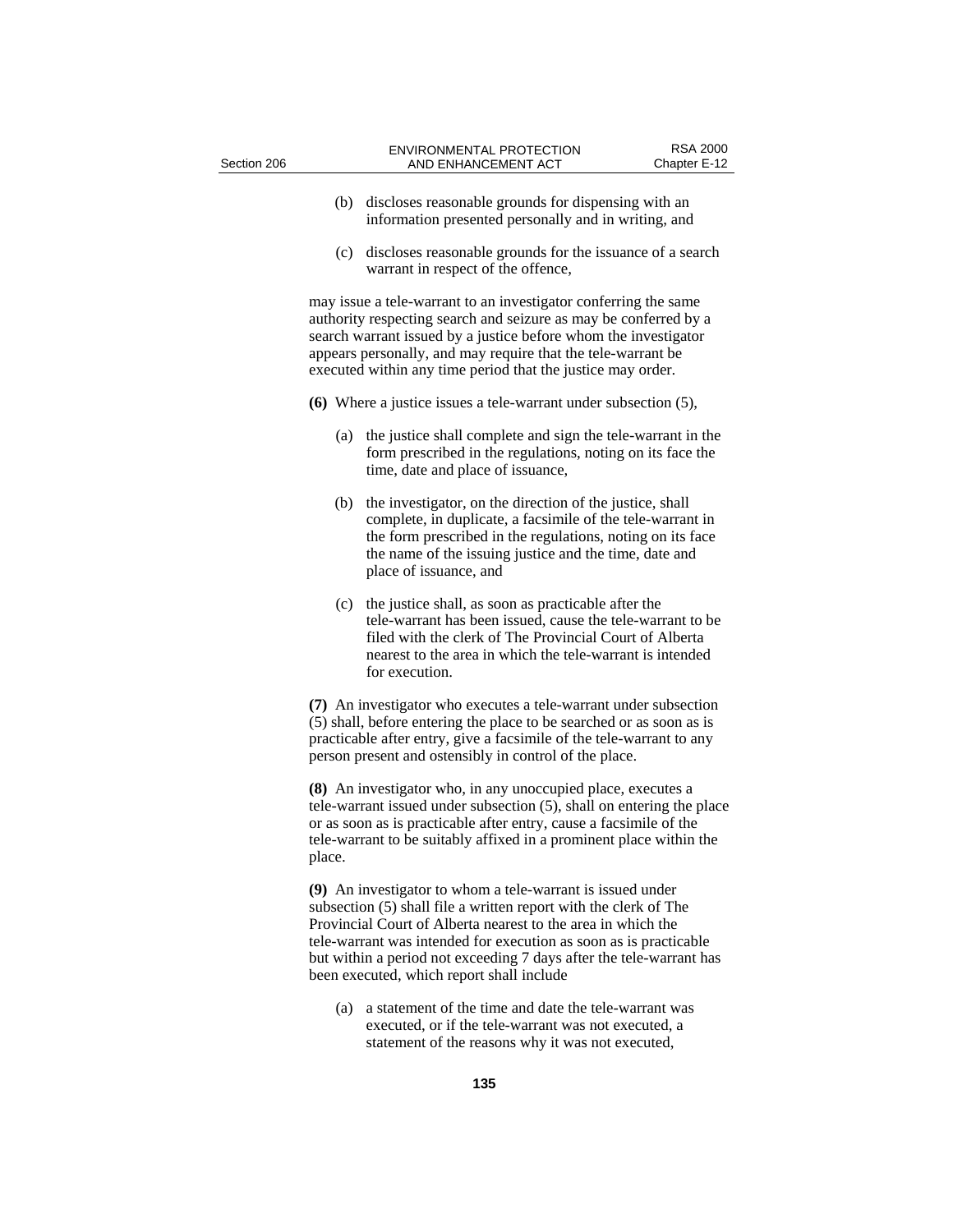- (b) a statement of the things, if any, that were seized pursuant to the tele-warrant and the location where they are being held, and
- (c) a statement of the things, if any, that were seized in addition to the things mentioned in the tele-warrant and the location where they are being held, together with a statement of the investigator's grounds for believing that those additional things had been obtained by, or used in, the commission of an offence.

**(10)** The clerk of The Provincial Court of Alberta with whom a written report is filed pursuant to subsection (9) shall, as soon as is practicable, cause the report, together with the information on oath and the tele-warrant to which it pertains, to be brought before a justice to be dealt with in respect of any thing that was seized and is referred to in the report, in the same manner as if the things were seized pursuant to a search warrant issued by a justice on an information presented personally by an investigator.

**(11)** In any proceeding in which it is material for a court to be satisfied that a search or seizure was authorized by a tele-warrant issued under subsection (5), the absence of the information on oath, transcribed and certified by the justice as to time, date and contents, or of the original tele-warrant, signed by the justice and carrying on its face a notation of the time, date and place of issuance, is, in the absence of evidence to the contrary, proof that the search or seizure was not authorized by a tele-warrant issued under subsection (5). 1992 cE-13.3 s196

## **Disposal of things seized**

**207(1)** Where a person is convicted of an offence under this Act and any thing relating to the conviction that was seized under this Part is then being detained, the thing shall, on the expiration of the time for taking an appeal from the conviction or on the final conclusion of the proceedings, as the case may be,

- (a) be forfeited to the Government, if the court so directs, or
- (b) be restored to the person from whom it was seized or to any other person who is entitled to possession of it, subject to any terms and conditions imposed by the court.
- **(2)** Where a thing is forfeited under subsection (1)(a),
	- (a) the Minister may dispose of or destroy the thing, and
	- (b) the costs of the forfeiture and disposal or destruction are recoverable from the offender.

1992 cE-13.3 s197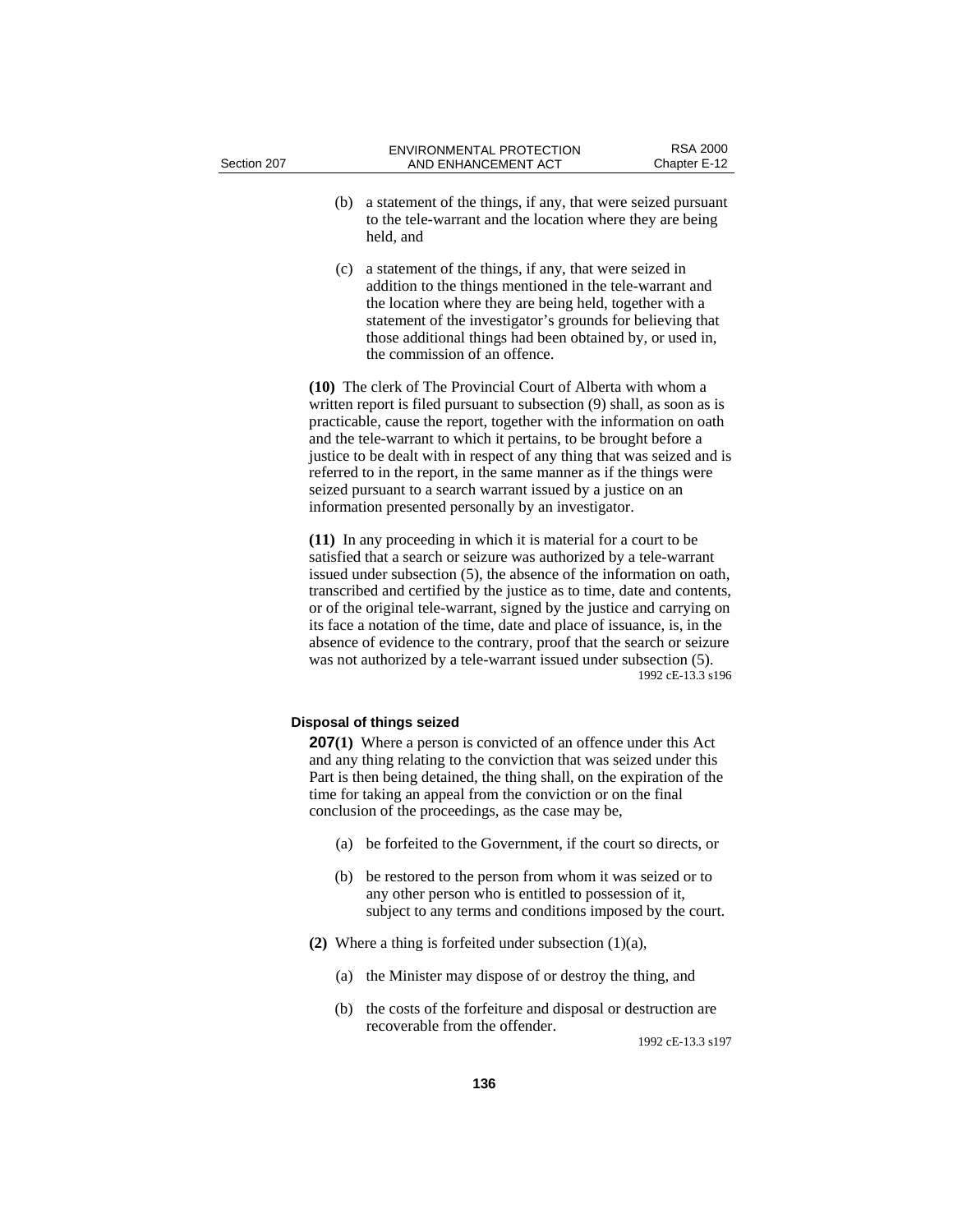# **Assistance by peace officer**

**208** An investigator may be accompanied by a peace officer while exercising powers or carrying out duties under this Part. 1992 cE-13.3 s198

#### **Assistance to inspectors and investigators**

**209** The owner of and every person found in any place in respect of which an inspector or investigator is exercising powers or carrying out duties under this Part shall

- (a) give the inspector or investigator all reasonable assistance to enable the inspector or investigator to exercise those powers and carry out those duties, and
- (b) furnish all information relative to the exercising of those powers and the carrying out of those duties that the inspector or investigator may reasonably require. 1992 cE-13.3 s199

#### **Enforcement Orders**

#### **Enforcement orders by Director**

**210(1)** Where in the Director's opinion a person has contravened this Act, except section 178, 179, 180, 181 or 182, the Director may, whether or not the person has been charged or convicted in respect of the contravention, issue an enforcement order ordering any of the following:

- (a) the suspension or cancellation of an approval, registration or certificate of qualification;
- (b) the stopping or shutting down of any activity or thing either permanently or for a specified period;
- (c) the ceasing of the construction or operation of any activity or thing until the Director is satisfied the activity or thing will be constructed or operated in accordance with this Act;
- (d) the doing or refraining from doing of any thing referred to in section 113, 129, 140, 150, 156, 159, 183 or 241, as the case may be, in the same manner as if the matter were the subject of an environmental protection order;
- (e) specifying the measures that must be taken in order to effect compliance with this Act.

**(2)** Where an enforcement order specifies measures that must be taken under subsection  $(1)(e)$ , the measures may impose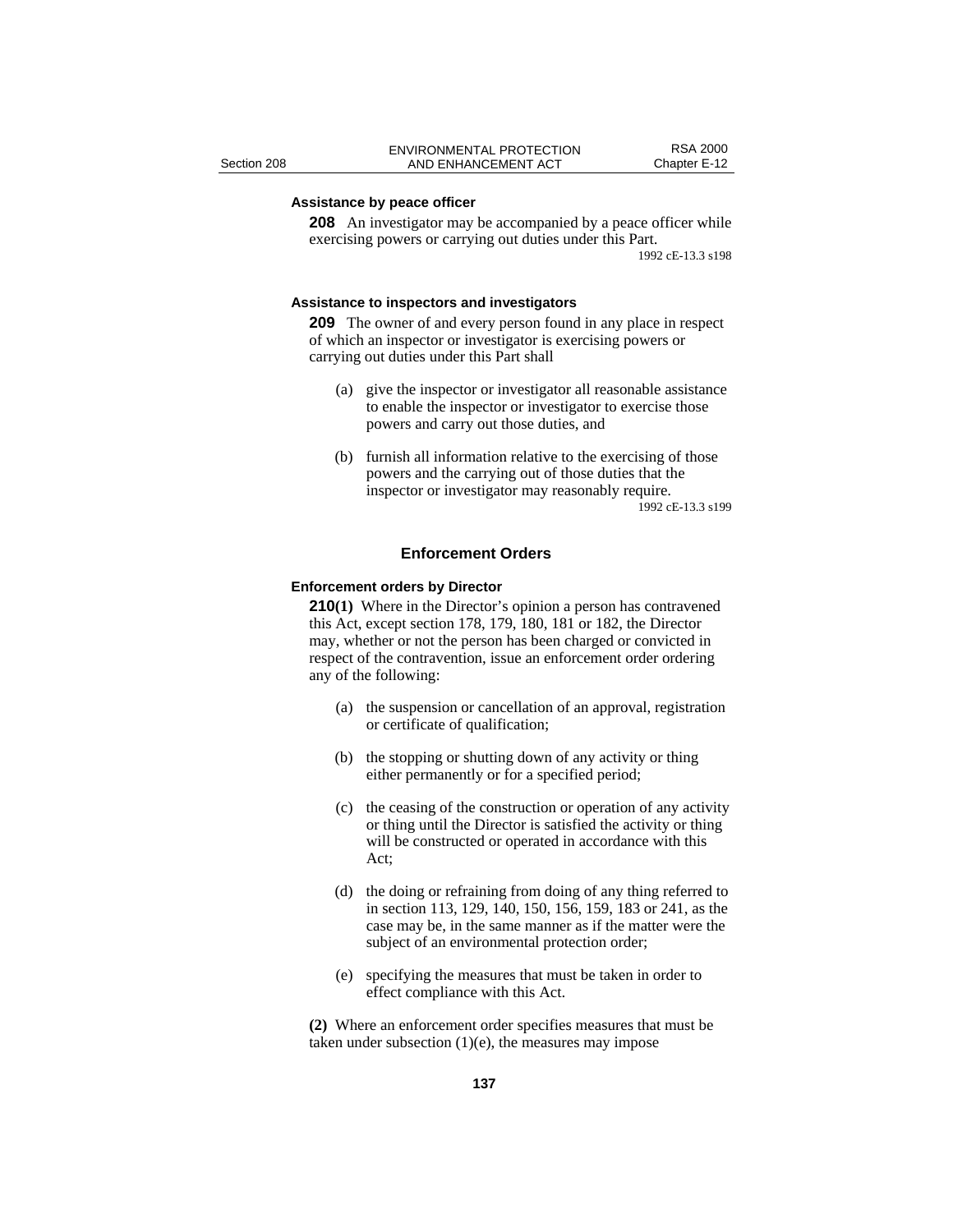requirements that are more stringent than applicable requirements in the regulations.

**(3)** An enforcement order issued under subsection (1) shall contain the reasons for making it and must be served on the person to whom it is directed.

1992 cE-13.3 s200;1996 cW-3.5 s175;1996 c17 s55;1997 c18 s6

### **Enforcement order concerning waste**

**211(1)** Where an investigator or the Director has reason to believe that a person has contravened section 178, 179, 180, 181 or 182, the investigator or the Director may issue an enforcement order to that person in the form and containing the matters provided for in the regulations.

**(2)** If a person to whom an enforcement order is issued under subsection (1) complies with the order, no prosecution may be commenced for the offence under section 178, 179, 180, 181 or 182, as the case may be, in respect of the facts that gave rise to the order.

**(3)** An enforcement order issued under subsection (1) shall contain the reasons for making it and shall be served on the person to whom it is directed.

1992 cE-13.3 s201;1997 c18 s6

## **Amendment and cancellation of enforcement orders**

**212(1)** The Director may

- (a) amend a term or condition of, add a term or condition to or delete a term or condition from an enforcement order,
- (b) cancel an enforcement order, or
- (c) amend a clerical error in an enforcement order.

**(2)** The Director may amend an enforcement order by adding to the list of persons to whom the order is directed.

**(3)** The Director may exercise powers under subsection (1) or (2) notwithstanding that the original enforcement order may have been issued by an investigator.

**(4)** A copy of an enforcement order issued under subsection (1) must be served on the same person to whom the original order was directed.

**(5)** A copy of an enforcement order issued under subsection (2) must be served on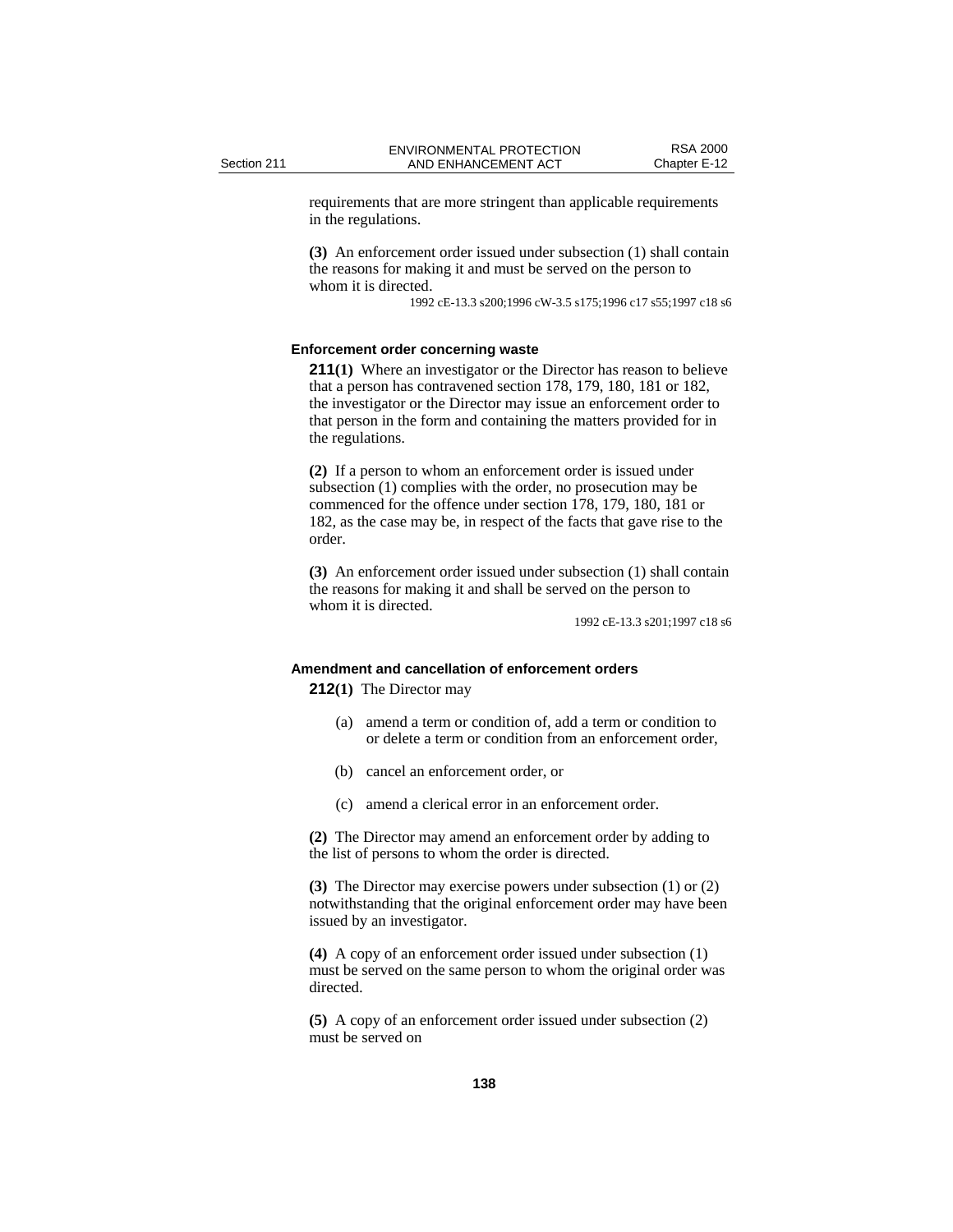(a) any person whose name was added to it, and

(b) the same person to whom the original order was directed. 1992 cE-13.3 s202;1998 c15 s22

#### **Court order for compliance**

**213(1)** If the person to whom an enforcement order is directed fails to comply with the enforcement order, the Minister may apply to the Court of Queen's Bench for an order of the Court directing that person to comply with the enforcement order.

**(2)** This section applies whether or not a conviction has been adjudged against the person to whom the enforcement order is directed for an offence under this Act in respect of the subject-matter that gave rise to the issuing of the enforcement order.

1992 cE-13.3 s203;1994 c15 s58

#### **Failure to comply with enforcement order**

**214(1)** If the person to whom an enforcement order is directed fails to comply with the enforcement order, the Director may take whatever action the Director considers necessary to carry out the terms of the enforcement order.

**(2)** Costs incurred by the Director under this section are recoverable by the Government

- (a) in an action in debt against the person to whom the enforcement order was directed, or
- (b) by order of the Minister directing any person who purchases land to which the enforcement order relates including, without limitation, a purchase on the sale of the land to realize a security interest, to pay to the Minister instead of to the vendor an amount not exceeding the amount owing in respect of the costs.

**(3)** If the identity of a purchaser to whom an order could be issued under subsection (2)(b) cannot be ascertained, the Minister may nevertheless issue the order, and may take steps to ensure compliance with the order if the identity of the person becomes known to the Minister after the order is issued.

**(4)** For the purposes of this section, the costs referred to in subsection (2) include, without limitation,

- (a) any costs incurred in investigating and responding to
	- (i) any matter to which an enforcement order relates, or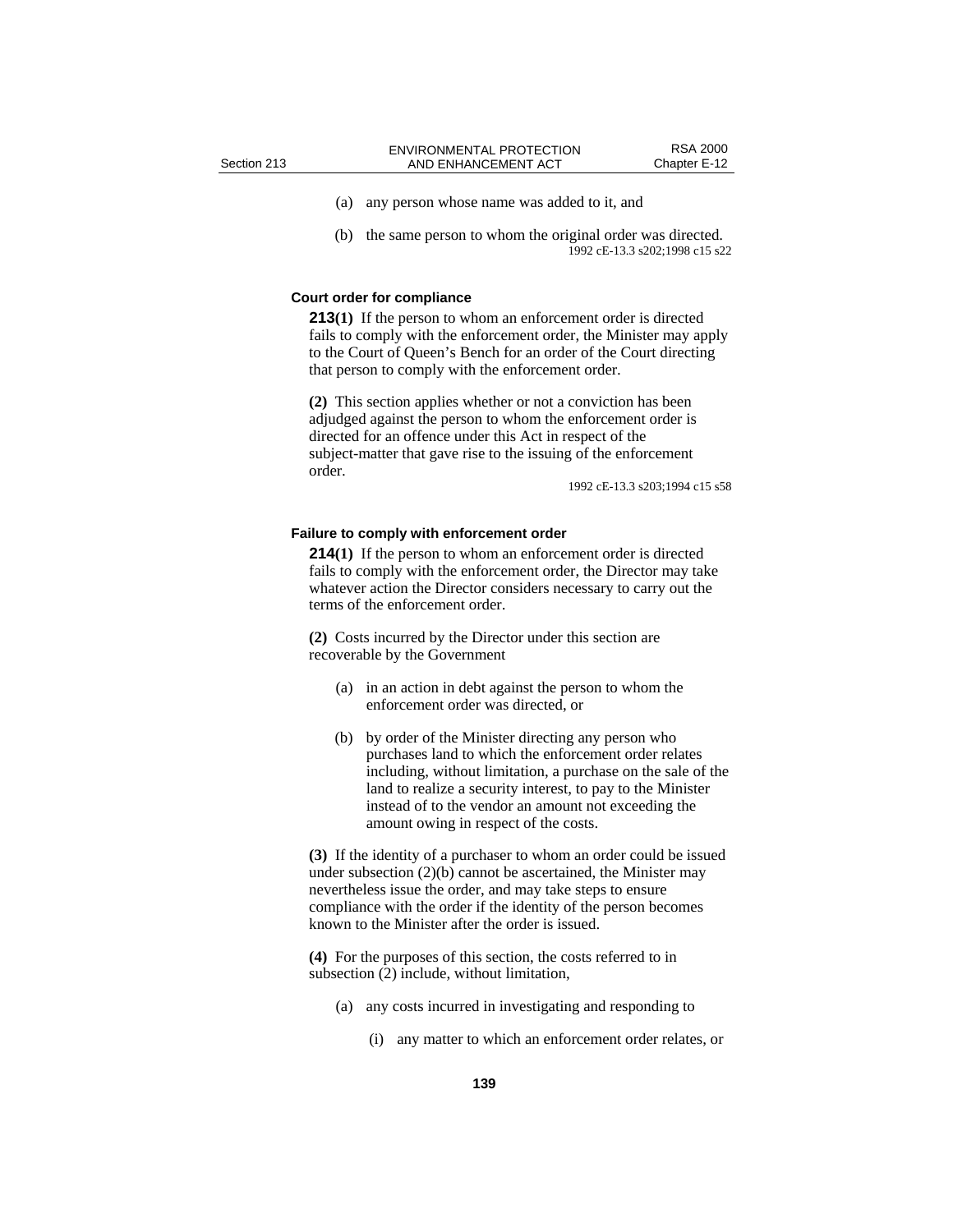(ii) the failure to comply with an enforcement order,

and

(b) in a case where the enforcement order relates to a contaminated site under section 125, compensation paid to a person in accordance with section 131.

**(5)** A purchaser who pays an amount to the Minister under subsection (2)(b) is discharged from any obligation to pay that amount to the vendor.

1992 cE-13.3 s204;1996 c17 s47;1998 c15 s23

#### **Joint and several liability**

**215** Where an enforcement order is issued to more than one person, all persons named in the order are jointly responsible for carrying out the terms of the order and are jointly and severally liable for payment of the costs of doing so, including any costs incurred by the Director under section 214(2).

1992 cE-13.3 s205

# **Civil Remedies**

# **Priority for costs**

**216** Costs incurred by the Director under section 214 or 245 and costs incurred by an inspector or investigator or the Director in taking emergency measures under section 115 or 152 constitute a charge in favour of the Government,

- (a) in the case of costs incurred under section 214 or 245, on the land to which the order relates and on any other land that
	- (i) is contiguous to the land to which the order relates,
	- (ii) is used for the same or a related purpose, and
	- (iii) is owned by the person who owns the land to which the order relates or by the person to whom the order is directed,
	- and
- (b) in the case of costs incurred under section 115 or 152, on the land on which the emergency measures were taken and on any other land that
	- (i) is contiguous to the land on which the emergency measures were taken,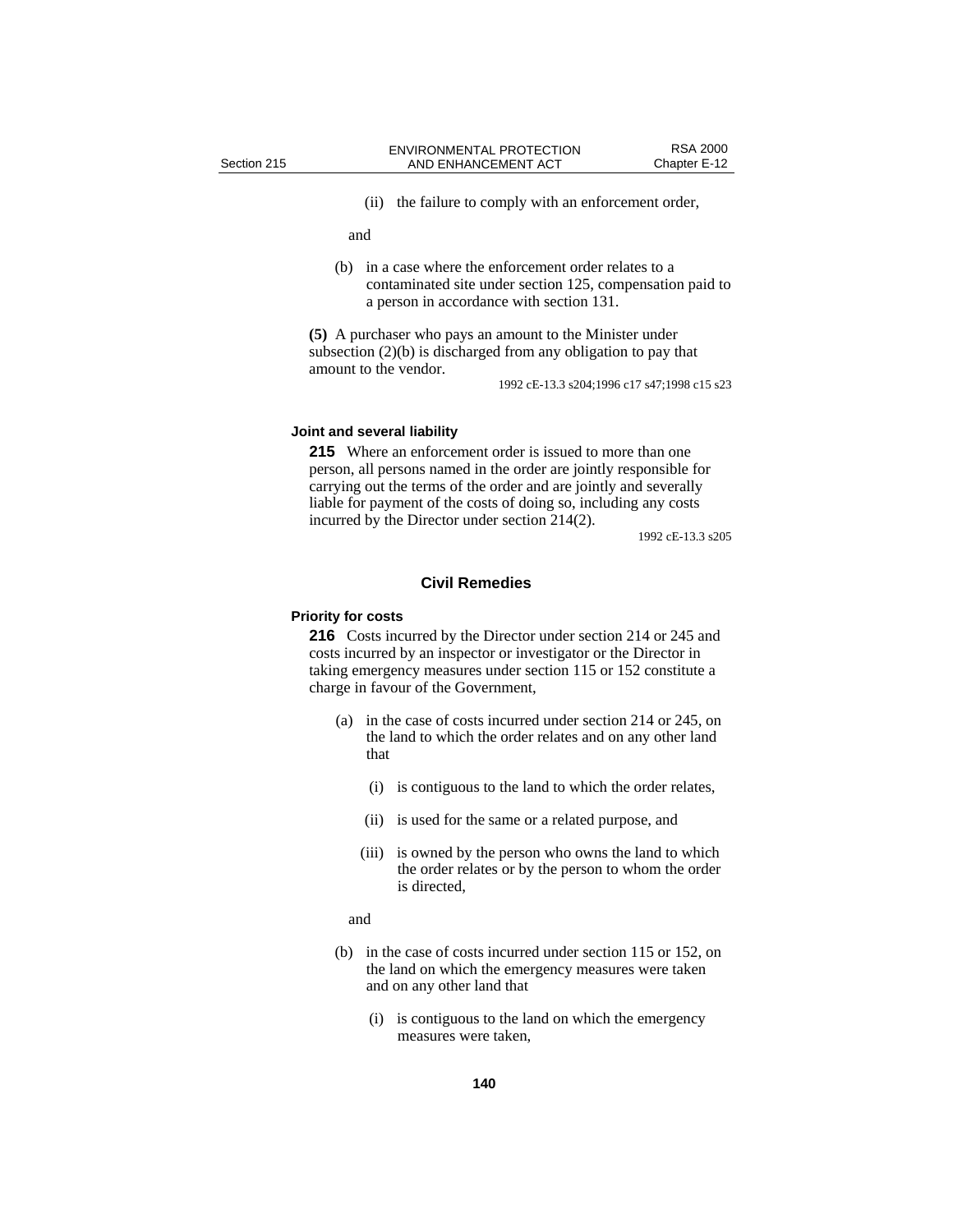- (ii) is used for the same or a related purpose, and
- (iii) is owned by the same person who owns the land on which the emergency measures were taken,

and the charge is enforceable in the same way as a mortgage or other security on land and ranks above any other claim, right or charge against the land, notwithstanding any other law of Alberta. 1998 c15 s24

#### **Other civil remedies unaffected**

**217** Subject to sections 220 and 250, no civil remedy for an act or omission is suspended or affected by reason only that the act or omission is an offence under this Act or gives rise to a civil remedy under this Act, and nothing in this Act shall be construed so as to repeal, remove or reduce any remedy available to any person at common law or under any Act of Parliament or of a provincial legislature.

1992 cE-13.3 s206

#### **Extension of limitation period**

**218(1)** A judge of the Court of Queen's Bench may, on application, extend a limitation period provided by a law in force in Alberta for the commencement of a civil proceeding where the basis for the proceeding is an alleged adverse effect resulting from the alleged release of a substance into the environment.

**(2)** An application under subsection (1) may be made before or after the expiry of the limitation period.

**(3)** In considering an application under subsection (1), the judge shall consider the following factors, where information is available:

- (a) when the alleged adverse effect occurred;
- (b) whether the alleged adverse effect ought to have been discovered by the claimant had the claimant exercised due diligence in ascertaining the presence of the alleged adverse effect, and whether the claimant exercised such due diligence;
- (c) whether extending the limitation period would prejudice the proposed defendant's ability to maintain a defence to the claim on the merits;
- (d) any other criteria the court considers to be relevant. 1998 c15 s25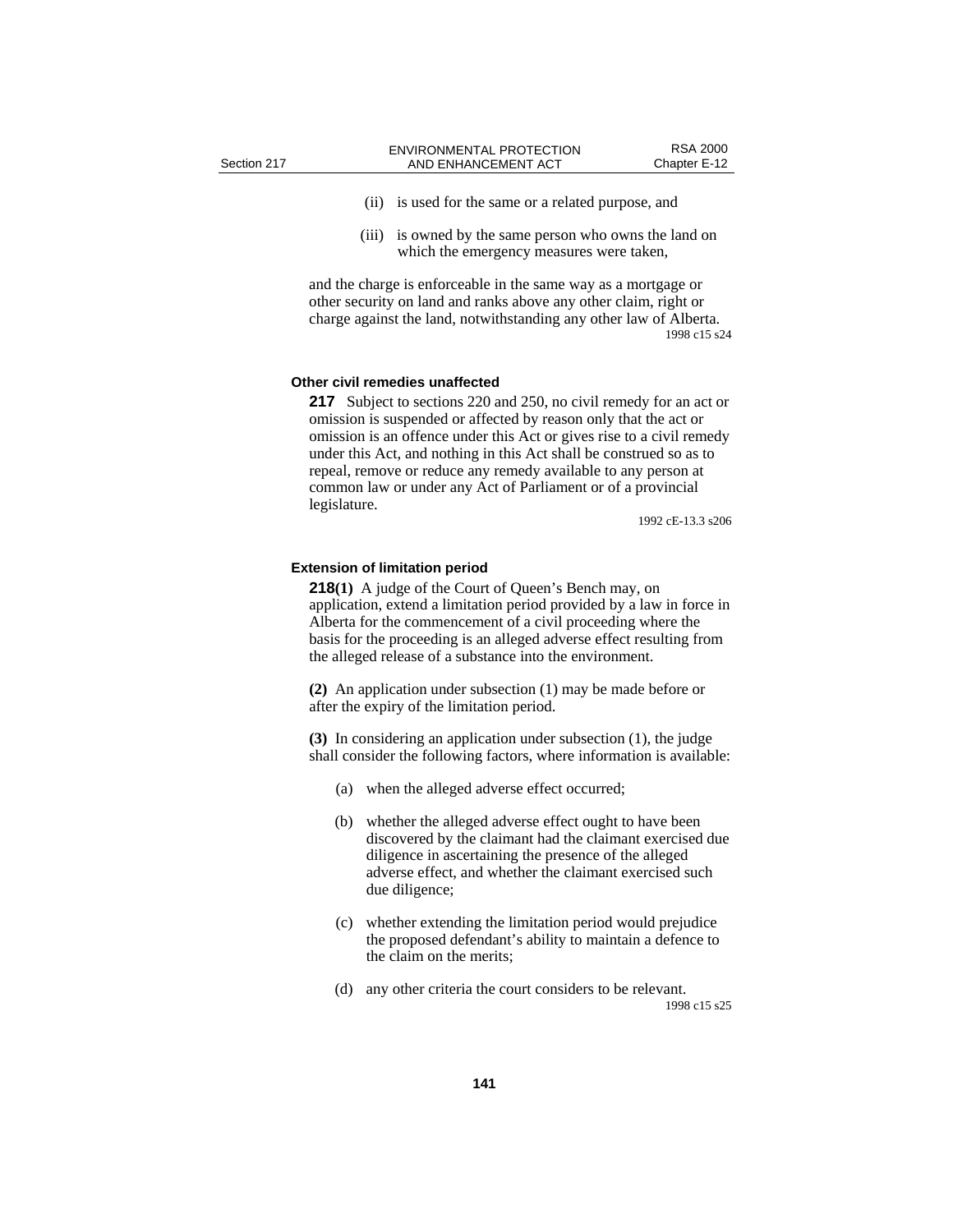# **Civil cause of action**

**219** Subject to section 220, where a person is convicted of an offence under this Act, any person who suffers loss or damage as a result of the conduct that constituted the offence may, in a court of competent jurisdiction, sue for and recover from the convicted person an amount equal to the loss or damage proved to have been suffered.

1992 cE-13.3 s207

#### **Protection from liability**

**220** No action for damages may be commenced against

- (a) a person who is an employee or agent of or is under contract to the Government,
- (b) a person who is designated as an inspector, investigator or analyst under section  $25(3)(b)$ , (c) or (d),
- (c) a person who is an employee of the Government, a Government agency, a local authority or the Government of Canada or any agency of that Government, where there has been a delegation under section 17,
- (d) a person who is an employee or agent of, or is under contract to, the Government, a Government agency or a local authority, where there has been a transfer of administration under section 18,
- (e) a member of the Environmental Appeals Board, or
- (f) a member, employee or agent of, or a person under contract to, a delegated authority referred to in section 37(d),

for anything done or not done by that person in good faith while carrying out that person's duties or exercising that person's powers under this Act including, without limitation, any failure to do something when that person has discretionary authority to do something but does not do it.

RSA 2000 cE-12 s220;2003 c42 s6

# **Action for condition of land prohibited**

**221(1)** Subject to subsection (2), no action for damages may be commenced against a municipality with respect to the state and condition of a parcel of land, or any improvements to it, shown on the tax arrears list of the municipality.

**(2)** Subsection (1) does not apply if, after the date on which the municipality is entitled to possession of the parcel under section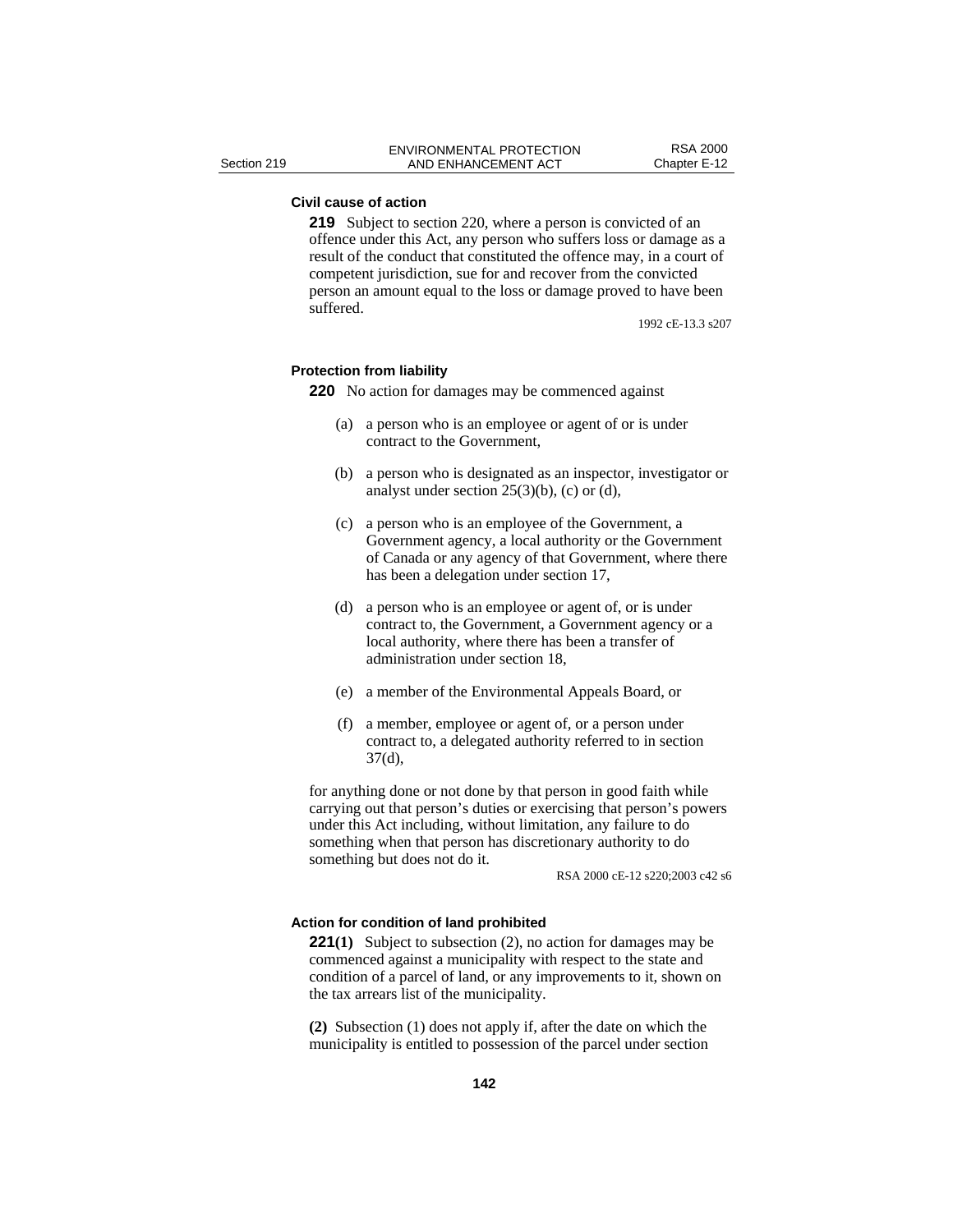420 of the *Municipal Government Act* or after the date on which the municipality becomes the owner of the parcel under section 424 of the *Municipal Government Act*, the municipality

- (a) releases on that parcel a new or additional substance into the environment that may cause, is causing or has caused an adverse effect, or
- (b) aggravates the adverse effect of the release of a substance into the environment on that parcel.

**(3)** This section does not relieve a municipality of liability respecting a parcel of land, or any improvement to it, that was owned by the municipality before the parcel was placed on the municipality's tax arrears list.

1996 c30 s69

#### **Injunction re commission of offence**

**222(1)** Where, on the application of the Director, it appears to the Court of Queen's Bench that a person has done, is doing or is about to do any act or any thing constituting or directed toward the commission of an offence under this Act, the Court may issue an injunction ordering any person named in the application

- (a) to refrain from doing that act or thing, or
- (b) to do any act or thing that it appears to the Court may prevent the commission of an offence under this Act.

**(2)** At least 48 hours' notice of the application must be given to the party or parties named in the application unless the Court is of the opinion that the urgency of the situation is such that giving of notice would not be in the public interest.

1992 cE-13.3 s209

#### **Recovery of costs by the Government**

**223** The Government may recover in an action in debt against any person who is convicted of an offence under this Act the costs incurred by the Government

- (a) in administering, investigating and responding to any matter related to the offence,
- (b) in carrying out or causing to be carried out any preventive or remedial action made necessary by the act or omission that constituted the offence, and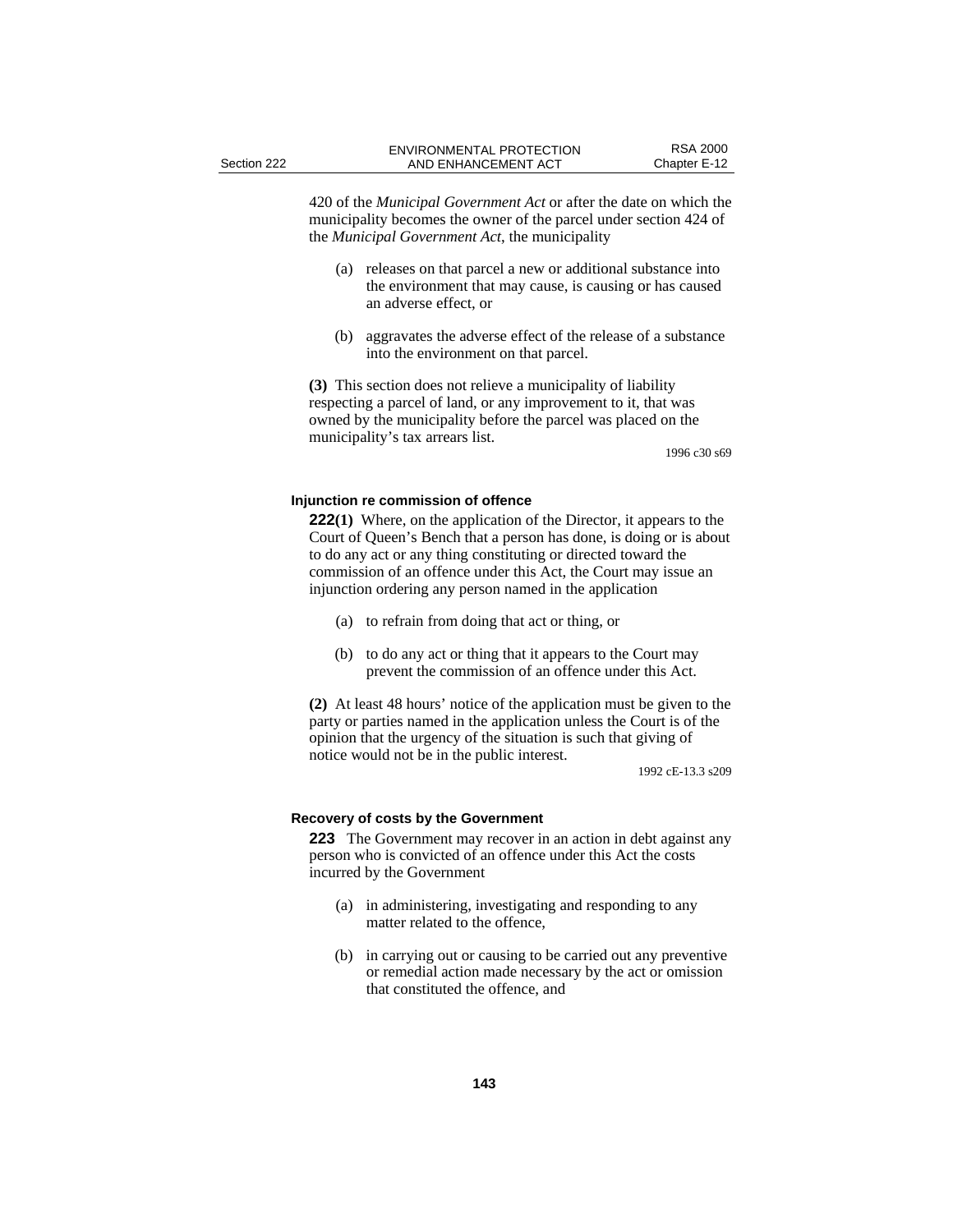| Section 224                                                                                |                                                                                                                                                                                                                                                                                                                                                                                                                                            | <b>ENVIRONMENTAL PROTECTION</b><br>AND ENHANCEMENT ACT                                                                      | <b>RSA 2000</b><br>Chapter E-12 |
|--------------------------------------------------------------------------------------------|--------------------------------------------------------------------------------------------------------------------------------------------------------------------------------------------------------------------------------------------------------------------------------------------------------------------------------------------------------------------------------------------------------------------------------------------|-----------------------------------------------------------------------------------------------------------------------------|---------------------------------|
|                                                                                            | (c)                                                                                                                                                                                                                                                                                                                                                                                                                                        | in compensating a person in accordance with section 131<br>where the compensation is payable as a result of the<br>offence. |                                 |
|                                                                                            |                                                                                                                                                                                                                                                                                                                                                                                                                                            |                                                                                                                             | 1992 cE-13.3 s210               |
|                                                                                            |                                                                                                                                                                                                                                                                                                                                                                                                                                            | <b>Registration of orders</b>                                                                                               |                                 |
|                                                                                            |                                                                                                                                                                                                                                                                                                                                                                                                                                            | 224(1) In this section, "order" means                                                                                       |                                 |
|                                                                                            | (a)                                                                                                                                                                                                                                                                                                                                                                                                                                        | a designation of an area of the environment as a<br>contaminated site under section 125,                                    |                                 |
|                                                                                            | (b)                                                                                                                                                                                                                                                                                                                                                                                                                                        | an enforcement order, and                                                                                                   |                                 |
|                                                                                            |                                                                                                                                                                                                                                                                                                                                                                                                                                            | (c) an environmental protection order.                                                                                      |                                 |
|                                                                                            | (2) The Director may submit a certified copy of an order to                                                                                                                                                                                                                                                                                                                                                                                |                                                                                                                             |                                 |
|                                                                                            | (a)                                                                                                                                                                                                                                                                                                                                                                                                                                        | the Registrar of Land Titles under the <i>Land Titles Act</i> , or                                                          |                                 |
|                                                                                            | (b)                                                                                                                                                                                                                                                                                                                                                                                                                                        | the Registrar of the Metis Settlements Land Registry<br>under the <i>Metis Settlements Act</i> .                            |                                 |
| (3) On receiving a certified copy of an order under subsection (2),<br>the Registrar shall |                                                                                                                                                                                                                                                                                                                                                                                                                                            |                                                                                                                             |                                 |
|                                                                                            | (a)                                                                                                                                                                                                                                                                                                                                                                                                                                        | endorse a memorandum of the order on the certificate of<br>title to the land to which the order relates, or                 |                                 |
|                                                                                            | (b)                                                                                                                                                                                                                                                                                                                                                                                                                                        | record the order against the Metis title register for the land<br>to which the order relates.                               |                                 |
|                                                                                            | as the case may be.<br>(4) Notwithstanding any other Act, an endorsement or record<br>under this section does not lapse and shall not be cancelled except<br>on the receipt by the Registrar of a notice in writing from the<br>Director requesting the cancellation.<br>(5) On making an endorsement or record under this section, the<br>Registrar shall notify the Director to that effect, and the Director<br>shall notify in writing |                                                                                                                             |                                 |
|                                                                                            |                                                                                                                                                                                                                                                                                                                                                                                                                                            |                                                                                                                             |                                 |
|                                                                                            |                                                                                                                                                                                                                                                                                                                                                                                                                                            |                                                                                                                             |                                 |

- (a) the registered owner of the land to which the order relates and all other persons who have a registered interest against the land, or
- (b) the person against whose Metis title the order is recorded and all other persons who have a recorded interest against the Metis title,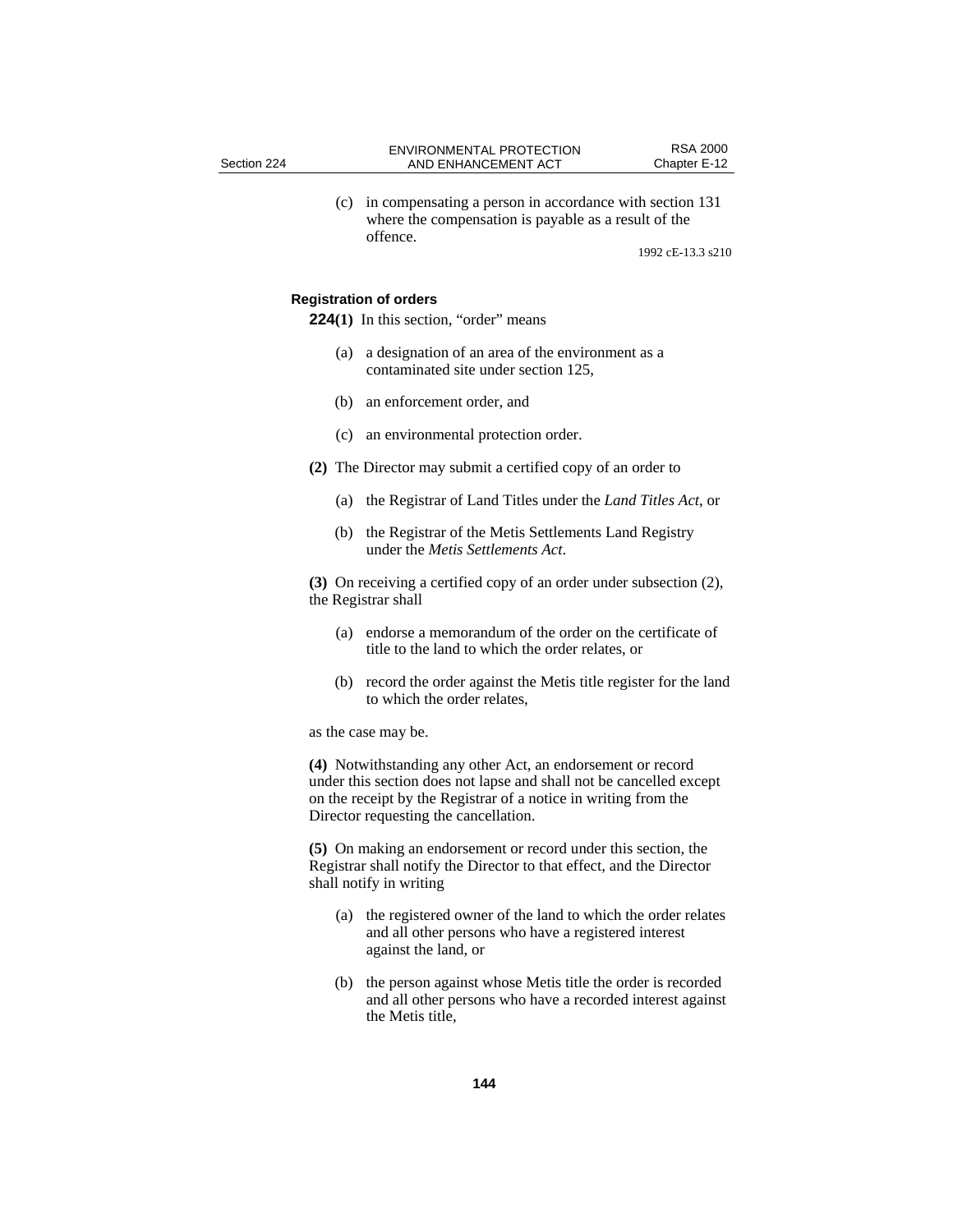as the case may be.

1998 c15 s26

# **Injunction re loss or damage**

**225** Any person who has suffered, is suffering or is about to suffer loss or damage as a result of conduct that is contrary to this Act may apply to the Court of Queen's Bench for an injunction ordering the person engaged in the conduct to

- (a) refrain from doing any act that it appears to the Court causes or will cause the loss or damage, or
- (b) do any act or thing that it appears to the Court prevents or will prevent the loss or damage.

1992 cE-13.3 s211

# **Offences and Penalties**

#### **Limitation period**

**226** A prosecution for an offence under this Act may not be commenced more than 2 years after the later of

- (a) the date on which the offence was committed, or
- (b) the date on which evidence of the offence first came to the attention of the Director.

1992 cE-13.3 s212

#### **Offences**

**227** A person who

- (a) knowingly provides false or misleading information pursuant to a requirement under this Act to provide information,
- (b) provides false or misleading information pursuant to a requirement under this Act to provide information,
- (c) fails to provide information as required under this Act, except under section 110(3),
- (d) knowingly contravenes a term or condition of an approval, a code of practice, a certificate of variance, a reclamation certificate, a remediation certificate or a certificate of qualification,
- (e) contravenes a term or condition of an approval, a code of practice, a certificate of variance, a reclamation certificate, a remediation certificate or a certificate of qualification,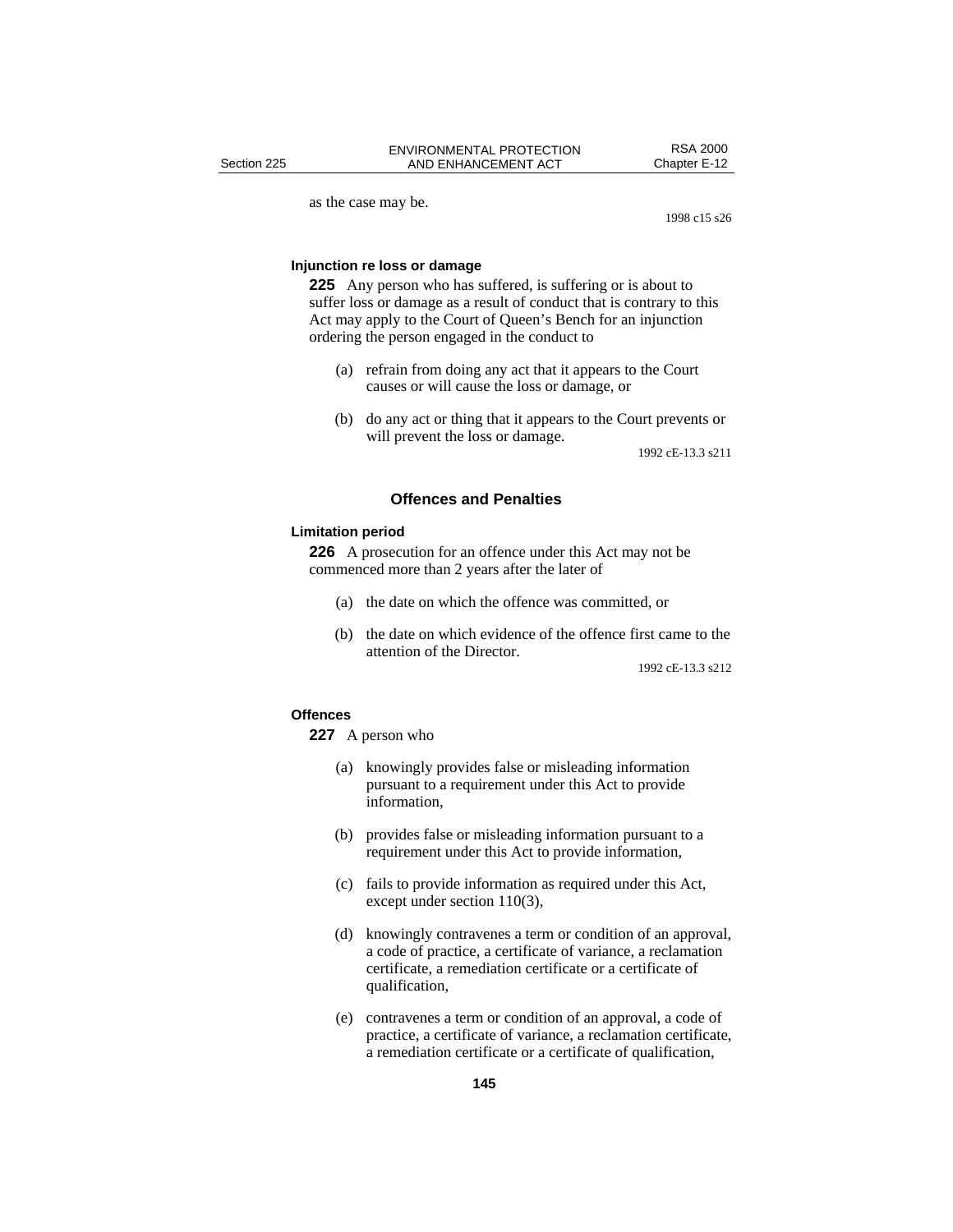- (f) knowingly contravenes an enforcement order,
- (g) contravenes an enforcement order,
- (h) knowingly contravenes an environmental protection order,
- (i) contravenes an environmental protection order, or
- (j) contravenes section 60, 61, 67, 75, 76, 79, 87, 88, 108, 109, 110(1) or (2), 111, 112, 137, 148, 149, 155, 157, 163, 169, 170, 173, 176, 178, 179, 180, 181, 182, 188, 191, 192, 209 or 251

is guilty of an offence.

RSA 2000 cE-12 s227;2003 c37 s33

## **Penalties**

**228(1)** A person who commits an offence referred to in section 60, 87, 108(1), 109(1) or 227(a), (d), (f) or (h) is liable

- (a) in the case of an individual, to a fine of not more than \$100 000 or to imprisonment for a period of not more than 2 years or to both fine and imprisonment, or
- (b) in the case of a corporation, to a fine of not more than \$1 000 000.

**(2)** A person who commits an offence referred to in section 61, 67, 75, 76, 79, 88, 108(2), 109(2), 110(1) or (2), 111, 112, 137, 148, 149, 155, 157, 163, 169, 170, 173, 176, 188, 191, 192, 209, 227(b),  $(c)$ ,  $(e)$ ,  $(g)$  or  $(i)$  or  $251$  is liable

- (a) in the case of an individual, to a fine of not more than \$50 000, or
- (b) in the case of a corporation, to a fine of not more than \$500 000.

**(3)** A person who commits an offence referred to in section 178, 179, 180, 181 or 182 is liable

- (a) in the case of an individual, to a fine of not more than \$250, or
- (b) in the case of a corporation, to a fine of not more than \$1000.

<sup>1992</sup> cE-13.3 s214;1996 cW-3.5 s175;1996 c17 s49;1997 c18 s6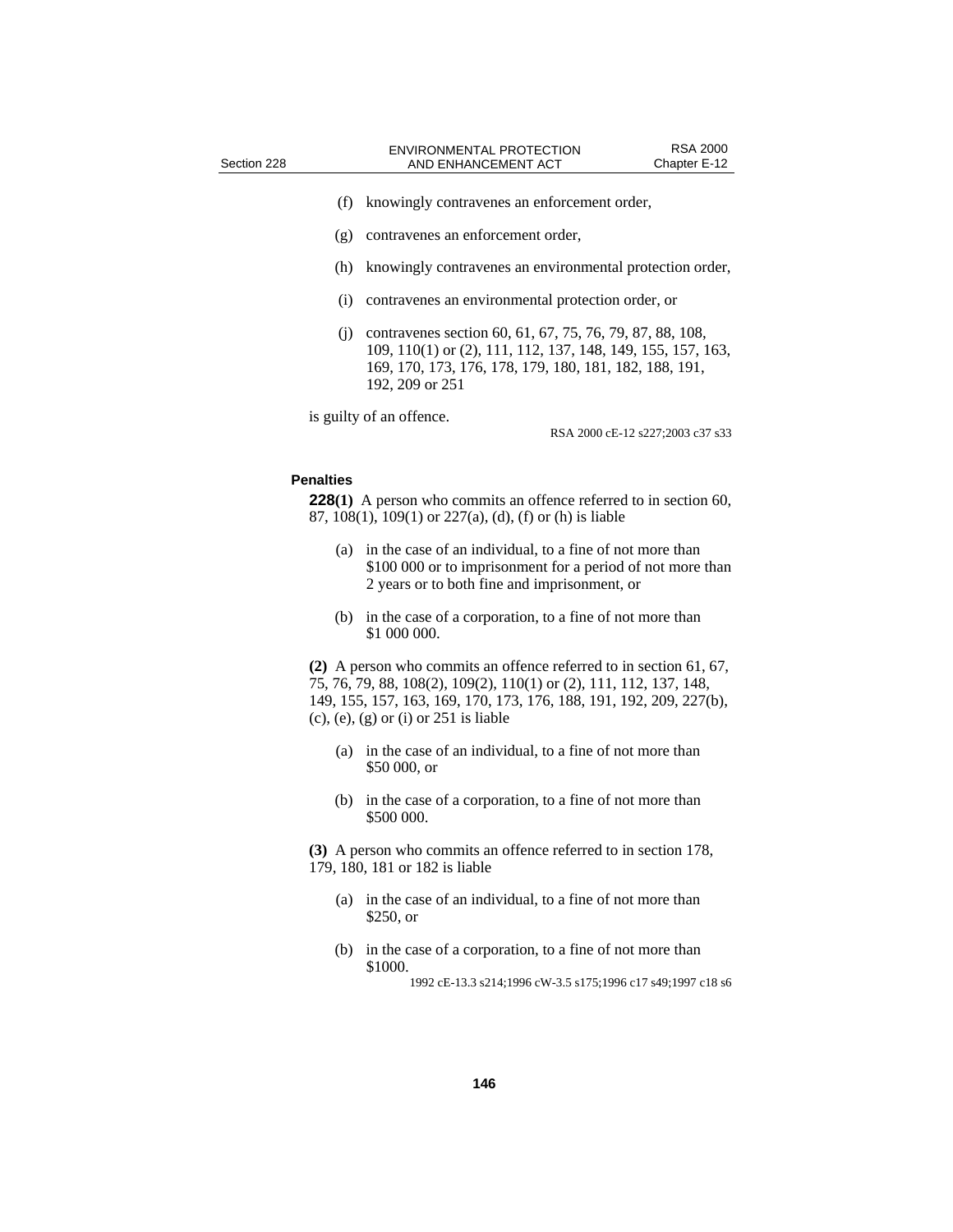# **Due diligence defence**

**229** No person shall be convicted of an offence under section 61, 67, 75, 76, 79, 88, 108(2), 109(2), 110(1) or (2), 111, 112, 137, 148, 149, 155, 157, 163, 169, 170, 173, 176, 188, 191, 192, 209,  $227(b)$ , (c), (e), (g) or (i) or  $251$  if that person establishes on a balance of probabilities that the person took all reasonable steps to prevent its commission.

1992 cE-13.3 s215;1996 c17 s50

#### **Additional fine where monetary benefits acquired by offender**

**230** Where a person is convicted of an offence under this Act and the court is satisfied that as a result of the commission of the offence monetary benefits accrued to the offender, the court may order the offender to pay, in addition to a fine under section 228, a fine in an amount equal to the court's estimation of the amount of those monetary benefits.

1992 cE-13.3 s216

# **Continuing offences**

**231** Every person who is guilty of an offence under this Act is liable on conviction for each day or part of a day on which the offence occurs or continues.

1992 cE-13.3 s217

# **Liability of directors and officers**

**232** Where a corporation commits an offence under this Act, any officer, director or agent of the corporation who directed, authorized, assented to, acquiesced in or participated in the commission of the offence is guilty of the offence and is liable to the punishment provided for the offence, whether or not the corporation has been prosecuted for or convicted of the offence. 1992 cE-13.3 s218

## **Liability of public officials**

**233(1)** Where a person who is acting under the direction of

- (a) a Minister of the Government,
- (b) an official of the Government,
- (c) a member of a council of a local authority, or
- (d) the chief administrative officer or a designated officer of a local authority

commits an offence under this Act, the Minister, official, member of council, chief administrative officer or designated officer is also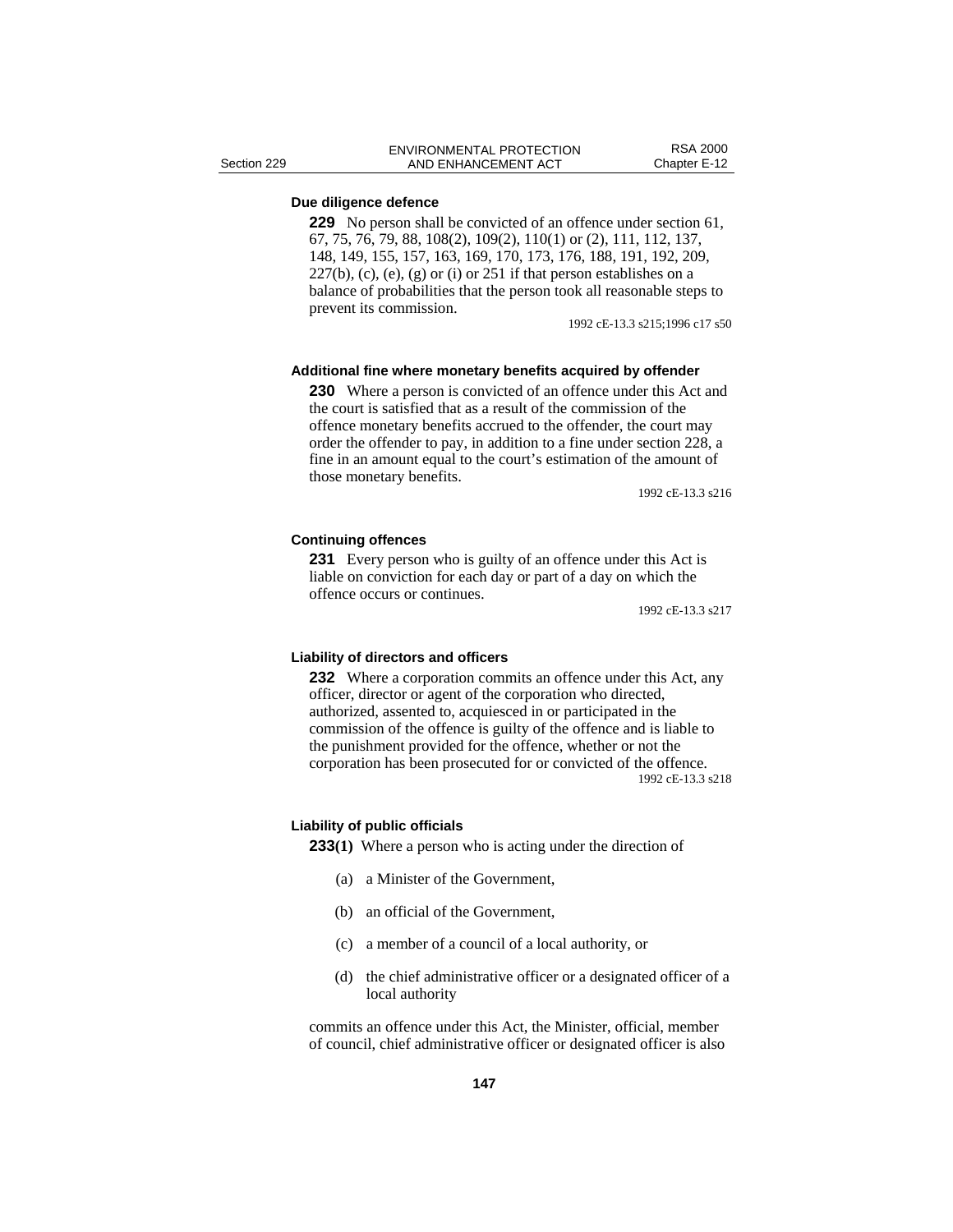guilty of the offence and liable for the punishment provided for the offence, if the Minister, official, member of council, chief administrative officer or designated officer knew or ought reasonably to have known of the circumstances that constituted the commission of the offence and had the influence or control to prevent its commission, whether or not the other person has been prosecuted for or convicted of the offence.

**(2)** No person shall be convicted of an offence by reason of the operation of subsection (1) if that person establishes on a balance of probabilities that the person took all reasonable steps to prevent the commission of the offence by the other person referred to in subsection  $(1)$ .

1992 cE-13.3 s219;1994 cM-26.1 s642(22);1994 c15 s61

# **Court orders relating to penalty**

**234(1)** When a person is convicted of an offence under this Act, in addition to any other penalty that may be imposed under this Act, the court may, having regard to the nature of the offence and the circumstances surrounding its commission, make an order having any or all of the following effects:

- (a) prohibiting the offender from doing anything that may result in the continuation or repetition of the offence;
- (b) directing the offender to take any action the court considers appropriate to remedy or prevent any harm to the environment that results or may result from the act or omission that constituted the offence;
- (c) directing the offender to publish, in the prescribed manner and at the offender's cost, the facts relating to the conviction;
- (d) directing the offender to notify any person aggrieved or affected by the offender's conduct of the facts relating to the conviction, in the prescribed manner and at the offender's cost;
- (e) directing the offender to post a bond or pay money into court in an amount that will ensure compliance with any order made pursuant to this section;
- (f) on application to the court by the Minister made within 3 years after the date of conviction, directing the offender to submit to the Minister any information with respect to the conduct of the offender that the court considers appropriate in the circumstances;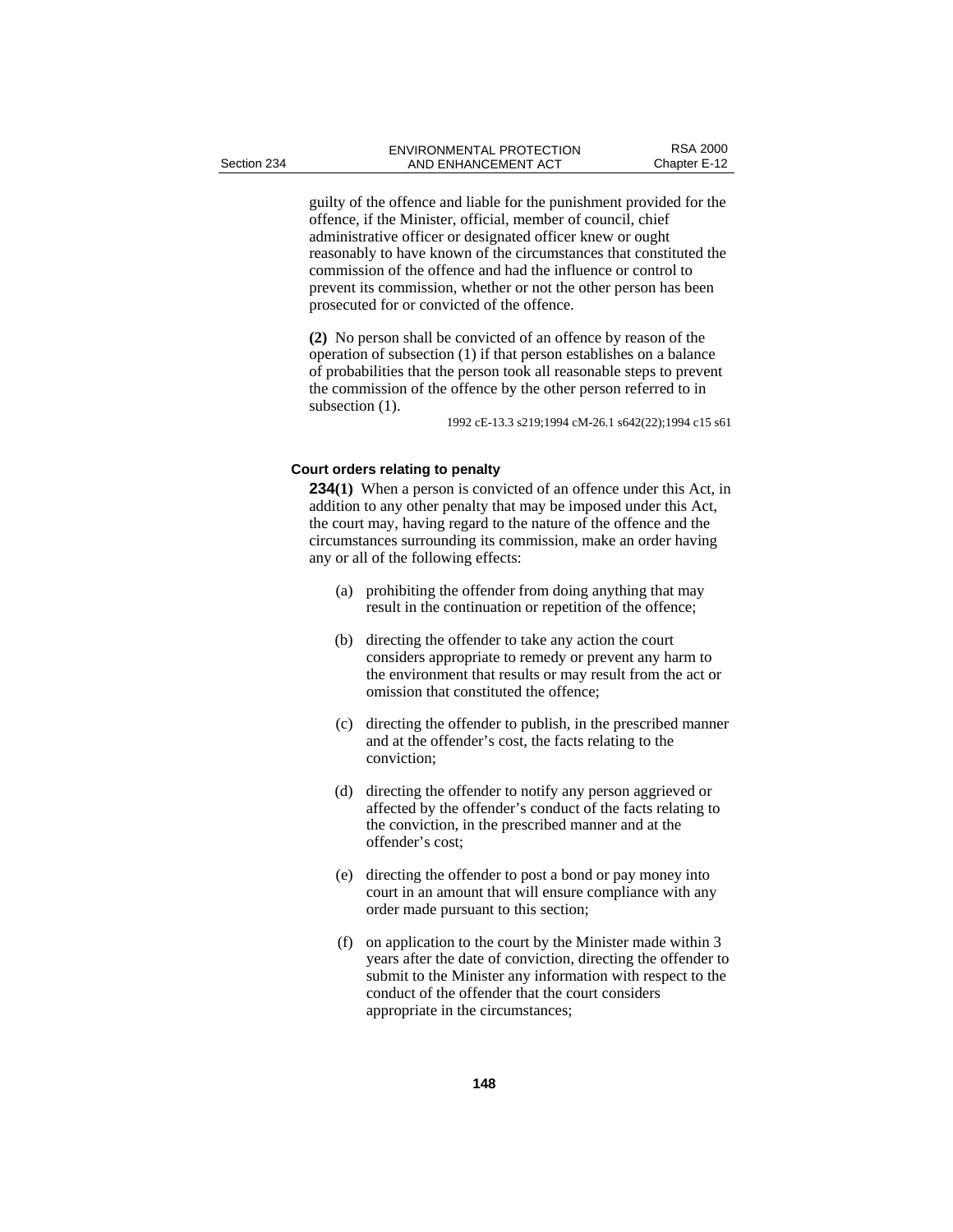- (g) directing the offender to compensate the Minister, in whole or in part, for the cost of any remedial or preventive action that was carried out or caused to be carried out by the Government and was made necessary by the act or omission that constituted the offence;
- (h) directing the offender to perform community service;
- (i) requiring the offender to comply with any other conditions the court considers appropriate in the circumstances for securing the offender's good conduct and for preventing the offender from repeating the same offence or committing other offences.

**(2)** Where an offender contravenes an order made under subsection (1)(c), the Minister may publish the facts in compliance with the order.

**(3)** Where the court makes an order under subsection (1)(g) or the Minister incurs publication costs under subsection (2), the costs constitute a debt due to the Government.

**(4)** An order made under subsection (1) comes into force on the day on which it is made or on any other day specified in the order and continues in force for the period specified in the order, not to exceed 3 years.

1992 cE-13.3 s220

## **Compensation for loss of property**

**235(1)** Where a person is convicted of an offence under this Act, the court may, at the time sentence is imposed and on the application of a person aggrieved, order the offender to pay to the person an amount by way of satisfaction or compensation for loss of or damage to property suffered by that person as a result of the commission of the offence.

**(2)** A person in whose favour an order is made under subsection (1) may file the order with the clerk of the Court of Queen's Bench and, on filing, the order may be enforced as if it were a judgment of the Court of Queen's Bench in civil proceedings.

1992 cE-13.3 s221

## **Variation of court orders**

**236(1)** Subject to subsection (2), where a court has made an order under section 234, the court may, on application by the offender or the Minister of Justice and Attorney General, require the offender to appear before it and, after hearing the offender and the Minister of Justice and Attorney General, may make any or all of the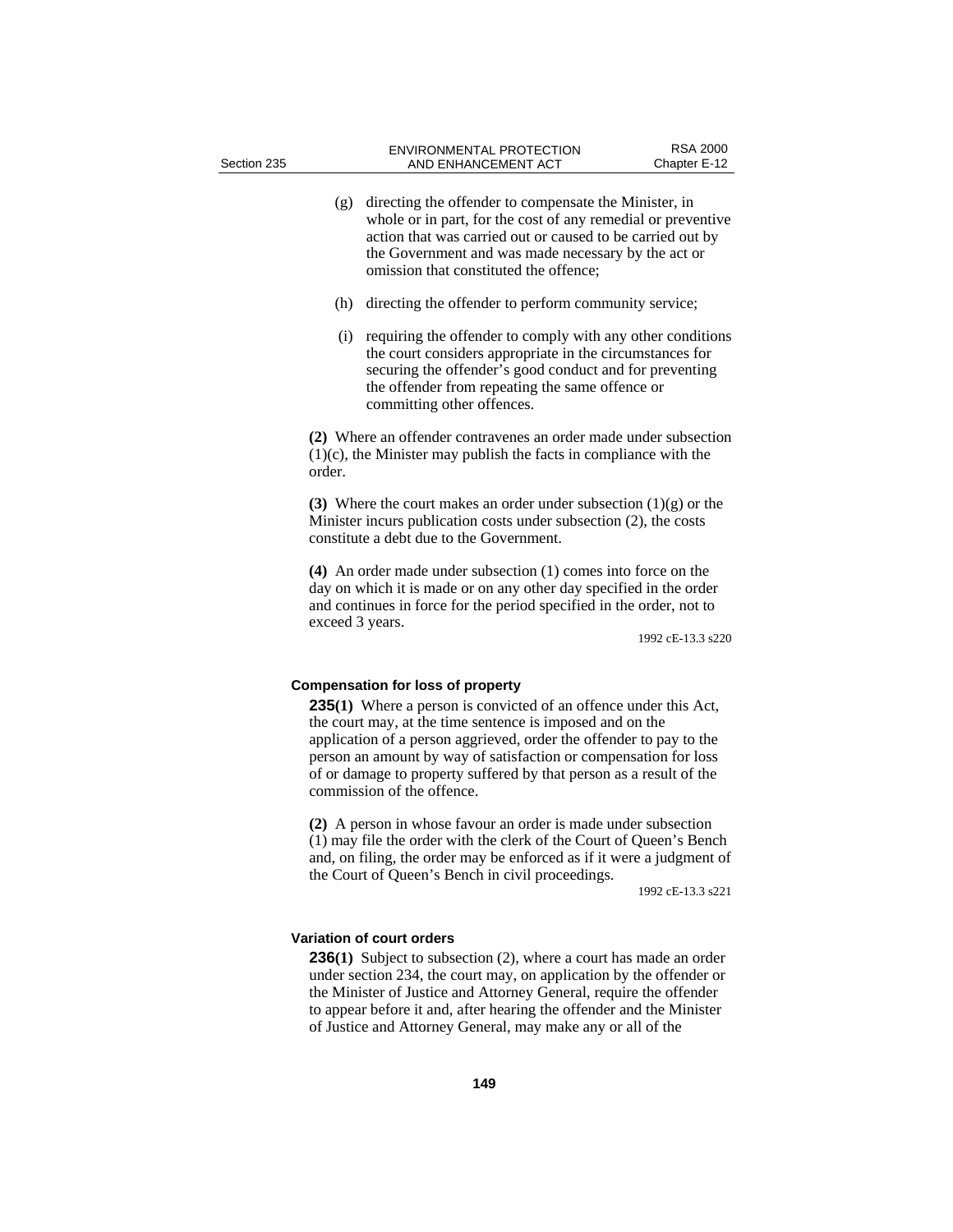following orders if it considers that the circumstances of the offender have changed so as to warrant such an order:

- (a) an order changing the original order or the conditions specified in it;
- (b) an order relieving the offender absolutely or partially from compliance with any or all of the order;
- (c) an order reducing the period for which the original order is to remain in effect;
- (d) an order extending the period for which the original order is to remain in effect for an additional period not to exceed one year.

**(2)** Before making an order under subsection (1), the court may direct that notice be given to any persons the court considers to be interested and the court may hear any of those persons.

**(3)** Where an application made under this section in respect of an offender has been heard by a court, no other application under this section may be made with respect to the offender except with leave of the court.

1992 cE-13.3 s222;1994 cG-8.5 s89

## **Administrative penalties**

**237(1)** Where the Director is of the opinion that a person has contravened a provision of this Act that is specified for the purposes of this section in the regulations, the Director may, subject to the regulations, by notice in writing given to that person require that person to pay to the Government an administrative penalty in the amount set out in the notice for each contravention.

**(2)** A notice of administrative penalty may require the person to whom it is directed to pay either or both of the following:

- (a) a daily amount for each day or part of a day on which the contravention occurs and continues;
- (b) a one-time amount to address economic benefit where the Director is of the opinion that the person has derived an economic benefit directly or indirectly as a result of the contravention.

**(3)** A person who pays an administrative penalty in respect of a contravention may not be charged under this Act with an offence in respect of that contravention.

**(4)** Subject to the right to appeal a notice of administrative penalty to the Environmental Appeals Board, where a person fails to pay an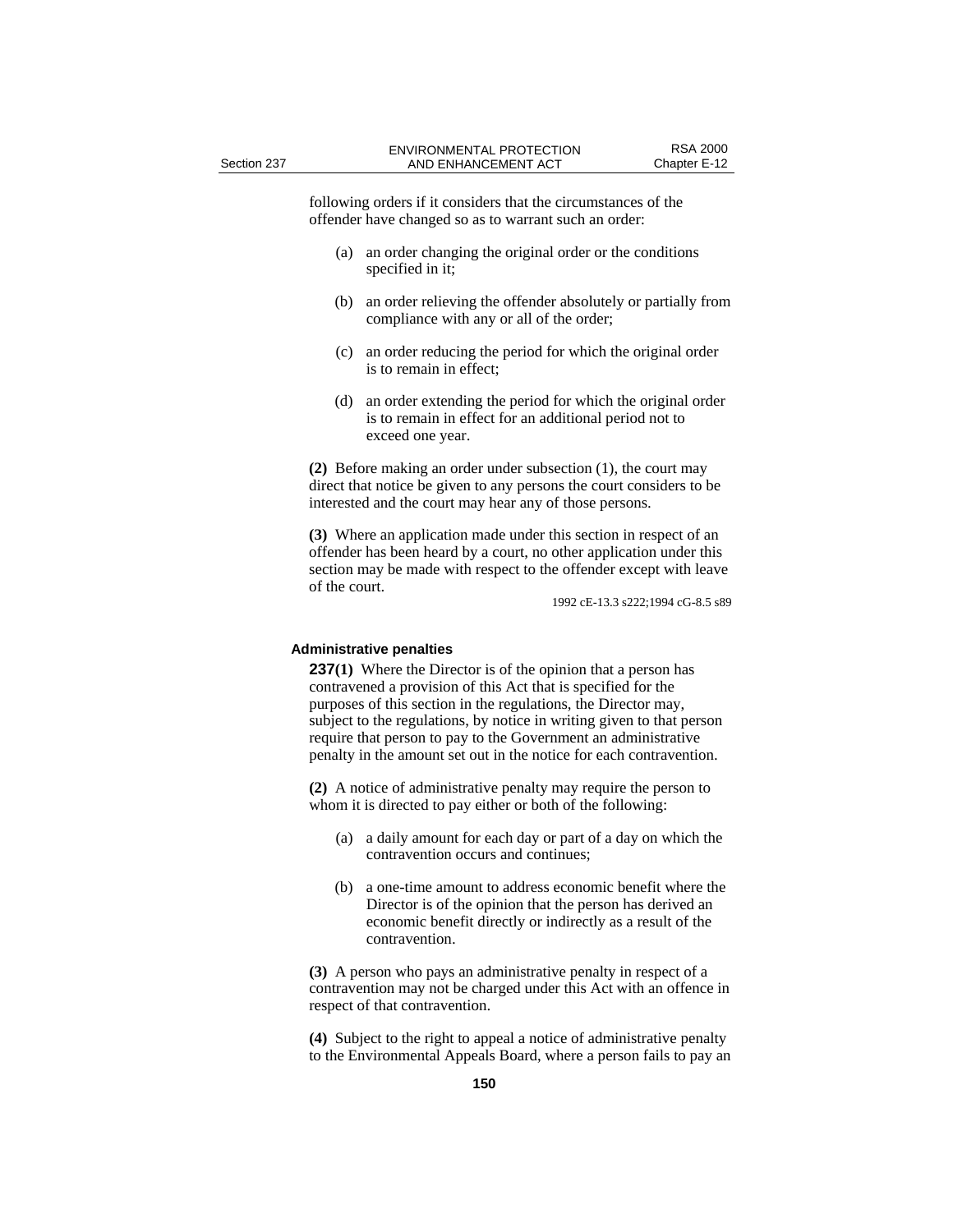administrative penalty in accordance with the notice of administrative penalty and the regulations, the Minister may file a copy of the notice of administrative penalty with the clerk of the Court of Queen's Bench and, on being filed, the notice has the same force and effect and may be enforced as if it were a judgment of the Court.

RSA 2000 cE-12 s237;2002 c4 s1;2003 c42 s6

# **Publication of information**

**237.1** Subject to the regulations, the Director shall publish particulars of enforcement action taken under this Act.

2002 c4 s1

#### **Ministerial regulations**

**238** The Minister may make regulations

- (a) governing the issuing, form and content of enforcement orders;
- (b) governing the issuing, form and content of orders under section 201;
- (c) governing the establishment of programs for the purposes of section 195;
- (d) governing the publication of particulars of enforcement action for the purposes of section 237.1 including, without limitation, what information must or may be published and the times at which and the manner in which it is to be published.

RSA 2000 cE-12 s238;2002 c4 s1

## **Lieutenant Governor in Council regulations**

**239** The Lieutenant Governor in Council may make regulations

- (a) providing with respect to any provision of the regulations that its contravention constitutes an offence;
- (b) prescribing penalties, including imprisonment, in respect of offences created under clause (a);
- (c) prescribing the form and content of tele-warrants and facsimiles for the purposes of section 206;
- (d) prescribing the manner in which facts relating to convictions are to be published and notice is to be given for the purposes of section  $234(1)(c)$  and (d);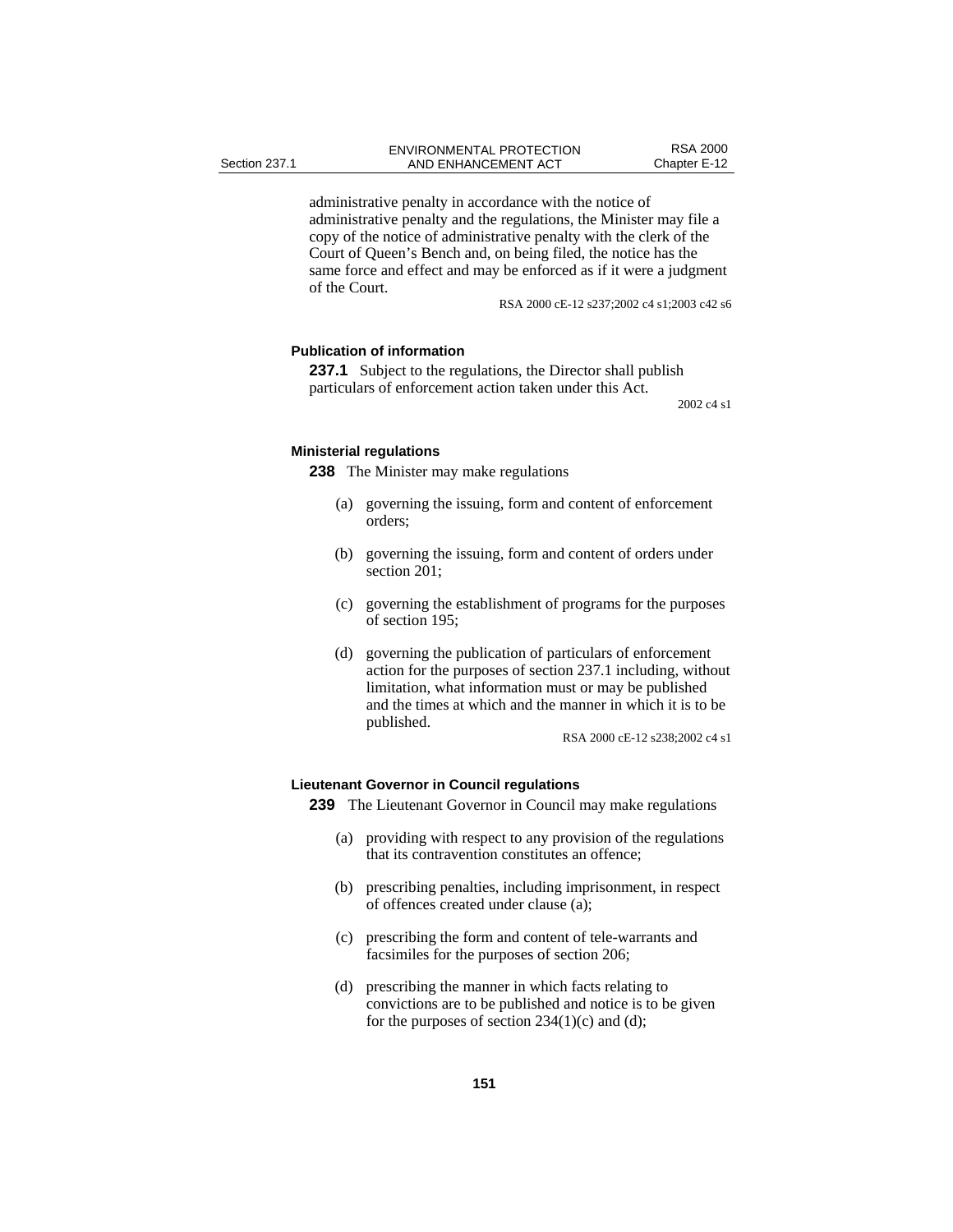| Section 240                                                                                                                                                                                                                                                                                                                                                                                                                                                                                                                                                                                                                                               | <b>ENVIRONMENTAL PROTECTION</b><br>AND ENHANCEMENT ACT                                                                                                                                                                                                                                                                                                                                                                                                                                                      | <b>RSA 2000</b><br>Chapter E-12 |  |  |
|-----------------------------------------------------------------------------------------------------------------------------------------------------------------------------------------------------------------------------------------------------------------------------------------------------------------------------------------------------------------------------------------------------------------------------------------------------------------------------------------------------------------------------------------------------------------------------------------------------------------------------------------------------------|-------------------------------------------------------------------------------------------------------------------------------------------------------------------------------------------------------------------------------------------------------------------------------------------------------------------------------------------------------------------------------------------------------------------------------------------------------------------------------------------------------------|---------------------------------|--|--|
| (e)                                                                                                                                                                                                                                                                                                                                                                                                                                                                                                                                                                                                                                                       | prescribing the form and content of notices of<br>administrative penalties for the purposes of section 237;                                                                                                                                                                                                                                                                                                                                                                                                 |                                 |  |  |
| (f)                                                                                                                                                                                                                                                                                                                                                                                                                                                                                                                                                                                                                                                       | prescribing contraventions in respect of which an<br>administrative penalty may be imposed and prescribing<br>the amounts, or the manner of determining the amounts,<br>of the administrative penalties that may be imposed, but in<br>the case of an administrative penalty referred to in section<br>$237(2)(a)$ , the administrative penalty may not exceed<br>\$5000 for each contravention or for each day or part of a<br>day on which the contravention occurs and continues, as<br>the case may be; |                                 |  |  |
| (g)                                                                                                                                                                                                                                                                                                                                                                                                                                                                                                                                                                                                                                                       | prescribing limitation periods for the giving of notices of<br>administrative penalties;                                                                                                                                                                                                                                                                                                                                                                                                                    |                                 |  |  |
| (h)                                                                                                                                                                                                                                                                                                                                                                                                                                                                                                                                                                                                                                                       | respecting any other matter necessary for the<br>administration of the system of administrative penalties.                                                                                                                                                                                                                                                                                                                                                                                                  | RSA 2000 cE-12 s239;2002 c4 s1  |  |  |
| Part 11<br><b>Miscellaneous Provisions</b>                                                                                                                                                                                                                                                                                                                                                                                                                                                                                                                                                                                                                |                                                                                                                                                                                                                                                                                                                                                                                                                                                                                                             |                                 |  |  |
| <b>Environmental Protection Orders</b>                                                                                                                                                                                                                                                                                                                                                                                                                                                                                                                                                                                                                    |                                                                                                                                                                                                                                                                                                                                                                                                                                                                                                             |                                 |  |  |
| Joint and several liability under environmental protection orders<br><b>240(1)</b> Where an environmental protection order is directed to<br>more than one person, all persons named in the order are jointly<br>responsible for carrying out the terms of the order and are jointly<br>and severally liable for payment of the costs of doing so, including<br>any costs incurred by the Director under section 245(2).<br>$(4)$ $(1)$ $(1)$ $(1)$ $(1)$ $(1)$ $(1)$ $(1)$ $(1)$ $(1)$ $(1)$ $(1)$ $(1)$ $(1)$ $(1)$ $(1)$ $(1)$ $(1)$ $(1)$ $(1)$ $(1)$ $(1)$ $(1)$ $(1)$ $(1)$ $(1)$ $(1)$ $(1)$ $(1)$ $(1)$ $(1)$ $(1)$ $(1)$ $(1)$ $(1)$ $(1)$ $(1)$ |                                                                                                                                                                                                                                                                                                                                                                                                                                                                                                             |                                 |  |  |
|                                                                                                                                                                                                                                                                                                                                                                                                                                                                                                                                                                                                                                                           |                                                                                                                                                                                                                                                                                                                                                                                                                                                                                                             |                                 |  |  |

**(2)** Subsection (1) does not apply to an environmental protection order under section 129 that provides for apportionment of costs.

**(3)** Notwithstanding subsection (1), where an environmental protection order is directed to a person who is acting in the capacity of executor, administrator, receiver, receiver-manager or trustee, that person's liability is limited to the value of the assets that person is administering unless the situation identified in the order resulted from or was aggravated by the gross negligence or wilful misconduct of the executor, administrator, receiver, receiver-manager or trustee.

1992 cE-13.3 s226;1998 c15 s29

# **General requirements of environmental protection orders**

**241(1)** In addition to any other requirements that may be included in an environmental protection order, such an order may contain provisions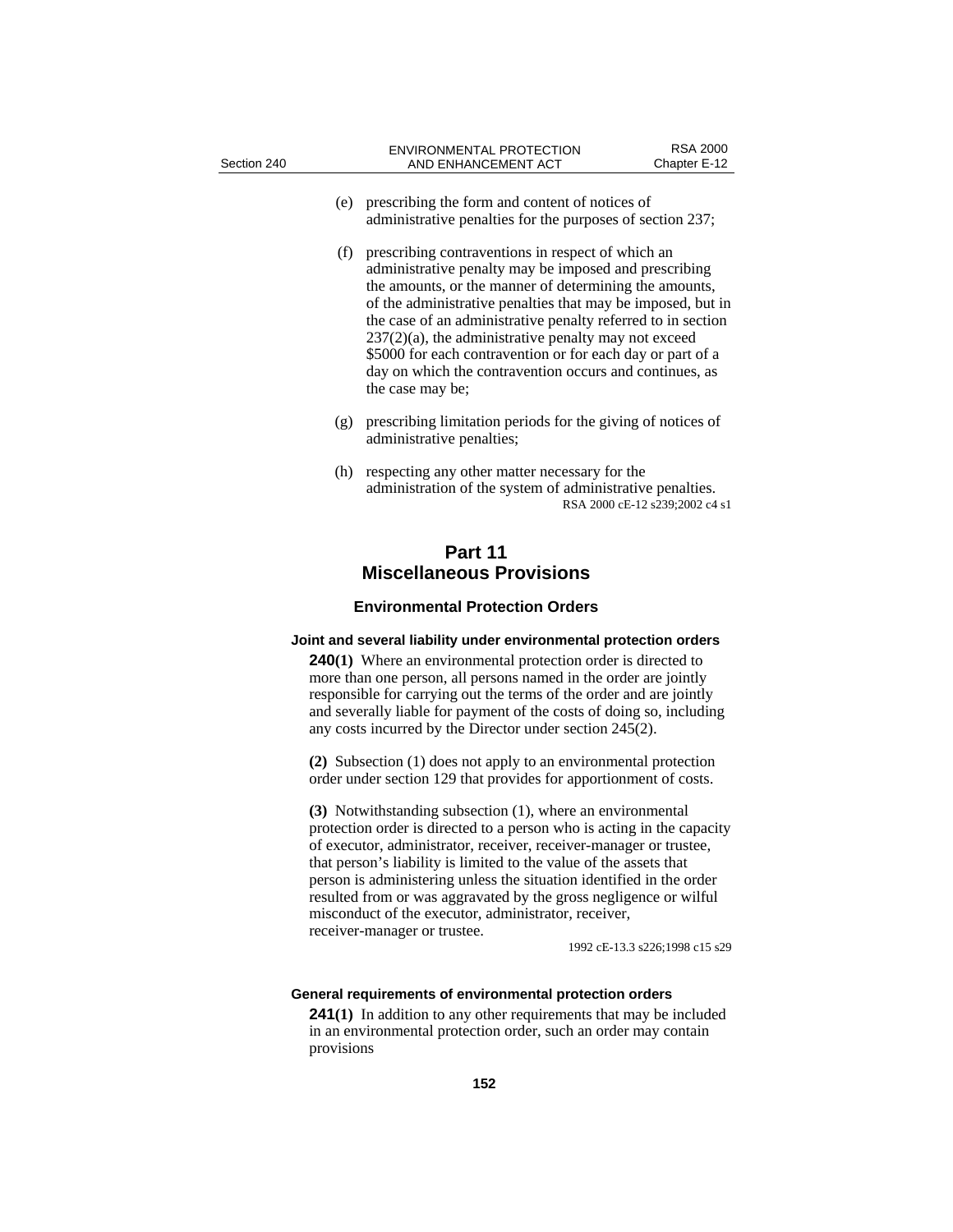| Section 242                                                                                                                                                                        |                                                                                                                             | <b>RSA 2000</b><br><b>ENVIRONMENTAL PROTECTION</b><br>AND ENHANCEMENT ACT<br>Chapter E-12                                                                                                            |  |  |
|------------------------------------------------------------------------------------------------------------------------------------------------------------------------------------|-----------------------------------------------------------------------------------------------------------------------------|------------------------------------------------------------------------------------------------------------------------------------------------------------------------------------------------------|--|--|
| (a)                                                                                                                                                                                |                                                                                                                             | requiring the person to whom it is directed                                                                                                                                                          |  |  |
|                                                                                                                                                                                    | (i)                                                                                                                         | to maintain records on any relevant matter,                                                                                                                                                          |  |  |
|                                                                                                                                                                                    | (ii)                                                                                                                        | to report periodically to the Director,                                                                                                                                                              |  |  |
|                                                                                                                                                                                    | (iii)                                                                                                                       | to prepare environmental audits for submission to the<br>Director,                                                                                                                                   |  |  |
|                                                                                                                                                                                    | (iv)                                                                                                                        | to submit to the Director any information, proposal<br>or plan specified by the Director setting out any<br>action to be taken by the person with respect to the<br>subject-matter of the order, and |  |  |
|                                                                                                                                                                                    | (v)                                                                                                                         | to take any other measure that the person issuing the<br>order considers necessary to                                                                                                                |  |  |
|                                                                                                                                                                                    |                                                                                                                             | facilitate compliance with the order, or<br>(A)                                                                                                                                                      |  |  |
|                                                                                                                                                                                    |                                                                                                                             | (B) protect or restore the environment,                                                                                                                                                              |  |  |
| (b)                                                                                                                                                                                | fixing the manner or method of, or the procedures to be<br>used in, carrying out the measures required by the order,<br>and |                                                                                                                                                                                                      |  |  |
| (c)                                                                                                                                                                                |                                                                                                                             | fixing the time within which any measure required by the<br>order is to be commenced and the time within which the<br>order or any portion of the order is to be complied with.                      |  |  |
| (2) An environmental protection order shall be served on the<br>person to whom it is directed.<br>1992 cE-13.3 s227                                                                |                                                                                                                             |                                                                                                                                                                                                      |  |  |
| <b>Ministerial regulations</b><br><b>242</b> The Minister may make regulations governing the issuing,<br>form and content of environmental protection orders.<br>1992 cE-13.3 s228 |                                                                                                                             |                                                                                                                                                                                                      |  |  |
|                                                                                                                                                                                    |                                                                                                                             | Amendment and cancellation of environmental protection orders<br><b>243(1)</b> The Director may                                                                                                      |  |  |
| (a)                                                                                                                                                                                |                                                                                                                             | amend a term or condition of, add a term or condition to<br>or delete a term or condition from an environmental<br>protection order,                                                                 |  |  |
| (b)                                                                                                                                                                                |                                                                                                                             | cancel an environmental protection order, or                                                                                                                                                         |  |  |

(c) correct a clerical error in an environmental protection order.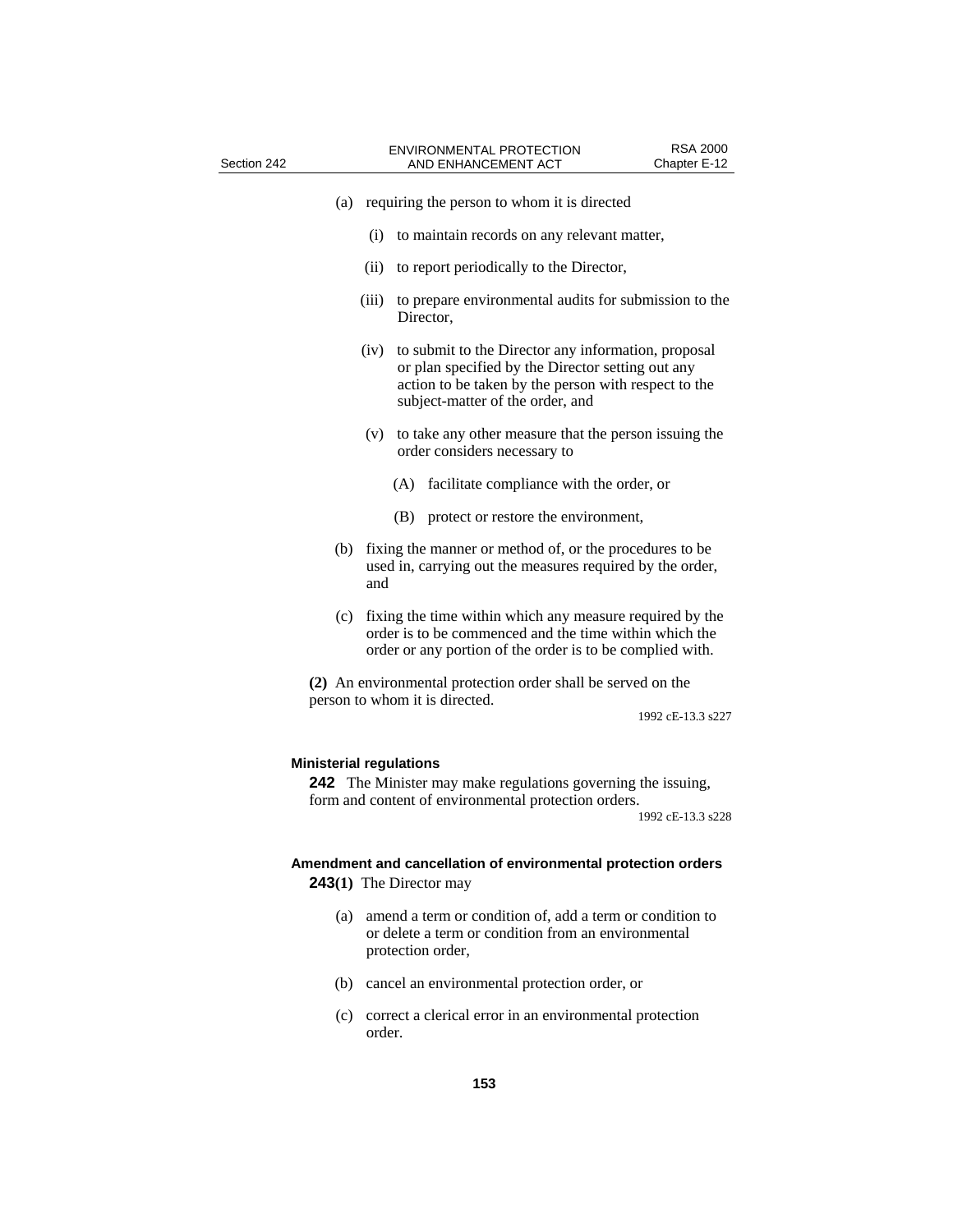**(2)** The Director may amend an environmental protection order by adding to the list of persons to whom the order is directed.

**(3)** The Director may exercise powers under subsection (1) or (2) notwithstanding that the original environmental protection order may have been issued by an inspector or investigator.

**(4)** A copy of an environmental protection order amended under subsection (1) shall be served on the same person to whom the original order was directed.

**(5)** A copy of an environmental protection order amended under subsection (2) must be served on

- (a) any person whose name was added to it, and
- (b) the same person to whom the original order was directed. 1992 cE-13.3 s229;1994 c15 s64;1998 c15 s30

# **Court order for compliance**

**244(1)** If the person to whom an environmental protection order is directed fails to comply with the environmental protection order, the Minister may apply to the Court of Queen's Bench for an order of the Court directing that person to comply with the environmental protection order.

**(2)** This section applies whether or not a conviction has been adjudged against the person to whom the environmental protection order is directed for an offence under this Act in respect of the subject-matter that gave rise to the issuing of the environmental protection order.

1992 cE-13.3 s230;1994 c15 s65

#### **Failure to comply with environmental protection order**

**245**(1) If the person to whom an environmental protection order is directed fails to comply with the environmental protection order, the Director may take whatever action the Director considers necessary to carry out the terms of the order.

**(2)** Costs incurred by the Director under this section are recoverable by the Government

- (a) in an action in debt against the person to whom the environmental protection order was directed, or
- (b) by order of the Minister directing any person who purchases land to which the environmental protection order relates including, without limitation, a purchase on the sale of the land to realize a security interest, to pay to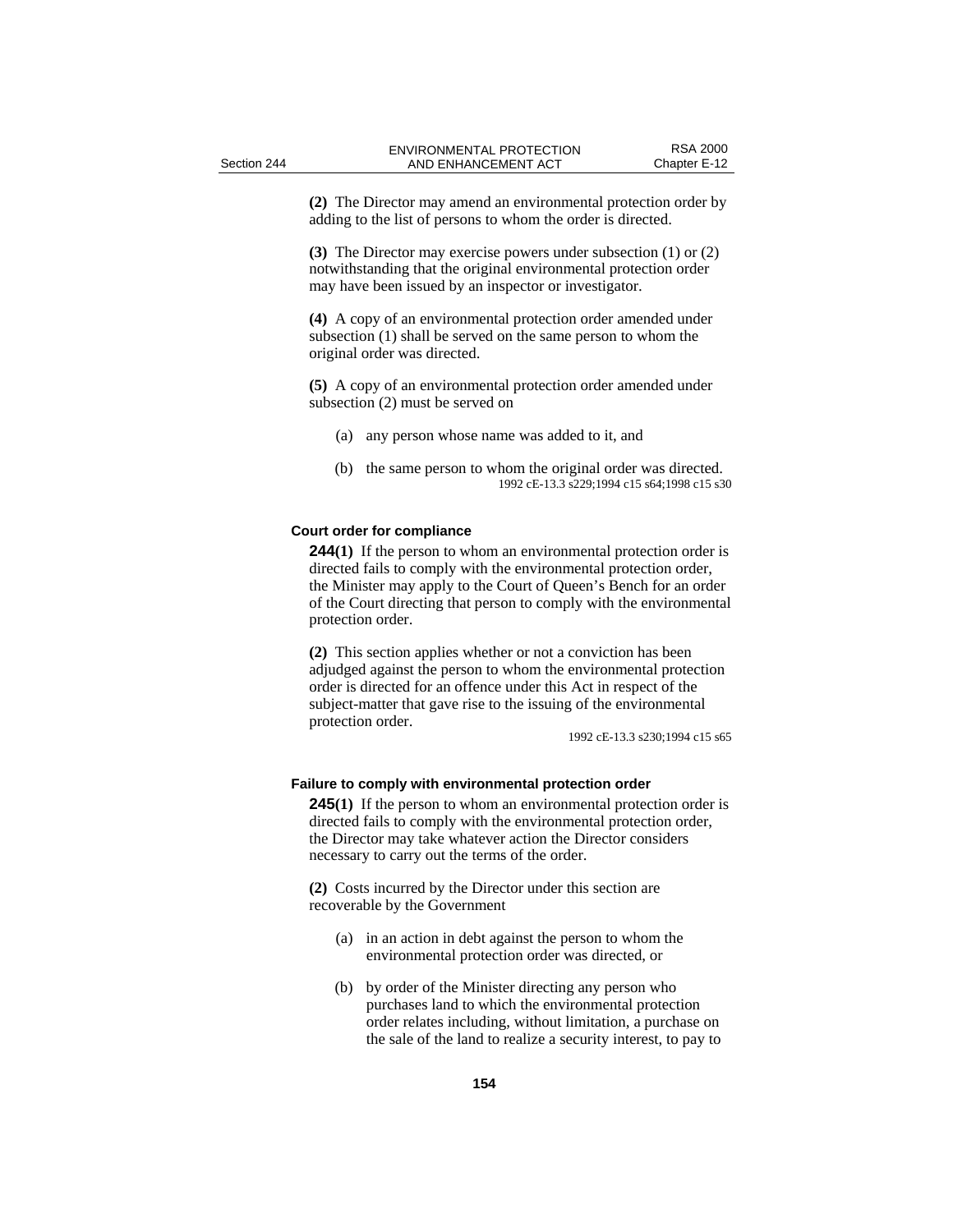the Minister instead of to the vendor an amount not exceeding the amount owing in respect of the costs.

**(3)** If the identity of a purchaser to whom an order could be issued under subsection (2)(b) cannot be ascertained, the Minister may nevertheless issue the order, and may take steps to ensure compliance with the order if the identity of the person becomes known to the Minister after the order is issued.

**(4)** For the purposes of this section, the costs referred to in subsection (2) include, without limitation,

- (a) any costs incurred in administering, investigating and responding to
	- (i) any matter to which the environmental protection order relates, or
	- (ii) the failure to comply with the environmental protection order,

and

(b) in a case where the environmental protection order relates to a contaminated site under section 125, compensation paid to a person under section 131.

**(5)** A purchaser who pays an amount to the Minister under subsection (2)(b) is discharged from any obligation to pay that amount to the vendor.

1992 cE-13.3 s231;1994 c15 s66;1996 c17 s51;1998 c15 s31

#### **Environmental protection order where person unidentifiable**

**246(1)** Where this Act authorizes the issuance of an environmental protection order but none of the persons to whom the order could be issued are identifiable, the Director may nevertheless issue the order and take whatever action the Director considers necessary to carry out the terms of the order.

**(2)** The costs of carrying out the terms of an environmental protection order under this section are recoverable in accordance with section 245(2) against any person to whom the environmental protection order referred to in subsection (1) could have been issued, where the identity of such a person becomes known to the Director after the order is issued.

1992 cE-13.3 s232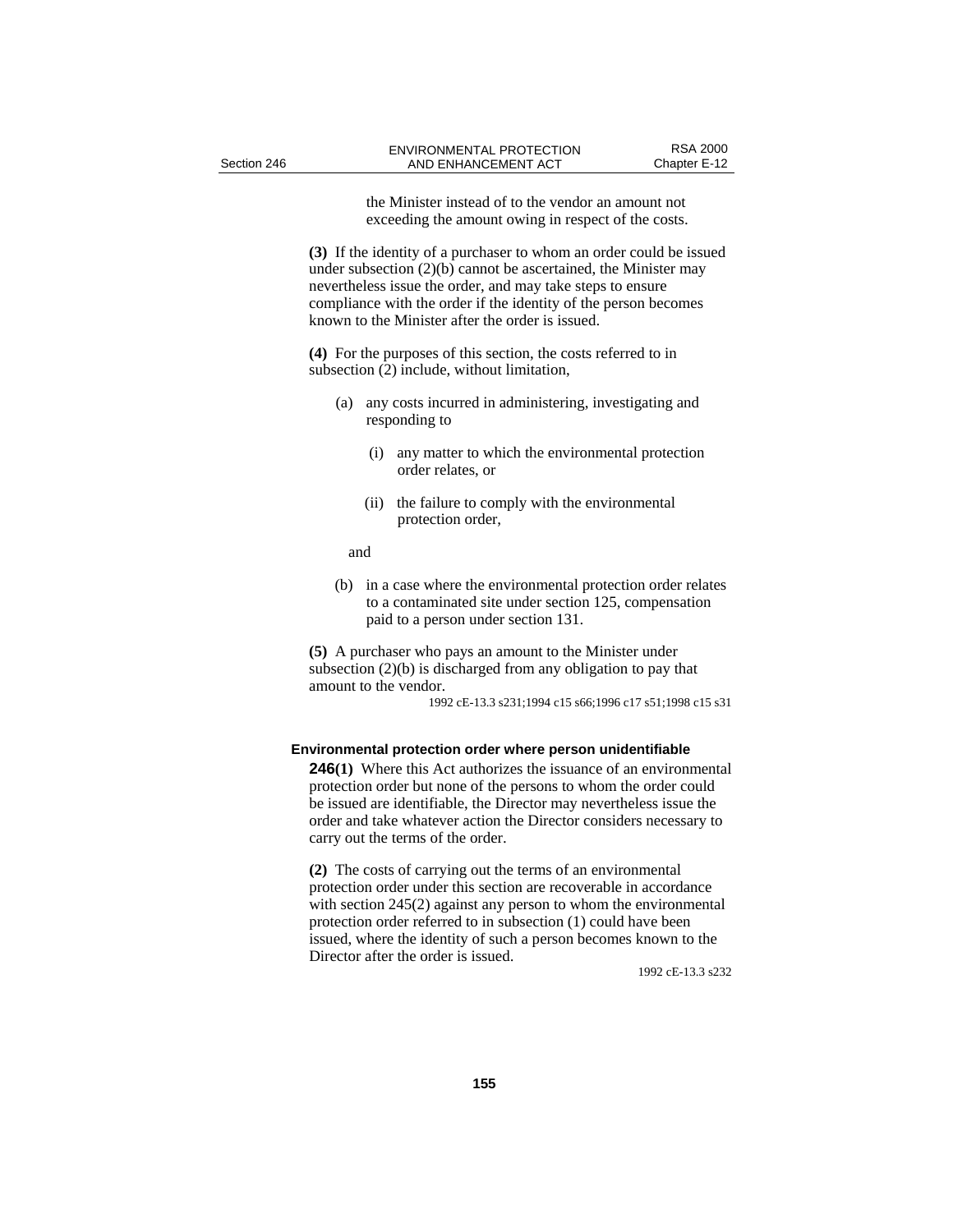#### **General requirements re emergency environmental protection order**

**247(1)** An inspector or investigator shall make all reasonable efforts to consult with the Director before issuing an environmental protection order directing the performance of emergency measures under section 114, 151 or 160.

**(2)** An environmental protection order directing the performance of emergency measures under section 114, 151 or 160 shall contain the reasons for making it and where it is issued by an inspector or investigator, the inspector or investigator shall submit a copy of it to the Director immediately after issuing it.

1992 cE-13.3 s233;1996 cW-3.5 s175

#### **Recovery of costs for emergency measures**

**248** The costs of carrying out emergency measures under section 115 or 152 are recoverable by the Government in an action in debt against the person who is responsible for the need to take the emergency measures.

1992 cE-13.3 s234;1996 cW-3.5 s175

# **Miscellaneous**

# **Use of assistants**

**249** An inspector or investigator or the Director, in carrying out any duties or exercising any powers under this Act, may be accompanied by any persons who are employees or agents of the Government, a Government agency or a local authority that the inspector, investigator or Director considers necessary to enable the inspector, investigator or Director to carry out those duties and exercise those powers.

1992 cE-13.3 s235

#### **Right of entry**

**250(1)** The powers in this section are in addition to any power to enter under Part 10.

**(2)** An inspector or investigator or the Director may, without incurring liability for doing so, enter any place for the purpose of carrying out any work or doing any other thing that the inspector, investigator or Director is authorized under this Act to carry out or do.

**(3)** A person referred to in section 249 may enter any place without being accompanied by an inspector or investigator or the Director without incurring liability for doing so when authorized to do so by the inspector, investigator or Director.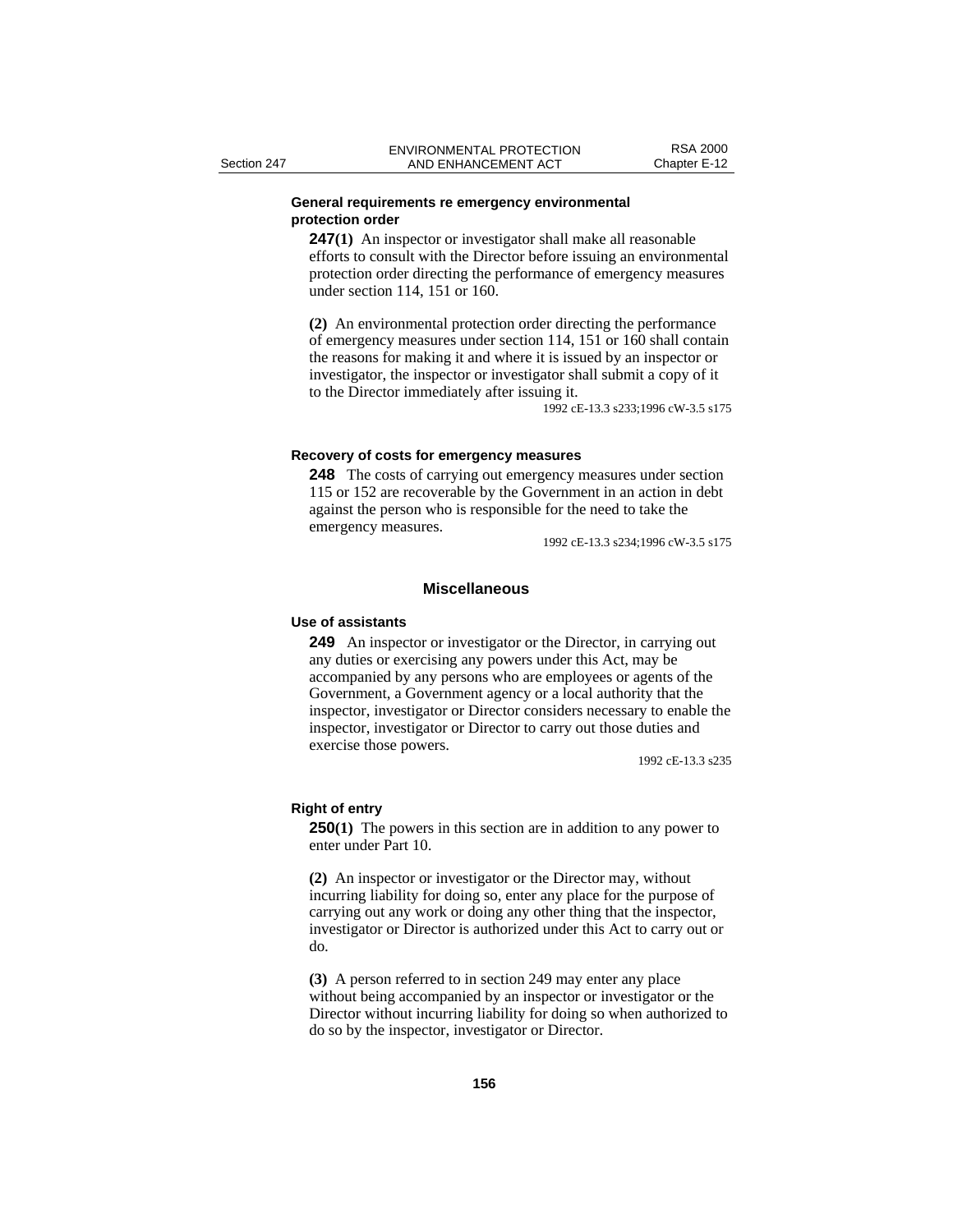**(4)** Where an environmental protection order or an enforcement order orders the person to whom it is directed to carry out any work or do any thing in respect of a place, that person and any other person carrying out the work or doing the thing on that person's behalf may, without incurring liability for doing so, enter the place for the purpose of carrying out the work or doing the thing required by the order.

**(5)** Where a judge of the Provincial Court is satisfied on evidence under oath that a person has been prevented from entering a place or has been denied access to a place that person is authorized to enter under this section, the judge may issue an order authorizing that person to enter the place for the purpose of carrying out any work or doing any thing that the person is authorized to carry out or do.

- **(6)** An application under subsection (5) must be made by
	- (a) the inspector, investigator or Director, as the case may be, in a case referred to in subsection (2) or (3), or
	- (b) the Director, in a case referred to in subsection (4).
- **(7)** A person entering any place under the authority of this section
	- (a) shall do so at a reasonable time unless authorized otherwise in an order, and
	- (b) shall give reasonable prior notice of intention to enter the place to the occupant of the place or, if there is no occupant, to the owner if it is practicable in the circumstances to do so.

1992 cE-13.3 s236;1994 c15 s67

#### **Interference**

**251** No person shall interfere with

- (a) an inspector or investigator or the Director who is exercising powers or carrying out duties, or attempting to do so, under this Act,
- (b) a person accompanying an inspector or investigator or the Director under the authority of section 249, or
- (c) a person referred to in section 250(4) who is carrying out any work or doing any thing pursuant to an environmental protection order or enforcement order. 1992 cE-13.3 s237;1994 c15 s68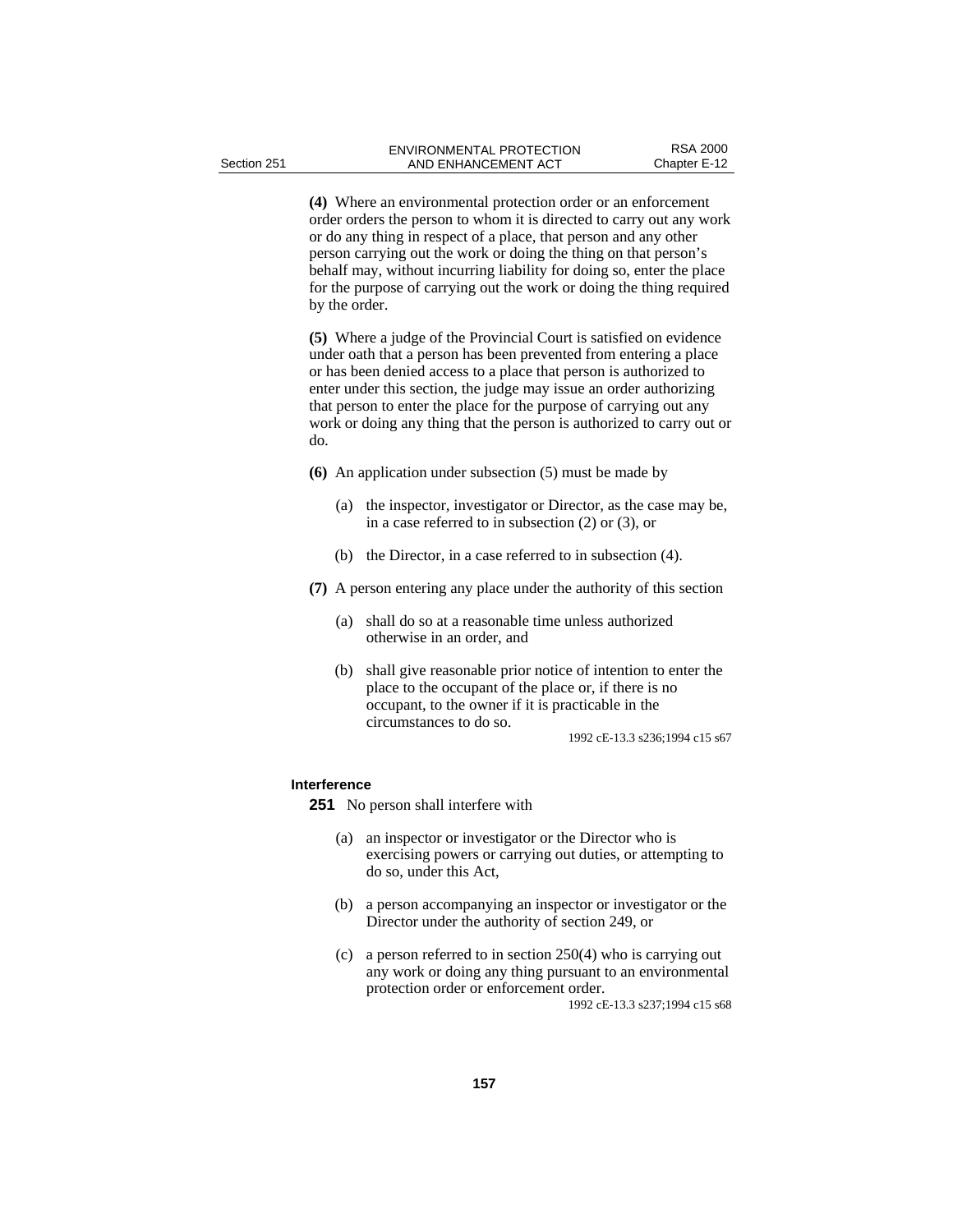#### **Court order re interference**

**252** If a person interferes with another person contrary to section 251,

- (a) the inspector, investigator or Director, as the case may be, in a case referred to in section  $251(a)$  or (b), or
- (b) the Director, in a case referred to in section 251(c),

may apply to the Court of Queen's Bench for an order prohibiting the person from so interfering, and the Court may make any order it considers appropriate.

1992 cE-13.3 s238;1994 c15 s69

# **Vicarious responsibility**

**253** For the purposes of this Act, an act or thing done or omitted to be done by a director, officer, official, employee or agent of a corporation in the course of that person's employment or in the exercise of that person's powers or the performance of that person's duties is deemed also to be an act or thing done or omitted to be done by the corporation.

1992 cE-13.3 s239

#### **Documentary evidence**

**254(1)** In any proceeding under this Act,

- (a) an analyst's certificate or an analyst's report of the results of an analysis purporting to be signed by an analyst,
- (b) a certificate purporting to be signed by a person authorized to issue an approval, a registration, a certificate of qualification or a certificate of variance stating that on a specified day or during a specified period a person named in the certificate was or was not the holder of an approval, a registration, a certificate of qualification or a certificate of variance,
- (c) a certificate setting out with reasonable particularity the conviction and sentence of a person for an offence under this Act purporting to be signed by
	- (i) the person who entered the conviction, or
	- (ii) the clerk of the court in which the conviction was entered,
	- and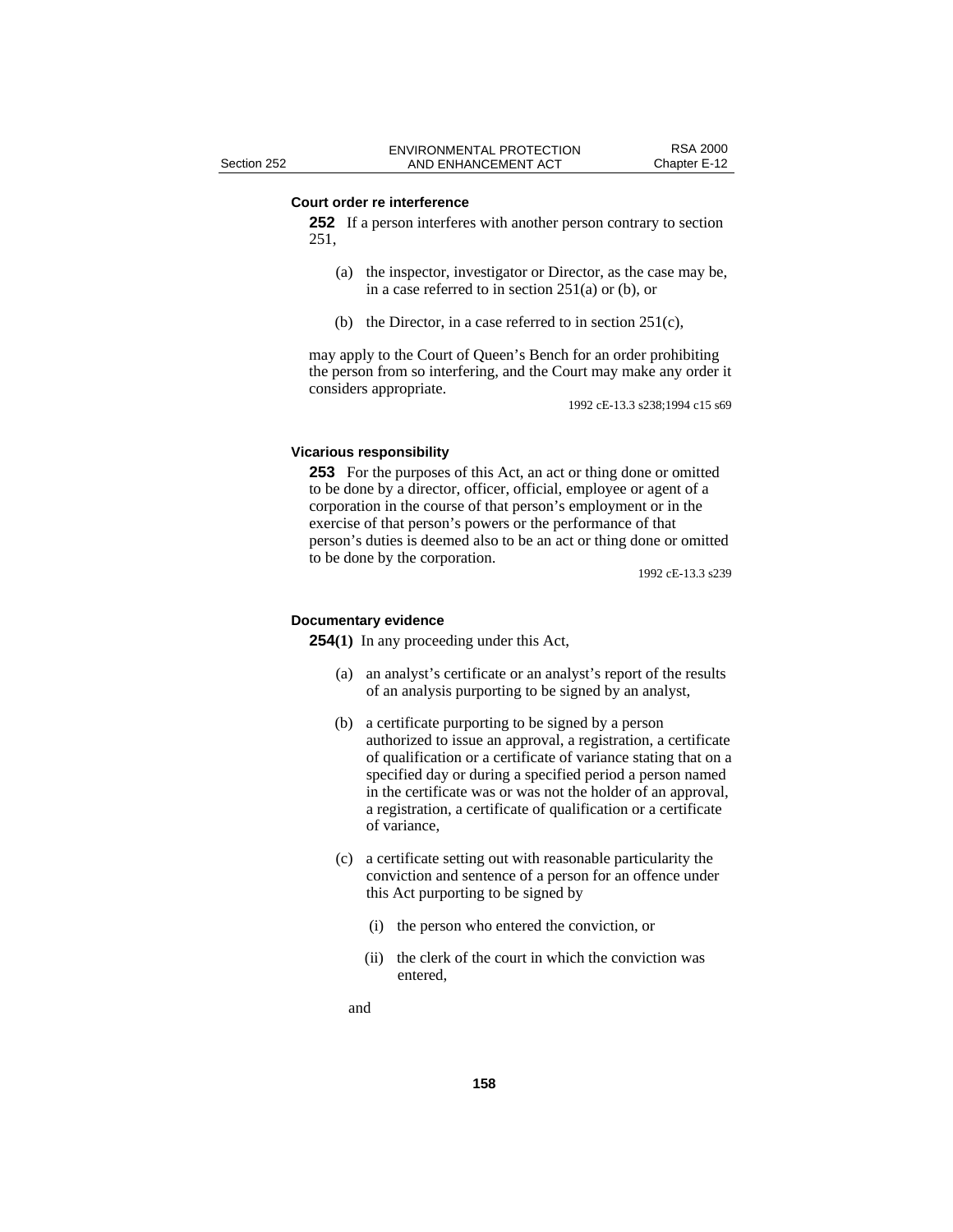(d) a statement purporting to be signed by the Director setting out the day on which the Director became aware of the subject-matter of any proceedings

shall be admitted in evidence as proof, in the absence of evidence to the contrary, of the contents of the certificate, report or statement, without proof of the signature or official character of the person signing the certificate, report or statement.

**(2)** A notice, approval, registration, environmental protection order, enforcement order, certificate of variance, certificate of qualification or consent purporting to be signed by the person authorized to issue, make or give it is admissible in evidence without proof of the signature or official character of the person signing it.

1992 cE-13.3 s240;1994 c15 s70;1996 c17 s52

## **Certificate of analyst**

**255(1)** No certificate or report of an analyst may be received in evidence unless the party intending to produce it has given to the party against whom it is intended to be produced reasonable notice of that intention together with a copy of the certificate.

**(2)** The party against whom a certificate or report of an analyst is produced may, with the leave of the court, require the attendance of the analyst for the purpose of cross-examination.

1992 cE-13.3 s241

# **Service**

**256** Where any notice, request, order, direction or other document is required to be given in writing or served under this Act, it is deemed to be sufficiently given or served if it is

- (a) personally given to or served on the person to whom it is directed,
- (b) sent by mail addressed to the person to whom it is directed at the last known address for that person, or
- (c) in the case of a registered owner of land, sent by mail to the address for the registered owner shown on the assessment roll.

1992 cE-13.3 s242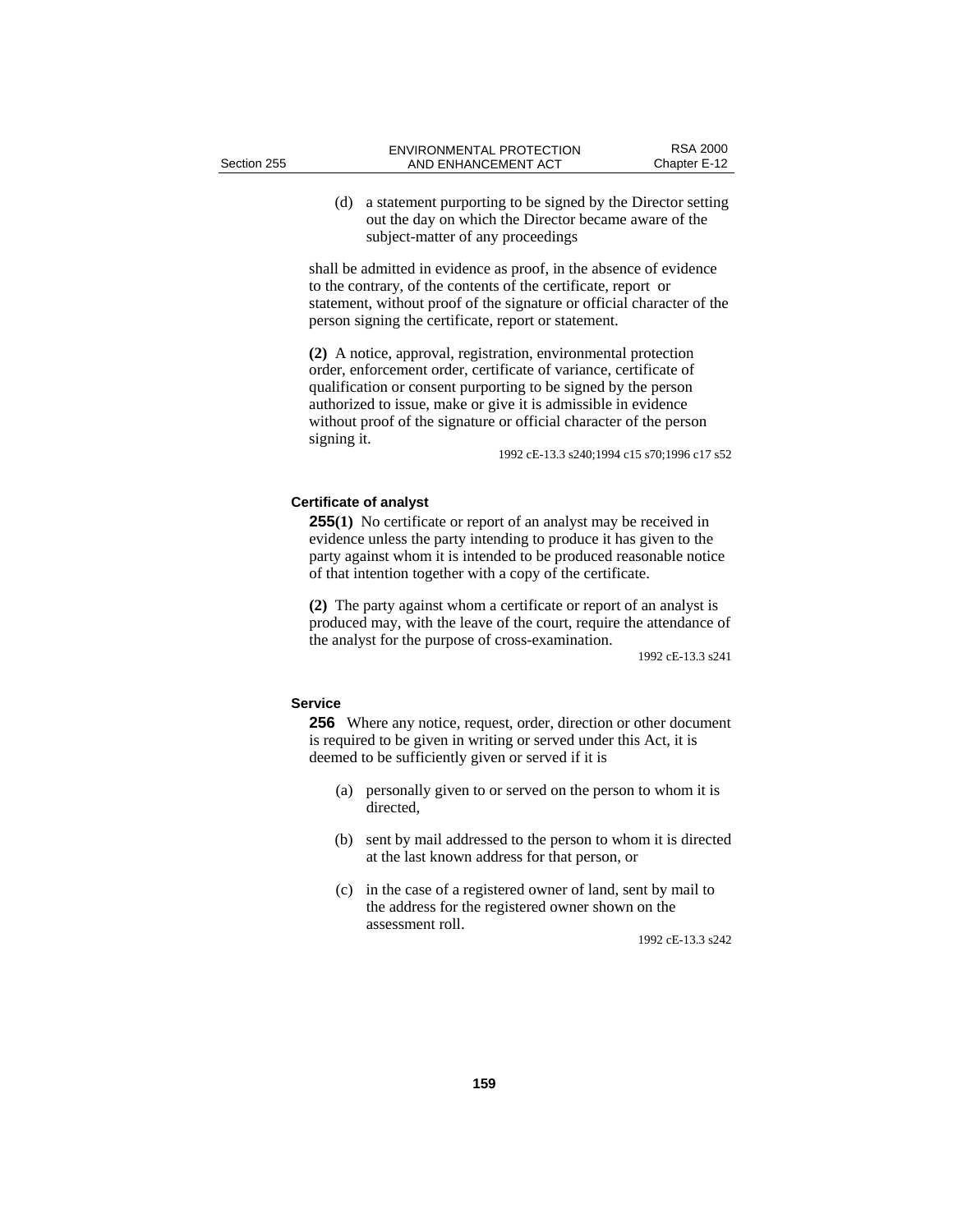#### **Schedule of Activities**

**1** The release of substances that cause or may cause an adverse effect.

**2** The construction, operation or reclamation of a plant, structure or thing for

- (a) the manufacture or processing of petroleum products,
- (b) the manufacture or processing of natural gas, its products or its derivatives,
- (c) the manufacture or processing of chemical and allied products,
- (d) the manufacture or processing of pulp and paper products,
- (e) the manufacture or processing of stone, clay or glass products,
- (f) the manufacture or processing of cement and lime products,
- (g) the manufacture or processing of fertilizer products,
- (h) the manufacture or processing of primary metal or metal products,
- (i) the manufacture or processing of wood or wood products,
- (j) the manufacture of asphalt or ready-mixed concrete,
- (k) the processing of coal, heavy oil, oil sands or minerals,
- (l) the processing of food,
- (m) the manufacture or processing of secondary food products, beverages or animal by-products,
- (n) the generating of thermal electric power or steam,
- (o) the generating of hydro-electric power,
- (p) the processing of wastewater sludges,
- (q) the application to land of non-livestock generated wastes, wastewaters and wastewater sludges,
- (r) the manufacture of animal feed,
- (s) seed cleaning or forage drying,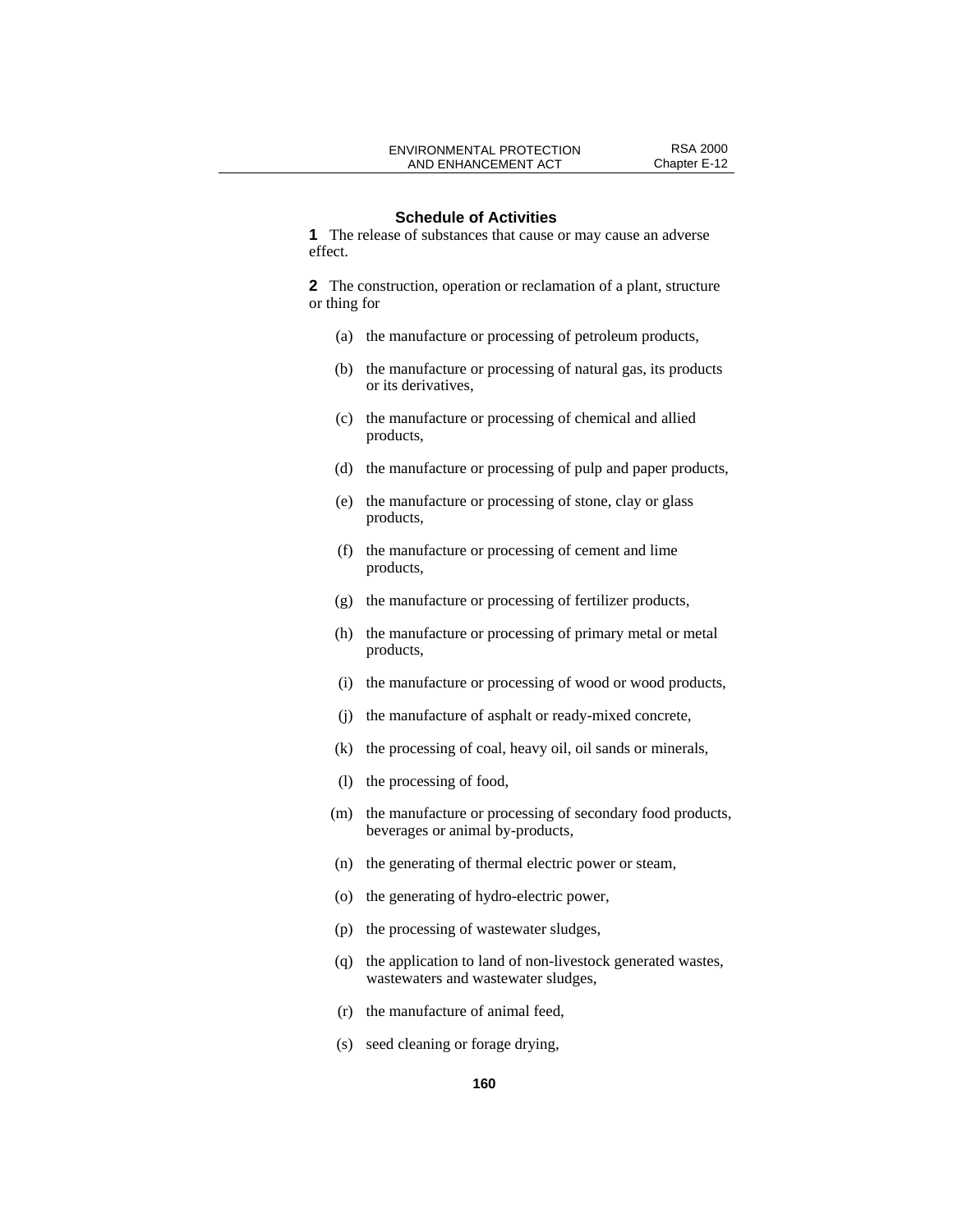| Schedule                                                                                            |                                               | <b>RSA 2000</b><br>ENVIRONMENTAL PROTECTION<br>AND ENHANCEMENT ACT<br>Chapter E-12 |  |  |
|-----------------------------------------------------------------------------------------------------|-----------------------------------------------|------------------------------------------------------------------------------------|--|--|
|                                                                                                     | (t)                                           | the storage, treatment, processing or disposal of hazardous<br>waste,              |  |  |
|                                                                                                     | (u)                                           | the combustion of solid, liquid or gaseous fuels or wastes,                        |  |  |
|                                                                                                     | (v)                                           | the storing and processing of hazardous recyclables,                               |  |  |
|                                                                                                     | (w)                                           | the storing and processing of designated material,                                 |  |  |
|                                                                                                     | (x)                                           | the manufacture or use of biotechnology products,                                  |  |  |
|                                                                                                     | (y)                                           | the manufacture or processing of explosives,                                       |  |  |
|                                                                                                     | (z)                                           | the manufacture or processing of sulphur products,                                 |  |  |
|                                                                                                     | (aa)                                          | the storage, treatment, processing or disposal of batteries,                       |  |  |
|                                                                                                     | (bb)                                          | the processing or mining of salt,                                                  |  |  |
|                                                                                                     | (cc)                                          | the surface storage of brine associated with hydrocarbon<br>storage facilities,    |  |  |
|                                                                                                     | (dd)                                          | the coating of pipe or wire,                                                       |  |  |
|                                                                                                     | (ee)                                          | the cleaning of containers,                                                        |  |  |
|                                                                                                     | $(f\bar{f})$                                  | the blending of chemicals and paints,                                              |  |  |
|                                                                                                     | (gg)                                          | the preserving of wood,                                                            |  |  |
|                                                                                                     | (hh)                                          | the process of electroplating, or                                                  |  |  |
|                                                                                                     | (ii)                                          | any other industrial, manufacturing or processing purpose.                         |  |  |
| <b>3</b> The drilling, construction, operation or reclamation of a well<br>other than a water well. |                                               |                                                                                    |  |  |
|                                                                                                     |                                               | 4 The drilling or reclamation of a water well or borehole.                         |  |  |
|                                                                                                     | The construction, operation or reclamation of |                                                                                    |  |  |
|                                                                                                     | (a)                                           | a pipeline, transmission line, telecommunication line or<br>battery,               |  |  |
|                                                                                                     | (b)                                           | a mine, quarry or pit,                                                             |  |  |
|                                                                                                     | (c)                                           | a heavy oil site, oil sands site or oil production site,                           |  |  |
|                                                                                                     | (d)                                           | a waste management facility,                                                       |  |  |

(e) landfarms for petroleum, drilling or other waste,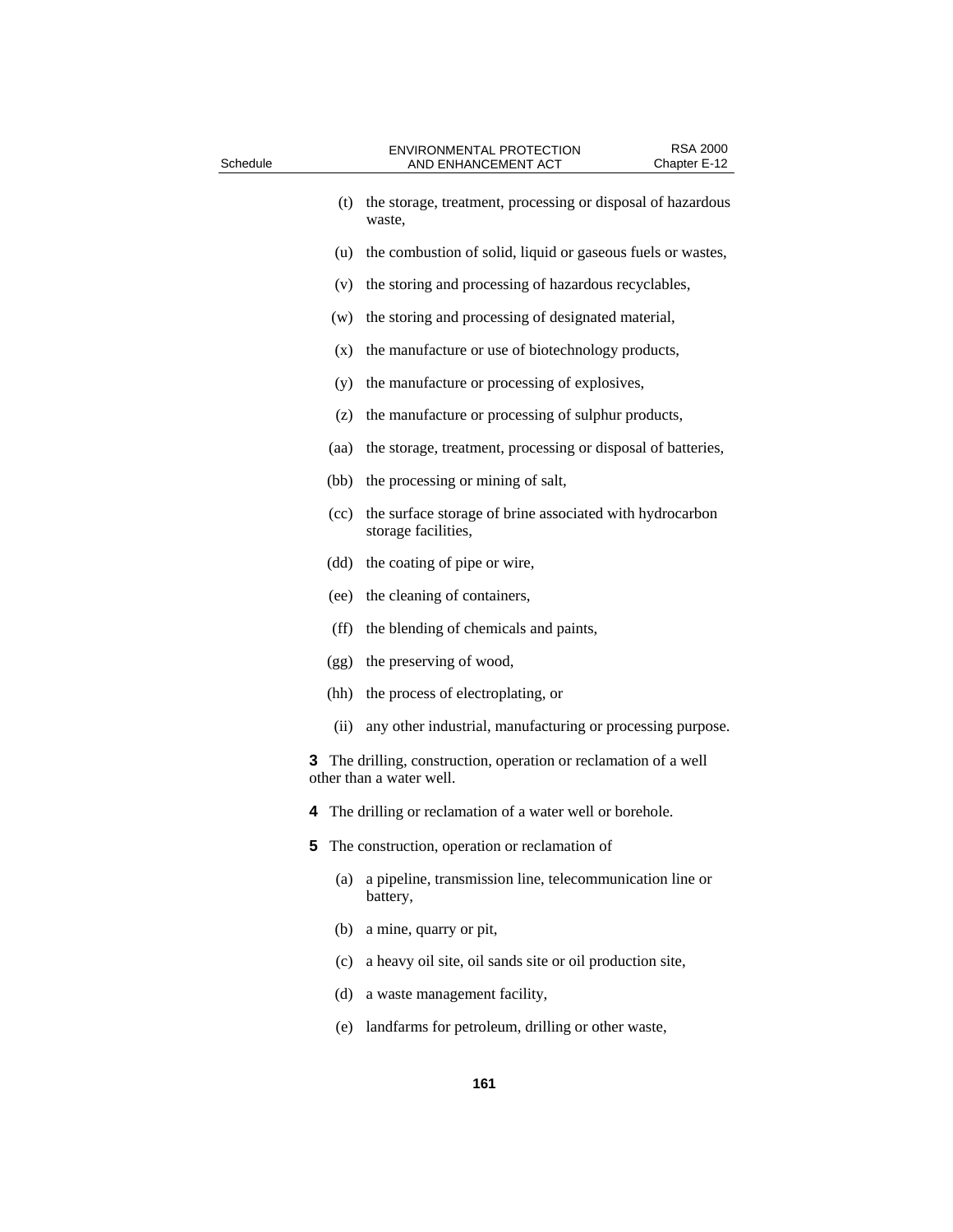- (f) a highway, railway or aircraft landing strip,
- (g) an incinerator,
- (h) a waterworks system,
- (i) a wastewater system,
- (j) a storm drainage system,
- (k) any facility for the control of water, air or land contamination or for the control of the quality of water, air or land,
- (l) a site for subsurface disposal of solid or liquid waste, except private subsurface sewage disposal systems,
- (m) facilities for recreational or tourism purposes,
- (n) designated livestock operations,
- (o) intensive aquaculture operations,
- (p) bulk distribution facilities,
- (q) research facilities,
- (r) analytical laboratories,
- (s) automotive repair shops,
- (t) a site for the demolition of automobiles,
- (u) a site where scrap metal is stored,
- (v) aircraft maintenance facilities, or
- (w) any structure forming part of a broadcasting undertaking as defined in the *Broadcasting Act* (Canada), including a microwave tower.

**6** Exploration operations that result or may result in surface disturbance.

**7** The excavation and removal of topsoil for the purpose of sale.

**8** The application of a pesticide, the distribution and selling of a pesticide at wholesale and retail levels or the offering of a service to use or apply a pesticide.

**9(1)** Any activity, diversion of water, operation of a works or transfer of an allocation of water under a licence for which an